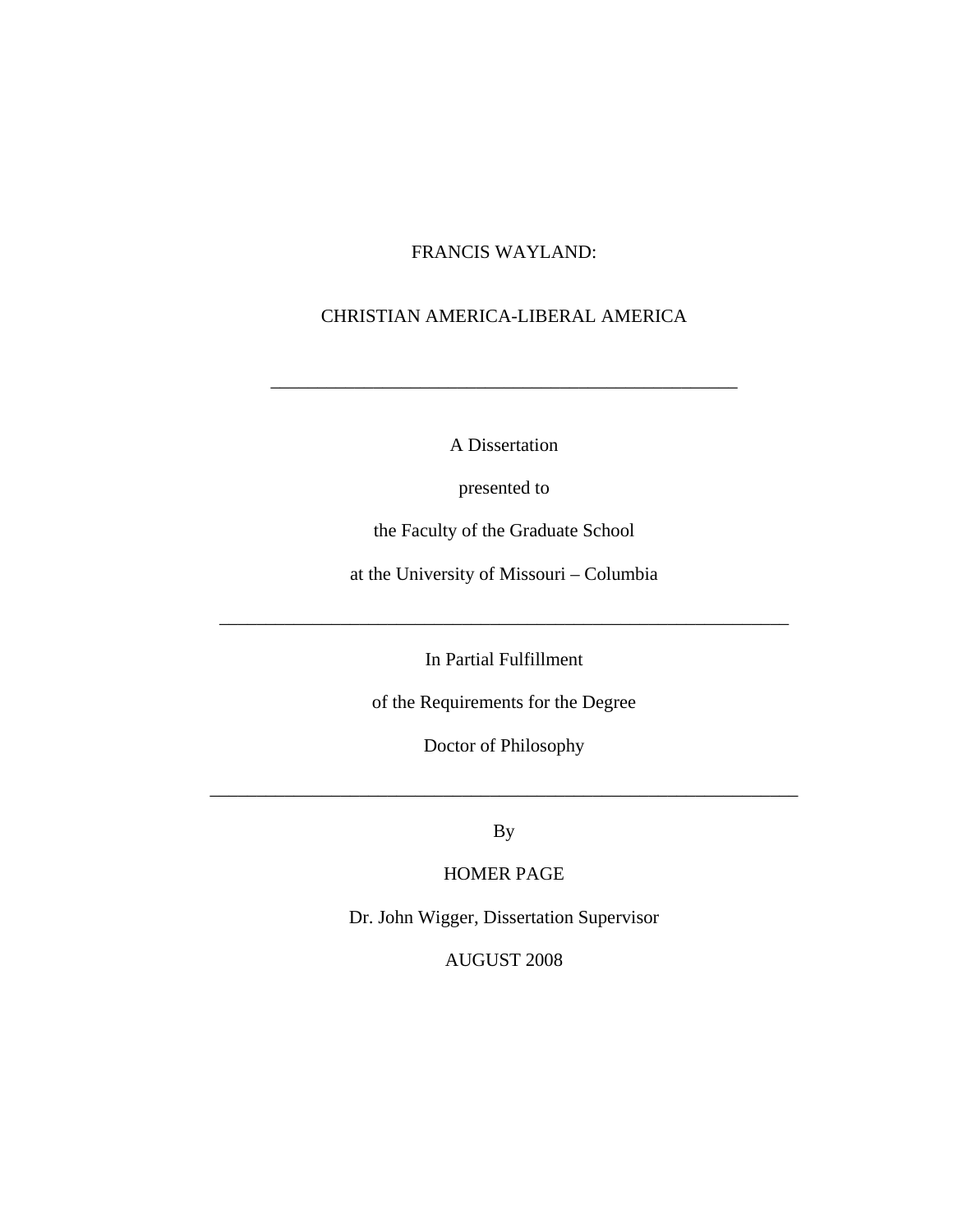© Copyright by Homer Page 2008 All Rights Reserved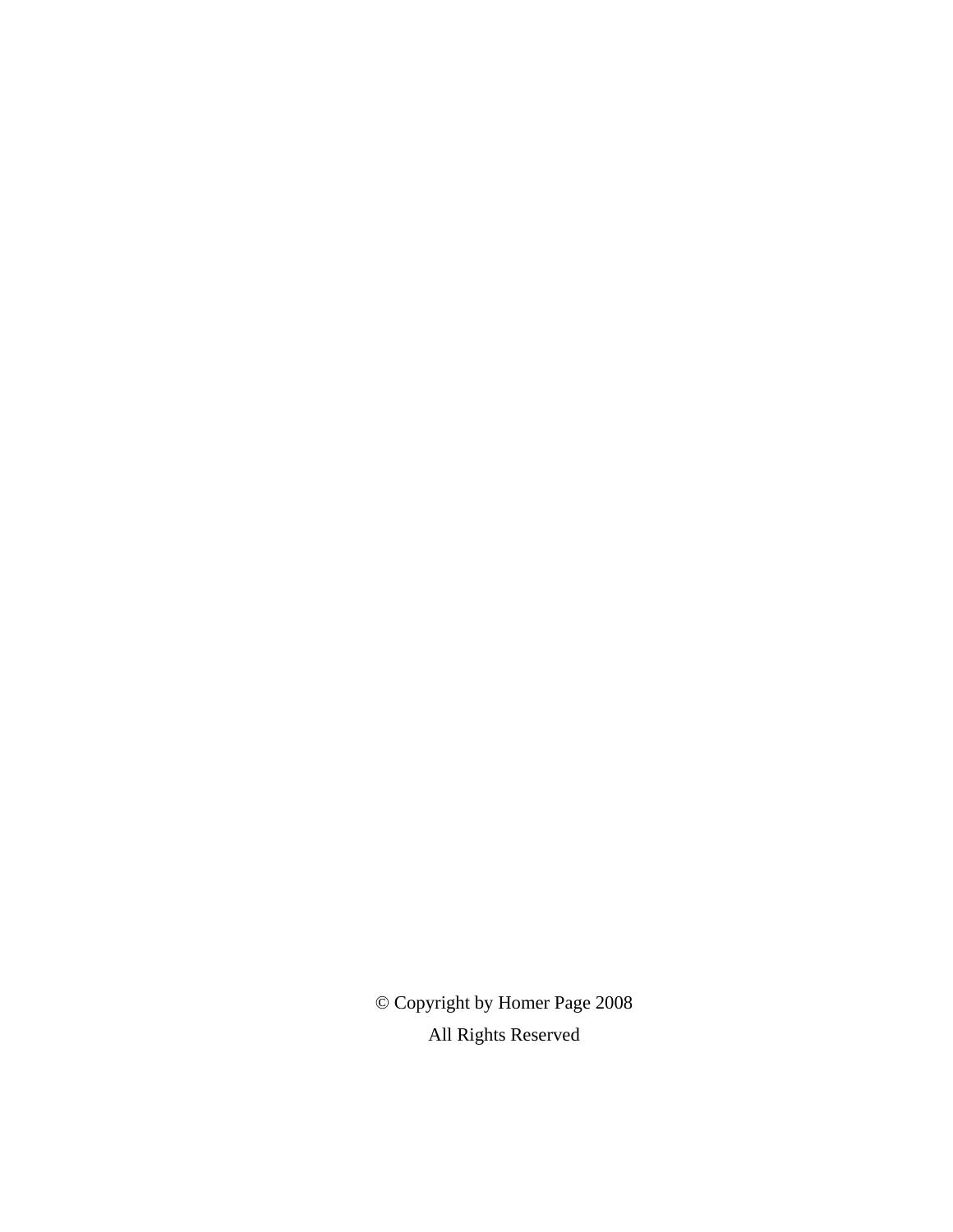## APPROVAL PAGE

The undersigned, appointed by the dean of the Graduate School, have examined the dissertation entitled

## FRANCIS WAYLAND: CHRISTIAN AMERICA-LIBERAL AMERICA

presented by Homer Page,

a candidate for the degree of doctor of philosophy,

and hereby certify that, in their opinion, it is worthy of acceptance.

Professor John Wigger Professor Jeffery Pasley Professor Catherine Rymph Professor Theodore Koditschek Professor Brian Kierland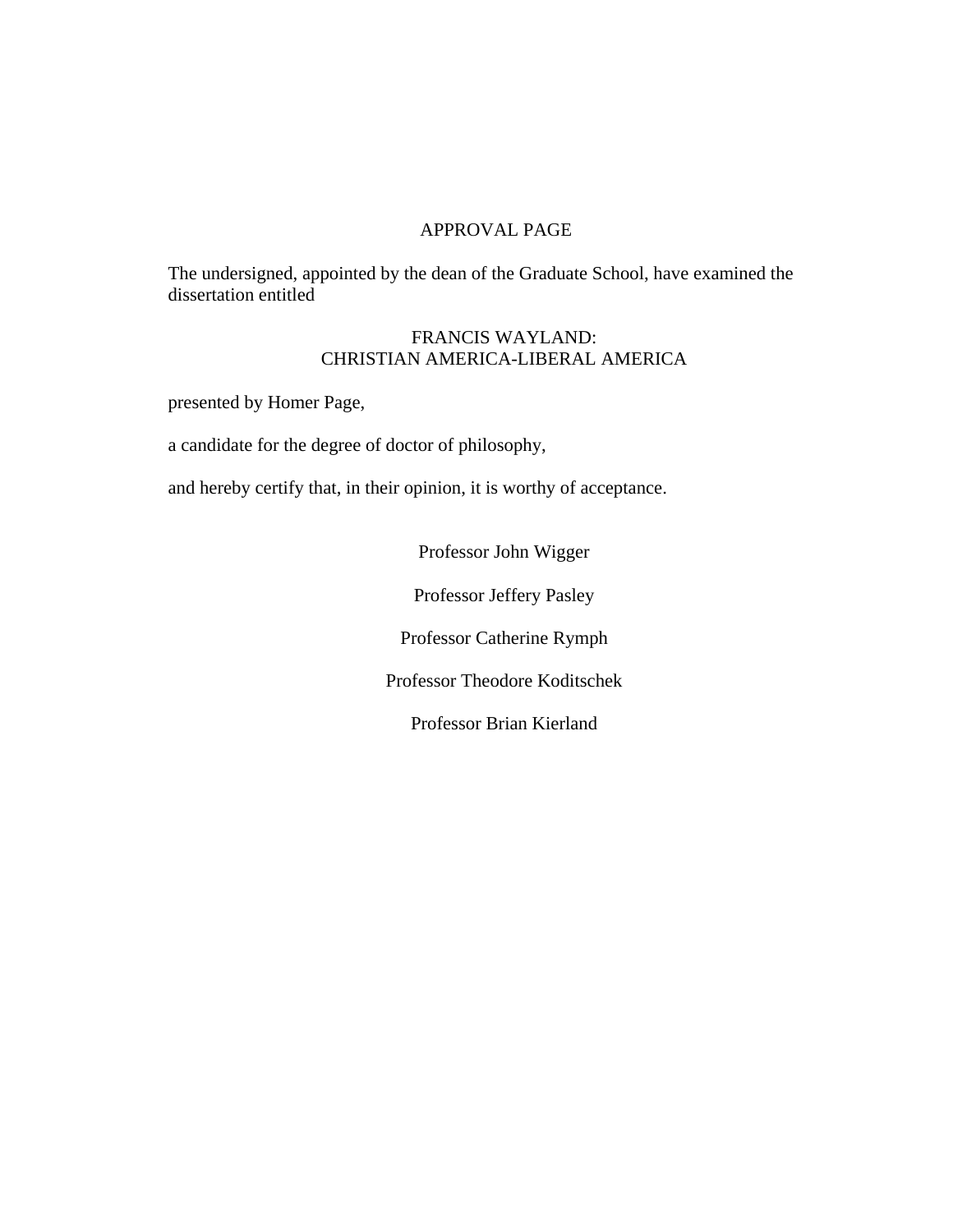# DEDICATION

For the two Angies, who are the lights of my life.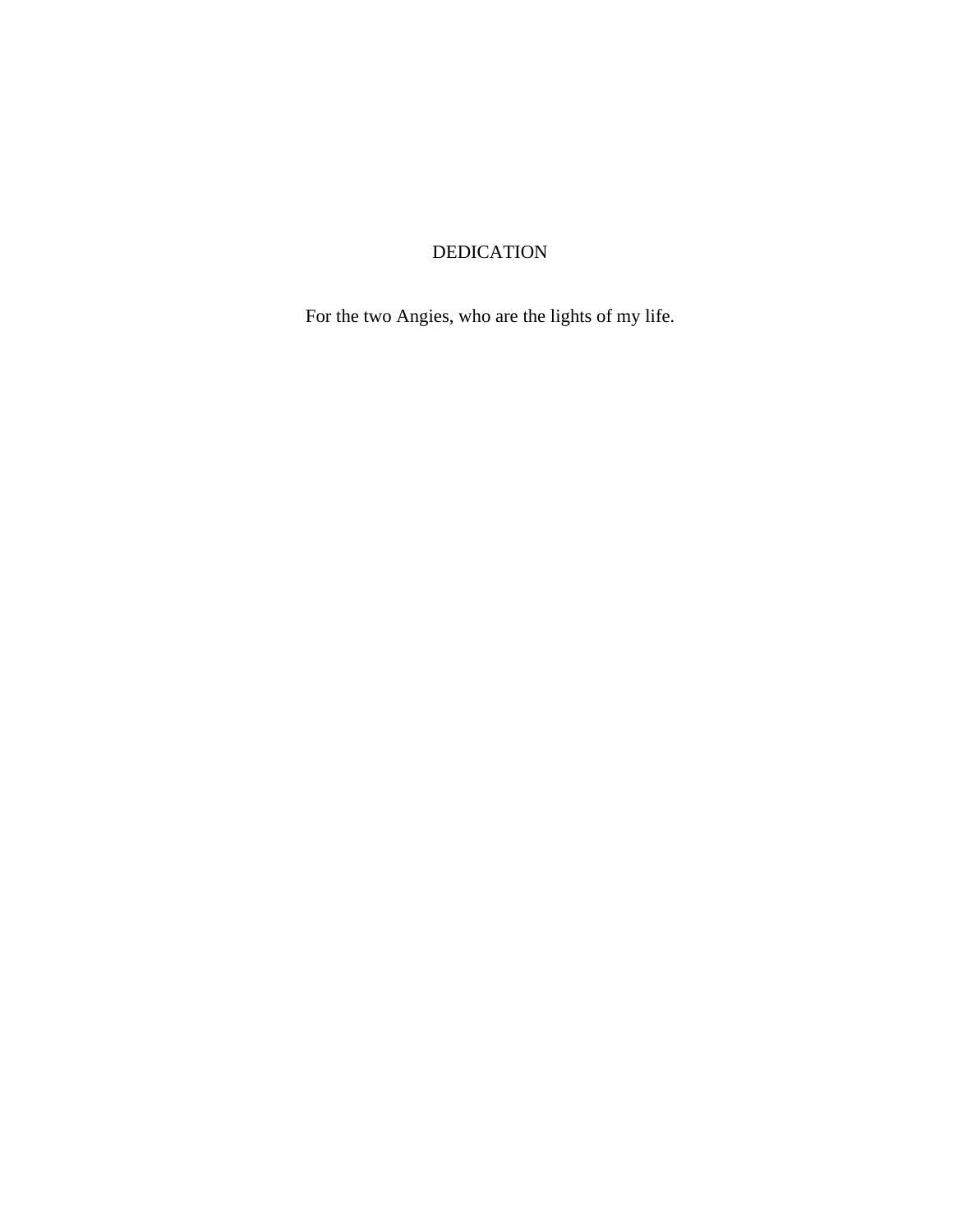#### ACKNOWLEDGEMENTS

I take special pleasure in acknowledging the assistance that I have received in completing this project. After a career in higher education and local government, I retired and began working on a degree in history at the University of Missouri. My age – I was 63 when I started – was unusual, but I am also blind. Both the faculty with whom I worked and the UM support staff gave me the assistance and encouragement that made possible the research and analysis necessary to complete a dissertation. The people with whom I have worked at the University of Missouri are genuinely competent; but beyond that, they are thoroughly generous and kind. I am very happy to have this occasion to sincerely thank each of them.

I had the good fortune to have the direction in my research of John Wigger, a fine scholar and a caring man. He taught me to look for the meaning of religious experience in the lives of the men and women who were living it. Prof. Wigger insists that it is the integrity of the religious experience that makes it so important for understanding American culture, and I believe that he is right.

I also want to acknowledge and express my appreciation to Professors Jeffery Pasley, Catherine Rymph, Theodore Koditschek, and Brian Kierland for the time and thought that they have given me, both as I sat in their classes and worked through the examination and writing phases of my program. I can never state adequately how much I have learned from them, and how much I appreciate their interest in my dissertation.

In the almost fifty years since I began my college experience, the technology available to blind persons has developed enormously. The University of Missouri is on the cutting edge of the use of adaptive technology, and I want to state clearly how

ii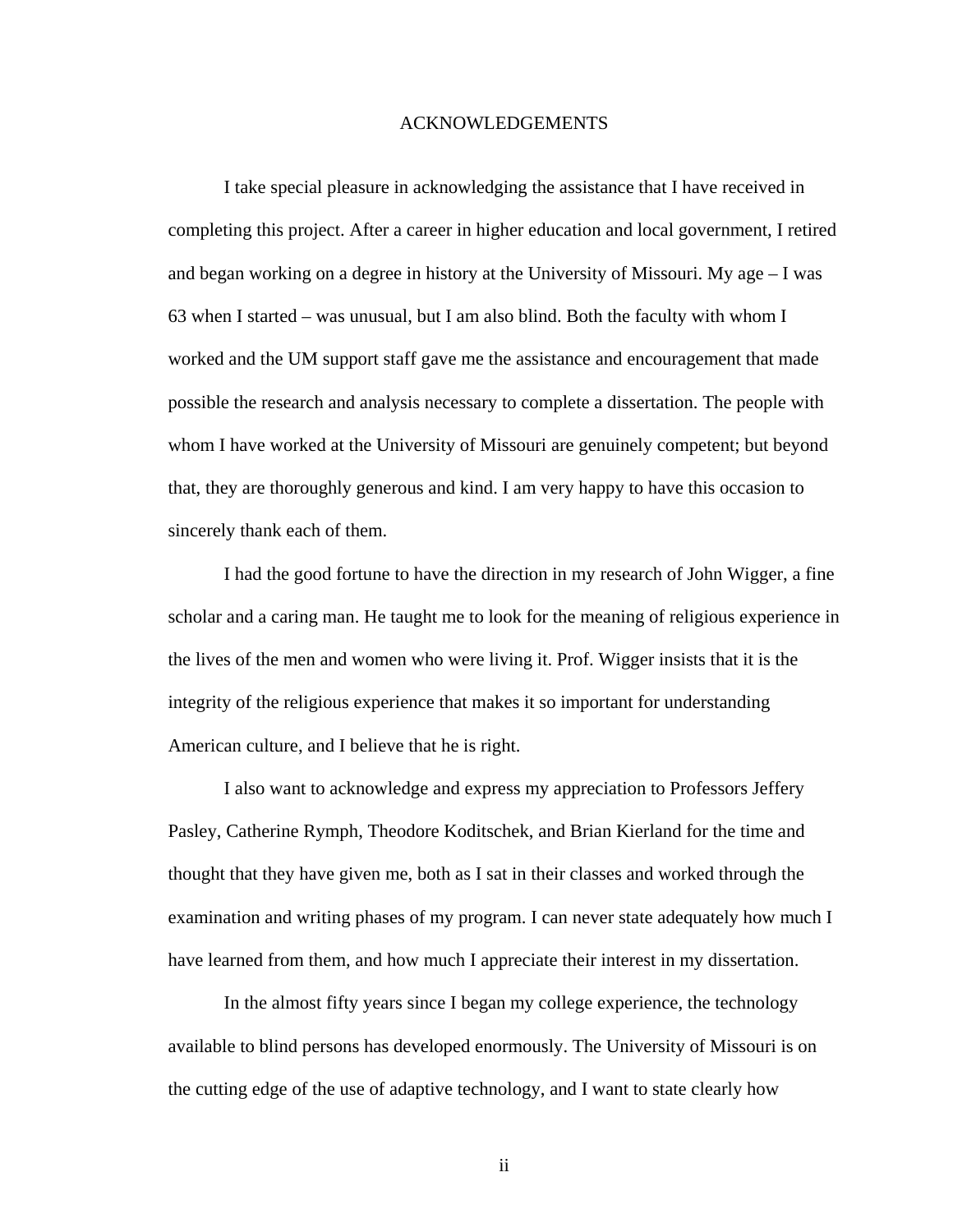important the Adaptive Technology staff has been in my work at the University. Abbie O'Sullivan, Mike Peplow, Jennifer Thornhill, and Carmen Schafer have taught me to use the technology, prepared print material in electronic format for me to read, and helped me through a hard-drive crash. They responded to emergency calls for materials that I needed "yesterday" with competence and better cheer than I had any right to expect. They are, simply, the greatest.

Two persons from the Disability Services Office have been uncommonly helpful. Barb Hammer, the Director, and Mary Borman, who works with blind students, have done more than I can state in this limited space to assist me. They have provided books, found alternative formats for print materials, provided readers and, in the beginning, helped me to work my way through the University bureaucracy. They are true professionals, and I sincerely thank them for all that they have done.

I also want to thank Cindy Cotner, the reference librarian at Ellis Library at the University of Missouri who works with students with disabilities. She spent many hours tracking down hard-to-find materials from the antebellum period. Cindy combines a high level of skill as a librarian with enthusiasm for books and learning. She also was quick to respond to my requests and thoughtful in her advice. I am truly grateful for her assistance.

Finally, I want to express my appreciation to Kay Callison. Kay came in at the end of the project to turn my manuscript into one that was properly edited and electronically formatted. She spent many hours working to make my manuscript, created with adaptive software, compatible with standard formats. For this frustrating and thankless job, I sincerely thank her.

iii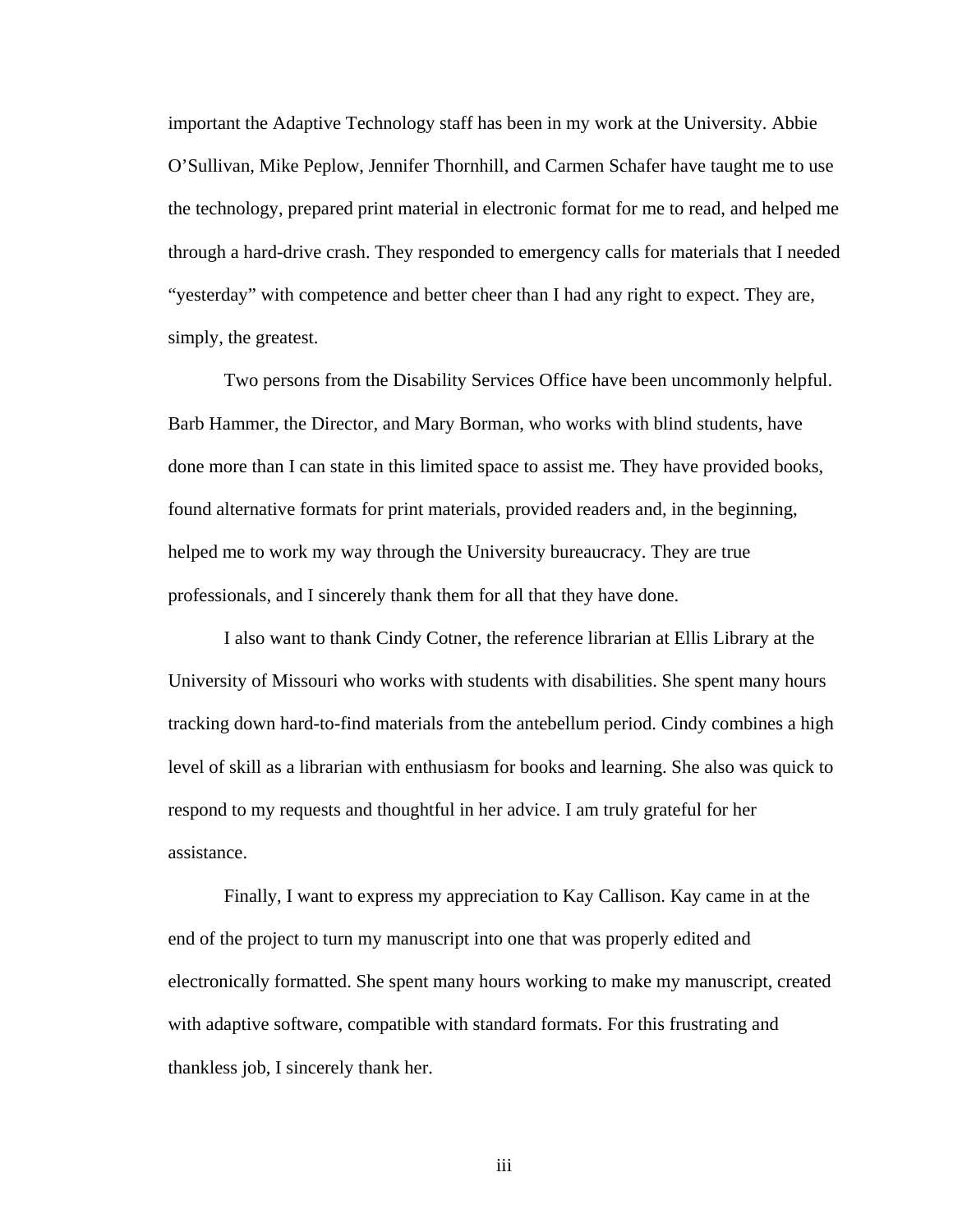# TABLE OF CONTENTS

| Chapter                                                 |
|---------------------------------------------------------|
|                                                         |
|                                                         |
|                                                         |
| 4. FRANCIS WAYLAND AND THE CONTROVERSY OVER SLAVERY 102 |
| 5. FRANCIS WAYLAND AND HIS BAPTIST CONNECTION 126       |
| 6. FRANCIS WAYLAND: THEMES AND ECHOES 154               |
|                                                         |
|                                                         |
|                                                         |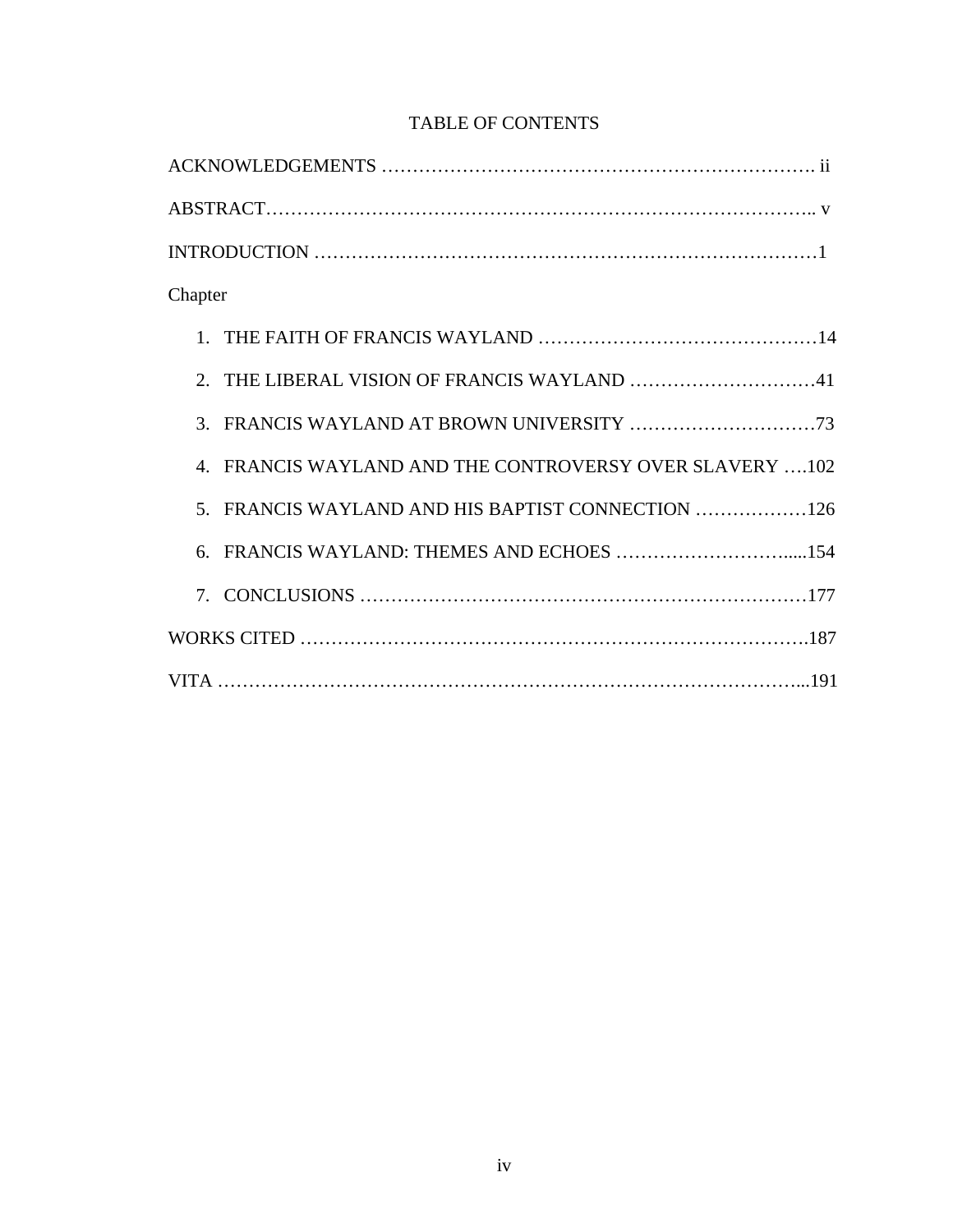#### FRANCIS WAYLAND: CHRISTIAN AMERICA-LIBERAL AMERICA

Homer Page

Dr. John Wigger, Dissertation Supervisor

## ABSTRACT

In the decades before the Civil War, two powerful cultural forces shaped American life; evangelical Protestantism and republican liberalism. Among those persons most active in the effort to reconcile the two movements was Brown University President, Baptist leader, and prominent moralist, Francis Wayland. This dissertation traces his efforts to negotiate among the diverse elements of his Christian faith and his liberal beliefs, as he attempted to create a Christian and democratic university, to mediate the growing moral and political crisis over slavery, and to balance social reform with the evangelical command to save souls.

Early in his career, Wayland saw a genuine harmony between his Christian faith and American republicanism. His Baptist faith supported religious liberty, individual autonomy in moral judgment, and limited government, which cohered with his liberal beliefs in laissez-faire economics, democratic educational reform, and meritocratic social organization. He believed that together, Christian faith and liberal republicanism could create a virtuous and free nation. However, in the years after 1837, his faith in harmony between Christianity and liberalism was severely challenged. He failed to convince his fellow citizens to adopt his vision of Baptist evangelical Christianity and republican liberalism as the basis for a free and virtuous national culture, but in his efforts to combine these two powerful movements there is revealed an all too often forgotten option for what frequently seems incompatible elements of the American identity.

v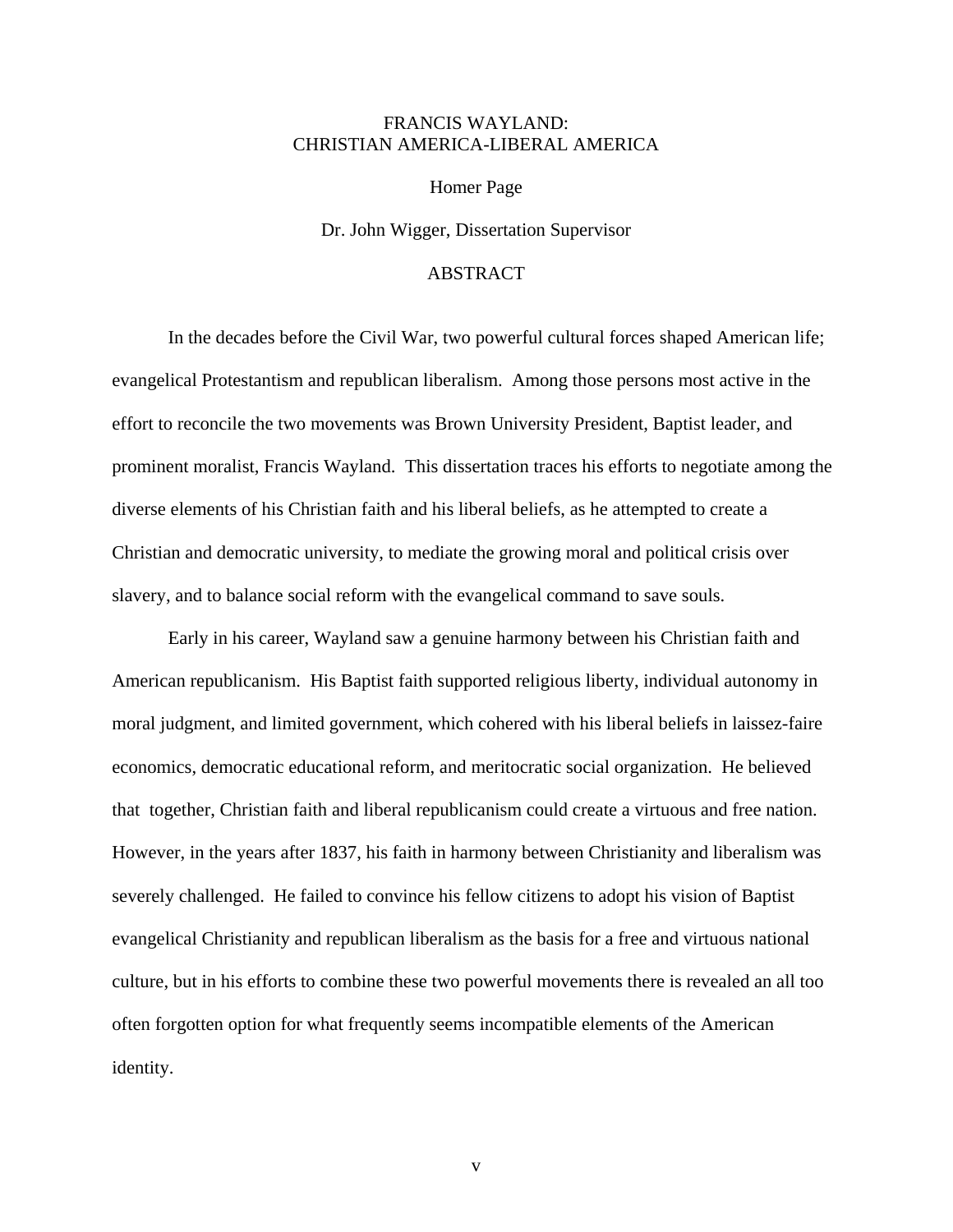#### INTRODUCTION

On April 15, 1865, the terrible news of the death of the president sped across the nation. The citizens of Providence, Rhode Island, were no less bewildered than were those of the other towns and cities of the victorious north. They all struggled with their grief and uncertainty and looked for whatever comfort they could find. The people of Providence called a town meeting and sought a speaker who could address their pain and give them hope and comfort. They approached Francis Wayland, the retired president of Brown University to lead them. He was in ill health; in six months he would be dead, and he refused their request to address the Providence citizenry. He told them that his health would prohibit him from traveling to the site for the meeting. They asked him if he would address the meeting if they built a speaker's platform on his lawn. He agreed, and that evening Wayland addressed a gathering of over [1](#page-8-0),500 persons.<sup>1</sup>

At the end of his life, the citizens of his community turned to Wayland for understanding and comfort in a time of national crisis. What was it about him that made his fellow citizens look to him for wisdom in such a time of grief? He was not a powerful political leader or an economic pillar of the community. It had been almost ten years since he served as the president of Brown University; yet the people turned to him. There were many other younger popular ministers in the city who could have provided a religious analysis of the event; still Wayland was the choice. It is worth trying to

1

<span id="page-8-0"></span><sup>&</sup>lt;u>1</u> <sup>1</sup> James O. Murray, *Francis Wayland* (Boston: Houghton, Mifflin, and Company, 1891), 151-154.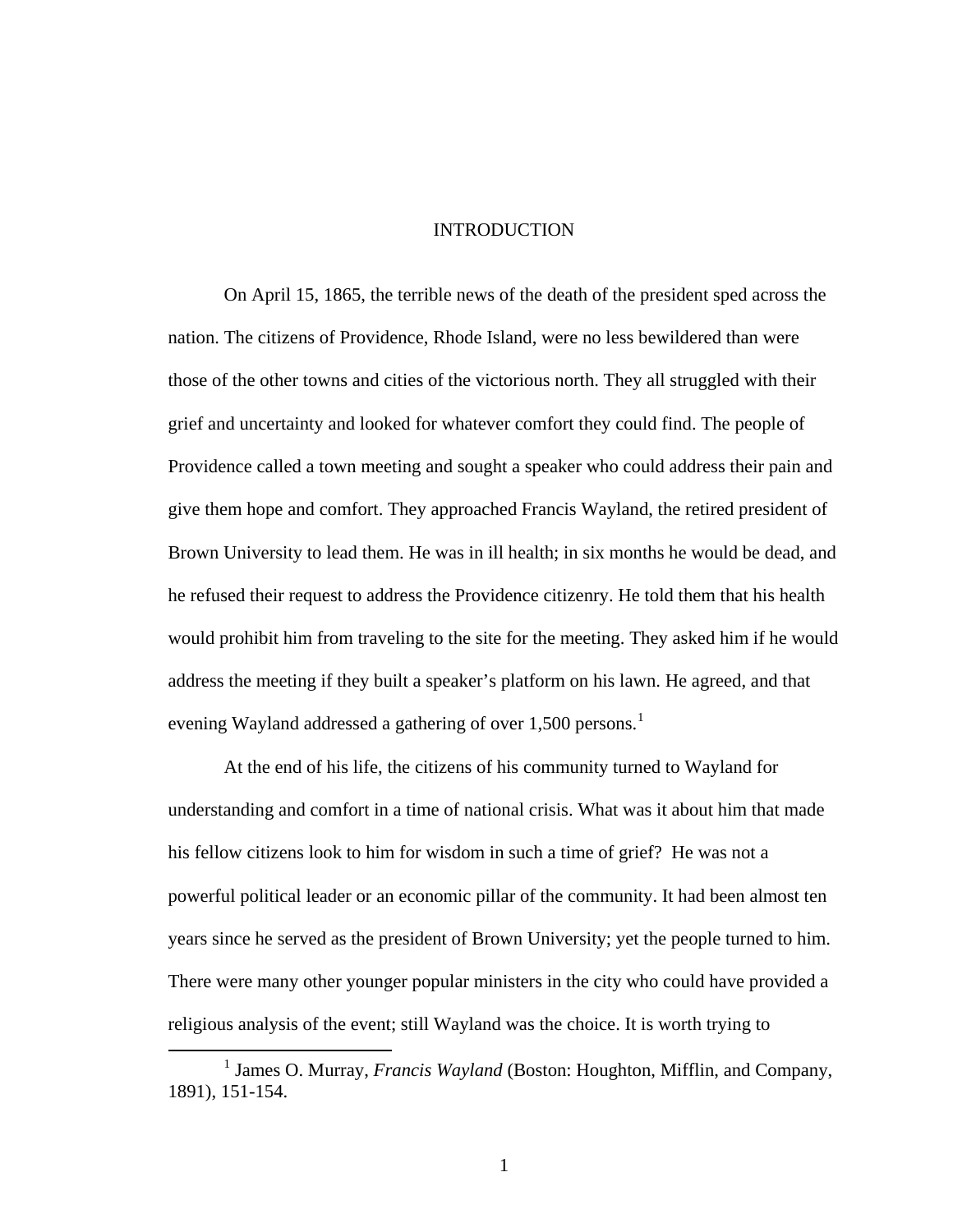understand why they chose him to address them in a moment of national sorrow. Accordingly, it is the intent of this study to probe into the character and thought of Francis Wayland and, by so doing, gain insight into why the citizens of Providence had such high regard for him; and perhaps by so doing shed light on the relationship between Christianity and the American liberal democracy that emerged before the Civil War.

#### **Christian America-Liberal America**

In the decades before the Civil War, two powerful forces shaped American culture. On the one hand, a liberal democratic spirit raised up the value of individual striving, equality, self-interest, and individual autonomy, while a Christian evangelical spirit emphasized personal humility, obedience to the law of God, self-denial of worldly goods, and the moral deficiencies of the individual. It is apparent that these two powerful movements posed a problem of cultural integration for the new nation. The liberal vision of individual freedom and self-determination sharply contrasted with the Christian belief in a sinful humanity, unable to save itself, or to act morally without obeying the word of God. Stewart Davenport suggests that this conflict was the most significant one in antebellum America.<sup>[2](#page-9-0)</sup> He believes that the conflict is all the more important because it existed within the individual. Wayland contained elements of Christian America and of liberal America within himself, and he struggled mightily to integrate these two often discordant spirits. In fact, much of his life and work sought to synthesize these two early American movements, but no matter how hard he tried, he could not unite them into a cultural form that could survive the forces of large scale political, economic, and

<span id="page-9-0"></span><sup>&</sup>lt;sup>2</sup> Stewart Davenport, "Another Conflict or Consensus: Liberal America/Christian America," *Journal of the Early Republic* (Summer 2004): 24.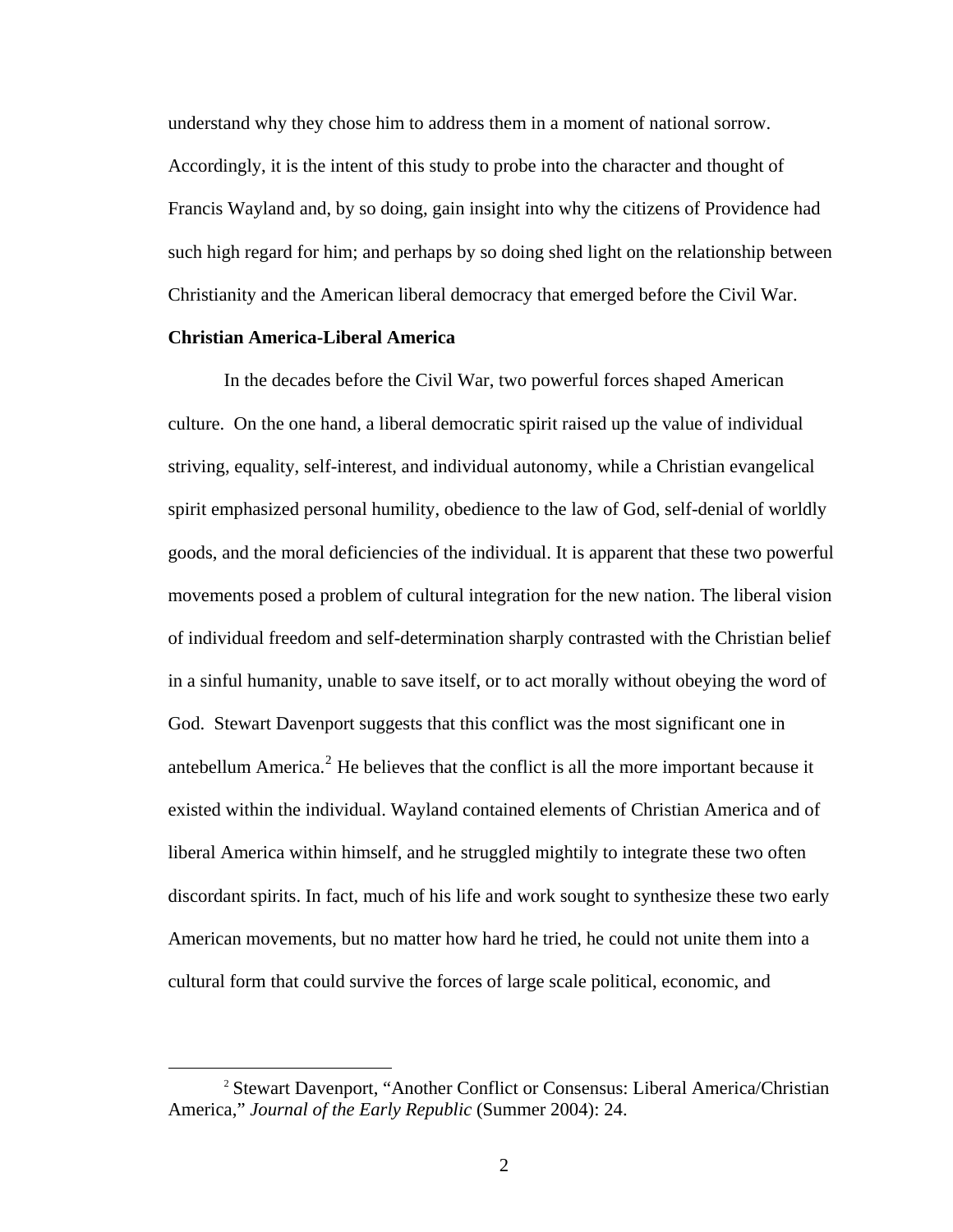religious organizations; rapidly advancing science and technology; and an aggressive Lockean liberalism that defined freedom in terms of the control of property.

Wayland is one of the leaders of his generation who struggled with the conflict that Davenport identifies. He grew up in a religious home. His father left a prosperous business to become a Baptist minister. In due time, young Wayland followed his father into the ministry and spent his entire life trying to be a pious and devout Christian. He also praised the American democracy and wrote a widely used textbook on political economy that espoused a liberal economic philosophy.<sup>[3](#page-10-0)</sup> As president of Brown University, he sought both to prepare committed graduates for a Christian life and educate them in the modern sciences. He wanted his students to be obedient, moral Christians and democrats. He wanted them to have an ordered Christian college experience and the freedom to take electives that would better prepare them to enter the world of work and the democratic community. Wayland engaged these and many other conflicting issues in his personal and professional life. The struggle to harmonize the conflict and maintain a strong sense of personal integrity was a constant challenge to him.

The religious faith in which Wayland was brought up was Calvinist, sectarian, and evangelical.<sup>[4](#page-10-1)</sup> His father and mother immigrated from England to America in 1793, and they brought their Baptist faith with them. Francis Wayland Sr. was a currier, but

<span id="page-10-0"></span> $\frac{1}{3}$  Francis Wayland, *Elements of Political Economy (*New York and Chicago: Sheldon and Company, 1886).

<span id="page-10-1"></span><sup>4</sup> Francis Wayland, Jr., and Heman Lincoln Wayland, *A Memoir of the Life and Labors of Francis Wayland, the Late President of Brown University* (New York: Sheldon and Company, 1867). This two-volume memoir, prepared by his sons, contains a large selection of letters, a reminiscence of Francis Wayland, and some contributed material from those who knew and worked with Wayland. It provides the biographical information used in this introduction.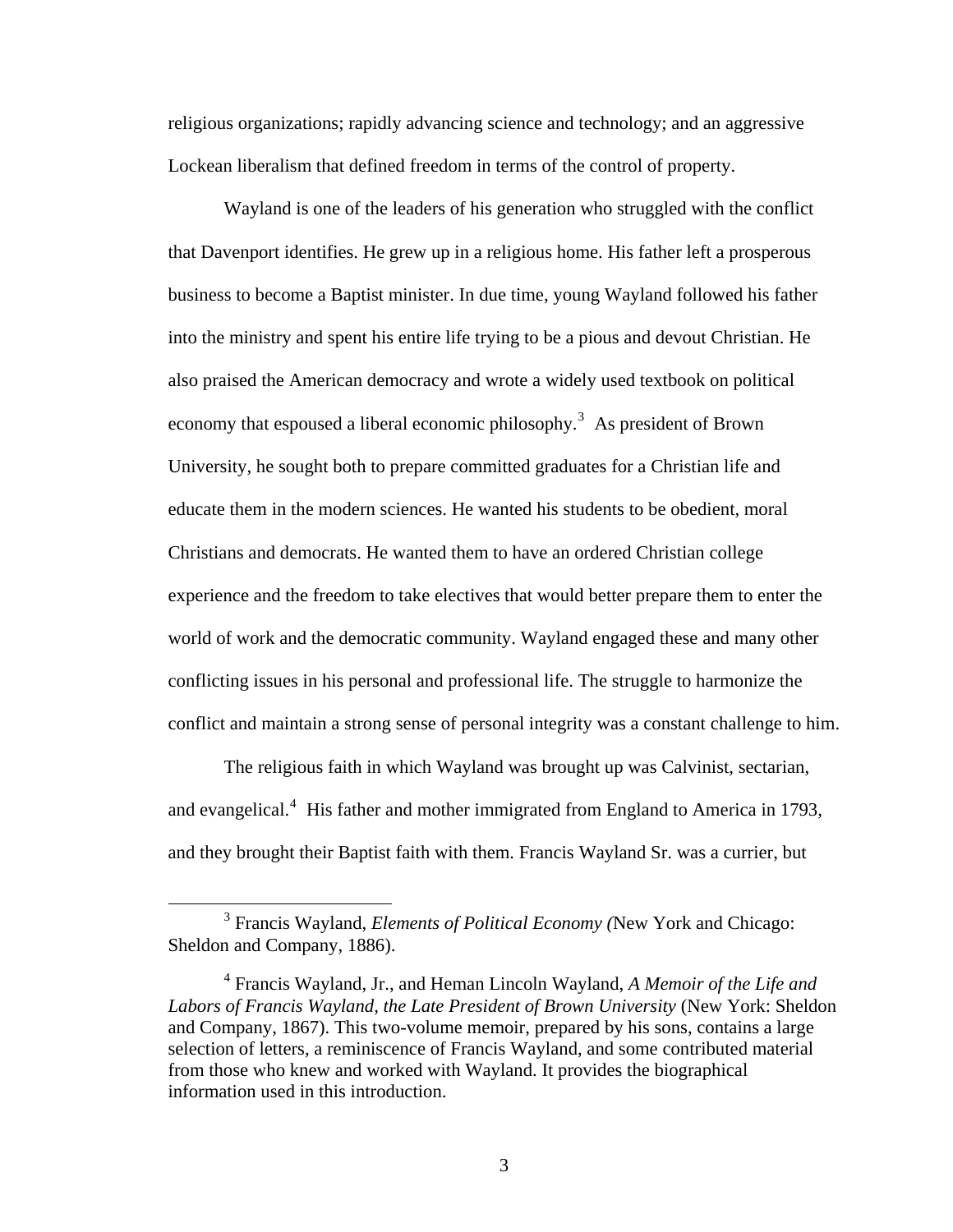experienced a call to the ministry and left his occupation as a leather worker. The family was devout, worshiping frequently within its own home. The young Wayland heard from his parents, and especially from his father, a message of universal sin, divine forgiveness through Jesus Christ, the centrality of believer's baptism in their denomination, and the importance of sharing the Gospel with all who would hear it. But the Baptists were also a middling people. They supported the religious tolerance advocated by Thomas Jefferson, the hard work and success which they believed would follow a morally upright life, and equality before the law. Even though the Calvinist God would save those He pleased, the Wayland family believed that men and women could choose to live a godly life. They opposed those behaviors that ran counter to the moral life, as they understood it; yet they also opposed most efforts to enforce moral behavior on unwilling citizens. Christian America and liberal America had many conflicting elements and Wayland confronted most of them. For this reason he can teach us much about the way in which a sincere person attempted to live a moral life in a rapidly changing period of our national history.

#### **Who was Francis Wayland?**

In the almost 70 years of his life, March 11, 1796–September 30, 1865, Francis Wayland experienced some of the most formative years of the American civilization. His work reflects the cultural currents that flowed through the years of his life, and in some important ways, he gave direction to those currents. He grew up in New York City, the son of immigrant parents. His father was a currier and a Baptist minister. He drew a generous and loving spirit from his mother and a more stubborn and contentious nature from his father. He attended Union College and Andover Theological Seminary. After leaving Andover, he taught at Union for four years before accepting the pastorate of First

4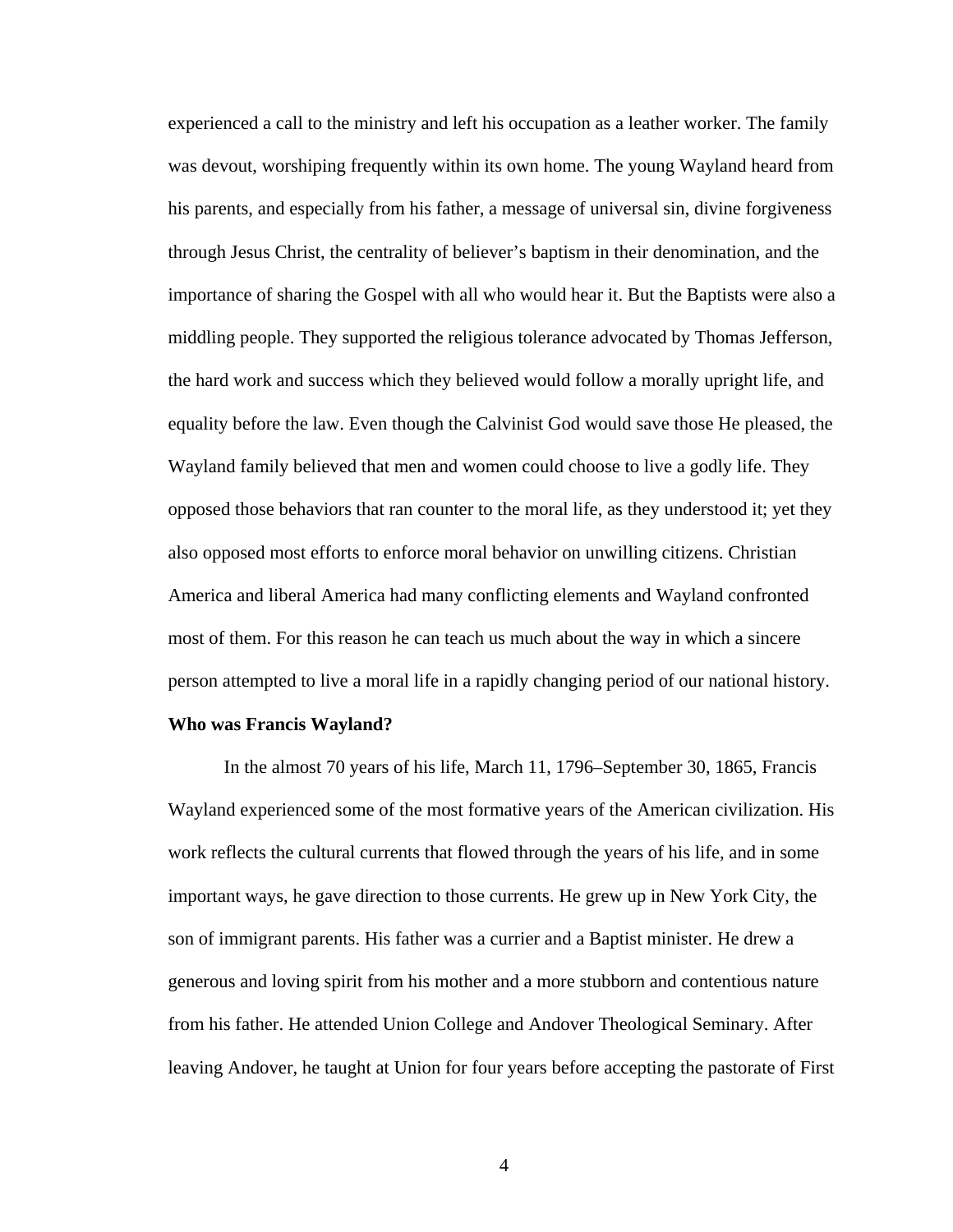Baptist Church in Boston. In 1827, he became the president of Brown University, where he served until 1855. From February 1857 until May 1858, he was the acting pastor at First Baptist Church of Providence. He was a prolific author, community leader, and speaker. After his first wife died in 1834, he remarried in 1838. He was the father of three sons and one daughter, who died in the second year of her life. He lived a life that was productive, emotionally rich, and full of commendations. The uniting thread integrating his life was his strong evangelical faith.

Perhaps no single emotion characterized Wayland's life more than that of duty. He reported that no bill had to be presented to him more than once, nor was any of his paper ever discounted. Talking with a life-long friend on his death bed, he told his friend that he had no obligations that were unmet.<sup>[5](#page-12-0)</sup> His moral philosophy is known for its emphasis on the primacy of duty over the consequences of action. He reported that he did not know how to recreate. He told a student that he did not dance because he had little time for that sort of thing. He felt a duty to God and to his fellow man, and that sense of duty stayed with him until he died. Late in his life, he was scheduled to speak to a group of boys at the Rhode Island Reform School. The day was snowy and the snow changed to rain, leaving the streets covered with slush. While two much younger men, who were also scheduled to speak, failed to appear, Wayland came.<sup>[6](#page-12-1)</sup> In actions large and small, he demonstrated his response to the call of duty.

But duty was not the only emotion that animated Wayland. He was driven by a genuine concern for others. He was the oldest of six children. His sisters reported that he

<span id="page-12-1"></span><span id="page-12-0"></span> $\frac{1}{5}$  $<sup>5</sup>$  Ibid., 2:353.</sup>

 $<sup>6</sup>$  Ibid., 2:339.</sup>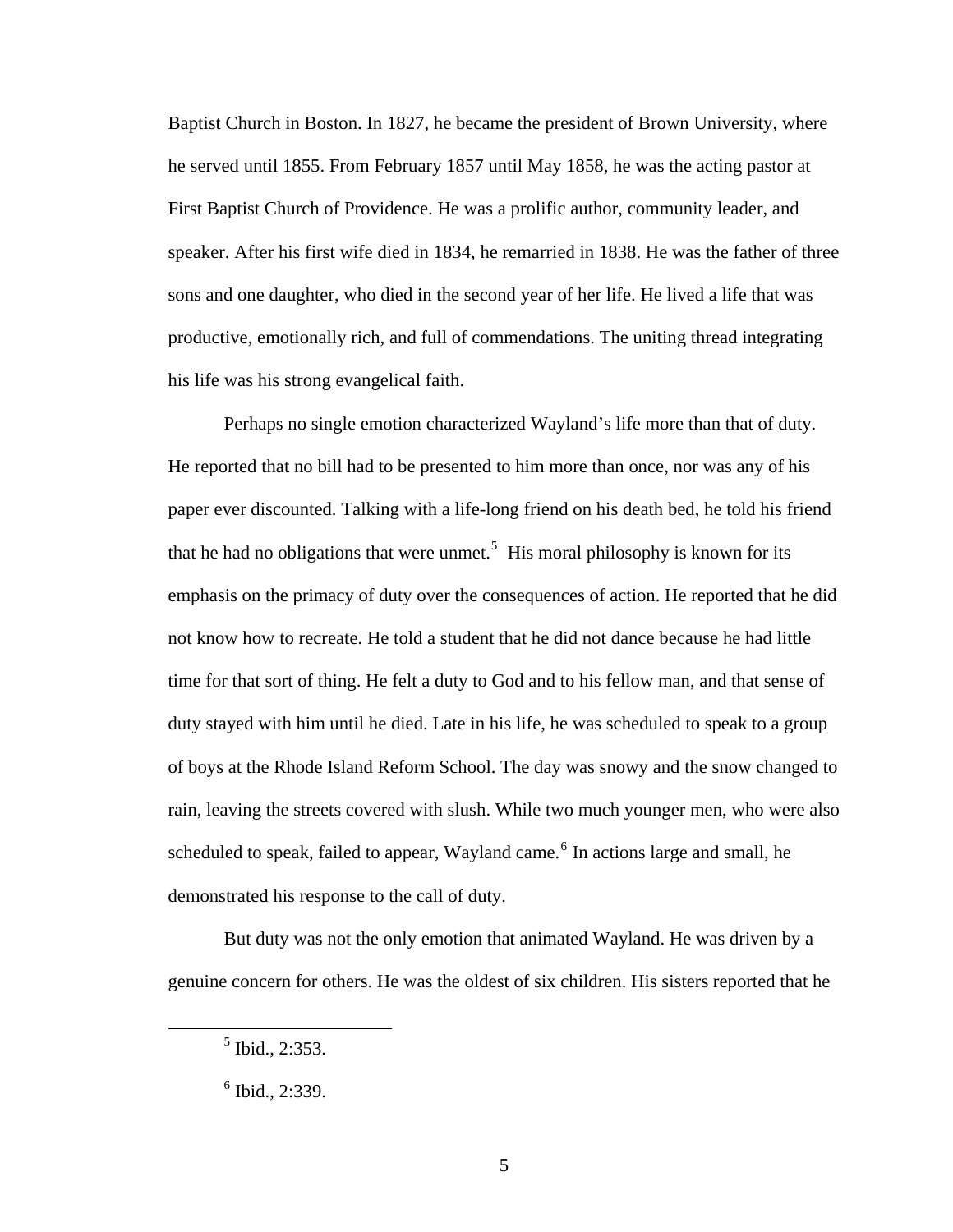protected their play from the destructive intrusion of his brothers. When his younger brothers grew up, he gave one a job and helped the other to find a place. He was a conscientious teacher and pastor, a contributor to charity, and a comfort in grief to his family and friends. He demonstrated tolerance for the views of those who disagreed with him, and he showed respect for those who were insane, in prison, or persecuted. Whether dealing with Syrian Christians experiencing oppression, inmates in Rhode Island prisons, or members of his own family, he took the time to care. Most often, his benevolent acts were aimed at helping the recipient develop his or her own capacities. He contributed to schools and libraries. He sought to bring education to all the children of the society, and he advocated for the mission cause.

In discussing Lyman Beecher, Daniel Walker Howe notes the depression that followed the famous evangelical leader throughout his life.<sup>[7](#page-13-0)</sup> Howe hypothesizes that depression may have been endemic to those who shared in the political culture of the Whigs. He points to Abraham Lincoln in this regard. Wayland is another member of the evangelical-Whig culture who suffered from depression. Both his letters to family members and friends and comments made about him by those who were close, reference periods of more than usual melancholy, despondency, or fatigue and flatness in affect.<sup>[8](#page-13-1)</sup> These depression-like symptoms occurred from the time of his adolescent struggle to find his evangelical faith to his doubts at the end of his life concerning the appropriateness of his career choices. He left his pastorate in Boston because he was depressed over what he

<span id="page-13-0"></span> $\frac{1}{7}$  Daniel Walker Howe, *The Political Culture of the American Whigs* (Chicago and London: University of Chicago Press, 1979), 270.

<span id="page-13-1"></span><sup>8</sup> Wayland, Jr. and Wayland, *A Memoir of the Life and Labors of Francis Wayland, the Late President of Brown University*, 2:131.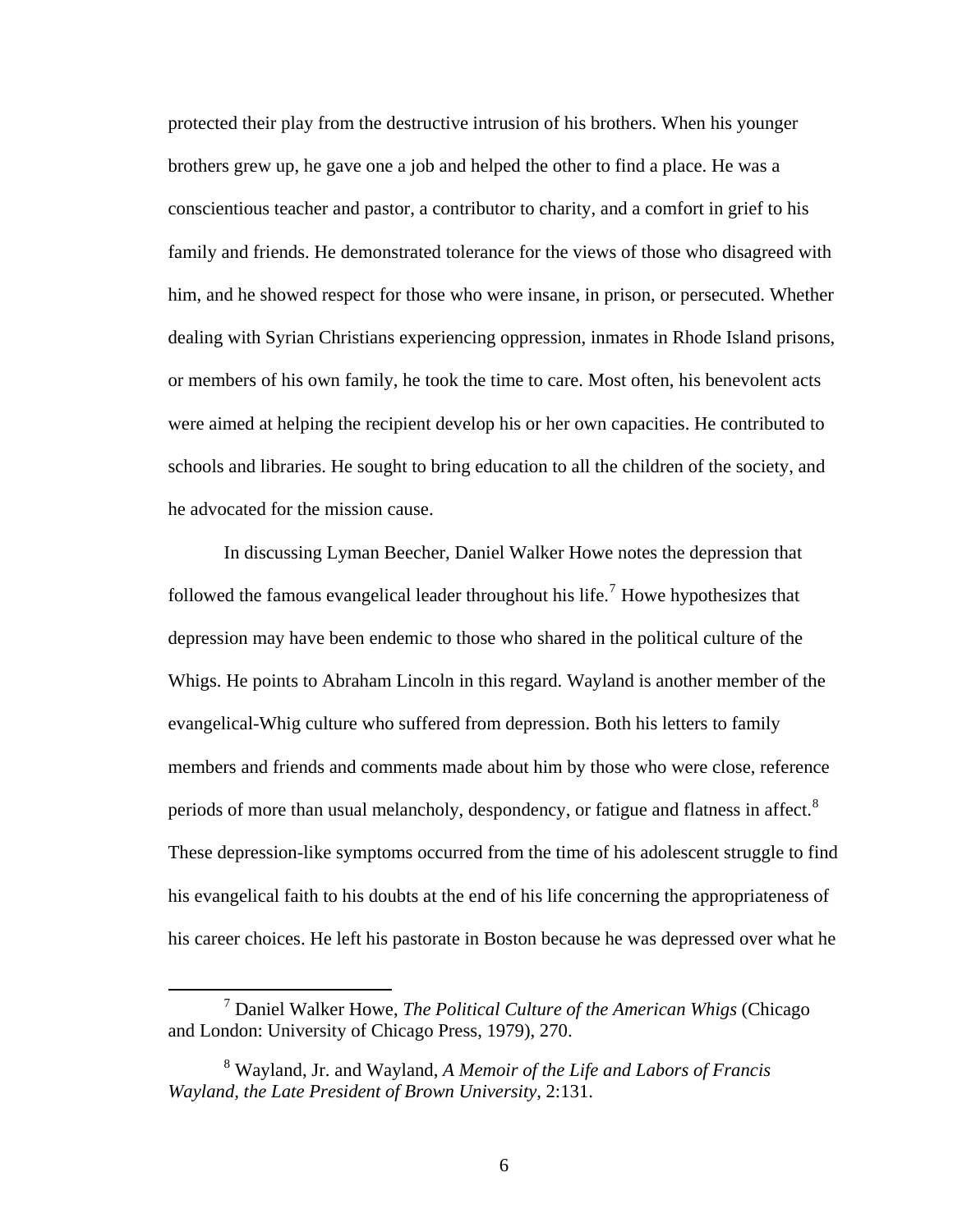felt was a failure in his ministry only to find that his congregation was surprised and hurt by his departure.<sup>[9](#page-14-0)</sup> On a trip to Europe in  $1840 - 1841$ , he experienced depression from the time he boarded the ship to take him to England until he returned six months later. Again at the time of his retirement from the presidency of Brown in 1855, he fell into depression as he watched his reforms reversed. Howe believes that the enormously high expectations for progress toward perfection on the part of evangelicals, coupled with the persistent stubbornness of the world to conform to their wishes, provided a built-in condition for producing depression among those who worked the hardest to achieve the millennium. In the case of Wayland, he responded to his depression by working all the harder to bring about the kingdom.

Driven by duty and depression, Wayland strove to work hard; and work hard he did. In a letter to his sister during the time that he was attempting to implement his farreaching reforms at Brown, he described himself as a "dray horse" in the harness and unable to escape.<sup>[10](#page-14-1)</sup> At this time he was president of Brown, vice president of the Baptist Triennial Convention, traveling widely to lecture and preach, working on the publication of his first book, *Occasional Discourses*, [11](#page-14-2) raising funds to build a library on the Brown University campus, and tending to a growing family. As intense as his work was at this time, it was not unusual. He worked continuously throughout his entire life. As a young minister in Boston, in addition to his duties at his church, he edited the *Baptist Magazine*; participated in and became a force in Baptist politics; participated in the Baptist

<span id="page-14-0"></span> $\frac{1}{\sqrt{9}}$  Francis Wayland, *Letters on the Ministry of the Gospel* (Boston, New York, and Cincinnati: Gould and Lincoln, 1863), 199.

<span id="page-14-2"></span><span id="page-14-1"></span><sup>10</sup> Wayland, Jr. and Wayland, *A Memoir of the Life and Labors of Francis Wayland, the Late President of Brown University*, 1:357.

<sup>11</sup>Francis Wayland, *Occasional Discourses* (Boston: James Loring, 1833).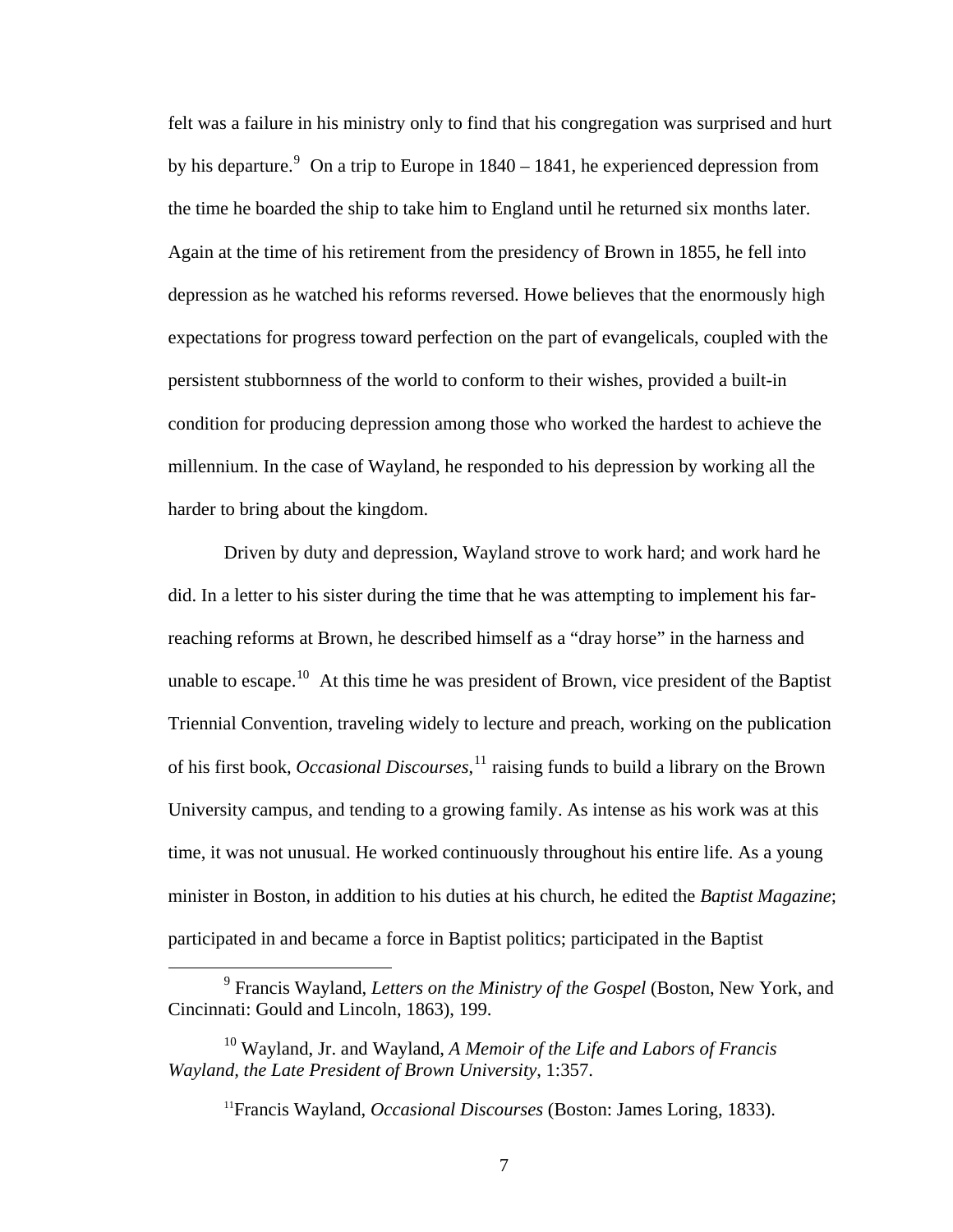Missionary Association; wrote three sermons that received wide spread attention, making his reputation as an upcoming evangelical leader and intellectual; and found time to find a wife. One can pick any year, five-year period, or decade of his life and easily document similar activities and accomplishments. Work medicated the heart and soul of this driven man.

Hard work and depression represented a tension in the personality of Wayland that occurred in several other forms in his life and thought. If depression pulled him toward meaninglessness and despair, hard work pulled him toward belief and hope. He exalted individualism and democracy but feared that they would lead to self-indulgence and political chaos. He argued that economic individualism had to be balanced by personal benevolence and political democracy by strict adherence to the U.S. Constitution and to the laws of the land. His discourses on "The Accumulation of Wealth" in 1837, and "The Affairs of Rhode Island" in 1842 set forth his belief that the Panic of 1837 and the Dorr rebellion revealed the danger to the nation of unchecked individualism and democracy.[12](#page-15-0) His book, *The Limitations of Human Responsibility*, argued that a manic acceptance of individual responsibility for the sins of the world would lead uncontrolled reformers to create chaos in society.<sup>[13](#page-15-1)</sup> One could not be expected to do what he or she lacked the capacity to do; nor did one have an obligation where he or she lacked the proper authority. This warning, issued in 1838, was aimed

<span id="page-15-0"></span> <sup>12</sup> Wayland, *The Moral Law Of Accumulation: A Discourse Given In Providence On May 14, 1837* (Boston: Gould, Kendall and Lincoln, 1837); Wayland, *The Affairs Of Rhode Island: Two Discourses Delivered In The Meeting House Of First Baptist Church, Providence, May And July, 1842* (Boston: William D. Ticknor, 1843).

<span id="page-15-1"></span><sup>13</sup> Francis Wayland, *The Limitations of Human Responsibility* (Boston: Gould, Kendall, and Lincoln, 1838).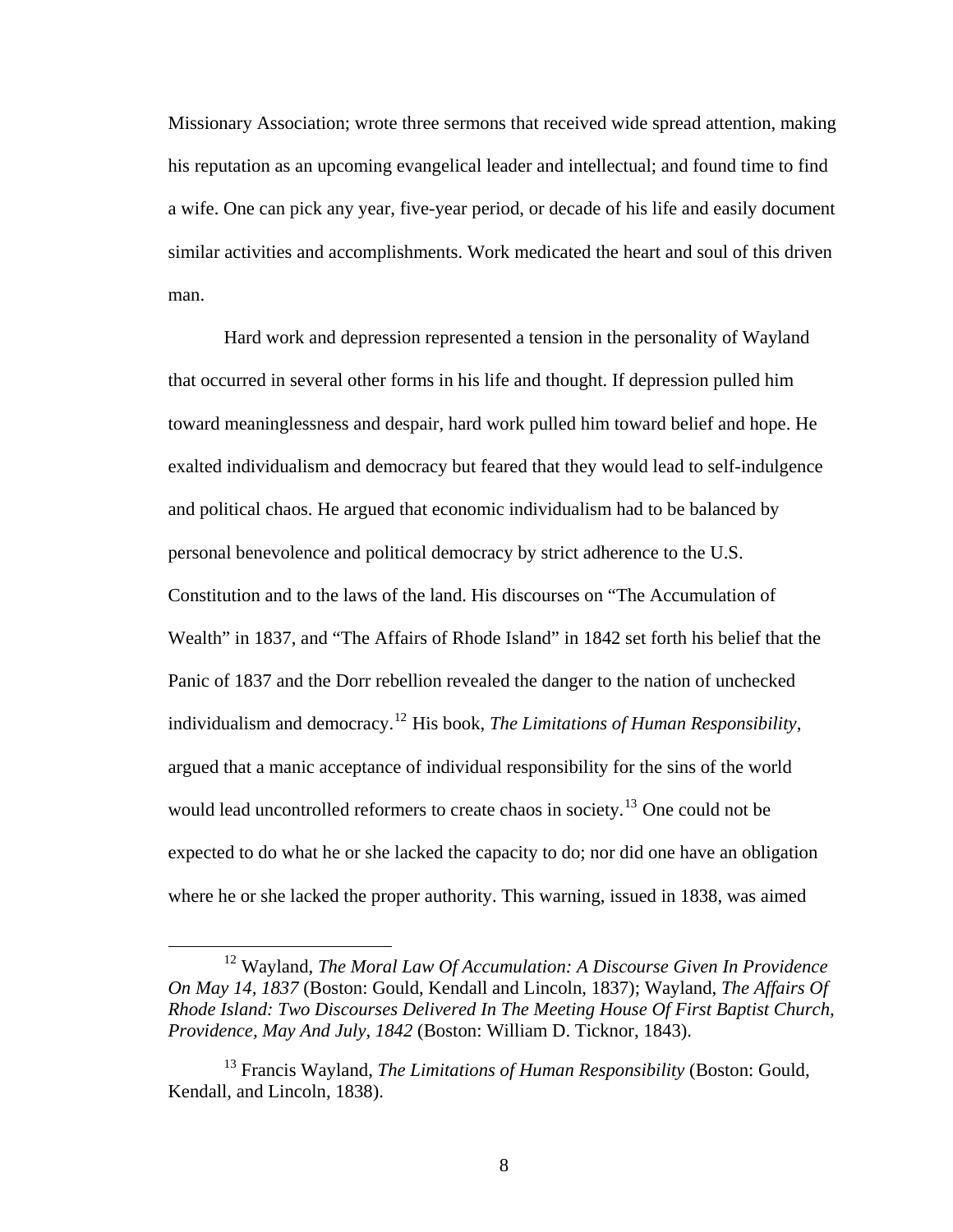primarily at abolitionists who were seeking the immediate abolition of slavery. Way land feared disorder, chaos, self-indulgence, intemperance, and conflict. He affirmed hard work, order, strict adherence to the laws of man and God, duty, and a concern for one's fellow man that led the individual toward responsible living. Perhaps his inability to participate in recreation or to enjoy dancing found a ground in his horror at unrestr ained self-expression. This is a particularly interesting conflict in an era of growing individualism and religious self-expression. The religious revival and the market economy affirmed such individualism, but Wayland was very suspect of these tenden cies in Americ an culture.

One cannot read the published writings, the sermons and discourses, and the private correspondence without being impressed by the degree to which Wayland depended upon his Christian faith to sustain him. Whether in the deaths of beloved family members, or in professional trials and setbacks, or in the economic and political crises of his time, he turned to his faith for comfort and for direction. His piety was evident in all that he did. He was certain of the truth of his religion, but his certainty grew more out of his reason than his personal experience with the holy. Near his death, he told a friend that while he was sure of his faith, he had not been given the personal religious experience with which many others had been blessed.<sup>[14](#page-16-0)</sup> He believed that he had been saved, that all things were in God's hands, that humble prayer was the appropriate attitude with which to approach God, and that faith in God required moral action. He believed that the moral action which flowed from the Christian believer was the necessary element for the success of a liberal democracy and economy. Without Christian moral action carried out

1

<span id="page-16-0"></span><sup>14</sup> Wayland, Jr. and Wayland, *A Memoir of the Life and Labors of Francis Wayland, the Late President of Brown University,* 1:56 and 2:360.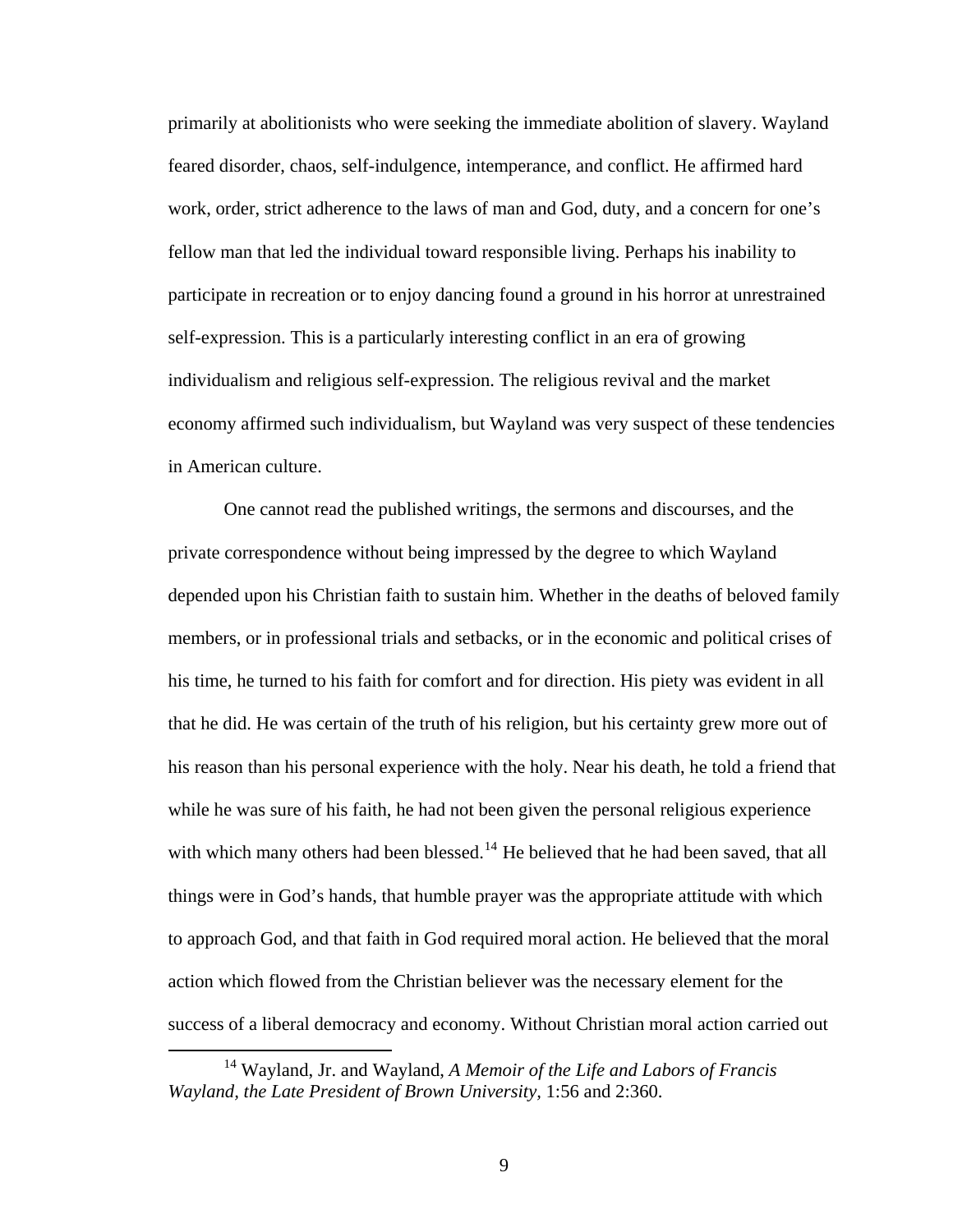in accordance with the laws of God, democracy would descend into chaos and the market economy would be destroyed by evil speculation and self-indulgence. For all his public work in education, politics, and philanthropy, he maintained the belief that no greater service to humankind could be offered than to bring the individual sinner to a saving belief in Christ. While he expressed doubt, he embraced a faith and philosophy that provided him with absolute certainty. His certain faith freed him from the anxiety of depression, democratic chaos, and economic exploitation. He did not so much synthesize democracy, philosophy, and religion, as he held them in tension with one another.

#### **The Plan for the Study**

Francis Wayland was a man of faith. He strove to draw the principles for his behavior from this faith, but he also held within himself more secular principles. He believed in liberal democracy and an unregulated economy. He strove to reconcile these often conflicting principles but not always successfully. I wish to explore the conflict within Wayland as he struggled to harmonize his Christian beliefs with his liberal views. He failed to create a lasting synthesis, and today he is largely forgotten. After the Civil War, liberals rejected his facile religious certitude, and the faithful found too much reliance on reason and too much trust in secular values in his work. He was a moderate and a systematizer in a culture which was rapidly becoming polarized and radicalized. Yet in his time he was a respected sage and an influential educational and religious leader. My concern is with the way in which the religious faith of Wayland shaped his liberal political and economic beliefs, and in turn was shaped by them.

It is important to remember Wayland because he attempted to address the beginning of modern America with a comprehensive moral vision. He suggested that

10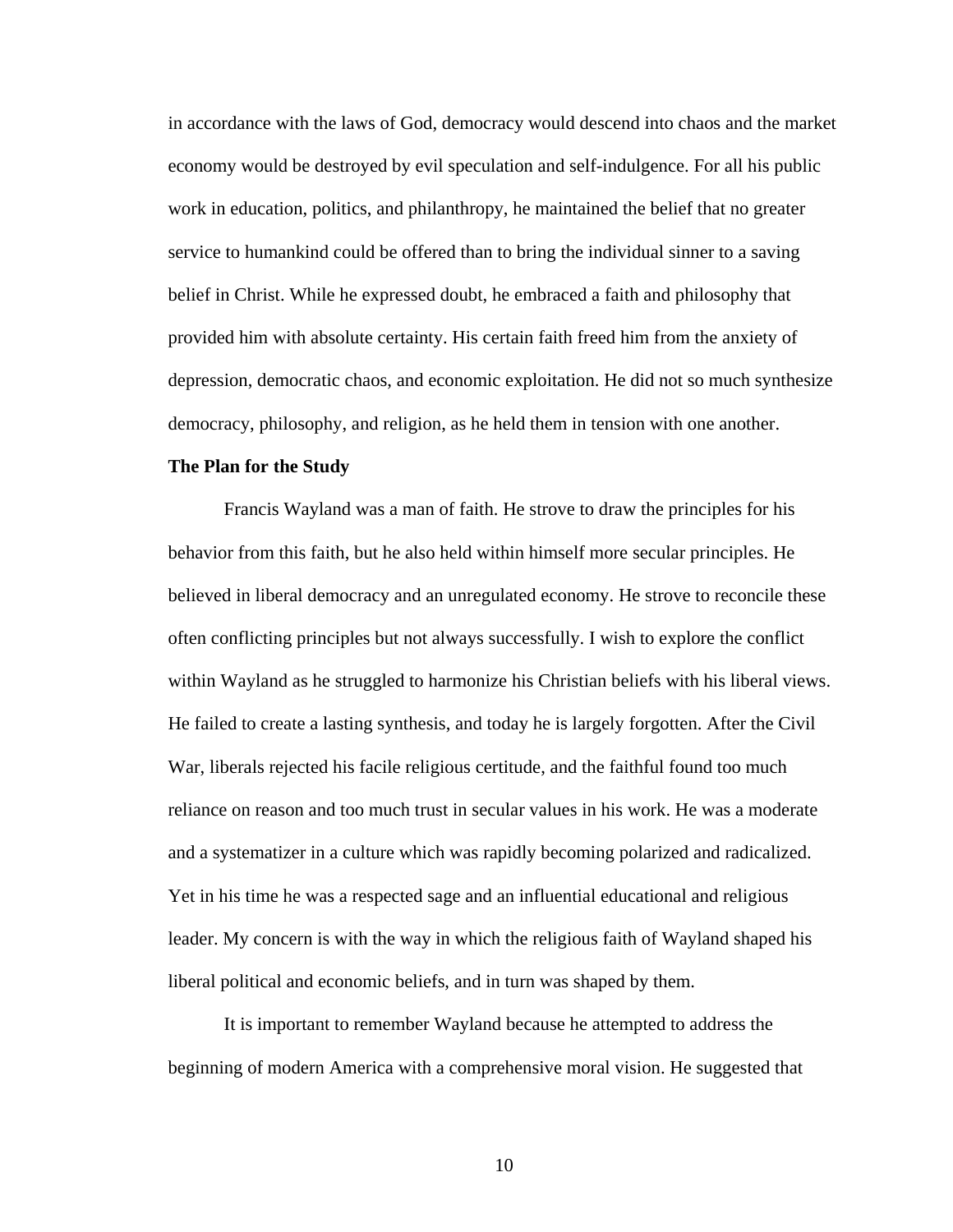democracy, the market economy, education, care for those who were unable to cope in the new nation, and that most important issue of all, slavery, were fundamentally moral issues. It is not the philosophical sophistication with which Wayland went about his task that makes him important; it is the effort itself that is of interest. He attempted to shape a comprehensive moral vision for the new America. His textbook on moral science was widely read, as were his other writings.<sup>[15](#page-18-0)</sup> His project received a large hearing, but it failed. He could never grasp the limits of individual voluntary action, the importance of political parties, the conflict between the new science and his Scottish Common Sense philosophy, the impersonality of the emerging industrial order, or the impossibility of ending slavery, short of war. However, he struggled with all these issues in a mainstream setting. Wayland is interesting and important because even though he failed, he attempted to organize the new political and economic order according to moral and religious principles in an era when such an attempt could receive a truly mainstream hearing.

In the first two chapters of this study, attention will be given to the religious faith and the liberal elements of Wayland's experience and thought. Chapter I will address his faith, and Chapter II will explore his liberal principles. At the end of Chapter II, I will discuss the way in which he attempted to harmonize these two poles of his life. In Chapters III, IV, and V, I will examine the way in which the conflict between his faith and liberal principles manifested itself in the major activities of his career. Chapter III will look at his work as president of Brown University. Chapter IV will focus on his twenty-five year struggle to facilitate a peaceful end to the slavery controversy; Chapter V will explore his life-long involvement with the Baptist denomination. In Chapter VI, I

<span id="page-18-0"></span><sup>&</sup>lt;sup>15</sup> Francis Wayland, *Elements of Moral Science*, ed. Joseph Blau (Cambridge: Belknap Press of Harvard University Press, 1963).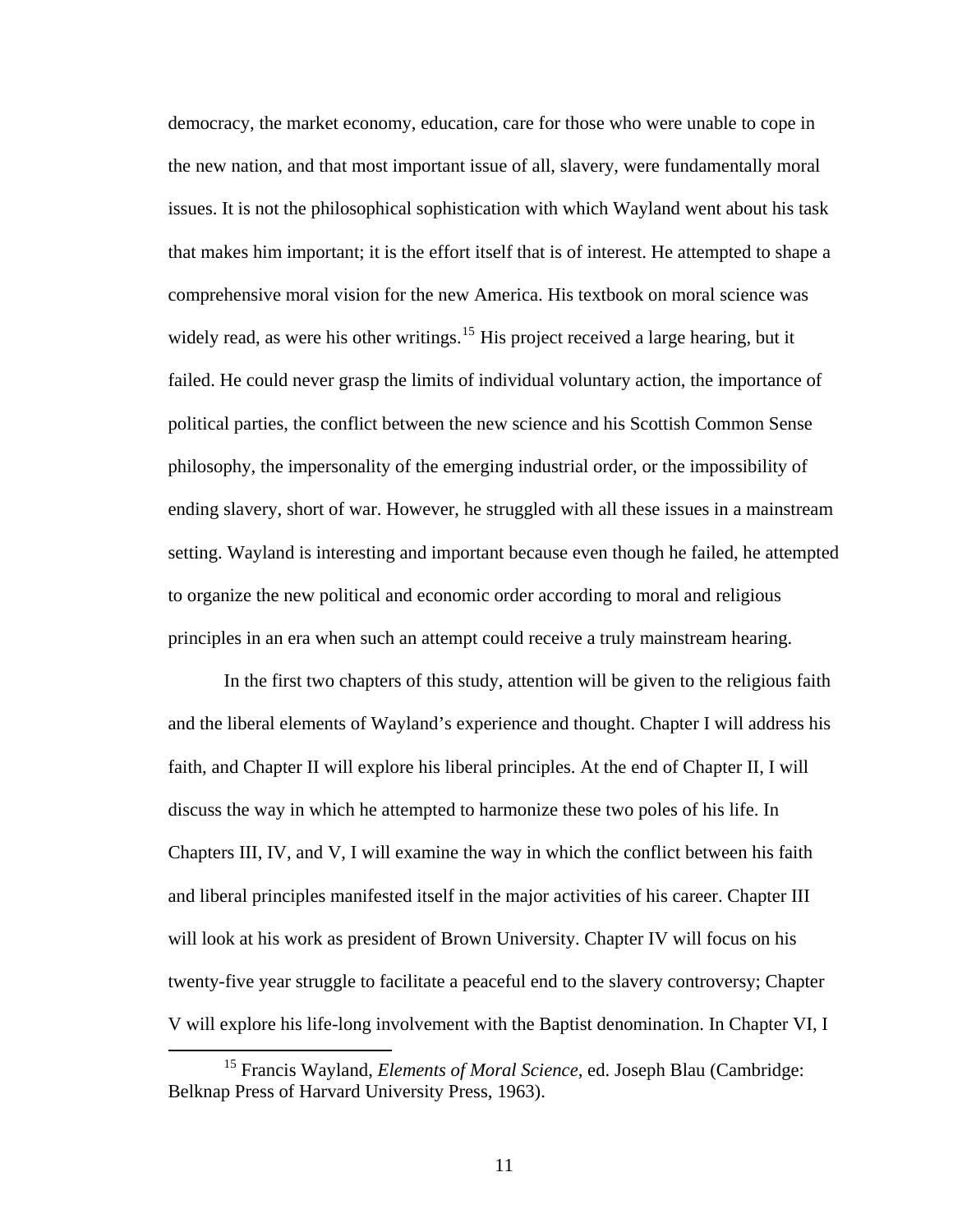will speculate on Wayland's legacy for American culture. It is my conclusion that there is much to learn from Wayland and from his effort to provide an intellectual foundation for a moral ordering of the new liberal political and economic culture. In both his effort and his failure, we can learn much about the making of the American civilization.

The argument developed in this study is that Wayland offered to his generation a way to reconcile their received Christian faith with the political and economic forces that were emerging in the new American republic. His organizing principles were religious and moral, not political or economic. Obedience to the commands of God and love of neighbor took precedence over political party alignments or social class. He affirmed the democratic and free market developments but feared the potential excesses that they were threatening to generate. Much of his ambivalence regarding the liberal developments in the American republic grew out of his attraction to and repulsion from these secular forces. Wayland understood the free market forces loose in the panics of 1837 and 1857 and the democratic impulses which energized the Dorr Rebellion, but he feared them and translated the issues into religious and moral terms. In the end, he failed to create a lasting synthesis between his Christian beliefs and the liberal forces that were shaping the nation, but his vision of a peaceful, tolerant, and egalitarian society is one that still appeals to many modern Americans. He believed that such a vision was only possible in a society where the organizing principles were grounded in a religiously based moral philosophy. Only persons who were motivated by principles drawn from religious faith could insure the blessings of liberty for all. Wayland was neither a liberal nor a conservative; he was a moderate. Unfortunately for his vision for a Christian and liberal

12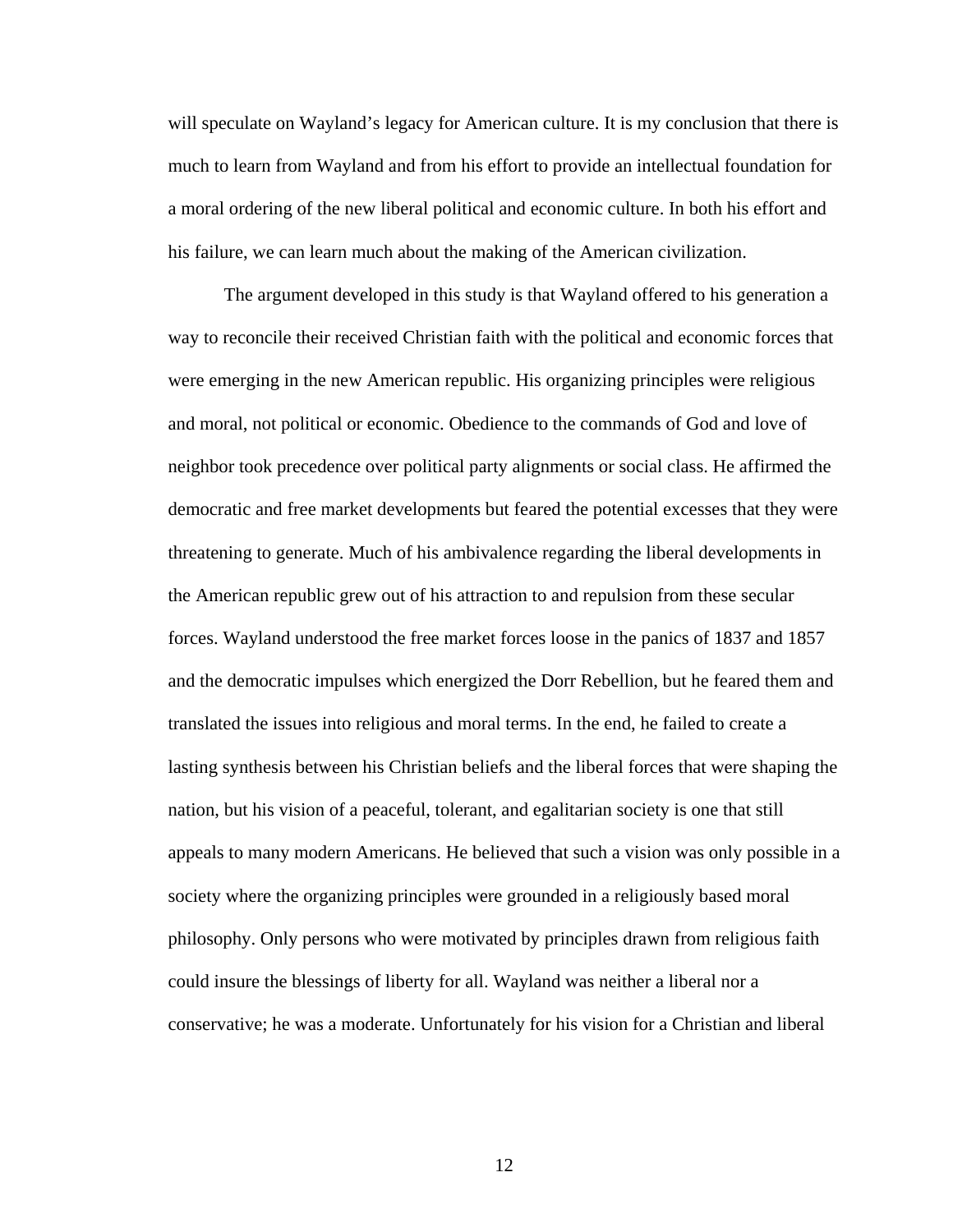culture — and perhaps for the nation — America could not hold the poles of his vision together.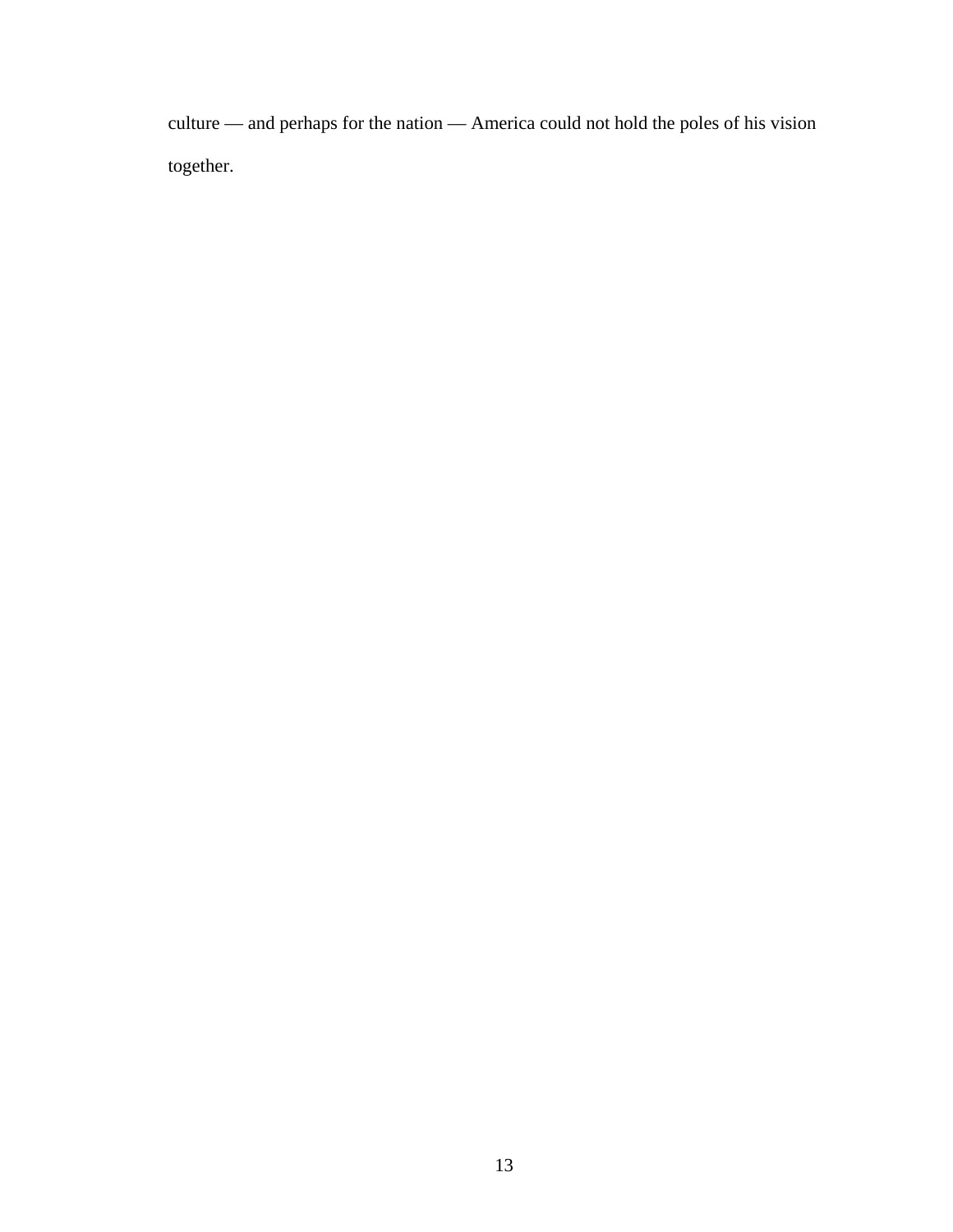## CHAPTER I THE FAITH OF FRANCIS WAYLAND

In times of grief or personal challenge, Francis Wayland drew on his Christian faith to sustain him. But it was not just in times of crisis that his piety was manifested; he spoke to his children in the language of faith. He wrote his books and delivered his discourses from the standpoint of a man of faith. When he gave advice to his brothers and sisters or made plans for Brown University, he drew on principles which originated in his faith. His faith provided the language and interpretative framework with which he addressed his world. He viewed the world through the lens of belief.

He grew up in a pious Baptist family. Prayer and Bible reading were everyday activities in the Wayland household, and Sunday evening family worship was a regular element of the young family's routine. Francis Wayland Sr. and his wife, Sarah Moore Wayland, emigrated from London in 1793. They knew other Baptists with whom they had worshiped in England and quickly became united with the Fayette Street Church in New York City. Francis Wayland Sr. left his successful leather trade to become a minister, only making the family religious commitment more intense. Upon the death of the senior Wayland in 1849, his daughters asked their oldest brother, Francis Wayland Jr. to write a reminiscence of their parents. The following passage captures the religious quality of the family life of this early American household of three sons and three daughters.

14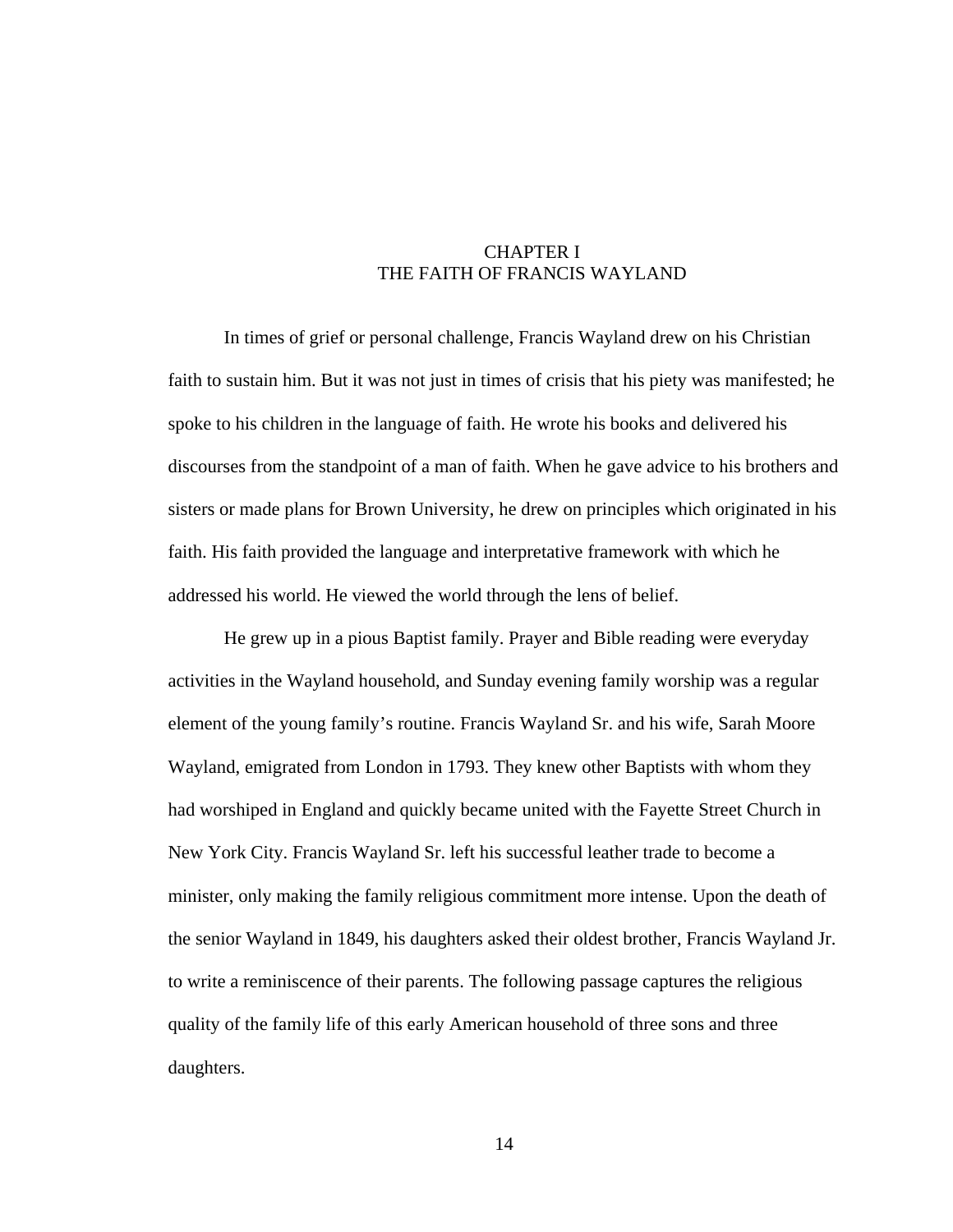On the Lord's Day, the rule of the family was for all the children to learn a hymn before dinner, and a portion of the Catechism before tea. The former was repeated to my mother; the latter to my father. It was not his custom to attend the evening meeting. After tea, or at candle lighting, we were all assembled in the parlor; my father, or one of the older children, read some suitable passage of Scripture, which he explained and illustrated, frequently directing the conversation so as to make a personal application to some one or other of us. Singing and prayer followed. Occasionally some little refreshment was introduced, and we retired, at an early hour, to bed. This domestic religious service was never interrupted until my father became a preacher, and spent most of his Sabbath evenings in public worship.<sup>[1](#page-22-0)</sup>

In 1826, Wayland was on the verge of the most significant career move in his life. He had left his pastorate at First Baptist Church in Boston and taken a professorship at Union College, but soon after moving to Union, he was approached to take the presidency of Brown University. As is often the case, the decision of the trustees at Brown dragged on, and he and his wife were anxious over the outcome of the decision. Lucy was still in Boston with their infant son and he was in Schenectady. Wayland concluded a discussion of their situation by writing, "But all this is in vain. It is uncertain whether we shall live here or whether we shall live at all. May God direct us. I desire to have no choice at all but to follow the indications of Divine Providence, *&* hope that it will be ordered not for our temporal happiness but for our spiritual welfare."<sup>[2](#page-22-1)</sup> Hundreds of similar statements can be found throughout Wayland's letters and published texts. Often, as in this passage, one can read the ambition, or pain, or pride between the lines, but these human emotions are folded into a humble statement of Christian faith.

<span id="page-22-0"></span><sup>&</sup>lt;u>1</u> Francis Wayland, Jr., and Heman Lincoln. Wayland, *A Memoir of the Life and Labors of Francis Wayland, the Late President of Brown University* (New York: Sheldon and Company, 1867), 1:15.

<span id="page-22-1"></span> <sup>2</sup> <sup>2</sup> Francis Wayland to Lucy Lincoln Wayland, from Theodore Rawson Crane, *Francis Wayland and Brown University 1796-184: A Thesis presented in partial Fulfillment of the requirements for the degree of Doctor of Philosophy in Harvard University* (March 1959), 293.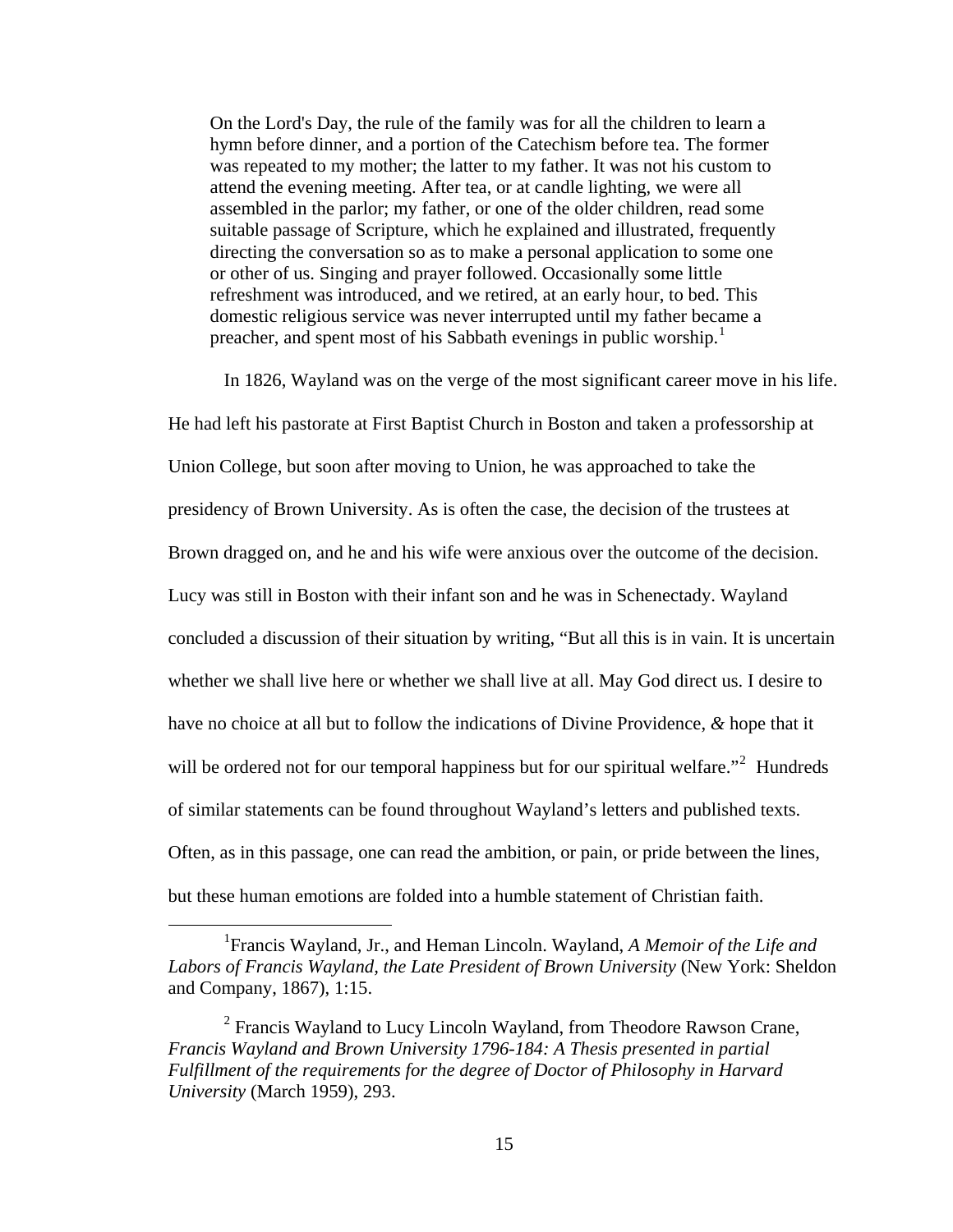The Christian faith which Francis Wayland held was consistent with many of the evangelical beliefs of the era. He asserted the centrality of the Bible, the importance of a conversion experience to provide security concerning one's salvation, the atoning nature of the crucifixion of Christ, the importance of upright moral behavior which flows from one's faith, and the providence of God. He continued to hold a few uniquely Baptist views throughout his life. Most important of these were his commitment to a doctrine of believer's baptism and a congregational approach to church polity. He used the elements of this faith to develop a world view which served as an interpretive frame and guide for action for his life and work. I will now turn to a discussion of how his faith ordered his world view.

However, before examining in detail the elements of Wayland's faith, a general comment on the fundamental orientation of faith, as he understood it, needs to be made. Faith was the method by which the believer aligned his or her character with the moral character of God. The fruit of faith was obedience to divine moral law. Writing in a sermon delivered to his students at Brown University, he stated the doctrine clearly:

If the preceding remarks be correct, we easily learn what is meant by the prayer of faith, and the efficacy that is ascribed to it. Faith is a moral disposition of the creature in harmony with the divine character. The prayer of faith is the prayer of a soul in whom this moral disposition predominates, and is such prayer just in so far as our desires are in harmony with the attributes of God. That prayer shall be answered in proportion to its conformity to the will of God, is a matter of necessity.<sup>[3](#page-23-0)</sup>

Faith, then, is not assent to a set of propositions, nor is it membership in a select body of believers, it is conformity with the moral character of God. Only through moral action can the person of faith experience the efficacy of faith. It is not being in a state of grace,

<span id="page-23-0"></span> $\frac{1}{3}$  Francis Wayland, *Salvation by Christ* (Boston: Gould and Lincoln, 1859), 184- 185.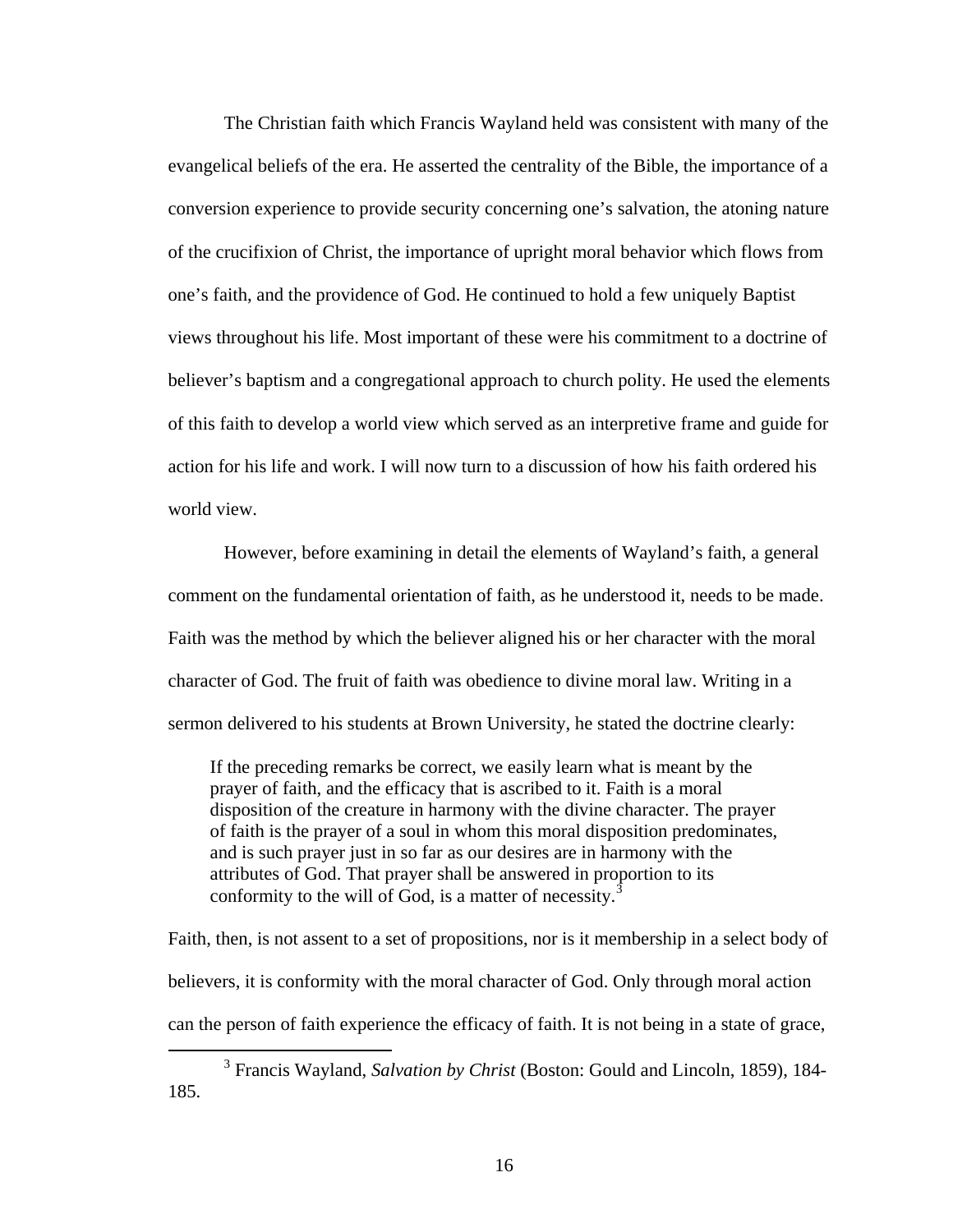but rather it is moral action that defines one's faith.

#### **The Authority of the Scriptures**

Francis Wayland read his Bible daily. It provided him with the final authority in his proclamations on the political and economic issues of his time. While he believed that moral knowledge could be accessed through the study of nature, he argued that the complete knowledge of God's law for mankind was available only through the language of revelation which is contained in the Bible. He wrote:

Let us, then, turn from these human authorities, and inquire for the teachings of the Scriptures upon this subject. If God himself has revealed to us the moral character of man, we have the means of arriving at the truth with absolute certainty. In appealing to the Scriptures in order to ascertain the moral character of man, you will, I trust, believe me, when I say, that I have no desire to teach you the doctrine of any particular sect. We desire to teach not what the sects have inculcated, but what the Bible reveals. Nor shall I attempt to illustrate or confirm the views of any class of theologians; this they are abundantly able to do for themselves. The Scriptures of the Old and New Testaments are our ultimate and only authority in all questions touching our moral relations to God. If we can ascertain what they teach us, we shall arrive at pure truth. If we present to you the dogmas of men, we shall at best set before you the truth, commingled with the results of human infirmity and error. $4$ 

For Wayland, as well as for many of his contemporaries, the Bible provided a

direct and objective path to God. This way bypassed sectarian beliefs, theological systems, or the errors of human knowledge. He sought to avoid religious controversy. Brown University was to be a tolerant environment where moral conduct could be taught, using the authority of the scriptures. If one read the Bible carefully, the truth, free from distorting interpretation, would emerge.

Ardent piety, humility, and religious purity led to the reception of the truth of

<span id="page-24-0"></span> $\overline{4}$  Francis Wayland, *Elements of Moral Science* ed. Joseph Blau (Cambridge, Massachusetts: The Belknap Press of Harvard University Press, 1963).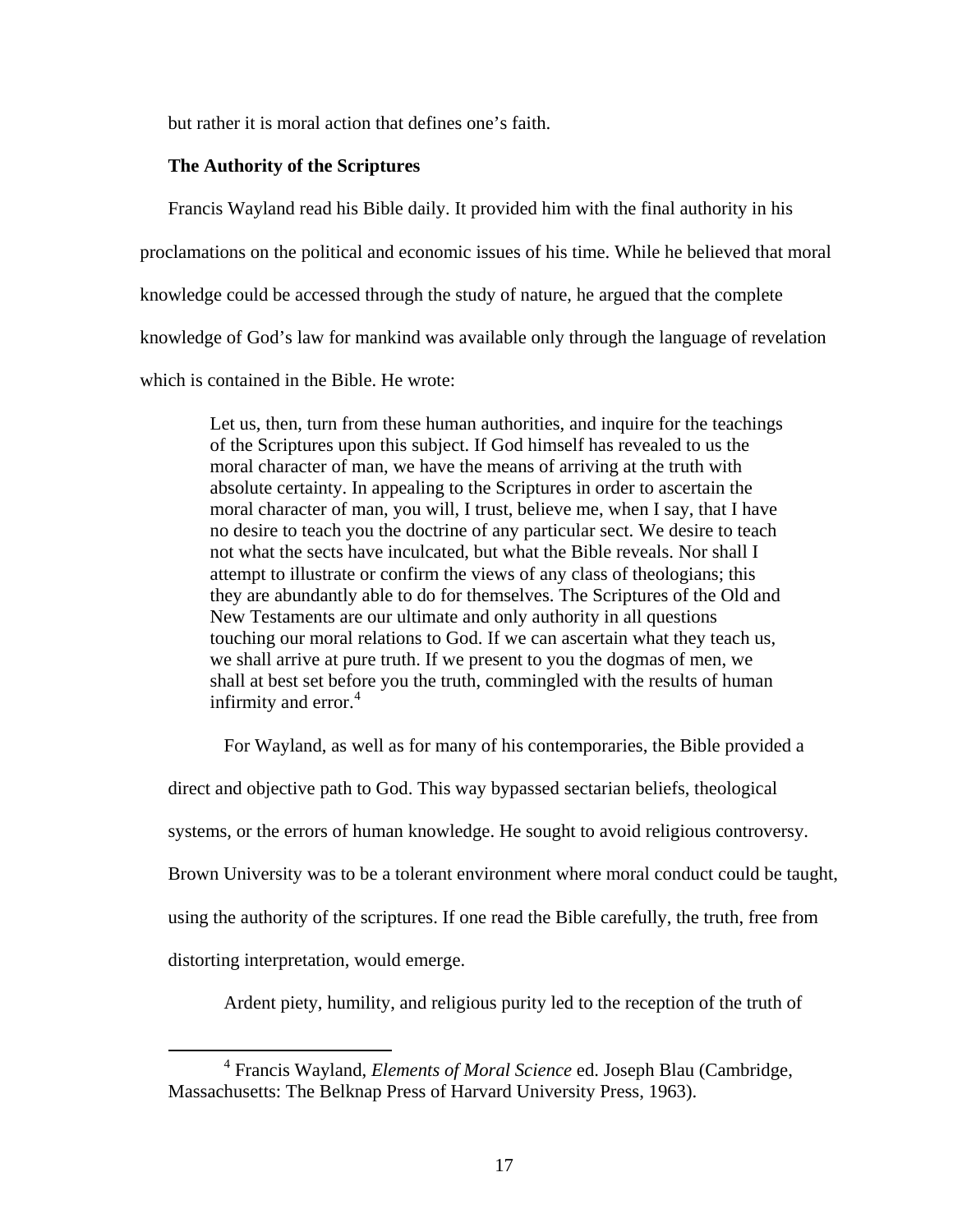scripture. He stated clearly his evangelical and democratic view of who could best perform the teaching mission of the ministry, when he wrote that

many men, holding the noiseless tenor of their way in the uneducated walks of an unregistered and unenumerated ministry, destitute of the help of libraries, and ignorant of the name and of the being of commentators and scholastics, and lexicographers and interpreters, guided only by the dictates of common sense, illuminated by a sanctified conscience, are deeply acquainted with the revealed will of God, are mighty in bringing the truth to bear upon the consciences of men, and are abundantly successful in winning souls unto salvation.<sup>[5](#page-25-0)</sup>

The teacher of the truth of the Bible need only practice an elevated piety, listen humbly, and teach only what God said, and not teach what was not said.

Wayland believed deeply in the authority of the Bible. It was the revealed truth of God for man. The Bible was without error. It required purity of heart and commitment to God's moral laws to hear the truth of the scriptures, not learning, but he placed an important limit on the knowledge revealed in the Bible. It did not address all things. It was as much a mistake to claim Gospel truth for an idea upon which the Bible was silent as to fail to recognize a revealed truth. He used his understanding of the authority of the Bible to assist him to form moral positions on some of the most difficult political and social issues of his era. The Panic of 1837, the Dorr Rebellion, and the overriding issue of slavery are but three examples of issues which he addressed using the authority of scripture.

It was common for the presidents of antebellum colleges to offer to the senior class a course in moral philosophy. Wayland took very seriously this responsibility. Shortly after assuming the presidency at Brown he began developing a set of lectures which in 1835 he published in textbook form. *The Elements Of Moral Science* became

<span id="page-25-0"></span> $rac{1}{5}$ Francis Wayland, *Occasional Discourses* (Boston: James Loring, 1833), 209.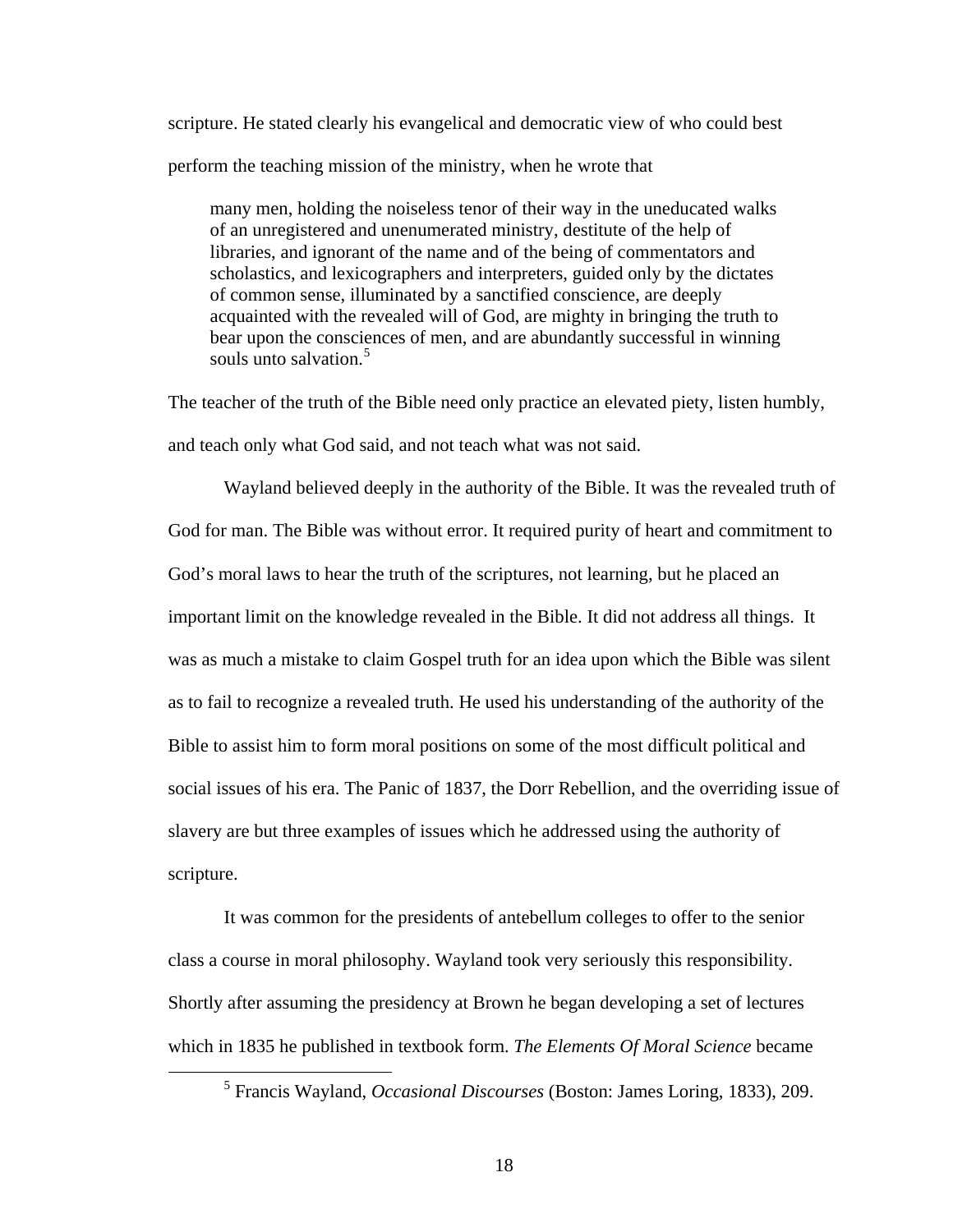the most widely used textbook on moral philosophy in America before the Civil War.<sup>[6](#page-26-0)</sup> While his book was popular and went through many editions, it was not without its controversy. Central to this controversy was his position on slavery. Supporters of slavery argued that the Bible sanctioned slave owning, while abolitionists argued the opposite. Wayland sought a middle ground. He argued:

The following will, I think, be considered by both parties a fair statement of the teaching of the New Testament on this subject. The moral principles of the gospel are directly subversive of the principles of slavery; but on the other hand, the gospel neither commands masters to manumit their slaves nor authorizes slaves to free themselves from their masters; and also, it goes further, and pre-scribes the duties suited to both parties in their present condition<sup>[7](#page-26-1)</sup>

Wayland believed that he could appeal to the Bible for an authoritative position on slavery. Masters had an obligation to free their slaves, but slaves had a duty to obey their masters. Abolitionists could appeal to the conscience of the slave owner, but the scriptures did not support active efforts to force the emancipation of the slaves. While neither slave owners, nor abolitionists, nor slaves were satisfied with his reading of scripture, he thought his reading of the Bible was honest, straight forward, and true. If it was not pleasing to others, then that only reflected God's choice to reveal his will for mankind in his own way. Wayland believed that emancipation required changes in society that could only be accomplished by change in the hearts of slave owners. Patience was the best strategy. God knew best, and humans would do well to try to understand why He had stated the principles in the scriptures as He had. In 1837, the national economy fell into a monetary crisis. Providence was one of the most advanced economic centers in America, and the economic downturn was felt especially hard. The people of

<span id="page-26-1"></span><span id="page-26-0"></span> $\begin{array}{c|c}\n\hline\n\end{array}$ Wayland, *Elements of Moral Science.*

<sup>7</sup> Ibid., 192.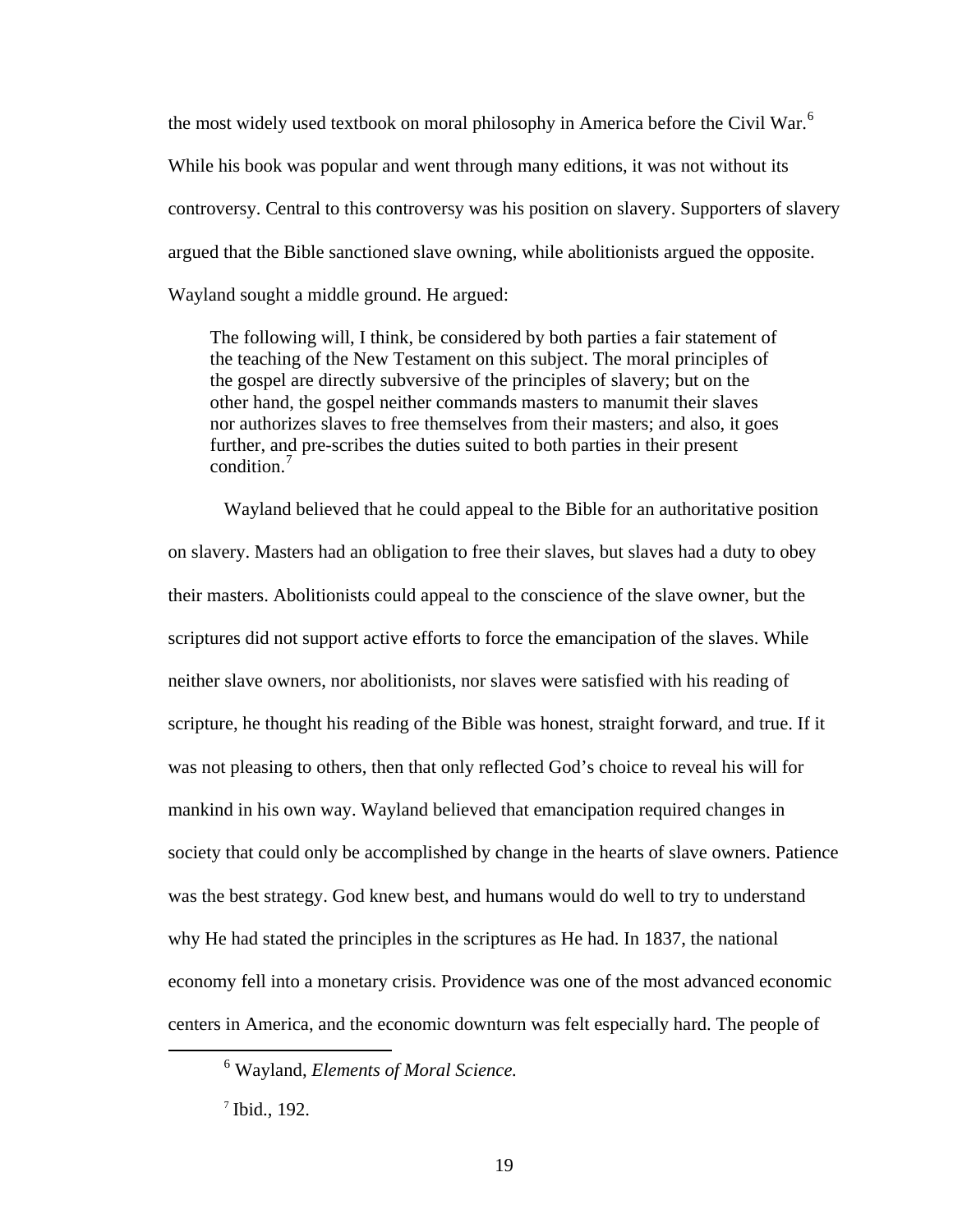Providence invited President Wayland to address them on the issue of the Panic. On May 14, 1[8](#page-27-0)37, he delivered his discourse entitled *The Moral Law Of Accumulation*.<sup>8</sup> He was an appropriate choice for this distinction because in addition to being a well-known minister and moral philosopher, he was a leading academic economist. His text, *The Elements of Political Economy*, would be published in the same year and would be used in the education of several generations of economists, including William Graham Sumner at Yale. $9$ 

He began his address with a number of comments which drew on economic

concepts, but went on to make clear his true purpose. He told his audience,

Now, the cause of these disasters may be sought for in various directions, according to the views of the inquirer. The political economist would probably seek for it in the ruinous extension of credit which has of late taken place, and in the enormous issues of paper money with which it is said that some districts of our country have been flooded. The politician would seek for it in the measures of government, which some affirm and others deny to have had a bearing upon the financial operations of the nation. But the present is neither the time nor the place for these discussions. . . . The minister of the Gospel looks beyond these immediate causes to a more ultimate cause. He inquires what have been the moral tempers which have led men into courses that have been so injurious to themselves. These are the causes with which he has to deal. If he can develop these, he may easily ascertain why God hath wrought evil in the city. His duty as a religious teacher requires him with faithfulness and affection thus to trace the evil to its source, and to deduce from it those lessons of moral wisdom which it is intended to convey.<sup>[10](#page-27-2)</sup>

Francis Wayland, the moralist and preacher, told the business community that their

<span id="page-27-0"></span> <sup>8</sup> Francis Wayland, *The Moral Law Of Accumulation: A Discourse Given In Providence On May 14, 1837* (Boston: Gould, Kendall and Lincoln, 1837).

<span id="page-27-2"></span><span id="page-27-1"></span><sup>9</sup> Richard Hofstadter, *Social Darwinism in American Thought* (Philadelphia: University of Pennsylvania Press, 1944), 51-66.

<sup>10</sup>Wayland, *The Moral Law Of Accumulation*, 7-8.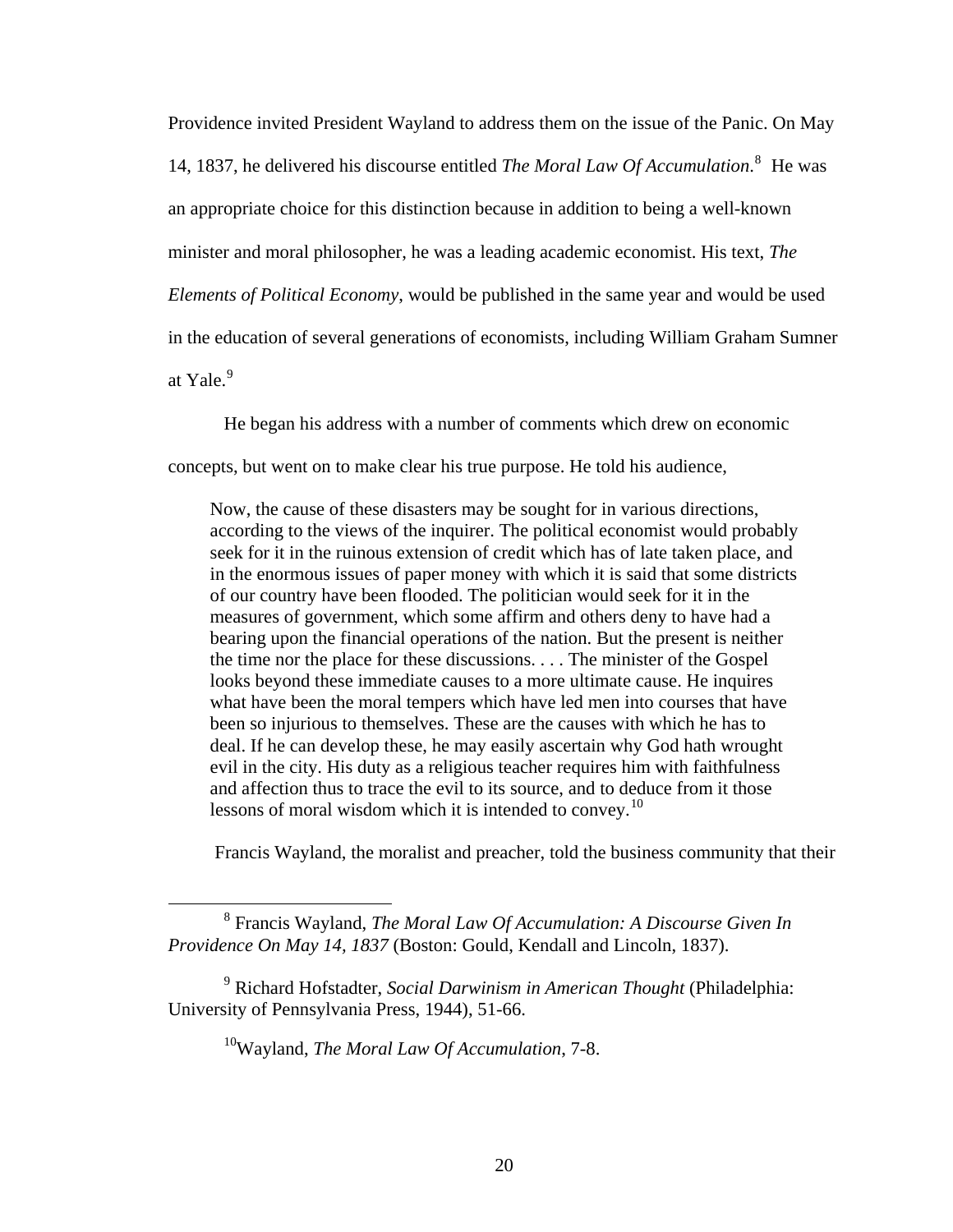calamity had been brought on by their desire to accumulate wealth too rapidly, depending on speculation instead of honest work to acquire their riches, and then to use it selfishly. The panic was the judgment of God for their breaking of the moral law of accumulation which was set forth in scripture. They had speculated in land and commodities, and then they had forgotten to be benevolent with their falsely gotten wealth. They had argued that they were gathering up wealth for the benefit of their children, but the only assurance that could provide their children with future security lay in conformity with the moral law:

The Scriptures teach us to act always as though conscious of the presence of the all-seeing God; to banish from our minds every desire of gain of which he would not approve; to think not every man on his own things, but every man also on the things of others; to set our affections on things above, and not on things on the earth; and to be careful for nothing, but in every thing, by prayer and supplication, to make our requests known unto God. Now, every one must see that he who is actuated by these tempers must be delivered from all over-anxious desire for accumulation, and that his prospect of success for this world is at least as good as that of any other man, to say nothing of his hope for the world that is to come.<sup>[11](#page-28-0)</sup>

In other words, only skill, character, and hard work could yield wealth approved by God, and only the benevolent use of a portion of that wealth could assure the economic security of the community. The best economic strategy for individuals and for the community was to obey the moral law of accumulation, as God had given it in scripture.

Rhode Island had not yet fully recovered from the economic crisis of 1837 when, in 1842, its political order was rocked by another crisis. The Rhode Island state constitution was among the oldest in America and had the most restrictive suffrage provisions. For some time, the democratic forces within the state had been agitating for a new constitution and broader suffrage. The issue came to a head in May 1842. A group of protesters, led by Thomas Wilson Dorr, marched on the U.S. Capitol to install an

<span id="page-28-0"></span> $11$  Ibid., 28.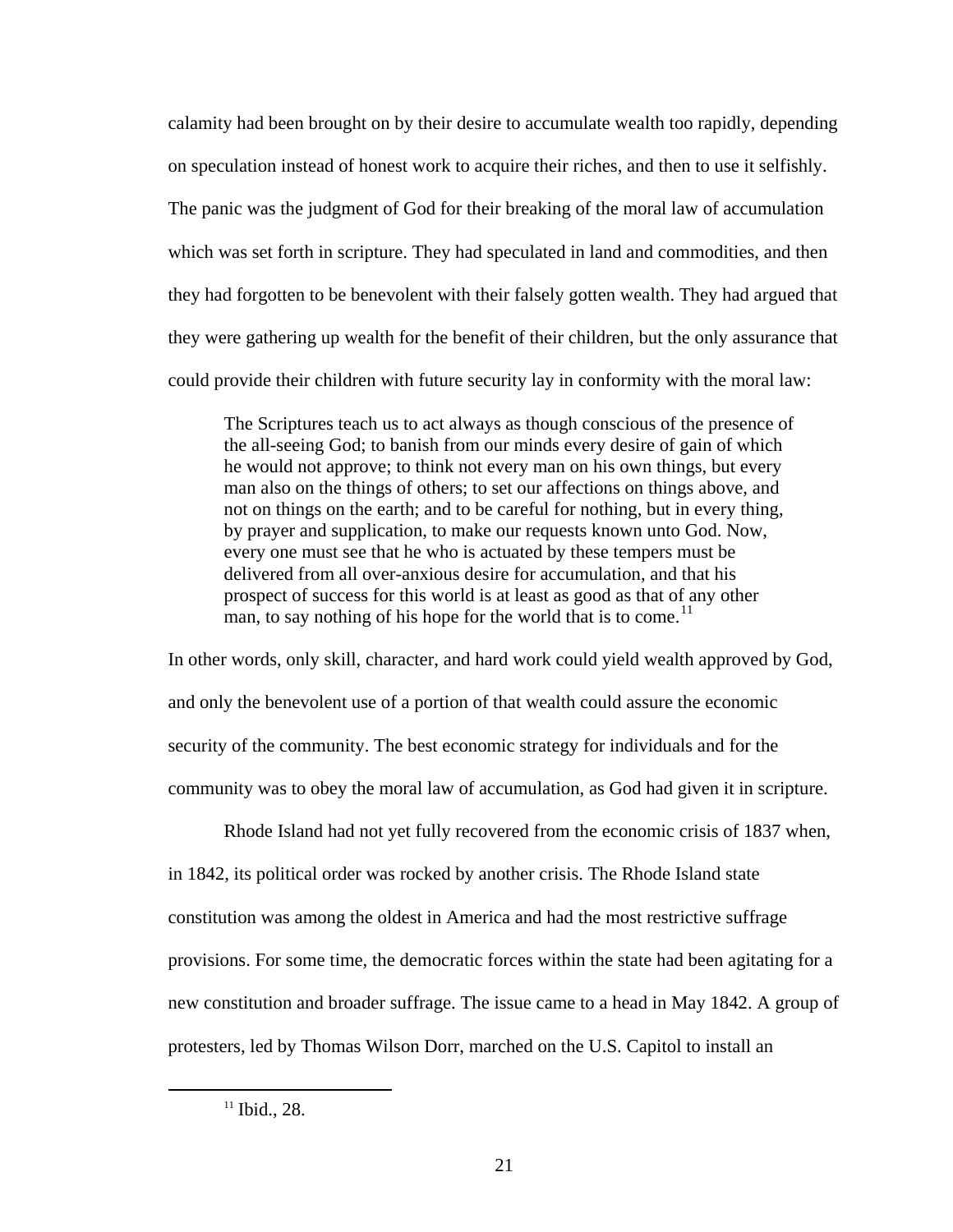alternative government. The protest movement had written a new constitution and held an election, electing Dorr governor. Dorr's supporters may have been armed. Local militias gathered in Providence and dispersed the Dorrites. Following this encounter, the state legislature was called into session to amend the state constitution, but the Dorrites were impatient and gathered again. This time, the militia attacked the rebels in their own camp. Once again, Wayland was asked to interpret the events of the moment for the citizens of the city.

In his first discourse, delivered on May 22, 1842, he presented the biblical argument against revolution. He concluded that no Christian could have supported the protesters, and he called upon anyone in his audience who had provided support for the Dorrites to repent. He thought it to be an act of tyranny for a minority to attempt to overthrow by force a lawfully constituted government. Such an attempt as the Dorrites had undertaken clearly violated the moral law of Christ:

The New Testament teaches us that government is an ordinance of God, and that God himself commands us to obey it. Thus, Rom. xiii. 1: "Let every soul be subject to the higher powers; for there is no power but of God; the powers that be are ordained of God. Whosoever therefore resisteth the power resisteth the ordinance of God, and they that resist shall receive to themselves damnation. Wherefore ye must needs be subject, not for wrath, but for conscience' sake." Thus, also, Titus, iii. 1 : " Put them in mind to be subject to principalities and powers; to obey magistrates, to be ready to every good work." Again, 1 Pet. ii. 13 : " Submit yourselves to every ordinance of man for the Lord's sake; whether to the king, as supreme, or unto governors, as unto them that are sent by him, for the punishment of evil doers, and the praise of them that do well. As free, and not using your liberty as a cloak of maliciousness, but as the servants of God. Honor all men, love the brotherhood, fear God, honor the king." These laws of the Savior are as expert as language can make them, and they derive a greater stringency from the fact that the government under which they were written, and to which they immediately referred, was neither just nor paternal. Such, do I assert to be the law of God in this matter. We are not at liberty to enter a society and enjoy its advantages, and then conspire to overturn it; to swear allegiance, and when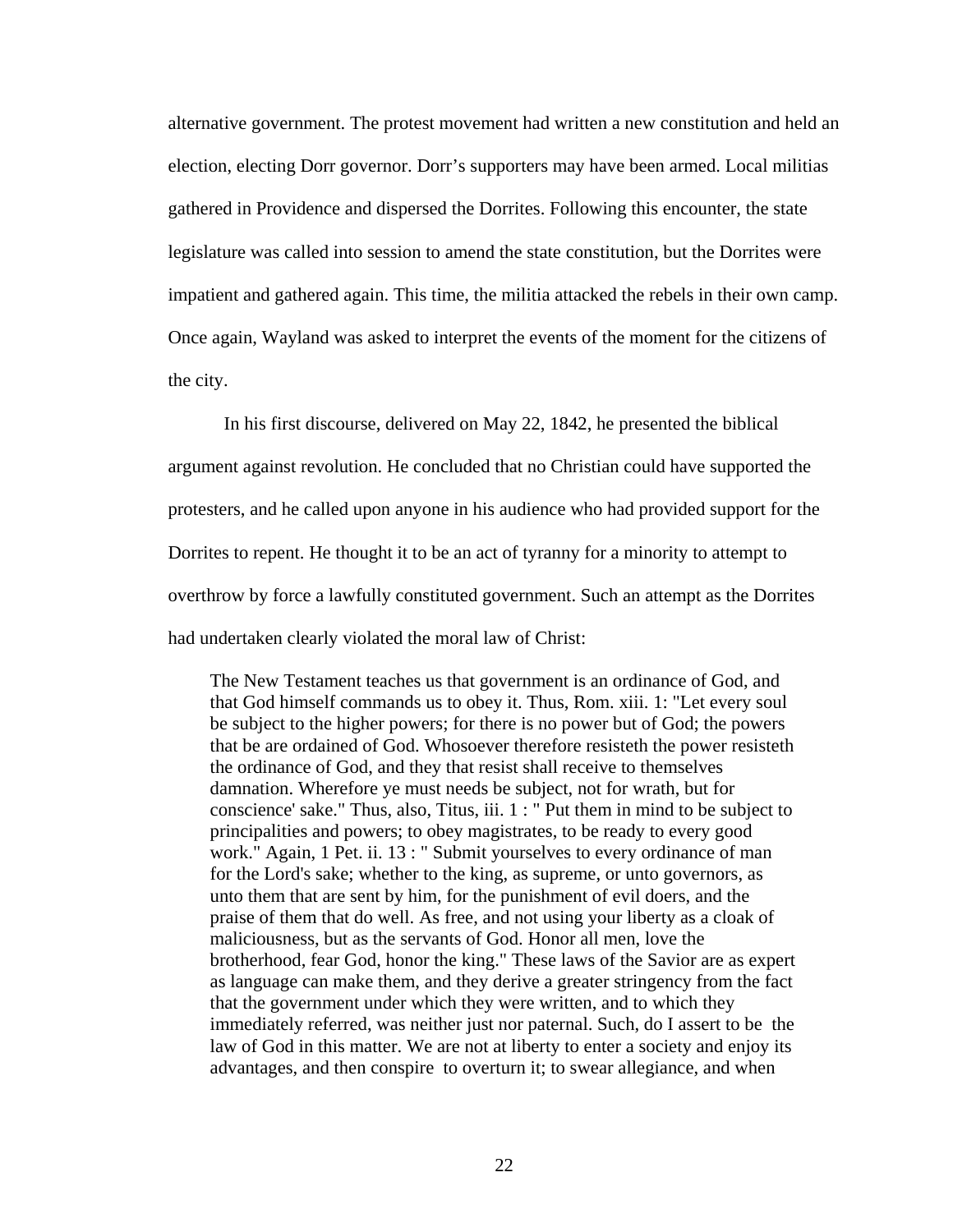we please, to violate it. $^{12}$  $^{12}$  $^{12}$ 

Whether in his private life or in his public proclamations, Wayland looked to the Bible for moral laws that could guide his action. Piety involved the practical application of these laws to the totality of one's life. The moral law possessed a simplicity for Wayland. He summarized it in two parts. First one must love God with all one's heart, and second, one must love one's neighbor as oneself. Obedience to the moral law was the only proper behavior for the Christian. He applied his understanding of biblical teachings to the major issues of his day and his interpretations had a rather conservative ring. He chose to emphasize the limits of action in the public arena. The Bible in the hands of Wayland was a moderate document.

#### **The Conversion Experience**

Key to the faith of an evangelical Christian was the conversion experience. Conversion represented a visible proof that the believer was chosen by God. It was understood to mean that the Christian was born again. Such assurance gave comfort and security to the believer and testified to his or her qualifications to enter into the communion of consecrated believers.

As Francis Wayland approached adulthood, he became concerned about the state of his soul. After he finished his college course, he studied with a local doctor, Eli Burritt, in Troy, New York, but he determined that he did not want to practice medicine. Without a conversion experience he faced personal and professional difficulties in entering the ministry, an obvious career choice for him. He went to his room determined to read the

<span id="page-30-0"></span> <sup>12</sup> Francis Wayland, *The Affairs Of Rhode Island: Two Discourses Delivered In The Meeting House Of First Baptist Church, Providence, May And July, 1842* (Boston: William D. Ticknor, 1843), 29-30.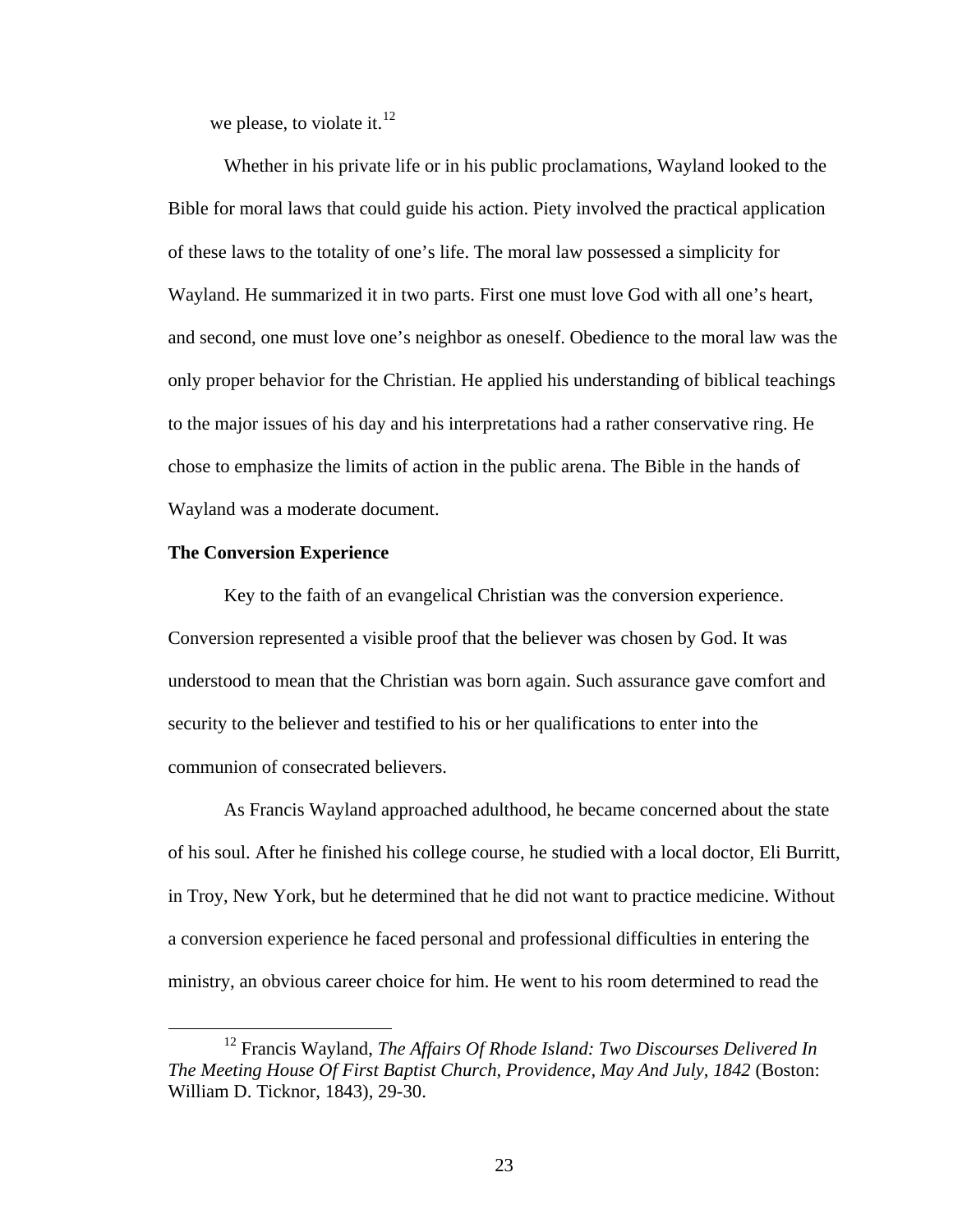Bible and pray until the emotional experience of conversion came upon him, but after days of this discipline, he still had not experienced conversion. He finally decided that conversion would be for him a more gradual experience and that he was at fault for trying to guide the process. In a long reminiscence published by his sons after his death in a two-volume memoir entitled *The Life And Labors Of Francis Wayland*, he wrote:

I had marked out for myself a plan of conversion in accordance with the prevailing theological notions. First I must have agonizing convictions; then deep and overwhelming repentance; then a view of Christ as my Savior, which should fill me with transport; and from all this would proceed a new and holy life. Until this was done, I could perform no work pleasing to God, and all that I could do was abomination in his sight. For these emotions, therefore, I prayed, but received nothing in answer which corresponded to my theory of conversion. I devoted I know not how much time to prayer and reading the Scriptures, to the exclusion of every other pursuit. This, however, could not be continued always. I recommenced my usual duties, making this, however, my paramount concern.<sup>[13](#page-31-0)</sup>

He never experienced the strong emotional experience that is usually associated with conversion, but he believed he did have assurance that he was in harmony with God. Following his attempt at self-induced conversion, he continued to pursue meaningful religious experience. He attended services, talked with ministers, and finally heard Luther Rice, the well-known missionary, back from preaching the Gospel to the heathens in South Asia. He was struck by the nobility of the self-sacrificing missionary enterprise, a theme that he would return to in a few years in his famous sermon on "The Dignity of the Missionary Enterprise."<sup>[14](#page-31-1)</sup> Writing more than 45 years after the event, he described it as follows:

<span id="page-31-0"></span> <sup>13</sup> Wayland, Jr. and Wayland, *A Memoir of the Life and Labors of Francis Wayland*, 1:52.

<span id="page-31-1"></span> $14$  Francis Wayland, "The Moral Dignity of the Missionary Enterprise," in *Occasional Discourses* (Boston: James Loring, 1833).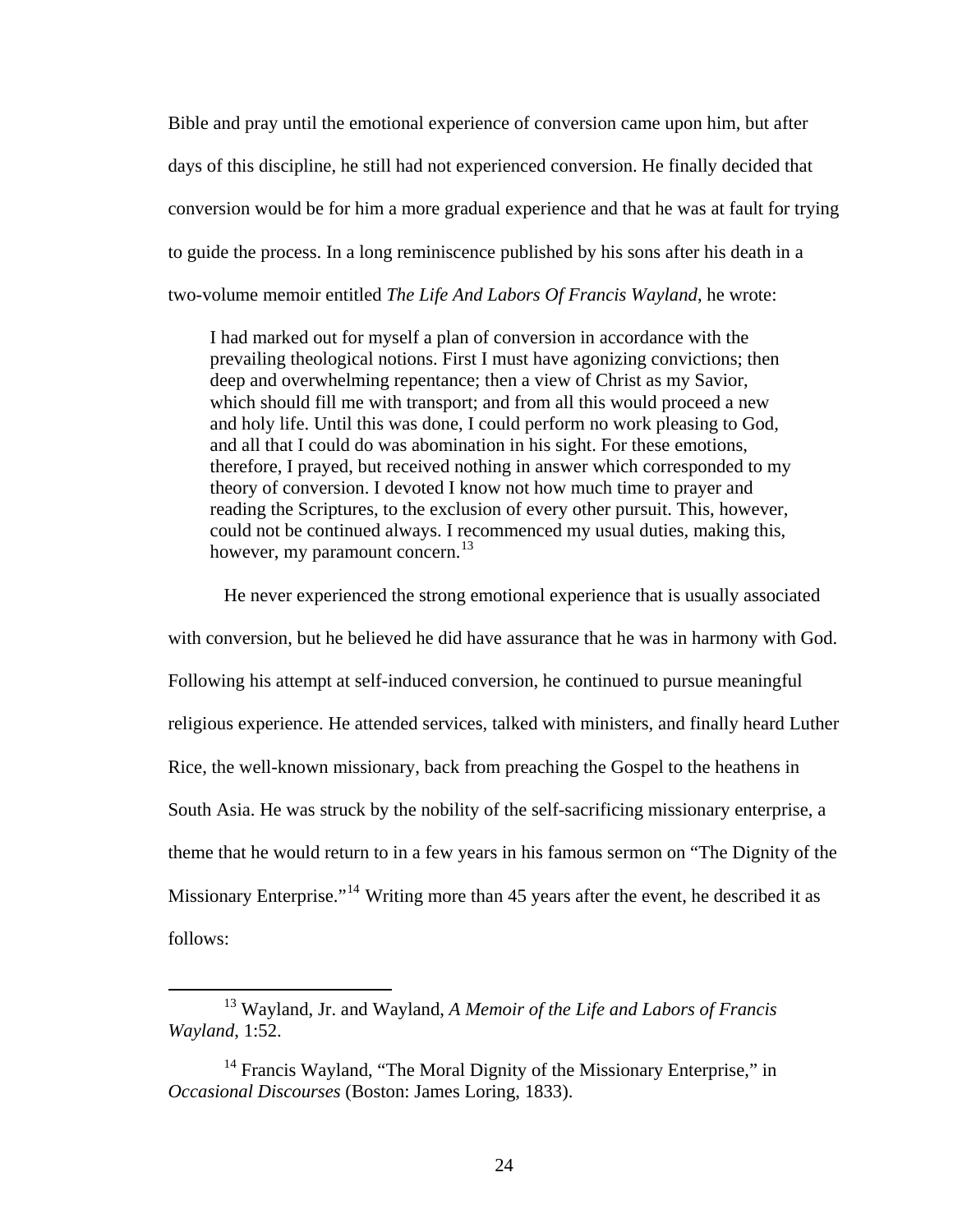In looking back upon this period of my life, I perceive that much of my doubt and distrust was owing to the pride of my own heart. I had formed my own theory of conversion, and I did not like to confess that I was wrong. I wished to have a *clear* and *convincing* experience, so that I might never doubt of myself, nor others doubt concerning me. I desired to be the subject of a striking conversion, and was not willing to take with humility and gratitude whatever it should please God to give me.<sup>[15](#page-32-0)</sup>

Inspired by Rice, Wayland felt his life change. Previously he had looked to a career in medicine as the source of worldly success, but now he gave his income from his practice to charity. He taught a class of African American children in a newly opened school and converted a sick girl. While he had not experienced conversion as he thought he should, he began to believe that he was a "Child of God." Having worked out his conversion, he was free to change his professional goal. He resolved to enter the ministry, a decision which his parents warmly affirmed.

Francis Wayland wrote that he had gone through seasons of doubt and painful times, when he felt the absence of God. He never achieved a warm emotional conversion experience which he believed God gave to many others.<sup>[16](#page-32-1)</sup> Yet he thought that he could minister better to those who, like him, lived with doubt. In the end, he professed some doubt about the conversion experience. He wrote in his reminiscences,

Of one thing, however, I am certain. I used to think that from one's exercises at conversion, it was possible to determine, without doubt, the reality of a work of grace. I have learned that this is perfectly illusory. I have known several persons, whose exercises seemed of the most marked and satisfactory character, yet who soon fell into open sin, and died the avowed enemies of God and of all goodness. I see the necessity of cultivating with assiduous care the first dawnings of religious feeling, and of insisting strongly on practical obedience to God, ever remembering that this is the love of God, that we keep

<span id="page-32-1"></span><span id="page-32-0"></span> <sup>15</sup> Wayland, Jr. and Wayland, *A Memoir of the Life and Labors of Francis Wayland,* 1:56.

 $^{16}$ Ibid., 2:360.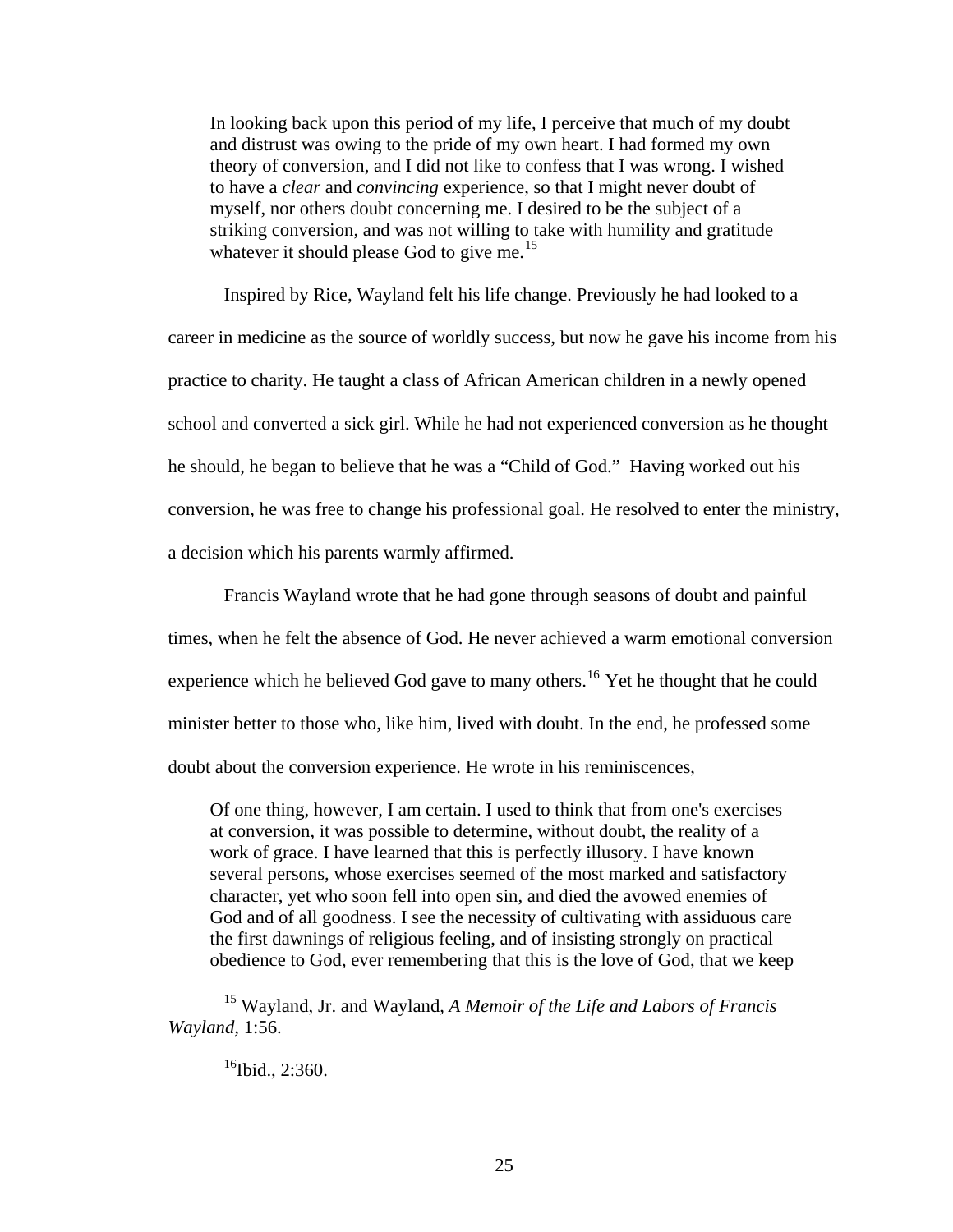his commandment. $17$ 

More important than the conversion experience was the life-long obedience to the commandment of God. For Wayland this meant living the moral life. This was the fruit of the religious life and the true sign of conversion.

The position which Wayland took on conversion varied significantly from that of his father, especially when the son was struggling with his own conversion. Francis Wayland Sr. was at that time a strict Calvinist. He preached that conversion depended exclusively on the election of the individual by God. Humans could do nothing to bring about their salvation. One could only wait for God's action. The son showed his opposition to this doctrine when he tried to take his salvation into his own hands. Far from passive in the process, he actually shut himself up in his room with the purpose of producing a conversion experience. His later belief that a true conversion depended on continued moral action was a further departure from his father's doctrine and from the Calvinist orthodoxy. One might not be able to choose to have a conversion experience, but one could choose to obey the moral law. This alone demonstrated love for God and true piety. The true saint was neither the spiritual athlete nor the Puritan Calvinist; rather, he or she was the person of good moral character who obeyed God's commandments to love God and one's neighbor.

#### **The Atonement**

To use a William James term, the atonement was the cash value of Protestant Evangelical Christianity. The doctrine provided the answer to the question of the purpose and meaning of Christ, and it provided the basis for a Christian moral order. It is safe to

<span id="page-33-0"></span><sup>&</sup>lt;sup>17</sup> Ibid., 1:56.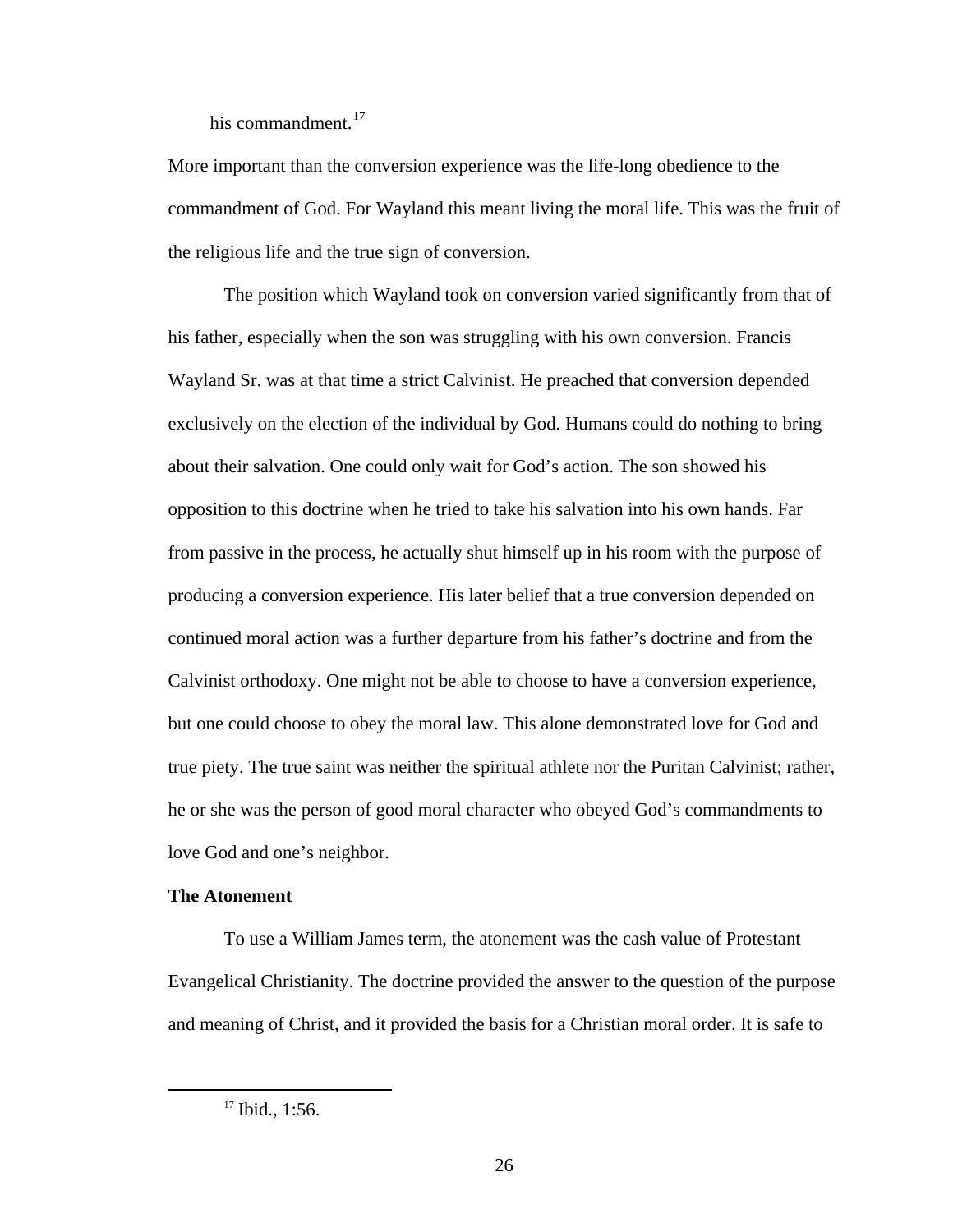say that for Francis Wayland, as for other evangelical believers, the atonement was the central pillar of the Christian belief system.

Wayland drew his understanding of the atonement primarily from the Pauline literature, especially Paul's letter to the church at Rome. His doctrine began with a particular understanding of the nature of humanity. Humanity fell from grace when the first couple disobeyed God's commandment. From this formative event, humanity was incapable of obedience to the divine moral law. Men and women were free to choose obedience, but they did not. They justly deserved the divine punishment for their wickedness, but because of God's mercy, He chose to offer mankind another chance at salvation.

Crime had been committed, and God in His justice required that the debt for disobedience to the moral law be paid. However, God was also merciful; so he gave His son, Jesus, as a substitute for all of humanity. Wayland often preached on the theme of Christ crucified. He quoted Paul that the crucifixion was a stumbling block for both Jews and Greeks. The path to salvation offered in the crucifixion neither led through strict adherence to Jewish law, nor through participation in a Platonic ideal. The Christian believer found salvation in accepting that Jesus was God and that he had died to free mankind from the curse of Adam. God had paid the debt of man's disobedience, and through faith in Christ as the redeemer of a lost humanity, a new dispensation was possible.

Christ was neither a military leader come to free an oppressed people, nor a teacher of a new truth, nor a model of perfection to be copied by humanity. He was fully God, who had become fully man to suffer the just punishment for the sins of mankind.

27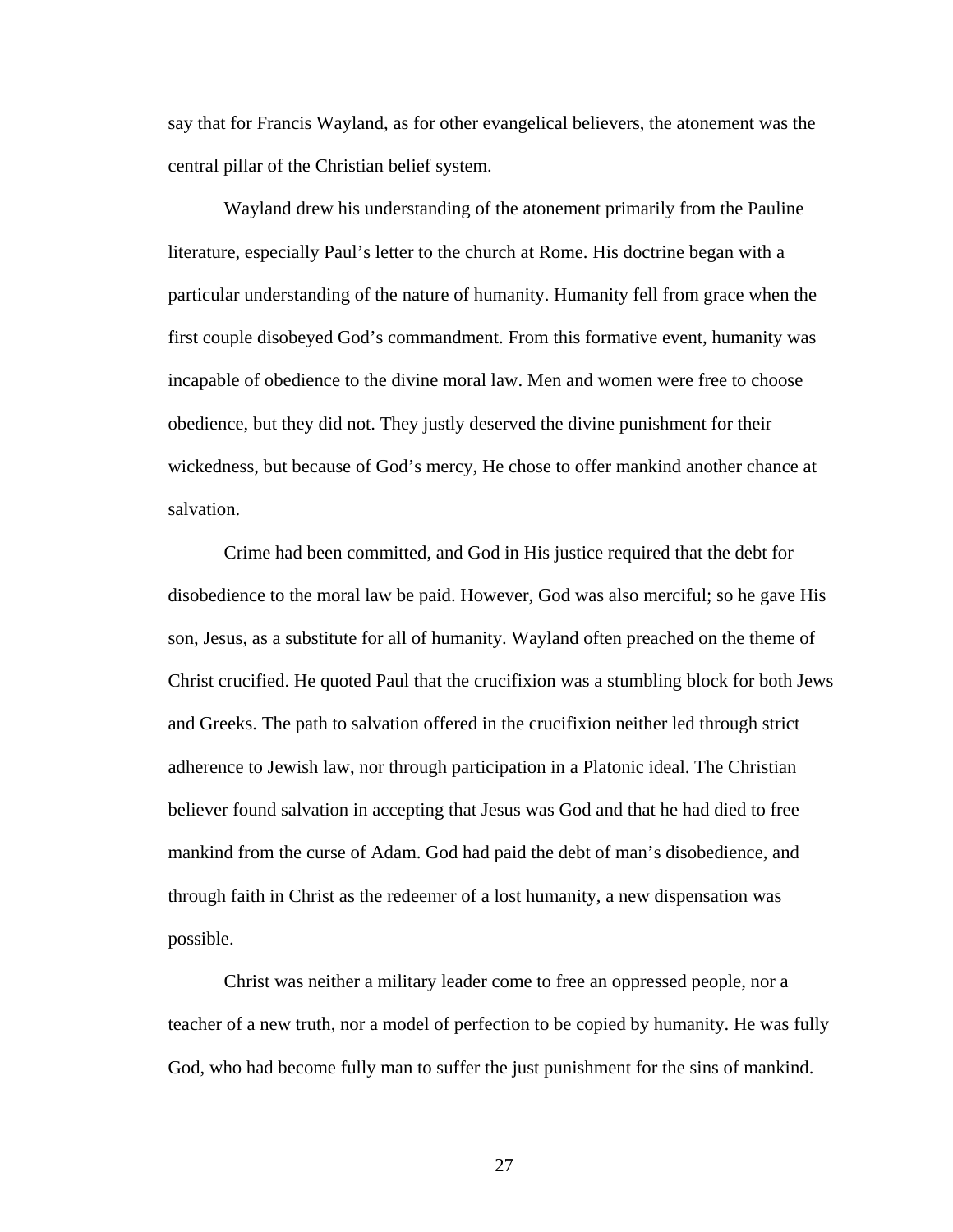The philosophers were baffled by the logical inconsistency of the two natures of Jesus, nonbelievers considered the whole story to be fantastic, but Wayland considered it to be the only possible truth. He wrote:

Thus it is that Christ crucified, though to the Jews a stumbling block, and to the Greeks foolishness, is yet to them that believe, Christ the power of God, and Christ the wisdom of God. Hence is the cross of Christ so often spoken of as the grand means both of converting and of sanctifying the world. Thus you see how the death of Christ is the grand centre of the whole system, the only means whereby the law of God could be magnified, the only means by which the enmity of our hearts can be slain.<sup>[18](#page-35-0)</sup>

The law did not lead to salvation because mankind had in its heart an enmity to obedience. The law showed the way of righteousness, but it could not change the hearts of humankind. Only the atoning act of God could do that. God's atonement for man's sins opened a new possibility for social life. This new possibility bore fruit first in the early period of the new religion, as it spread through the Roman Empire, finally gaining supremacy. However, the original vision was distorted by the Catholic Church. Only with the Reformation did the pure teaching of Christ crucified once again shape human society. Only a true doctrine of the atonement possessed the power and energy to suppress the sinful passions of mankind and restore a society which could implement the moral law. Of this new dispensation Wayland wrote:

Very much the same may be said of the second great period of the development of the power of the Gospel, the Protestant Reformation. It delivered the human mind, a second time, from a most appalling tyranny. From a debasing and frivolous sensuality, it again raised man to the high purpose and the undaunted energy of him who is living for eternity. Wherever it entered, it again changed the hearts of individuals, and imbued them with the love of what so ever things are pure, and peaceable, and lovely, and of good report. Going onward from thence, it has ever since been spreading its conquests over man as a society. As these conquests have been extended,

<span id="page-35-0"></span> <sup>18</sup> Francis Wayland, "The Moral Efficacy of the Atonement," in *Occasional Discourses* (Boston: James Loring, 1833), 136.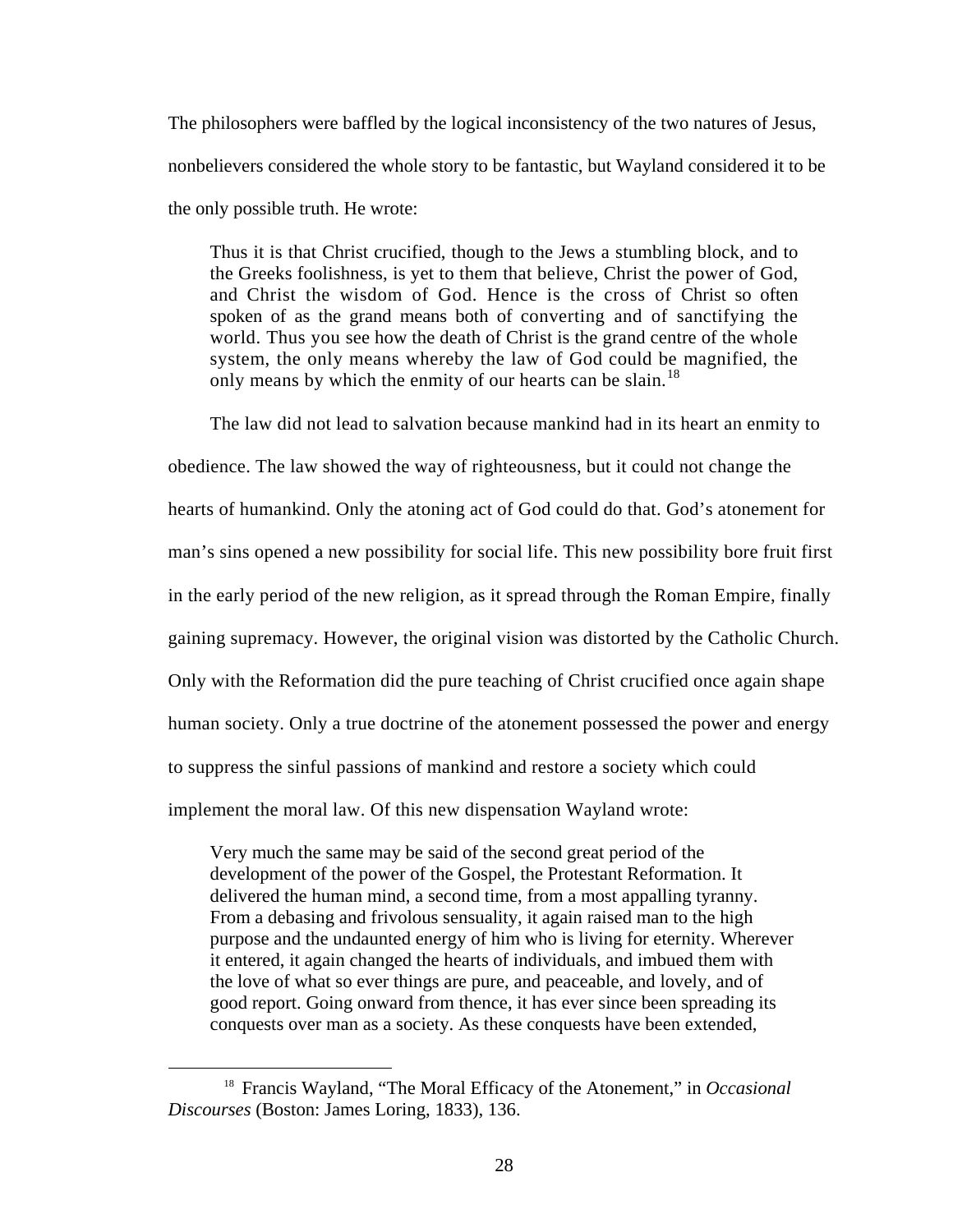people have become free, and governments at the same time stable. And hence it is to the promulgation of these very doctrines that we trace the origin of every civil, and intellectual, and moral blessing which we now enjoy. For, let it be remembered, that the very doctrines for which Luther specially and most earnestly contended were those of the sole efficacy of the atonement, and justification only by faith in the merits of a crucified Redeemer.<sup>[19](#page-36-0)</sup>

Wayland located the sinfulness of humanity in its inability to control the passions. Such lack of control led to intemperance, pride, lust, and the selfish pursuit of accumulation. A social order that did not have a way to control the passions would be unjust and would come to ruin. Protestant Christianity offered a method of social control. The atonement provided the power and energy to transform the sinful hearts of humanity and create a people who wanted to obey God's law. The pious Christian was also the good citizen. Freedom, democracy, and economic justice depended on the success of Protestant Christianity to convert humanity to the belief in Christ crucified.

The doctrine of the atonement and its meaning for Wayland's faith was so important to his way of thinking that he built his theory of the ministry around it. Late in his life, he questioned his choice to become an educator. He wondered if the most important role he could have played might have been as a minister. He wondered if saving souls was not the most crucial calling. Such a calling would have prepared men and women for both eternal life and proper citizenship in the American democracy. He believed that a proper education for persons entering the ministry would teach them to win souls for Christ and ministers in the churches should never forget that this was their primary task. Wayland was a man of integrity. He was driven by his faith, and his faith taught him that the atoning act of Christ performed on the cross had a claim on him that

<span id="page-36-0"></span><sup>&</sup>lt;sup>19</sup> Francis Wayland, "Objections to the Doctrine of Christ Crucified," in *Occasional Discourses* (Boston: James Loring, 1833), 284-285.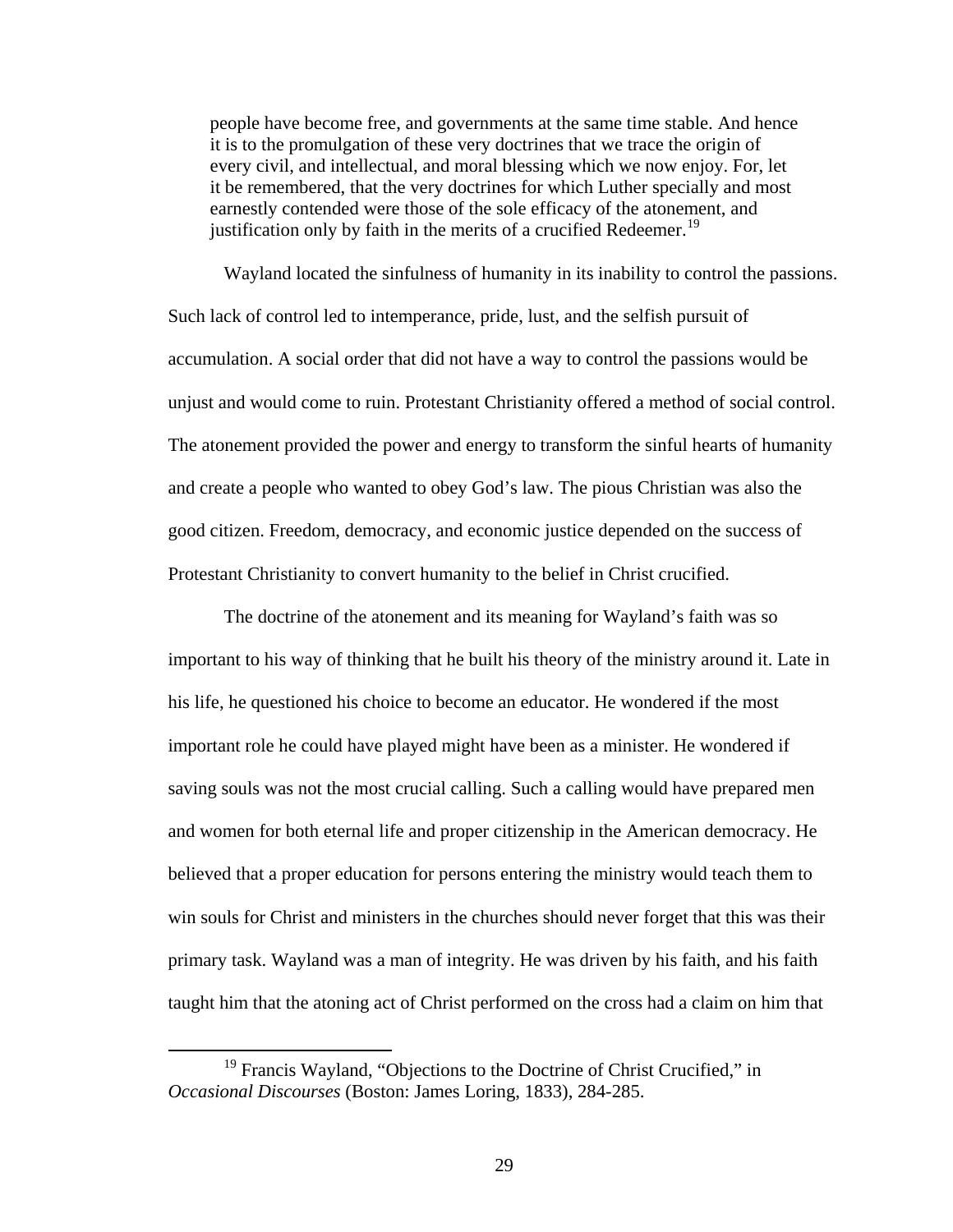required his commitment.

### **Individual Moral Responsibility**

Modern critics of Francis Wayland have objected to his emphasis on individual responsibility at the expense of more collective forms of moral action. In his own time, this characteristic of his faith also created controversy. He first set out this dimension of his thought in an 1838 publication entitled *The Limitations OF Human Responsibility*. [20](#page-37-0) Modern critics such as Norman H. Maring argued that Wayland undercut a positive moral role for the Church in social issues, condemning it to irrelevancy on the important issues of his time, as well as the present.<sup>[21](#page-37-1)</sup> In his own time, English Baptists refused to invite him to preach in some of their churches during his 1841 visit. They objected to what they believed to be his equivocation on the issue of slavery. The Baptists in Britain were among the leaders in securing the abolition of slavery in the British Empire. Whether or not the judgment of his critics has been correct, his emphasis on individual moral responsibility is an integral part of his faith. It is one of those elements of his belief system that created ambivalence in the conflict between his Christian faith and his liberal democratic vision.

In 1835, Wayland published his textbook on moral action, *The Elements of Moral*  Science.<sup>[22](#page-37-2)</sup> He clearly called slavery a sin and called for slave owners to free their slaves. The Southern reaction was rapid and harsh. Southern churchmen rushed to attack him in

<span id="page-37-0"></span> <sup>20</sup> Francis Wayland, *Limitations of Human Responsibility* (Boston: Gould, Kendall, and Lincoln, 1838).

<span id="page-37-2"></span><span id="page-37-1"></span><sup>21</sup> Norman H. Maring, "The Individualism of Francis Wayland," in *Baptist Concepts of the Church,* ed. Winthrop S. Hudson (Philadelphia: Judson Press, 1959).

<sup>22</sup> Wayland, *Elements of Moral Science.*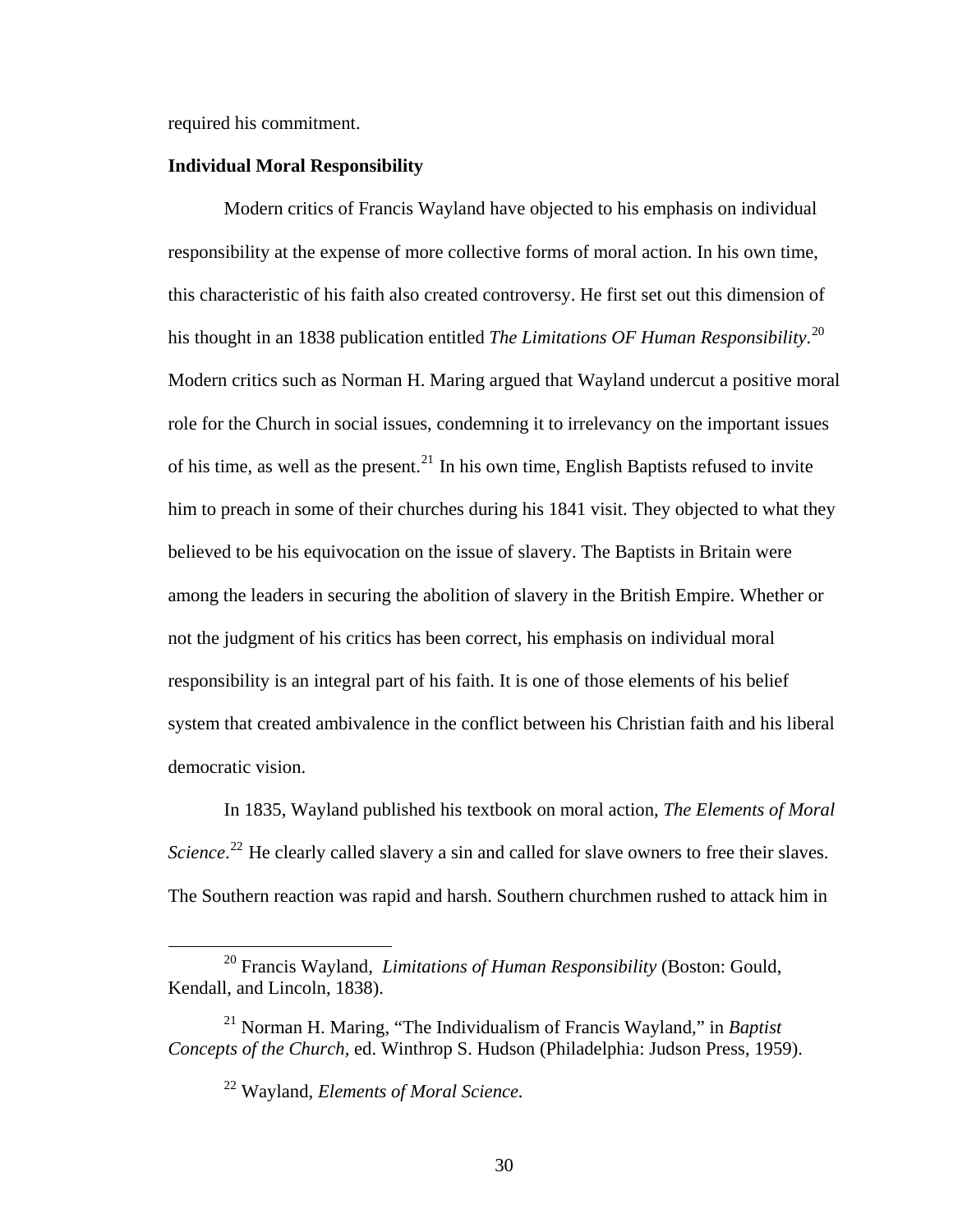the pulpit and in the press. His 1838 publication once again addressed the slavery issue, but as always, he answered in the language of faith.<sup>[23](#page-38-0)</sup> His response did not take up only the slavery controversy. He also addressed a broad range of contemporary issues, including temperance, the methods of the revivals, ecclesiastical organization, the role of voluntary associations, and freedom of speech and the press. Both his Christian and his liberal tendencies were on exhibit in this little volume.

He began by arguing that moral fervor was a source of genuine evil. When nations go to war, they cloak their cause in moral terms. Religious persecution is carried out under the cover of high moral claims. When groups claim the right to enforce their moral beliefs on others, they exceed the limits of their moral responsibility, and they commit horrible deeds. He concludes his book with these words:

And lastly, if this be so, it will be seen that moral questions cannot be decided by majorities, nor can the law of God be ascertained by the votes of conventions. Every man must give account *of himself* before God. We cannot shift the responsibility of our conduct upon others. Public opinion can make nothing either right or wrong. If we would be the servants of God, we must learn, each one for himself, to ask the question, Lord, what would *thou* have *me* to do? and uninfluenced by fear or by favor, by allurement or by opposition, do *that thing,* and *that only,* let others do as they may.[24](#page-38-1)

Each person must be his or her own moralist. The individual, depending on his or her conscience and on the Bible for direction, must decide what God's will is in each unique situation. This moral decision cannot be relinquished to a church, voluntary association, public opinion, or state. When persons give up their duty to make these moral judgments by accepting the directions of collective organizations, they cease to be servants of God and become the servant of the group. One's moral responsibility was

<span id="page-38-0"></span> <sup>23</sup> Wayland, *Limitations of Human Responsibility.*

<span id="page-38-1"></span><sup>&</sup>lt;sup>24</sup> Ibid., 188.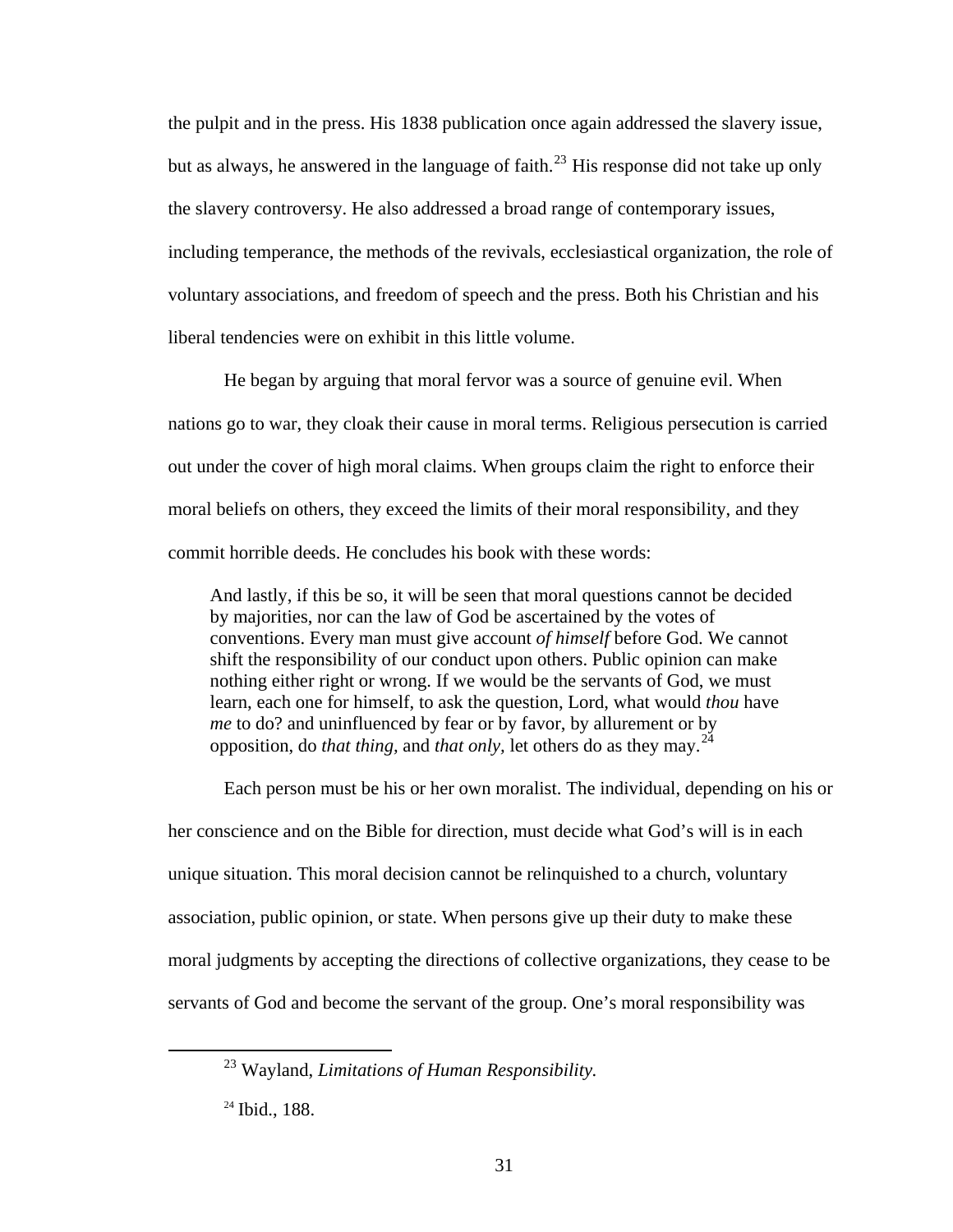defined by the law set down in scripture. It included the positive directives and the prohibitions of the Gospel; however, where the Bible is silent, there was no moral mandate to act. In the case of slavery, there was a clear commandment to love one's neighbor as oneself. However, there was no command from Christ to actively abolish slavery. One could encourage the slave owner to free his slaves, but the Bible did not support forceful abolition.

Additionally, Wayland argued that when humankind entered into an organization for protection, it made a contract. This contract was specific and limited. In more complex social orders, the principle of contract still held. Whether in a church, or voluntary association, or government, the actions of the organization were established by the constituting agreement into which the individuals entered. In the case of American slavery, individual states joined the union under the terms of the U.S. Constitution, and those terms did not permit the national government to abolish slavery in the individual states. Only in the District of Columbia could such action be taken. At this time, Wayland still believed that if Southerners were left alone and not made overly defensive by northern attacks, they would voluntarily end slavery. He feared the moral fervor of northern abolitionists because he believed it would drive the South into an unnecessary defensive posture. In time he gave up this position, but he held it for another decade.

Rev. Wayland believed his position on individual moral responsibility was good Baptist doctrine. He wrote, "For the sake of removing all cause for misconception, I take this opportunity to state that I am a Baptist and an Independent; holding that believers alone are entitled to church membership, and that each church is independent of every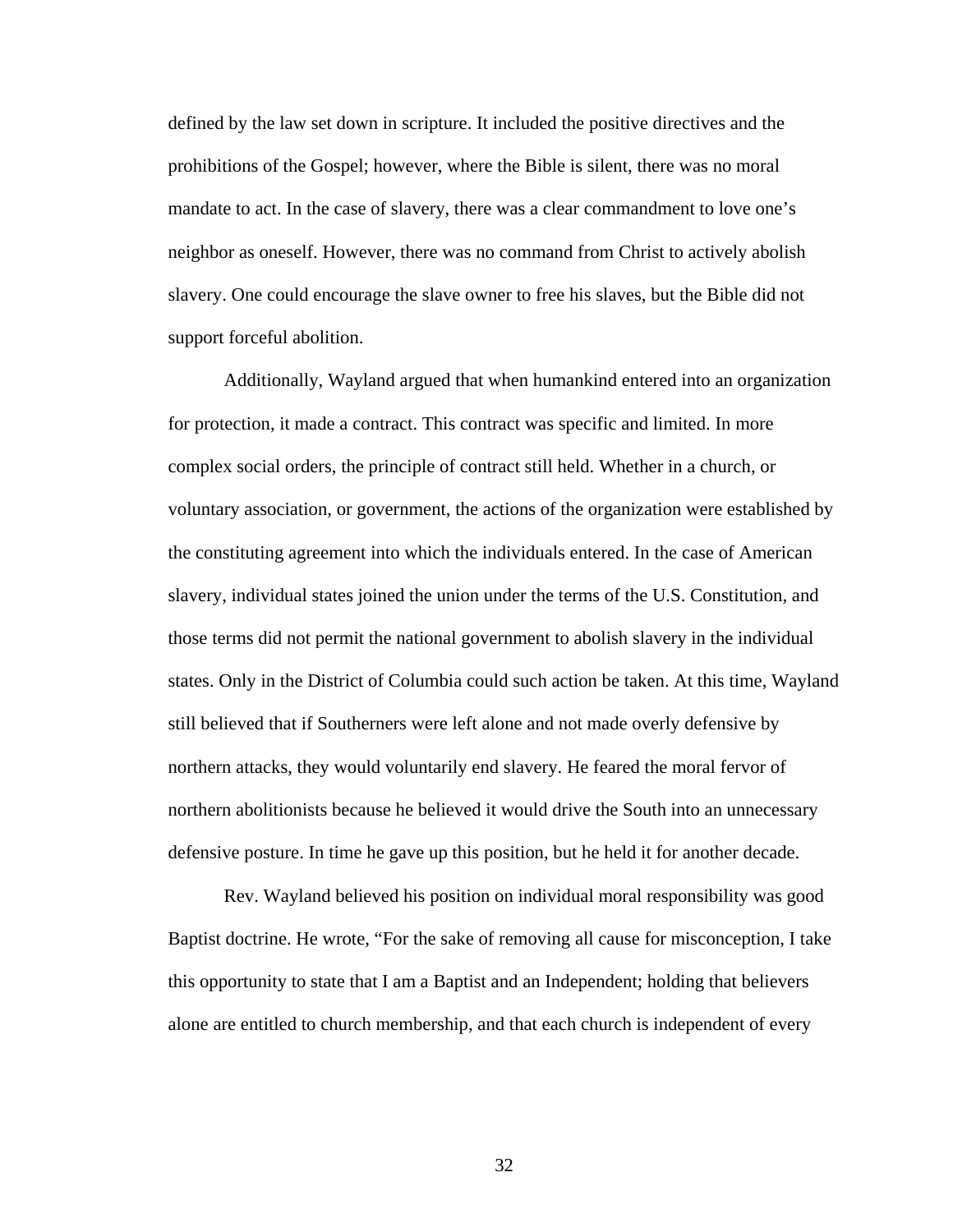other, and competent, in itself, to all the purposes of government and discipline."<sup>[25](#page-40-0)</sup> Only those who were capable of choosing for themselves to have faith in Christ could be church members, and individual congregations could preserve the responsibility and freedom of the individual believer. These principles directed his individualism. Others argued that this position limited the ability of moral persons to join together for common action. But his rejoinder was that wrong action could never make right. Only with the action of free, responsible individuals could the social wrongs of the era, or of any era, be corrected.

Whether the revival with its emphasis on mass pressure on the individual, or the convention with its emphasis on majority rule, or the social movement with its emphasis on mobilizing public opinion, unlimited moral zeal robbed the individual of his or her moral duty and freedom. These collective forms, far from improving the society, undercut any real moral progress.

Wayland's plea was for a moderate and tolerant approach to moral improvement. He wanted slave owners to be left free to make moral choices. He wanted unconverted persons to be left alone to make up their own minds. Those who believed that they knew the truth had the right, even the duty, to offer their truth to others, but if they were rejected, they had no responsibility for the moral judgments of others. If others chose to act from different principles, that was acceptable, as long as they did not violate the rights of others. This was, of course, the problem with his argument concerning slavery. The slave owner did violate the rights of the men and women that he or she held in bondage.

The vision which Francis Wayland held for a moral society was tolerant,

<span id="page-40-0"></span><sup>&</sup>lt;sup>25</sup>Ibid., 120-121.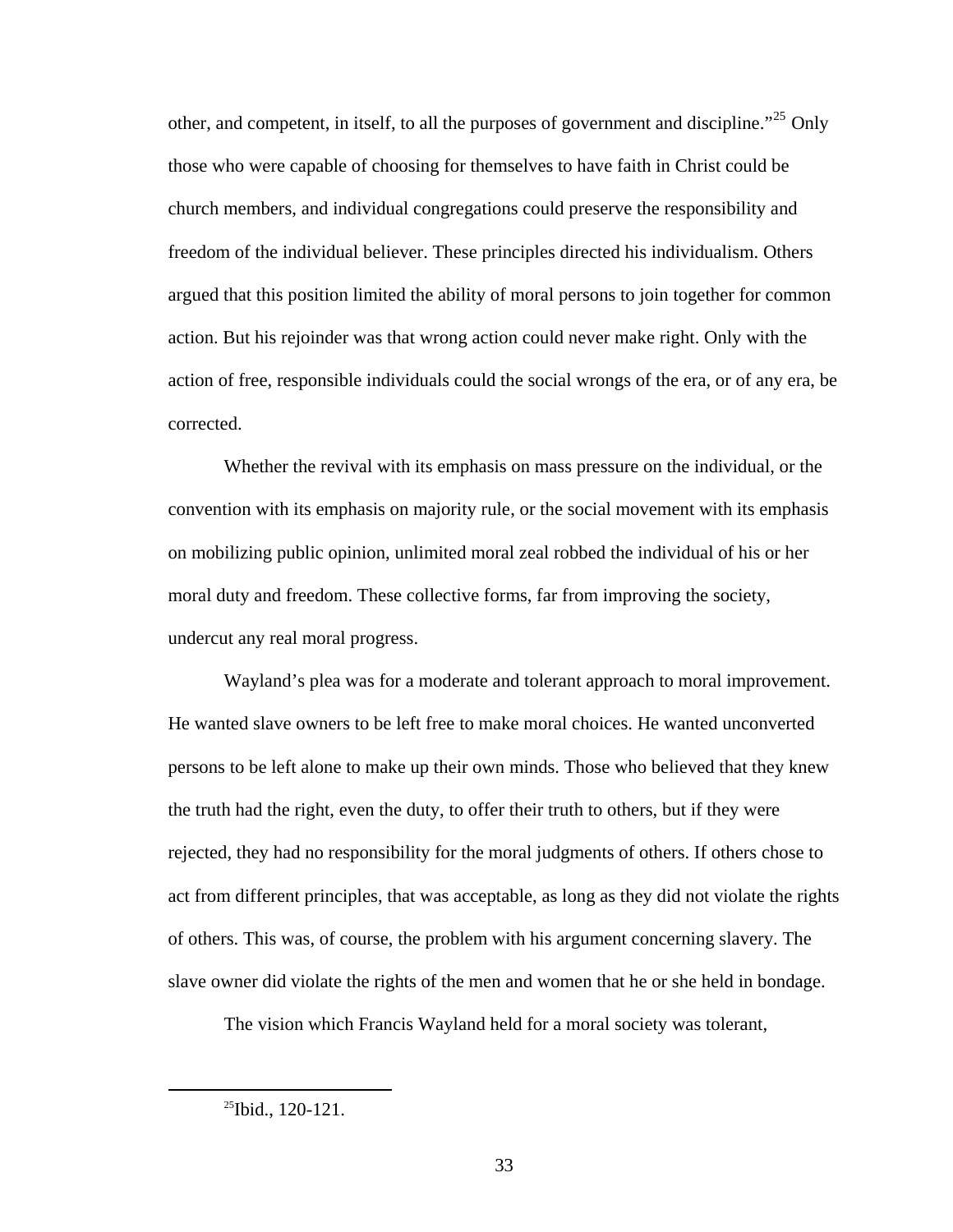individualistic, and liberal. It called for restraint, and it called for a free market of ideas. His liberalism was not popular in a world of moral zealots. He himself would struggle with its implications throughout his life, but it was a continuing element of the structure of his faith. He stood between the immediatists, who called for immediate abolition, and the supporters of the peculiar institution. He thought that slavery was wrong, but he opposed the effort to bring about abolition by compulsion. He hoped that slave owners would free their slaves voluntarily. Only later did he become disillusioned and take an activist stand in the struggle to free those held in bondage. In the end, he could satisfy neither the slave holders nor the abolitionists. His influence was diminished because his moderate stance could not be sustained. He supported the war and turned to Christian evangelism for hope. At the end of his life, he still dreamed of a Christian and a liberal America; but he no longer believed that the tools of liberal change could contribute to a moral order. Liberal America could only be realized as a byproduct of the triumph of Christian America.

#### **The Providence of God**

Francis Wayland believed that God worked in the lives of individuals and that He also worked in history. Humanity possessed the capacity to choose to have faith in the saving grace of God which was revealed through Christ, and then its members could choose to act in accordance with the moral laws of God. Yet amidst all this freedom, God had a plan, and His directives for the world transcended the plans of humanity. One could freely choose to follow the will of God, but if one did not make the moral choice, God would punish the wrongdoer, be it an individual or a city or nation. The punishment was God's means of teaching wrongdoers about the evils of their ways and was always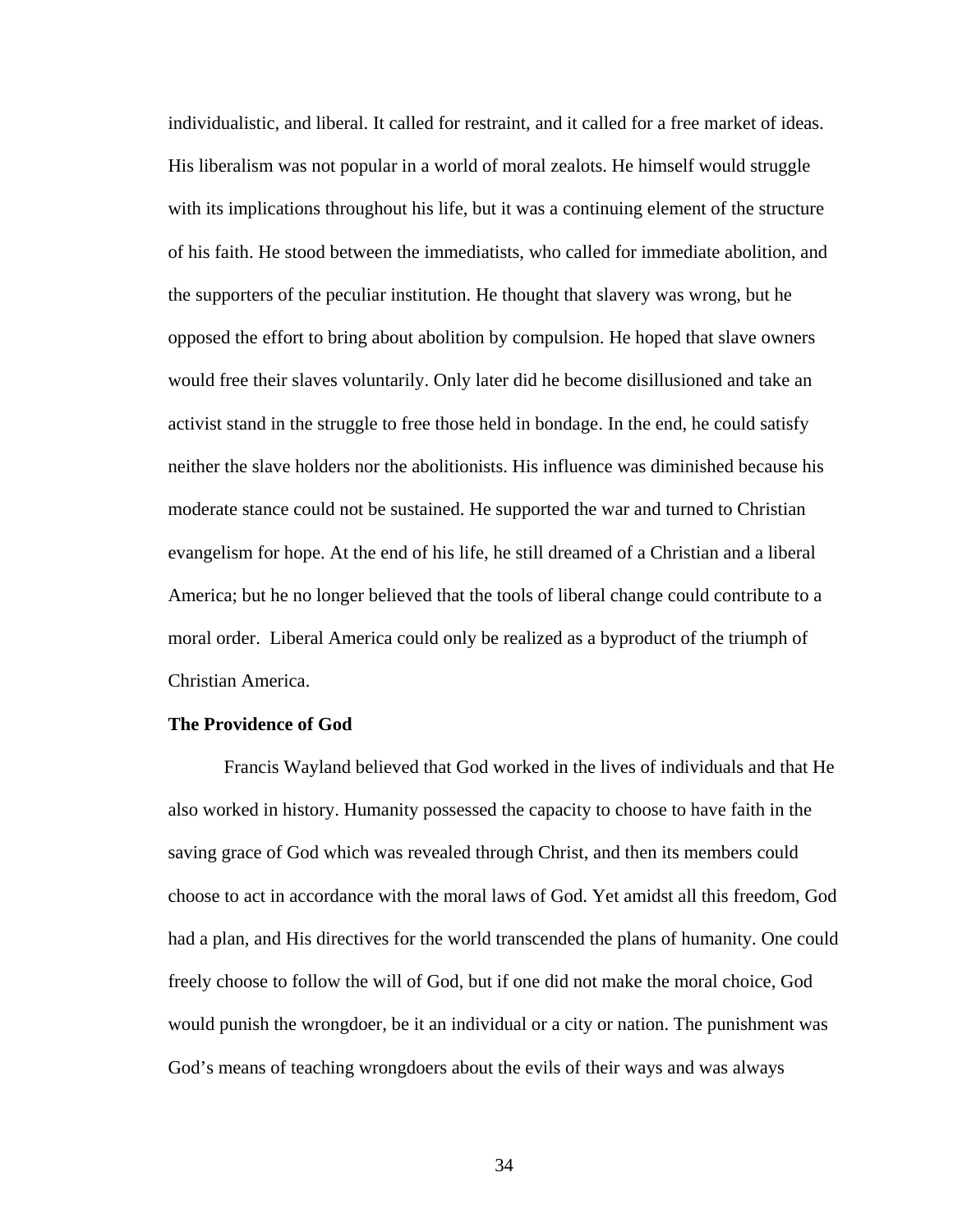accompanied with the offer of forgiveness, and the promise of reward for right action. A person of faith could only trust in the love of God and accept that the events of one's life or community occurred in accordance with God's providential plan.

In February 1827, Wayland moved to Providence to take up his duties as president of Brown University. On February 23 he wrote to his wife, "Nothing unfavorable has yet occurred here. God only knows how soon it may come, and he only can prevent it."[26](#page-42-0) Comments of this nature can be found by the hundreds in Wayland's letters and published writings. One can only conclude that they represent a deeply held belief concerning the relationship of God to the lives of His creation.

During the winter of 1834, Wayland's faith received a severe test. His wife, Lucy, contracted a mortal illness. On April 3, 1834, she died. The following day he wrote to his parents:

It has pleased God in his holy providence to take dear Lucy to himself. She was released from her great distress last evening, at about half past five o'clock. Her sufferings were severe; but, so far as we could discover, her mind was clear, and her last word was, ' Pray.' I cannot say more at present, but will soon write to you all. I can only beg a renewed interest in your prayers that I may be sustained, and especially that I may be sanctified and made more humble and holy. $27$ 

Wayland and Lucy Lincoln had been married in 1825. She was the sister of Heman Lincoln, a close friend and colleague. Lucy Wayland bore three children: two sons who survived childhood to become successful men in their own right, and a daughter who died at fifteen months. While Francis went about his work at Brown and in

<span id="page-42-1"></span><span id="page-42-0"></span> <sup>26</sup> Wayland, Jr. and Wayland, *A Memoir of the Life and Labors of Francis Wayland, the Late President of Brown University*, 1:219.

<sup>27</sup>Ibid., 1:363.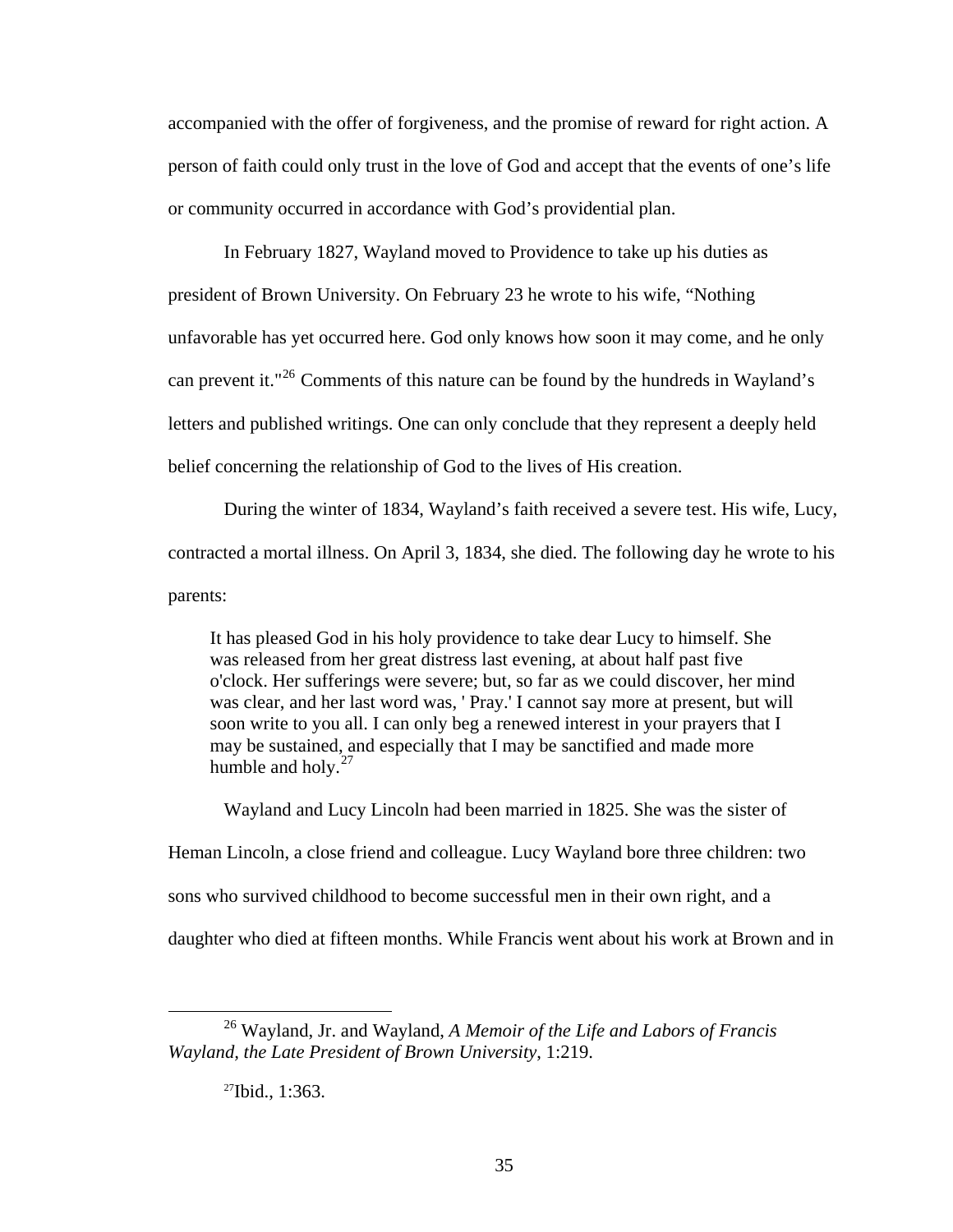the community, Lucy worked with the women of her acquaintance. Her sons wrote of her,

Her type of piety was earnest and active, leading her — notwithstanding her constitutional timidity — to make untiring efforts for the conversion of souls. She was greatly interested in the young, particularly those who were students in college, and improved every opportunity to direct their attention to the way of salvation, or, if they were professors of religion, to urge upon them entire consecration to Christ. There were, probably, very few of her young friends with whom she did not have personal and serious conversation on the subject of preparation for eternity. She assisted in the formation of the "Maternal Association," in the church with which she was connected, and her labors to promote the success of this society undoubtedly hastened her final illness.<sup>[28](#page-43-0)</sup>

Lucy Wayland shared her husband's faith and piety. She gave herself to the role of motherhood and to private evangelism. It would appear that she was an ideal wife for a president of a religious college and community leader. His letters show a deep bond and a sincere grief. Her loss challenged his faith because he could not understand why God would take her from him. He could not accept that a good and providential God would act in such a way.

His request to his parents for their prayers goes to the core of his faith. The death of his wife challenged his faith that God was acting according to a principle of love. He wished to understand that Lucy's death had a purpose. It could be sanctified only if it played a role in God's plan for him. Only such a faith could sustain him. His desire was to humbly accept her death as a gift of grace from God, but he had difficulty in making that connection. The providence of God controlled even the smallest event. The death of his wife was a part of that providence, but if he could not view it as a good and loving act of God's providence, his faith would be profoundly challenged.

<span id="page-43-0"></span><sup>&</sup>lt;sup>28</sup> Ibid., 1:361.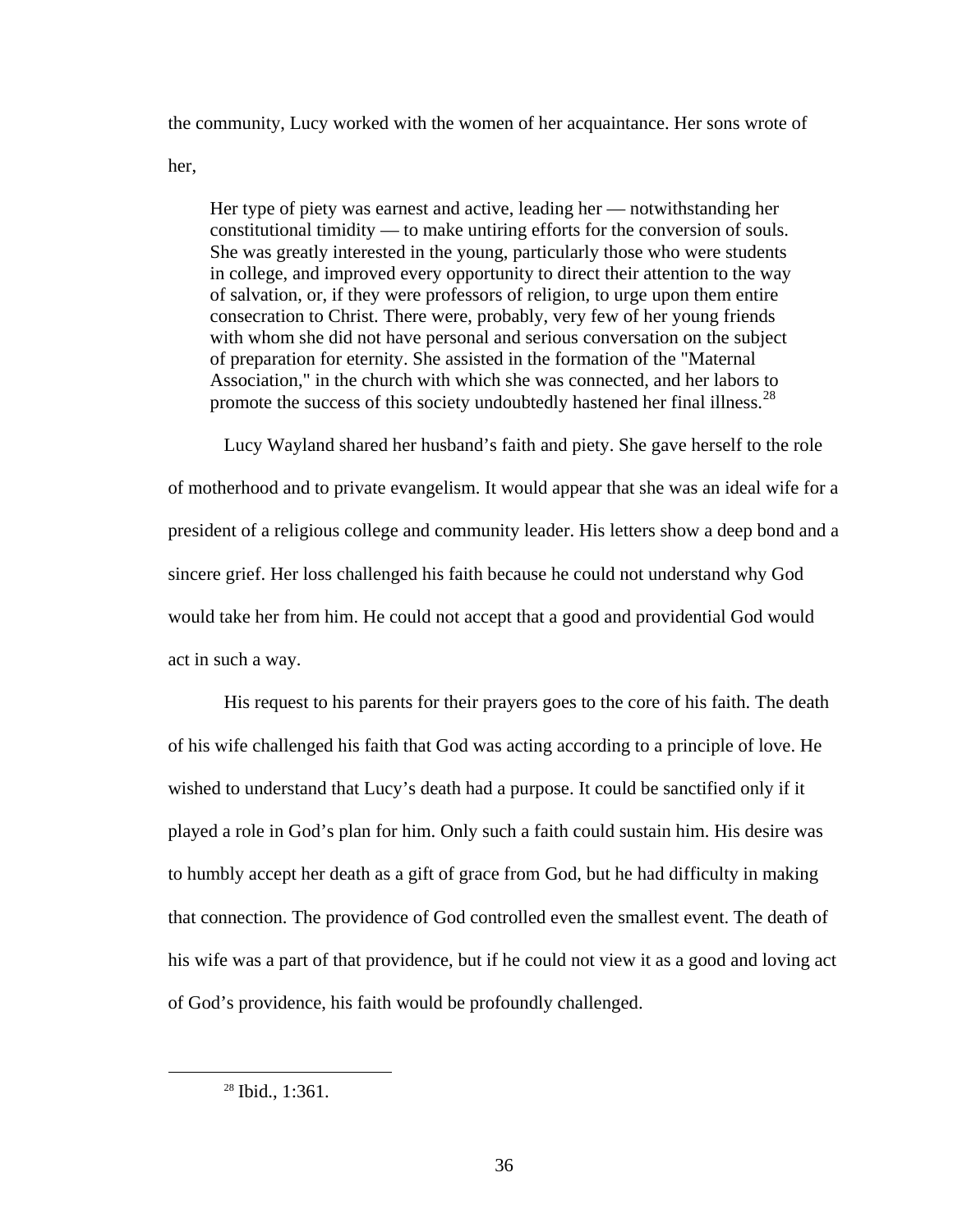In the end, he reconciled his grievous loss with the loving will of God. He had written to his parents three weeks prior to his wife's death, expressing the understanding of her illness that would in time give him comfort in his faith. He told them:

I needed this affliction. There is not a single bearing of it that I have not needed. I hope it is the correction of a Father, and that he in faithfulness afflicts me. Although his hand presses me very sore, I think I would not have a finger removed unless as God wills. I believe that my prevalent desire is, that this sorrow may be sanctified to me, to my family, to the college, to the church, and to the world. Let me entreat you to wrestle with me in prayer that this correction may not be in vain.<sup>[29](#page-44-0)</sup>

In the year following Lucy's death, Francis wrote to his parents, sisters, and friends of his depression, loneliness, loss of interest in his work, and failure to find sanctification in his suffering. He feared that his suffering would cause him in his anger to curse God. He identified his sin in his concern for worldly things, neglecting religious piety. He prayed that he could become dead to things of the world. However, in a letter written to his parents approximately a year after Lucy's death, he summarized his condition:

As for myself, I have to sing of mercy and of judgment. I hope that this affliction has been sent, by the chastening hand of a covenant-keeping God. It seems to me, if I do not deceive myself, that my will is somewhat more subdued than formerly; that I long more for holiness, and see more desirableness in the Christian graces. I hope that I have some clearer views of the holiness of the law of God, and of the way of salvation by Christ, and a more prevalent desire to go out of myself, and to be found alone in Him who loved me and gave himself for me. If these are the fruits of affliction, it surely ought not to be grievous, but rather joyous. And although these blessed results are infinitely less than they should be, and much less than others have enjoyed, yet I would bless God for his faithfulness in answering my poor supplications in the day of my trial. $^{30}$  $^{30}$  $^{30}$ 

<span id="page-44-0"></span> $29$ Ibid., 1:364-365.

<span id="page-44-1"></span> $^{30}$ Ibid., 1:368-369.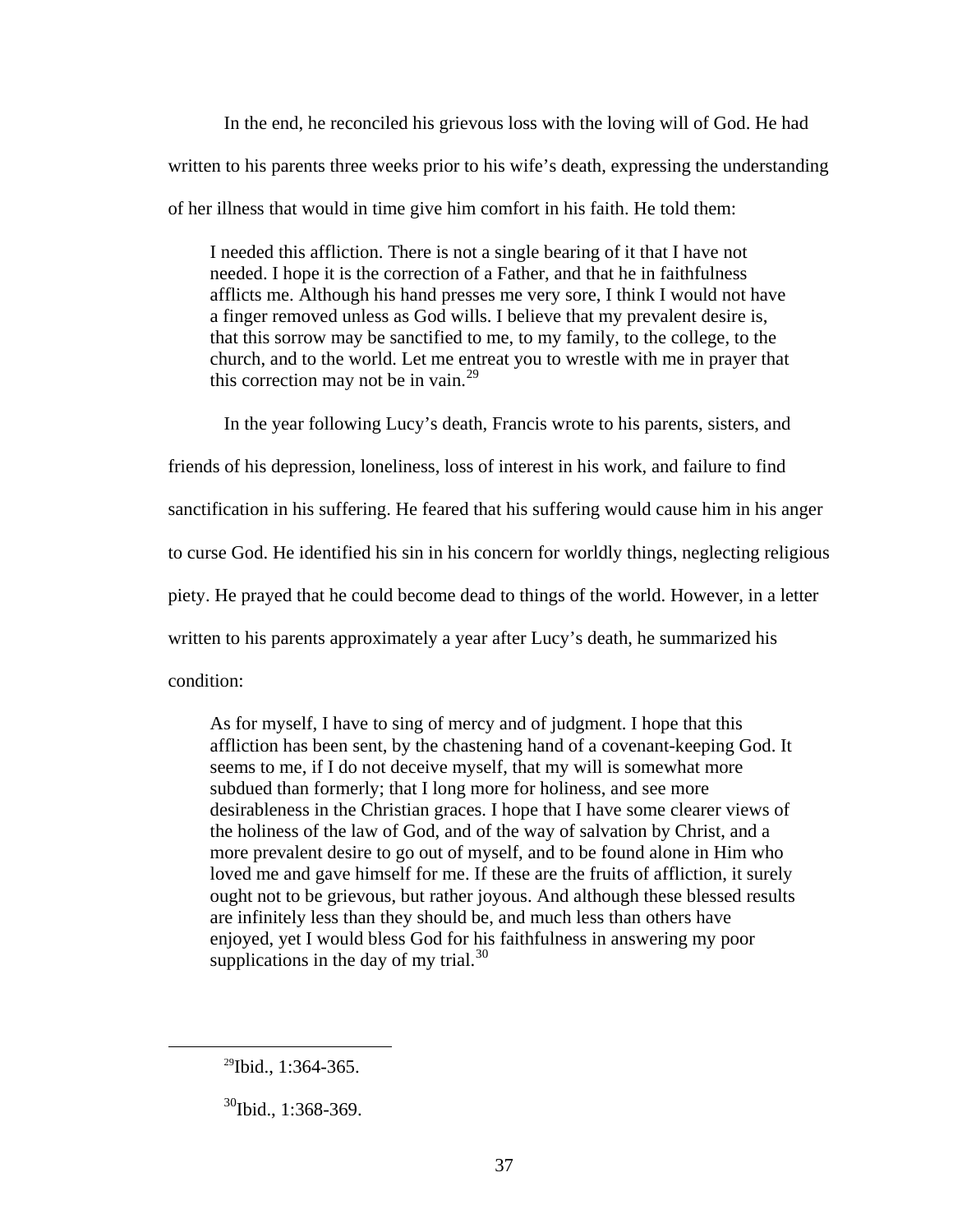The deep pain which Wayland experienced at the time of his wife's death challenged his faith, but no such challenge was associated with the public calamities that rained down on antebellum America. Through economic depression, civil rebellion, war, and the growing crisis over slavery, he affirmed the justice of God. The wickedness of mankind was not his wickedness. He did not identify with economic speculation, civil disobedience, empire building, or the enslavement of others. Rather, he viewed these phenomena to be the sins of others, which were justly punished by a righteous God. It was the role of the religious leader to explain the purpose of God in bringing suffering on the community, and he vigorously played that role. He preached the need for repentance, but it was not he who was in need of repentance and forgiveness. In the end, it was only Abraham Lincoln who understood that all America was implicated in the evil that had brought on the Civil War, and that the providence of God did not divide humanity into a righteous and an unrighteous camp and reward or punish according to this division.

#### **Concluding Remarks**

The Christian faith of Francis Wayland had in it elements that supported the development of liberal America, but it also possessed qualities that put it at odds with the new order. The individualism of his belief corresponded with the emerging democratic spirit of the era. He held that the inspired individual could interpret the Scriptures apart from the authority of scholars or ecclesiastical hierarchies, that individuals possessed the freedom to choose faith in Christ, that the atonement was for all believers, and that the teaching providence of God was for all humankind. He professed the Baptist doctrines on the baptism of believers and the independence of the church congregations. These doctrines elevated the individual to the central place in the moral life of the community.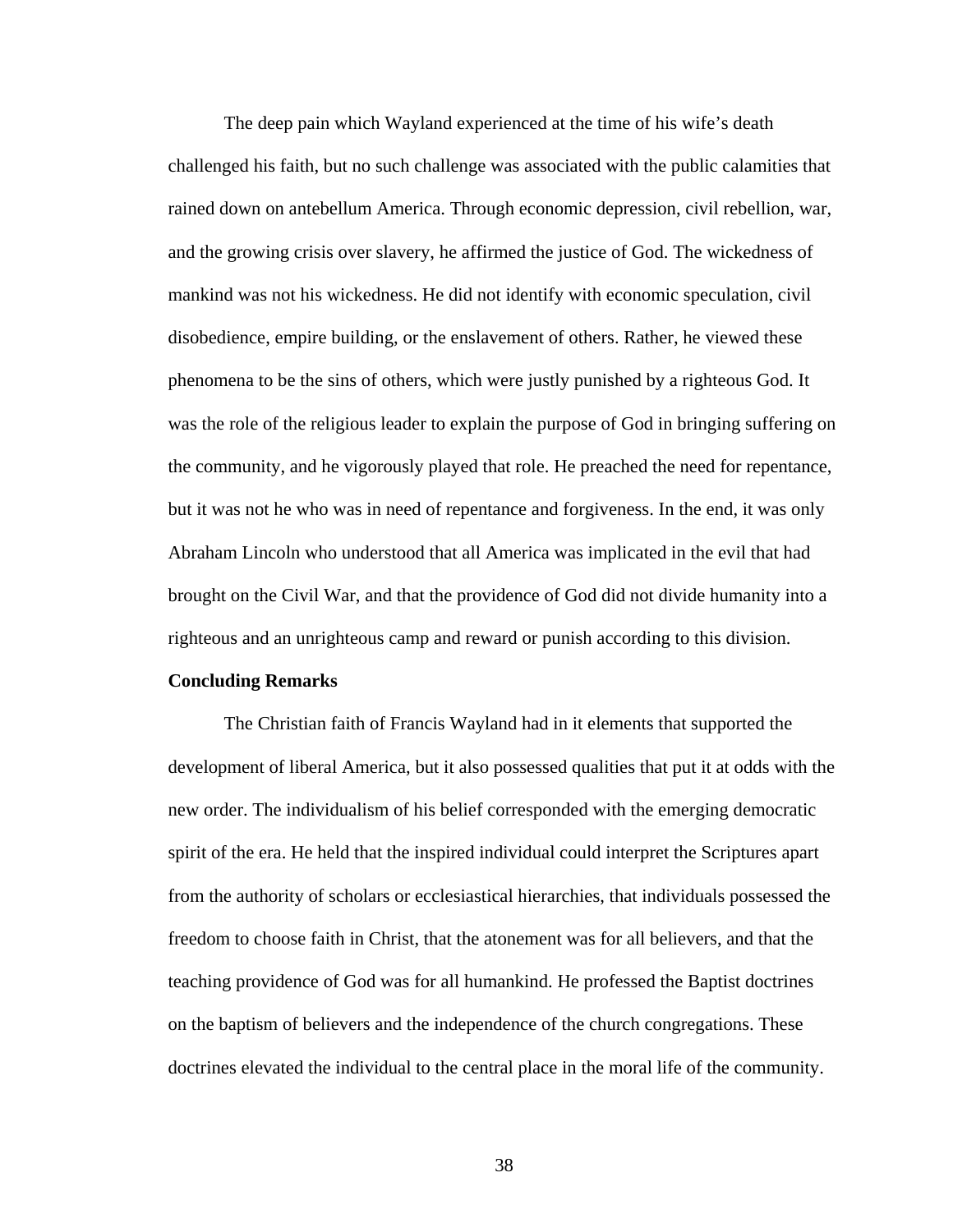Each individual must make the moral decisions that, when aggregated, would determine the moral character of the collective. Laissez-faire reigned in morals as in economics and politics. Each individual was responsible for improving himself or herself. Each individual must be allowed the freedom to pursue his or her own moral perfection.

Yet Wayland remained ambivalent about liberalism. He feared the uncontrolled masses. The hierarchy that he supported lay not in social class or organizational discipline but in the individual faculties. He preached that the moral behavior of humanity depended on the rule of conscience and intelligence over that of the passions. Only Christianity could convert the individual to the higher life of the rule of conscience. The democratic individual, alone, without the saving grace of Christ, would follow selfinterest and neglect the divine commandments to love God and one's neighbor. He feared what he believed would be chaos if citizens were not obedient to civil authorities, but he also feared the tyranny that would flow from a government that took on the responsibility for the moral behavior of its citizens. He feared the free market that was not regulated by the moral law of accumulation, and he feared the way in which political parties compromised the moral conduct of their members. He hoped that Christian America could check and regulate liberal America, but at times he despaired over its likelihood.

Wayland confessed the pull of ambition, egoism, pride, and desire for material gain, and his worldliness troubled him. He often felt the absence of God and failed to experience the deeper emotions of the religious life. He failed to experience a standard conversion, realizing that he was too self-directed and disciplined to abandon himself to the unconscious coming of the experience. The self-assertion, self-improvement, and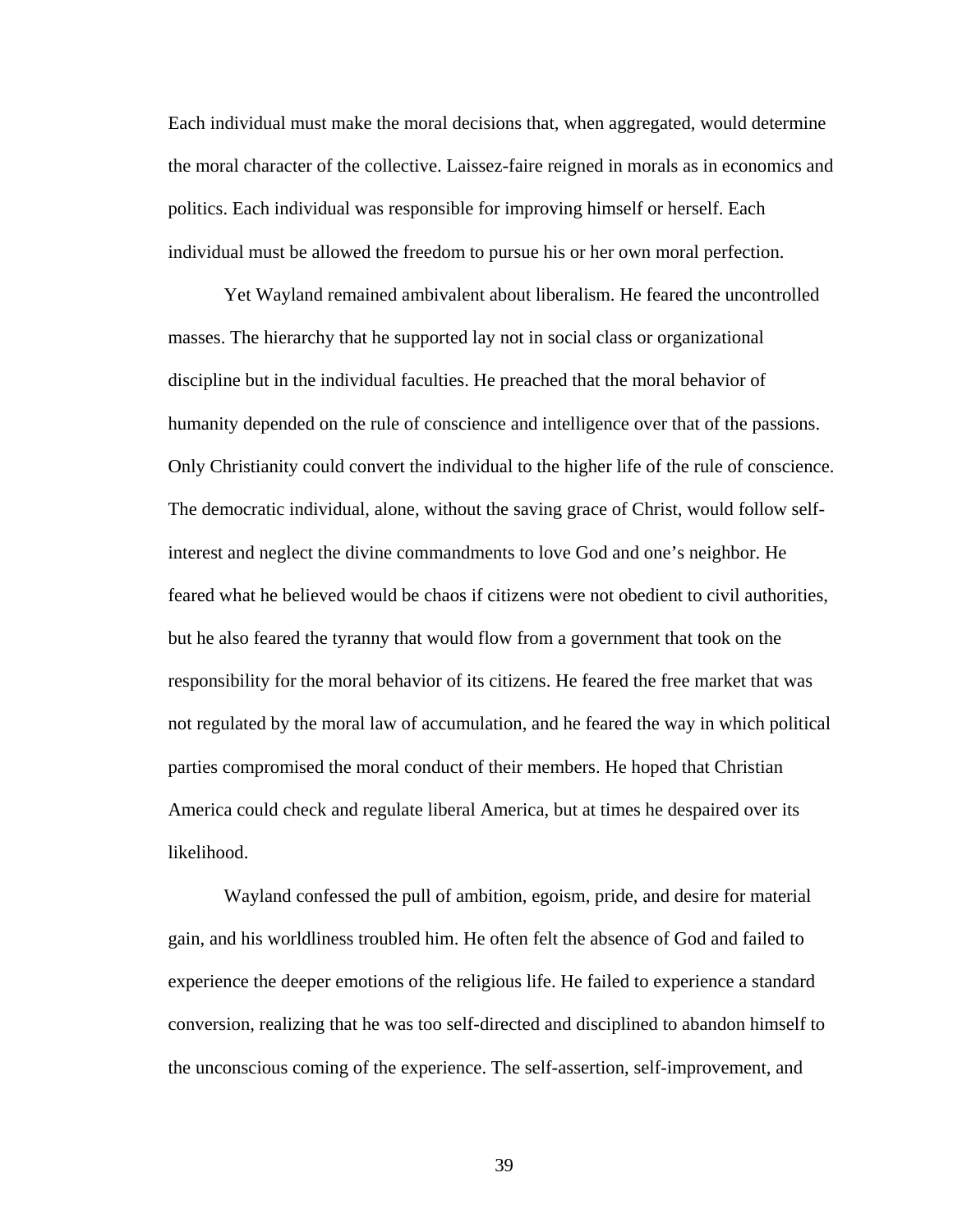self-initiation of the liberal vision competed with his Christian vision of obedience, humility, and altruism. His Christian piety conflicted with the secular liberal values which emphasized this worldly success. He felt the liberal pull of his era, and yet affirmed, in spite of his doubt, the transcendent values of his Christian faith.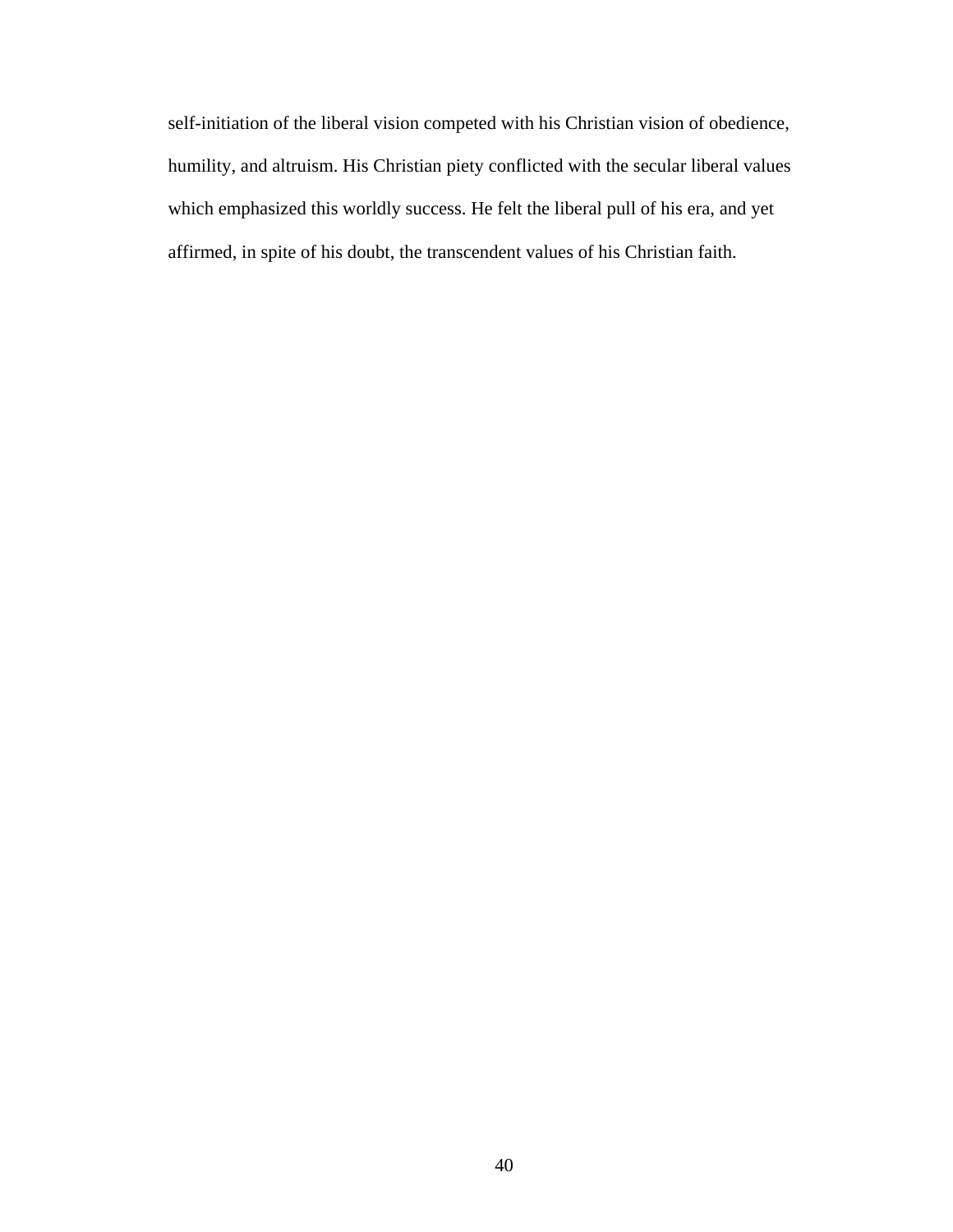## CHAPTER II THE LIBERAL VISION OF FRANCIS WAYLAND

Liberalism is a complex concept. Among its key elements are commitments to limited government, civil freedoms, equality before the law, opposition to established privilege, and in some formulations, a commitment to a public good and civic virtue. Robert E. Shalhope has reviewed the historiography of the early republic and concluded that there were diverse positions in America after the Revolution that combined republicanism and liberalism, that incorporated religious beliefs and secular ideologies, and class and economic elements.<sup>[1](#page-48-0)</sup>

Francis Wayland was an evangelical Baptist, the son of an artisan father, a college graduate, a recipient of the economic support of the Providence merchant and manufacturing classes, and a successful author. He experienced much of the cross cutting class, regional, religious, and economic forces that blended republicanism and liberalism in early America. In the end, his liberal vision cohered with a religious and republican variety of the concept. He favored religious freedom, individual responsibility, limited government, equality of opportunity, common education, and public virtue based on religious faith. He opposed self-interested politics, economic self-aggrandizement, the South's aggressive claim for the right to own human property, and national expansion.

<span id="page-48-0"></span><sup>&</sup>lt;u>1</u> <sup>1</sup> Robert E. Shalhope, "Republicanism and Early American Historiography," *William and Mary Quarterly,* 3rd series, 39, no. 2 (April 1982): 334-356.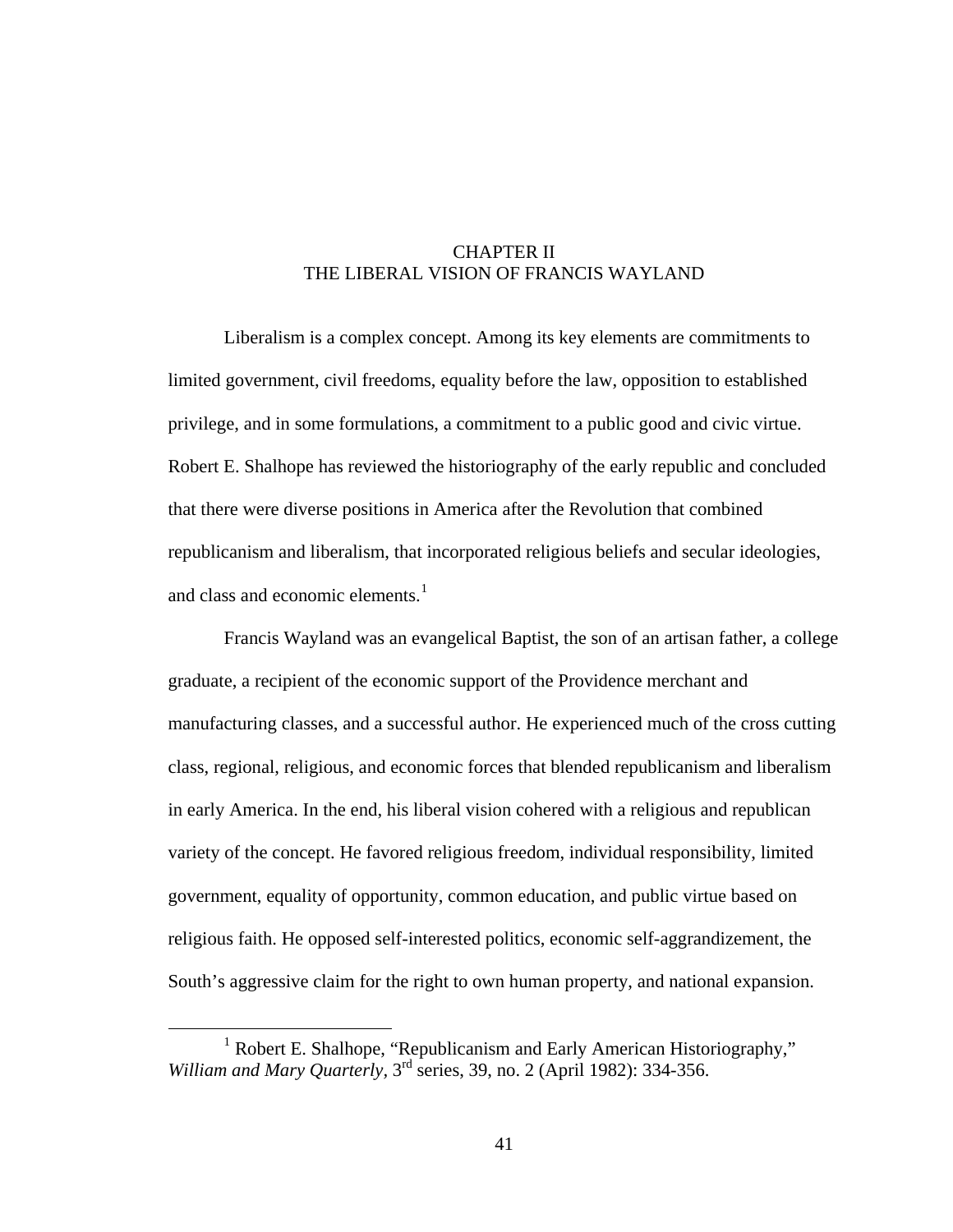He feared liberalism that was not checked by virtuous citizens, but he also thought free liberal institutions were essential for the realization of God's kingdom. His American identity was profound. It was ambivalently liberal, and it brought him in conflict with many of his colleagues and the institutions to which he dedicated his life.

The linchpin of liberalism is the concept of the autonomous individual. John Locke envisioned a state of nature in which individuals mixed their labor with nature to produce a livelihood for themselves and their families. In this act, the individual earned a right to the property that he or she created. In due time, several individuals entered into a contract to secure mutual protection, but the contract limited the authority of the collective over the individual. In this formulation, the individual created rights through labor. The individual earned his or her rights, and the government existed to protect the rights of the individual.

Thomas Jefferson, drawing on the work of the Scottish Enlightenment, famously stated, "We hold these principles to be self-evident; that all men are created equal and endowed by their Creator with certain inalienable rights, that among them are life, liberty, and the pursuit of happiness." During the eighteenth and nineteenth centuries, other concepts became part of the liberal vision. Included in these concepts were the ideas that the people could establish a limited constitution by which they could be governed, that through the use of reason and science humanity could improve its living conditions, and that men and women could make progress toward a better life for themselves and their children. Education became an important tool in the effort to better humankind. The concept of equality drove the effort to create a democratic political order. Reform efforts attempted to improve the criminal, the poor, and the person with a disability. Many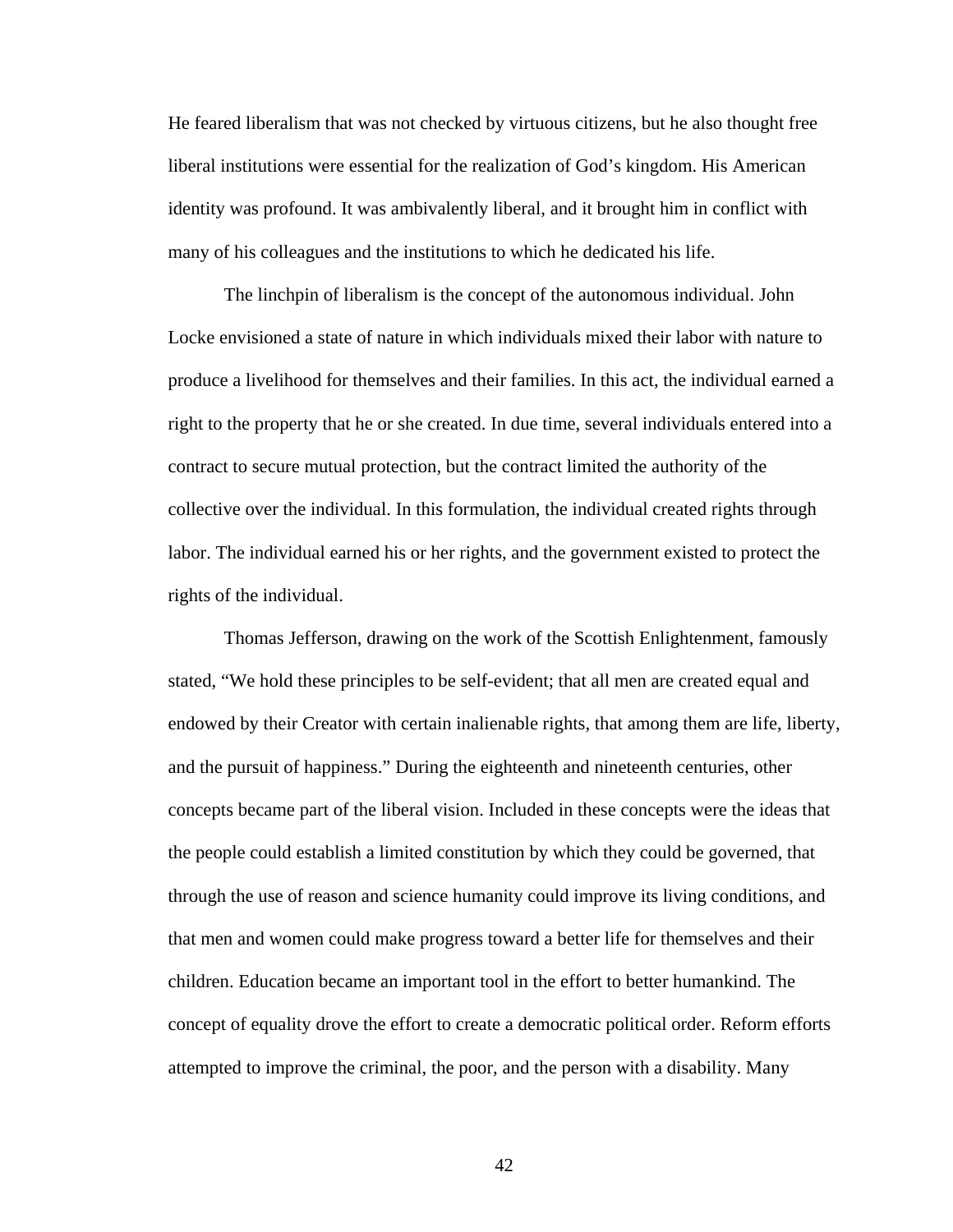liberals believed that a laissez-faire economic policy would eliminate privilege and free the individual to maximize his or her economic potential. In antebellum America, Whigs and Democrats battled to implement somewhat different versions of the liberal vision.<sup>[2](#page-50-0)</sup>

Wayland summarized his liberal biases in his discussion of slavery, when he postulated that, "Every man has a right to himself."<sup>[3](#page-50-1)</sup> This bedrock concept recognized the centrality of the autonomous individual. Neither kings, nor the Catholic Church, nor slave owners had the right to direct the action of the individual beyond the point that the individual voluntarily granted to the group. Of course, Wayland allowed that criminals might be punished, voluntary associations and churches might operate within preestablished limits, and slave owners might control their slaves, as long as it was in the best interests of the slave and done from a sincere spirit of benevolence. Wayland embraced much of the liberal vision, but at the same time he feared its anarchic tendencies. He struggled his entire life to harmonize some of its most basic themes with his faith, only to question if he had labored in vain. His Christian vision of humanity and of the social order conflicted in crucial ways with his liberal vision. He tried to reconcile these conflicts, but his ambivalence and moderation limited his success. Unfortunately, he lived in an age that valued certainty and extremes. War, not Christian benevolence and liberal progress, ended slavery. Political parties, not deliberative action, controlled the political process. Class conflict and governmental privilege, not Christian benevolence and shared economic goals, shaped the development of the American industrial order.

<span id="page-50-0"></span> <sup>2</sup> <sup>2</sup> John Ashworth, *Agrarians and Aristocrats: Party Political Ideology in the United States, 1837-1846* (Cambridge, London, New York: Cambridge University Press, 1987).

<span id="page-50-1"></span><sup>3</sup> Francis Wayland, *Elements of Moral Science* ed. Joseph Blau (Cambridge, Massachusetts: The Belknap Press of Harvard University Press, 1963).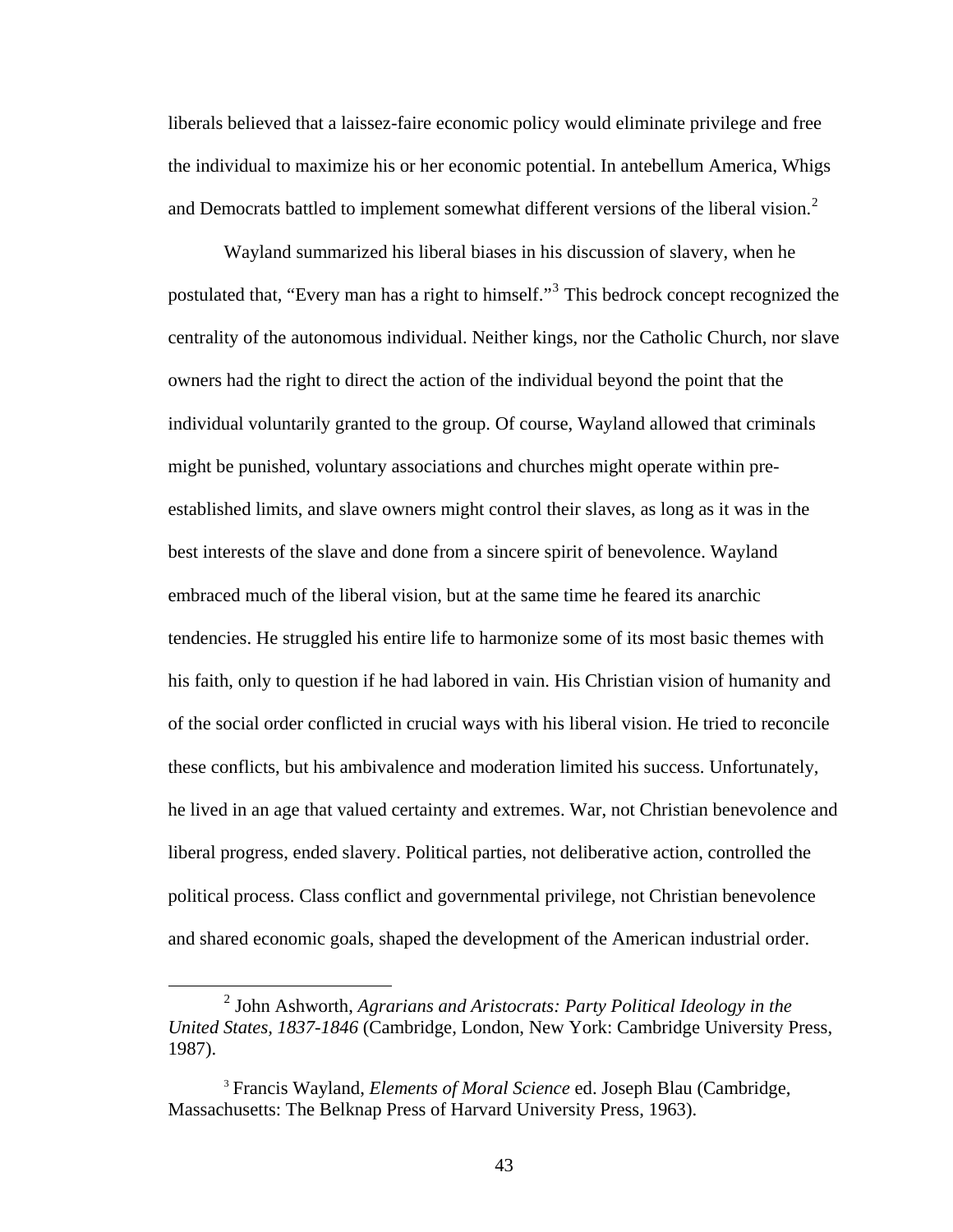In the following sections of this chapter, I shall examine Wayland's liberal

nationalism, his commitment to education and reform, the philosophical basis for his

liberalism, and his concerns with the liberal vision. His effort to create a working system

of beliefs from his Christian faith and his liberal principles provides this chapter with its

core theme.

#### **The Liberal Nationalism of Francis Wayland**

Homesick, depressed, removed from his work, lonely, and trapped for several

more months in Europe, Francis Wayland wrote in 1841 in his journal:

I love the cities, and far more the fields, the woods, the rivers, the waterfalls, the clear blue sky, the interminable horizon of my native land. And I love them, I trust, as sincerely as a Frenchman loves his old chateaux or his splendid Paris. But more, far more, I love her free institutions, her universal education, her spiritual liberty and her religious observances, her moral purity and her simple manners, the perfect freedom with which mind is there suffered to develop, and the means afforded to foster that development. These are the attributes which awaken my love of country.<sup>[4](#page-51-0)</sup>

Later in the same passage he wrote,

I am more and more a Puritan. I love simple manners, simple tastes, a simple government, which has very little to do, which leaves everything possible to be done by the individual, and which stimulates talent of every kind, not by patronage, but by giving talent free exercise, and leaving it to its own resources; a government of which the constitution may remain firm as adamant, while the men who administer it may be changed every year by the popular will. This is the country for me, and may it be the country for my children ; and may it please God that such a country long may be the United States of America.<sup>[5](#page-51-1)</sup>

What caused Wayland to love and miss his country was the vision which he had of its

liberal institutions. His patriotism and nationalism rejected the monuments of France and

<span id="page-51-1"></span><span id="page-51-0"></span> $\overline{4}$  Francis Wayland, Jr., and Heman Lincoln.Wayland, *A Memoir of the Life and Labors of Francis Wayland, the Late President of Brown University* (New York: Sheldon and Company, 1867), 2:23.

<sup>5</sup> Ibid., 2:24.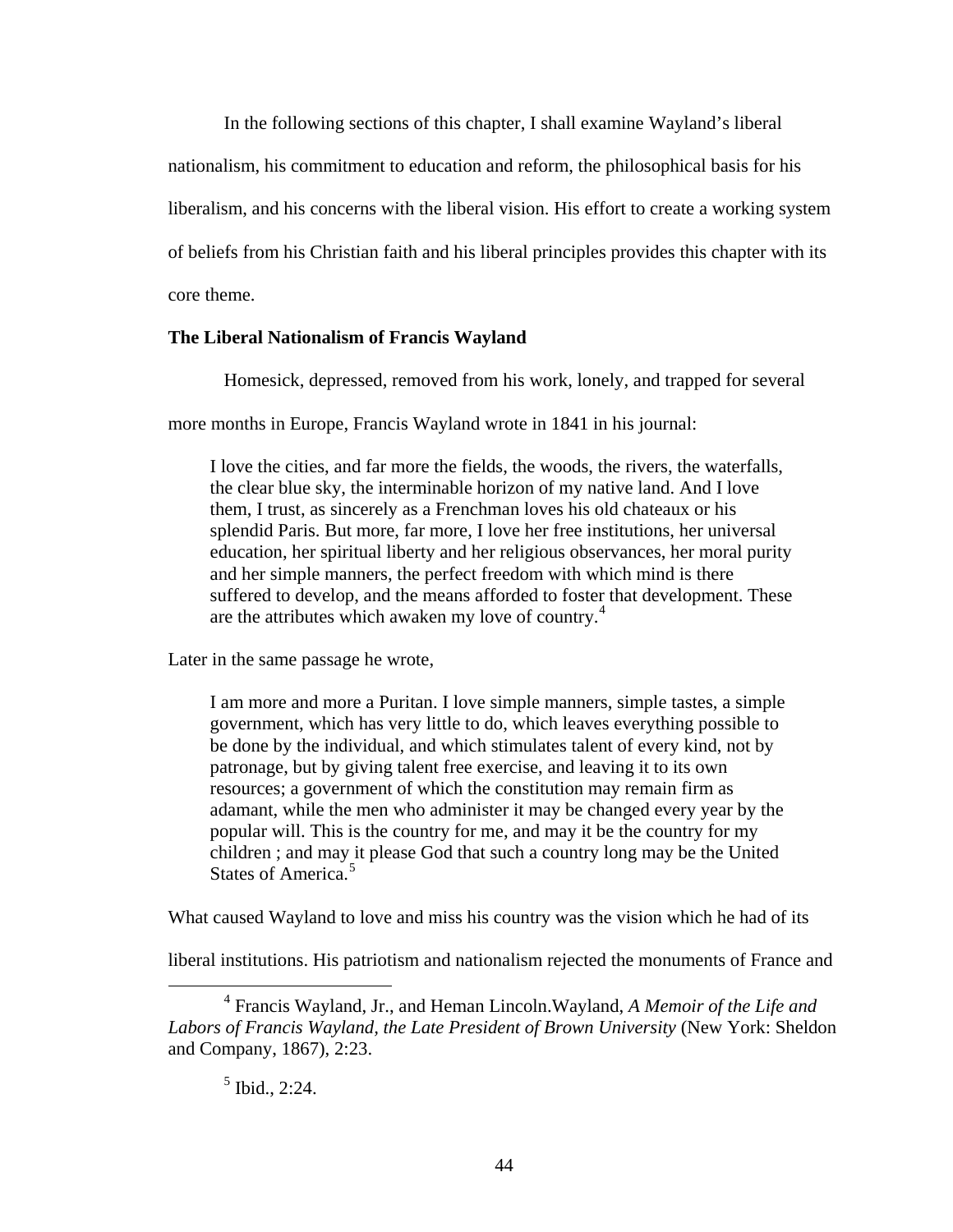England, the splendor of their aristocracy, and the inequality of their social order. He affirmed small government, individual talent and initiative, civil liberties, and universal opportunities. He asked for God's blessing on the simple Puritan republic. Such was the hope for the United States of America which Wayland fervently held.

Wayland first developed his thoughts on liberal nationalism in his Fast Day sermon of April 1825, entitled "The Duties of an American Citizen."<sup>[6](#page-52-0)</sup> He examined three questions in this discourse. First he asked, What is the state of European society? Then he asked, What is the relationship of America to Europe? Finally, he asked, What is the duty of an American citizen? In the first case, Europe was divided between rulers who govern by will, imposing their arbitrary commands on the lower and middle classes, and a liberal movement which sought to institute a rule of law in which the governed woul d make laws by which they might be regulated. America was the first nation to institute a rule of law and to build a living model for the liberal forces around the world to replicate. Finally, American citizens had the duty to create and maintain a national republic of virtue. This required a citizenry that was both educated and converted to the moral principles of Christianity. Schools and the Holy Scriptures must be made available to all the citizens of the nation.

"The Duties of an American Citizen" set forth Wayland's understanding of the relationship between Protestant Christianity and civil liberty. Freedom came into the world with the protestant reformation and the invention of the printing press. In the lands where these two advances in civilization were widespread, the middle and lower classes were able to become educated, to read the Bible, and to become responsible citizens.

 $\overline{a}$ 

<span id="page-52-0"></span><sup>6</sup> Francis Wayland, "The Duties of an American Citizen," in *Occasional Discourses* (Boston: James Loring, 1833).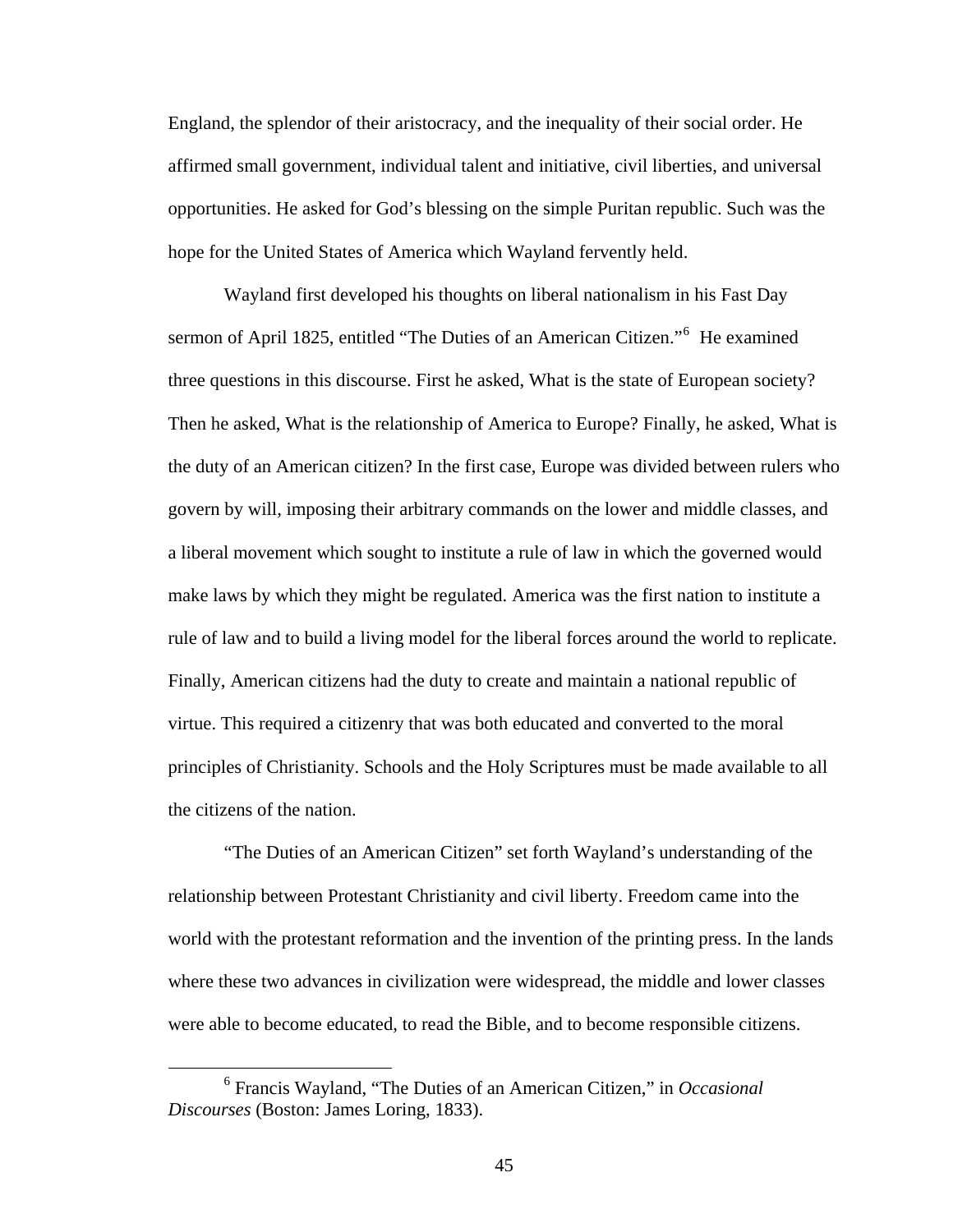Governments of law replaced one's of will. The people replaced the monarch, and men of conscience dominated over governments that were voluntary associations.

Civil freedom and the Protestant religion went hand and hand. Religion provided the moral virtue needed to discipline the indulgences of sinful man, and civil freedom permitted the exercise of the freedom of conscience. The two greatest duties of an American citizen were to promote the intellectual development of the people through education for all and to promote the moral development of the nation through the universal distribution of the Bible. In this way, America would become a model of a virtuous republic for all the people of the world.

Wayland believed that America would receive gratitude and praise from the world's freedom-loving people if it provided the moral power for change as they struggled to overthrow oppression. America would lead the world toward freedom and virtue. No greater force in the pursuit of perfection existed than a well-educated citizenry in possession of the Bible and the Protestant religion. The virtuous citizen fulfilled his duty when he rejected party affiliation and thought about the well being of the nation. Independent, educated, moral citizens guided by their consciences were the hope for a virtuous America and a redeemed humanity.

During the 1820s, America was optimistic and expansive. Wayland reflected the national mood. He thought that a great and moral nation was taking shape in a new land, and man and God were collaborating to bring about the rule of moral law throughout the nation and soon, the whole world. He summarized his liberal Christian vision for America with the following words:

To sum up in a few words what has been said. If we would see the foundations laid broadly and deeply, on which the fabric of this country's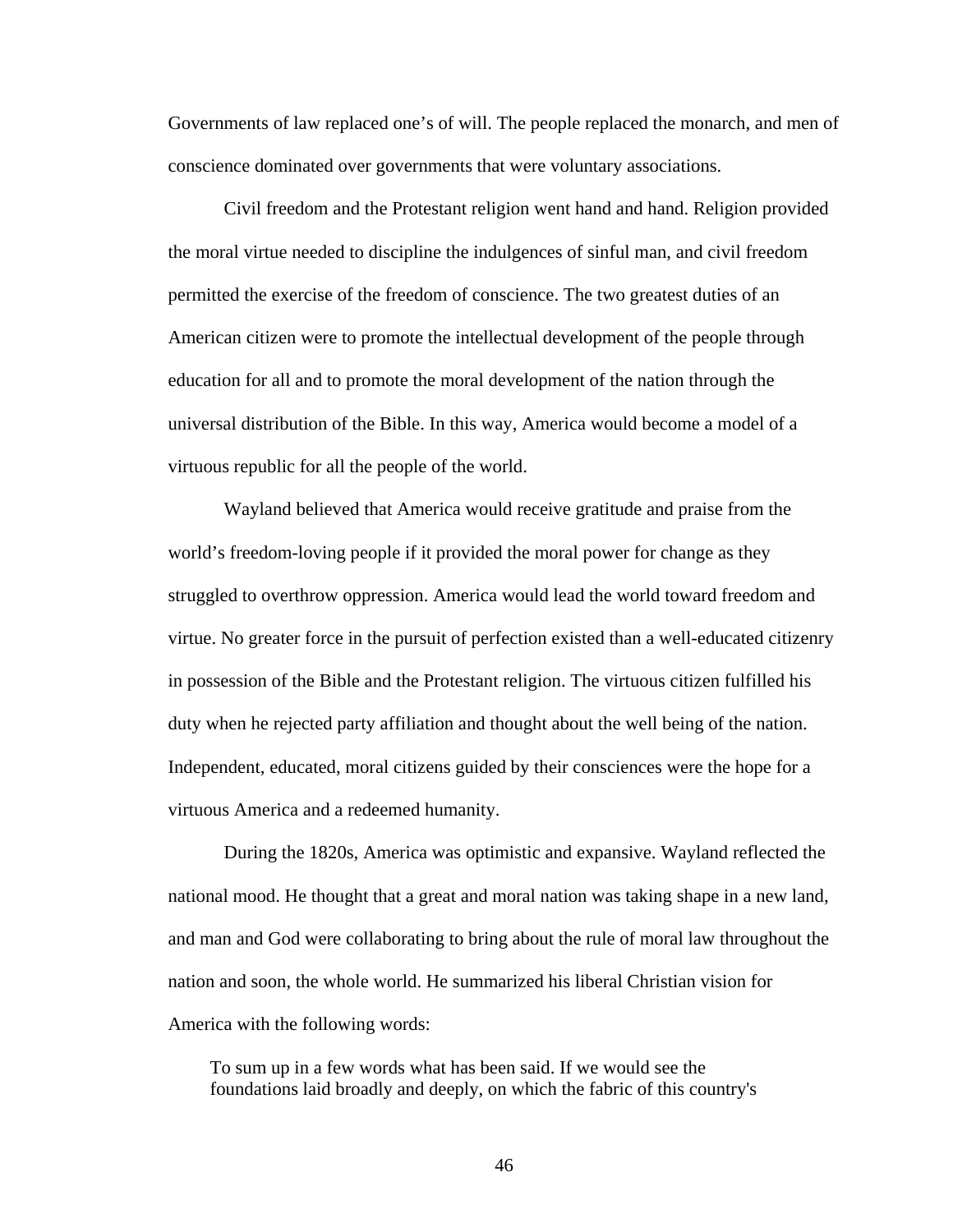liberties shall rest to the remotest generations; if we would see her carry forward the work of political reformation, and rise the bright and morning star of freedom over a benighted world; let us elevate the intellectual and moral character of every class of our citizens, and especially let us imbue them thoroughly with the principles of the gospel of Jesus Christ.<sup>[7](#page-54-0)</sup>

Independent citizens must be educated so they can discharge their responsibilities as citizens in a competent manner, but competence, alone, was not enough. They needed moral direction, and that direction could come only from the Bible. Liberal America could endure only if Christian America provided the foundations for its continuing virtue.

Wayland continued the development of his theme of liberal nationalism in an 1826 sermon delivered to commemorate the death of the two presidents, John Adams and Thomas Jefferson. While for a time Adams and Jefferson were political enemies, Wayland chose to emphasize their common efforts to create a great nation. He discussed in detail the differences in their personalities and character. Adams was logical, legalistic, better in opposition, and concerned with ethics. Jefferson was alert to self-evident truths, imaginative, open to alternative courses of action, and philosophical. Wayland thought many of their differences could be attributed to their places of origin. In spite of their differences, they were great men who used their unique talents to create the American nation. Their differences were long since forgotten, leaving only their unity of purpose.

Wayland devoted a long passage in this address to an attack on political parties. At one time, he argued, both presidents were the heads of a political party. But they transcended that connection. Parties distorted the public arena. They placed the good of factions over the good of the nation. They called for loyalty to the positions of the party, whether or not those positions were good for the nation as a whole. Fortunately for the

<span id="page-54-0"></span> $\overline{7}$  $<sup>7</sup>$  Ibid., 76.</sup>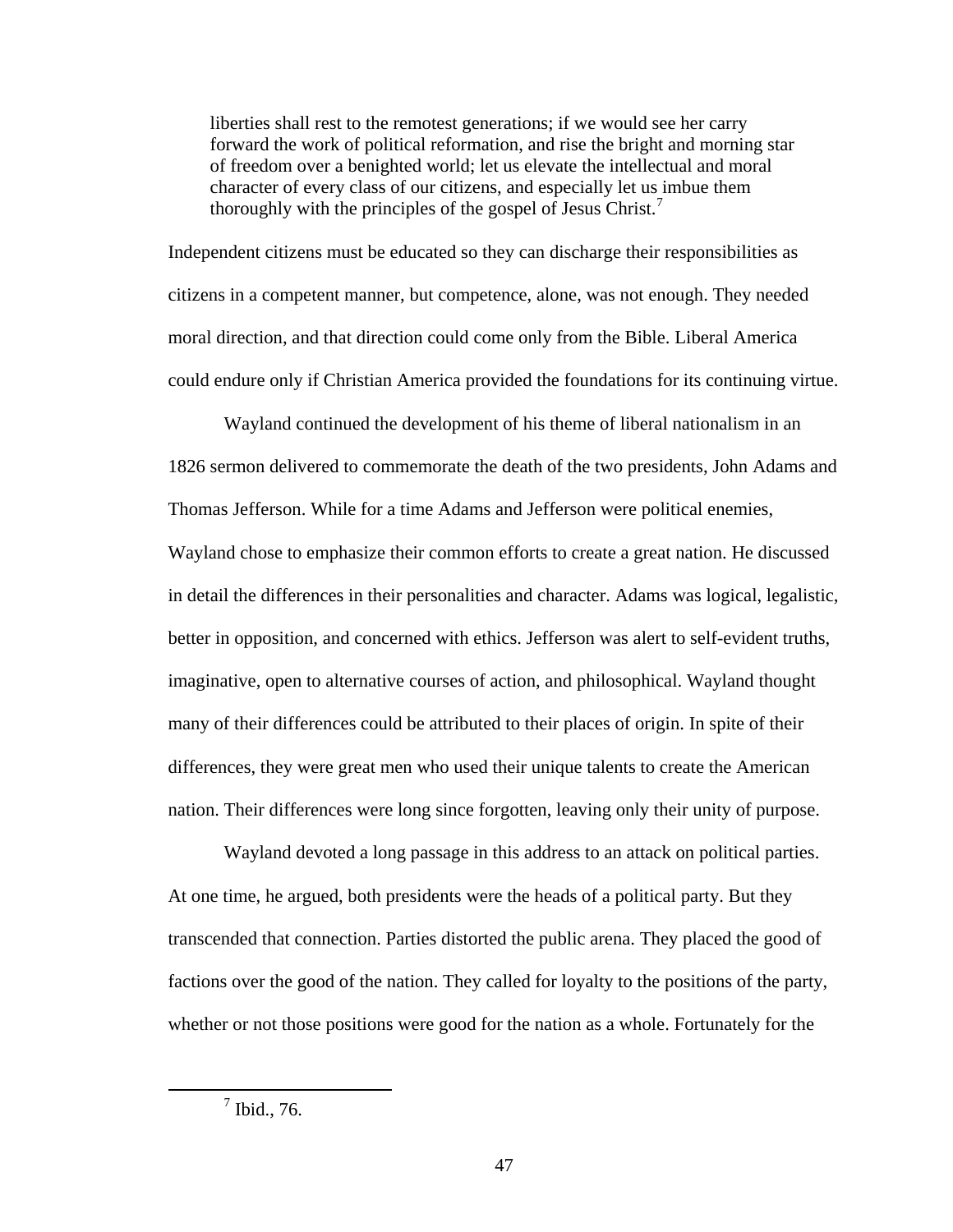reputation of both Adams and Jefferson, their party affiliations were forgotten as the nation passed into an era absent of the erosion of public virtue brought about by the party system.

Once Wayland cleansed Adams and Jefferson of the taint of party involvement, he was free to commemorate them as great men of history. Their talents were dedicated to the common cause of creating a nation of liberty. They, as the nation, were disinterested as they pursued the common good. Such men and such a nation served as beacons of liberty for the generations to come both in America and around the world. He told his congregation and his readers:

We are taught by these events the true basis of political reputation. The meteor glare which once shone upon the names of John Adams and Thomas Jefferson is extinguished, but these names are yet resplendent with glory. No one thinks of them as politicians, and they are remembered, and will be remembered forever. They lived for their country, and although they were by accident the leaders of party, they loved not their party, but their country. They conferred substantial benefits upon man, and man will never forget them. On this adamantine basis rests their hope of earthly immortality.<sup>[8](#page-55-0)</sup>

Perhaps the most ebullient yet ambivalent statement Wayland ever made of his enthusiasm for the liberal-Christian national synthesis came in his 1832 address to the Sunday School Union. He told his audience America was the beneficiary of forces and events that had their origin in the Reformation of Martin Luther. The Reformation occurred at the point in history when great changes were taking place in the culture of Europe. Technological advances made it possible to establish trade with the entire world, America was discovered, and the printing press was invented. The value of labor increased, allowing for the emergence of an independent middling class. But what made

<span id="page-55-0"></span> <sup>8</sup> Francis Wayland, "On the Death of the ex-Presidents," in *Occasional Discourses* (Boston: James Loring, 1833), 92-93.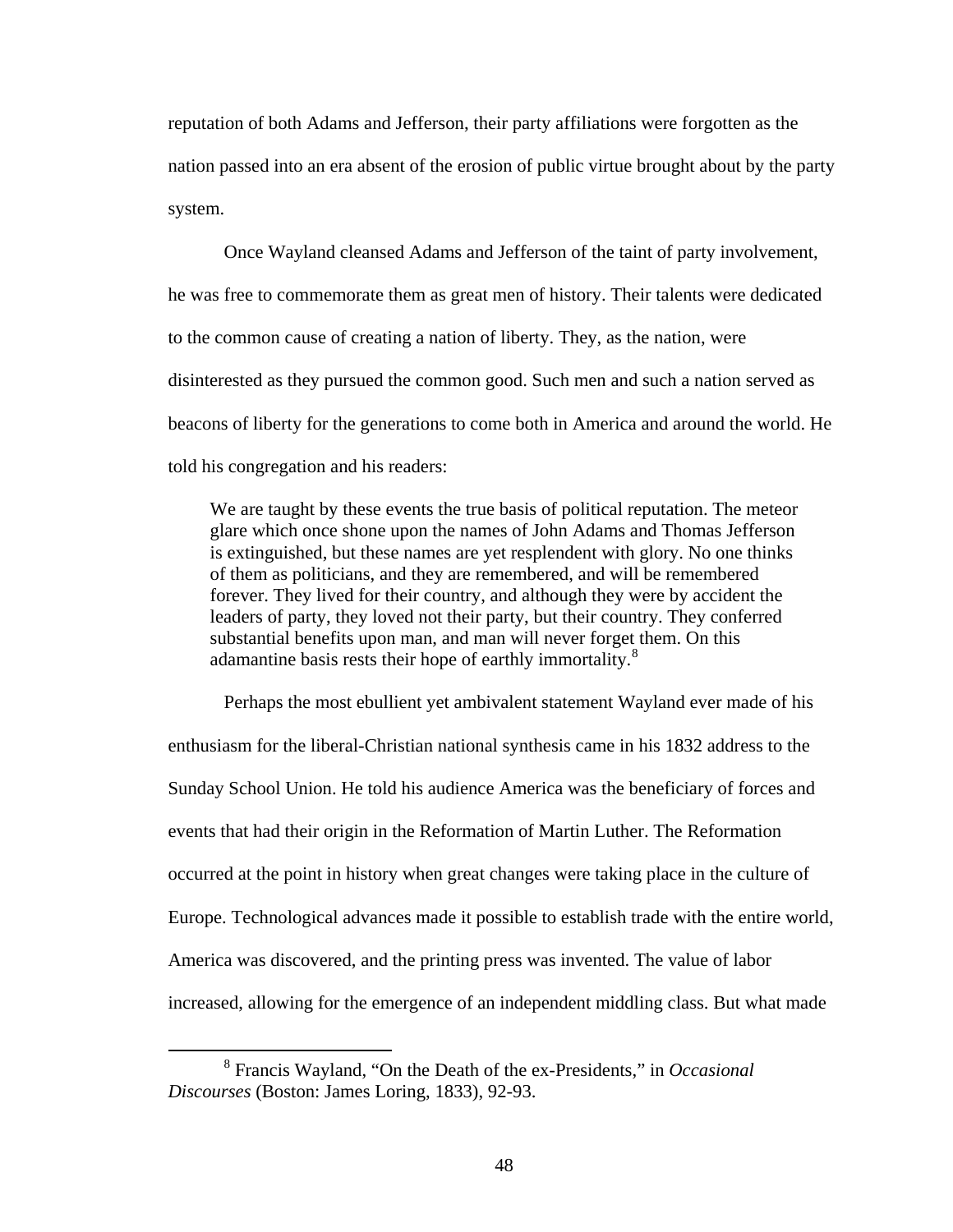this era significant in the history of humanity was the presence of a new moral impulse. This new morality was Protestantism, and its importance lay in the degree to which it allowed its adherents to take advantage of social and technological changes to create freedom and progress. He asserted that this did not occur in the Catholic lands. The new dispensation grew out of the new protestant morality.

Wayland went on to argue that the circumstances that led to the improvement in human existence at the time of the Reformation were then in effect in America. The development of water power and especially of steam had increased the value of labor. A few workers could now do what in the past took armies. The efficiency brought on by technological advances had created the opportunity for more leisure time among the lower classes. This, in turn, had increased the demand for education for both workers and their children. Improvements in the skills of teaching now increased the potential of education to advance the character of the human race. Wayland concluded:

From these facts, the tendency of the present movements of society is obvious. It is, to furnish more leisure than formerly to the operative classes of society, to furnish them more extensively with the means of education, and to render that education better. They must, from the very nature of things, become both positively and relatively far richer, and much better informed, than they have ever been before. Now, as social power is in the ratio of intelligence and wealth; the astonishing progress of the more numerous classes, in both these respects, must be at present producing more radical changes in the fabric of society than were witnessed even at the period of the Protestant Reformation.<sup>[9](#page-56-0)</sup>

God in His great providence had blessed the American nation with the capacity to realize the liberal vision. It was possible to have widespread abundance. The people of the nation could possess the leisure time to pursue the improvement of their minds and participate, as never before, in the higher social, economic, and political life of the nation. But it was

<span id="page-56-0"></span> $\frac{1}{\sqrt{9}}$  Francis Wayland, "Encouragements to Religious Efforts," in *Occasional Discourses* (Boston: James Loring, 1833), 142-143.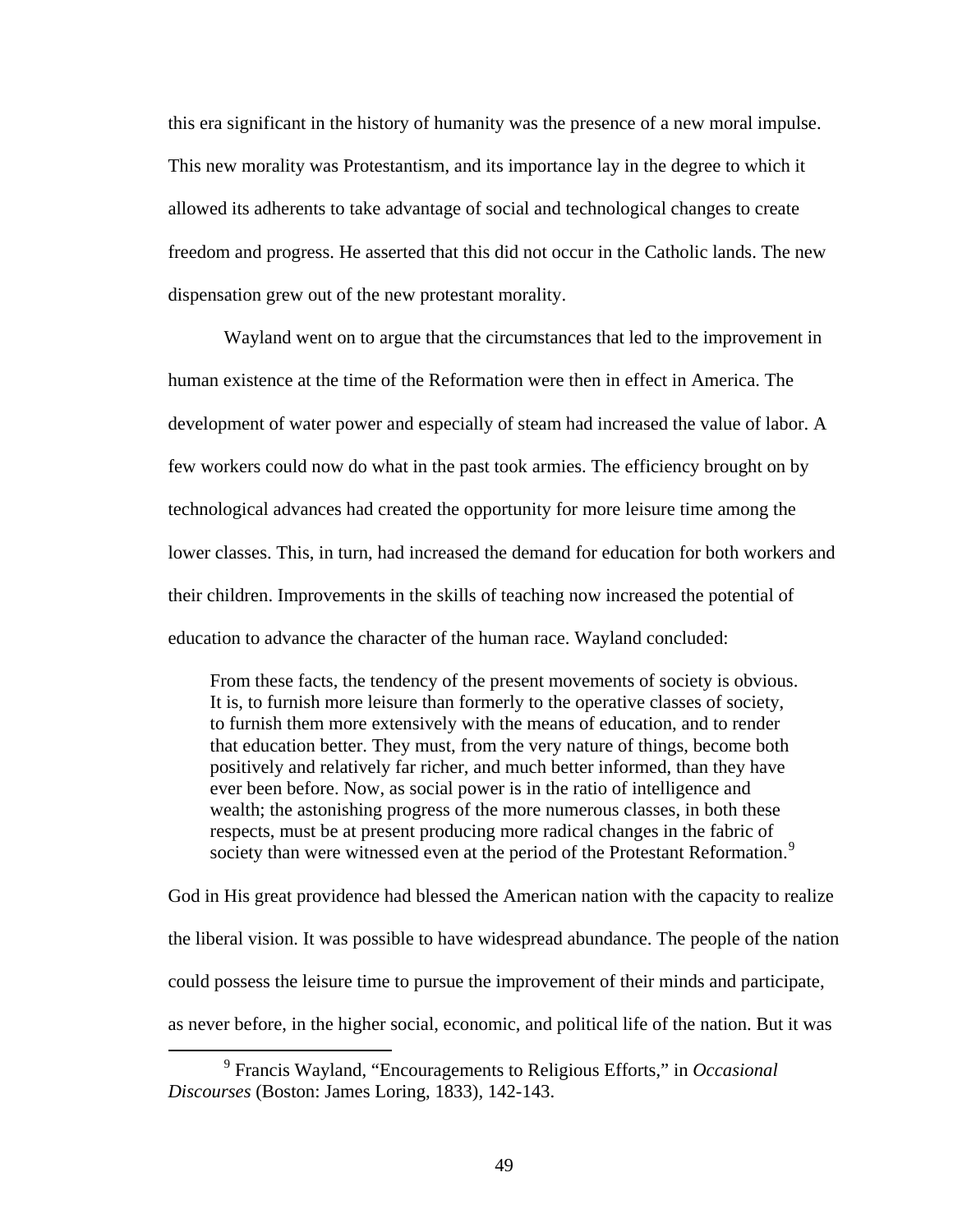not just natural resources that made America the cutting edge nation for human progress. Wayland wrote of the cultural advantages of the new society:

This country, also, presents peculiar facilities for intellectual development. The political institutions of other countries rather retard than accelerate the progress of mental cultivation. With us, the absence of all legalized hereditary barriers between the different classes of society, presents to every man a powerful inducement to improve himself, and especially his children, to the utmost. In other countries, the forms of government being unyielding, they do not readily accommodate themselves to a change in the relations of society. Ours are constructed with the express design of being modified, whenever a change in the relations of the social elements shall require it.<sup>[10](#page-57-0)</sup>

So God has done His part, the conditions are present, and promising progress has been made toward the conquest of the nation by the Gospel of Jesus Christ. The nation has wealth, freedom, education, and the Protestant religion. It was left to the evangelical action of the Christian believer to make the effort needed to finish the task and bring the Kingdom of the Messiah to earth. He wrote, "It is for us to say whether the present religious movement shall be onward, until it terminate in the universal triumph of Messiah, or whether all shall go back again, and the generations to come after us shall suffer for ages the divine indignation, for our neglect of the Gospel of the grace of God."<sup>[11](#page-57-1)</sup> Christian believers stood at a crossroad. They could embrace the social changes and create a millennial society; or, they could neglect their duty and fall back into barbarism. The Catholic Church was gathering its forces to make a counter assault and the forces of tyranny threatened to overturn the progress of the previous three centuries; however, these were not the greatest dangers to the liberal-Christian synthesis.

<span id="page-57-1"></span><span id="page-57-0"></span>America was a unique nation. Immediate action was required. In other nations, the will of rulers held the society together, but in America there was no ruler. The people,

 <sup>10</sup> Ibid., 143.

 $11$  Ibid., 145.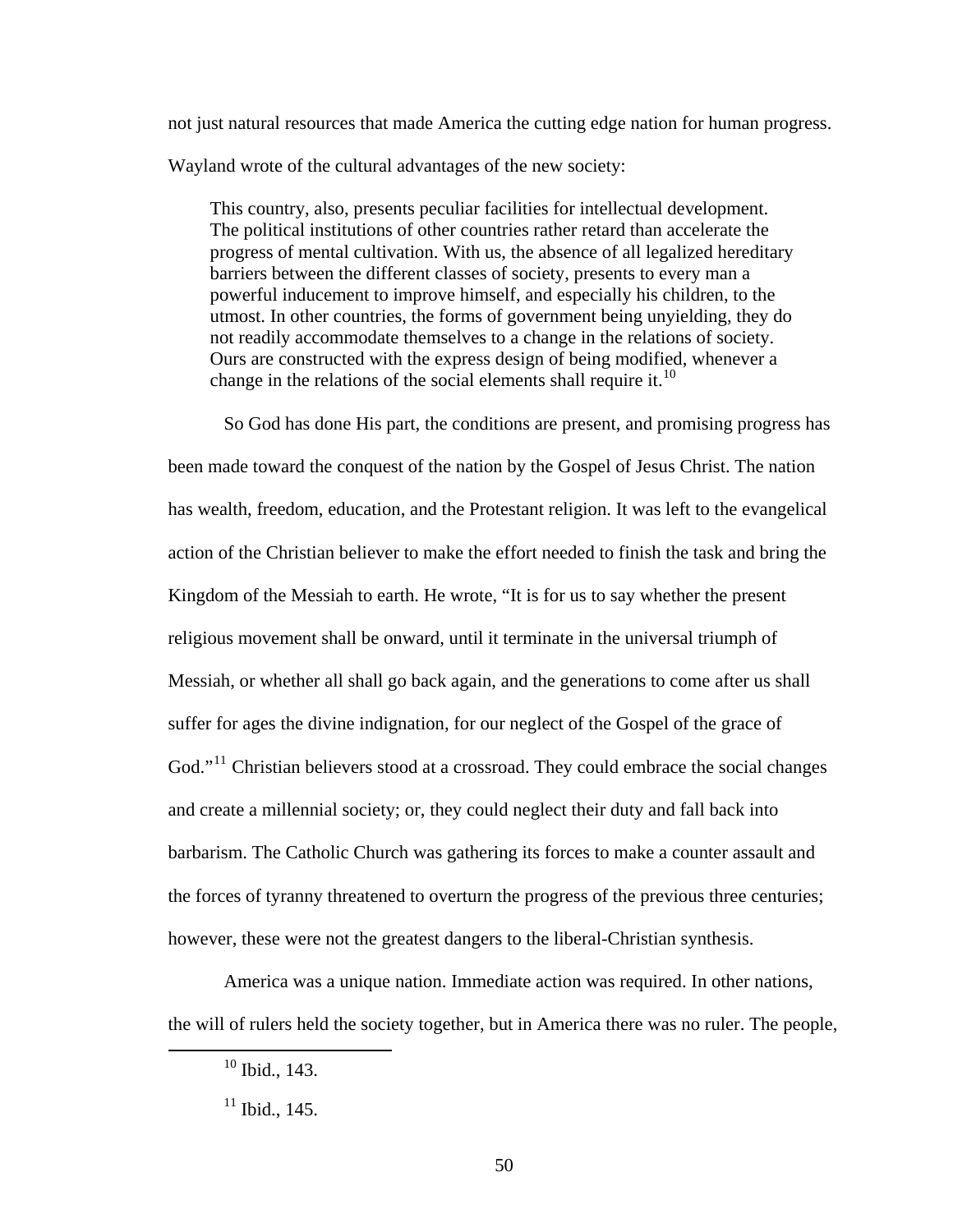alone, ruled. If the people were unwise or if they ruled by ungoverned passion, the tyranny of public opinion would create a tyrannical order whose oppression had never been seen before. He stated his fear clearly:

With us, there is but one class, the people. Hence, our institutions can only be supported while the people are restrained by moral principle. We have provided no checks to the turbulence of passion: we have raised no barriers against the encroachments of a tyrannical majority. Hence, the very forms which we so much admire, are at any moment liable to become an intolerable nuisance, the instruments of ultimate and remediless oppression. Now, I do not know that history furnishes us with reason to believe that man can be brought under subjection to moral government, in any other way than by the inculcation of principles, such as are delivered in the New Testament. You see then, that the church of Christ is the only hope of our country."<sup>[12](#page-58-0)</sup>

Liberal, democratic America with all its advantages faced the possibility of falling into chaos and tyranny if Christian America could not inculcate the moral principles needed to ensure social justice and the continuation of the very elements of freedom that had promoted progress in the first place. Left alone, liberalism had in itself the seeds of its own destruction. The American nation could be an example of freedom for all the world; or, it could be the location for a new and terrible oppression.

## **Education and Charitable Reform**

If America was to be the location for the new millennial dispensation, the people needed to be improved. They would have to understand the laws of God and control their passions. Virtuous obedience must uniformly replace vicious disregard of God's commandments. The future of humanity swayed in the balance. What could be done?

<span id="page-58-0"></span>Francis Wayland turned to three strategies to improve the citizens of the nation. At times these strategies were in opposition to one another, yet he wrestled with each of

 $12$  Ibid., 147.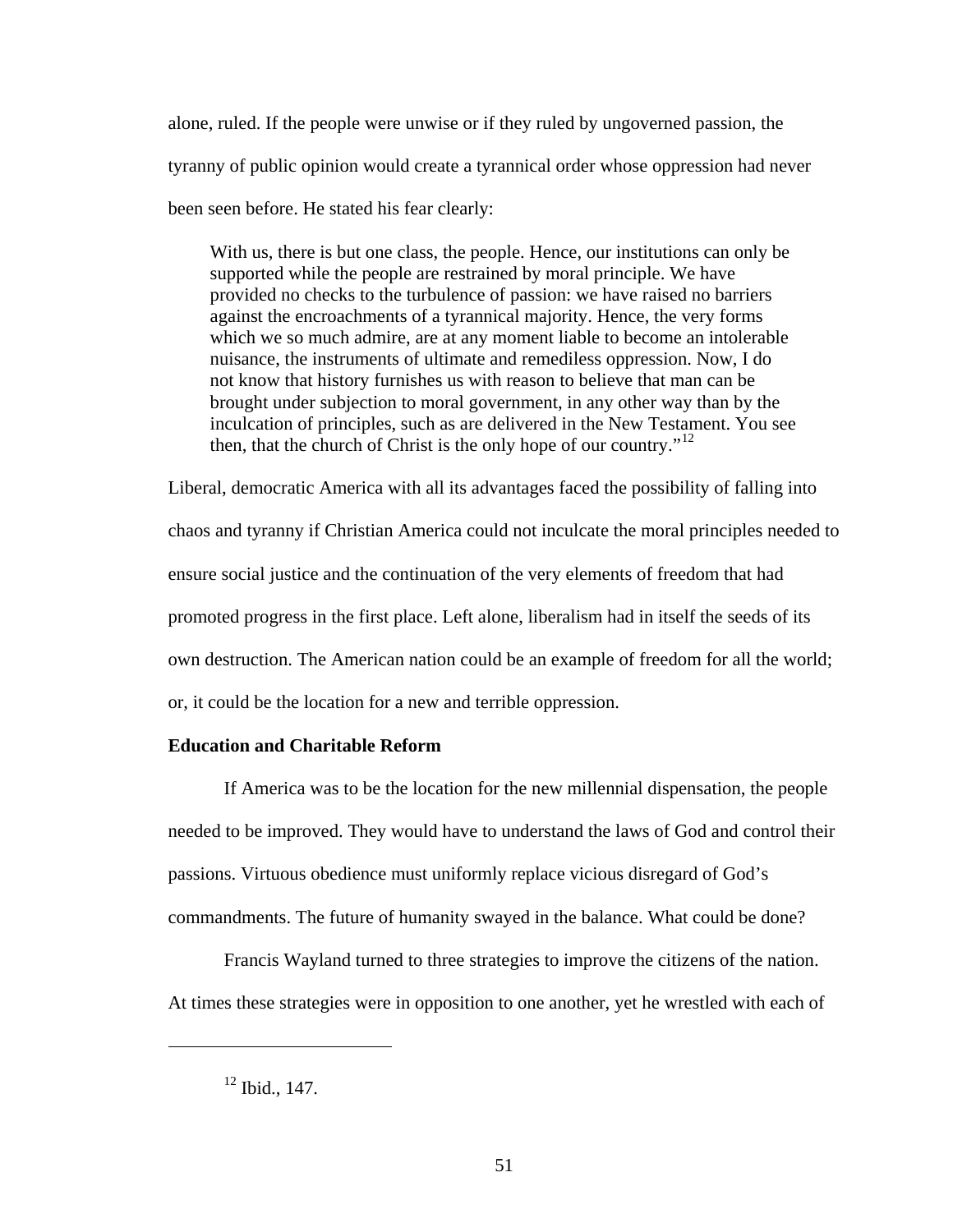them throughout his adult life. The three approaches to progress among the people were education, social reform, and the saving of souls. As we shall see, at times Wayland wondered if he had made wrong choices concerning which of these strategies he employed. It was not just a question of which might be the most effective; it was also an issue of whether or not they were compatible with one another. I shall first take up his efforts regarding education and reform and in the following section of this chapter review his thoughts on the strategy to improve the populace through saving their souls.

Wayland was president of Brown University for 28 years. During his presidency he struggled mightily to balance education and salvation for his students. The following chapter will be dedicated to an examination of his work at Brown, but here I will discuss his work in the community. He promoted the improvement of the science of instruction, public education for all children, the development of adult education and public libraries for the whole community, and an education which was appropriate for the needs of the working classes. He joined governmental boards and commissions that sought to improve education, the management of prisons, hospitals for the mentally ill, and correctional facilities for youth. He contributed to voluntary efforts aimed at providing homes and education for poor and orphaned children, and he promoted temperance. His involvement in community activities was almost a career in itself.

Soon after arriving in Providence, Wayland was appointed to chair a school committee charged with making recommendations for improving local schools. As would be the pattern over the next three decades, he wrote the committee's final report. Writing in the memoirs of his life, his sons said,

In this report the attention of the municipal authorities was earnestly directed to the principles which should control a system of public schools, the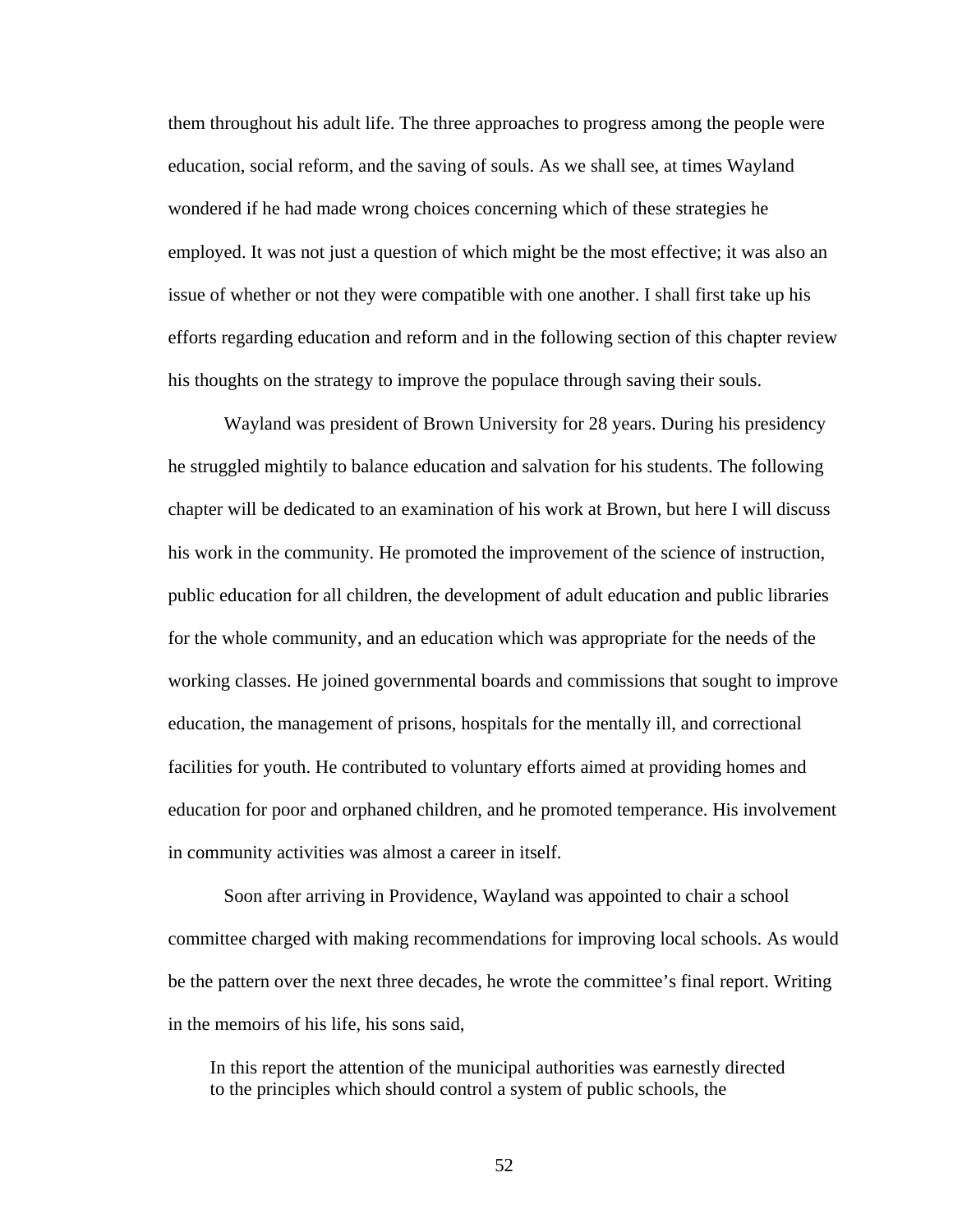expenses of which were to be defrayed by a general taxation of the property of the community. The report also considered the character and quality of schools demanded by the nature of our republican form of government; the defects of previous and existing systems of public education, with reference to the gradation of schools; the measures proper to be adopted with a view to the removal of these defects; the mode of instruction suitable to such schools; the beneficial results to be anticipated from a system of rewards; the kind of textbooks required for the wise instruction of the young; and the importance of maintaining a careful and constant supervision of the schools by a competent board of visitors. The report was accepted, and its recommendations were favorably received and promptly put in practice.<sup>[13](#page-60-0)</sup>

Written in 1828, this report anticipated most of the elements of public education which still shape our system of schooling. Among his proposals that were slow to gain acceptance was that of the creation of high schools for the whole population, yet in time

this recommendation became a commonplace of American education.

Wayland worked throughout his life to promote libraries for the public use. Upon

arriving at Brown University he began a campaign to improve the library. A library fund

was raised and a building constructed. Members of the community were invited to use the

new building. In 1838 the Athenaeum Society of Providence built a library in the

community. Addressing the Society at the opening of the new facility, he said,

We must render knowledge — valuable knowledge — accessible to the whole community. We must collect the treasures of science and literature, and throw them open to all who are disposed to avail themselves of their benefits. We must provide the means by which the light of intellect shall shine into every house, and pour its reviving beams into the bosom of every family. And, still more, we must act for the future. In our present state, no great object can be accomplished, unless we act for posterity. We must, therefore, lay the foundations of this institution in such principles that it will grow with the growth of intelligence, widening and deepening the channels of its influence, as it passes on from age to age, more and more thoroughly imbuing every

<span id="page-60-0"></span> <sup>13</sup> Wayland, Jr. and Wayland, *A Memoir of the Life and Labors of Francis Wayland, the Late President of Brown University*, 1:323.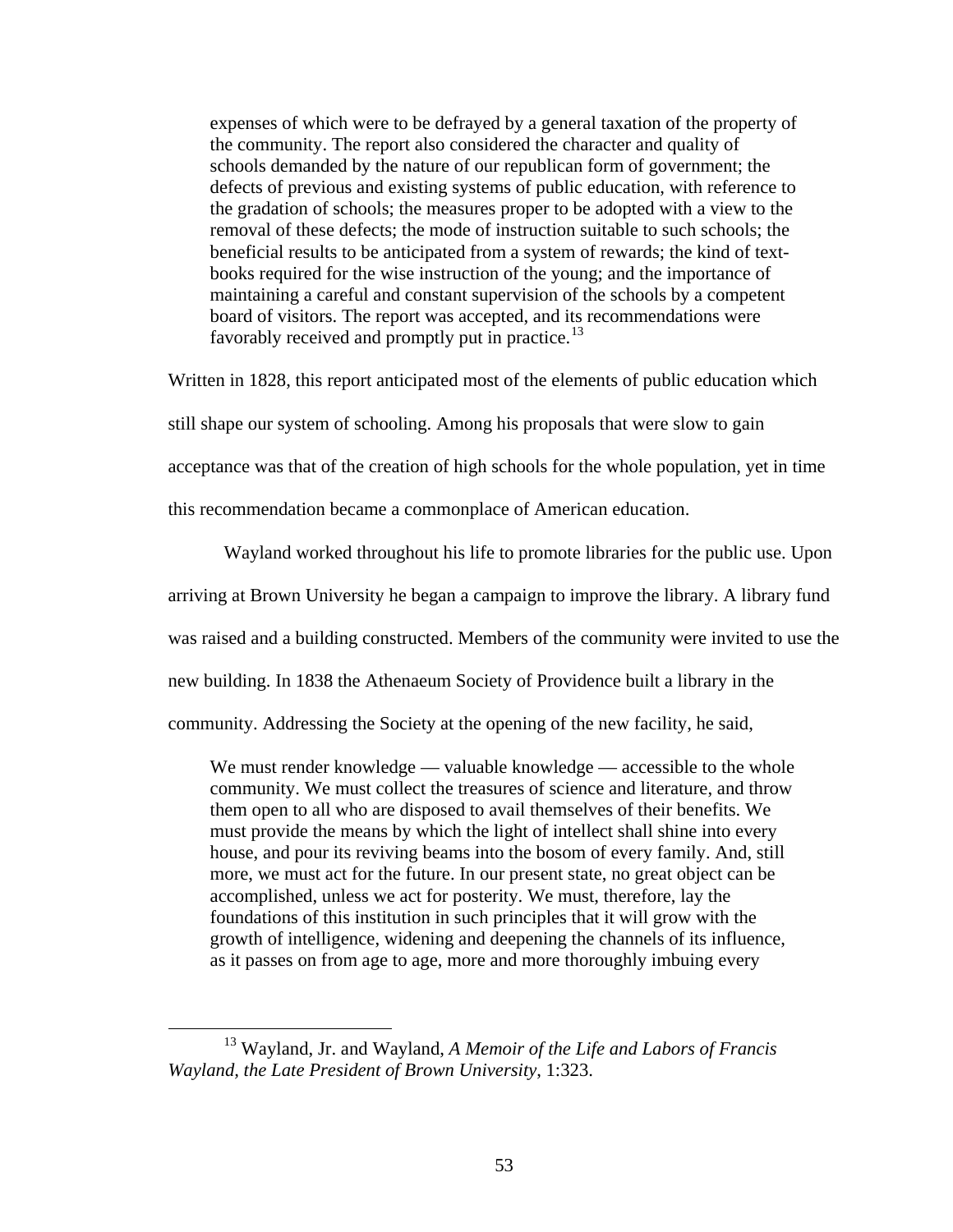successive race with admiration of all that is great, with love for all that is beautiful, and with reverence for all that is holy.<sup>[14](#page-61-0)</sup>

Later in his life, he became involved in an effort to create a public library system in Massachusetts. Working with a number of townships in Middlesex County, he raised \$534, which the community matched, to start a library. From this project a town was formed and given the name of Wayland. The library opened on August 7, 1850. The representative from Wayland to the Massachusetts General Assembly introduced legislation that permitted local communities to levy taxes to pay for a library. This led to the creation of the statewide system.

Wayland served on the Rhode Island School Committee in the 1840s and worked with Henry Barnard, the well-known common school advocate and Rhode Island's commissioner of education. In the 1830s he was the president of the Institute of Instruction, an early professional association for teachers. He gave one of his best statements of his educational philosophy in an address to the Institute on its formation. It is possible to view in capsule form the entire working of Wayland's effort to synthesize natural philosophy and revealed religion, faculty psychology and educational philosophy, and liberal visions of progress with Christian obedience. Here he makes the case for the harmony of science and religion and of education and democracy.

Wayland told his audience of educators they were attending a unique event. For the first time, they had gathered not to venerate their Puritan ancestors but to address the needs of future generations. As educators, they were challenged to ensure that if future generations fell into decline, it would not be as the result of their failure to provide them with the best possible education. He told them that the universe was governed by God's

<span id="page-61-0"></span><sup>&</sup>lt;sup>14</sup> Ibid., 329.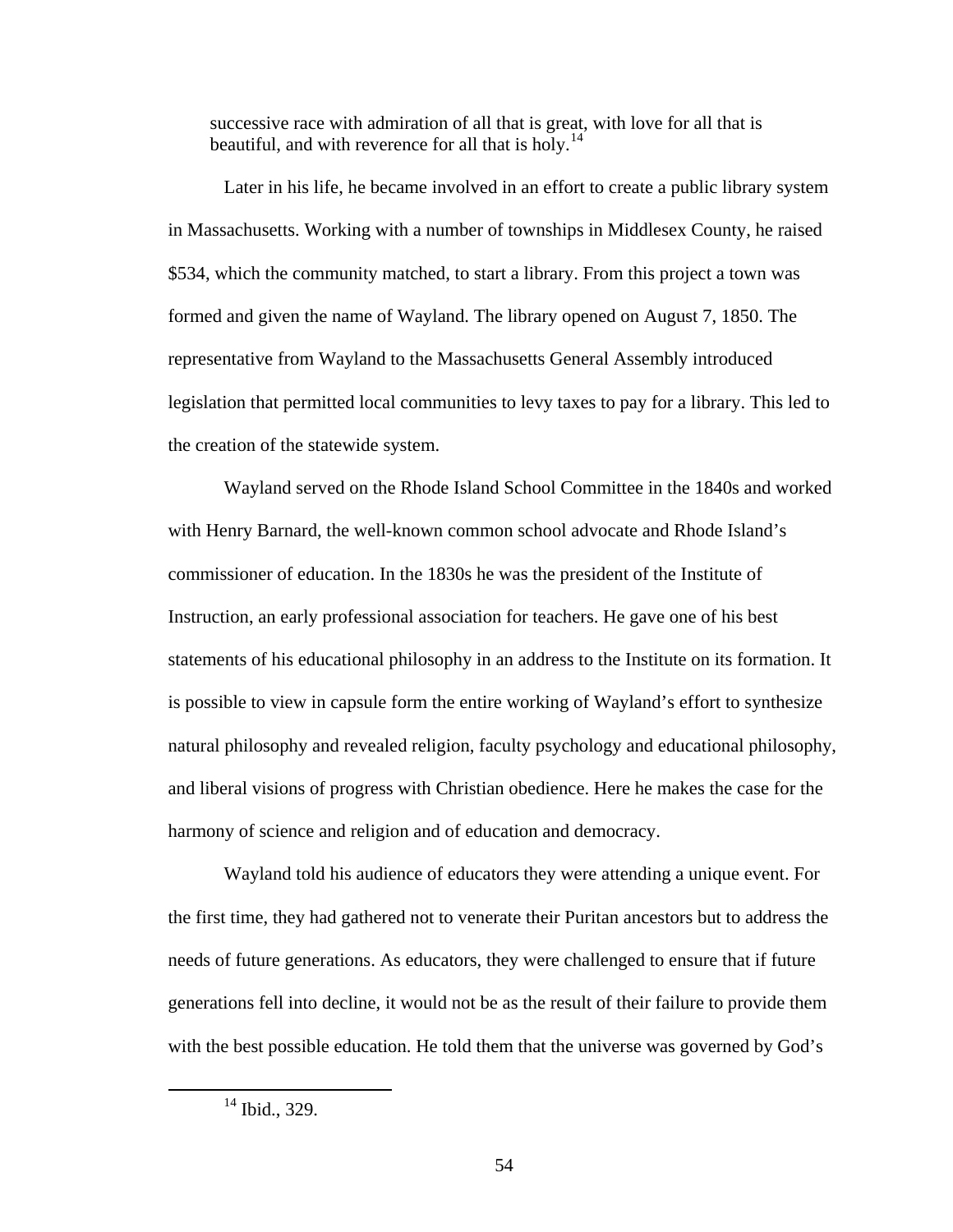constitution. The law of God had two dimensions. First there was the law of cause and effect. The apple fell, the planets revolved, steam expanded according to exact laws. But in the case of humanity, God had provided understanding and conscience. Men and women could choose to obey the moral law or not. Rewards and punishments followed the actions of human moral agents. Knowledge of the laws of nature could bring great material advances in the well being of humanity, and knowledge of the moral law offers the possibility for true happiness. Educators must assist the students under their charge to understand God's laws in both senses.

Drawing on the faculty psychology in vogue at the time, which divided human action into the faculties of perception, the passions, and mind, Wayland argued that education should train the mind. The mind was made up of intellect (or understanding), will, and conscience. Perception linked the individual to the outside world, passions provided action with its energy and motive, and mind made action efficient and, most important, tested it for its congruence with the moral law of God. The intellect assisted humanity to act in accordance with the physical laws of the universe, while conscience policed the concordance of human action with God's moral law. It was the task of educators to develop the intellect and conscience in their pupils.

Wayland believed that through education the mind could become a sharp tool for achieving human progress. Progress could best be made by emphasizing reason over imagination. Reason was scientific, while imagination was poetic. Reason gave useful results, imagination was frivolous. The regular nature of the universe facilitated the discovery of its laws when philosophers used observation, discrimination, and induction. Scientific method had been defined by Francis Bacon and Isaac Newton was its reigning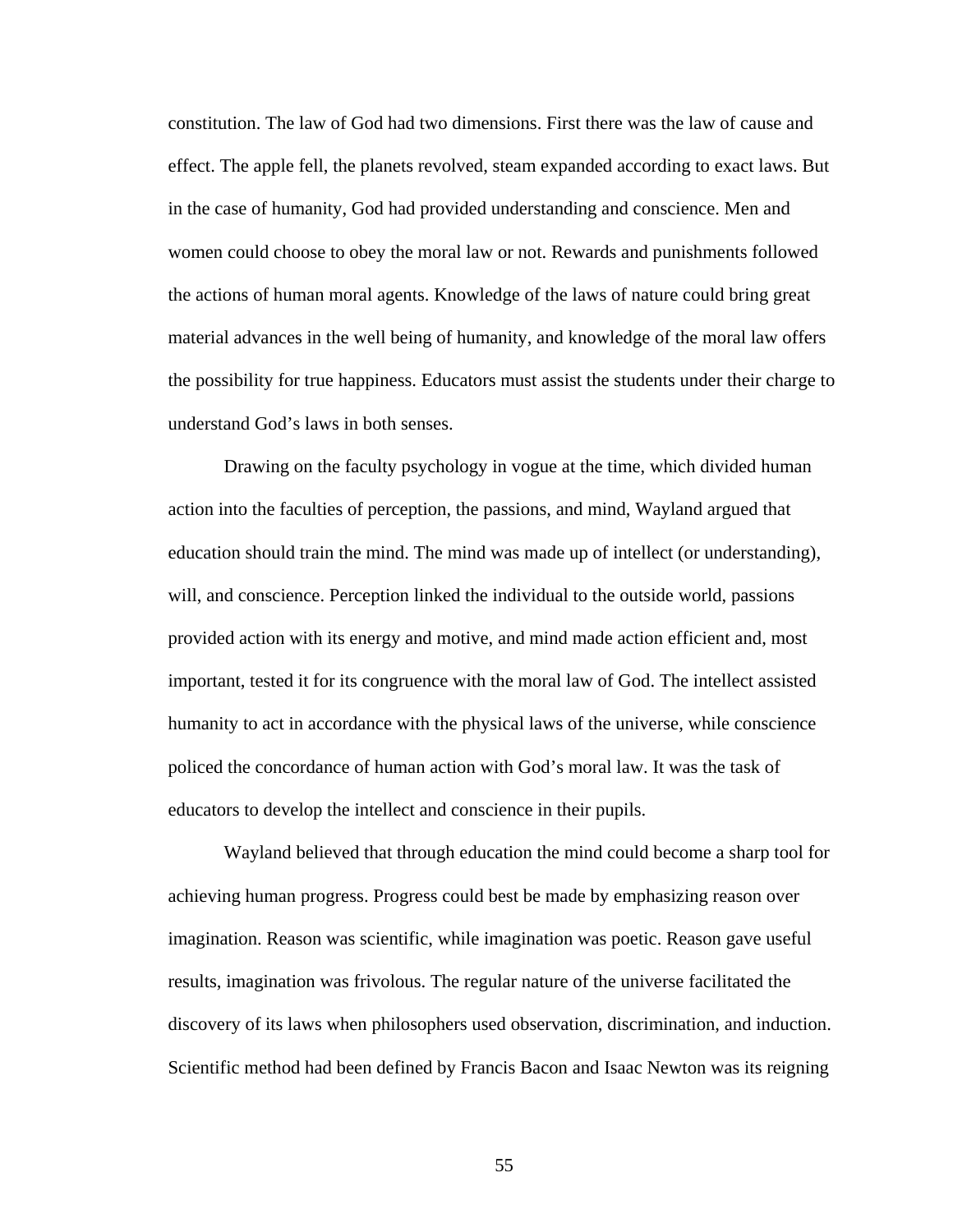saint. It was well suited for advancing knowledge of God's well governed universe. But human progress required more than discovery. It also depended on application of those laws through invention. With invention the human community converted knowledge into material abundance. Mind should be cultivated to further progress. He summarized this point by saying, "The mind may be rendered a fitter instrument for obeying the laws of the universe. This will be accomplished, when men, first, are better acquainted with the laws of the universe, and secondly, when they are better disposed to obey them. That both of these may be accomplished, scarcely needs illustration."<sup>[15](#page-63-0)</sup>

The improvement of humanity, Wayland believed, would occur when men and women knew the laws of God and obeyed them. Education held the key to human advancement. He lectured,

It would not be difficult, did time permit, by an examination of the various laws, physical, intellectual, and moral, under which we are placed, to show that the principles which I have been endeavoring to illustrate, are universal, and apply to every possible action of the most eventful life. It could thus be made to appear, that all the happiness of man is derived from discovering, applying, or obeying the laws of his Creator, and that all his misery is the result of ignorance or disobedience; and, hence, that the good of the species can be permanently promoted, and permanently promoted only, by the accomplishment of that which I have stated to be the object of education.<sup>[16](#page-63-1)</sup>

Both science and religion were related to the discovery of God's laws. The

promotion of one inevitably led to the advancement of the other. Education sharpened the mind for discovery and obedience. It taught the laws and provided reason to obey them. It promoted the intellectual and moral progress which was so necessary for a republic of free citizens. Two decades later, he extended his republic to an even broader set of issues.

<span id="page-63-1"></span><span id="page-63-0"></span> <sup>15</sup> Francis Wayland, "Discourse on Education," in *Occasional Discourses* (Boston: James Loring, 1833), 301.

<sup>16</sup> Ibid., 303.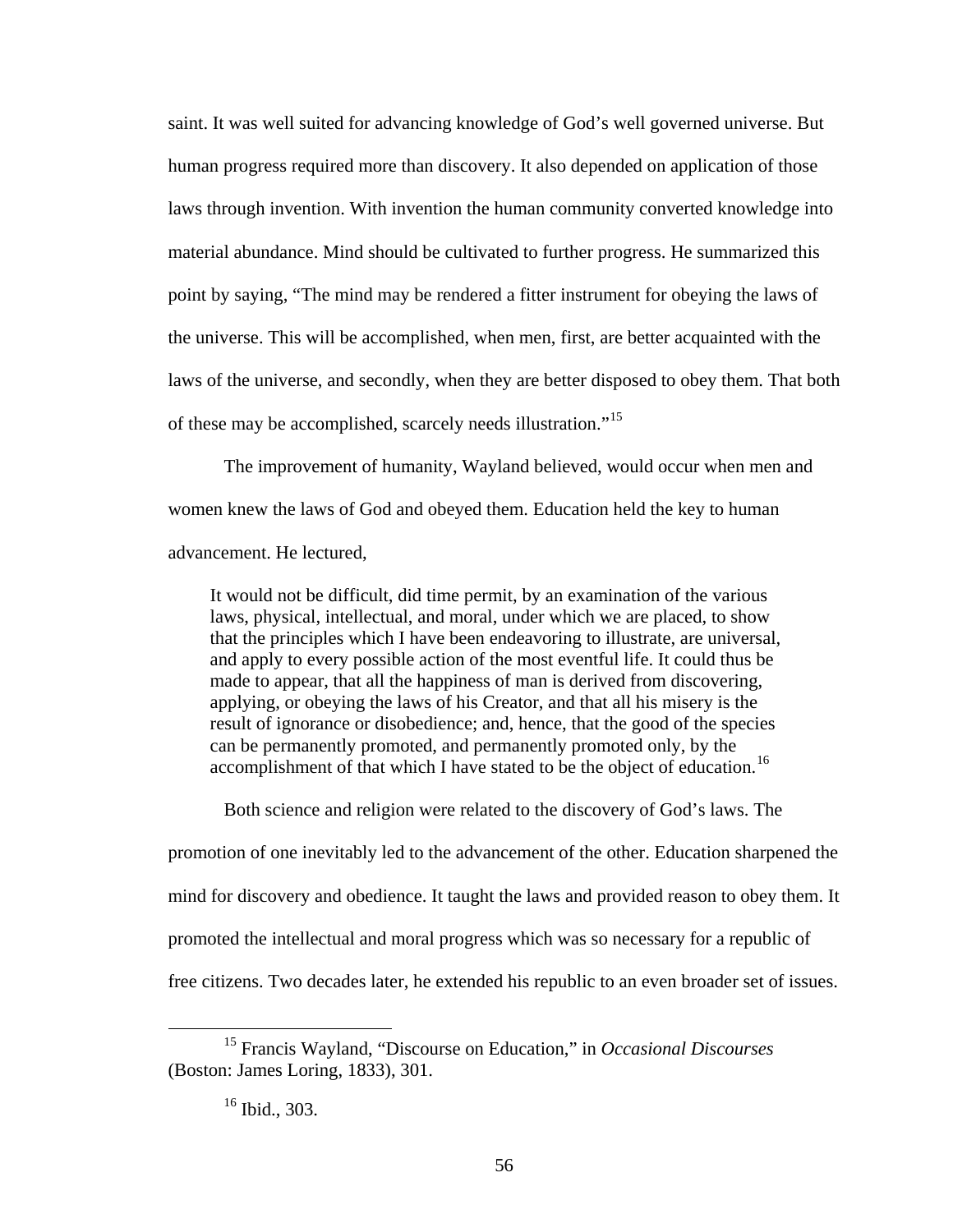He addressed in a discourse delivered at Union College on the fiftieth anniversary of the presidency of Elephalet Nott the subject of what is an appropriate education for a democratic people.<sup>[17](#page-64-0)</sup> This is one of his most optimistic statements on the viability of the American democracy.

He continued his theme from twenty years before. Education should both communicate knowledge and train the faculties. The enormous growth in transportation facilities, technology, the discovery of natural resources, and overall wealth of the nation was creating a greater necessity for all the people to receive a high quality education. The whole people were paying for the nation's educational system and they deserved an education that met their needs. In a passionate passage he stated the demand of the people:

We should commence with the self-evident maxim that *we* are to labor not for the benefit of one but of all; notfor a caste, or a clique, but for the whole community. Proceeding upon this ground, we should provide the instruction needed by every class of our fellow-citizens. Where ever an institution is established in any part of our country, our first inquiry should be, what is the kind of knowledge (in addition to that demanded for all) which this portion of our people needs, in order to perfect them in their professions, give them power over principles, enable them to develop their intellectual resources and employ their talents to the greatest advantage for themselves and for the country? This knowledge, whatever it may be, should be provided as liberally for one class as for another, Whatever is thus taught, however, should be taught, not only with the design of increasing knowledge, but also of giving strength, enlargement and skill to the original faculties of the soul. When a system of education formed on these principles shall pervade this country, we may be able to present to the world the legitimate results of free institutions; by pursuing any other career we may render them a shame and a by-word.<sup>[18](#page-64-1)</sup>

# 18 Ibid., 27.

 $\overline{a}$ 

<span id="page-64-1"></span><span id="page-64-0"></span><sup>17</sup> Francis Wayland, *The Education Demanded by the People of the United States: A Discourse Delivered at Union College, Schenectady, July 25, 1854, On the Occasion of the Fiftieth Anniversary of the Presidency of Eliphalet Nott (Boston: Phillips, Sampson* and Company, 1855).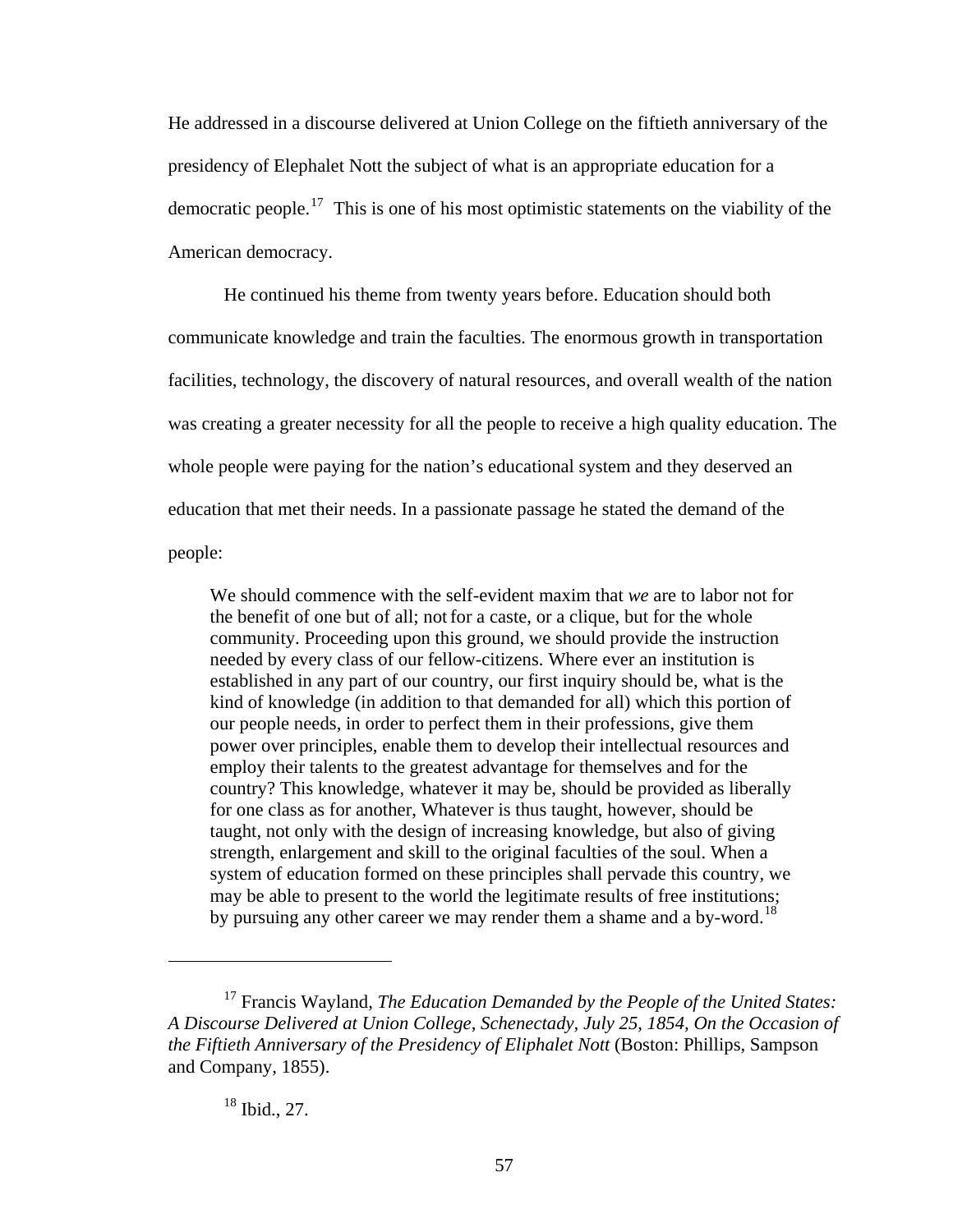All persons deserved education, but not an education that was designed for the literary classes. Each person deserved an education that fit his or her unique circumstances. Each person, mechanic or farmer, lawyer or preacher, had a contribution to make to the community. A national education system should respect the worth of each person and prepare him or her to make his or her unique contribution. Here Wayland displayed no concern for the sinfulness of humanity or the chaos of democratic passions. Here, he affirmed the value and the worth of the democracy. He spoke for equality, justice, and universal improvement. It is among his most liberal statements.

The second strategy to which Wayland lent his efforts was social reform. It must be said initially that he was often ambivalent about reform and, especially, about reformers. It straddled the line between liberal and Christian America, and as with abolition, he often rejected it out of hand. He feared that social reformers who attempted to use government authority to control the behavior of citizens by prohibiting the sale of alcohol, or abolishing slavery, or remaking the personalities of prisoners through behavioral modification measures would undercut the moral choices of individuals and, therefore, destroy the possibility of a moral society. Still, in his pronouncements on temperance, his work with prison reform, and his support for the humane treatment of the mentally ill, there were efforts made to improve the lives of persons who were socially marginal, using liberal means. It is also true that his motivations were grounded in his faith. Because his approach to social reform was so much a composite of liberal and Christian elements, an analysis of his reform efforts offers an opportunity to view the conflict between these two value systems.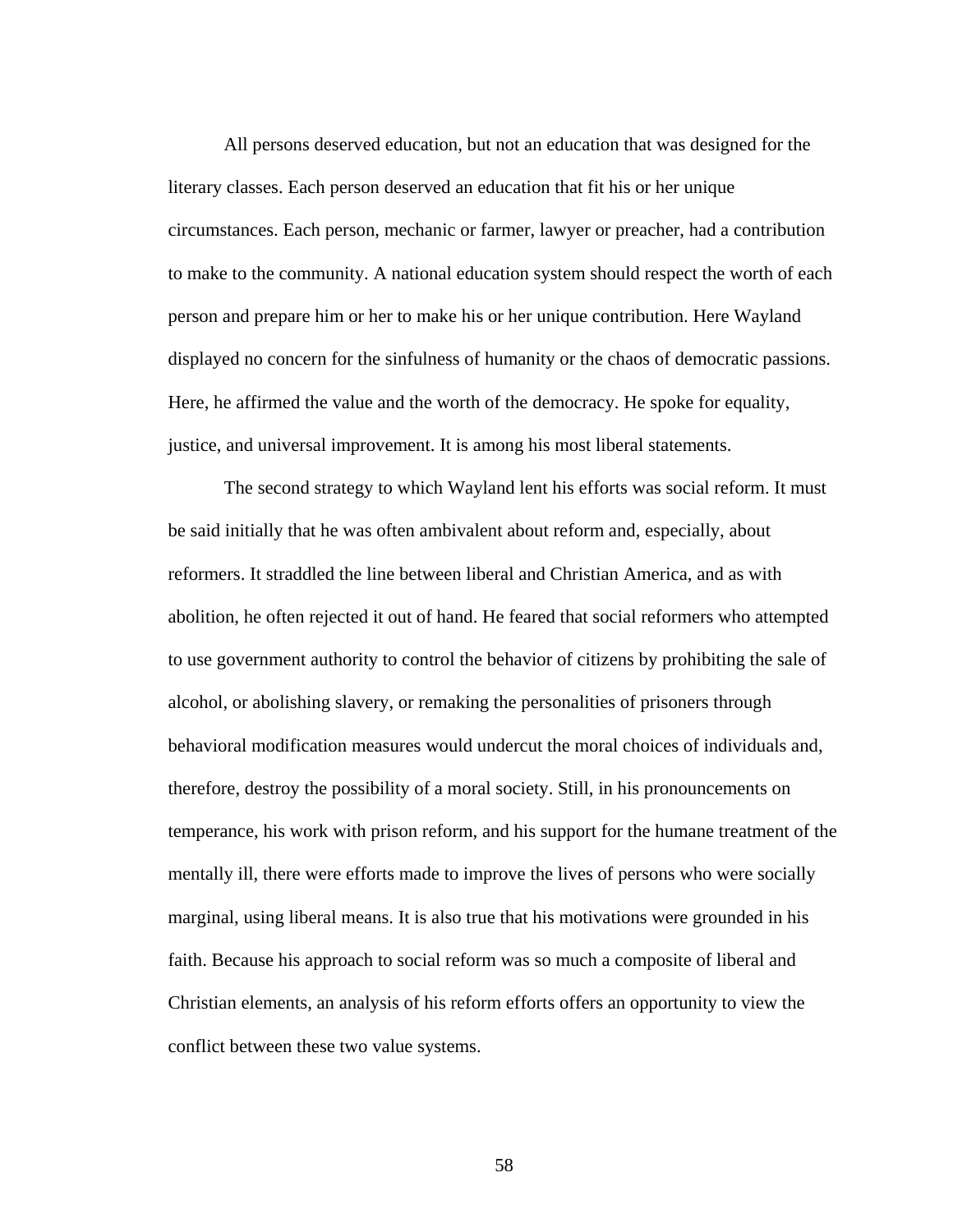On October 20, 1831, Wayland addressed the Providence Temperance Association.<sup>[19](#page-66-0)</sup> Recently a riot had disturbed the tranquility of the town. The law enforcement officials had finally quelled the disturbance with gunfire. Some of the rioters were killed. Wayland believed that the civil disturbance was the result of excessive use of alcohol. He reminded his audience of this recent event and of how unsettling it was to the community. He described the devastating effects of drink on the individual and the family, the economic loss brought about by the consumption of alcohol, and the damage which intemperance brought down on the whole social order. He asked his listeners to consider what must be done. He challenged them to ban the sale and use of alcohol in the city.

Wayland feared civil disorder. The providence riot shook him, and he wanted to eliminate the cause. He believed that drink destroyed the capacity of the individual to function effectively as a spouse, parent, worker, or citizen. Temperance would restore the drunkard to the position of a self-directed autonomous individual. It would, perhaps more importantly, prevent others from falling into the grasp of alcoholism, and it would free the merchant of the guilt of sharing in the consequences of the sale of the "poison."

Almost three decades after his speech to the Providence Temperance Association, he stated his ambivalence in a letter to a minister. He wrote:

I am much perplexed about the Maine Law question, and do not see my way clear. All our efforts thus far seem failures, and I fear we are on the wrong track. What is the use of trying to punish Irishmen for selling liquor, when mayors, judges, and the highest men in social standing make people drunk at parties? No law can be effective which does not strike all alike. The ' rummies' (I mean the poor ones) have the best of the argument. I do not know what to

<span id="page-66-0"></span> <sup>19</sup> Francis Wayland, "An Address on Temperance," in *Occasional Discourses*  (Boston: James Loring, 1833).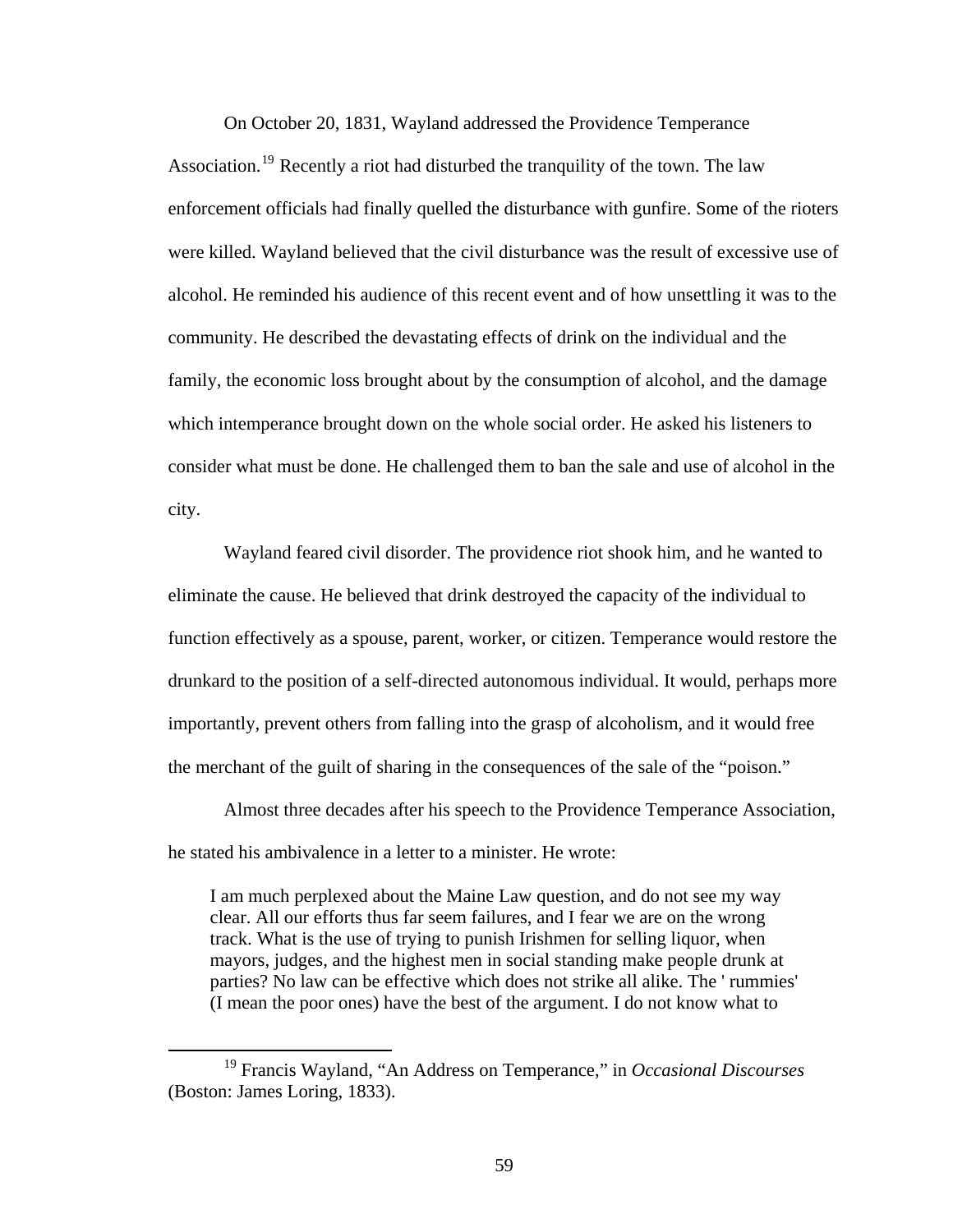do. Church members are as much in the wrong as others. In such a case, what can law effect? $20$ 

He still believed that intemperance was an evil, but by 1860 he had turned to a strategy of personal persuasion. He saw the Maine law and attempts to copy it to be disproportionately directed toward Irish Catholic immigrants. He opposed the inequality inherent in this strategy. His liberal impulse conflicted with his fear of disorder and loss of self-direction. His commitment to equality before the law trumped his desire for civil order. While he supported Lincoln and the Republican Party, and at times he voted for the Whigs, most notably in 1844, when he supported Clay because of the issue of the annexation of Texas, he was neither a political temperance man nor a Know Nothing. He held to the laissez-faire individualism of the Jeffersonian Democrats to the end of his life.

In 1857, Providence residents felt the effect of the economic panic that swept the nation. Wayland responded by establishing an agency directed to the assistance of unemployed persons to find work. The community was divided into regions, and agency operatives coordinated the effort to connect the unemployed with job opportunities. He acted as chairman of the effort for several years until his health caused him to withdraw. The organization did not try to change the character of the unemployed, nor blame the poor for their problems. It merely aimed at matching job seekers with job openings, applying a liberal free market approach to the crisis.

He also served on the board of directors for the Butler Hospital for the Insane, but his most demanding reform effort after 1851 was with the Rhode Island Board of Inspectors, which had authority over the state prison and the Providence County Jail.

<span id="page-67-0"></span> <sup>20</sup> Wayland, Jr. and Wayland, *A Memoir of the Life and Labors of Francis Wayland, the Late President of Brown University*, 2:334.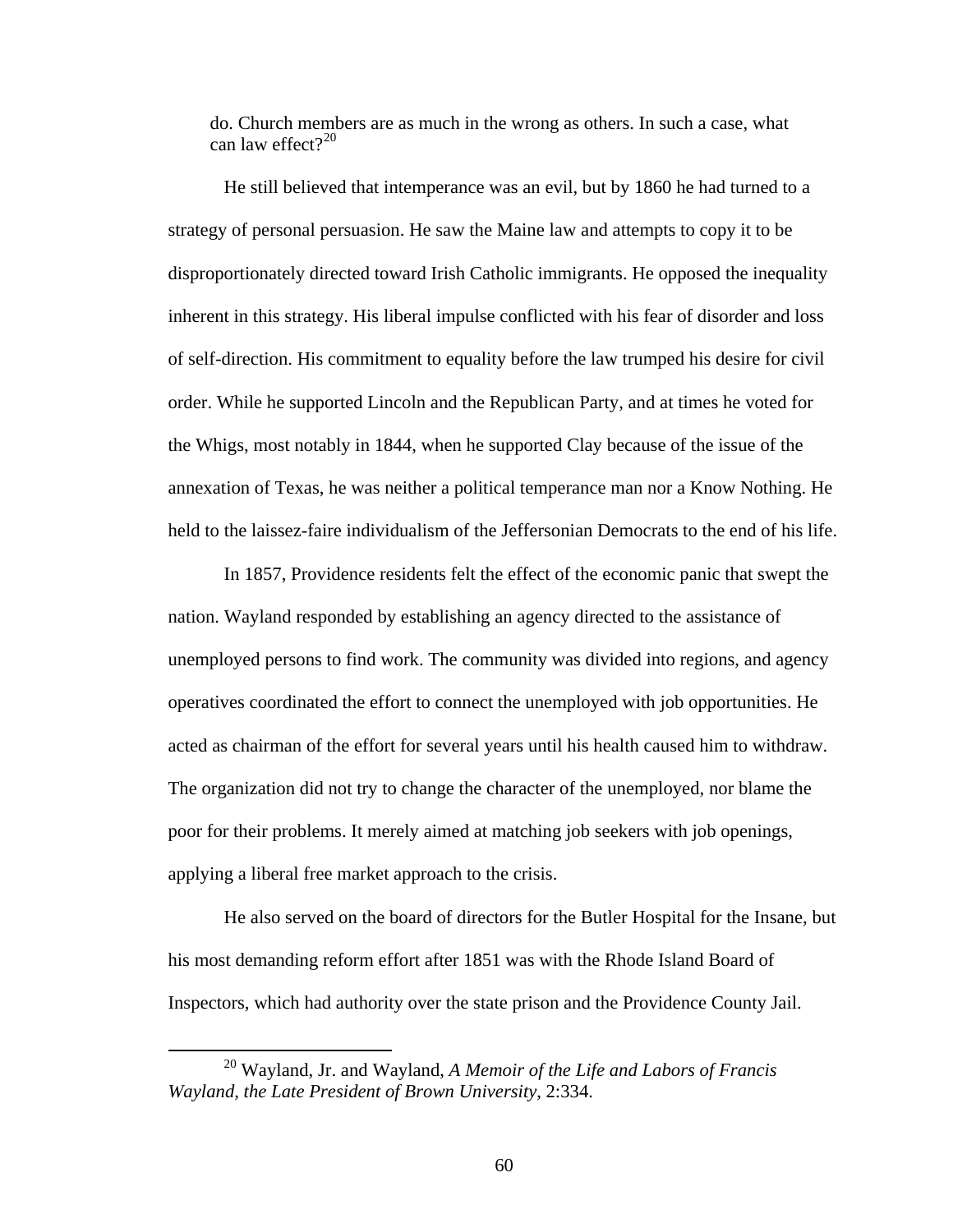Specifically, Wayland during the 1840s volunteered with the chaplain's program at the state prison. In June 1851, Governor Allen appointed him to the Board of Inspectors and he was selected to be the board's chairperson. For the rest of the decade, he took an active role in the management of the prison and wrote the annual reports.

When he joined the Board of Inspectors, the prison was among the worst in New England. It was severely over crowded, lacking in opportunity for employment or selfimprovement, a health hazard for its inmates, and a school for criminal activity. It was costly to the state to operate and possessed inadequate security to prevent the escape of numerous prisoners.

Coming into what must have been a miserable situation, Wayland had clear reform goals. He wanted to improve the comfort of the prisoners, reduce the financial burden to the state for maintaining the prison, and provide opportunities for the inmates to experience intellectual and moral improvement. He wrote in the 1856 report:

The inspectors are happy to report that the state prison has now become what the General Assembly has always intended to make it — a valuable means of reformation. Men who have been seduced into habits of vice have here the opportunity of acquiring the means of self-support, a taste for intellectual improvement, and a knowledge of their duty from the Word of God. $^{21}$  $^{21}$  $^{21}$ 

A new wing had been built to provide relief from over crowding and improve the light and warmth that were consistent with better prisoner health. The quality of the food was improved. The prisoners were given productive employment, turning a financial deficit into a profit; a library was established, and a chapel was included in the new construction. Throughout the 1850s, while he was attempting to institute sweeping changes at Brown, publishing the memoirs of Adomeram Judson and his textbook on intellectual

<span id="page-68-0"></span> $21$  Ibid., 2:334.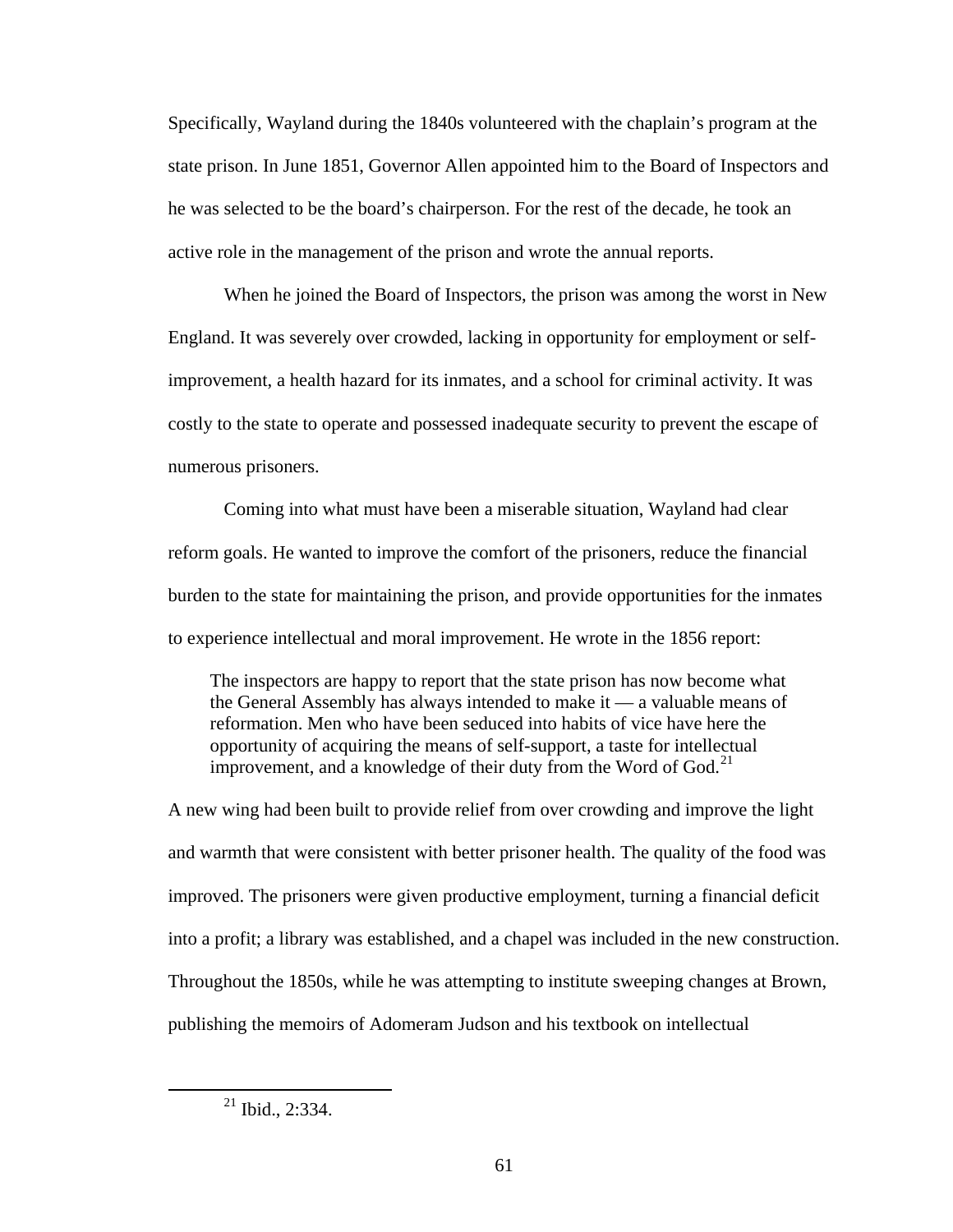philosophy, lecturing widely, nursing his invalid son, retiring from Brown and assuming the pastorate at First Baptist Church of Providence, he dedicated a substantial amount of his time to prison reform. He neither attempted to reform the prisoners through harsh punishment nor severe reprogramming methods; rather, he sought to reform them by treating them more humanely, providing them with useful employment, and offering them the opportunity for self-improvement. He attempted to restore a sense of individual autonomy and competence to the inmates. His Christian charity had a strongly liberal understanding of what made for personal improvement.

Wayland supported educational and social reform because they provided strategies for improving individuals and for protecting the nation from the chaos of the passions of an unchecked populace. He was a sincere democrat, seeking to create an educational system that would serve the needs of all the people. He sought equality before the law, educational opportunity for all classes and occupations, and an opportunity for rehabilitation for those who had fallen into drink, crime, unemployment, or illness. For the most part, he wanted government to refrain from the attempt to impose morality. Individuals should be left alone to choose to act morally. He supported small government, voluntary improvement, social change through education, and human institutions of limited control. His social vision was rather liberal, but he doubted that the liberal vision could sustain itself without Christian obedience. Something had to hold in check the anarchic passions of humanity, and nothing surpassed the willing obedience to the laws of God to achieve the necessary balance needed to maintain a free society.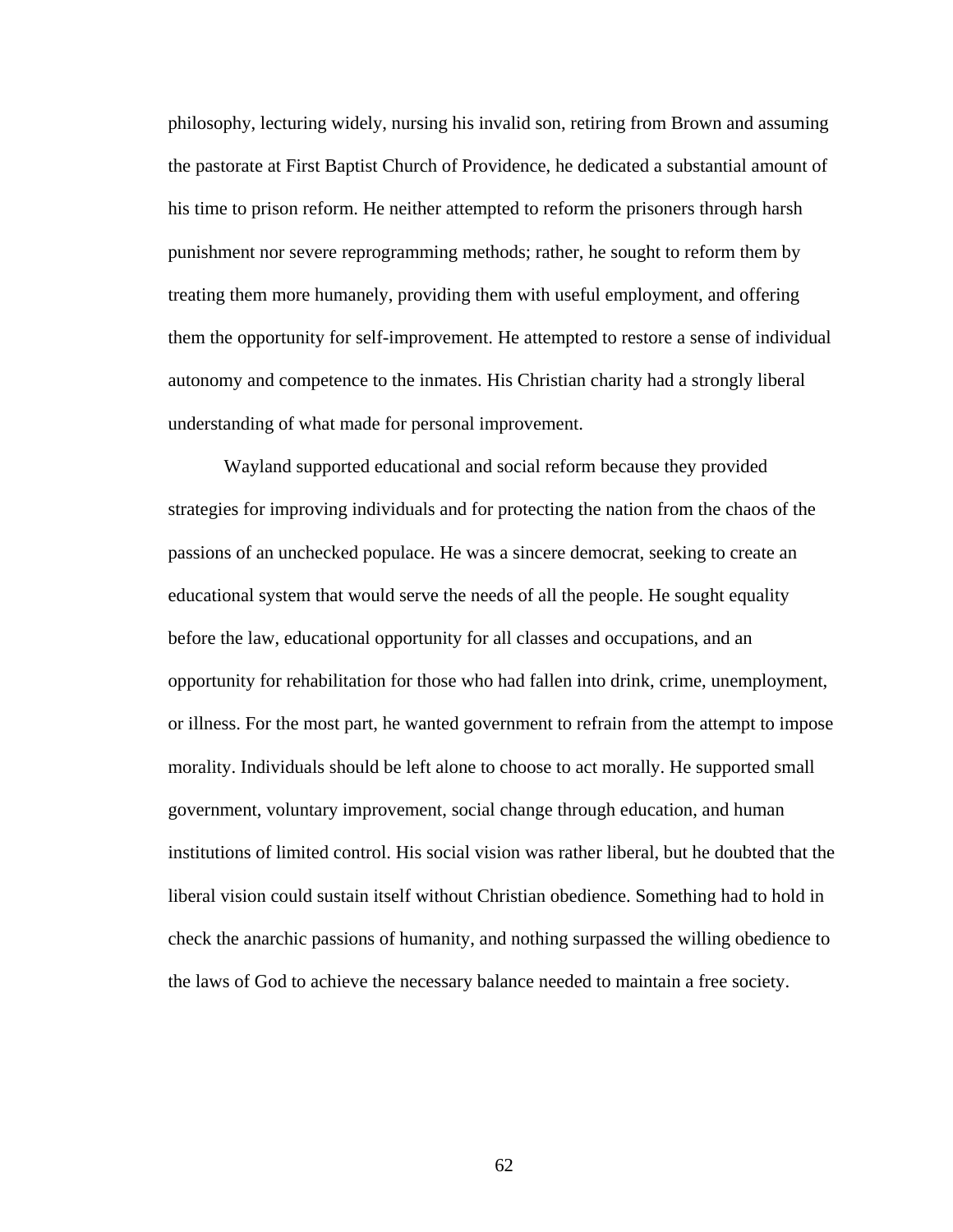#### **Toward a Balance of Christian and Liberal Values**

When Francis Wayland Sr. and his wife, Sarah Moore Wayland, immigrated to America in 1793, they brought their Baptist faith with them.<sup>[22](#page-70-0)</sup> The Baptists were dissenters in England and had experienced some persecution in the century and a half since their beginnings in the ferment of the English Civil War. They quickly joined other immigrant Baptists in New York City and became strong supporters of Thomas Jefferson. They opposed religious establishment and appreciated Jefferson's support for religious liberty. The Baptists were independent sectarians. They wished to withdraw from the world and form congregations of adult believers. They were pious souls who believed that the lives of men and women should be lived in obedience to the word of God. In many ways this faith was consistent with the rising tide of liberalism in antebellum America. The Baptists prospered in nineteenth century America. They, along with the Methodists, were the fastest growing denominations after 1790. Francis Wayland Jr. reflected the success of the Baptists in his enthusiastic liberal nationalism. His Baptist faith and his personal success predisposed him to have a liberal social vision, but by the mid-1840s he was disenchanted.

He had hoped that men of good will would liberate their slaves, but they had not. He believed that the economic depression of 1837 had been brought on by the unchecked greed of sinful humanity. He had experienced what he believed to be the anarchic forces loosed by the Dorr Rebellion, and he was outraged by the imperialism of the slave powers who had turned liberal nationalism into the sinful and illegal prosecution of the Mexican War. Liberalism promoted economic greed and failure, destructive revolution,

<span id="page-70-0"></span> $22$  Ibid., 1:11-60.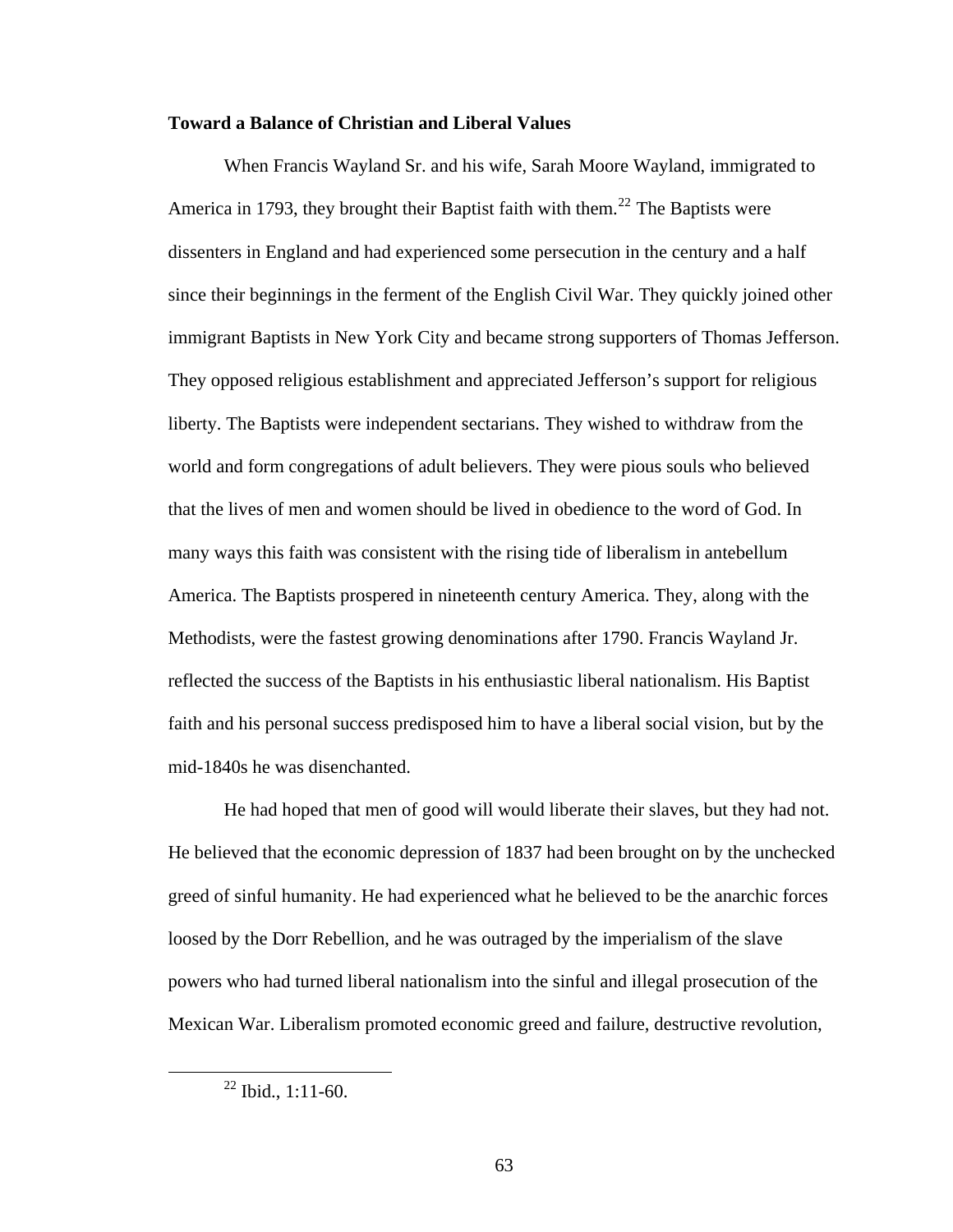and imperialistic war. Voluntary associations, political parties, ecclesiastical bodies, and oppressive government were challenging the right of independent individuals to make moral decisions. Genuine liberalism was in danger of destruction from the unchecked forces released by that very value system. Wayland sought to provide an answer to the questions to which unchecked liberalism gave rise. He was a liberal and a Christian, and he hated the excesses that he believed were destroying both freedom and Christianity and bringing the country to ruin. He offered a consolidation of Christian and liberal values, as an answer to the secular, imperialistic, corporate society that was taking shape around him.

Wayland fashioned his response to secular America in a series of publications beginning with his discourse entitled *The Moral Law of Accumulation*. [23](#page-71-0) This was followed by *The Limitations of Human Responsibility*, *The Affairs of Rhode Island*, *A Memorial to the Hon. Nicholas Brown*, and, in 1847, *Obedience to the Civil Magistrate.[24](#page-71-1)* He set forth in these publications his thoughts on how a Christian can live authentically in a society overrun by economic speculation and greed, the usurpation of individual rights by corporate organizations, the use of extralegal means to bring about social change, and illegitimate war. The concept which tied Wayland's faith to his liberal vision was his belief that the duty of the believer is to be obedient to the will of God. The will of God can be known in the two laws which can be learned both from nature and from Scripture.

<span id="page-71-0"></span> <sup>23</sup> Francis Wayland, *The Moral Law of Accumulation*, 2d ed. (Boston: Gould, Kendall, and Lincoln, 1837).

<span id="page-71-1"></span><sup>&</sup>lt;sup>24</sup> Wayland, *Limitations of Human Responsibility* (Boston: Gould, Kendall, and Lincoln, 1838); Wayland, *The Affairs of Rhode Island: A Discourse Delivered in the Meeting House of First Baptist Church of Providence* (Providence: H. H. Brown, 1843); Wayland, *Obedience to the Civil Magistrate: Three Sermons Delivered in the Chapel of Brown University, November 2, 1841* (Boston: Phillips, Sampson and Company, 1841).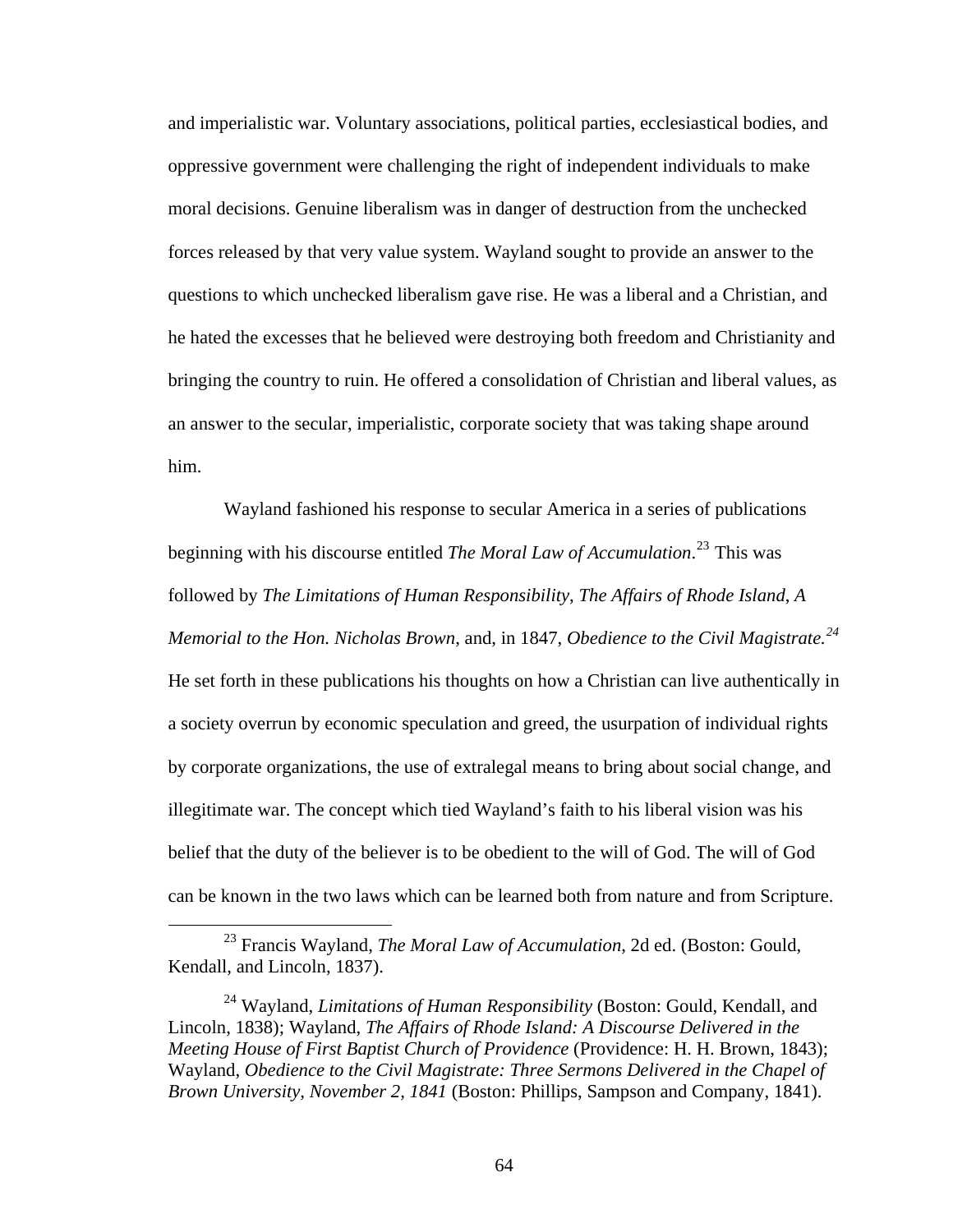The first of these laws was to love God, and the second was to love one's neighbor. The pious moral person applied these two laws to every action and thought of his or her life. Every action and thought must be judged by one's conscience to determine if it proceeded from the truth of God's laws. The heart of the moral universe was the pious individual who submitted to the will of God and exercised his or her conscience to keep his or her moral life pure. It was against this moral system of thought that Wayland judged the calamities of his age.

In 1837, Wayland believed God had brought on a calamity to chastise His people for their wrongdoing. The people had violated God's law as it applied to the accumulation of wealth. In fact, they had violated the law in two ways. In the first case they had gotten their wealth inappropriately; and in the second place they had used it irresponsibly, failing to share with those in need. God's law permitted the accumulation of wealth when it occurred as the result of effort which added value to the community. But the people had become too involved with the rapid accumulation of wealth and had turned to speculation, which added nothing to the value of the economic product. For several years, speculation had replaced production as the major economic activity of the people. Ignoring the Bible, they speculated in land and commodities in hopes of making a large profit, but the bottom had fallen out and many were bankrupt.

The rapid accumulation of wealth did not add to the benevolence of the people. It had actually had the opposite effect. The wealth had been spent on large houses and lavish furnishings, fancy clothing and luxurious living, and to keep the children of the wealthy in a dissolute state. The poor as much as the rich pursued material goals at the expense of spiritual ones. The suffering brought on by the panic was God's way of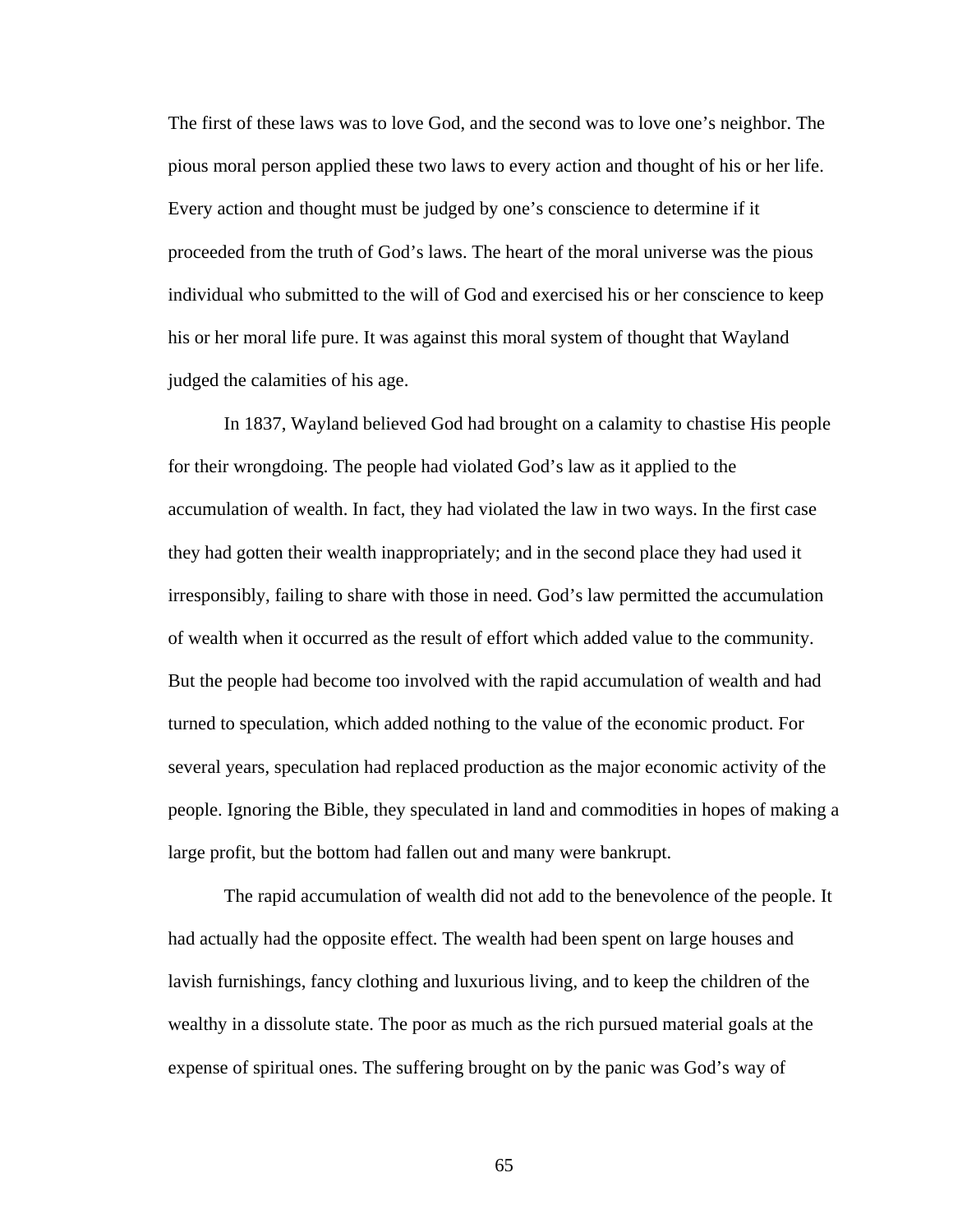punishing the people for their wrong doing and reminding them of what the proper way

of conducting their economic life truly was.

Wayland reminded the citizens of how God wanted them to live. He told them:

The calamity, though wide-spreading, has been limited in many respects to particular classes. It now threatens to become universal. Should the currency of the country be prostrated, and thus the whole circulating medium be rendered worthless, no one could by possibility escape. And if to this should be added the calamity of a scanty harvest, I know not how to measure the universal misery that would ensue. On the contrary, should our currency be sustained, should a spirit of stern and unbending honesty, on the one hand, and of kindness and forbearance, on the other, be shed abroad upon our citizens, and should the fruits of the earth be abundant, business will soon resume its natural channels, and we shall again enjoy all the prosperity that is really for our good. Now, every one must see that God alone by his almighty power can avert the evils which we have reason to dread, and bestow the blessings which we so imperatively need. $^{25}$  $^{25}$  $^{25}$ 

 A return to prosperity depended on repentance, honest dealing in business, kindness, and charity. The community hung in the balance. Worse calamities could occur, but God could save a humble people. The people had turned away from God to pursue wealth, but if they would but return to obedience to the will of God, their businesses could prosper again.

Nicholas Brown, 1768-1842, was the son of Moses Brown, one of the founders of Rhode Island College.<sup>[26](#page-73-1)</sup> He attended Rhode Island College and in 1792 was named to its board of trustees. For the next fifty years he was a benefactor and guiding force in the affairs of the college. In 1804, he made a significant contribution to the school, and in appreciation its directors renamed it Brown University. Nicholas Brown was instrumental

<span id="page-73-0"></span><u>.</u>

25 Wayland, The Moral Law of Accumulation, 2d ed.

<span id="page-73-1"></span><sup>26</sup> Theodore Rawson Crane, *Francis Wayland and Brown University, 1796-1841: A Dissertation Presented to the Faculty of Harvard University in Partial Fulfillment of the Degree of Ph.D.* (March 1959).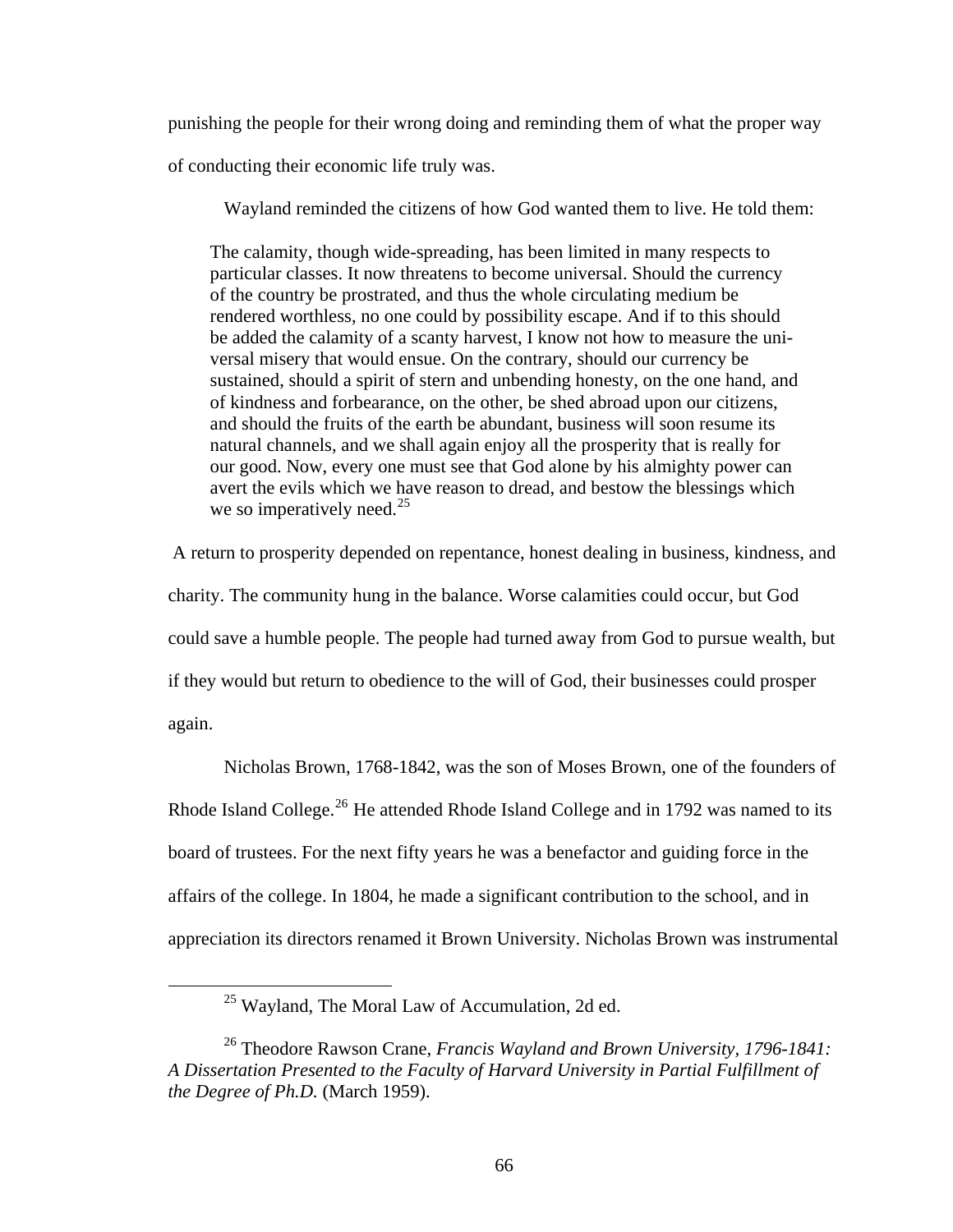in Wayland's hiring, and after Wayland came to Brown, he provided constant political and financial support for Wayland and for the school. He was a leading businessman in the community, and he had other benevolences besides Brown. When he died in 1841, Wayland lost a friend and an important pillar of support.

Wayland was called upon to preach the memorial sermon at the commemoration service.<sup>[27](#page-74-0)</sup> He portrayed a man who was a model of a Christian saint, who combined the liberal values of the new economic order and the Christian obedience necessary to sustain a democratic society. According to Wayland, Brown was completely honest. His word was his bond. He was a successful business man because he followed God's moral law for accumulation. He was equally scrupulous in his use of his wealth. He quietly gave support to worthy causes and needy individuals. He supported religion, education, and private charity. He, in short, was an exemplary man for the times.

The Mexican War presented another type of challenge for Wayland's Christian liberal vision. He had taken a hard law-and-order position at the time of the Dorr War, and in his book on the limits of human responsibility he argued against political activism. His liberal nationalism and patriotism predisposed him to support the policy of the nation. He was committed to the preservation of the nation, the constitution, and the union. Yet the Mexican War, in his view, was wrong. He set forth his position in a pamphlet entitled *Obedience to the Civil Magistrate.*<sup>[28](#page-74-1)</sup> The publication included three sermons delivered in the chapel of Brown University in 1847 and clearly demonstrated Wayland's growing

<span id="page-74-1"></span><span id="page-74-0"></span> <sup>27</sup> Wayland, *A Discourse in Commemoration of the Life and Character of the Hon. Nicholas Brown.*

<sup>28</sup> Wayland, *Obedience to the Civil Magistrate.*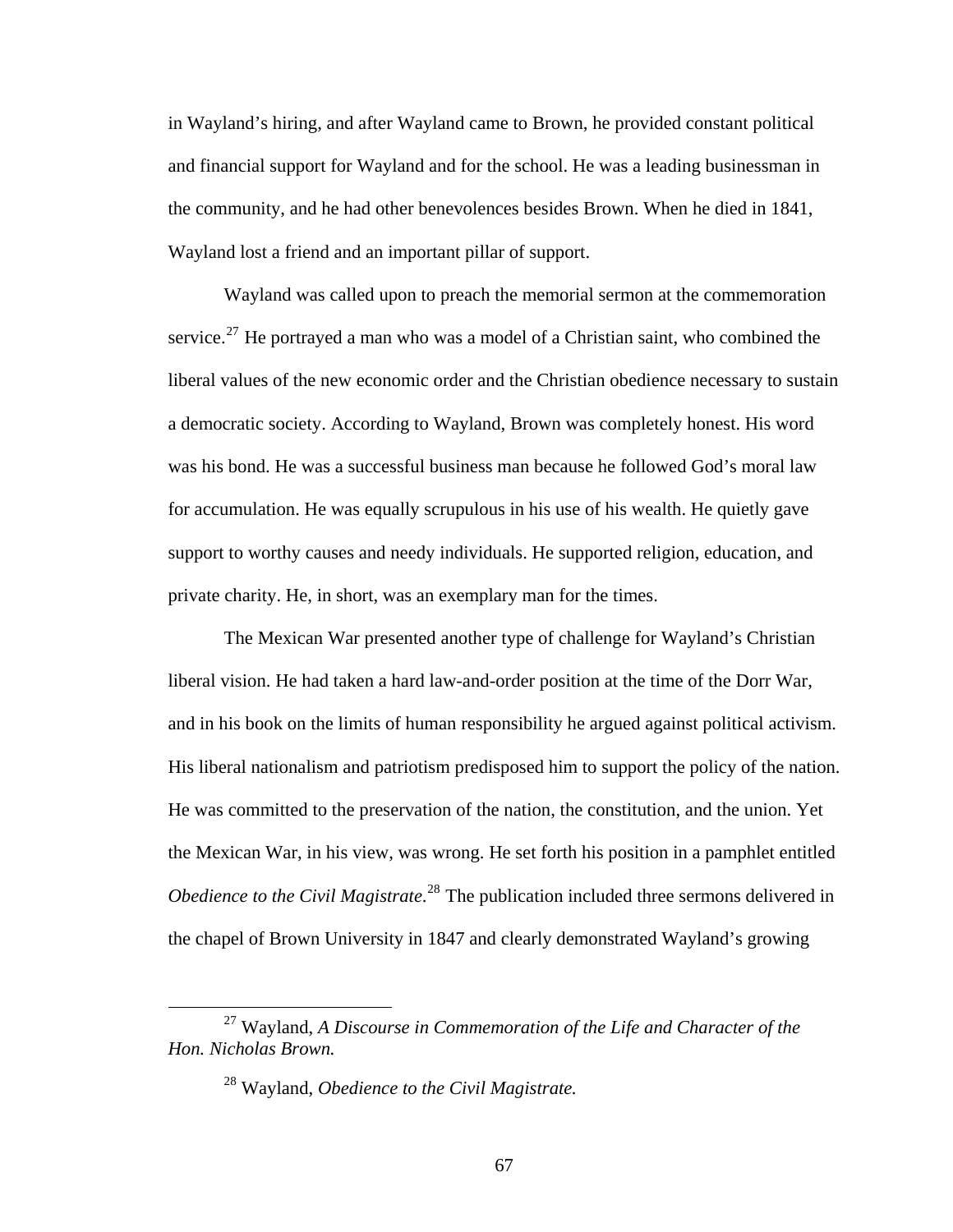alienation from the slave power, American imperialism, and the self-assured, aggressive, new political order.

He began by stating the essentially spiritual and private approach of Christianity toward the improvement of individuals and society. He said,

I do not say that Christianity does not create a tendency to free institutions. I firmly believe that it does. Teaching universal equality of right, it could not do otherwise. All the true freedom on earth springs essentially from the Gospel. It is intended, however, to improve the condition of civil society, not by revolution and bloodshed, but by instilling into our bosoms a spirit of piety towards God, and of justice and mercy towards men. While Christianity is doing this, it is rendering good government necessary, and bad government impracticable. In the mean time it treats every existing government in obedience to the precept given in the text. $29$ 

He argued that the improvement of civil government should be in normal times an

indirect concern of the Christian believer. Good people would in time create free

institutions. Saving souls, not political revolution, should be the mission of the Christian minister.

Guided by his faith, Wayland searched in the Bible for his justification for opposing the government's war on Mexico. His answer was Christian and it was also liberal. His starting point was the liberal commitment to limited government. Government was constituted for specific purposes. It did not have the authority to go beyond those constituted purposes. In Christian terms one should render unto Caesar what is Caesar's and to God what is God's:

The authority of the magistracy is conferred for definite and specified objects, and it must accomplish these objects by innocent means. So long as it confined itself to its appropriate objects, and sought to accomplish them by innocent means, Jesus Christ commanded us to yield to it implicit obedience. When, on the other hand, it undertakes to accomplish objects for which no authority has been conferred upon it, or attempts to accomplish them by

<span id="page-75-0"></span> $^{29}$  Ibid., 7.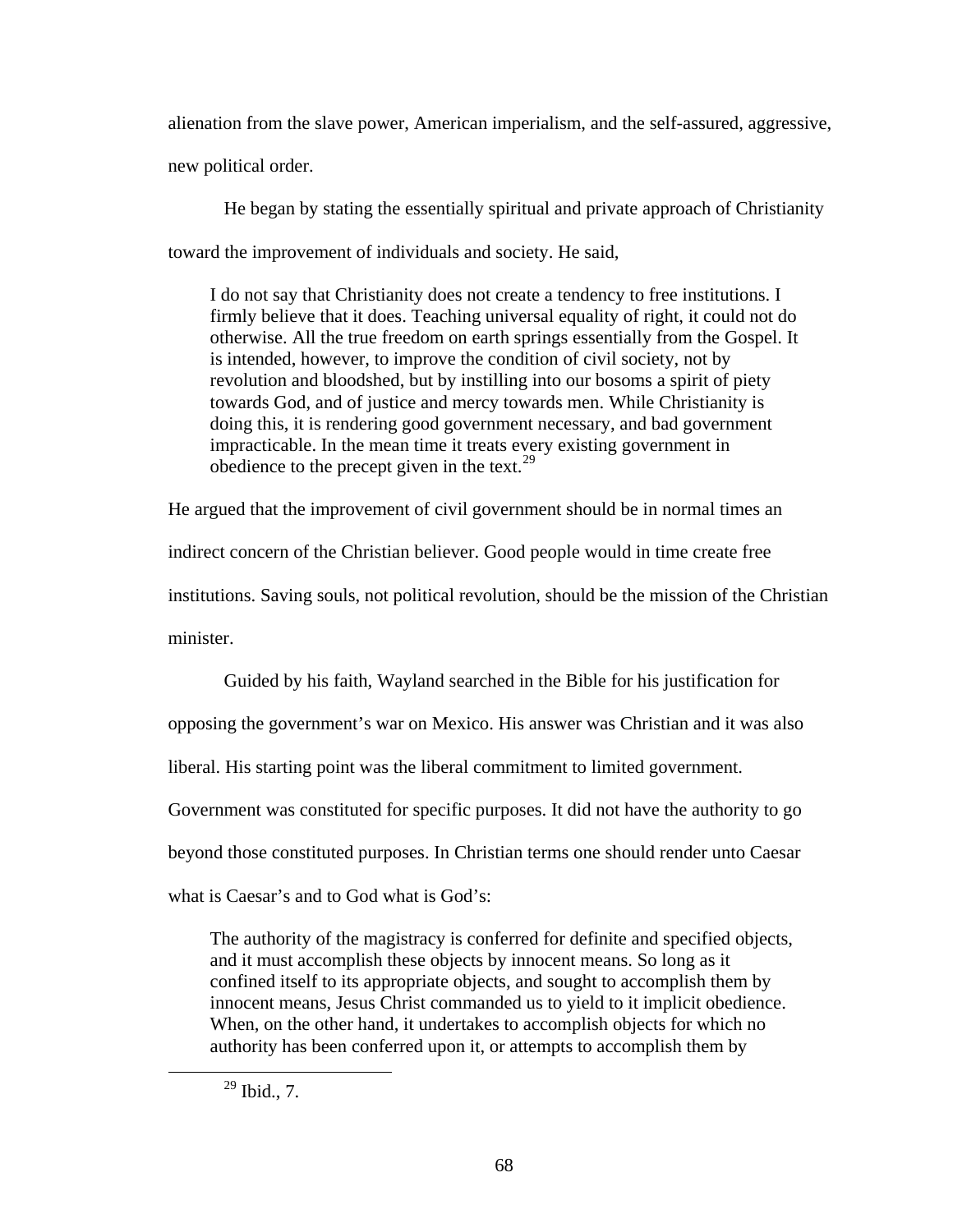means which Christ has forbidden, the gospel imposes upon us no obligation to obey it, nay, it may command us to disobey it.<sup>[30](#page-76-0)</sup>

The proper role of government, as Wayland saw it, was to protect the God-given rights of each person to fully exercise the powers that he or she had been given; the most important of these gifts was individual moral conscience. Each person had the right to his or her own labor, to religious freedom, and to freedom of speech. The only limit to the exercise of one's powers was the necessity to respect the rights of others. However, human beings were self-seeking and they did greedily encroach on the rights of others. Government must protect the rights of the innocent and restrain the guilty. Humanity entered into civil government to prohibit the war of all against all, and the proper role of civil society was to act as an umpire among conflicting elements.

At times, governments may have to enter into war to protect the rights of its citizens. Wayland supported the conduct of genuine wars of self-defense, but all too often wars have been conducted for evil ends. There is little doubt that he considered the Mexican War to be one conducted for evil purposes. Of this, he wrote:

Of late, millions of men have been slain in the contest between monarchy and republicanism. Such was the character of the wars of the French Revolution. Still later it has been urged that a war may be waged by one nation upon another in order to enlarge the area of freedom, and it has also been pleaded that freedom may most successfully be extended, by enlarging the domain of slavery. . . . Again, wars are sometimes waged for the sake of conquest. The soil of a neighboring nation is rich, or her harbors are commodious, and our power may be increased by adding them to our possessions. If we are the stronger party we can generally find pretexts to cover our all-grasping covetousness; and if all other reasons fail, we may always plead our irresistible destiny, and thus cast the blame of our wickedness upon the perfections of the Most High. But can such a transaction, though it could be perfected without bloodshed, be designated by any other name than robbery, and is there any more predestination about robbery than about any other crime? Does our desire for our neighbor's possessions give us any right to our

<span id="page-76-0"></span> <sup>30</sup> Ibid., 24-25.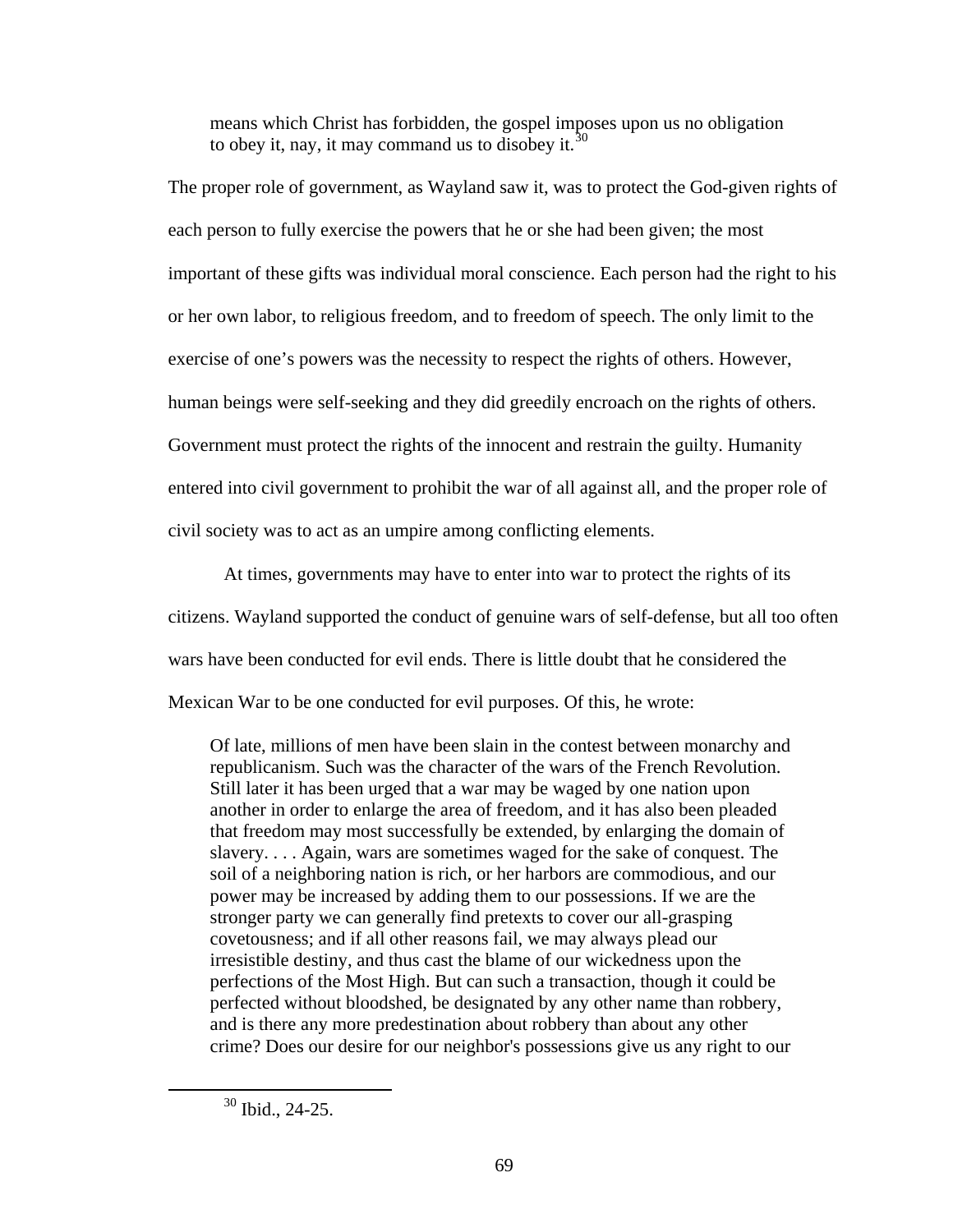neighbor's possessions? If desire confer right, it confers it upon all nations, and to admit this would be to admit the right of universal destruction. What shall we say, then, when this iniquitous passion for territory is gratified at the expense of indiscriminate slaughter? Can we conceive of a more diabolical wickedness, than a war waged in the cause of national robbery?<sup>[31](#page-77-0)</sup>

Wayland believed that the Mexican War had been waged to expand slavery and to aggrandize the American nation. He rejected the claim for manifest destiny and considered the whole effort to be nothing more than simple robbery. The nation which he had written about so lovingly in Paris six years before had become an international criminal. The free institutions and liberal spirit of the nation were being sacrificed to build a slave empire.

What should a Christian do? Wayland honored government when it performed its legitimate functions, but when it went beyond what it was created to do, he felt he had a duty to resist its evil doing. The citizen had an obligation to use constitutional means to try to change the government's policies, but if this failed, disobedience was appropriate. The citizen should refuse to participate in any of the benefits that might be derived from an unjust war, and when God brought his punishment down on the sinful nation, the Christian citizen should share in the devastation. But whether or not it was successful, the Christian citizen must speak out against the nation's transgressions against the law of God, no matter what the consequences might be. He concluded his condemnation of American greed by saying,

We see then, that this whole discussion tends to one very simple practical conclusion. A virtuous man is bound to carry his principles into practice in all the relations of life. He can no more do wrong in company than alone, and be guiltless. If he be a true man, he must love right and justice and mercy, better than political party, or personal popularity. If he fear God, he must obey God rather than man, and this fear must govern his conduct universally. In this

<span id="page-77-0"></span> $31$  Ibid., 25.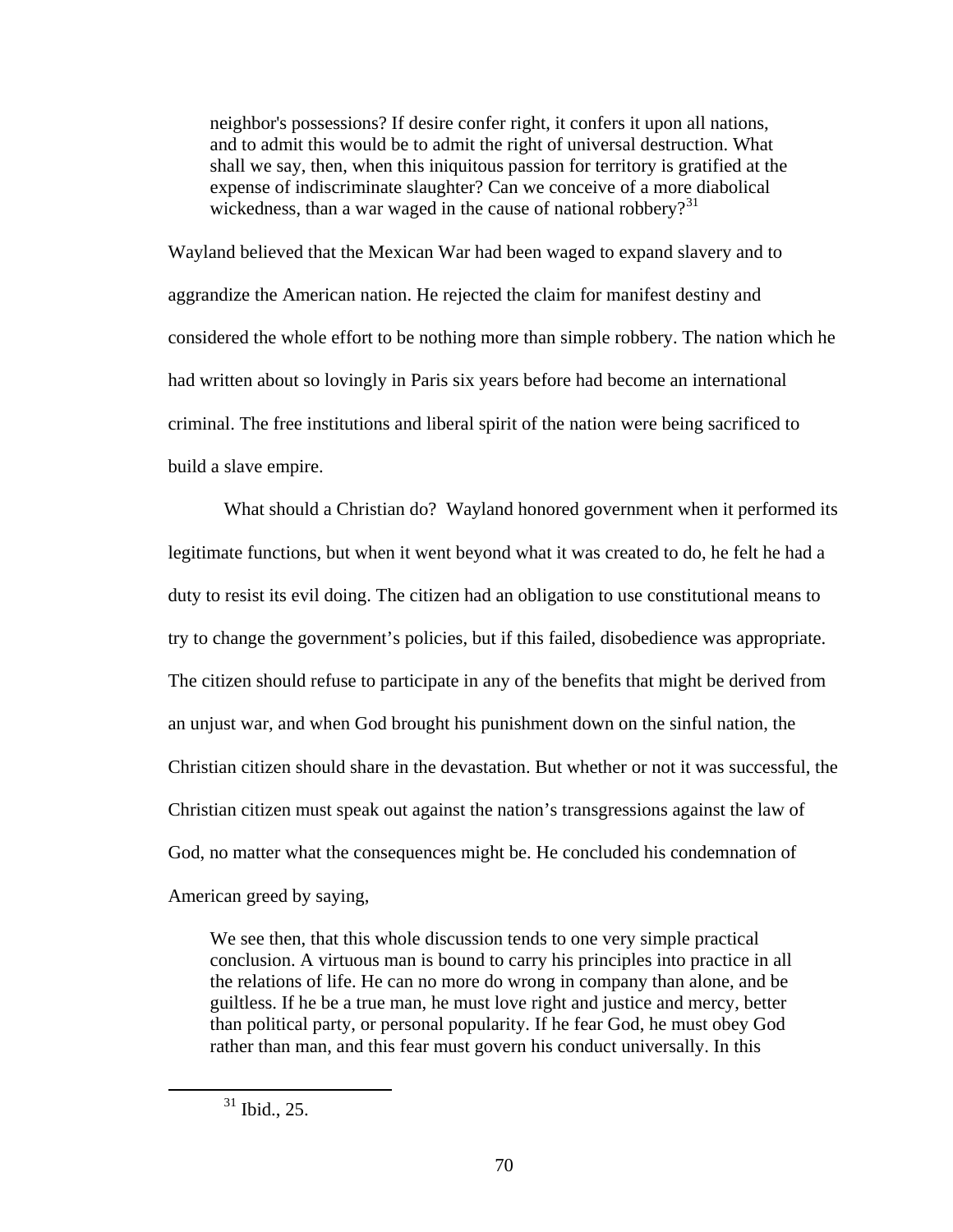matter every man must begin not with his neighbor, but himself, and if he wish our country to be reformed, let him begin the work immediately. Let us all then lay these things solemnly to heart, and may God grant us grace to carry them into practice. $32$ 

In 1848, Wayland voted for the Free Soil Party, and in 1856 he supported John C. Fremont. He spoke out against the Nebraska Bill in 1854 and assisted in the transport of fugitive slaves. He voted for Lincoln and encouraged one of his sons to be a chaplain in the federal army. Although by the beginning of the Civil War in 1861 he had suffered a stroke and was substantially impaired, he did what he could to support the war effort. He continued to speak out against secularization, the worship of material indulgence, and the rule of political parties until the end of his life. As we shall see in later chapters, he became skeptical of the capacity of education and reform to improve humanity. More and more, he placed his hope for humanity in the Christian effort to save the souls of individuals. He continued to hope that his synthesis of Christian faith and liberal freedom could save the nation, but his fight to turn back the growth of corporate America cost him popularity and hastened his death.

## **Concluding Remarks**

Francis Wayland was a Christian, and he was a liberal; but he was a liberal of a particular variety. His Christian faith harmonized more easily with republicanism than it did with Lockean liberalism. Early in his career, he sang the promise of the American nation to lead the world to a universal happiness grounded in personal freedom and ruled by equality before the law. He hoped for a virtuous nation that preserved its freedoms because it was obedient to the law of God. He wanted to educate and convert humanity so it could use intellect and morality to establish an order that was obedient. All the people

<span id="page-78-0"></span> $32$  Ibid., 40.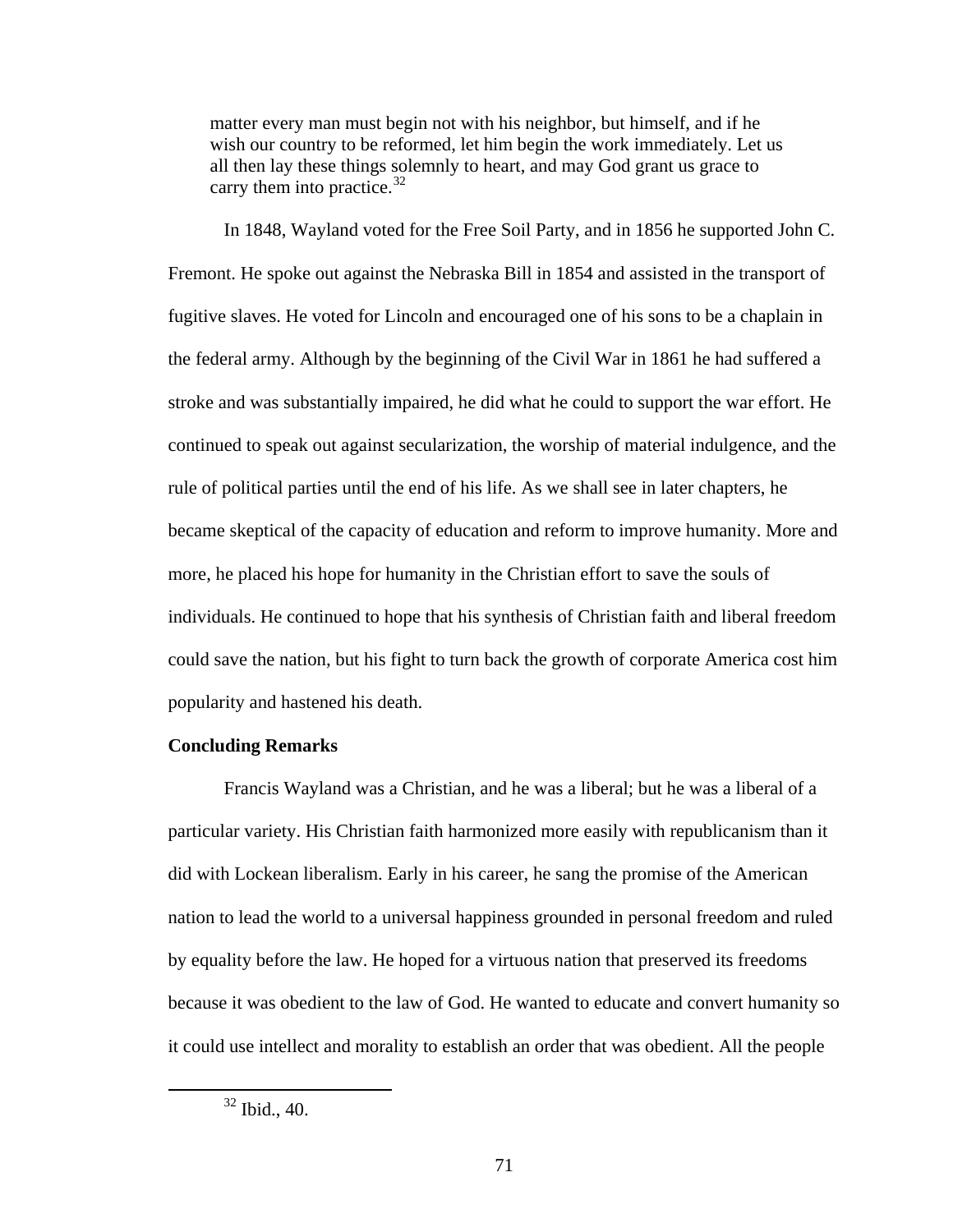deserved equal opportunity to education and self-determination, but these freedoms were positive only if they were informed by God's moral law.

To a very large extent Wayland opposed liberalism that emphasized an absolute right to property, the pursuit of self-interest, and the creation of corporate structures to promote economic and political goals. He viewed the Panic of 1837 to be an example of liberal greed. He was appalled by the national claim for the right of self-aggrandizement exhibited in the Mexican War and the extremes to which slave holders pursued their claim of property rights in fellow human beings. He condemned the political parties for being tools for personal gain. The republican virtue that fused so well with his Christian beliefs was inadequate to curb the liberalism that drove the market economy, the political party, the advance of slavery, and the quest for empire. He spoke out on behalf of a Christian moral conscience, but the nation rejected conscience in favor of an invisible hand, self-assertion, and self-interest. A Christian/republican America lost out to a liberal America, and Wayland's moral voice fell silent in the aftermath of the Civil War.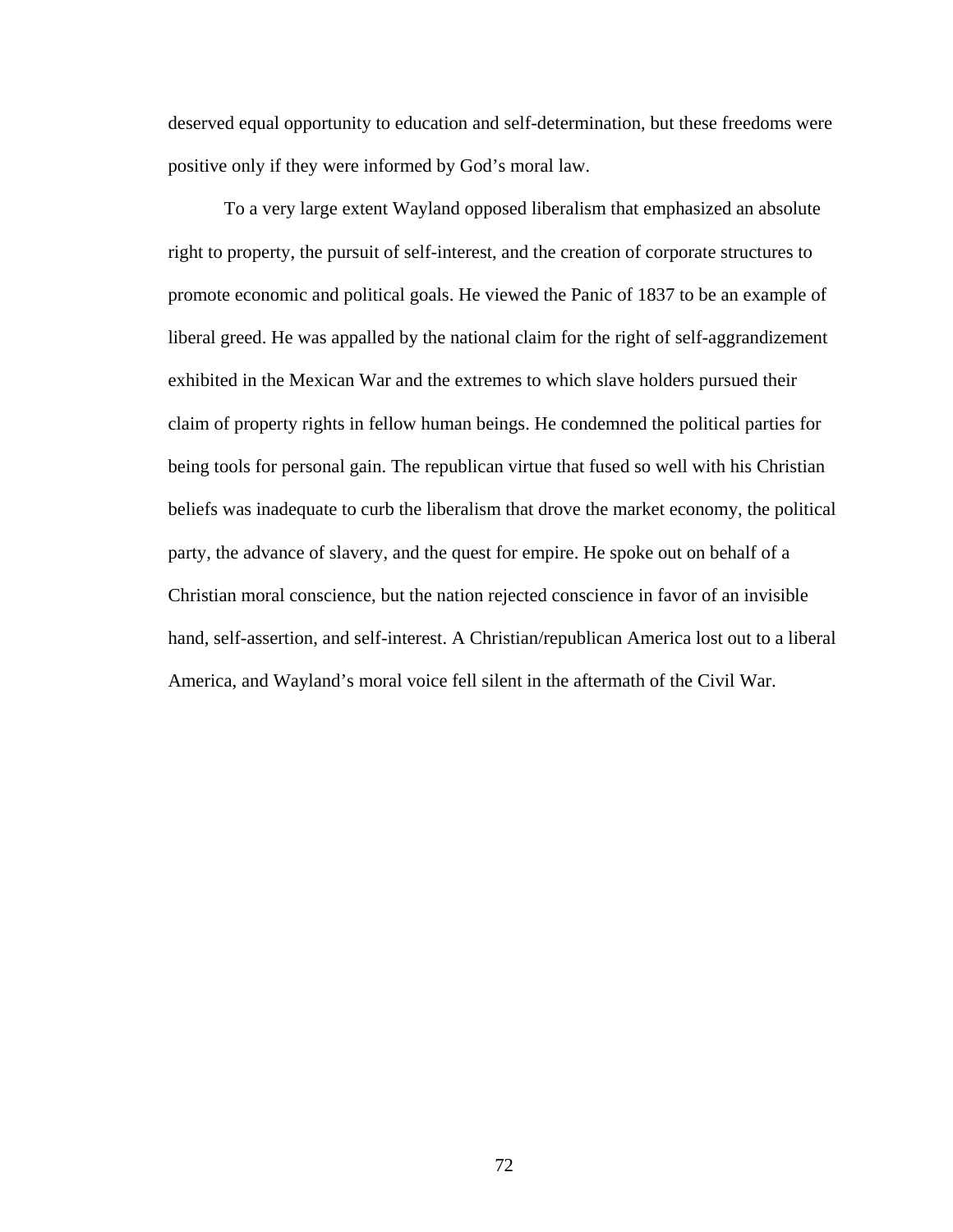# CHAPTER III FRANCIS WAYLAND AT BROWN UNIVERSITY

By modern standards, Francis Wayland's credentials were not outstanding when he arrived at Brown University in February 1827 to assume the duties of president of this little Baptist college, but he was the best qualified among the candidates within the denomination. He was a college graduate and had four years of college-level teaching experience. Eliphalet Nott, president of Union College, had been his mentor, advising him in both teaching methodology and college administration. He had been the minister at First Baptist Church in Boston for five years, had participated in Baptist affairs at the state and national levels, and had edited *The American Baptist Magazine*. [1](#page-80-0) Two of his sermons — "On the Dignity of the Missionary Enterprise" and "The Duties of an American Citizen," — had brought him to the attention of a national and even international literary audience.<sup>[2](#page-80-1)</sup> He was young at thirty years of age, but old enough to have achieved some maturity. He was married with an infant son, and he had strong support from the leaders within the Baptist sect. Nicholas Brown, the leading figure in Providence and within the clique that governed Brown University, supported him. He had a largely happy prospect as he assumed his duties, but he also faced some major

 <sup>1</sup> *The American Baptist Magazine* & *Missionary Intelligencer* 1-4 (1817-1824).

<span id="page-80-1"></span><span id="page-80-0"></span><sup>2</sup> Wayland, "The Moral Dignity of the Missionary Enterprise," in *Occasional Discourses* (Boston: James Loring, 1833); Wayland, "The Duties of an American Citizen," in *Occasional Discourses* (Boston: James Loring, 1833).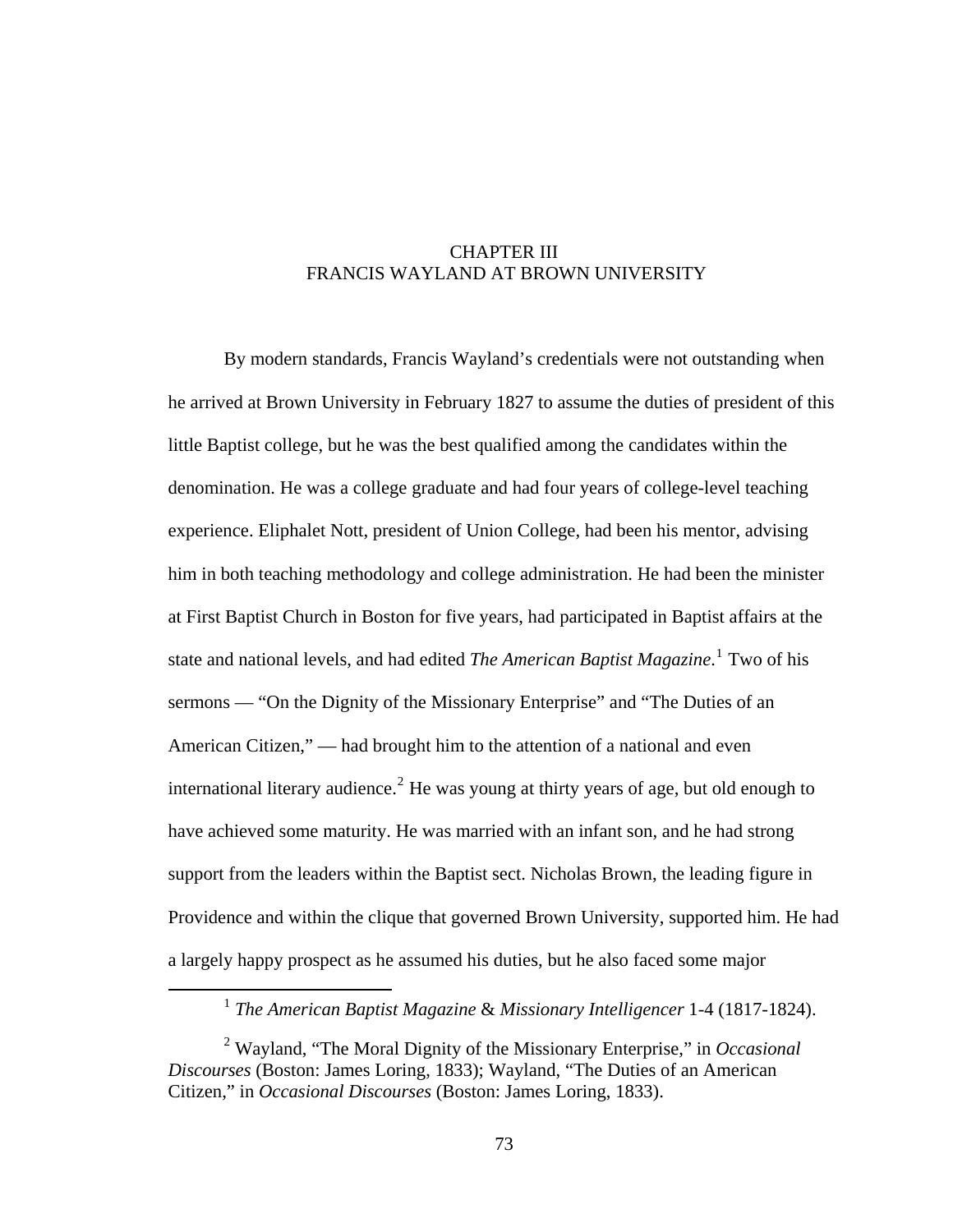challenges. For the next twenty-eight years, he struggled to make Brown an institution which provided its students with a moral and a practical education. It was that struggle that presented him with his continuing challenge.

In the years before Wayland became president of Brown University, the community had been torn by controversy. Asa Messer had been president since 1803, and while much of his presidency had been prosperous, in the later years he lost control of the college. It appears that he had two major problems. First, he was too compatible with the Unitarians of Harvard for the local Baptists, who clustered around Stephen Gano, the minister at First Baptist Church of Providence. The second problem which plagued Messer was student discipline. The controversy surrounding Asa Messer was argued in the local press. His supporters defended his right to express himself freely on matters of religion, while his detractors condemned the lax and licentious ways at Brown. In the end the Baptists won, Messer resigned, and Wayland was selected to head the college. Wayland quickly took control of the school. He removed the barrel of ale from the basement of the student residence hall, enforced discipline, and eliminated some faculty positions that were part-time. He required all faculty members to be on campus and to be available to monitor student behavior during study time. His growing prominence in the First Baptist Church and the community, his continuous stream of publications, and the solid enrollment of students at Brown consolidated his leadership. While often controversial, Wayland was never in danger of losing control of the University.

The vision which Wayland held for Brown University was made up of three basic elements. He wanted the students to receive a quality education that included both instruction in the moral Christian life and in the skills needed to be a successful citizen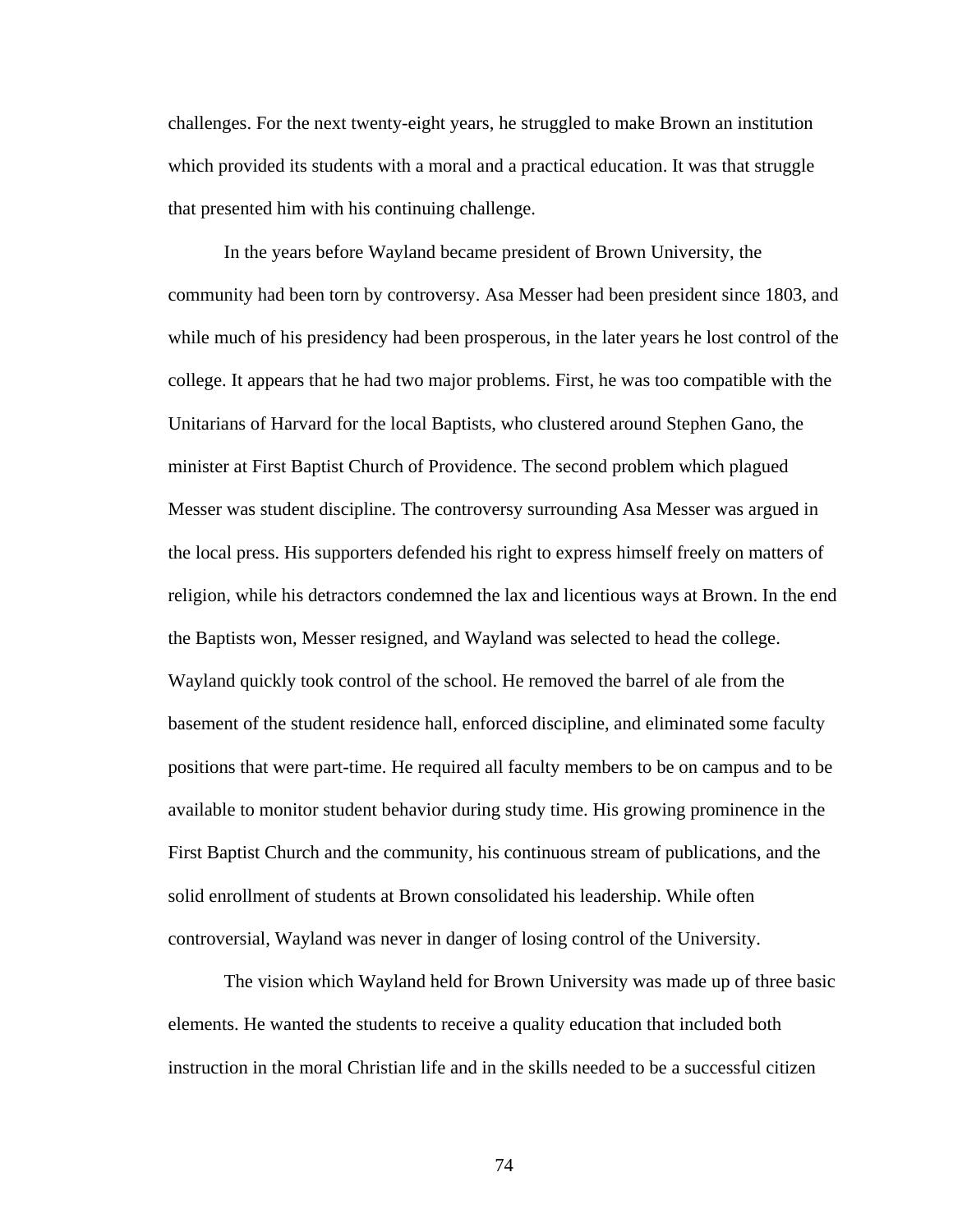and worker. He also wanted Brown to become economically viable. He believed that economic viability depended on offering an educational product that met the needs of the people. If education was useful, students would be willing to pay for it. Education should be moral and practical and marketable. Wayland, the Brown faculty, the students, and alumni spent the next twenty-eight years trying to implement his vision. In what follows, I will examine how the Brown University community worked with its president to achieve the goals that he set for it.

#### **President Wayland and the Brown University Community**

When Francis and Lucy Wayland came to Providence in 1827, Brown University had two college buildings and a home for its president. University Hall and Hope College served as dormitories, classroom buildings, administrative offices, library space, and faculty offices. In 1834, Manning Hall was added to provide a chapel and a library, and in 1840, Rhode Island Hall opened to house the science program. A new home for the president was completed soon after Rhode Island Hall opened. In the first few years of Wayland's presidency, enrollment declined, reaching a low point in 1830 of 95, but by 1834, it rose to 130, and in 1836 it reached 195. The first decade of Wayland's administration was prosperous and reflected growth and stability. However, after 1840 the consequences of the economic depression, Wayland's growing pessimism about the state of American politics and culture, and his growing desire to reform the institution, gave rise to near bankruptcy, conflict with the faculty, and falling enrollment. After 1850, the Brown governing body gave the president the opportunity to experiment with the reform which he advocated. Accordingly, for five years he strove to implement a new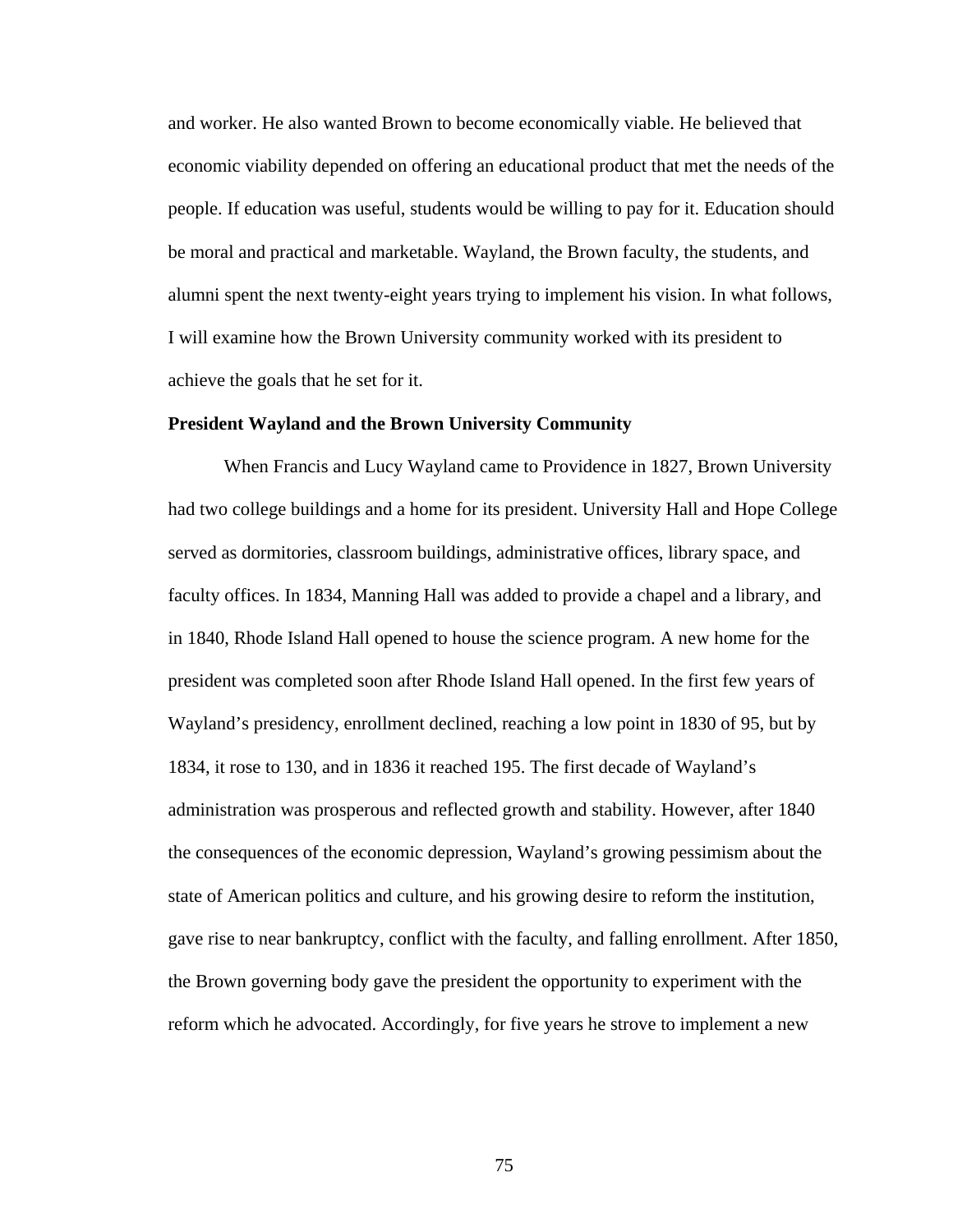college system, but in 1855 he gave up and retired. Soon after, the Brown Corporation reversed his reforms and he withdrew from contact with the university.

For twenty-eight years, Wayland, his family, the faculty and students, and the Brown University Corporation and community struggled to define and bring to fruition a vision of higher education that met the needs of a changing nation. Looking back at Brown in the decades before the Civil War, one cannot help but be impressed by how small it was. It never had more than 200 students and ten faculty members. Still it strove to provide an educated ministry, to meet the need for professionally trained persons for local business and government, and to prepare a corps of teachers and missionaries for the improvement of the world. This little community lived and died, disagreed and rebelled, and produced a great deal of educational work. They attempted to maintain their evangelical fervor while struggling with the growing secular demands of the scientific and technological society which was coming into being all around them. Such was the challenge of the college in antebellum America.

Francis, Lucy, and their children lived on campus. Much of their family life was lived in public. She bore two of their children after they came to Brown, and one of them died while they lived on the campus. He was especially fond of this child who died at fifteen months. Lucy Wayland wrote of this relationship, "It was delightful to observe her father's increasing fondness for her. She was overjoyed whenever he entered the house, and always, when I told her that her papa was coming, she would run across the hall, holding out her little hands to embrace him."<sup>[3](#page-83-0)</sup>

<span id="page-83-0"></span> $\frac{1}{3}$  Francis Wayland, Jr., and Heman Lincoln.Wayland, *A Memoir of the Life and Labors of Francis Wayland, the Late President of Brown University* (New York: Sheldon and Company, 1867), 1:360.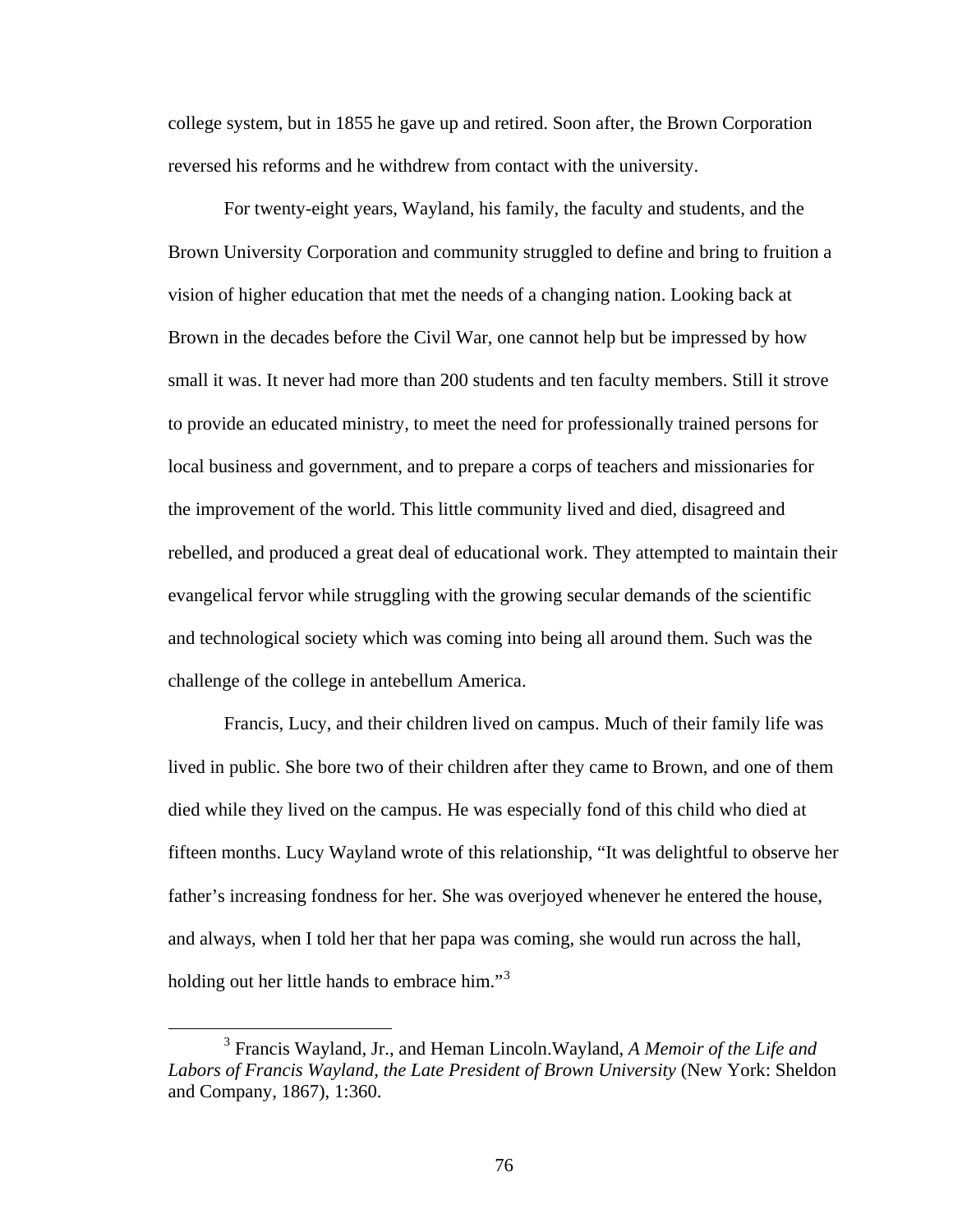Lucy cared for their children and led an active life on campus and in the community. She counseled with the students on matters of faith, visited the poor and sick in the community, and started a maternal association among the women of First Baptist Church. She was humorous and more lighthearted than her husband, and when she died in 1834, he sincerely grieved her loss.

In the year after his wife's death, Wayland fought his depression with work. He completed the text of *Elements of Moral Science,* continued his teaching, and managed the college. His mother and sisters and brothers came to visit him, and he cared for his sons. He wrote to his father:

For the kind provision which God has made for my dear little boys, I ought to be very grateful. I give thanks to God that I am able to have them with me, instead of seeing them scattered abroad, as some children have been under similar circumstances. I desire also to be thankful that God inclined me to take the charge of them myself, rather than entrust them to the care of others. This has been, I think, a blessing to them and to me. They are more attached to me, and I am to them; and I believe that they have improved in character and conduct, notwithstanding their irreparable loss.<sup>[4](#page-84-0)</sup>

Wayland carried his sons on his shoulders across the campus and wrestled with them on the living room floor of his home. As they grew up, he worried if they were pious enough. His oldest son, Francis Wayland Jr., caused him serious concern when he attended the theater and wasn't as careful with his money as his father thought he should be. He worried that his second son, Heman Lincoln Wayland, was slow to find a vocation and was too scholarly. Incidentally, Francis Wayland Jr. became an attorney, served in government, and spent the last thirty years of his career as the Dean of the Yale Law School. Heman Lincoln Wayland became a minister, served as a Chaplain in the Union

<span id="page-84-0"></span> $\overline{4}$  $4$  Ibid., 1:369.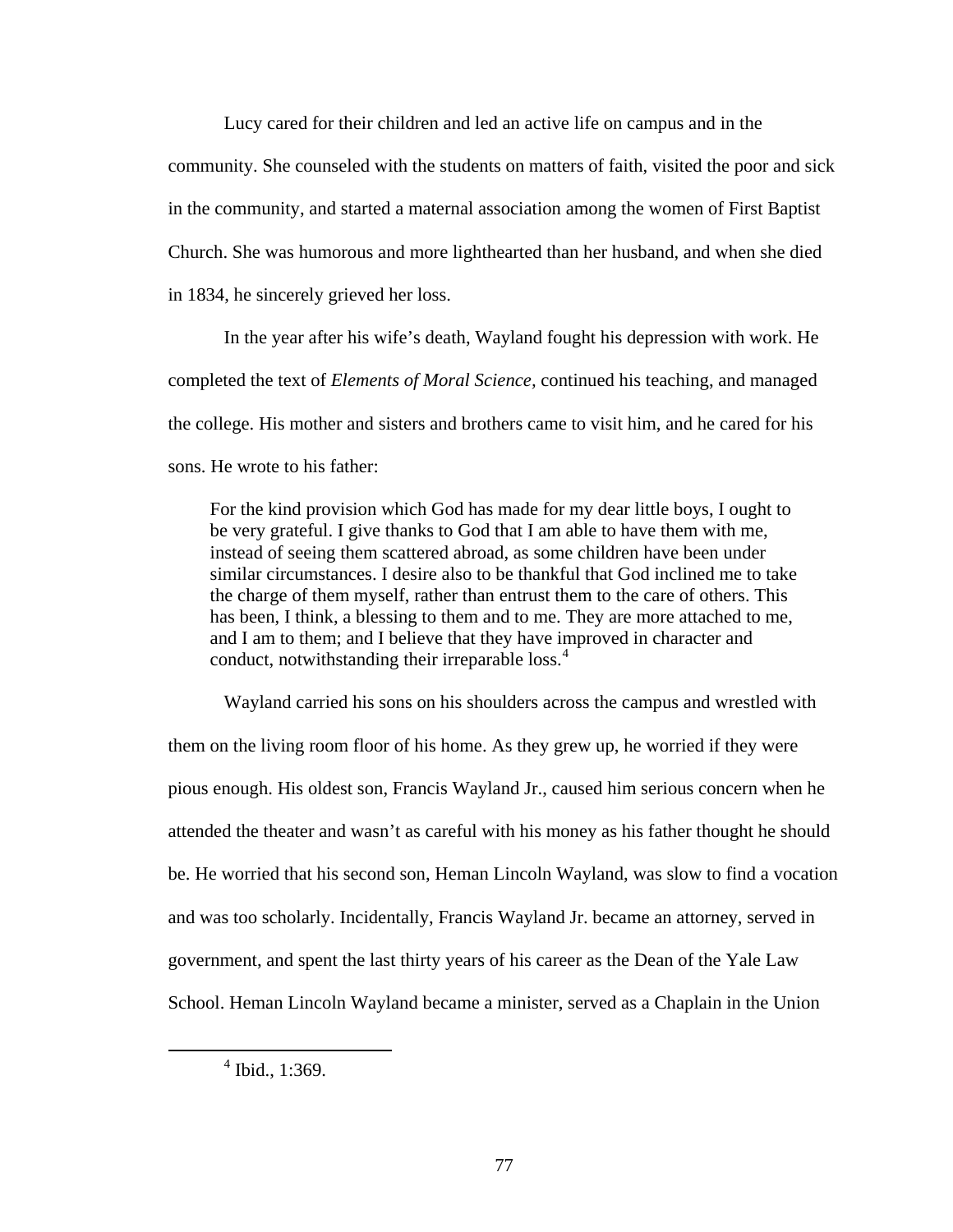Army, served for a short time as a college president, and held a professorship for over twenty-five years.

On August 1, 1838, the widowed Francis Wayland married Hebsi Suzanne Howard Sage. They had one son, and for the next twenty-seven years she shared his life. There is little record of this son. Wayland makes reference to him only as an invalid who was near death during the 1850s. Wayland slept in a chair near him so as to be close in case of an emergency, but the boy outlived his father and was in the room with his brothers and a sister-in-law when Francis Wayland died. It is possible that this child was developmentally disabled (there are no letters to him or mention of him, except as to his fragile health), but there is no evidence that this is true.

Until their deaths, Wayland's parents were sources of support and advice. His mother died in 1836, and his father lived on until 1849. At the time of Wayland's first wife Lucy's death, his parents came to Providence from their retirement home in Saratoga Springs to be with him, as did a number of his brothers and sisters. Each of them offered a thoroughgoing Christian perspective on his problems and especially on his grief. What we know of these relationships comes almost entirely from Wayland's letters to his parents and siblings. We get a glimpse into the respect and affection which Wayland felt for his mother in the following passage written to his father on the death of Sarah:

How thankful should we be to God for giving to our dear mother so superior a mind, so accurate and discriminating a judgment, so strong and expansive a thirst for knowledge, such tender and enduring affections, so warm and selfdenying a charity, and, above all, that he sanctified all these excellent qualities by calling her so early to a knowledge of himself! How can we be sufficiently grateful to him for that grace which he bestowed upon her in causing her path through life to be that of the just that shineth more and more unto the perfect day, and throughout her whole course rendering her so bright, so illustrious an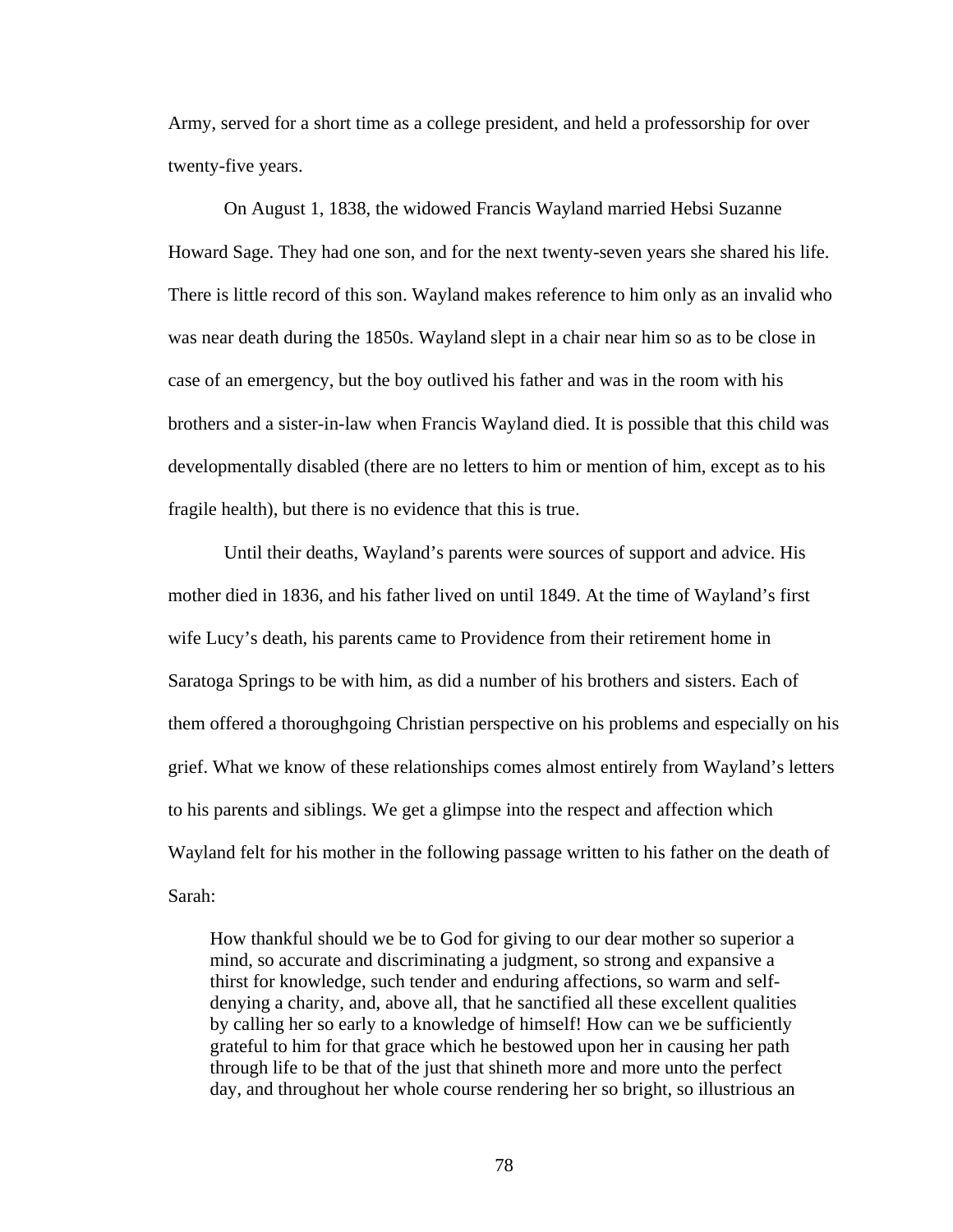example of the Excellency of his grace, so that, wherever she lived, wherever she was known, in public or in private, among Christians or men and women of the world, among the young or old, every one loved, every one venerated her, every one was willingly constrained to confess that she was an Israelite indeed, a chosen and much beloved disciple of Christ! How great reason have we to be thankful that she has been spared to us so long, and has been in so many cases our guide and counselor, that all her children have grown up to love and honor her, and that we have all had for so long a time the blessing of her advice, her example, and her prayers!<sup>[5](#page-86-0)</sup>

In addition to his family, Wayland built a close working relationship with his faculty. His closest confident among the faculty was William Giles Goddard, but Goddard died in 1844. Goddard was a Brown graduate and son-in-law of Thomas Ives, the business partner of Moses Brown and a co-founder of Rhode Island College, later Brown University. Thomas Ives was the treasurer of the Brown University Corporation until his death and a constant supporter of Wayland. Goddard initially taught moral philosophy, but his primary interest was in modern language and literature. He, more than Wayland, believed in the importance of a literary education. Goddard was deeply conservative on political issues and perhaps voiced the political views of the Providence business community. He opposed universal suffrage and was highly critical of the democratic forces that supported Thomas Wilson Dorr. He was less critical of slave owners than Wayland and urged President Wayland to suppress the abolition movement on campus. While he supported Wayland's early reforms, Goddard did not agree with the underlying democratic nature of the president's thought. It is doubtful if he would have supported the direction Brown University took in the 1850s had he lived to see the full extent of Wayland's plans for a democratic practical college education.

<span id="page-86-0"></span> $\frac{1}{5}$  $<sup>5</sup>$  Ibid., 1:375.</sup>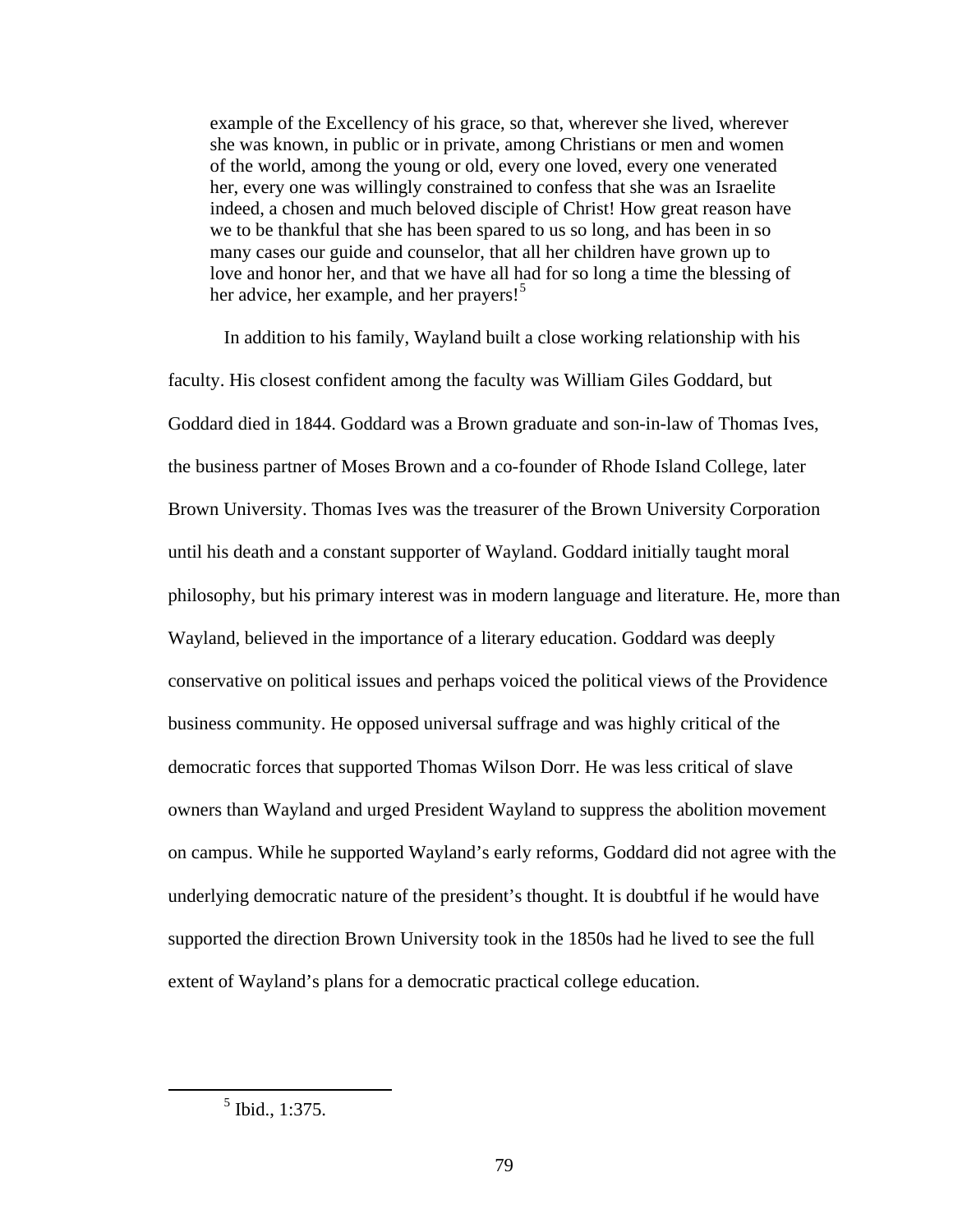Other long-term faculty members included Romeo Elton, William Gammell, George Ide Chase, and Alexis Caswell. Elton was a carry-over from the Asa Messer era and taught Latin classics. He was by all accounts rather easygoing and uninvolved in college affairs. Wayland forced him out in 1842 for reports of his poor teaching. He retired to a life of literary pursuits and continued to support Brown with financial contributions.

Gammell, Chase, and Caswell were Baptist evangelicals, as was Wayland. Chase and Caswell were his former students. They represented the president's effort to surround himself with like-minded men who shared his vision for a moral college environment. As shall be discussed in a later section, they were somewhat less supportive of his attempts to tie faculty salaries to a classical economic model, requiring salaries to be paid largely from fees from students who enrolled in their classes.

Early in his presidency Wayland employed his brother, John Wayland, as a tutor. It is not entirely clear if this was to provide a family member who was having trouble establishing himself in a career with a job, or an attempt to supply himself with a political ally. Perhaps it was a little of each. In any case, John only stayed for a few years and then moved on to a pastorate, but he failed to achieve anything like the success of his older brother. Some questions of nepotism were raised, and these questions may have played a part in John's departure.

Wayland demanded that his faculty work hard, share a common religious orientation, and support his vision for the school. In the years after 1850, when he attempted to implement his practical and democratic vision for Brown, he requested that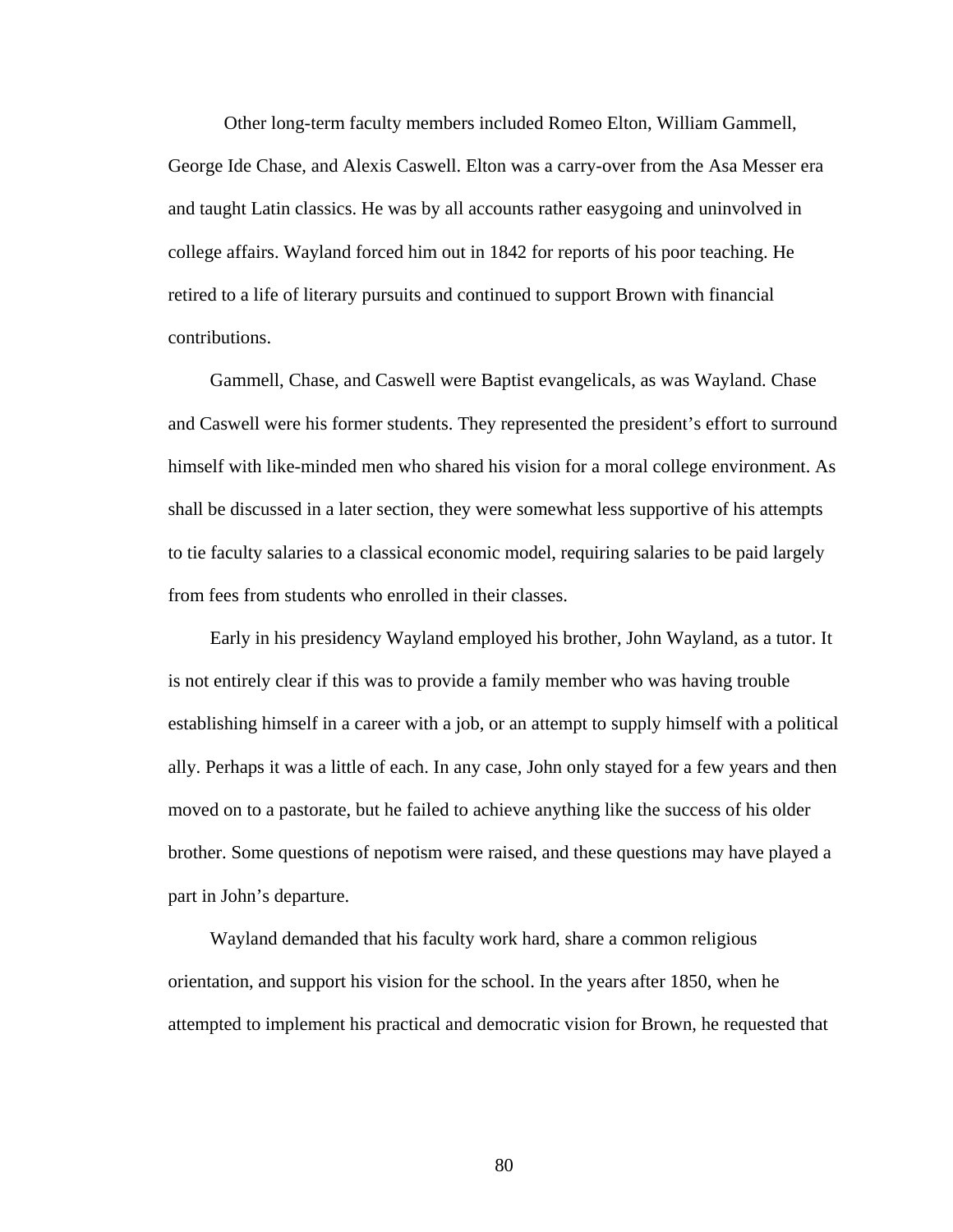two dissenters, Green and Potter, leave. His concept of democracy did not run to the governance of the college.

A major accusation made against Asa Messer was that the president could not manage discipline at the college. Twice Wayland faced major rebellions, but in neither case did these outbreaks of student displeasure become dangerous to the administration. In the first year of his presidency, a group of students threatened to withdraw and go to other schools if his reforms were not reversed. Their concerns were likely tied up with Wayland's dismissal of part-time faculty. This action ended the medical program and the class in oratory which was taught by Tristham Burgis, a Rhode Island congressman and Brown graduate. Wayland said that he was prepared to dismiss the entire group of protesting students and withhold information concerning their completion of courses or success in those classes. The students backed down.

Again in 1836, Wayland faced displeasure from some of his students. The issue for which these students threatened to leave revolved around graduation. Students were assigned parts in the commencement ceremony based on their class standing. In an egalitarian outburst, the best students declined to participate and refused their diplomas. In the following years, they relented and were given their degrees. There was little doubt that Wayland was in control of the college.

On campus and in the classroom, Wayland projected a presence that was dominant and often inspiring to the students. Many found his discipline, religious sensibility, and personal concern to be crucial factors in their intellectual and moral development. One student speaking many years after his education at Brown University said,

I never knew an instructor who was so perfectly master of the subject he handled, or who left the impress of his own mind so ineffaceably upon the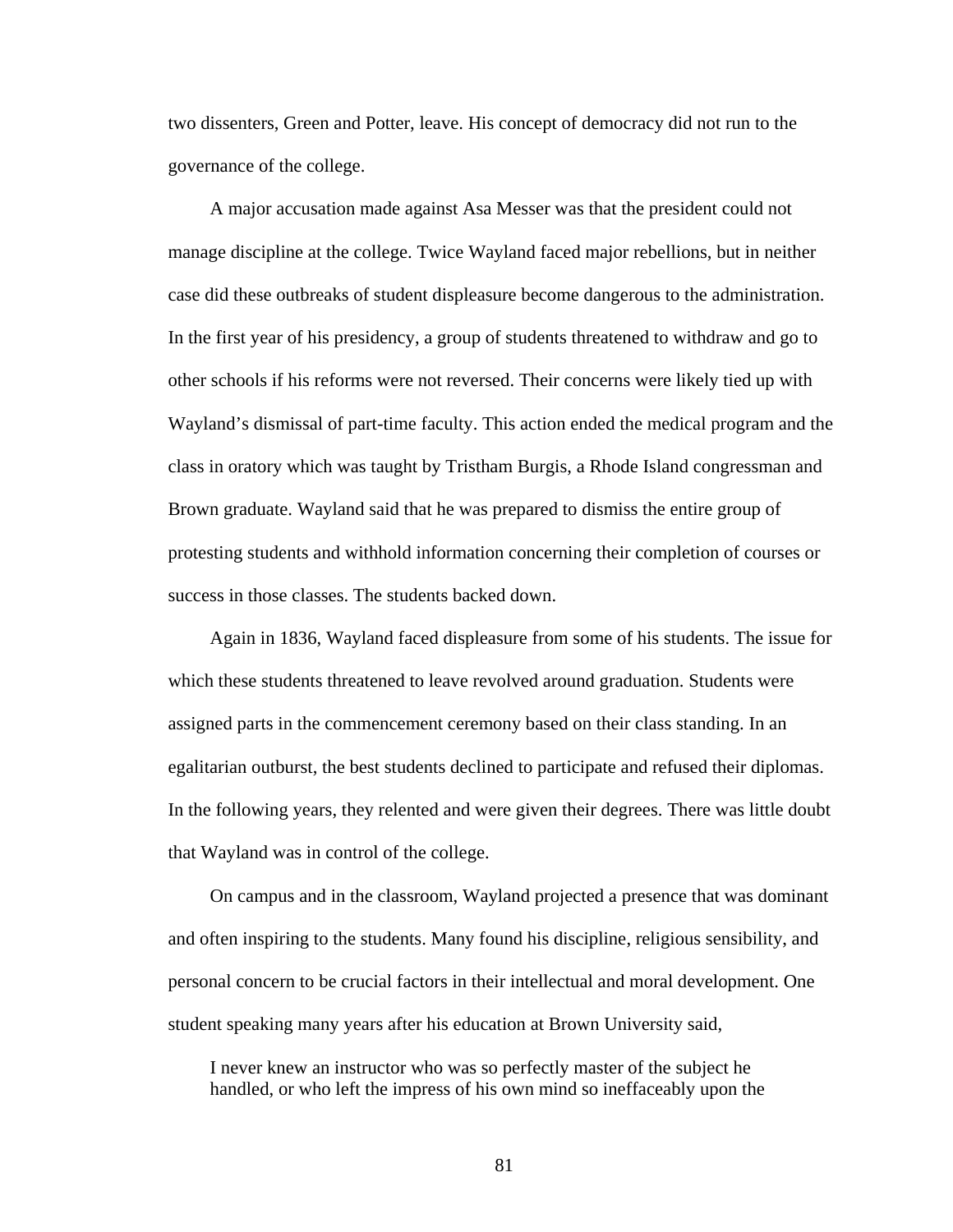minds of all susceptible of receiving it. He was free from all pedantry, his movements in the realm of science and thought were quiet and unostentatious. His manner was simple and childlike. There was no indication of special concern that others should assent to his views. Yet the mind that was not quickened by contact with his, that did not gird itself for more strenuous and elevated endeavors under the inspiration of his presence and teachings, must have been hopelessly dull. The recitation-room was his empire, and he reigned with imperial dignity.<sup>[6](#page-89-0)</sup>

One of the most successful aspects of the instruction which Wayland offered to

his Brown students was the development of his textbooks. He published textbooks in moral science, political economy, and intellectual philosophy. These books came from his lectures. Beginning in 1830, he took over the course in moral philosophy. Initially he used the text written by William Paley but, unsatisfied with Paley, he developed a set of lectures which he presented to his students.<sup>[7](#page-89-1)</sup> He said of his textbook (*Elements of Moral*)

*Science*),

I thus relinquished the work of Dr. Paley and for some time have been in the habit of instructing solely by lecture. The success of the attempt exceeded my expectations, and encouraged me to hope that the publication of what I had delivered to my classes might in some small degree facilitate the study of moral science. From these circumstances the work has derived its character. Being designed for the purposes of instruction, its aim is to be simple, clear, and purely didactic.<sup>[8](#page-89-2)</sup>

In the preface to the second edition of *Elements of Moral Science,* he gives advice concerning how the book should be used. Neither student nor professor should take the book to class. Students should prepare an analysis of the assignment which they could recite from memory. The analysis should address an outline of the parts, discuss how they

<span id="page-89-1"></span>7 William Paley, *Principles of Moral and Political Philosophy, Selections in Natural Theology*, ed. Frederick Ferre (New York:1963).

<span id="page-89-2"></span>8 Francis Wayland, *Elements of Moral Science* ed. Joseph Blau (Cambridge, Massachusetts: The Belknap Press of Harvard University Press, 1963), 3-4.

<span id="page-89-0"></span> <sup>6</sup>  $6$  Ibid., 1:248.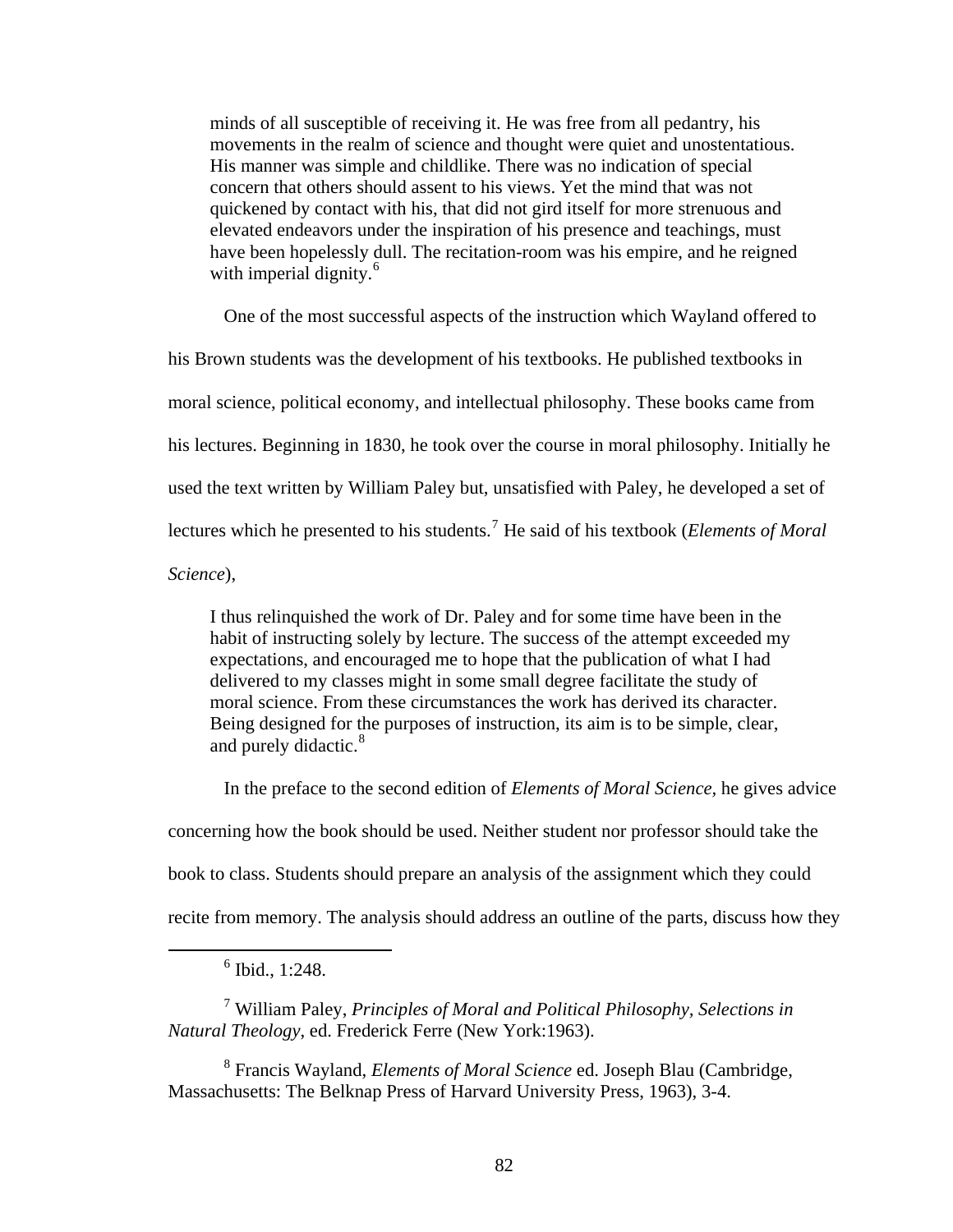were related, and point out the relevance of the illustrations. Each student should have a turn at presenting the analysis. Following the presentation of the analysis, frequent reviews should be conducted, including larger parts of the book. This methodology is reminiscent of modern mastery learning strategies. There is no better guide to the content of the classes which Wayland taught than his textbooks. Students practically memorized their content. They are the sum and substance of the knowledge which he wished to pass on to his students.

## **The Textbooks**

Francis Wayland is not generally considered to be an original contributor to the American philosophical tradition. Rather, he is a systematizer. He wrote textbooks that were widely used in the colleges and secondary schools through out the nineteenth century. Joseph Blau, the twentieth century editor of his textbook on moral philosophy, estimates that by 1900, over 100,000 copies of *The Elements of Moral Science* were in use, and another 25,000 copies of an abridged version of this book were in circulation at the secondary level.<sup>[9](#page-90-0)</sup> It was translated into French, German, Turkish, and Hawaiian. According to William Herndon, Abraham Lincoln studied it intensely. His textbook on political economy was also used widely; however, his last text on intellectual science came too late. It was outdated and too close to the outbreak of the Civil War to be successful. These three textbooks, along with his small volume, *The Limits of Human Responsibility,* provide insight into the systematic thinking of Wayland. If his sermons and discourses focused on specific occasions and called upon him to interpret the events of the day, his textbooks gave him the opportunity to organize and structure his thought

<span id="page-90-0"></span> $\frac{1}{9}$  $<sup>9</sup>$  Ibid., xliii.</sup>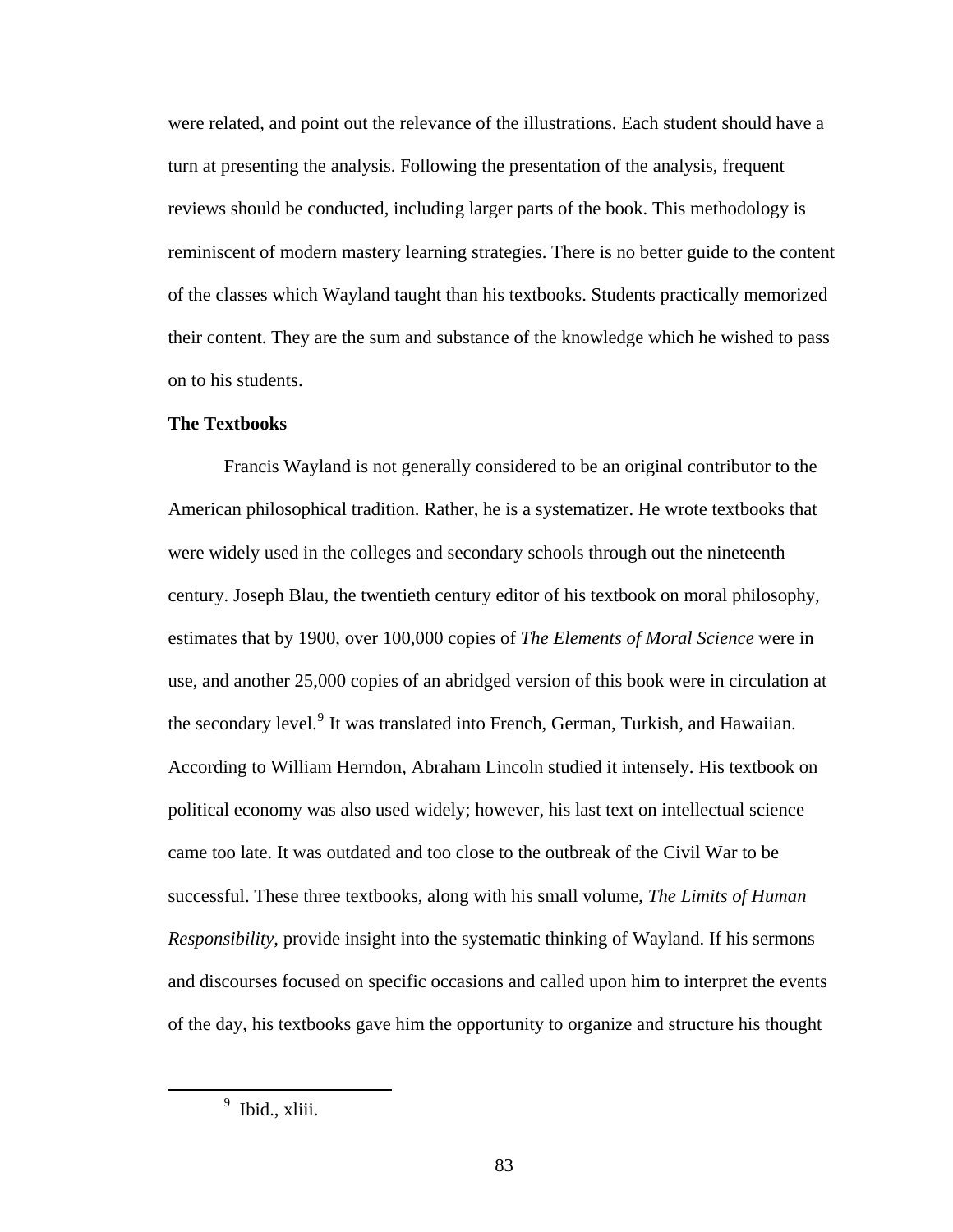concerning the nature of God, humankind, and the moral universe. The textbooks give us an opportunity to view the world as Wayland saw it and taught it to his students.

*The Elements of Moral Science* was by far his most successful textbook. It, as did his other textbooks, grew out of his class lectures. It was the duty of the president of the antebellum college to teach the seniors a course in moral philosophy. The course was expected to provide the student with a systematic understanding of how one should conduct his life. It concluded the college's attempt to produce students of good character who, in Wayland's case, would be devout Christian men. They would be honest in all their dealings, benevolent, respectful of the rights of others, responsible for their share in personal relationships and the well being of the society, and guided by conscience. Not happiness but duty motivated the moral person. Virtue and true moral action derived from obedience to the will of God. Knowledge of the will of God was available through natural religion in a partial form, but was perfectly revealed in the Bible. Everyone had the capacity to know and obey the will of God and by so doing to achieve genuine happiness in this life and eternal bliss in the next. For this reason, it was imperative that Christians share with their fellow beings their knowledge of God's plan for salvation. Nothing was as immoral as to hold back knowledge of God from one's fellow man, thus condemning him or her to eternal damnation.

The primary moral element in mankind was conscience. Wayland built his philosophy on the prevalent faculty psychology. Humans had the faculty for perception, intellect, the passions, and conscience. Perception connected human beings to the outside world. Intellect allowed them to understand the laws of nature. The passions provided action with its motivating force, and conscience judged right from wrong action. Each of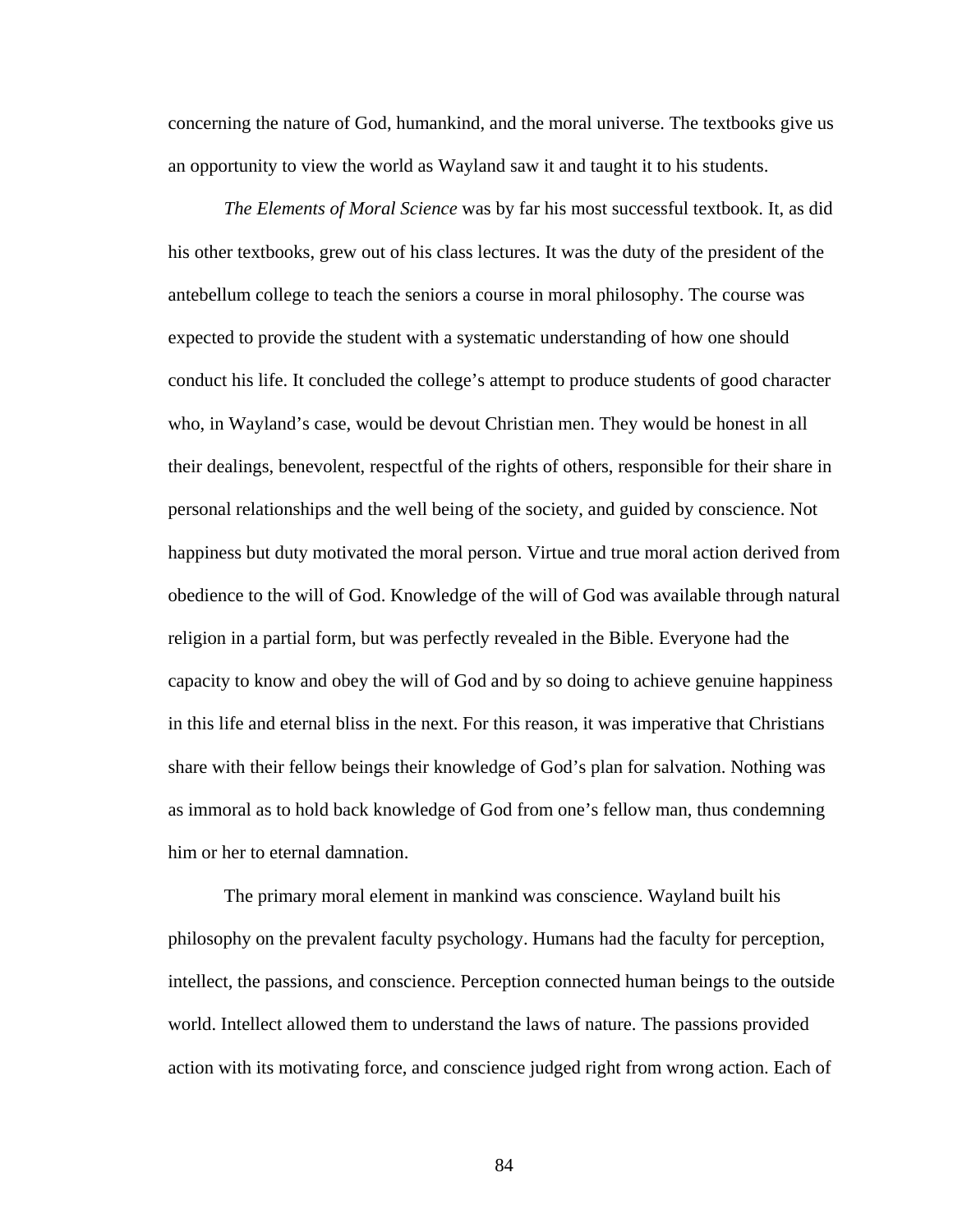these faculties had its role to play, but conscience kept them all in balance. The faculties were known through natural science. Conscience, or the moral sense, existed in all persons. Natural science or religion could not provide complete knowledge of the laws by which the moral life should be governed, however. This knowledge depended on directly revealed religion founded only in the Scriptures.

Natural religion was consistent with the Bible, but it was not complete. Nothing in nature told of God's saving action in Christ, or life after death, or the requirement to love one's neighbor as oneself. Humans knew God's law partially in nature but completely through the Bible. It was God's will that human beings lived in obedience to His will. Moral action depended upon the knowledge of God's law and the action of conscience to judge and direct specific behavior. True moral behavior depended on the voluntary action of the independent conscience of the individual person. A truly moral society could only arise when individual Christian converts voluntarily chose to follow the will of God. This moral vision is highly individualistic, but it assumes that the individual is in relationship with God. The single person is by no means an autonomous individual. Every moment of his or her life is lived in relationship with God.

Two types of relationships characterize human existence. There is the relationship which the person has with God and the one which he or she has with fellow humans. The proper relationship with God is one of obedience, piety, and devotion. God gives humanity life and the possibility for eternal happiness. He demands obedience to His will. He requires that mankind love and obey Him, and that they love their fellow man. The appropriate relationship among humans is one of reciprocity. All persons are created equal in value in the eyes of God. Each person has a right to his or her own self. Each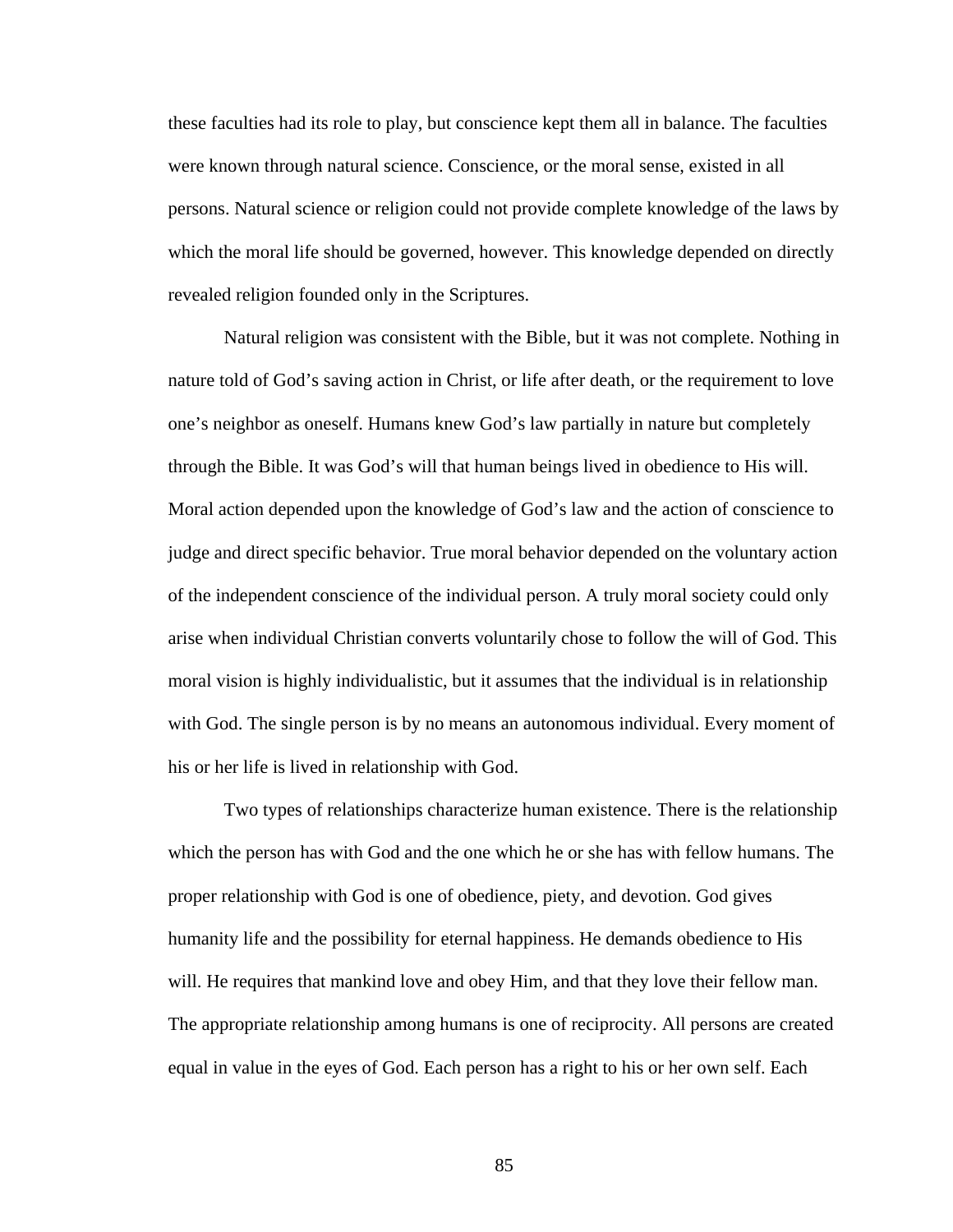person must be free to exercise his or her own conscience. Each person must respect the equality of every other individual. A person may not be interfered with in the practice of his or her freedom, as long as he or she is not interfering with anyone else. The freedom of the individual may be limited by the group only to the extent that the individual has freely entered into a contract to relinquish a portion of his or her freedom. The law of reciprocity only permits the society to protect the freedom of the individual or to prohibit the individual from interfering with another's freedom. The primary relationship which humans have with God also directs the reciprocal relationship which humans have with one another. It is God's commandment to love one's neighbor. Obedience to the will of God requires love of neighbor.

During the 1830s, the liberal concept of self-interest as a proper motivating force became popular. Wayland found this concept to be abhorrent. He addressed this issue in a section of *The Elements of Moral Science*, entitled "Self-love."[10](#page-93-0) Wayland argued that for the purposes of morality the human faculties are arranged hierarchically. The appetites and passions are necessary for life and to provide a basis for happiness, but their pleasures are momentary. Self-love is, on the other hand, grounded in reason. The individual can assess possible actions and evaluate their potential for providing long-term and complex happiness. For these reasons, it is superior to the immediate satisfaction which is associated with gratification based in the passions alone. The highest faculty in the moral order is, however, conscience. When conscience is used to arbitrate among possible actions, right and wrong, guilt and innocence appear. Self-love only considers the happiness of the individual, but this is inadequate. Only if one considers the happiness

<span id="page-93-0"></span> <sup>10</sup> Wayland, *Elements of Moral Science,* 95ff.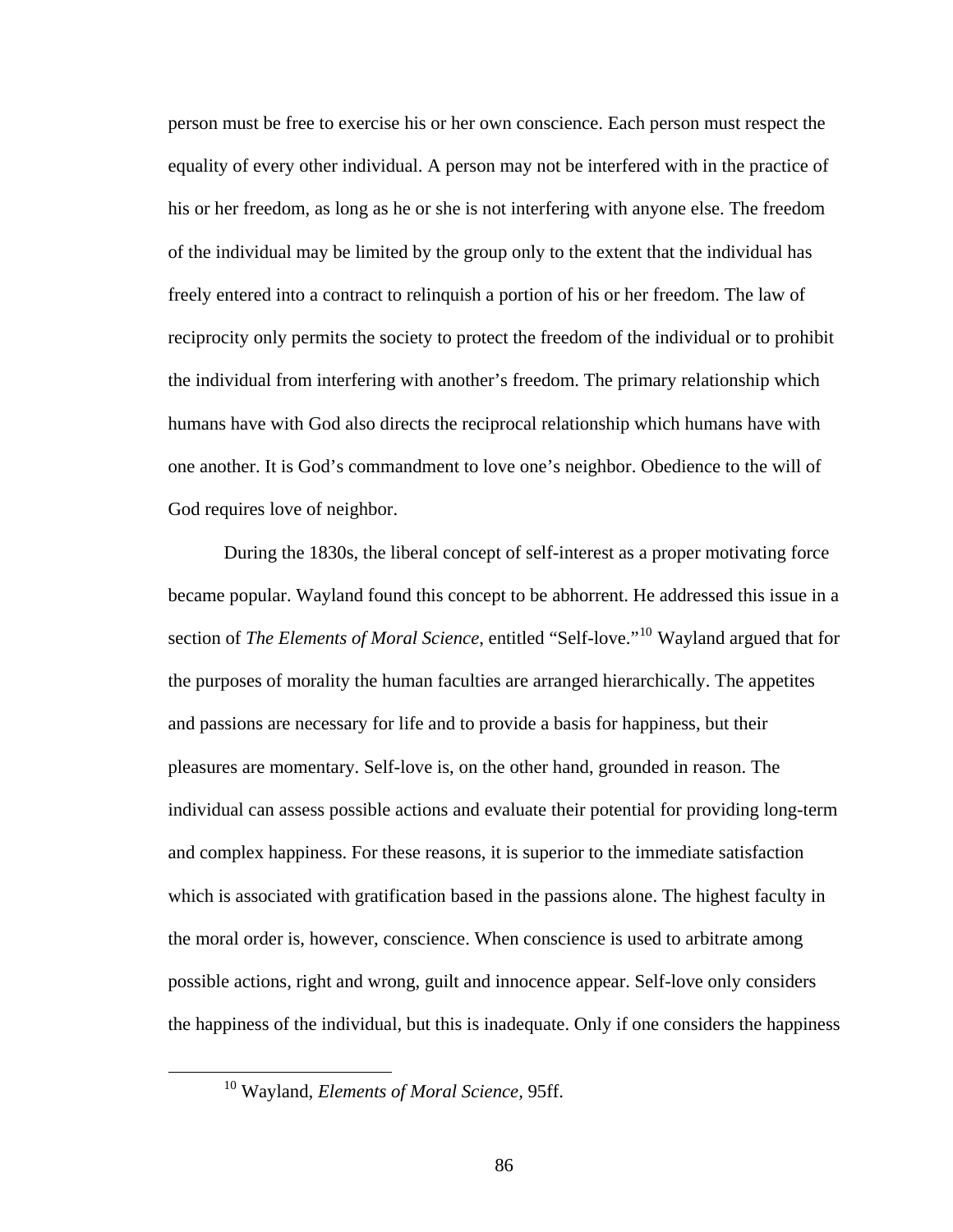of others can one experience the happiness of virtuous action, avoid the feelings of guilt, and act in accordance with the will of God. While it can be argued that one can act benevolently from self-interest, such action still lacks the happiness derived from true virtue which is disinterested and carried out in obedience to the will of God. Only true virtuous action is obedient to the guidance of conscience and free from guilt. In this instance, Wayland rejected the Lockean version of liberal America in favor of Christian America, although he acknowledged that Lockean America did occupy an intermediate position on the morality scale.

In spite of the popularity of Wayland's textbook on morality, it was controversial. The primary controversy which it provoked was over slavery. Based on the principle that each person is entitled to his or her own body and that one must have the freedom to follow his or her own conscience in obedience to the will of God, he asserted that domestic servitude, slavery, was opposed to Scripture.<sup>[11](#page-94-0)</sup> He also argued that slavery was economically unsound, in violation of the law of reciprocity (what white man would agree to be a slave?), and likely to call out the worst behavior in both the master and the slave.

He went on to argue that the Bible did not instruct that slaves should be freed. He concluded that masters should follow their conscience and free their slaves. Slaves, on the other hand, should be obedient to their masters, only disobeying when it was a matter of conscience. Slaves should be prepared to suffer punishment for their disobedience passively. This resolution pleased no one. Southerners rejected the idea that slavery was inconsistent with the Bible, abolitionists were angered by the conclusion that the Bible

<span id="page-94-0"></span> $11$  Ibid., 181ff.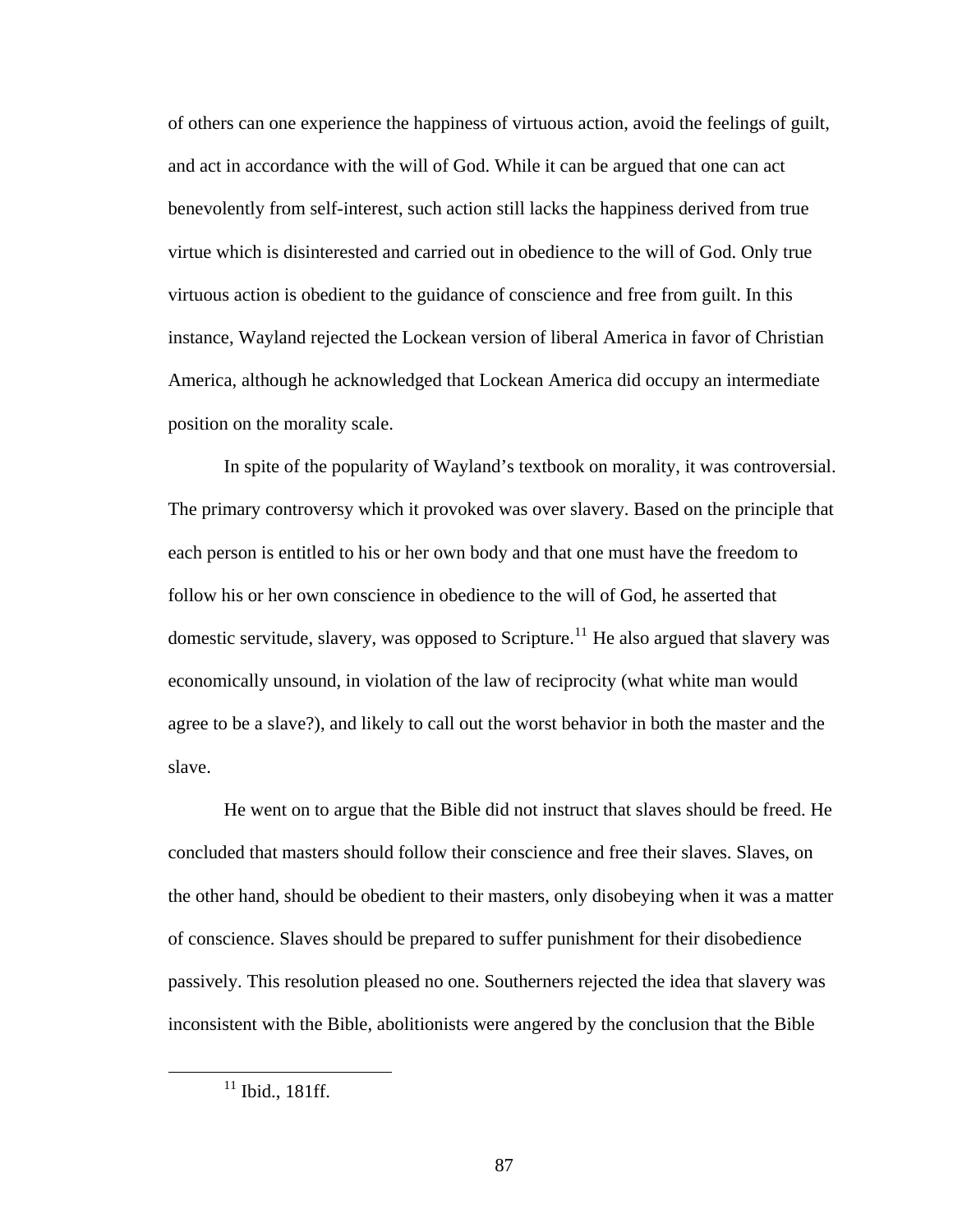did not support the freeing of the slaves, and the slaves could not have been pleased to hear that they must bear their bondage passively and in a spirit of love and obedience. In the end, he reconciled with the abolitionists and supported the war against the South.

His second textbook, *Elements of Political Economy*, continued the debate between liberal America and Christian America.<sup>[12](#page-95-0)</sup> Wayland drew on Adam Smith, Jeane Baptiste Say, and David Ricardo to develop his economic analysis. He recognized the importance of self-interest in driving economic activity, the right of individually held property, the sanctity of voluntary contracts, and a minimal role for government in economic affairs. He affirmed the beneficial role of competition, but insisted that competition must be curbed by moral rectitude. Liberal America could only work when it was regulated by Christian America. Liberal America, left to its own devices, created speculation, luxurious living, fraud, and a generational weakening in moral character. Christian America could tame the excesses of the market, harmonize the conflict among the classes, and ensure that the economy be established on a free yet honest and solid basis.

Wayland divided his topic into four elements: production, consumption, distribution, and exchange. Production involved the wedding of capital and labor. Each was absolutely necessary to produce the goods which human life demanded. Each depended on the other to be productive, and therefore should be partners, not adversaries, in the work place. The category of consumption required balance. There needed to be enough consumption to feed, clothe, and house humanity in a just way, but too much consumption depleted the capital resources and reduced the capacity to produce.

<span id="page-95-0"></span><sup>&</sup>lt;sup>12</sup> Francis Wayland, *Elements of Political Economy* (New York and Chicago: Sheldon and Company, 1886).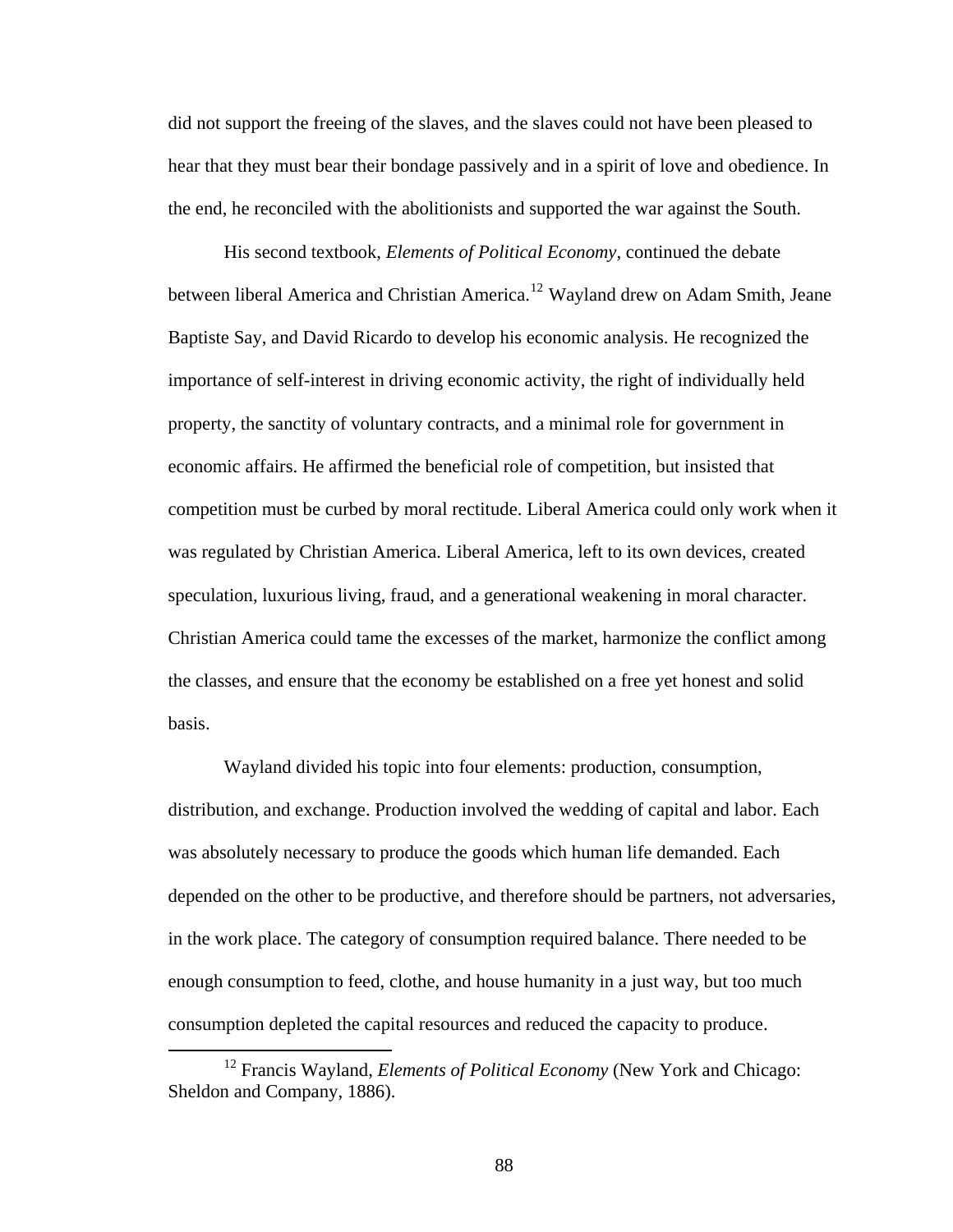Distribution was more problematic. Too many of the world's people were under fed, clothed, and housed. Too often, governments and economic elites controlled more than their fair share of the wealth of the world, leaving labor in poverty. Exchange dealt with money, banking, and credit. In these areas, fraud, speculation, and government mismanagement and malfeasance were constant threats to a healthy and just economic order. Each of the four elements of political economy were essential to a market economy, but in each area much could go wrong.

While Wayland's economic textbook broke little new ground, it did have one controversial point. He lived and worked in Providence, Rhode Island, one of the centers of the industrial revolution in America. The capitalists of the state were among the strongest advocates for a high tariff, but Wayland was very outspoken in favor of free trade. His friends and donors supported protectionist legislation, but they seemed not to punish him for his heretical position. His free trade position revealed much about his thought. Tariffs created two major problems. They artificially raised the prices on commodities for the majority of the citizens, and they corrupted the morals of the business elite by allowing them to get something for nothing. It was bad economics, but it was worse morality. Free trade required the efficient use of capital and labor. It discouraged waste and corruption, and it caused a premium to be placed on the development of skills and character, while promoting technical innovation. Protectionism promoted international conflict, which had the potential to lead to war, but free trade contributed to harmony among nations. It encouraged the economy of each nation to concentrate in those areas where it had natural advantages. In the case of free trade, liberal sentiments were consistent with Christian beliefs.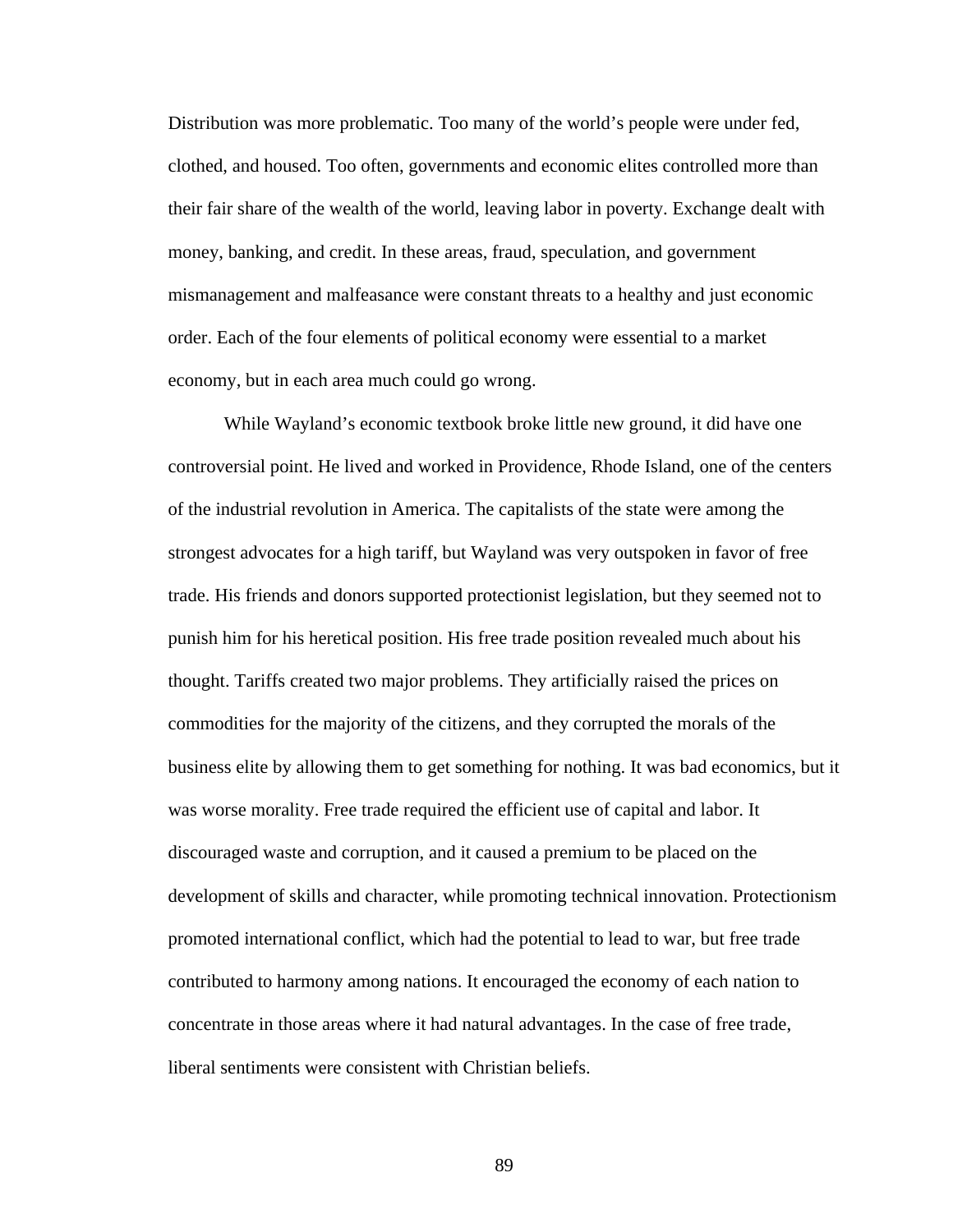His economic textbook shows Wayland's ambivalence over the emerging American culture very clearly. Self-interest, the rights of property, innovation, and laissez-faire government policies are affirmed, but the invisible hand integrating the whole system is problematic for him. The liberal economic and cultural order too easily falls into chaos and corruption. Only a well-educated moral citizenry which has a strong Christian character can provide the discipline needed to provide order in the new culture. The qualities for the new society which were needed were hard work, discipline, skills, cooperation with others, benevolence, and obedience to God. Unchecked liberalism produced persons with opposite qualities. A liberal culture not regulated by a Christian faith promised only ill.

If Wayland feared a run-away liberal individualism, he also feared the fervor of a run-away Christian evangelicalism. He published in 1838 a small volume entitled *The Limitations of Human Responsibility*. [13](#page-97-0) Therein, he took up the question of how to limit the claims of morality to tyrannize over the lives of humanity. The strongest claims, he argued, are those which are grounded in high moral sentiment. Whether the behavior sought is patriotism in the time of war, or the termination of a social evil, such as the consumption of alcohol or the emancipation of the slaves, an unlimited moral claim destroys the soul liberty of the individual. Drawing on his Baptist heritage, Wayland asserted that true morality depended on the act of conscience of each independent individual. Neither the proclamations of strong moral leaders, nor the influence of public opinion, nor the resolutions of voluntary associations, nor the orthodoxy of ecclesiastical bodies could replace the individual moral actor. He feared men and women would

<span id="page-97-0"></span> <sup>13</sup> Francis Wayland, *Limitations of Human Responsibility* (Boston: Gould, Kendall, and Lincoln, 1838).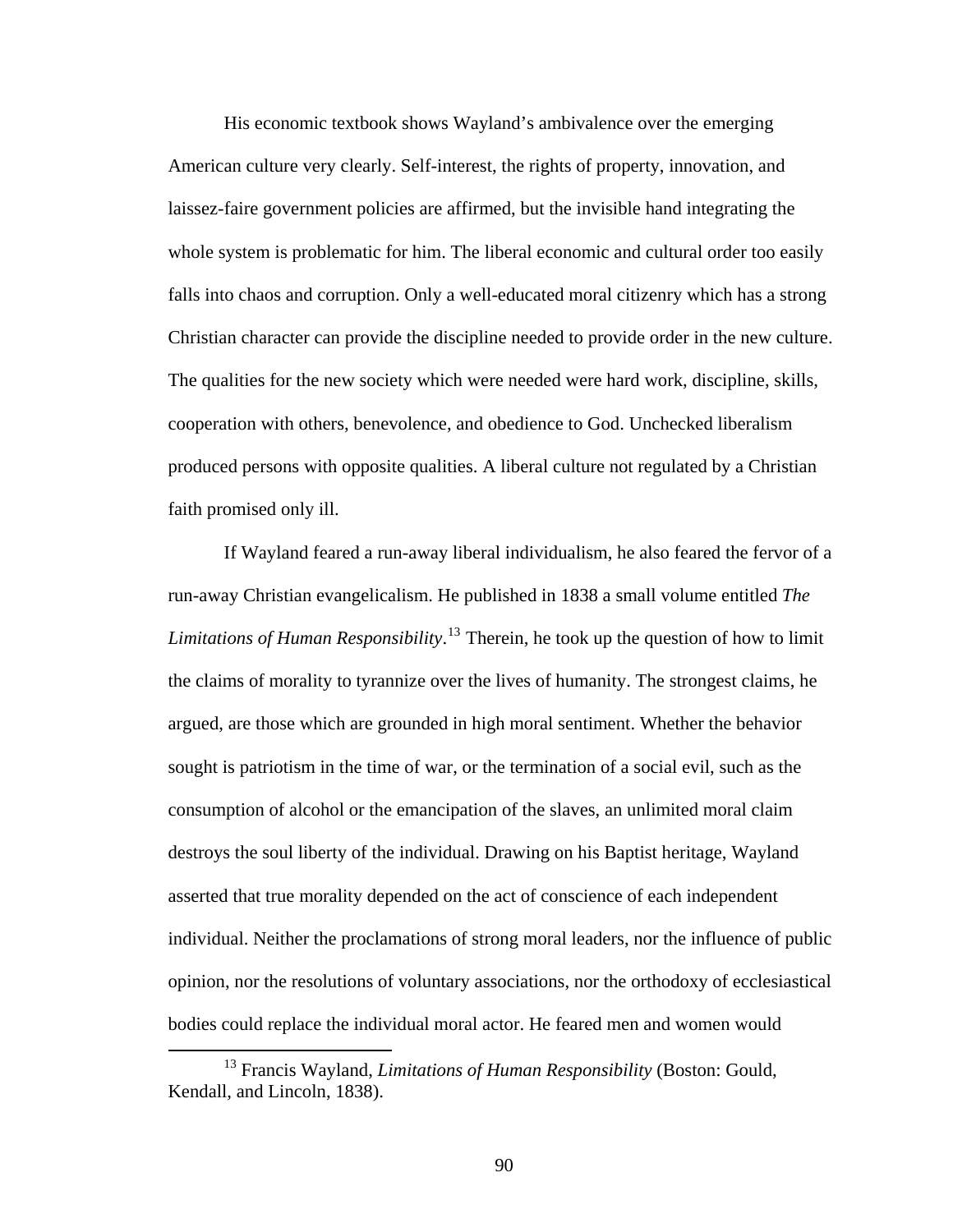relinquish their soul liberty to collective groups and opinions, and by so doing give up the Protestant and republican culture that he had praised so highly in his address, "On the Duties of an American Citizen."<sup>[14](#page-98-0)</sup>

Wayland looked for independence and objectivity in moral matters. He believed that both were in danger. He opposed the enthusiasm of the churches with their use of the anxious bench, the great benevolent empire with its voluntary associations directed toward national moral reform, and especially the abolitionists' efforts to mandate the end of slavery through what he believed to be unconstitutional means. No matter how right the cause, no one nor no group had the right to impose its moral beliefs on another. Each person had to make his or her own moral judgments. In this way, both independence and objectivity could be guaranteed. The objectivity of moral judgments was maintained when the individual, in private communication with his or her own conscience, used the Bible to ascertain the law of God, and then acted in obedience to that law. It was this independent moral action that made a person fully human. To abdicate it to another person, or group, or church, was to sacrifice one's very humanity.

At the heart of Wayland's moral vision was the independent individual who attempted to discern the law of God from the natural order and from the Scriptures. Using his or her intelligence to understand the situation at hand, and his or her conscience to make judgments that were obedient to God's law, the actor could be a moral person. Wayland feared that charismatic leaders, or tyrannical public opinion, or benevolent associations, or church bodies would interfere with the independence of the individual moral actor. He wrote his book to set forth the dangers to the moral life that were present

<span id="page-98-0"></span> $14$  Ibid.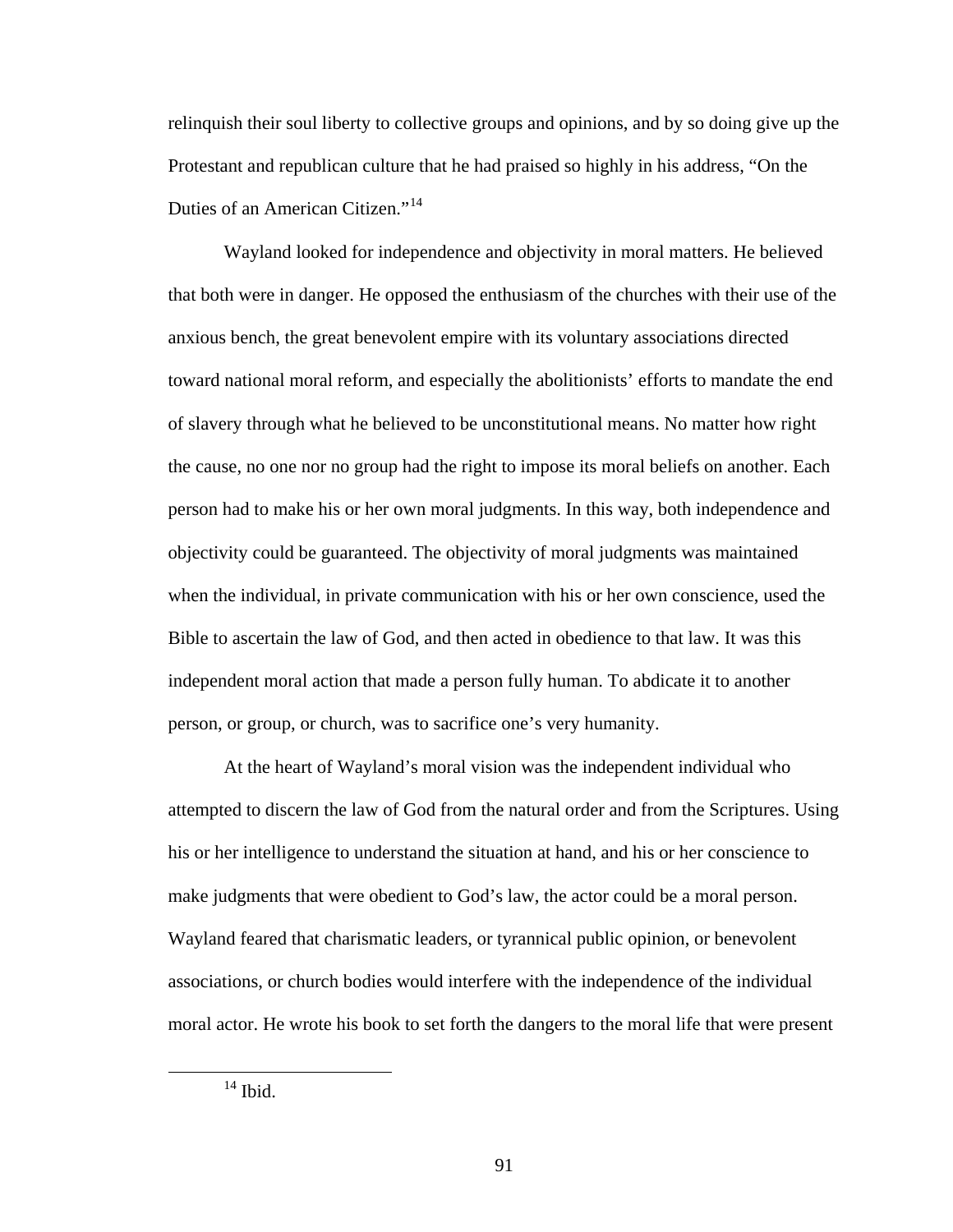in evangelical Christian America. He wanted to place limits on the scope of human responsibility, because if the case could be made that large scale organizations were needed to efficiently bring about the Kingdom, individual moral action could be replaced by group action. He resisted the creation of a mass society. God, not man, was responsible for the coming of the millennium. Whether southern slave owners, or drunkards, or criminals were the objects of reform efforts, the moral truth had to be comprehended by the individual. One could present the truth, but each individual had to voluntarily incorporate it into his or her own life. Morality could not be mandated. One was not responsible for what he or she could not do. God, not man, had ultimate responsibility for the coming of the Kingdom. Truth could be offered, but not imposed, and an over-zealous pursuit of moral ends could destroy the basis for all moral action. A more humble, limited approach to moral betterment was, in fact, more likely to achieve the end of encouraging a virtuous society.

The last of Wayland's textbooks, *Elements of Intellectual Philosophy*, appeared in 1854.<sup>[15](#page-99-0)</sup> He set forth in this text his theory of knowing. It covered many of the topics that today's students are likely to find in a psychology textbook. The elements of an intellectual philosophy that he addressed were perception, consciousness, original suggestions, abstraction, reason, imagination, and esthetic taste. Two foundational concepts guided his treatment. In the first place, he asserted the Common Sense Philosophy position that certain fundamental concepts were self-evident, and second, he tied his elements of knowing to a faculty psychology. He drew heavily on Thomas Reid and Doogald Stewart for his discussion.

<span id="page-99-0"></span> <sup>15</sup> Francis Wayland, *Elements of Intellectual Philosophy* (Boston: Phillips, Sampson and Company, 1858).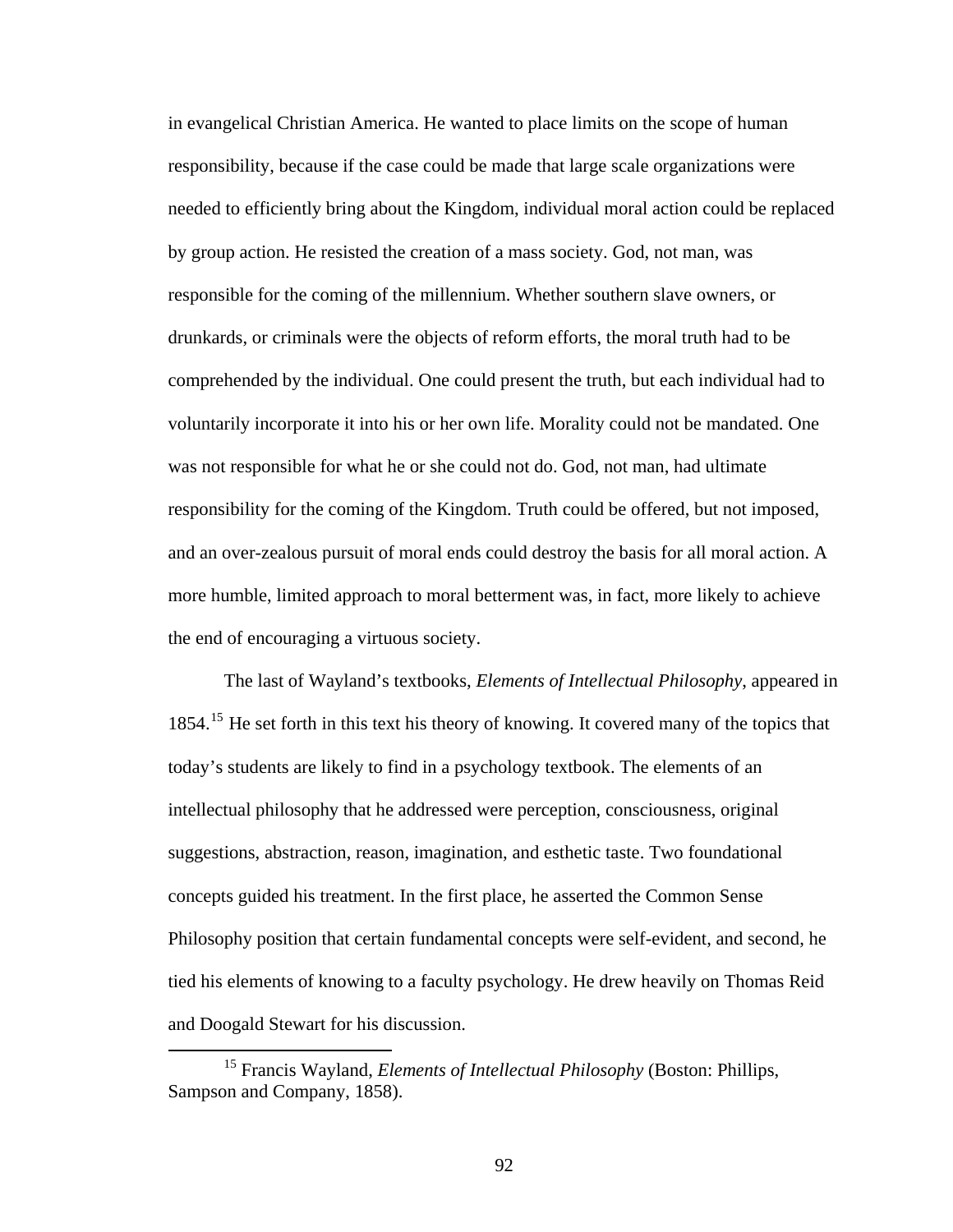While it is generally agreed that this book was the least successful of his textbooks, both from the perspective of its economic success and its quality of intellectual work, it nevertheless provides insight into his epistemological assumptions. The entire schema began with the belief that mankind was created by God with a particular set of faculties which, when used properly, could produce knowledge of the truth. God created both the material and the moral worlds with specific laws. It was the task of human beings to discover what those laws were and then to obey them. Each of the faculties played a role in building up knowledge. Troublesome philosophical questions such as causality were solved by pointing to their self-evident truth. It was self-evident that change in an object could not occur without a cause. After thinking about this phenomenon, all reasonable persons agreed that this truth was self-evident. Intuitions were helpfully granted to assist the human effort toward knowing. Higher functions, such as abstraction, reason, and imagination were additional faculties which completed the intellectual toolbox. Mental functions such as perception, abstraction, and reason were defined as capacities or things in themselves. They were the faculties with which humankind had been endowed by the Creator. If Humans reason, it is because God created them with the faculty for reason. Therefore, if they reason, they were carrying out God's plan.

Wayland's argument has a highly circular quality to it. Human knowledge developed from the use of the faculties which were the gift of God. They were as they were because that was the way God wanted them to be. Human knowledge represented the progressive discovery of God's laws. Both material laws, such as the law of gravity, and the moral law, such as the law of love for one's neighbor, were discoverable through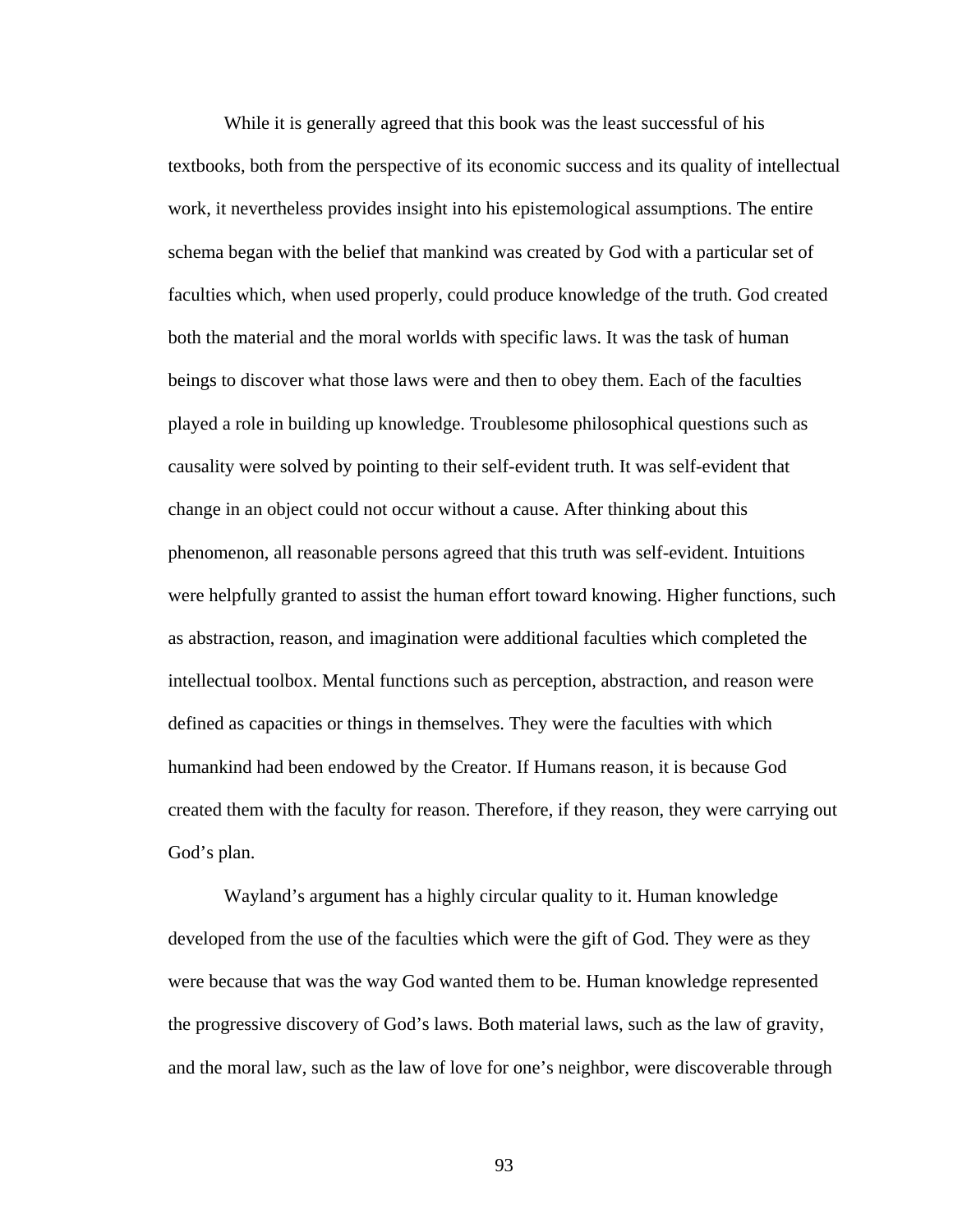the demonstrations of reason. God made the universe and then gave humans the faculties necessary to know it. There was a harmony between the external world and the mind. Humans possessed a common sense that made it all self-evident. This system of thought proved very vulnerable to other explanations of the origin of human knowledge. Evolutionary theory replaced the fixed concepts of natural theology, and faculty psychology was replaced by a variety of models which included dynamic, organic, and functional starting points. Scientific and experimental definitions of method replaced the philosophical and Common Sense approaches of Wayland and the generations of scholars he represented. Wayland believed that persons of good character using the gifts of God could discern the truth of the material and moral order. They only needed to be left free to exercise their own individual endowments. Since his generation, humanity has become far less certain of the capacity of the human mind to possess "the truth," or even if such truth exists.

### **Reform at Brown**

From the time that he assumed the duties of president until he retired, Francis Wayland worked to reform Brown University. He had some success, but most of his reform proposals lacked the resources, were too vague, or met too much resistance to be fully implemented. Still, much of his vision for higher education was realized in later years. Among his most enduring ideas were the substitution of elective courses for the classical curriculum, the introduction of practical studies, and the elevation of entry requirements beyond what now would be considered the high school level. Some of his least successful proposals included his efforts to pay faculty with fees from students who chose their classes, the creation of financial incentives to students for outstanding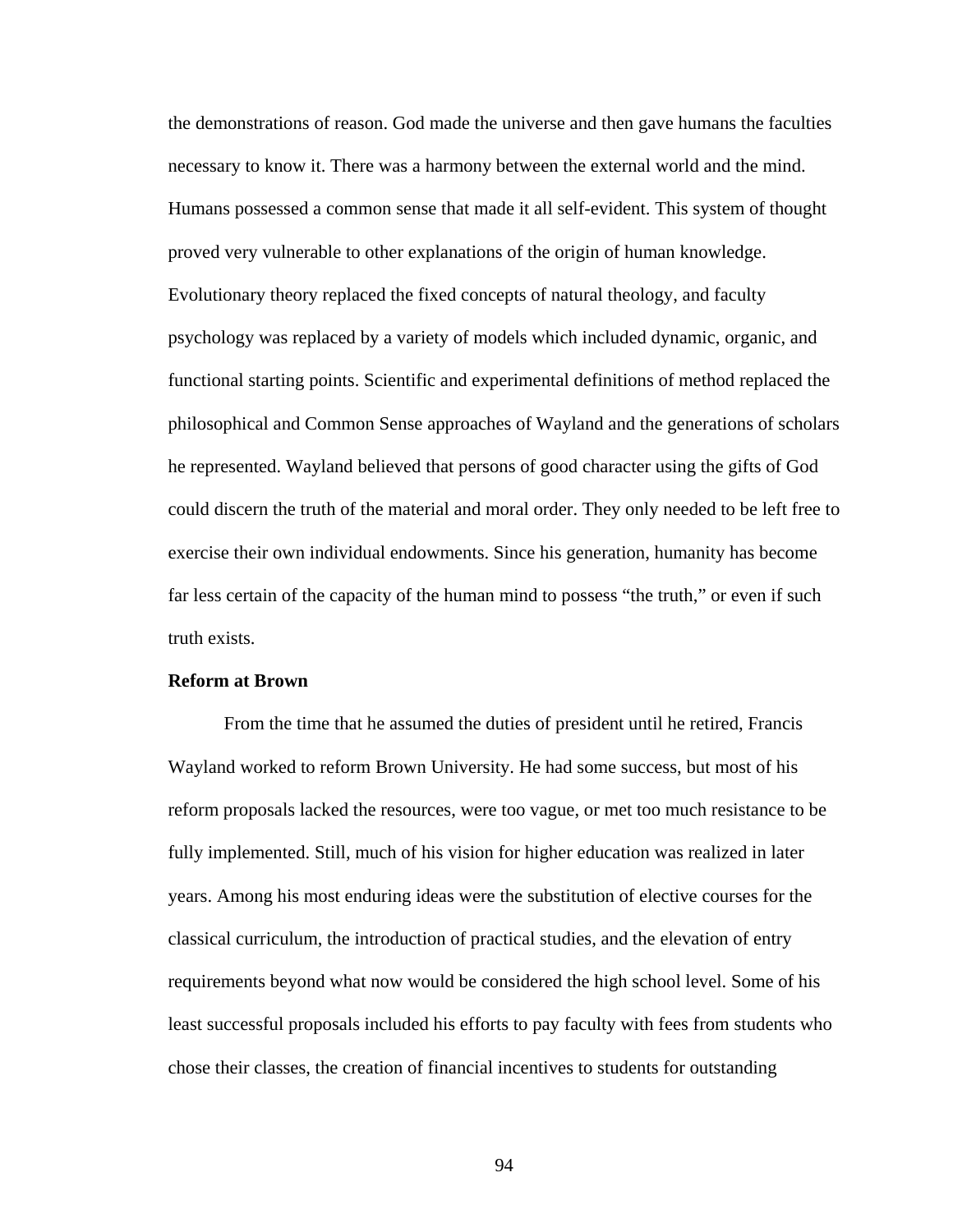academic achievement, and vocational programs that offered partial degrees.<sup>[16](#page-102-0)</sup> This latter proposal has taken root in our contemporary vocational-technical schools and in many junior college programs. He sought to blend moral development with practical education. His vision was both benevolently authoritarian and democratic. He wanted a residential school where morality could be taught and behavior controlled and, at the same time, where practical popular education could be offered to classes of citizens w ho never before had been considered worthy of higher education. His reform vision w as a combination of evangelical Christianity, classical economics, and American middle-class democracy.

Wayland considered proper discipline to be key to the moral development of Brown students. His first impulse was to move the campus out of Providence so that students could be separated from the temptations of the city. This proved to be impossible because the college lacked the resources to construct an entirely new facility, and the idea died in committee. He was determined to improve discipline, however, and enacted a new code for the college. Theodore R. Crane, the most thorough student of Wayland's presidency, writes:

Wayland's new regulations for student conduct had a stunning impact on an academic community used to the easygoing ways of Asa Messer. The Laws of 1827, which were the basis for the government of the University during the rest of his presidency, were much more elaborate than the previous code, enacted in 1823. Their significance is to be found less in their proscriptions and penalties, however, than in the host of new duties which they required.<sup>[17](#page-102-1)</sup>

 $\overline{a}$ 

<span id="page-102-0"></span><sup>16</sup> Wayland, *Thoughts on the Present Collegiate System in the United States*  (Boston: Gould, Kendall, and Lincoln, 1842); Wayland, *Report to the Corporation of Brown University on Changes in the system of Collegiate Education* (Providence*:* George H. Whitney, 1850).

<span id="page-102-1"></span><sup>17</sup> Theodore Rawson Crane, *Francis Wayland and Brown University, 1796-1841: A Dissertation Presented to the Faculty of Harvard University in Partial Fulfillment of the Degree of Ph.D.* (March 1959), 376.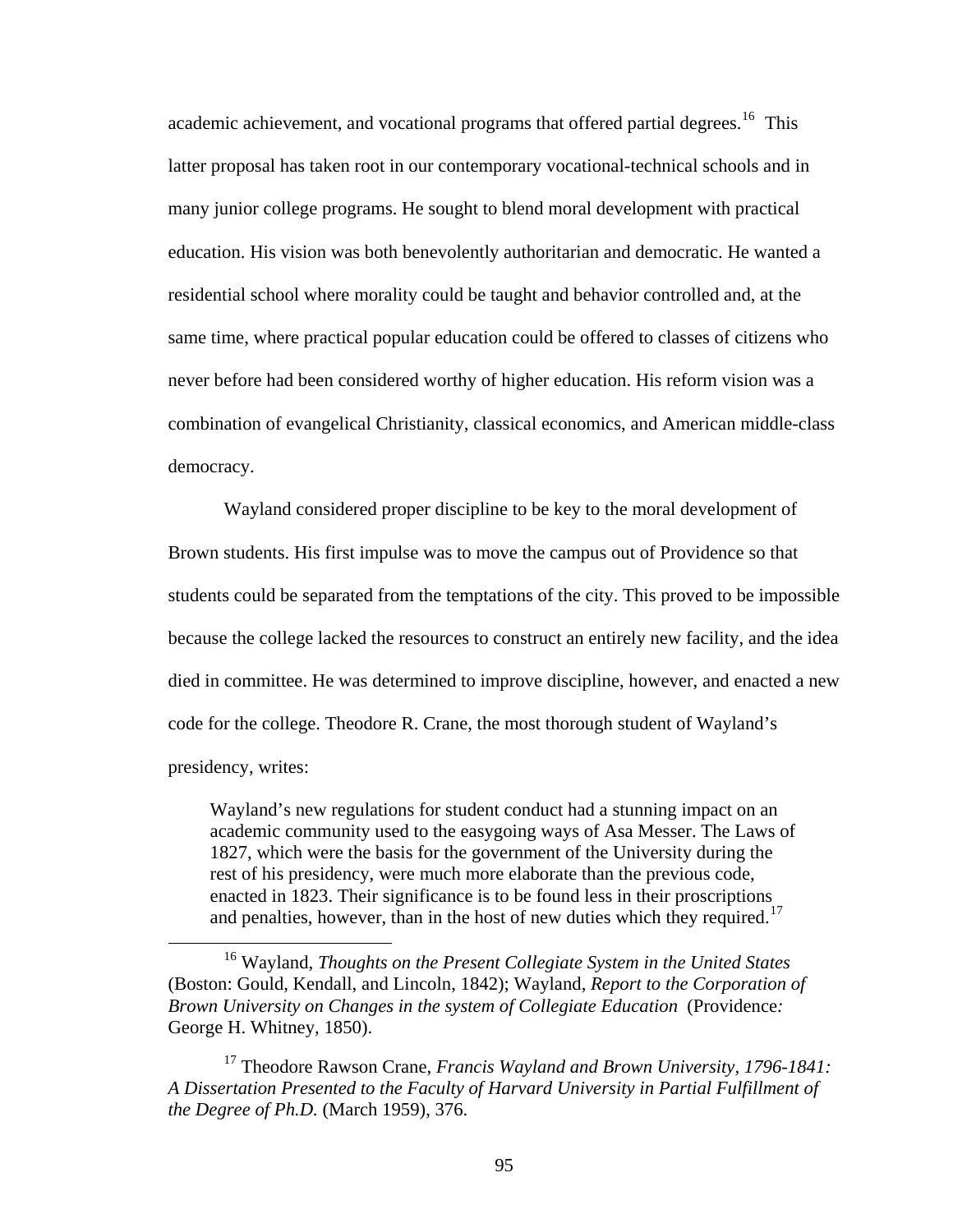The new regulations were meant to be kind and just and restore paternal control to the campus. Faculty members were to reside on campus and visit the rooms of the students frequently. They had the right to enter a student's room, even if it was locked, and students could not hold meetings without approval of the agenda for the meeting. The strategy of the new regulations was to eliminate idle, unsupervised time. Harsh penalties were to be avoided by providing structured activities. Independent, student-led activities of both a formal and informal nature were to be discouraged.

Wayland forbade Brown students to attend the theater and the lecture of abolitionist Charles Sumner. He also discouraged church attendance in the community. He did not want the youthful students to mix with adults of all classes and backgrounds. Bible study classes and worship services were offered on campus. He even reprimanded his own son for attending the theater. He also discouraged Greek-letter fraternities, arguing that such organizations distracted students from the pursuit of more pious activities. His goal was to create an environment where disciplined study and the pious obedience to God's moral law could be carried out without competition or distraction from worldly secular diversions.

In his 1850 reform proposals, Wayland indicated he would favor eliminating the dormitories at Brown.<sup>[18](#page-103-0)</sup> By this time, he had concluded that the best moral training for youths could take place in private homes. He suggested that students live in the community with families of good moral character. However, this proposal was not acted upon. After two decades of attempting to govern youthful students, he determined that it

 $\overline{a}$ 

<span id="page-103-0"></span><sup>18</sup> Wayland, *Report to the Corporation of Brown University on Changes in the System of Collegiate Education.*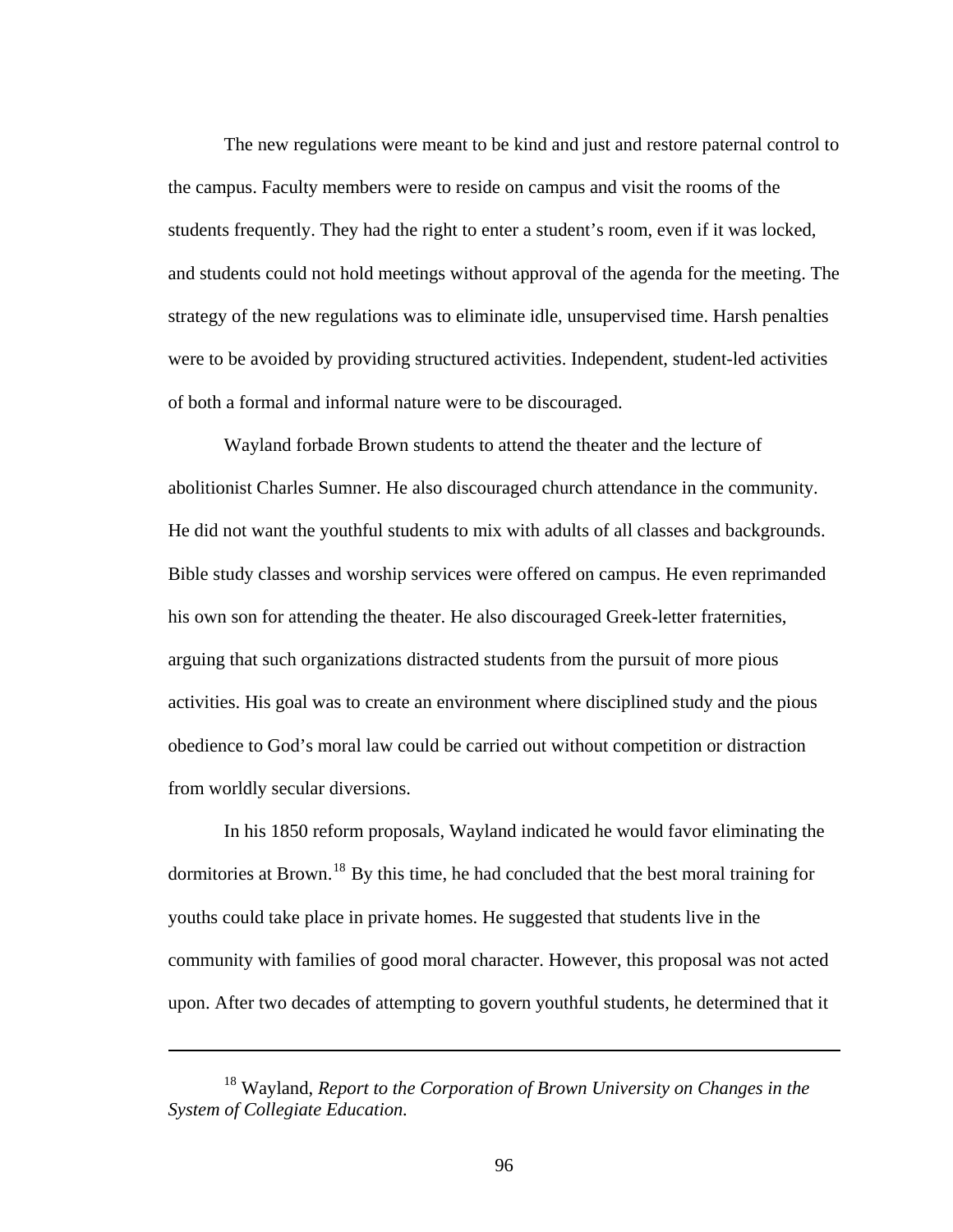was very difficult to control their lives when they lived in groups, separated from normal family life. The college could provide Bible study, chapel services, appropriate textbooks and classes, and faculty supervision, but these were not enough. The student needed parental figures in a normal setting, who could be kind, and at the same time be firm. Teaching morality was a constant thing.

Brown University, as other colleges, struggled to establish financial stability. It was common at the time for the president of a school to solicit funds from alumni and other constituencies of the institution. Wayland was always reluctant to follow this course. He believed that a college should be financed through competitive market mechanisms. He also thought that faculty members should be paid through similar devices. When he returned from his European visit in 1841, he attempted to move Brown toward a classical economic model of financing.<sup>[19](#page-104-0)</sup> During the 1840s, Brown fell into financial trouble and, in 1849, Wayland submitted his resignation. The board of directors refused to accept the resignation and he agreed to stay on, if his reforms were accepted.

Wayland stated his financial critique of higher education, when he wrote

It is manifest . . . that the movement of civilization is precisely in the line of the useful arts. . . . Our colleges are not filled because we do not furnish the education desired by the people. We have constructed them upon the idea that they are to be schools of preparation for the professions. Our customers, therefore, come from the smallest class of society; and the importance of the education which we furnish is not so universally acknowledged as formerly, even by this class. We have produced an article for which the demand is diminishing. We sell it at less than cost, and the deficiency is made up by charity. We give it away, and still the demand diminishes. Is it not time to inquire whether we cannot furnish an article for which the demand will be, at least, somewhat more remunerative? $2^{20}$  $2^{20}$  $2^{20}$ 

<span id="page-104-0"></span> <sup>19</sup> Theodore Rawson Crane, *Francis Wayland: Political Economist as Educator*  (Providence: Brown University Press, 1962).

<span id="page-104-1"></span><sup>20</sup> Wayland, *Report to the Corporation of Brown University on Changes in the System of Collegiate Education.*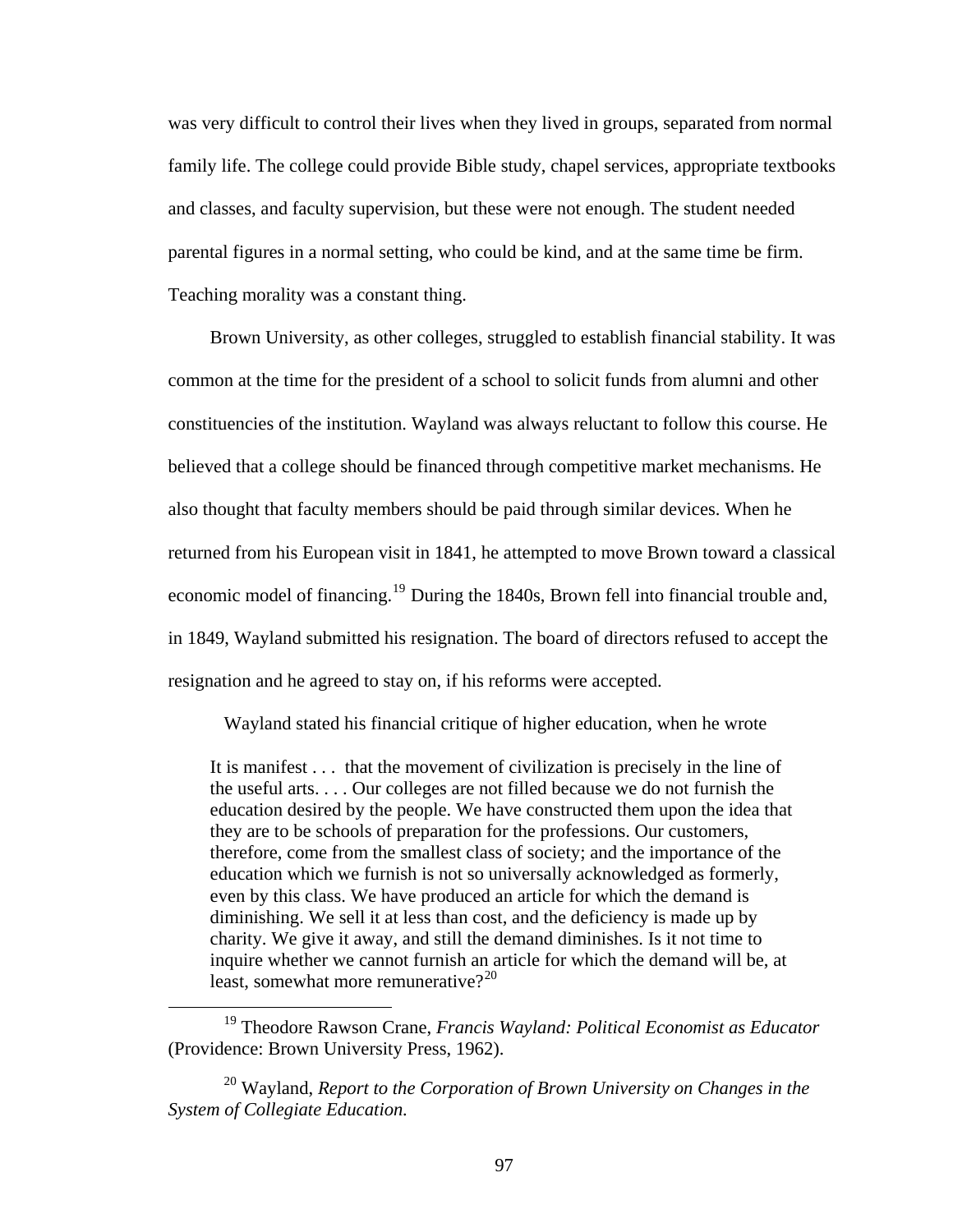In the five years after 1850, he strove to create a practical, democratic education that would meet the needs of workers and farmers. He wished to serve the middling classes from which he believed the Baptist evangelical people had always come.

In the 1840s, the Brown faculty and corporation encouraged Wayland to raise funds to endow professorships and to provide scholarships for the students, but he refused. He felt such funding would undercut the moral fiber of the institution. Education should be thought of as a commodity, and its consumers should be willing to pay for it, just as if it were a pair of shoes. It should not be the object of charity. If faculty and students were subsidized, they would be tempted to do less work and lose the drive to be useful. Instead of scholarships for the students, he set up a premium system. Awards were paid to students for outstanding achievements. Students could earn money by writing high-quality essays or by demonstrating other academic skills of superior accomplishment. While faculty members were provided with an initial salary, they were expected to round out their earnings with fees paid to them by students who took their courses.

In a letter dated September 7, 1848, three of Brown's most loyal faculty members, Alexis Caswell, George Ide Chase, and William Gammell, requested that the Corporation of Brown University provide funding for faculty salaries.<sup>[21](#page-105-0)</sup> They argued that higher education throughout America and the world depended on charitable giving and that Brown should do the same. The Board of Fellows voted to raise \$50,000 for this purpose,

21 Crane, *Francis Wayland: Political Economist as Educator,* 36.

<span id="page-105-0"></span> $\overline{a}$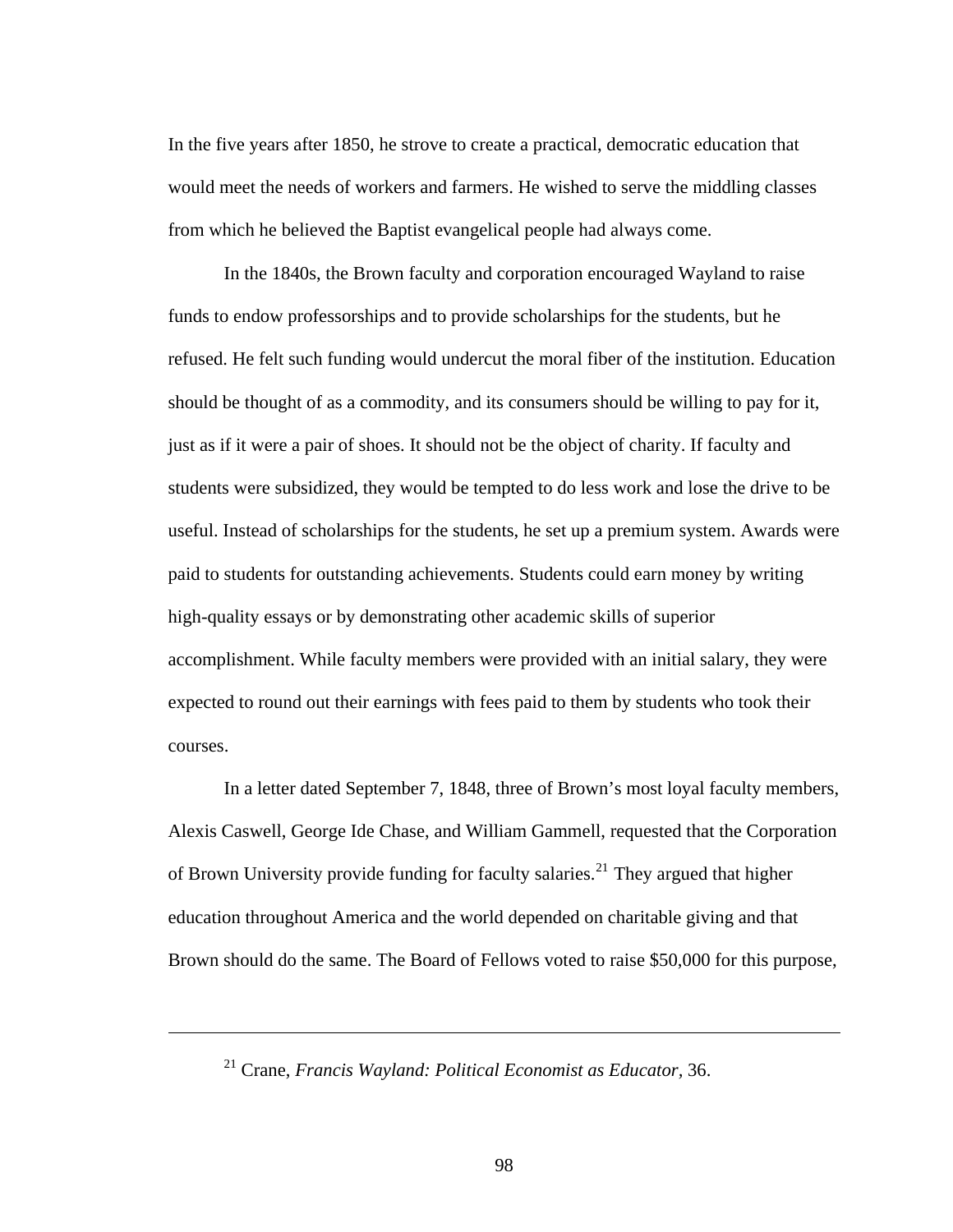but a year later Wayland reported that the fund drive had been a failure, and he submitted his resignation.

Not only Wayland's faculty rebelled against his policies. In 1846, the Baptist members of Brown University Corporation agitated for the use of funds to provide scholarships for students who were studying to enter the Baptist ministry. Wayland turned back this initiative, but it contributed to a growing split between him and the national Baptist leadership. Not until after his retirement did Brown offer scholarship assistance to its students.

The Brown Board of Fellows refused to accept Wayland's resignation and instead appointed a committee to be chaired by Wayland which was instructed to prepare a report addressing the reforms needed at Brown if the university was to be restored to health. On March, 28, 1850, Wayland presented his report. Crane summarizes the wide-ranging changes suggested in the report:

Brown University was now committed to drastic changes in its curriculum, degree requirements, and fiscal policies. The public was promised a more "useful" curriculum: specifically new courses in pedagogy, agriculture, chemistry applied to the arts, applied science, and law. Inauguration of the "new system" was made dependent on the success of an appeal for \$125,000, more than double the University's resources in 1850. Thus it was imperative for Francis Wayland to become a fund raiser, though this activity had always been distasteful to him. Now, however, he felt morally justified in assuming the role because his new curriculum would provide training Brown had never previously offered, and the additional students he hoped to attract, rather than being lured away from sister institutions, would be young men who would never have enrolled in a required liberal arts course at any college. $^{22}$  $^{22}$  $^{22}$ 

Wayland's report did not just seek to solve the financial crisis at Brown; its

proposals sought to change the very nature of higher education. Finally. Brown

<span id="page-106-0"></span>University could serve the needs of the community. Persons who never before were

 $22$  Ibid., 38.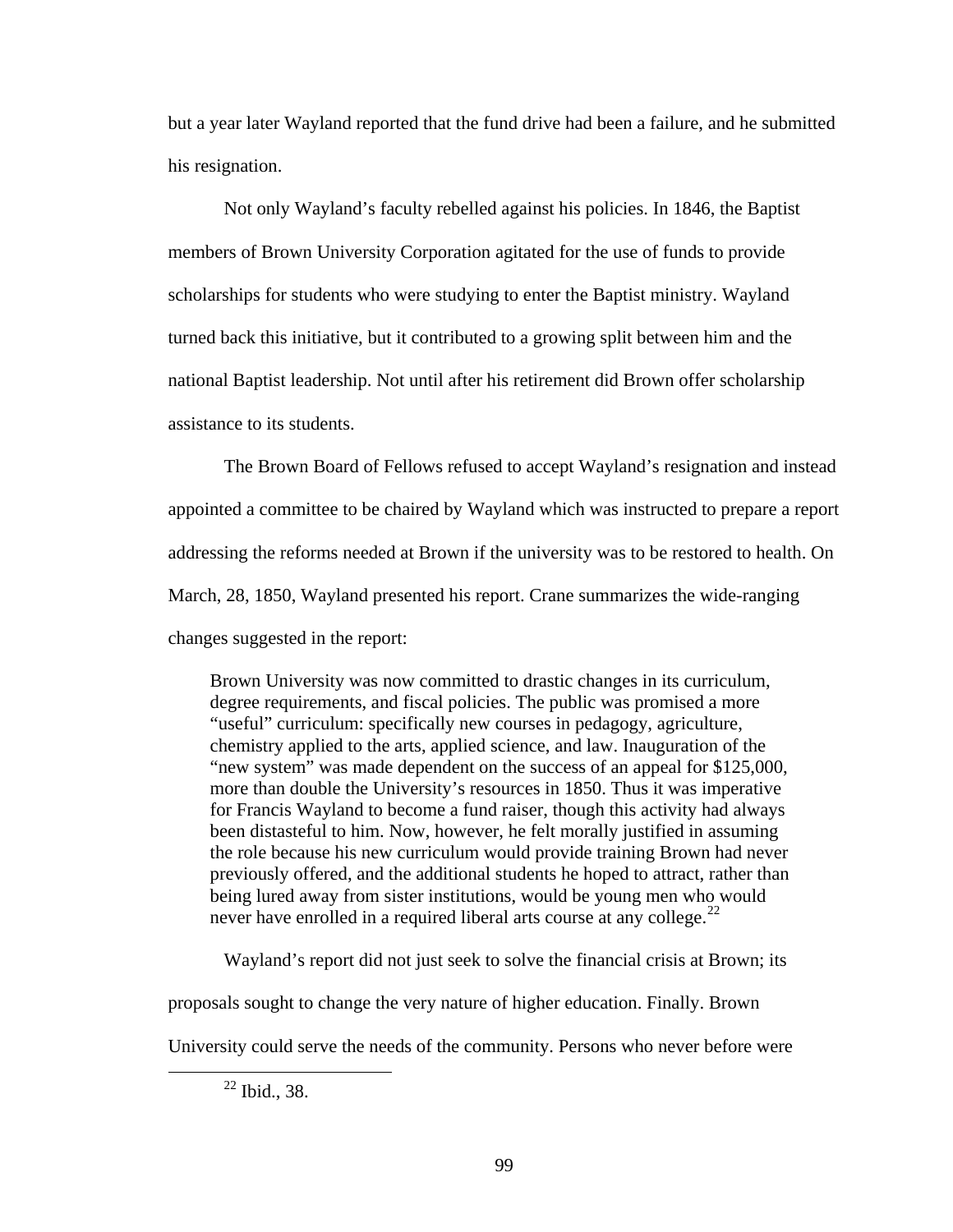thought to be consumers of a college education could come to Brown and receive training in practical subjects. Courses in applied science and agriculture could provide the new student with information that he could use in his vocation. It would be an education for the middling classes.

Wayland never more clearly stated his vision for a practical and democratic education than in his address at the fiftieth anniversary of the presidency of Eliphalet Nott of Union College. He said:

Did God manifest himself in the flesh, in the form of a carpenter's son, to create an intellectual aristocracy, and consign the remaining millions of our race to daily toil? . . . When our systems of education shall look with as kindly an eye on the mechanic as the lawyer, on the manufacturer and merchant as the minister; when every artizan, performing his process with a knowledge of the laws by which it is governed, shall be transformed from an unthinking laborer into a practical philosopher; and when the benign principles of Christianity shall imbue the whole mass of our people with the spirit of universal love, then, and not until then, shall we illustrate to the nations the blessings of Republican and Christian Institutions.<sup>[23](#page-107-0)</sup>

Wayland retired from Brown in 1855. Within two years, his reforms were reversed. Scholarships were once again offered to students and the non-degree programs were discontinued. He resigned from the corporation and broke off his relations with the university. All that remained of his post-1850 efforts was the \$125,000 endowment which provided financial stability for the university for some time into the future. His liberal Christian vision for education had proved impractical. Brown could not be both an intellectual center for professionally oriented students and a workers' college. It was neither the first nor the last time that the two cultures failed to find educational

<span id="page-107-0"></span> <sup>23</sup> Francis Wayland, *The Education Demanded by the People of the United States: A Discourse Delivered at Schenectady, July 25, 1854, on the Occasion of the of the Fiftieth Anniversary of the Presidency of Eliphalet Nott* (Boston: Phillips, Sampson and Company, 1855), 29.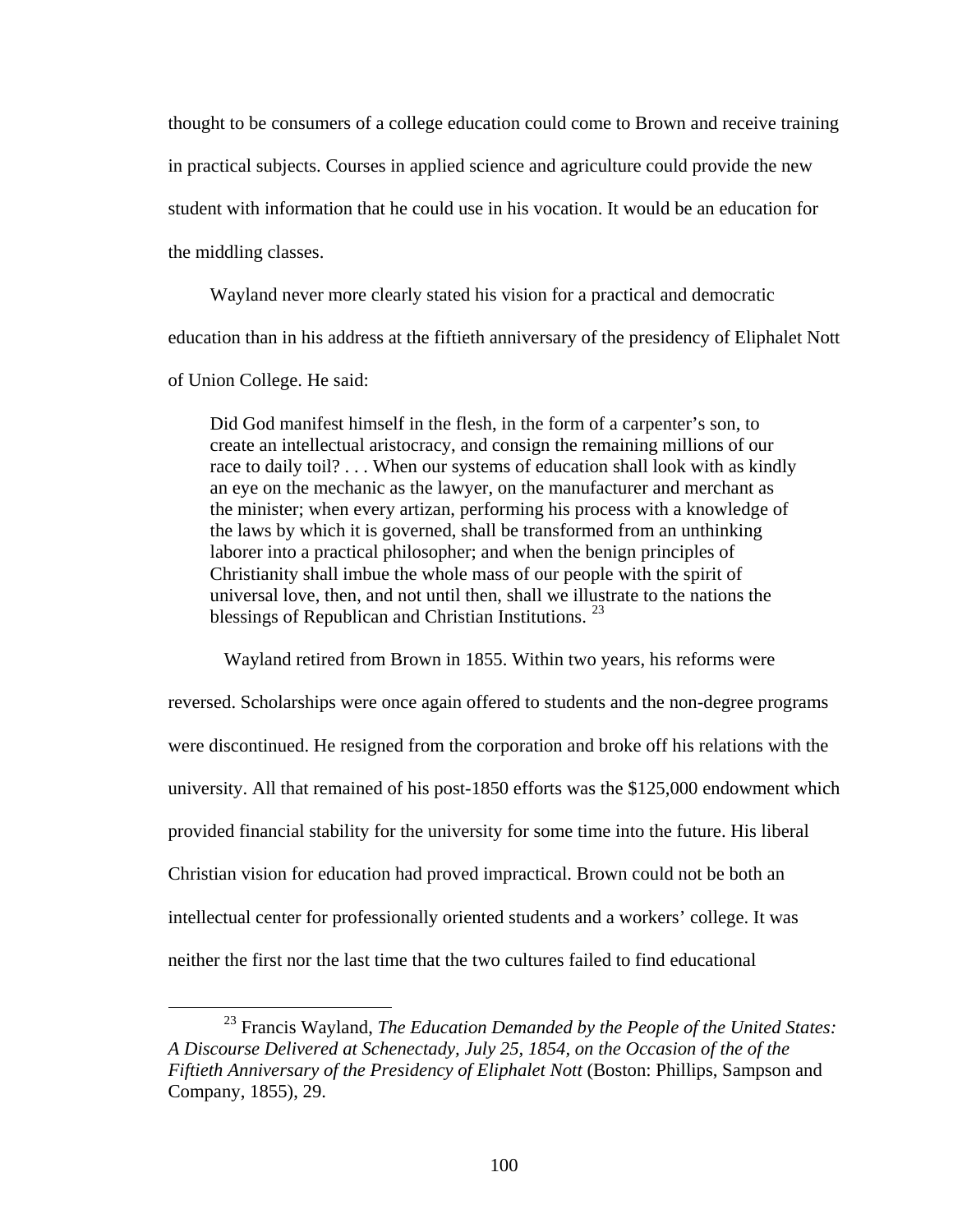compatibility. Industrial, corporate America would require educated managers and unskilled and semi-skilled operatives, and they would be alienated from one another. Wayland's vision for an intellectual democracy was the victim of corporate America as much as it was of the classical curriculum.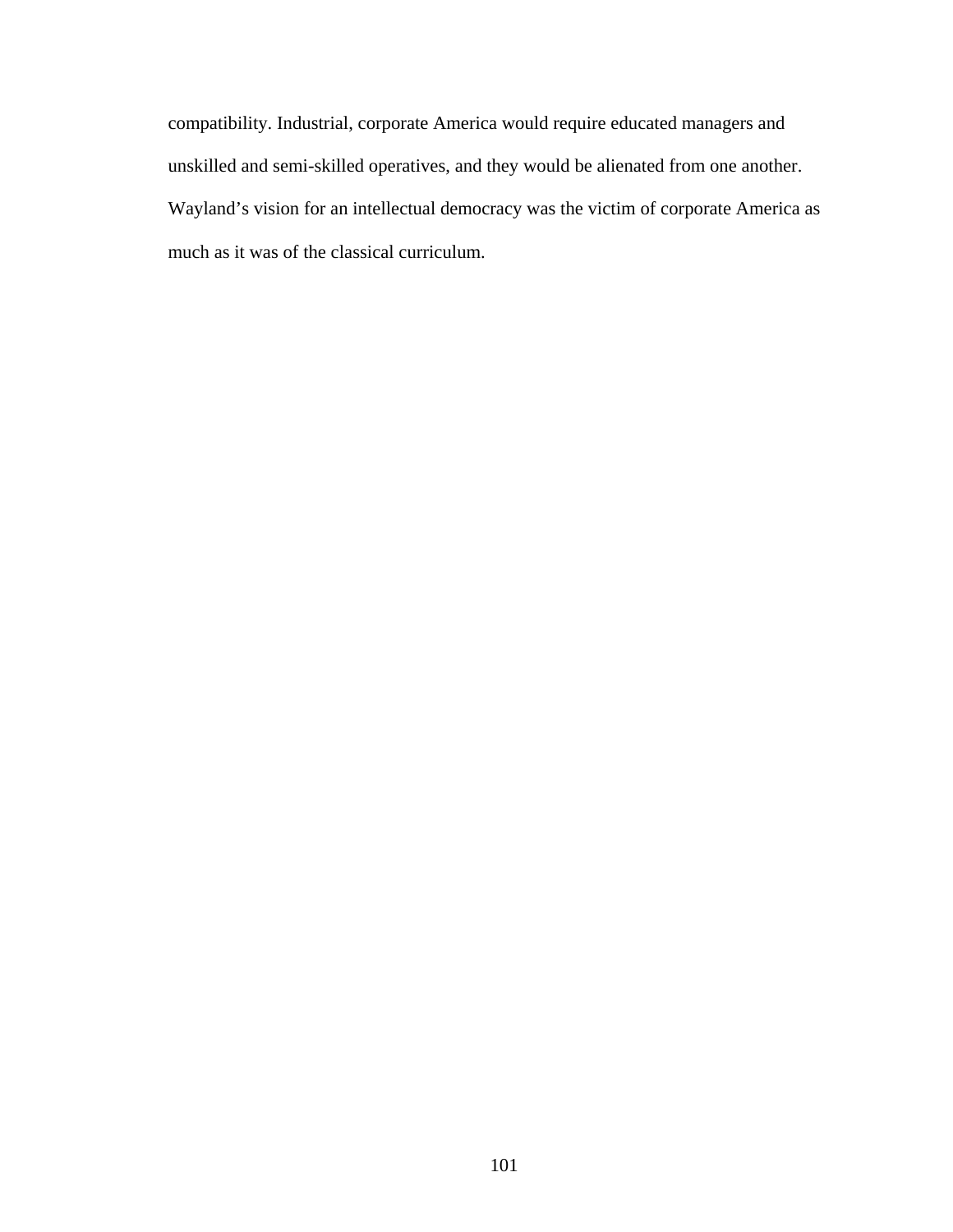# CHAPTER IV FRANCIS WAYLAND AND THE CONTROVERSY OVER SLAVERY

Francis Wayland did not choose slavery as an issue to which he would devote time and reputation, but he could not escape its persistent presence in his life and in the life of the nation. He tried to mediate the conflict within the Baptist Church and to repress its discussion among his students, but in spite of his efforts, as one of the nation's leading moralists, he could not escape the growing storm. For a Christian moralist and liberal democrat, the evil of the peculiar institution could not be escaped. He moved from reluctant opponent in the 1830s, to hopeful mediator in the 1840s, to outraged spokesman in the 1850s, and finally to willing supporter of the war in the 1860s. There is no other area of Wayland's thought and action that more completely combines his Christian faith and his liberal philosophy than his progress toward war and emancipation by the force of arms.

Bruce Laurie has tracked the progress of middling people in Massachusetts from antislavery moderates to Republican Party supporters.<sup>[1](#page-109-0)</sup> These are the very people with whom Wayland was most allied. Laurie argued that the farmers, artisans, and small-town leaders who made up what he called "Yankeedom," along with African American civil rights activists and industrial labor, provided the political force that made Massachusetts

<span id="page-109-0"></span><sup>&</sup>lt;u>1</u> <sup>1</sup> Bruce Laurie, *Beyond Garrison: Antislavery and Social Reform.* (New York: Cambridge University Press, 2005).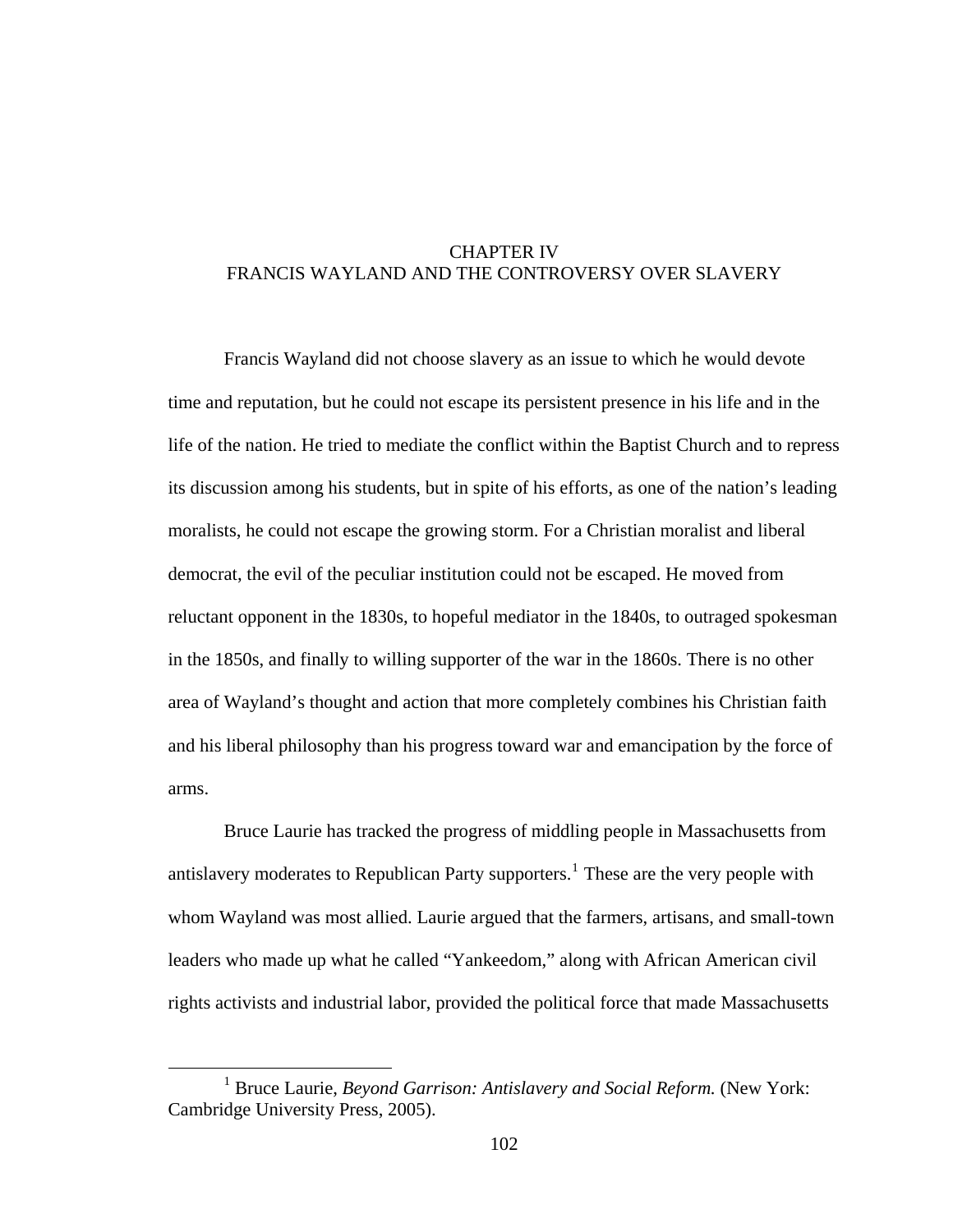the most liberal state in the Union before the Civil War. As did Wayland, they opposed Garrisonian radicalism for more moderate means and opposed the Fugitive Slave Act and the Kansas-Nebraska Law. However, while Massachusetts Yankees worked in the political arena, Wayland placed his efforts, especially in the 1840s, in the Baptist Church. Laurie analyzes the effect of temperance, the Know Nothing movement, African American civil rights agitation, the Mexican War, and the aggressive actions of the Southern slave power in the evolution of the citizens of the Bay State toward support for abolition. These are all important elements in the evolution of Wayland, who took the same evolutionary journey. However, Laurie left out one very important dimension of Wayland's development, and probably of many of the Massachusetts groups that he studied. That element is his evangelical faith. Laurie acknowledged that most of the Yankees he studied were Protestant evangelicals, but he failed to inquire concerning the meaning of their faith for their antislavery position. Certainly in Wayland's case, such a failure would neglect the most important aspect of his commitment to emancipation.

Wayland was a temperance advocate, but he did not support the Maine Law solution for controlling alcohol consumption. He was anti-Catholic, but he was not a nativist. He wanted to preserve the Union, but he was not a Cotton Whig or doughface. He was paternalistic in his attitude toward African Americans, never believing that they were equal in natural endowments to Europeans, although he did believe that they were equal in the rights that were given to all men by God. He opposed the Mexican War, the Fugitive Slave Act, and the Nebraska Bill (Kansas-Nebraska Act), and supported Lincoln. He sent his son to war, and he and his wife made bandages to send to the front. In all these issues and commitments he grounded his actions in his faith. He understood

103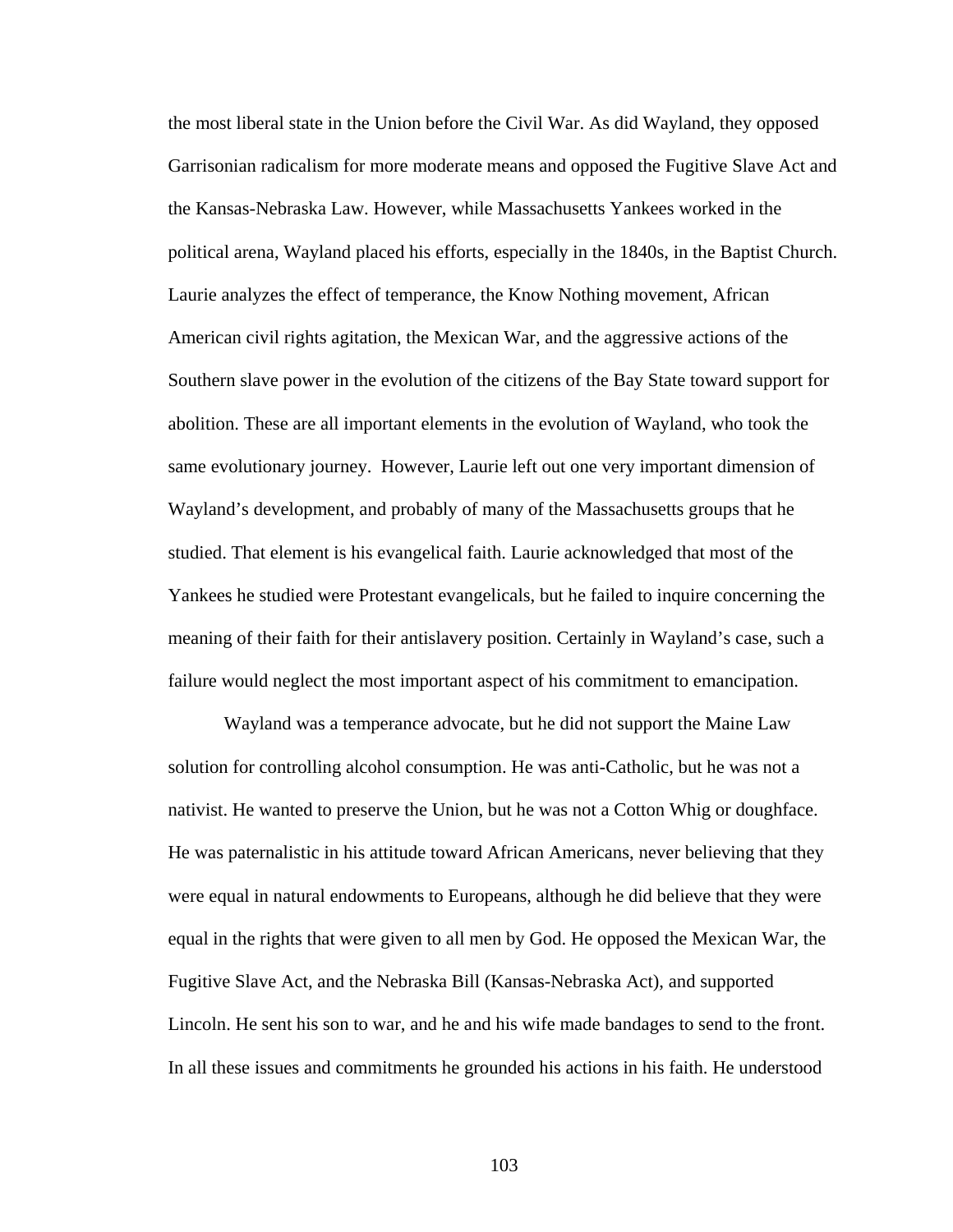his antislavery position to be drawn from Biblical teaching, and his action to be obedience to the word of God. His faith was neither a barrier to action nor a reason to forsake the problems of this world for other worldly peace; it was the driving force behind his evolution toward support for the war.

### **The 1830s**

Francis Wayland thought slavery was a sin, but he feared the volatility of the issue. He thought it could destroy the order and unity in his university, his church, and the union. He therefore walked a narrow line. He stated his opposition to slavery while seeking grounds upon which southern slave owners could be held sinless. He trusted to voluntary action on the part of Southerners to, when possible, emancipate their slaves. Early in his career he supported colonization and segregated public facilities. He received criticism for this stance, but he stuck to it well into the 1840s.

Deborah Bingham Van Broekhoven, surveying Wayland's antislavery witness, wrote:

In his opposition to the new immediatism, Wayland also tangled with other abolitionists who, prior to formal organization of new antislavery chapters in Rhode Island, had attended a local meeting of the American Colonization Society. There Wayland disavowed any knowledge of the new abolitionism, arguing that he wished to focus solely on his support for "colonization principles." $2$ 

 In 1835, he placed a gag order on the discussion of slavery at Brown. His conservative colleague, William Giles Goddard, the professor of belles lettres and rhetoric, assisted in the implementation of this restriction on free speech. Students were only allowed to speak

<span id="page-111-0"></span> <sup>2</sup> <sup>2</sup> Deborah Bingham Van Broekhoven, "Suffering with Slave Holders: The Limits of Francis Wayland's Antislavery Witness," in *Religion and the Antebellum Debate over Slavery,* eds. John McKivigan and Mitchell Snay (Athens, Georgia: University of Georgia Press, 1998), 196-216.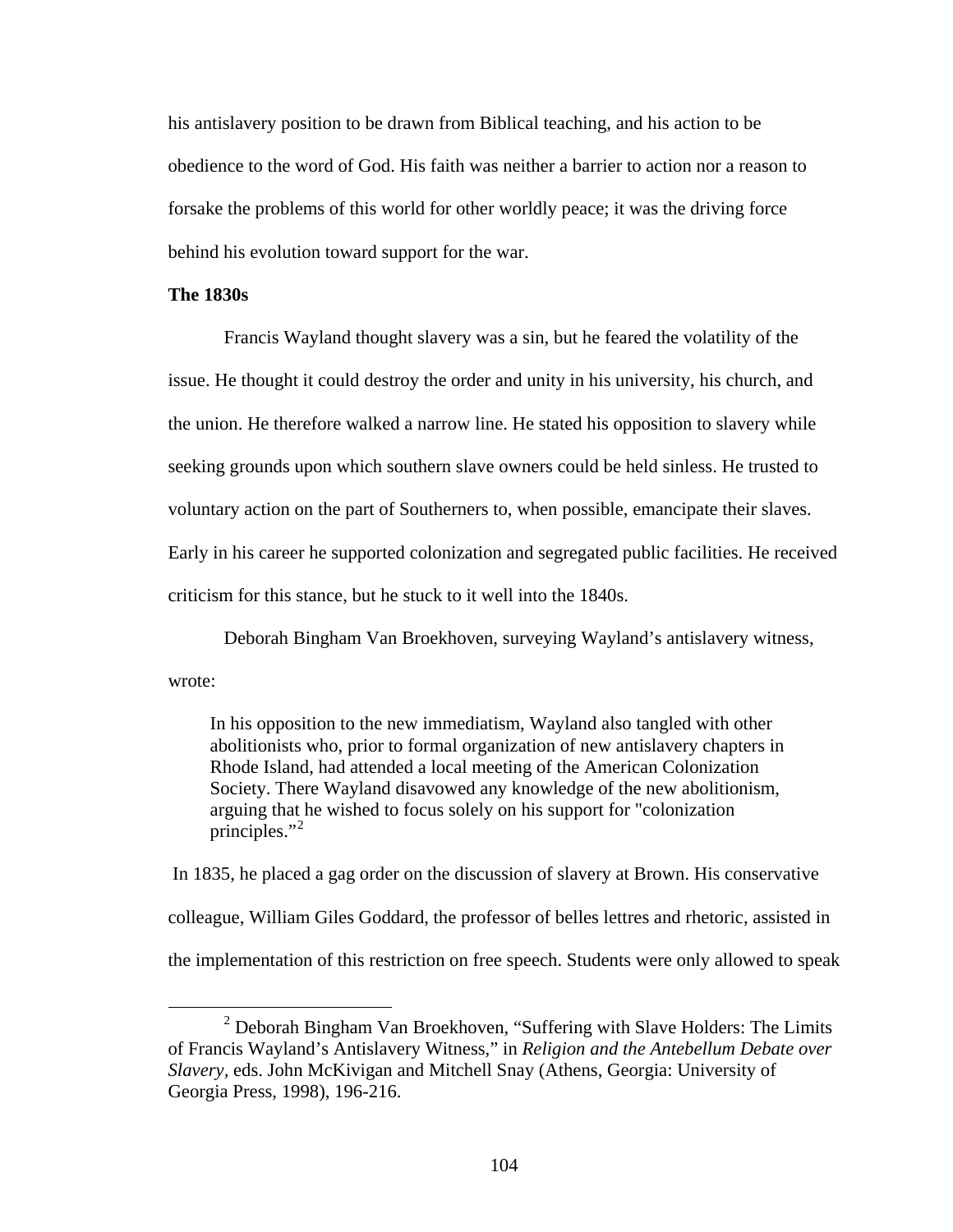publicly after they had submitted written copies of their proposed remarks. Goddard read these documents, censoring their content. A Brown student reported Wayland had stopped him in the middle of his remarks when he had made a reference to the oppressive nature of slavery.<sup>[3](#page-112-0)</sup> Such incidences conflict with the antislavery passage in Wayland's textbook on moral science, but they point to his efforts to find a solution to the slavery issue that would not break apart the institutions for which he felt a personal responsibility.

In the 1835 first edition of the textbook and then in the 1837 second edition in which he actually expanded the treatment, he stated his opposition to slavery and called it a sin.<sup>[4](#page-112-1)</sup> Slavery was in violation of scriptural principles. The Bible, far from approving slavery, instructed the believer to free himself from its sinful ways. He wrote:

The moral precepts of the Bible are diametrically opposed to slavery. They are. Thou shall love thy neighbor as thyself, and all things whatsoever ye would that men should do unto you, do ye even so unto them. The application of these precepts is universal. Our neighbor is everyone whom we may benefit. The obligation respects all things whatsoever. The precept, then, manifestly extends to men as men, or men in every condition; and if to all things whatsoever, certainly to a thing so important as the right to personal liberty. $5$ 

The Bible called for human reciprocity, a direct indication that slavery is sinful, but it also provides indirect instruction. The Gospel is to be taken to all men. The marriage relationship is to be honored, no one is to separate husbands and wives, and children and parents have mutual obligations that cannot be ignored. Slavery totally

5 Ibid., 191.

<span id="page-112-0"></span> $\frac{1}{3}$  $3$  Ibid., 197.

<span id="page-112-2"></span><span id="page-112-1"></span><sup>4</sup> Francis Wayland, *Elements of Moral Science*, ed. Joseph L. Blau (Cambridge: Belknap Press of Harvard University Press, 1963), 188-198.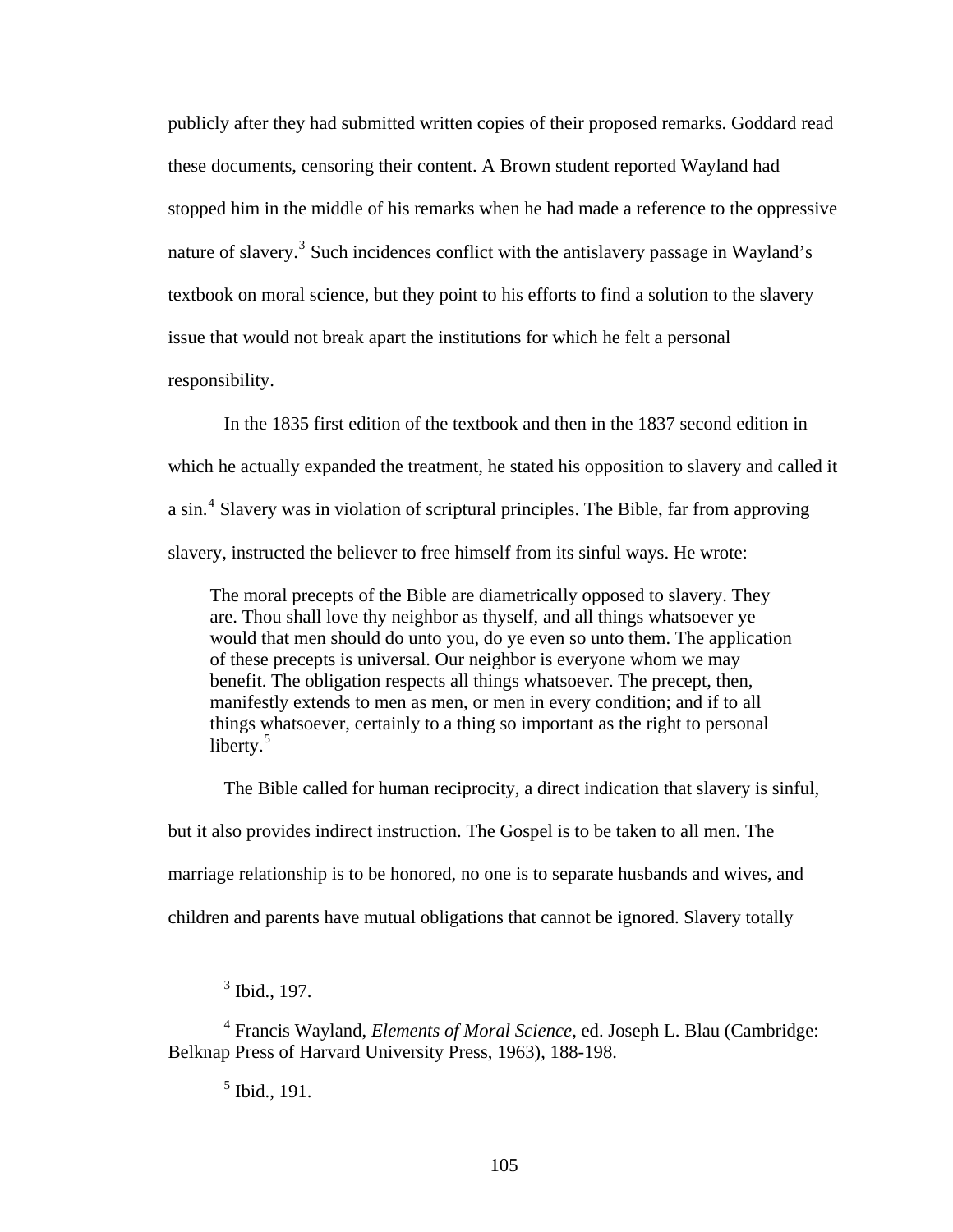disregards these family duties. Families can be broken apart at the will of the slave owner. Wayland argued that the antislavery principle set down in the Bible was rather indirect, perhaps because God recognized that slavery was imbedded in a societal evil which could best be corrected by the inculcation of the principles of reciprocity rather than by direct admonitions which would lead to violent reaction. In the interim, while society is catching up to the teachings of the Gospel, masters should prepare their slaves for liberty and protect them from exploitation from unscrupulous men who would prey on slaves who were prematurely emancipated. Slaves, on the other hand, should be obedient and loyal to their masters, disobeying only when an act of conscience is involved, and then bearing silently any punishment which falls upon them. If the slave owner holds the slave for the good of the slave, he or she is innocent of the sin of slavery.<sup>[6](#page-113-0)</sup>

Wayland consistently refuted the Southern claim that the Bible approved of slavery. However, he also opposed the effort by Garrisonians who agitated for the immediate end of slavery. He wrote to Garrison in 1831, canceling his subscription to The Liberator.<sup>[7](#page-113-1)</sup> But his most direct challenge to the abolitionists came in his 1838 publication, *The Limitations of Human Responsibility*. [8](#page-113-2)

He argued there that movements claimed moral superiority for their causes in order to give them credibility, but this moral claim all too often subverted true moral action. True moral action belonged to the self-determining individual, and voluntary

<span id="page-113-0"></span> <sup>6</sup>  $6$  Ibid., 196.

<span id="page-113-1"></span> $7$  G. Thomas Halbrooks, "Francis Wayland: Influential Mediator in the Baptist Controversy Over Slavery," *Baptist History and Heritage* 13 (1978): 23.

<span id="page-113-2"></span><sup>8</sup> Francis Wayland, *Limitations of Human Responsibility* (Boston: Gould, Kendall, and Lincoln, 1838).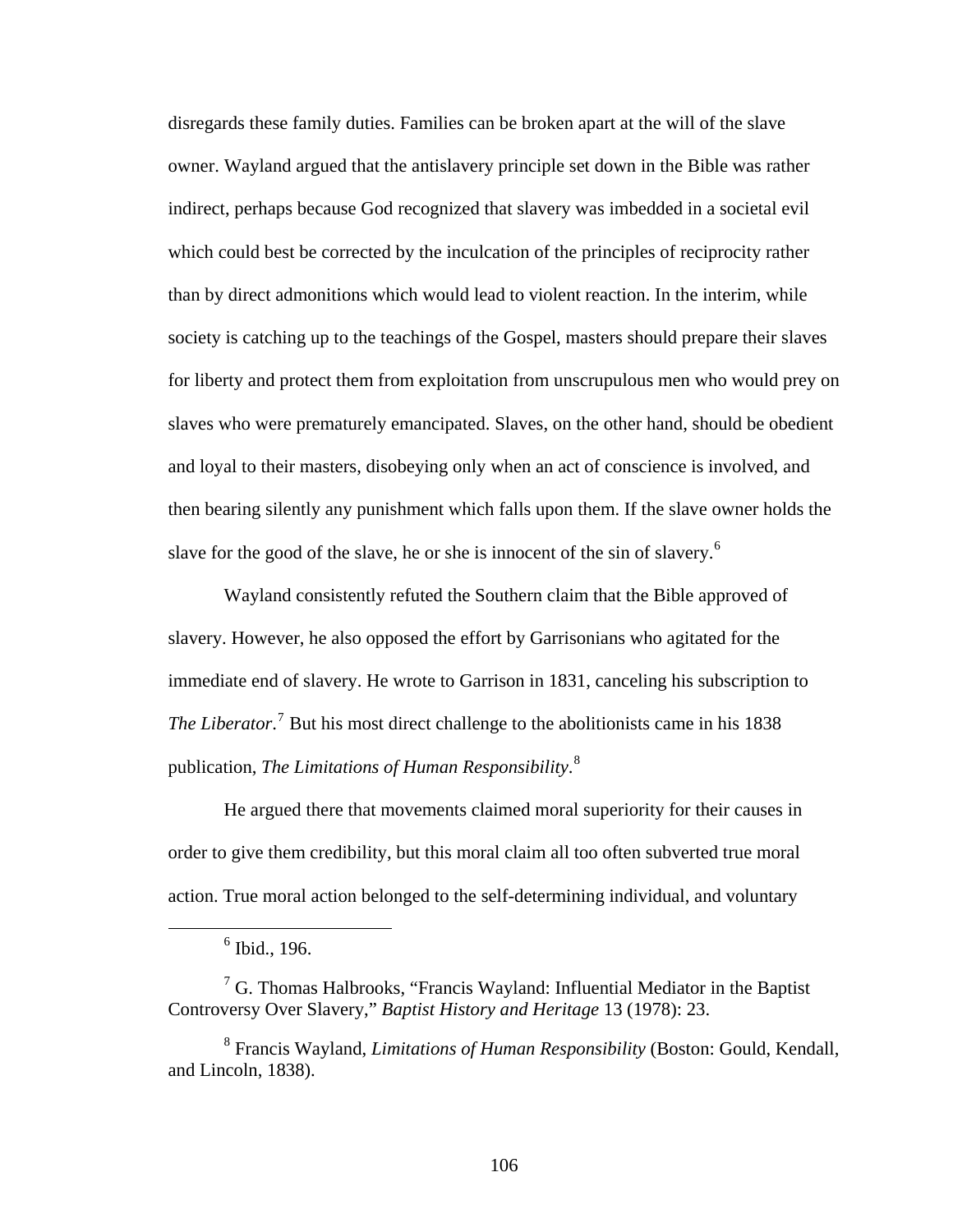movements had a tendency to overrun the conscience of the individual, replacing the thoughtful obedience of the individual to the laws of God with the social pressure to conform to the dogma of the association. He believed that this was the situation with the abolition movement. The compelling moral cause of antislavery had led to actions that had closed off debate and worsened the conditions of the enslaved. He wrote:

The very attempt to multiply votes, on this question, cannot but beget in the minds of the South, the suspicion that we intend to interfere in this very manner: that is, in a manner at variance with our constitutional obligations. The least suspicion of this nature, must, from the necessity of the case, render all our argument useless, and make our very appeal to men's understandings and consciences, a positive annoyance. And in so far as I have been able to discover, such has been the effect of the system of affiliated abolition societies. They have already become the tools of third rate politicians. They have raised a violent agitation without presenting any definite means of constitutionally accomplishing their object. In the mean time, as combination on the one side, always produces combinations on the other, they have embittered the feelings of the South. They have, for the present, at least, rendered any open and calm discussion of this subject in the slave-holding States utterly impossible. They have riveted, indefinitely the bonds of the slave, in those very States in which they were, a few years since, falling off; and, every where throughout the South, they have rendered the servitude of the enslaved vastly more rigorous than it ever was before. While, therefore, I would speak with respect of the motives of those of my fellow citizens who are enlisted in abolition societies, (the political intermeddlers both small and great, always excepted), I must come to the conclusion that their efforts must be unwisely directed, or else they would have led to a more salutary result.<sup>[9](#page-114-0)</sup>

Wayland offended both Southern advocates of slavery and Northern abolitionists.

Southerners responded first. Stephen Taylor of Union College in Richmond wrote a book

in 1836 reviewing *The Elements of Moral Science* and offering a positive argument for

slavery which he drew from his reading of the Bible.<sup>[10](#page-114-1)</sup> Jasper Adams of Charleston,

<span id="page-114-1"></span><span id="page-114-0"></span> <sup>9</sup>  $9$  Ibid., 183-184.

<sup>10</sup> Wayland, *Elements of Moral Science*, xlvii.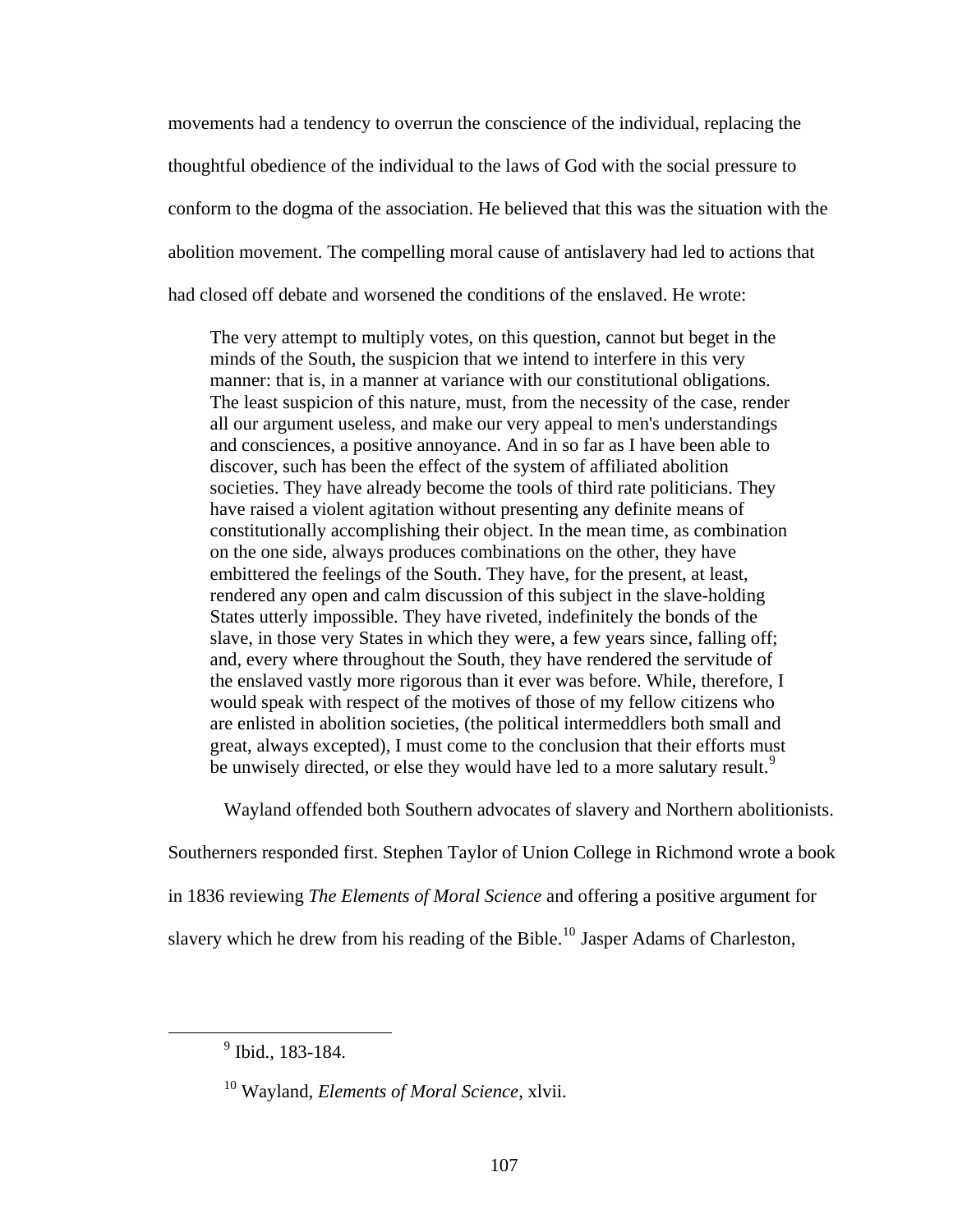South Carolina, published an alternative textbook for the South which affirmed slavery.<sup>[11](#page-115-0)</sup> The danger of the Wayland textbook was it challenged the Southern claim that scripture affirmed slavery. Southern religiosity was at the heart of the defense of the institution and Wayland denied the claim was justified.

Northerners were no less offended. Writing in his *Memoirs*, his sons apologized for his position taken in *The Limitations of Human Responsibility*. [12](#page-115-1) In their otherwise worshipful account, they argue that in an attempt to keep open communications with Southern slave holders, he went too far and failed to challenge them enough. They believed that he corrected that error in the years ahead and by 1861 had proven himself to be an authentic voice of morality on this issue. Guy Thomas Halbrooks wrote in the Baptist publication, *Foundations*:

Some of the abolitionists assailed it as being "inaccurate in statement, sophistical and deceptive in reasoning," and as being widely circulated and adopted as a textbook by slaveholders in the South. Although this was an exaggerated statement, it was obvious that The Limitations of Human Responsibility more favorably impressed Southerners than abolitionists.<sup>[13](#page-115-2)</sup>

In a letter to his father, Wayland reported that his little book had been received well among reasonable people, but that ultras had "assailed him in public on a number of  $occasions.$ <sup>[14](#page-115-3)</sup>

Throughout the 1830s, Baptists in England agitated to end slavery in the

 $11$  Ibid., xlvii.

<span id="page-115-1"></span><span id="page-115-0"></span>12 Francis Wayland, Jr., and Heman Lincoln.Wayland, *A Memoir of the Life and Labors of Francis Wayland, the Late President of Brown University* (New York: Sheldon and Company, 1867), 2:390.

<span id="page-115-3"></span><span id="page-115-2"></span> $13$  Halbrooks, "Francis Wayland: Influential Mediator in the Baptist Controversy Over Slavery," 26.

 $14$  Ibid., 26.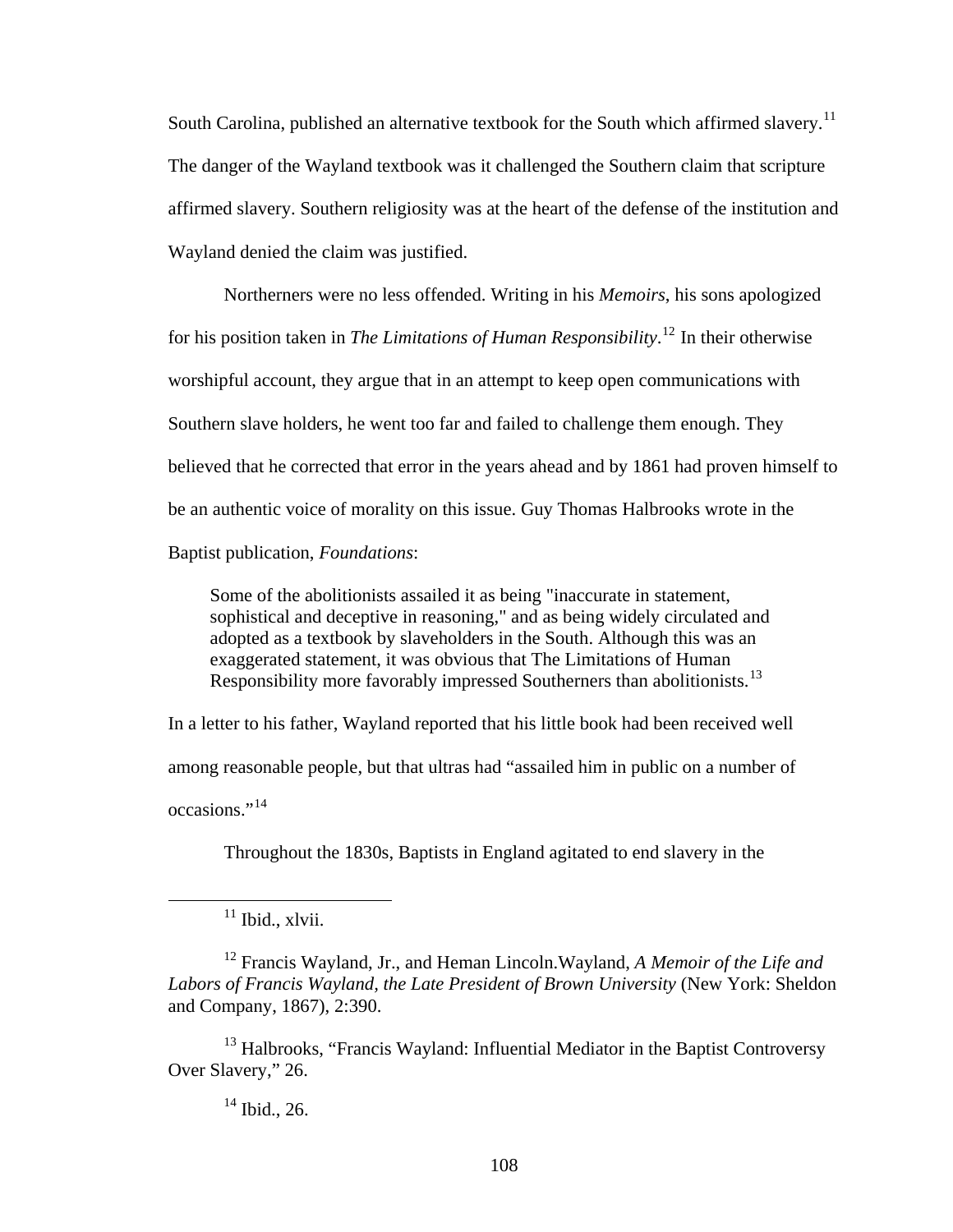British Empire. They also encouraged their American Baptist brethren to take up the cause. In 1834, the American Baptists responded with resolutions and a letter which asked their English counterparts to stop agitating and to understand why they could not follow their lead. Guy Thomas Halbrooks believes the letter was written by Wayland.<sup>[15](#page-116-0)</sup> It argued that slavery was a matter of state jurisdiction, and therefore nothing could be done at the national level, that at least one state had begun efforts to emancipate its slave population, that in some states slaves could not be emancipated, and that the aggressive pursuit of emancipation would destroy the Baptist unity needed to carry out its evangelical mission at home and abroad. A year later, the English Baptists sent Francis Cox and James Hoby to America to engage the Americans again on the slavery issue. They met with Wayland, and he persuaded them to not create a public furor over the slavery controversy. They met privately with Baptists leaders from both the North and the South to present their position. After these meetings, English pressure ceased.<sup>[16](#page-116-1)</sup> In 1840 and 1841, Wayland toured England. At least some of his hosts remembered his anti-abolition positions taken in *The Limits of Human Responsibility* and in his interactions with them in the past decade. He was not invited to preach in their churches. $^{17}$  $^{17}$  $^{17}$ 

While Wayland tried to calm the turmoil over slavery and at the same time call it a sin and contrary to Biblical teaching, he intervened on behalf of two African American

 $15$  Ibid., 23.

 $16$  Ibid., 24-25.

<span id="page-116-2"></span><span id="page-116-1"></span><span id="page-116-0"></span><sup>17</sup> Wayland, Jr., and Wayland, *A Memoir of the Life and Labors of Francis Wayland, the Late President of Brown University*, 2:12-14.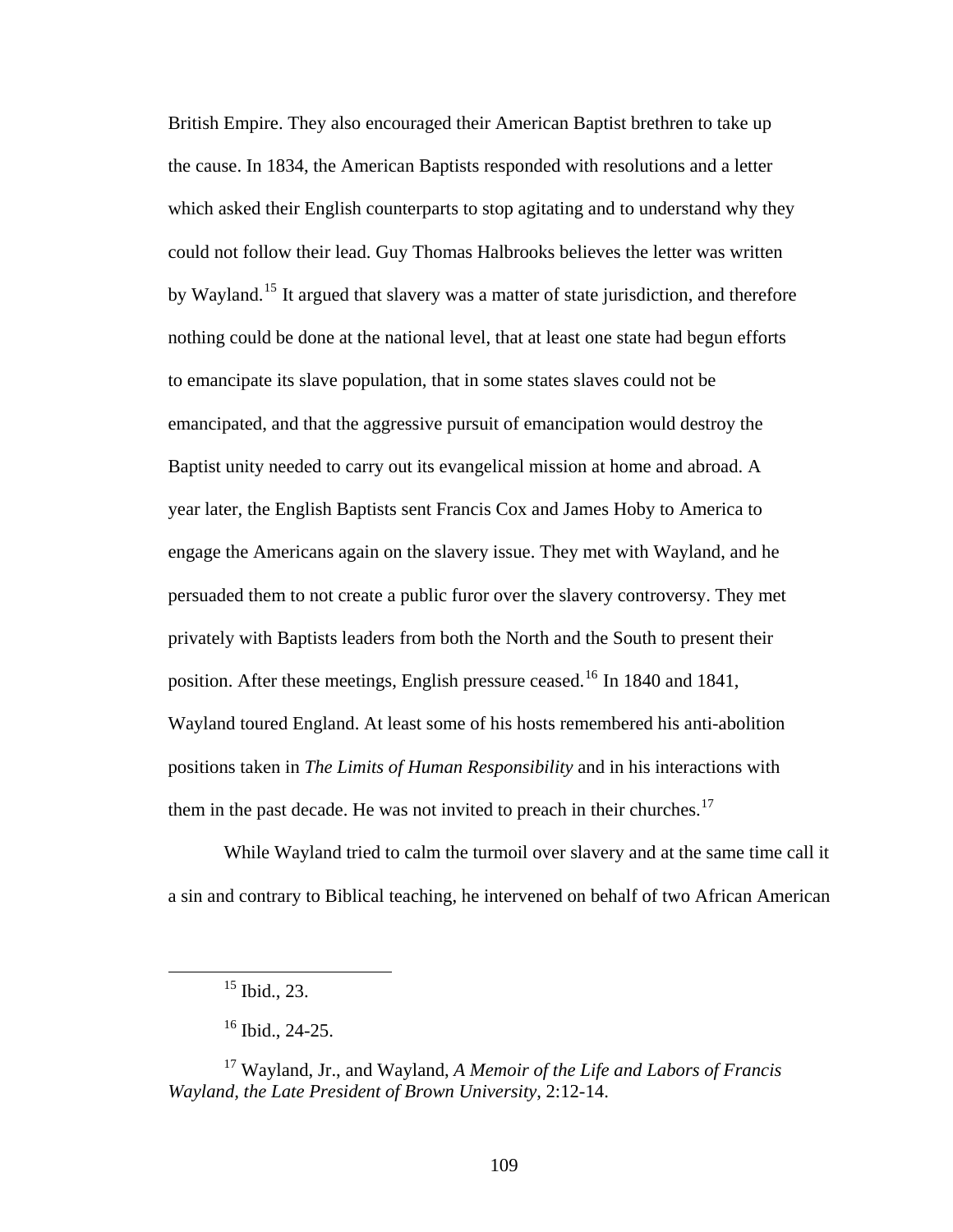sailors from Rhode Island who were in danger of execution in Mobile, Alabama.<sup>[18](#page-117-0)</sup> His friend, Basil Manly, was president of the University of Alabama. Wayland wrote to him, asking that he try to prevent the execution of the sailors who were charged with trying to help slaves to escape. The cook of the ship had already been hanged. It appears that the two men were spared; whether or not Manly played a role is not determined. As did the middling people in Massachusetts, Wayland hated the injustice which African Americans were forced to endure. He was willing to do what he could to prevent it, but he could not accept the full equality of his fellow Black brethren. He had paternal sympathy for their plight but did not believe they could live in harmony on equal terms with white Americans. The abolition of slavery was not as pressing an issue to him as was the issue of converting a sinful humanity to the rule of Christ.

### **The 1840s**

During the 1840s, Francis Wayland became a power in the Baptist Church, based to some degree on his attempt to mediate between Northern and Southern forces. He failed to keep the church together, but he was successful in rewriting the constitution for the church in the North. He continued to oppose slavery but not to condemn the slave holder. However, the Mexican War pushed him into the Free Soil Party, and by the end of the decade, he spoke out against the Fugitive Slave Act. Southern Baptists still had more trust in him than in any other Northern leader, and he maintained his personal friendships with several Southern Baptists ministers. The three elements of the decade that influenced his thought on slavery were his book on domestic slavery written with

<span id="page-117-0"></span><sup>&</sup>lt;sup>18</sup> Van Broekhoven, "Suffering with Slave Holders: The Limits of Francis Wayland's Antislavery Witness," 206.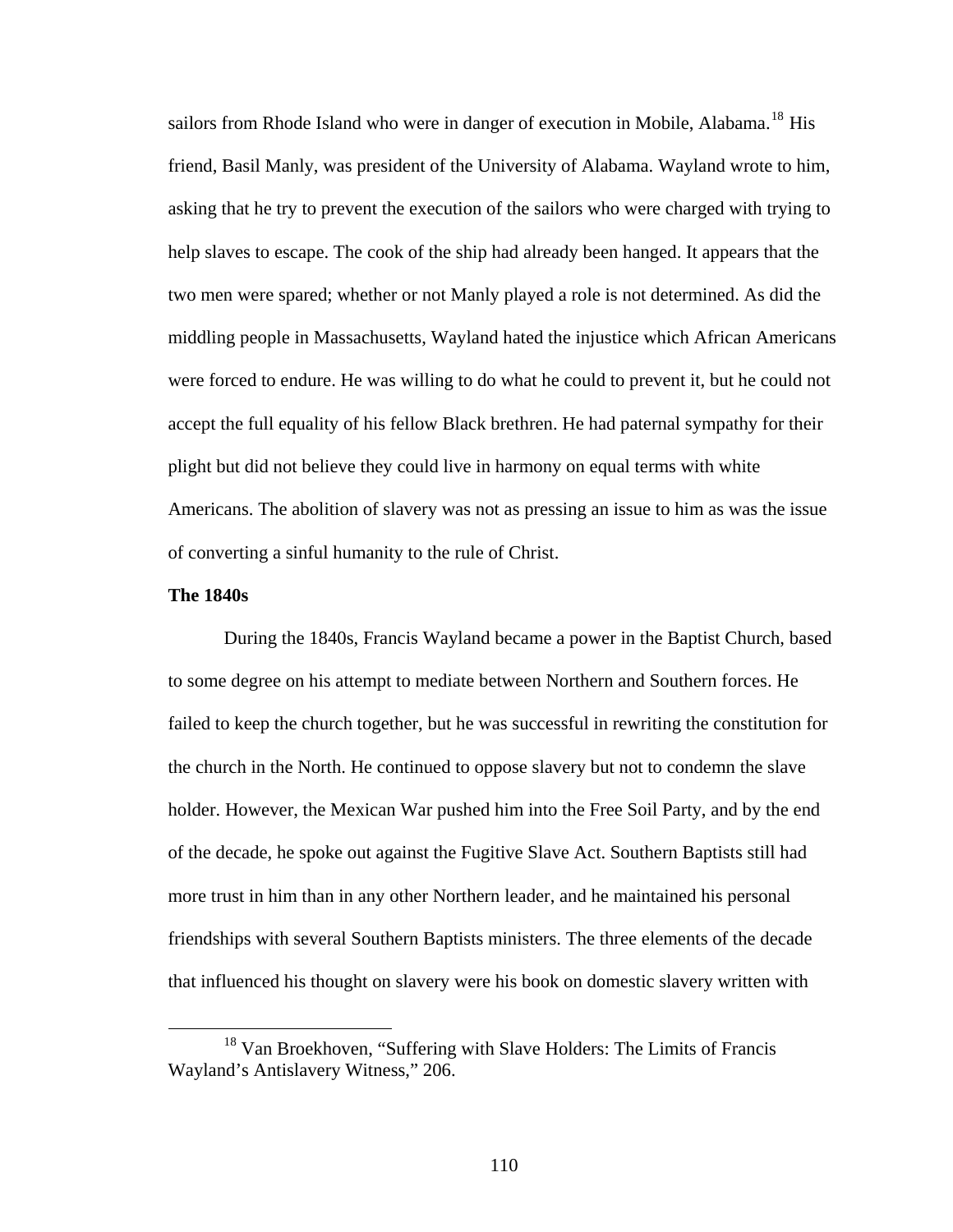Rev. Richard Fuller, the division in the Baptist Church, and the Mexican War.<sup>[19](#page-118-0)</sup> The decade was marked by a developing mistrust on Wayland's part of the desire of Southerners to end slavery. By the end of the decade, he began to see the conflict in terms of the aims of the South to limit the liberty of white Northerners. The conflict was no longer just about the enslavement of African Americans. It had a personal meaning for white persons, as well. This argument would become fully articulated in the following decade, especially in his speech on the Nebraska Bill.<sup>[20](#page-118-1)</sup>

In 1844, the Baptist denomination met in its triennial meeting in Philadelphia. Many addresses were given which had a distinctly abolitionist tone. After the meeting ended, the largest of the Baptist publications, *The Christian Reflector*,<sup>[21](#page-118-2)</sup> asked Rev. Richard Fuller of Beaufort, South Carolina, to respond to the charge that slavery was in all circumstances a sin and a moral evil. Fuller did respond and, in his letter to the paper, he objected to the argument which Wayland had made on the subject in *The Elements of Moral Science*. Therein Wayland had argued that slavery was a sin, according to the Bible, but that masters had not been instructed to emancipate their slaves. Fuller characterized Wayland's explanation for this contradiction to be expediency on the part of Christ and his disciples. Fuller ridiculed this characterization. He also attacked the extremism of the abolitionists, pointed to the disaster that disunion and civil war would

<span id="page-118-0"></span> <sup>19</sup> Francis Wayland, and Richard Fuller, *Domestic Slavery Considered as a Scriptural Institution in Correspondences between the Rev. Richard Fuller of Beaufort, S. C. and the Rev. Francis Wayland of Providence, R. I.* (Boston and New York: Gould, Kendall, and Lincoln, and Lewis Colby, 1845).

<span id="page-118-2"></span><span id="page-118-1"></span><sup>20</sup> Francis Wayland, *On the Moral and Religious Aspects of the Nebraska Bill: A Speech at Providence, Rhode Island, March 7, 1854* (Rochester: W. N. Sage, 1854).

<sup>21</sup> *Christian Reflector* (1840-1848)*.* A publication of the Baptist Denomination.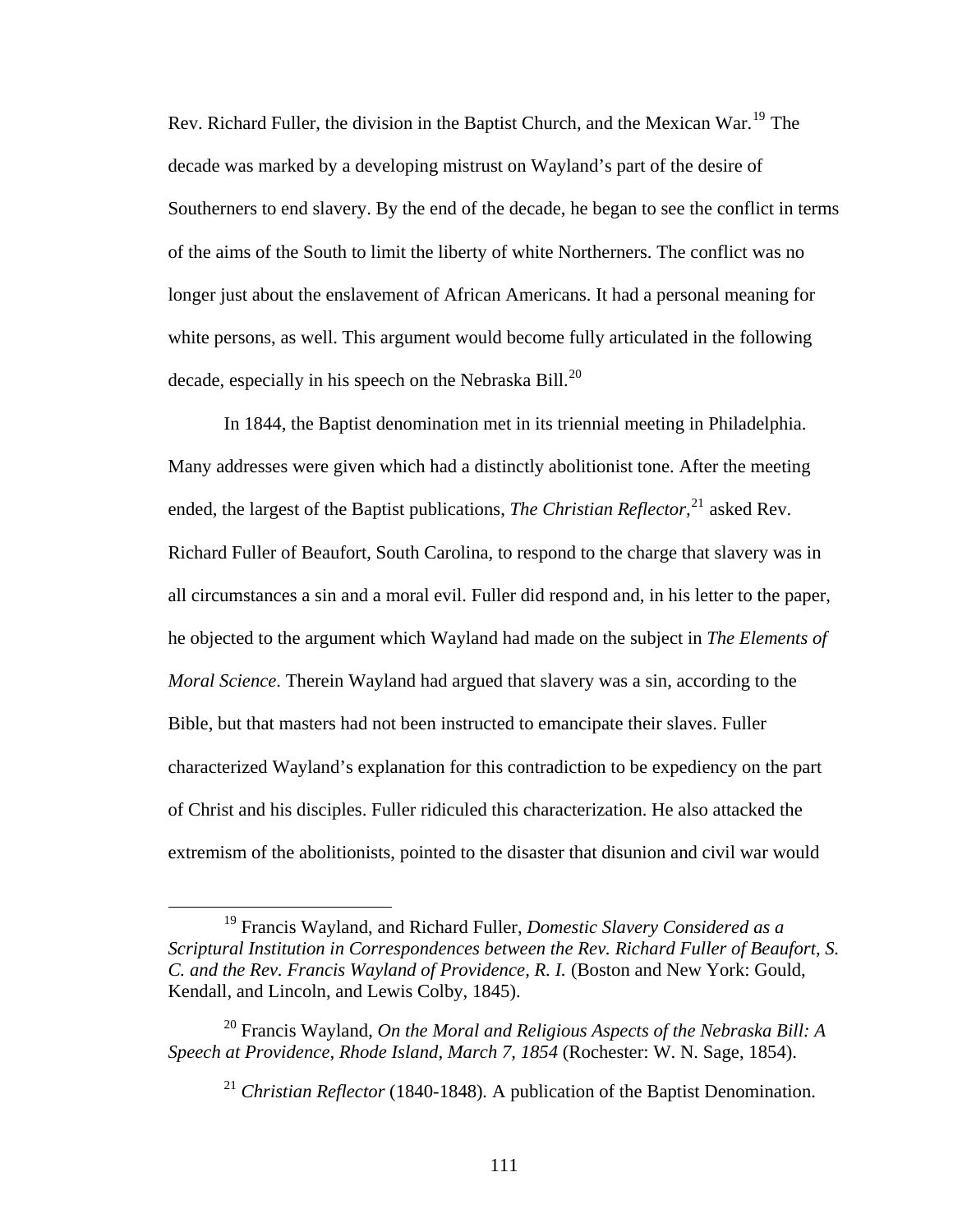bring on the nation, and argued that the Bible, indeed, did affirm the right of Christians to hold slaves. Fuller asserted that not slavery but cruelty was the crime, and that he, as well as many Christian slave holders, deplored the abuse of slaves. He placed his faith in conservative religion to tame the zealotry of the North, to promote a true understanding of Southern morality, and to prevent the break up of the Baptist Church and the nation.

Wayland responded to Fuller's letter in eight letters of his own. Since Fuller had singled out Wayland's argument in *The Moral Science*, his responses were made as the author of *The Moral Science*. Two factors were dominant in Wayland's responses to Fuller. First, he stayed to his position that the Bible branded slavery a sin and, second, he remained solicitous of the good will and brotherhood of Fuller.

Wayland began his responses with a slap at the over-zealous behavior of the abolitionists. However, he argued, as bad as the abolitionists were, their overbearing statements did not justify Southern reaction. The South at the time of the founding of the new nation had seemed to be on the threshold of voluntarily abolishing slavery, but in recent years they had hardened their position. It was no longer possible to even discuss the issue in the South. Free speech had been destroyed and men who once admitted that slavery was an evil had either been silenced or were now aggressively defending the institution.

Fuller argued that slavery meant only that one person had the right to demand work from another without a contract or the other's consent, but Wayland answered that this definition implied the right to enforce the relationship and to commit all the atrocities connected with Southern slavery. He argued that all persons had been given by God the intellectual and moral faculties and each person had the right to develop those faculties.

112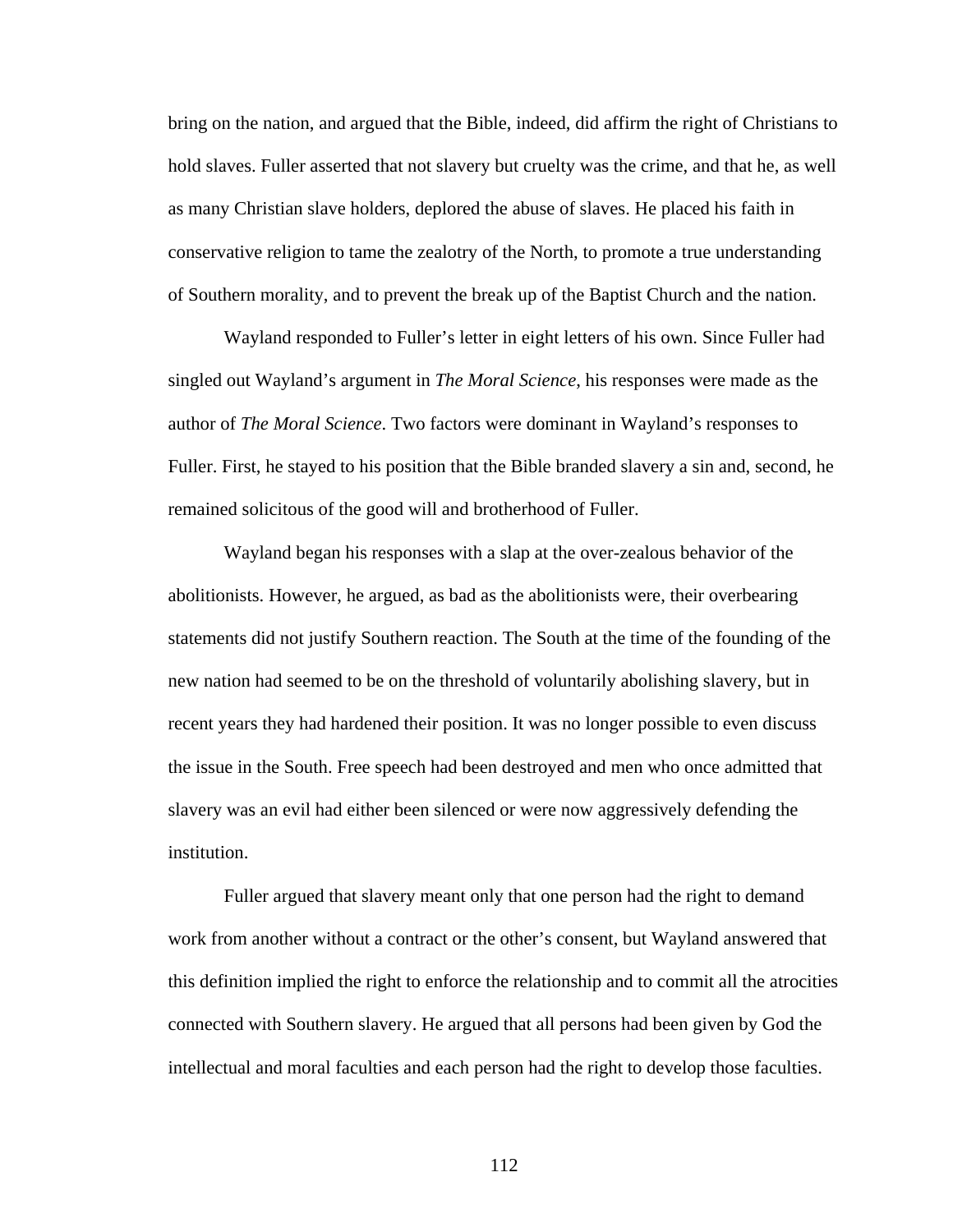This right had been recognized in the Declaration of Independence. Neither skin color, nor the texture of one's hair, nor any other physical characteristic could compromise that fundamental right. The African was no less a human and no less eligible for the guarantees of God and the Declaration of Independence than Fuller's own wife and children. They were all equally endowed with the right to freely develop their intellectual and moral faculties, even if those endowments were not equal. Wayland spoke both as a Christian and as an American. Christian America and liberal America were one in his rejection of Fuller's claims.

Wayland went on to argue that neither the Old Testament nor the New Testament supported modern slavery. To the extent that Israel was given the right to hold its neighbors in slavery, this was a special dispensation given specifically to them and not generalized to all persons and nations. If it was a general right, then why did not Africans have the right to hold white Southerners in bondage or white Northerners have the right to enslave white Southerners? He acknowledged that the New Testament did not prohibit slavery, but he believed that the principles set forth in its pages made it very clear that slavery was a moral evil. These principles applied universally to humankind. They called for universal brotherhood, and grounded it in the relationship between God and mankind. God had chosen to make His will known through principles rather than precepts so that a permanent rule could be established which would not be challenged in every situation that might occur.

In spite of his strong position against slavery, Wayland asserted that he wished to remain in Christian communion with Fuller and all other Southern Christians. He concluded his eighth and last letter by writing:

113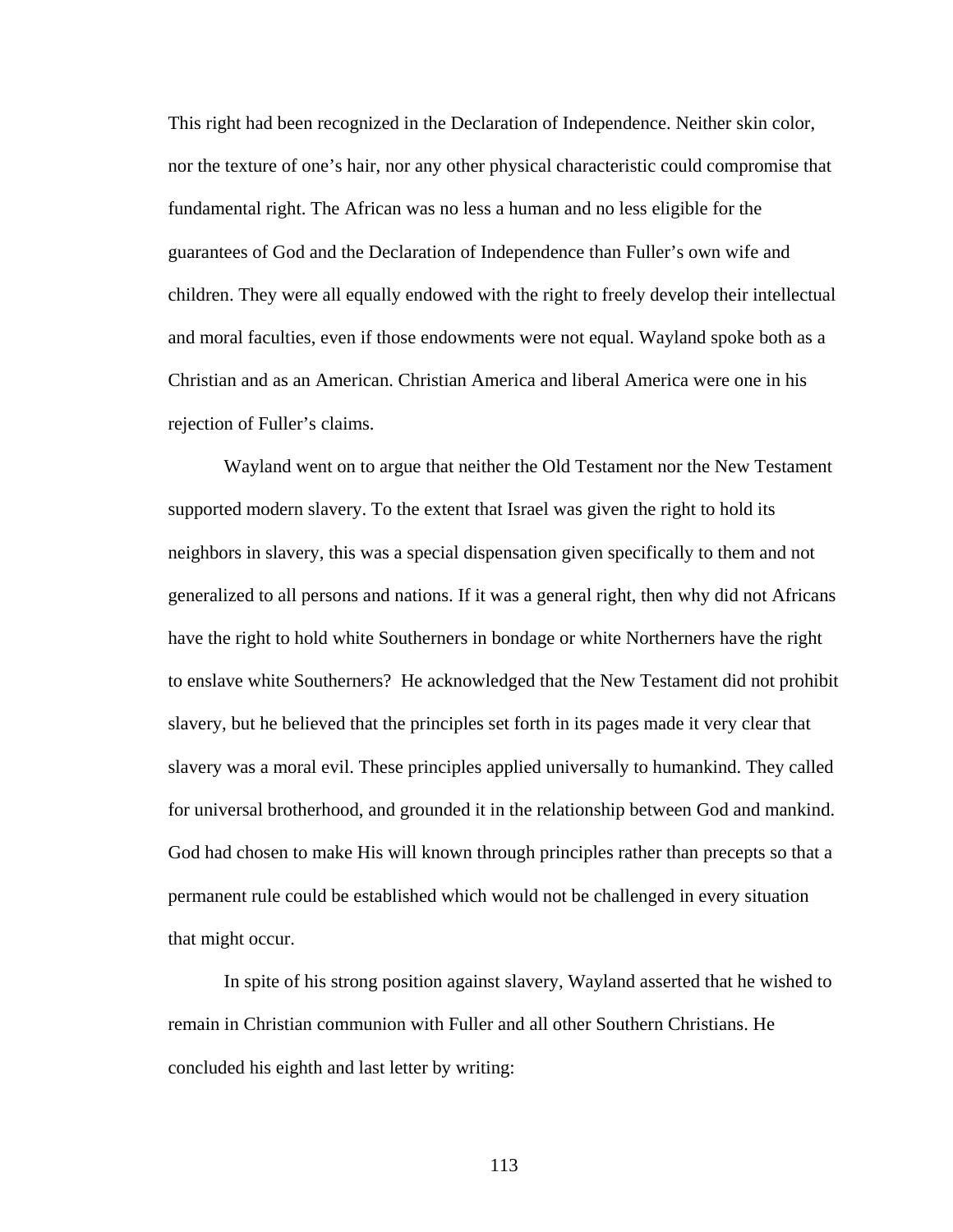If a word that I have uttered has been designed to give the slightest pain to a Christian brother, you will believe me when I say it is not merely unintentional, but directly in opposition to my most thoughtful and vigilant intention. I have desired to address the understanding and conscience of my brethren, and to avoid every allusion that would even remotely tend to deter them from examining this subject in the light of what seems to me to be the teaching of the Holy Scriptures.<sup>[22](#page-121-0)</sup>

As unrealistic as it might seem, he thought (perhaps hoped) that it might be possible to settle the question of slavery with an agreement that the Bible taught that it was wrong. He believed that his interpretation was correct and that anyone who allowed their intellect and conscience to freely operate would come to the same conclusion. He sought to present his arguments in such a way as to prevent Fuller and the other Southern Christians from becoming defensive and closing down their intellects and consciences. Unfortunately for him and for the nation, the exchange only gave each man a forum for stating his position and little reflection resulted.

The exchange of letters with Richard Fuller was a part of a larger conflict going on within the Baptist denomination. The Baptists had almost separated in 1841, but a compromise engineered by Wayland postponed the break-up for another four years.<sup>[23](#page-121-1)</sup> In 1841, abolitionists among the denomination were purged from leadership and a group made up of Southern slave holders and Northerners who supported institutional neutrality, including Wayland, were elected. Both Fuller and Wayland were selected to serve as vice presidents of the Baptist board. At the next triennial convention in 1844, Wayland was elected president. Fuller continued to serve as a vice president.

<span id="page-121-0"></span> <sup>22</sup> Wayland, and Fuller, *Domestic Slavery Considered as a Scriptural Institution,*  124.

<span id="page-121-1"></span> $^{23}$  Halbrooks, "Francis Wayland: Influential Mediator in the Baptist Controversy Over Slavery," 27.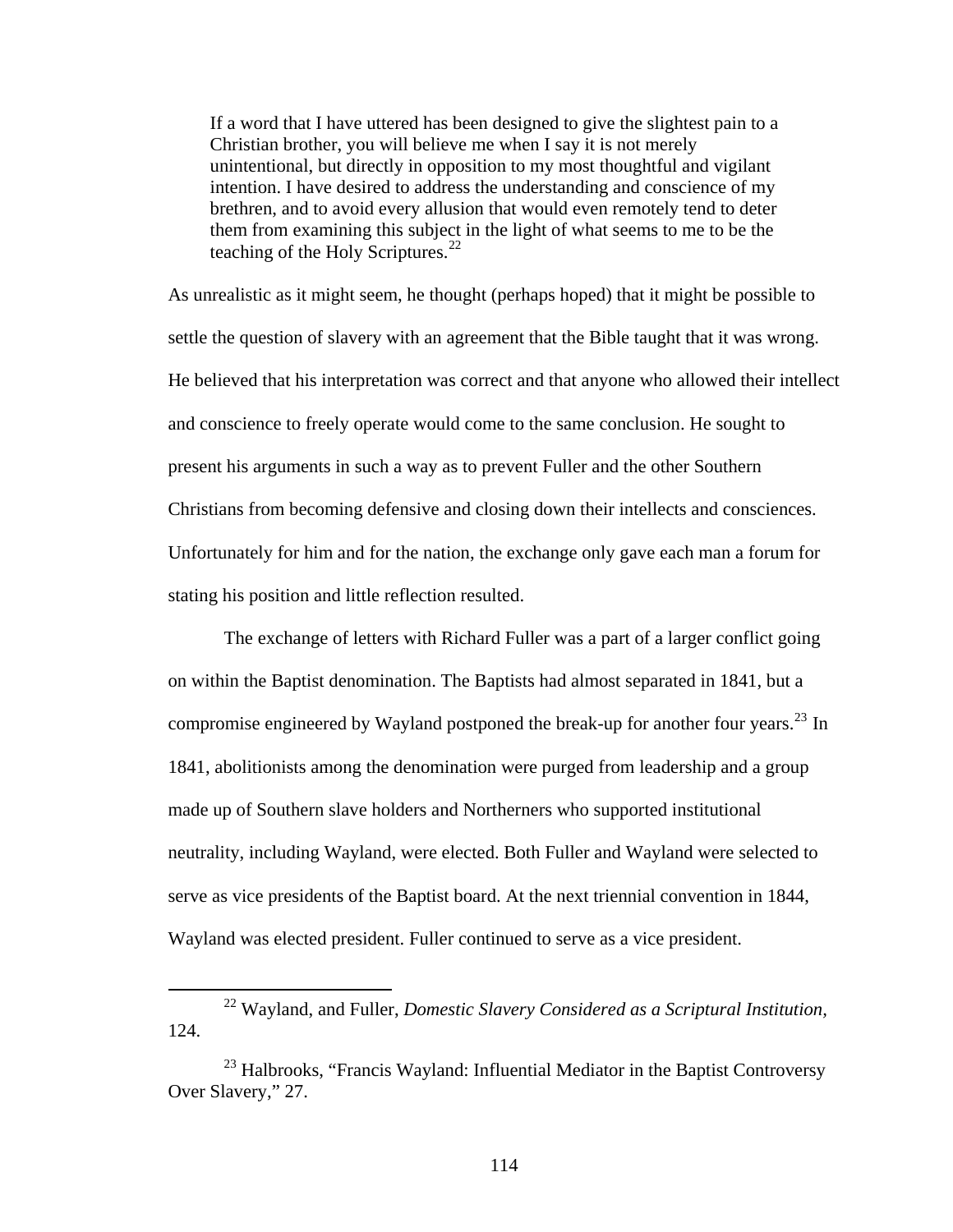In the intervening years between the 1841 and 1844 conventions, Northern abolitionist Baptists issued a statement calling for Southern Baptists to free their slaves and agitate for emancipation.<sup>[24](#page-122-0)</sup> If it were not possible for them to safely oppose slavery in the South, they should move to the North. The statement threatened that if Southerners did not denounce slavery, they would be denied the hand of Christian fellowship. Southerners, on the other hand, pressed to be allowed to take their slaves with them to mission assignments. Wayland's friend, Basil Manly, brought the conflict to a crisis when he presented a set of resolutions to the Alabama Baptist Convention in  $1845.^{25}$  $1845.^{25}$  $1845.^{25}$  The resolutions called for full equality for slave holders in all boards and commissions of the Baptist Church, recognition of the right of slave holders to take their slaves with them to the mission fields, and a return of all Southern financial contributions, until their rights were granted. Wayland wrote in his exchange with Fuller:

It may here be proper for me, specially in connection with the office to which I was unwillingly chosen at the late Triennial Convention, to state my own views on this subject. I do it without unkindness and without reserve. I am perfectly willing to have it understood, that whatever may be my view as expressed in my third letter of the connection between the holding of slaves, and profession of religion, in a state of society where the institution has become long established, I never could, with-out doing violence to my conscience, do any thing towards the establishment in a heathen land of a church into which slavery could by any means find admittance.<sup>[26](#page-122-2)</sup>

While some Southern leaders, notably Jeremiah B. Jeter and Richard Johnson,

criticized Manly for his resolutions, Wayland offended him. While he disagreed with the thrust of Manly's position, he affirmed his right to clarify the issue. Wayland recognized

 $^{25}$  Ibid., 31.

<span id="page-122-2"></span><span id="page-122-1"></span><span id="page-122-0"></span>26 Wayland, and Fuller, *Domestic Slavery Considered as a Scriptural Institution,*  122-123.

 $^{24}$  Ibid., 27.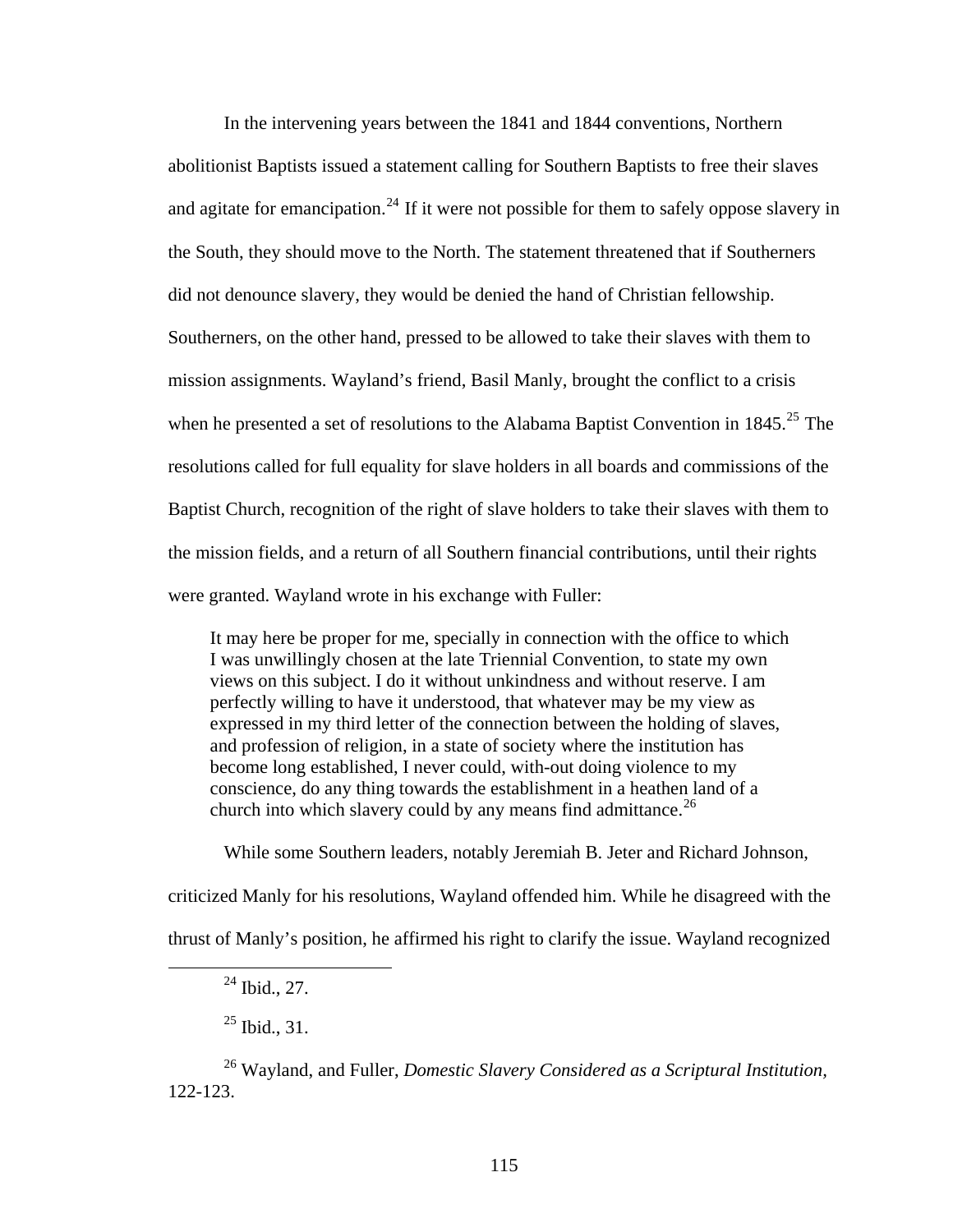that reconciliation was impossible and supported the separation of the Southern churches. He had paid a price for his decade-long attempt to mediate the conflict between the northern Baptists and Southerners, but as hard as he had tried, the issue was too enormous for him to manage.

At the same time that Wayland was attempting to mediate the slavery issue within the Baptist denomination, the nation was embarking on its venture into Mexico. Wayland supported the candidacy of Henry Clay in 1844 in hopes of avoiding the annexation of Texas,  $27$  and in 1848 he voted with the Free Soil Party.<sup>[28](#page-123-1)</sup> He stated his feelings toward the war in a letter to a New York editor:

I read your article on the war, in the main, with pleasure; but I thought that it did not take high ground enough. The whole war is so bad, that arguing on the conduct of it is a compliment, take what view you please. It is, aborigine, wicked, infamous, unconstitutional in design, and stupid and shockingly depraved in its management. Were I you, I would have a few short articles, setting forth, first, the causes in their naked deformity; second, the cost of the war in blood and money; third, the guilt of it as resting on the nation.<sup>[29](#page-123-2)</sup>

He thought the purposes of the war to be the pursuit of unneeded territory, greed on the part of war profiteers, and the extension of slavery.<sup>[30](#page-123-3)</sup> For these purposes, the nation was causing both Mexican and American citizens to die. The integrity of the nation was being sacrificed, and the dream of a Christian and liberal society based on

 $\overline{a}$ 

 $29$  Ibid., 2:55.

<span id="page-123-1"></span><span id="page-123-0"></span><sup>27</sup> Wayland, Jr., and Wayland, *A Memoir of the Life and Labors of Francis Wayland, the Late President of Brown University*, 2:55.

 $28$  Ibid., 2:58.

<span id="page-123-3"></span><span id="page-123-2"></span><sup>30</sup> Francis Wayland, *Obedience to the Civil Magistrate: Three Sermons preached in the Chapel of Brown University* (Boston: Little, Brown, 1847), 34-35.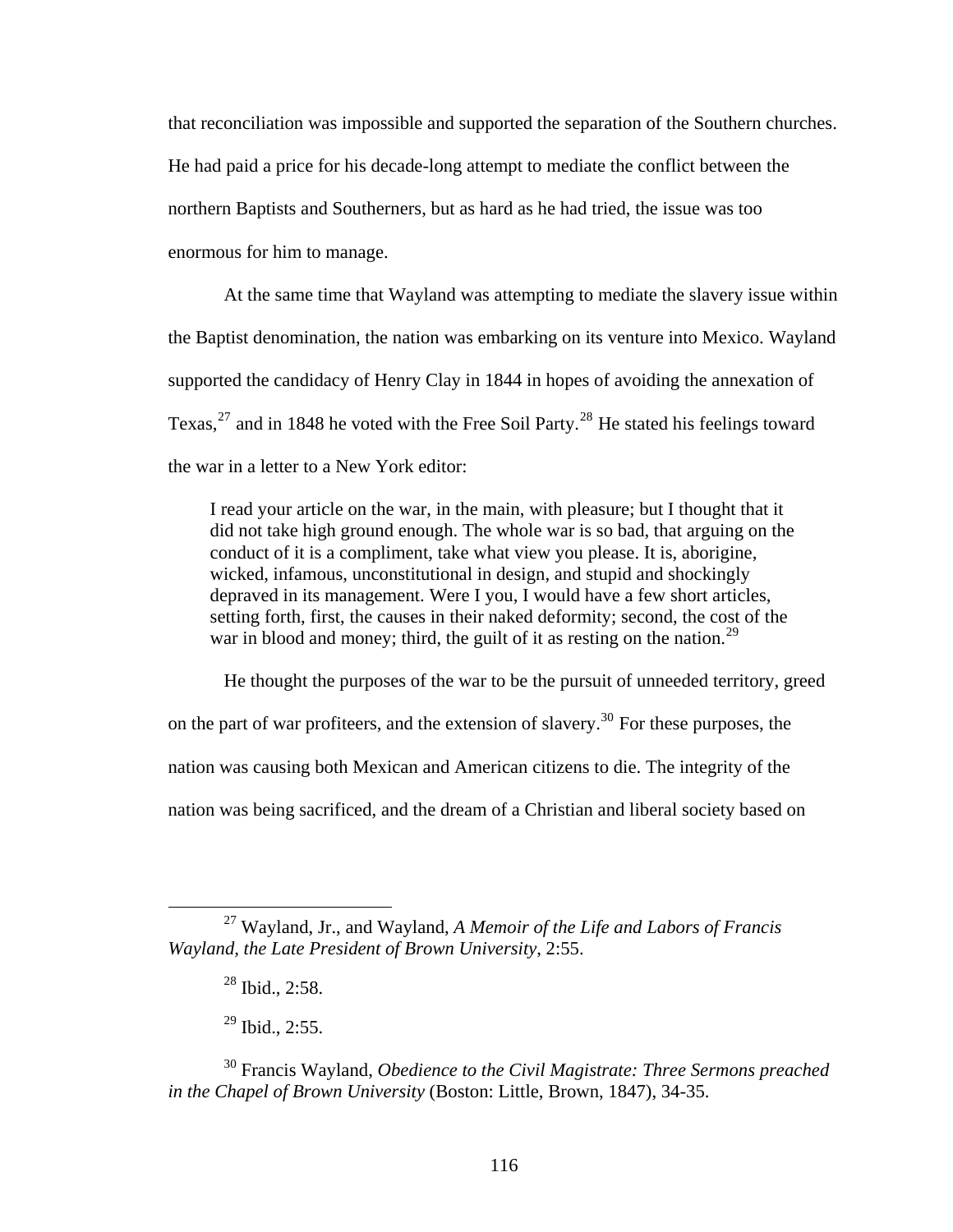love for God and man was passing into less-attractive dreams of slavery and empire. The preparation of a moderate for war was underway.

### **The 1850s**

The 1850s were for Francis Wayland, as for all Americans, a tumultuous decade. It began with the Compromise of 1850, which included the Fugitive Slave Act and then went on to see the collapse of the second-party system, the Kansas-Nebraska Act, the caning of Charles Sumner, the battle over the Kansas constitution, the Dred Scott case, and John Brown's raid on Harper's Ferry. Wayland engaged all of these issues and some of them publicly and prominently. He took an active role in the 1856 election on behalf of the emerging Republican Party, his addresses on the Nebraska Bill and the caning of Sumner were widely circulated, and his opposition to the Fugitive Slave Act was well known. $31$  During these years, he entered into the most vigorous reform period of his entire presidency at Brown University, worked on prison reform, published three major books, retired from Brown and took up the pastorate at First Baptist Church of Providence, and experienced the illness that marked the end of the active portion of his life. His antislavery witness must be placed in the context of all the other demands that were pulling at his attention and time. That he engaged it in such a lively way testifies to the depth of his feeling on the issue. He was outraged by Southern slave power and fearful for his country, but a growing acceptance of the inevitability of disunion and probably war crept into his thought about the impending crisis.

<span id="page-124-0"></span><sup>&</sup>lt;sup>31</sup> Wayland, *On the Moral and Religious Aspects of the Nebraska Bill*; Wayland, Jr., and Wayland, *A Memoir of the Life and Labors of Francis Wayland, the Late President of Brown University,* 2:154.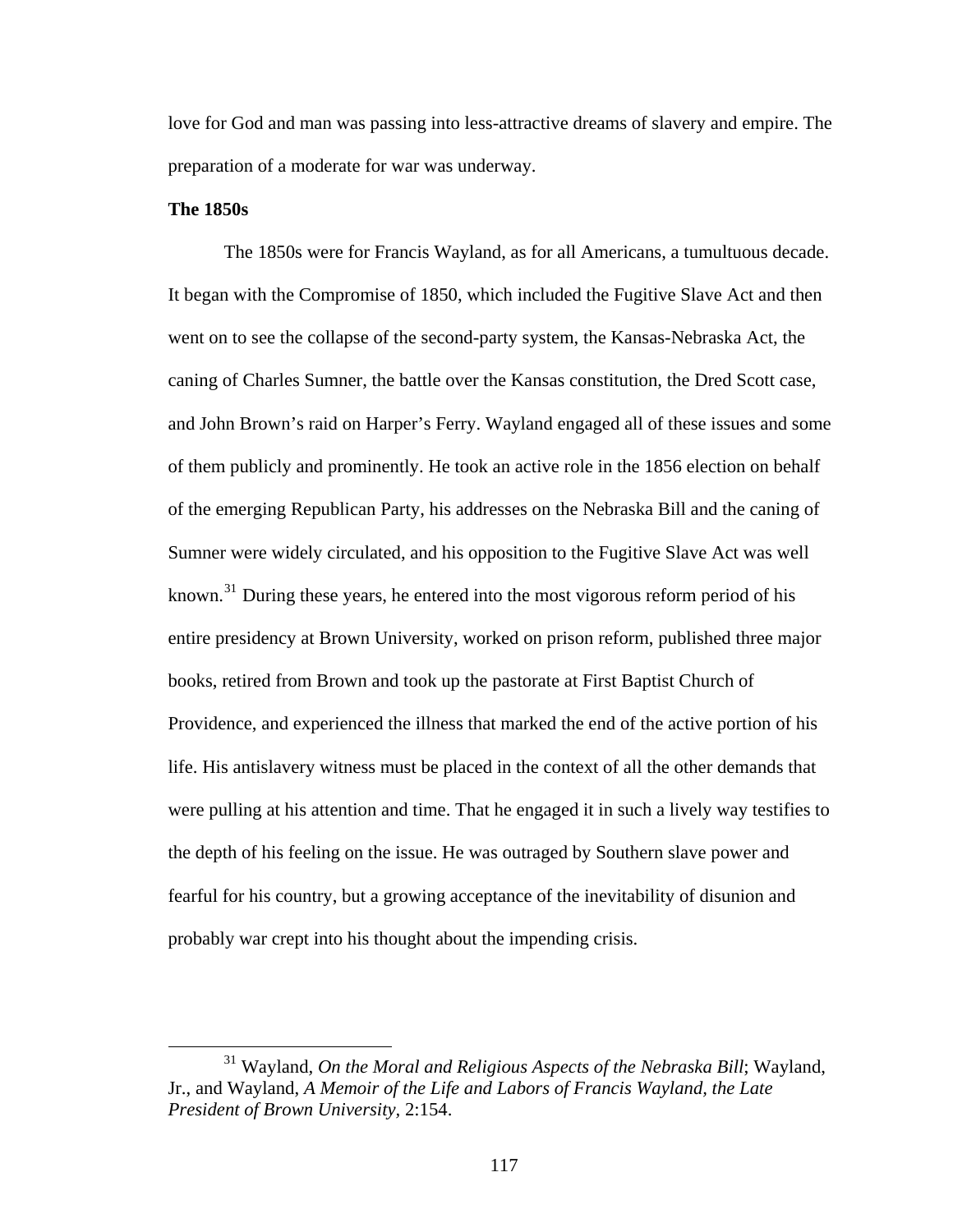Wayland and his wife kept a fugitive in their home, clothed him, and gave him money, but he did not take an active and public position in opposition to slavery until 1854. On March 7, 1854, he addressed a large gathering at Beneficent Congregational Church in Providence. The meeting's purpose was to protest the introduction of the Nebraska Bill, and for the first time, Wayland clearly stated his opposition to Southern slave power.<sup>[32](#page-125-0)</sup> He protested as a human being, as a citizen of a free state, as a citizen of the United States, and as a Christian. Some of his positions had been stated before. Each person is entitled to control over his or her own body. Slavery was a state issue, according to the U.S. Constitution, but the Nebraska Bill made slavery a national institution. The Declaration of Independence and the Bible spoke against human bondage, but new ideas also appeared. The Nebraska Bill would destroy the reputation of America as a model of liberty for all the world, it would degrade the value of the union, and it would justify the request of God's intervention on the side of the North.

Of the first of these new positions Wayland exclaimed, "The question ceases to be whether black men are forever to be slaves, but whether the sons of the Puritans are to become slaves themselves." <sup>[33](#page-125-1)</sup> White free labor would be devalued and the right to free speech, to choose whether or not to have slavery in a Northern state or territory, and the right to majority rule would be destroyed. The issue would be the civil rights of all Americans.

<span id="page-125-1"></span><span id="page-125-0"></span>Wayland had argued for many years that the Union was near sacred, but in his protest he moved away from this position:

 <sup>32</sup> Wayland, *On the Moral and Religious Aspects of the Nebraska Bill.*  $33$  Ibid., 5.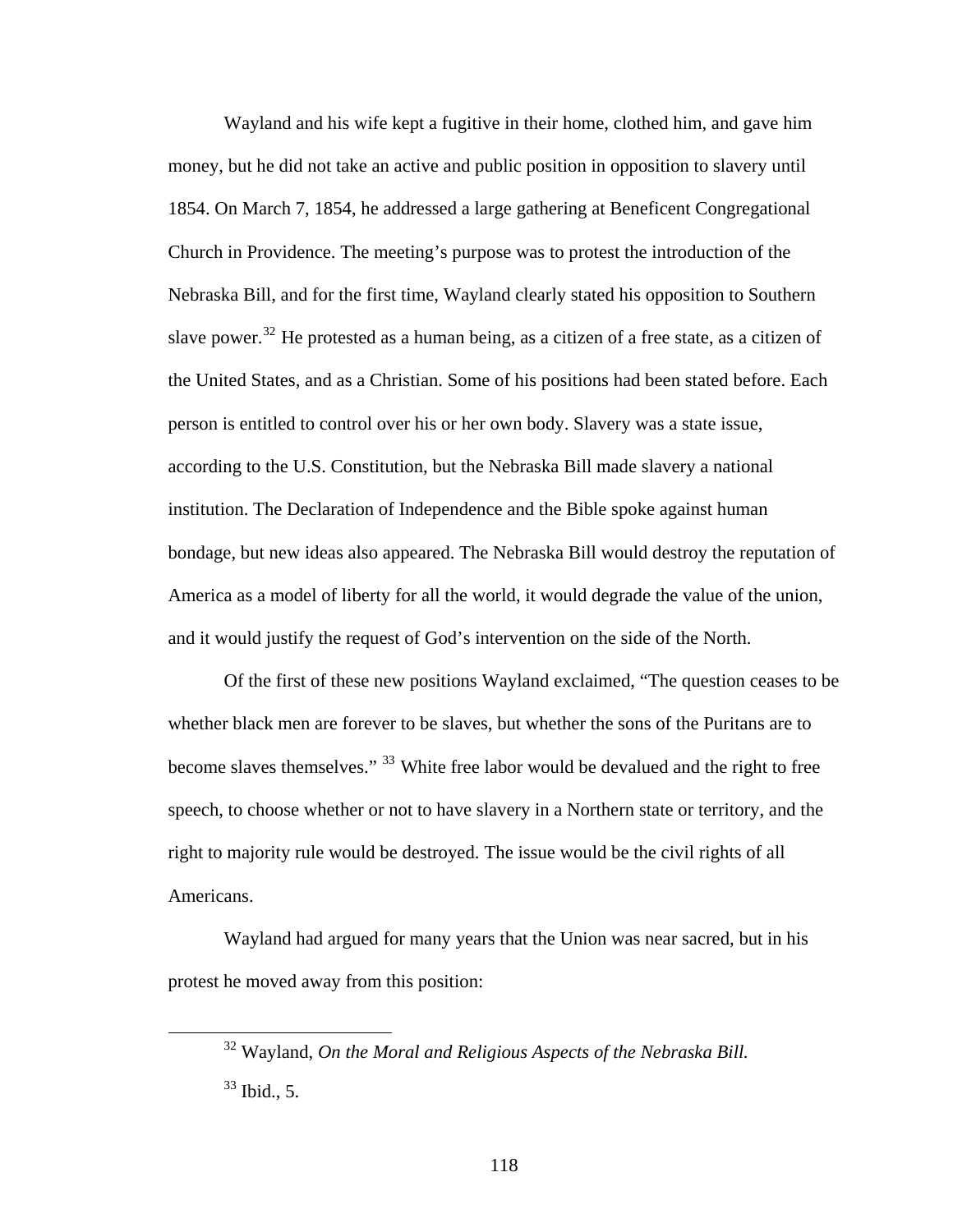I value the Union as much as any man. I would cheerfully sacrifice to it every thing but truth and justice and liberty. When I must surrender these as the price of the Union, the Union becomes at once a thing which I abhor. To form a union for the sake of perpetuating oppression, is to make myself an oppressor. This I cannot be, for I love liberty as much for my neighbor as for myself. To sacrifice my liberty for the sake of union is impossible. God made me free, and I cannot be in bondage to any man. These I believe to be the sentiments of the free States, and therefore it is, as a friend of the Union, that I protest against this bill. $^{34}$  $^{34}$  $^{34}$ 

Freedom and liberty emerged as higher values than union.

If Wayland protested the Nebraska Bill on behalf of liberal America, he all the more objected on behalf of Christian America. African Americans and Native Americans who were Christians and sat at the communion table with their white fellow communicants would be destroyed by the legislation. He believed that there were still white Christians in the South who would celebrate the defeat of the bill, but in any case, a Christian could not support it. He concluded his address with a call for God's assistance: "Let us cease not to beseech the God of our fathers to defeat the counsels of misguided men, and if the worst shall come, that he will grant to the free States the wisdom, temper, patriotism, and union which may be needed in this grave emergency."[35](#page-126-1) Now Wayland was acknowledging that the worst might come, and if it did, he beseeched God to assist the free states to meet the emergency with wisdom, temper, patriotism, and union.

Wayland, as did many of his evangelical brethren, moved a long way toward the acceptance of regional action, disunion, and war, as they responded to the proposed Kansas-Nebraska Act.

<span id="page-126-0"></span> $34$  Ibid., 5.

<span id="page-126-1"></span> $35$  Ibid., 8.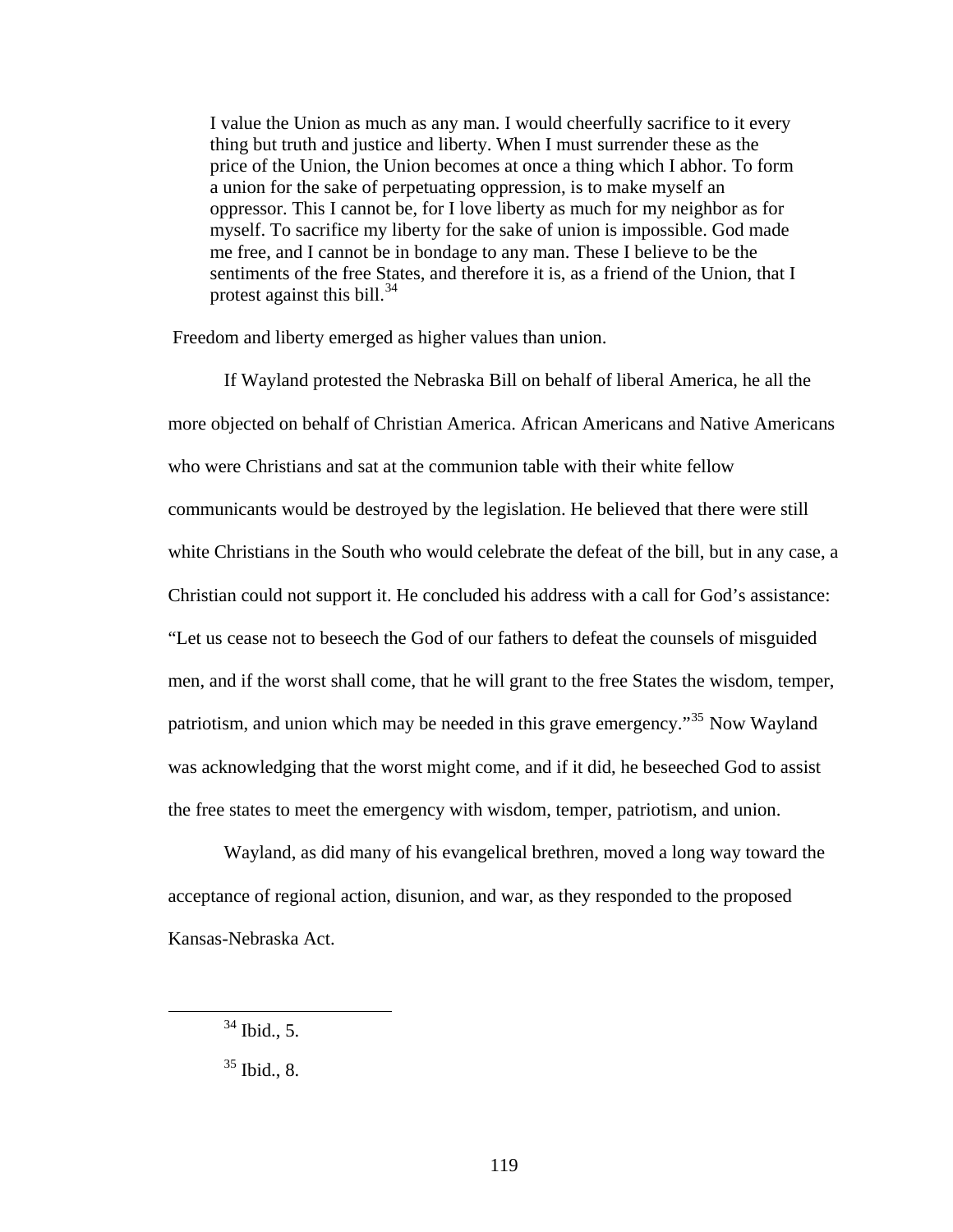His address, according to his sons, was published in almost all the secular and religious press across the northern states. He did not speak publicly again in 1854. William Lloyd Garrison criticized him for failing to follow through on his initial proclamation, but he was finishing his book on intellectual philosophy and preparing to retire.<sup>[36](#page-127-0)</sup> The year was a turning point for him, however. Schools in the South stopped using his textbook on moral science and he gave up on the idea that the South might take the lead in the emancipation of the slaves.

During the summer, he was aroused by the case of the fugitive, Anthony Burns.<sup>[37](#page-127-1)</sup> Burns had lived and worked in Boston before being captured and returned to his master in Richmond. The Burns case became a notorious example of the government's willingness to use massive force to enforce the Fugitive Slave Act and collaborate with the slave power. Wayland wrote to his son and to a former student who had become a lawyer. To his student he wrote:

From all 1 can learn of the whole country, the feeling is such as I never knew before. What we want is, to deepen it, place it on fixed principles, extend it, and give unity to it. If this is done at the north, we shall see some change. The southern men are doing all we could desire in ripening this state of public opinion. May God prosper the cause of justice and humanity.[38](#page-127-2)

Yet for all his outrage over the slavery question, he still remained convinced that the true mission of the minister was to preach the Gospel. In a letter to another minister, he opined that if slavery was profitable, Northerners would have slaves. He wrote:

<span id="page-127-0"></span> <sup>36</sup> Van Broekhoven, "Suffering with Slave Holders: The Limits of Francis Wayland's Antislavery Witness*,*" 211.

<span id="page-127-2"></span><span id="page-127-1"></span><sup>37</sup> Wayland, Jr., and Wayland, *A Memoir of the Life and Labors of Francis Wayland, the Late President of Brown University*, 2:134.

 $38$  Ibid., 2:135.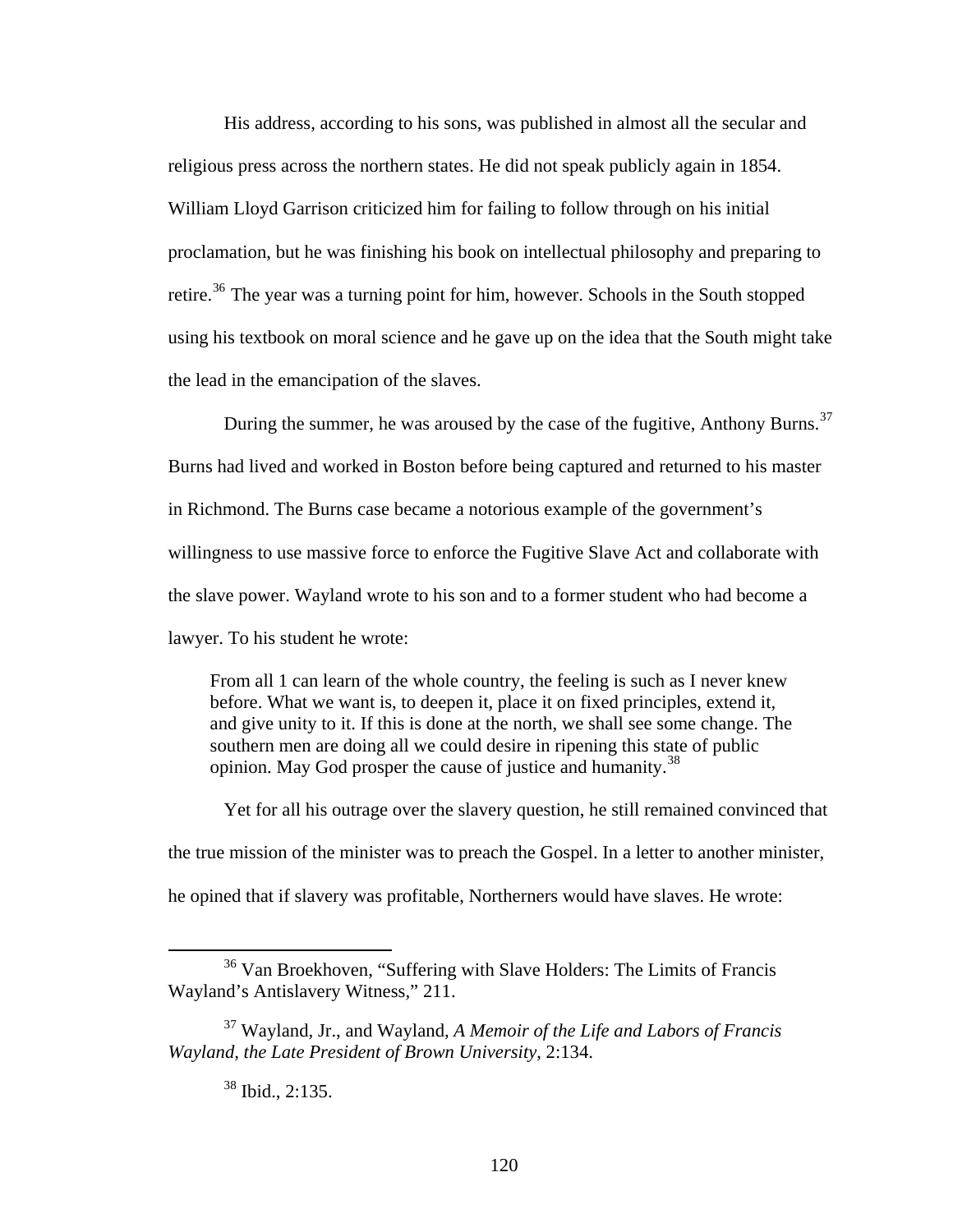What you say of free institutions is true and important; but then I am opposed to uniting this, or anything else, with the preaching of the gospel. These other and more externally impressive ideas undermine and subvert the preacher as such. The Christian view is to look up to God, and to arouse the Christian feeling in men. To abolish slavery is a good thing, but it is not religion. Let the dead bury their dead, but go thou and preach the kingdom of God. Read the corresponding passages, and you observe that Christ places preaching the gospel above every other thing.[39](#page-128-0)

He believed that only a religious revival among the people could save the nation.

At this time, summer 1854, Wayland was near a physical breakdown. He still had his important address to give at Union College, "On the Education Demanded by the American People," his book, *Elements of Intellectual Philosophy,* was due at the printer, and he was still struggling to make Brown a model educational facility. His son was ill and he was nearing 60 years of age, so he may have been overly pessimistic. It is more likely, however, that this is a truly revealing point in the life and character of the man. He could not give himself to any enthusiasm, even if he believed in its correctness. This comes through very clearly in a letter to a student. He writes:

The times look grave. I hope that .the spirit of the north is at last aroused. It seems to me that the thing to be done is not to be committed to any rash or sudden measure, but to deepen, extend, and unite the anti-slavery feeling. I never before have been deeply moved by any political question. May God direct it all to the advancement of truth and righteousness. Do not be anxious to take extreme, but rather solid ground, and thus carry all sober men with you.[40](#page-128-1)

He remained enough of a Calvinist to believe that no side could be fully righteous. One should not take extreme positions, but rather be clear headed and carry sober men with one. Even when most affected by an issue, and even when he had argued that it was condemned by the Bible, he held back. Religion transcended politics. He would not

<span id="page-128-0"></span> $39$  Ibid., 2:136.

<span id="page-128-1"></span> $40$  Ibid., 2:134-135.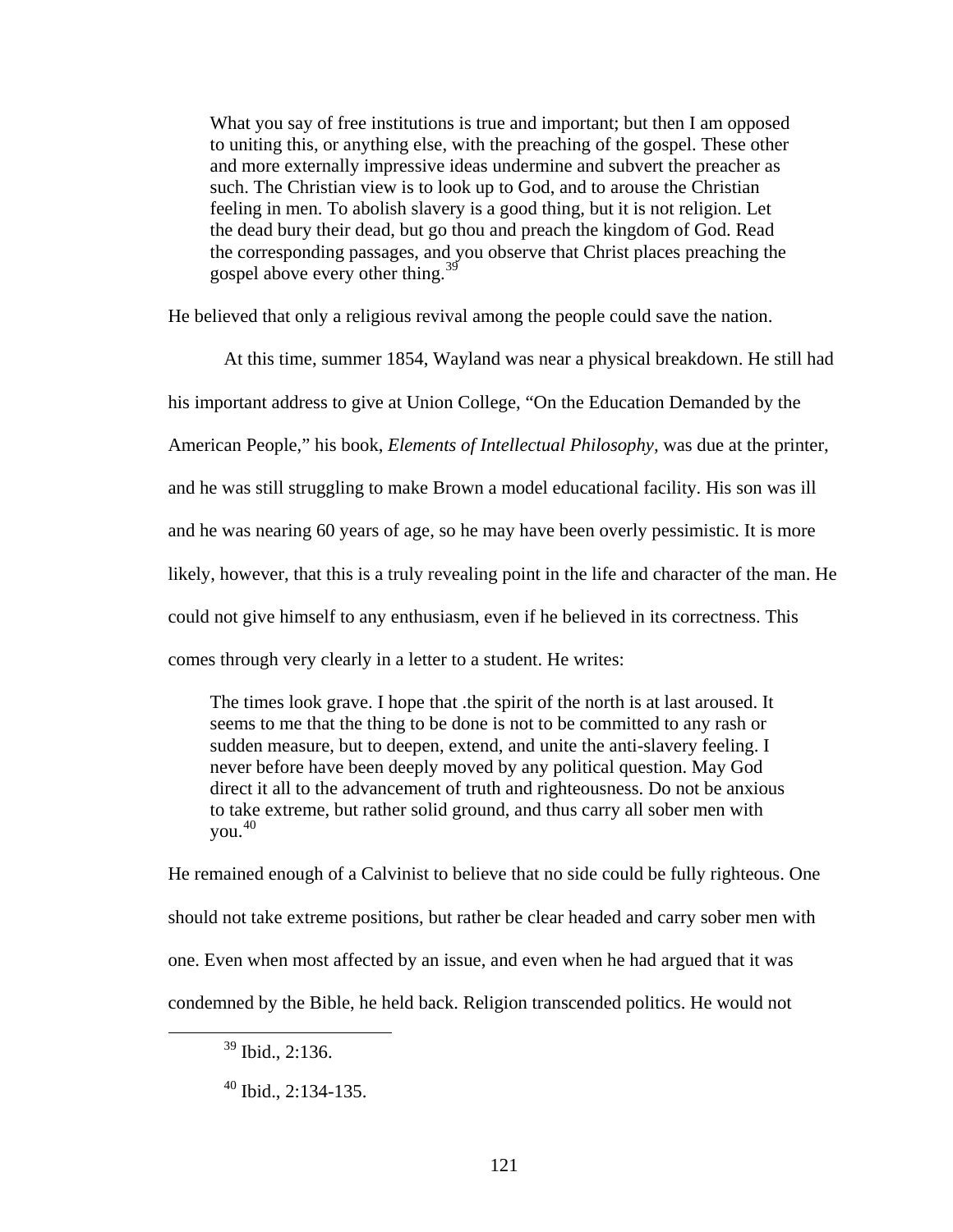sanctify the North. Perhaps this was his Baptist individualism at work; perhaps it was his chronic depression breaking through; or perhaps it was a profound religious insight. He was not naive about the likelihood of the creation of a liberal Christian democracy, but he was aware of the danger of a morally self-righteous Northern empire, and he feared it. When he considered the alternatives, he chose to make the conversion of sinners his first priority. It was a defining moment for Wayland and for the nation.

On June 2, 1856, he again addressed the citizens of Providence on the occasion of an outrage.<sup>[41](#page-129-0)</sup> This time, it was the caning of Charles Sumner. Using a distinction that he had made thirty years before, he compared a government of force with one of law. Sumner's caning represented the decline into a tyranny of force.<sup>[42](#page-129-1)</sup> Such was the principle of government affirmed by the Southern slave power. He went on during the summer and fall to support and write to his friends on behalf of the candidacy of John C. Fremont. When Fremont lost, he was not discouraged. A win, he thought, would have brought the Republican Party to power prematurely. Now it could build and mature and be ready at the next election to take control of the government. The important thing was that there was a party of the North that could unite the antislavery forces. Only one more layer of states was needed to win the next election. When the election of Lincoln came, Wayland was ill, perhaps as the result of a stroke, but he was ready for change.

 $41$  Ibid., 2:154-155.

<span id="page-129-1"></span><span id="page-129-0"></span><sup>42</sup> Francis Wayland, "Duties of an American Citizen," in *Occasional Discourses*  (Boston: James Loring, 1833).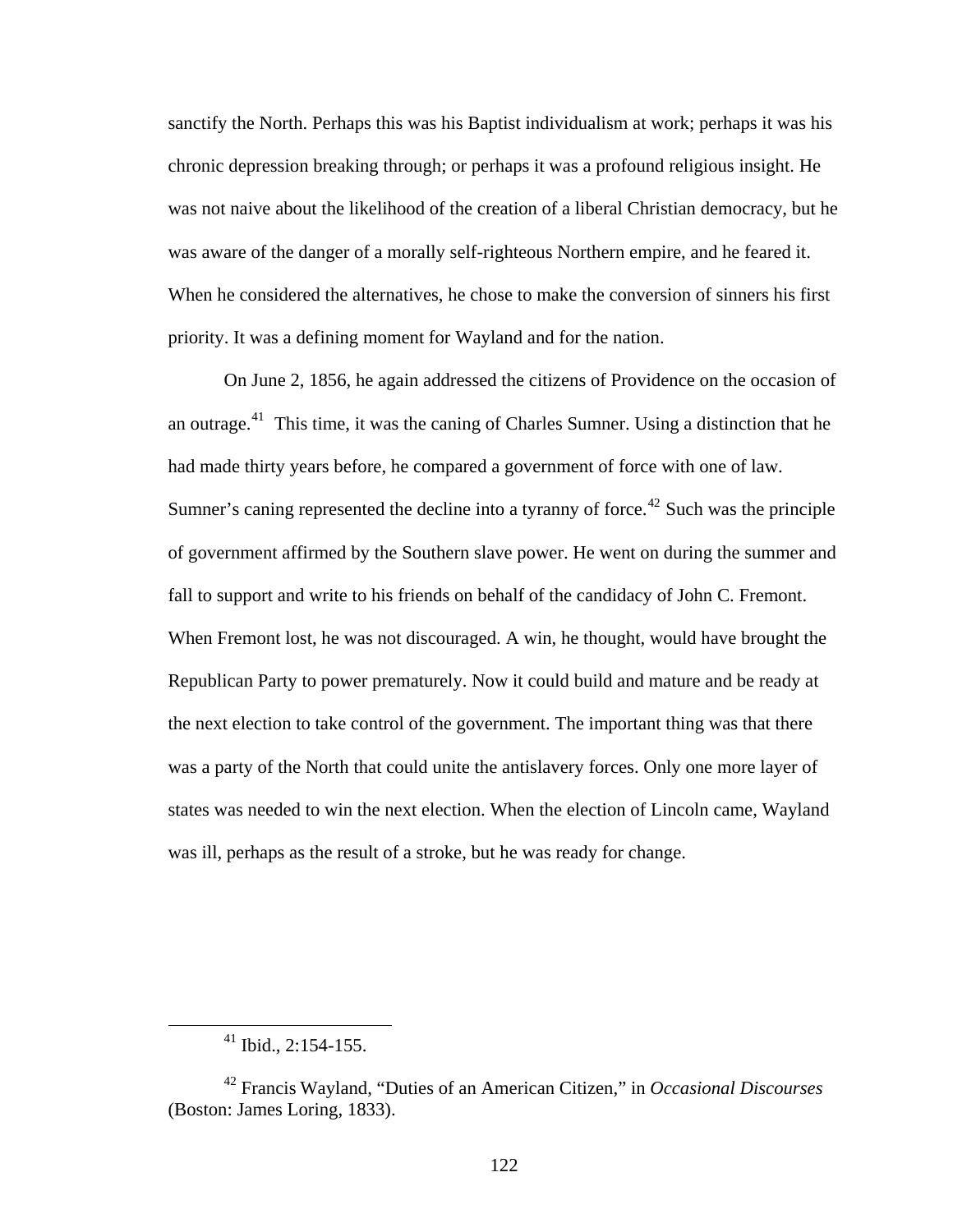### **The 1860s**

Francis Wayland believed the war was just and necessary, but terrible.<sup>[43](#page-130-0)</sup> He believed slavery was evil but not the only evil in the world. His second son joined an army regiment as its chaplain. He and his wife prepared bandages, and he gave funds to help the war effort. Wayland gave to the relief effort for the Union supporters in East Tennessee and the project in Beaufort, South Carolina, aimed at creating a community of freed slaves. He marched with soldiers who were embarking for the battlefields and prayed for those in danger. He was ill and impoverished by retirement, illness, and the slow sales of his books, but he did what he could to support the war. Yet he maintained a critical edge. It is this affirming yet critical stance that is most characteristic of Wayland's position on war, slavery, and reconstruction in the years after 1860.

Wayland had mixed feelings concerning the extent of the sin of slavery. He thought it was evil, but not the only evil in America, even within himself. Yet it did have its own unique horror for this evangelical believer. He stated some of his ambivalence in a letter to his sister:

Slavery is a very wicked thing; but I know not that it is any worse than idolatry, and shutting God out of his own universe. I do not feel guilty on account of slavery, but I do on account of my forgetfulness of God, and disobedience. He has made use of the slavery question to bring about his judgments. He will chastise and humble us; and then he will pour out his wrath upon those who, in addition to sins in common with us, must answer for the sin of slavery, and for laying it at the door of the Holy One.<sup>[44](#page-130-1)</sup>

<span id="page-130-1"></span><span id="page-130-0"></span> <sup>43</sup> Wayland, Jr., and Wayland, *A Memoir of the Life and Labors of Francis Wayland, the Late President of Brown University*, 2:Chapters XI and XIV. These chapters document Wayland's engagement with the Civil War.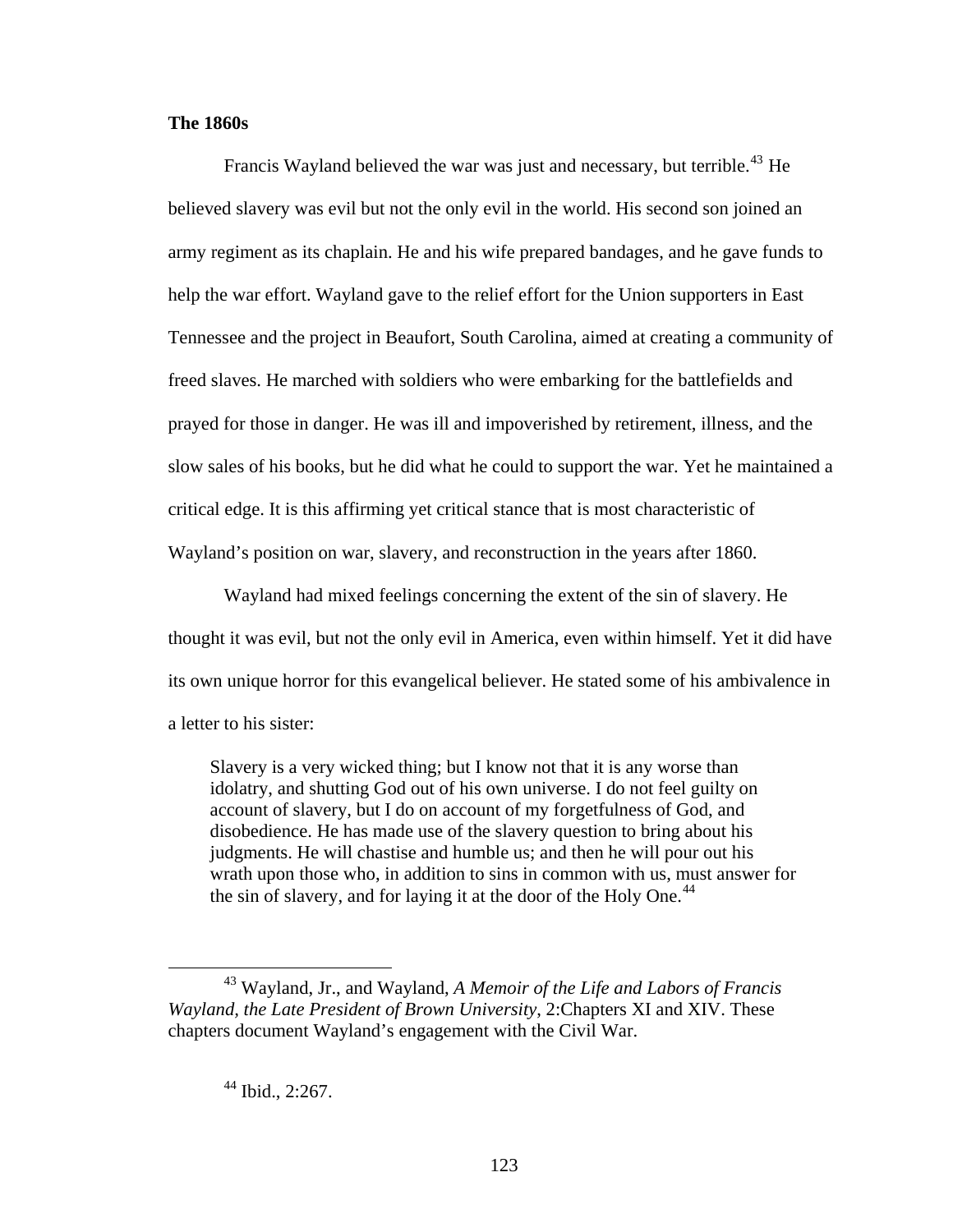The war was punishing the entire nation, but the South would receive a special punishment for attributing slavery to God. One hears in these words the debate which he carried on with Richard Fuller. Fuller argued that the Bible sanctioned slavery. Wayland feared God. He thought He was just, and he could not help but believe that attributing the evil of slavery to God would bring down a terrible wrath upon the religious Southerner. Still, the Northerner was not innocent either. This is not Lincoln, saying that God has His own ways, and both North and South bear the guilt of slavery and the war, but it is closer than most other Northerners could get. $45$ 

He was horrified by the slaughter of the war. Victories seemed little cause for celebration because they meant the death of enemies whom he did not hate. He feared that soldiers and even chaplains would allow the horrors of war to drive out the love of God from their hearts and replace it with the love of the army and the nation. He spoke with two former slaves who told him that they had prayed to God for deliverance when their children had been taken from them.<sup>[46](#page-131-1)</sup> He believed that God listened with special care to the oppressed and that their prayers were receiving an answer in the war. He believed that the war was eradicating special evils from the American nation that could, after it was over, clear the way for the fulfillment of the promise of liberal Christian America. On April 18, 1865, three days after the death of Lincoln, Wayland wrote to his son:

The event is overwhelming. The crime is atrocious beyond expression. It seems as if God has given over the south and their friends to work all iniquity

<span id="page-131-0"></span> <sup>45</sup> Mark A. Noll, *America's God: From Jonathan Edwards to Abraham Lincoln*  (Oxford and New York: Oxford University Press, 2002), 366.

<span id="page-131-1"></span><sup>46</sup> Wayland, Jr., and Wayland, *A Memoir of the Life and Labors of Francis Wayland, the Late President of Brown University*, 2:269.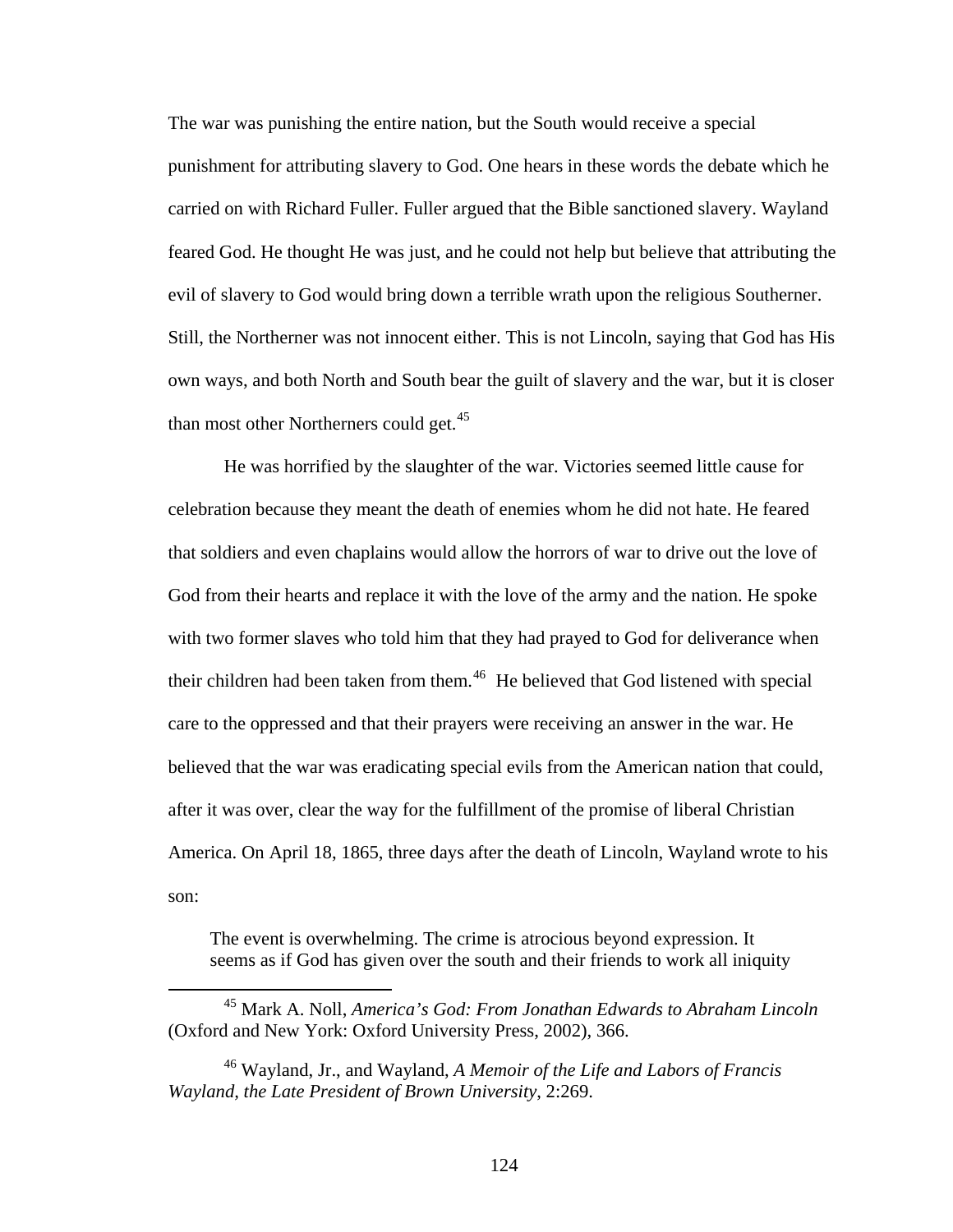with greediness, and to make themselves an insufferable abhorrence to the civilized world. The moral sense of mankind rises against them. They stand without a defense to meet the condemnation of humanity.

But I never felt more sure that God has taken all this work into his own hands. He has left the rebels to work out the wickedness of the human heart, intensified by the practice of slavery. And he will glorify himself out of this overwhelming disaster. The mind of this whole people, even of the thoughtless and irreligious, has been brought to acknowledge God, and to believe that he has done it. They have never before wept or prayed so much or so earnestly.

Is not God thus preparing us for a universal revival of his work? He has swept over the whole land in a few hours, so that all men had but one thought. Now, why should not his Holy Spirit, as a rushing mighty wind, visit the soil thus prepared for his influences ? How would God be glorified, and all heaven rejoice I Cease not to pray for this. Urge others to pray for it.

". . . Let us lay aside all malice and all revenge, and let us firmly do justice to the high as well as the low. Let the moral principle of this people, be strengthened. God has made us the leading nation in the world. Let us act as it becomes us. Let our example lead other nations in the way of peace and holiness.<sup>[47](#page-132-0)</sup>

Less than six months after the war ended, he was dead. He did not live to see

Reconstruction or the rise of corporate America. He recommended that the freed men be taught that work and education yielded positive consequences. The only empowerment for former slaves would be self-dependence. The freed men must be taught to teach others. He had no insight into the long road ahead for civil rights in America or for equal educational and economic opportunity. Rather, his hopes and dreams and prayers lay in the belief that God had acted in history, through the war, to give America another chance to be an example of peace and freedom for the whole world. The people should put away malice and reconnect with the simpler vision of a liberal and Christian America. Unfortunately for America, the dreams of Lincoln and Wayland died with them.

<span id="page-132-0"></span> $\overline{a}$ 

 $47$  Ibid., 2:274.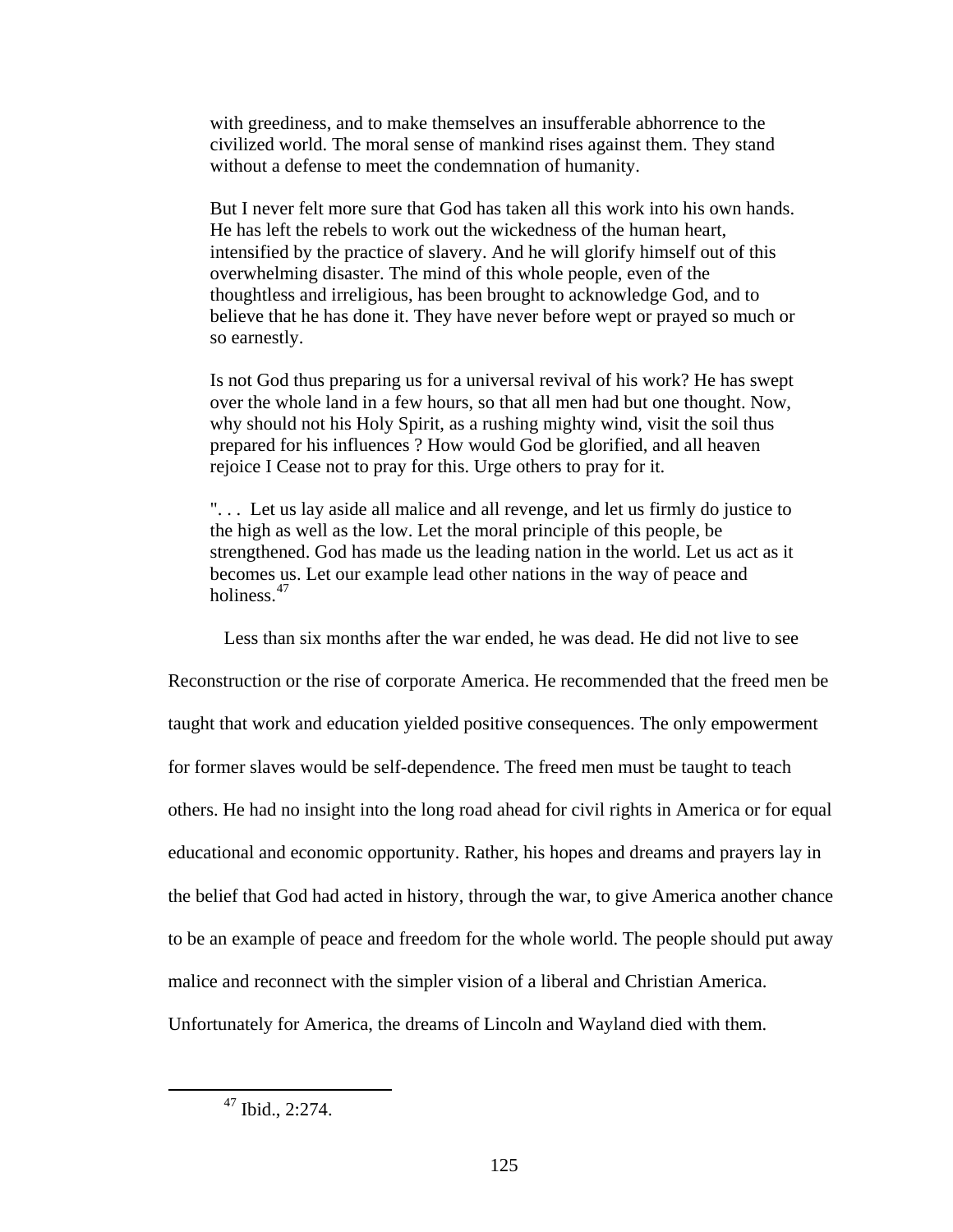## CHAPTER V FRANCIS WAYLAND AND HIS BAPTIST CONNECTION

When Francis Wayland Sr. and Sarah Moore Wayland landed in New York City in 1793, the Baptist denomination was a small group of worshipers scattered along the eastern seaboard. When their son, Francis Wayland Jr., died in 1865, the Baptists, along with the Methodists, dominated American Church membership.<sup>[1](#page-133-0)</sup> Francis Wayland played a large role in shaping Baptist thought and practice in the 40 years before his death. Many modern critics believe that his influence was harmful to the Church, but few doubt its reality. $2$  Three concepts stand out in his thought and work within his Baptist connection. Wayland focused his moral and religious teaching on the obedience of each individual to the law of God. He believed that the most important priority for the Church was foreign missions, and he viewed the task of the ministry to be that of the salvation of souls.

His Christian piety, moralism, and individualism blended with his liberalism to create a vision of America that caused him great disappointment, but he died in hope. He hoped the Baptist Church and the nation could remain a simply organized society, where individual moral decisions could determine the actions of the order. He believed that progress could only occur as individuals made personal moral decisions, and he believed

<span id="page-133-0"></span><sup>&</sup>lt;u>1</u> Mark A. Noll, *America's God: From Jonathan Edwards to Abraham Lincoln*  (New York: Oxford University Press, 2002), 164-165.

<span id="page-133-1"></span><sup>2</sup> Norman H. Maring, "The Individualism of Francis Wayland," in *Baptist Concepts of the Church*, ed.Winthrop S. Hudson (Valley Forge: Judson Press, 1959), 156ff.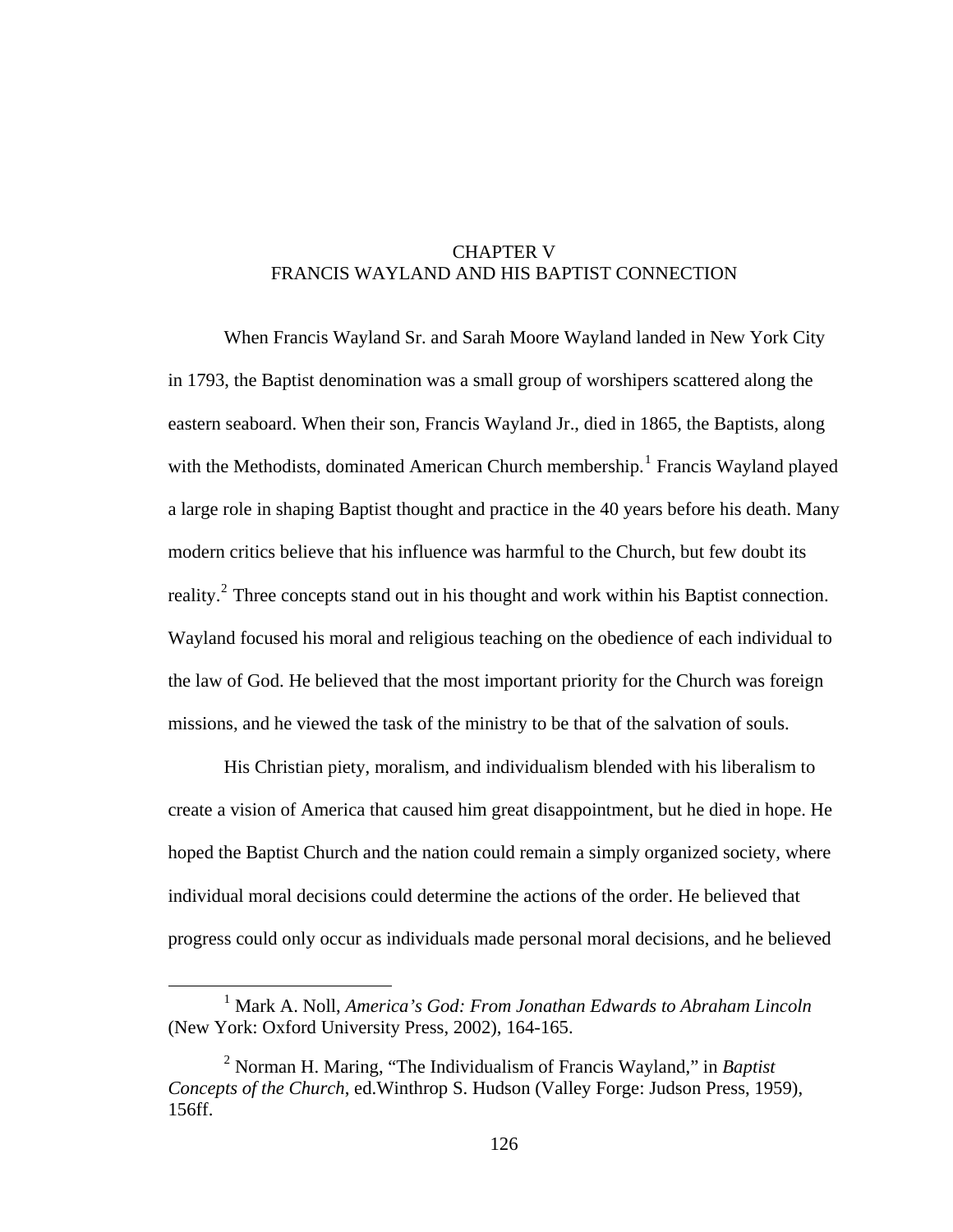that those moral decisions depended on the conversion of humanity to Christianity. He set these principles against what he believed to be the growing American evils of material greed, slavery, a desire for war and empire, and a rapidly growing population of unconverted Catholic-American voters. Wayland went to his death fighting the emerging corporate America and hoping and praying that it would be wiped from the nation by the awful suffering of the Civil War. His work with the Baptist Church gives us the opportunity to study his strategy for creating a Christian and liberal America against longer and longer odds and with more and more unpopular methods.

Wayland grew up in the Baptist Church. After a successful career in the leather trade, his father left the family business to become a Baptist minister. He became the pastor at First Baptist Church of Boston in 1821 and for the next 37 years worked exclusively in Baptist institutions—first at the Boston Church, then from 1827 to 1855 as the president of Brown University, and then after his retirement as the pastor at First Baptist Church of Providence, 1857–1858. His first wife, Lucy Lane Lincoln Wayland was the younger sister of Heman Lincoln, a prominent Baptist layman from Boston. In 1844, Wayland was chosen to preside over the national Baptist Triennial Convention. He was a leader in Baptist missionary activities, educational endeavors, and administrative matters. In the last decade of his life, he published two books, *Notes on the Principles and Practices of the Baptist Church* and *Letters to the Ministry*, that addressed important issues in the denomination.<sup>[3](#page-134-0)</sup> He was an advocate for local congregational autonomy, a mediator in the controversy over slavery, and an outspoken voice for an apostolic

<span id="page-134-0"></span> $\frac{1}{3}$ <sup>3</sup> Wayland, *Notes on the Principles and Practices of the Baptist Church* (New York: Sheldon and Blakeman and Company, 1857); Wayland, *Letters on the Ministry of the Gospel* (Boston: Gould and Lincoln, 1863).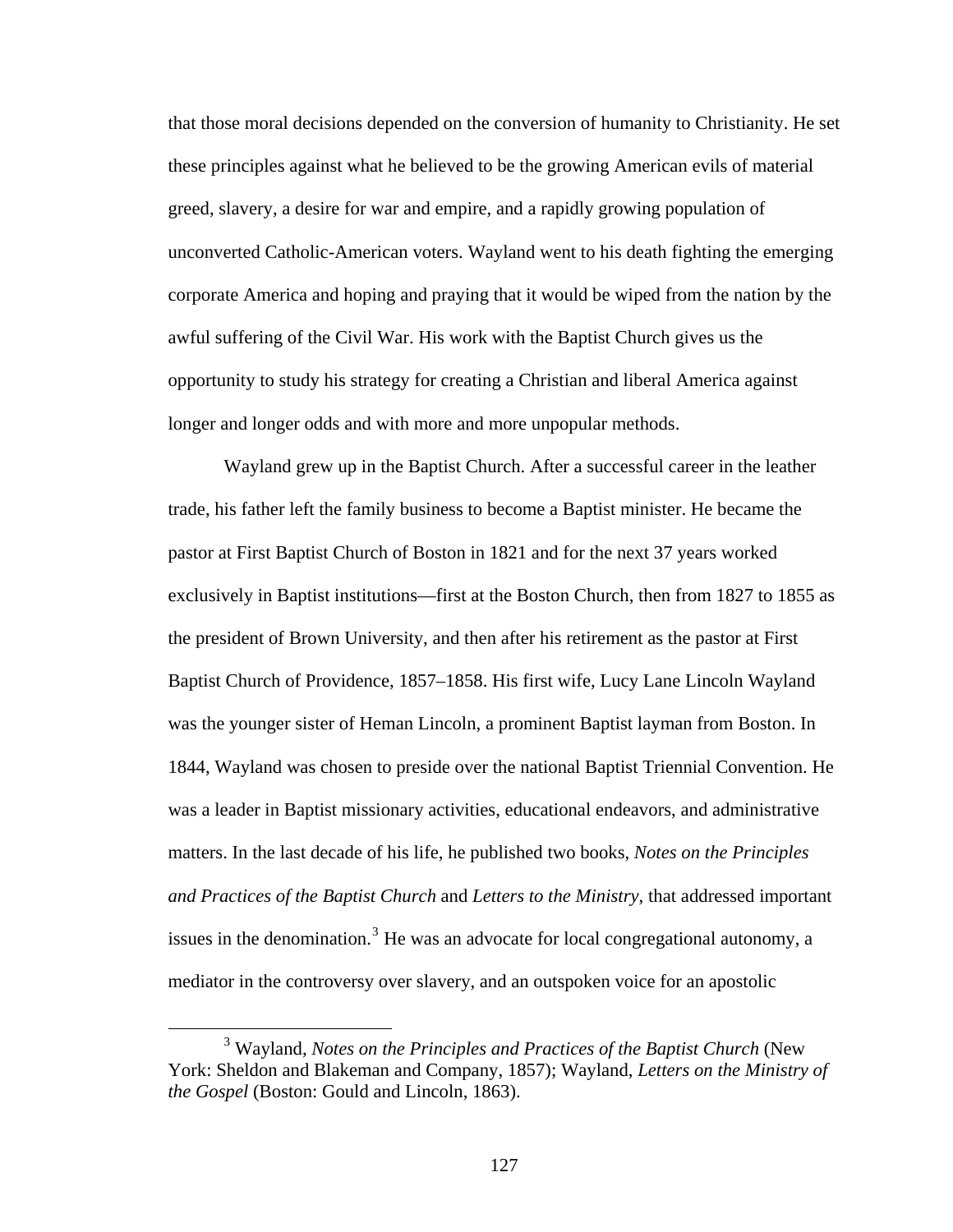ministry. Although Wayland had a long and diverse career, undoubtedly his longest and deepest commitment was to his Baptist connection.

#### **Baptist Organization**

The Baptists grew out of the dissent of the English Civil War. Along with the Congregationalists, they believed that the congregation was the proper governing body for the church; but to this expression of independence they added the concept of adult, or believer's, baptism. The church was the gathered believers, and they, meeting face to face, alone could speak for the body of Christ. They opposed the baptism of children. In their view it represented the making of the church into a society, rendering it no longer the body of Christ, but instead, an impure association, little different from a civil government. The Baptists believed that these simple principles were drawn directly from the New Testament. Attempts to veer from them were considered to be Romanism. Francis Wayland held to this narrow view of proper church organization and advocated it through a long and influential career within the denomination.

The Baptist Church in America was a part of what Mark A. Noll called the "Evangelical surge." In 1790, there were 858 Baptist churches in the new nation; by 1860 the number had increased 1[4](#page-135-0).2 times to  $12,150$ .<sup>4</sup> Its growth was second only to the Methodist denomination. As Wayland recognized, they were a middling people, made up of farmers, artisans, small town semi-professionals, and small business operators. They were republican, democratic, individualistic, moralistic, and evangelistic. They feared God and trusted that they had been saved. They believed that they were right in their faith, that they were the true disciples of Christ, and that the Bible justified them. They

<span id="page-135-0"></span> $\overline{4}$ Noll, *America's God: From Jonathan Edwards to Abraham Lincoln*, 166.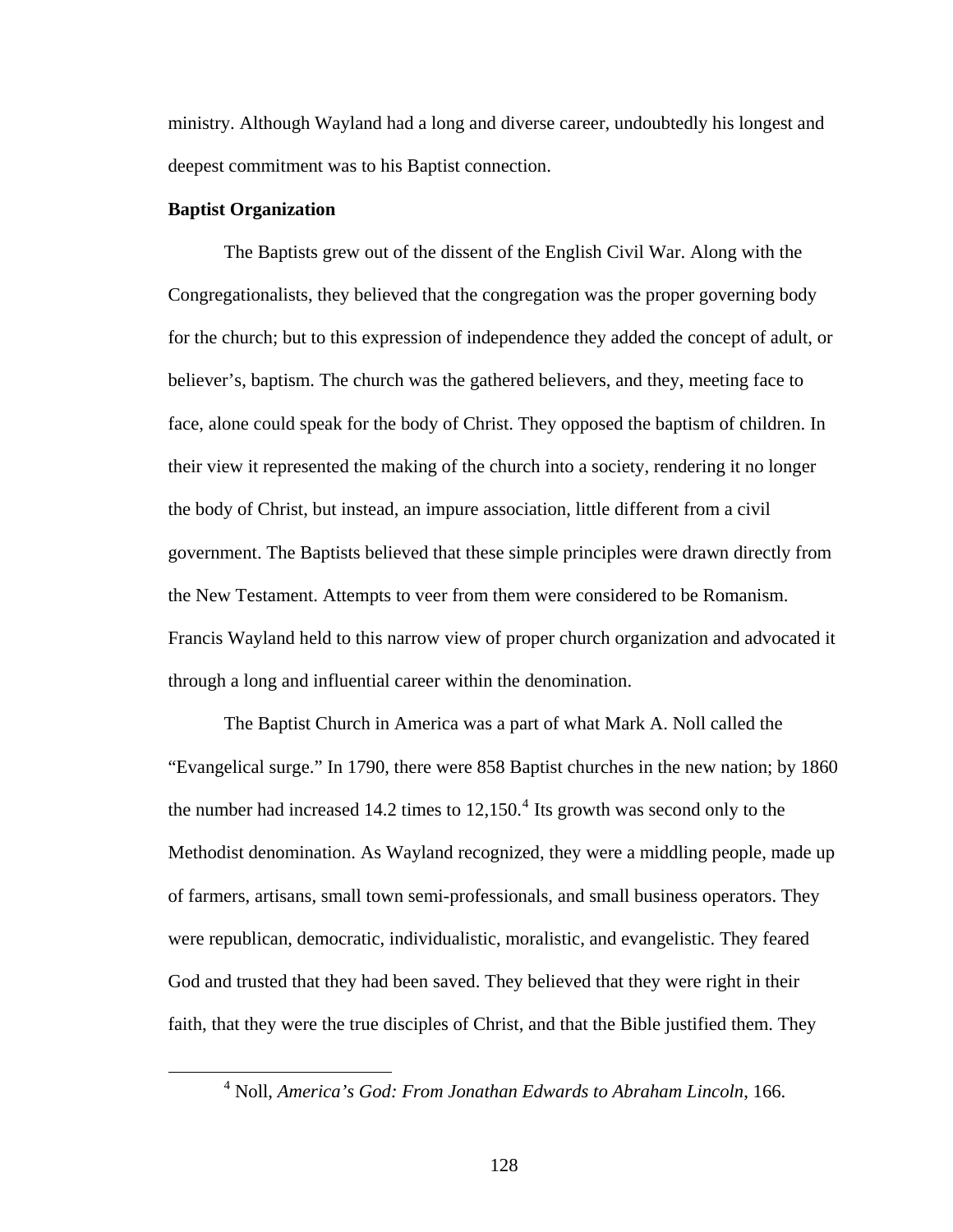did not compromise well; nor did they form general bodies to provide governing authority for the denomination. They often separated over doctrine. They were difficult to govern. Yet they held together, perhaps because their beliefs were compatible with the democratic culture of which they were a part in the decades before the Civil War. Wayland was among their most influential spokespersons. Guy Thomas Halbrooks, the leading scholar of Wayland's contributions to Baptist Church concepts, writes:

Francis Wayland actively participated in Baptist affairs from the beginning of his first pastorate in 1821 until his death in 1865. He became nationally famous in 1824 as a result of his sermon, The Moral Dignity of the Missionary Enterprise. Consequently, he made his influence felt in the national Baptist body, the Triennial Convention. He played a major part in reorienting the Convention in 1826 and was almost personally responsible for its reorganization in 1845. Moreover, because of his important position among Baptists, his numerous writings were influential throughout the denomination.<sup>[5](#page-136-0)</sup>

Wayland was both an involved leader and an intellectual force within the denomination. Its rapid growth challenged all involved to provide a competent ministry, support its missionary outreach, and mediate among its regional diversity. While slavery was the most explosive regional issue, it was not the only one. Westerners resented the effort on the part of the east to send educated home missionaries to their churches. They viewed an educated ministry as an insipient aristocracy. The group argued about how to participate in ecumenical collaboration and how to finance its common efforts. Let us examine how Wayland addressed the difficult task of maintaining enough organizational structure to allow the Baptists to flourish, while remaining true to the decentralized principles that were so cherished by the denomination.

<span id="page-136-0"></span> $\frac{1}{5}$  $<sup>5</sup>$  G. Thomas Halbrooks, "Francis Wayland: Influential Mediator of the Baptist</sup> Controversy over Slavery" *Baptist History and Heritage* 13 (1978): 21-35.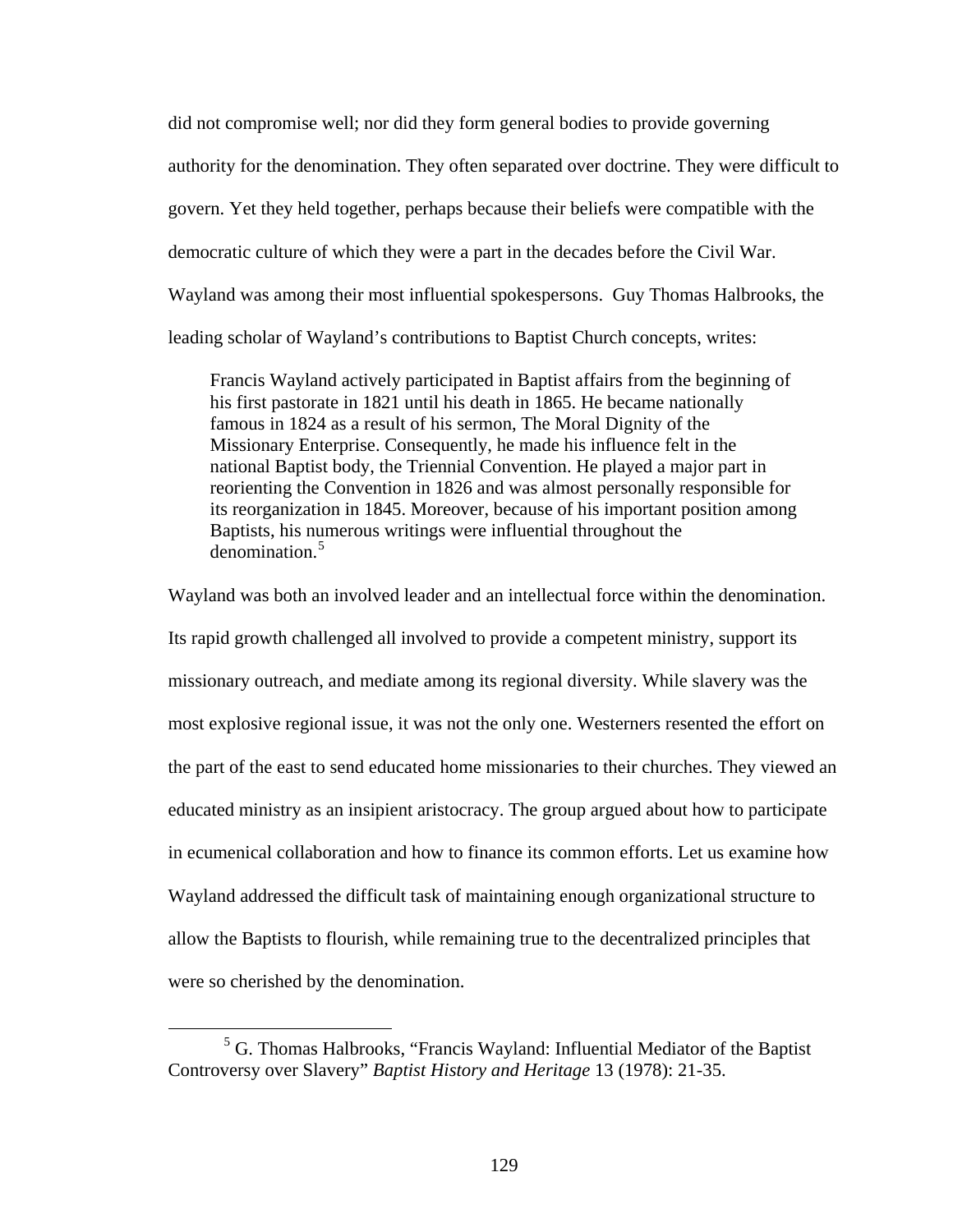When Francis Wayland arrived at First Baptist Church of Boston on August 9, 1821, it had just under 200 members. It was the oldest Baptist church in the city, dating back to May 28, 1[6](#page-137-0)65. $\degree$  It had been without a pastor for some time and was divided between those who wanted a charismatic preacher and those who wanted a more scholarly minister. In the five years that he served the congregation, he was able to unite it behind his leadership. He never became a charismatic preacher, but he did win a national reputation with his two published sermons, "The Moral Dignity of the Missionary Enterprise" and "On the Duties of an American Citizen."<sup>[7](#page-137-1)</sup> During the time that he served at First Baptist Church, he became involved with the Baptist denominational organization.

There were three leading older ministers in the Boston area who would have an important influence on Wayland's life for many years to come. Thomas Baldwin, Lucius Bolles, and Daniel Sharp were older men, already established in Boston and in the larger denominational life of the Baptists. As had been Francis Wayland Sr., Sharp was an immigrant from England. He and the senior Wayland were friends. He preached the ordination sermon when Francis Wayland Jr. was installed as pastor at First Baptist Church. Thomas Baldwin also participated in Wayland's ordination service, as did Lucius Bolles. Wayland lived in the home of the Baldwin family and soon became Baldwin's assistant in the publication of the *American Baptist Magazine*, the national

<span id="page-137-0"></span> <sup>6</sup> G. Thomas Halbrooks, *Francis Wayland: A Contributor to Baptist Concepts of Church Order: A Dissertation Submitted to the Faculty of the Graduate School of Emory University in Partial Fulfillment of the Degree of Doctor of Philosophy* (1971), 48-90.

<span id="page-137-1"></span><sup>7</sup> Wayland, "The Moral Dignity of the Missionary Enterprise," in *Occasional Discourses* (Boston: James Loring, 1833); Wayland, "The Duties of an American Citizen," in *Occasional Discourses* (Boston: James Loring, 1833).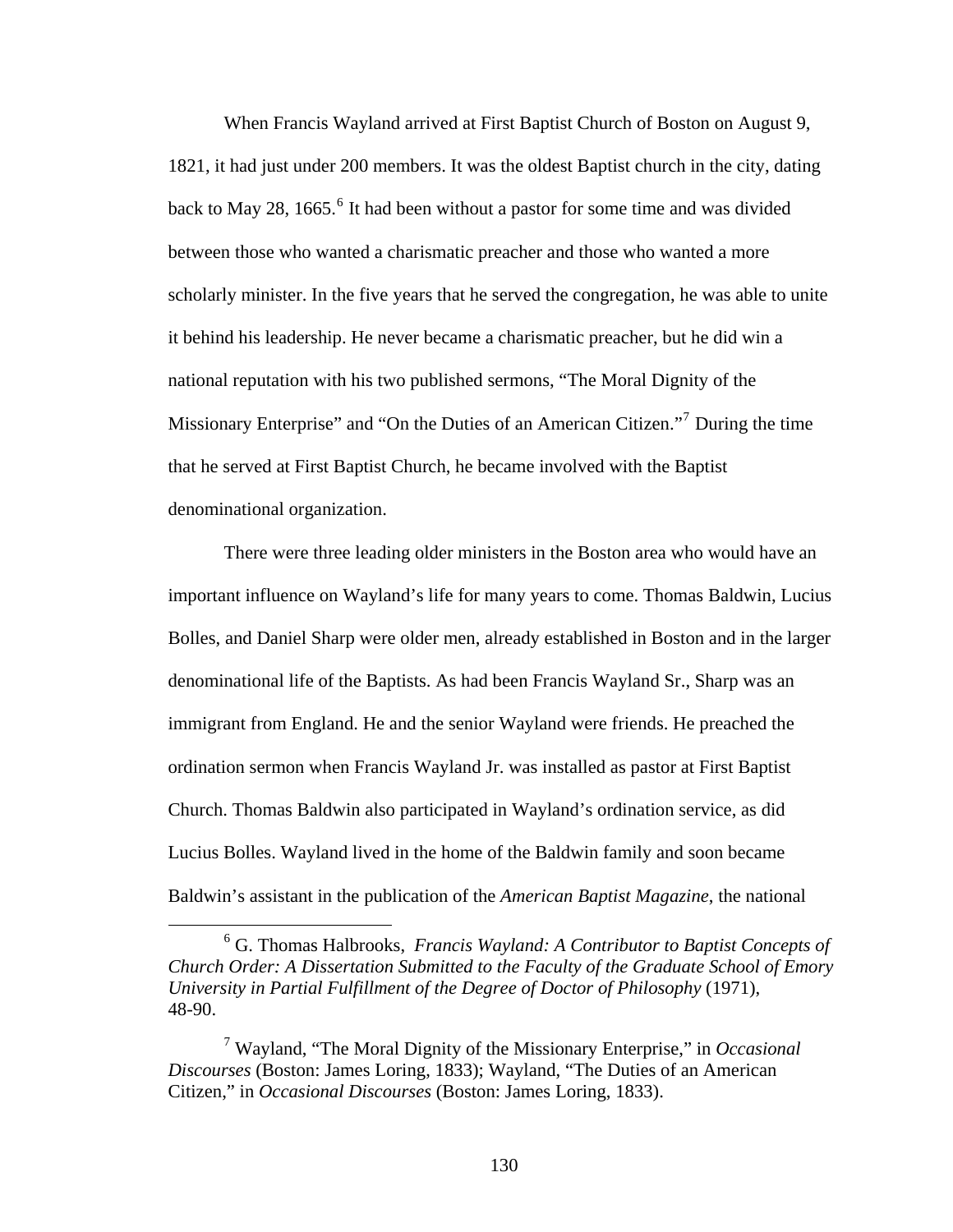publication of the denomination. Lucius Bolles was the minister of the Baptist Church in Salem, and he played a leading role in Baptist missionary efforts. These three men formed a powerful connection for the younger man who, with his college and seminary education, his obvious ability as a writer and his regular evangelical faith, was both helpful to them and a good choice for higher office. $8$ 

Soon after reaching Boston, Wayland became active in the Warren Association, which was made up of Baptist Churches from the New England area and had an independent history. Separatist Baptists, led by Isaac Backus, were active in its formation. They emphasized that each congregation was an independent body, and association was for collaboration on common goals, but created no authority above the congregation. All participation was voluntary and all direction was advisory. Wayland wrote the 1822 circular letter for the association on the theme of brotherly love, and he joined and soon became president of the Young Men's Education Society, a group which promoted education for those who wished to enter the ministry.<sup>[9](#page-138-1)</sup> He became active in the Massachusetts Baptist Association and the Boston Missionary Society. He helped Baldwin edit *The Massachusetts Baptist,* and became its editor when Baldwin died in 1825. His publications, his patrons, and his talent marked him as a rising star in the Baptist denomination.

Wayland's first venture into church politics occurred in  $1826$ .<sup>[10](#page-138-2)</sup> The complex issue which emerged involved both matters of principle and personnel. Luther Rice had

<span id="page-138-2"></span><span id="page-138-1"></span><span id="page-138-0"></span> <sup>8</sup> Halbrooks, *Francis Wayland: A Contributor to Baptist Concepts of Church Order*, 48-90.

 $9$  Ibid., 91-148.

 $10$ Ibid., 91-119.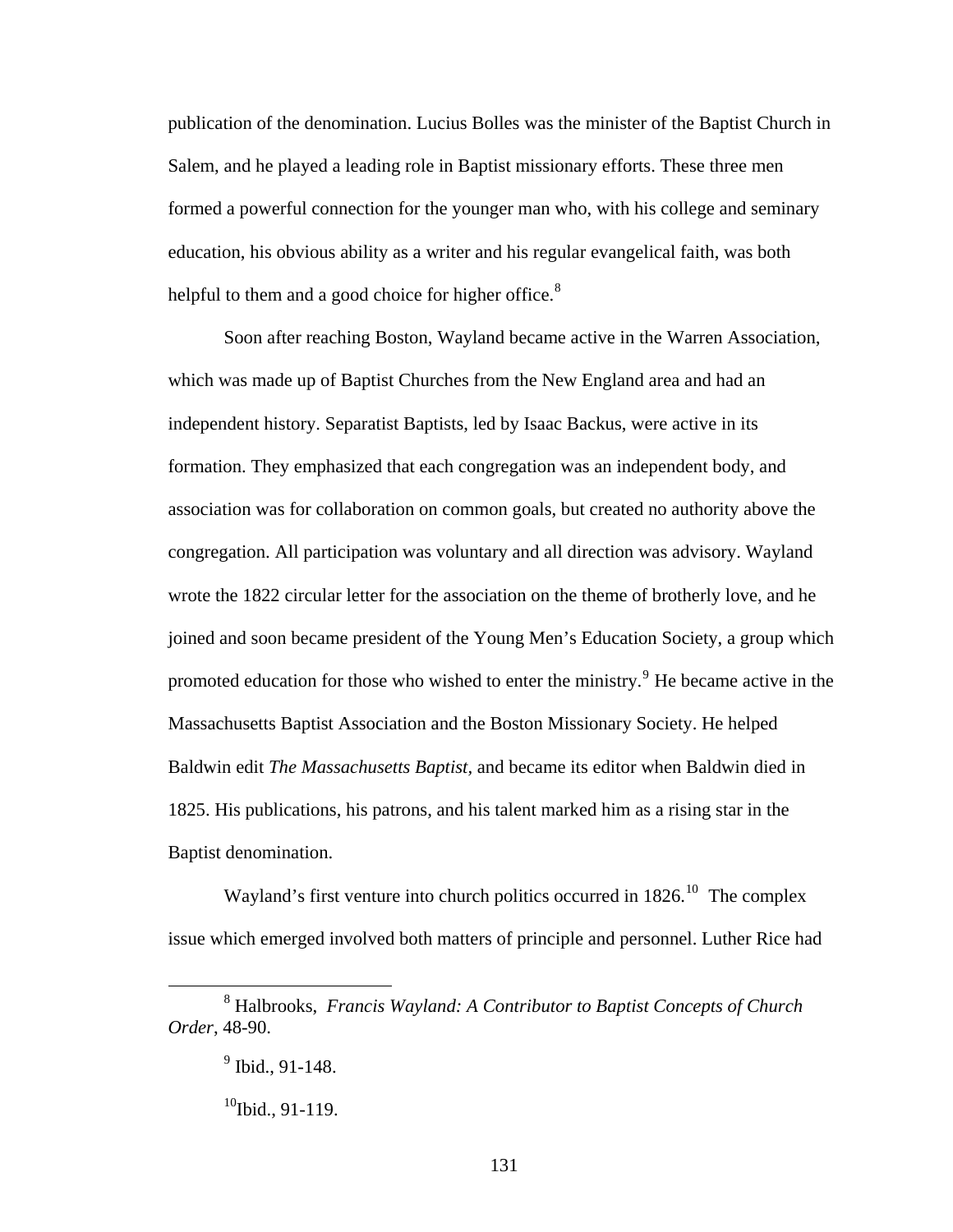been an early Baptist missionary, going to Burma with Adoniram Judson, but he soon returned to raise funds for the enterprise and promote missions throughout the Baptist denomination. However, when Rice became involved with the development of Columbian College in Washington, D. C., his interests drifted away from missions and toward the college. The New York and Massachusetts leaders opposed this priority. The Southern churches supported an increase in home missions, and western Baptists resented the implications that they were a backward lot in need of an educated ministry to civilize them. In the decade prior to 1826, the Baptists had experimented with a triennial convention, which drew together representatives from their local associations throughout the nation. In the interim years, a board selected by the convention made decisions on behalf of the denomination. Although the convention had originally been called for the purpose of developing support for foreign missions, it had gradually moved into other areas and was moving toward becoming a general convention which could address a broad range of church concerns. The issue was whether the triennial convention should be a general governing body for the denomination, or only a single issue society with limited jurisdiction. In 1826, the Triennial Convention needed to deal both with an unsatisfactory employee (Luther Rice), and a matter of far-reaching principle.

Wayland's mentor, Thomas Baldwin, had been a strong supporter of the creation of a general governing body, and Wayland had written in support of a plan which would create state organizations that would select representatives to the national convention. The convention would be general in purpose, representative of the whole nation, and democratically chosen. The proposal seemed to have support, and most believed that some version of the Wayland plan would be adopted at the 1826 Triennial Convention.

132

<u>.</u>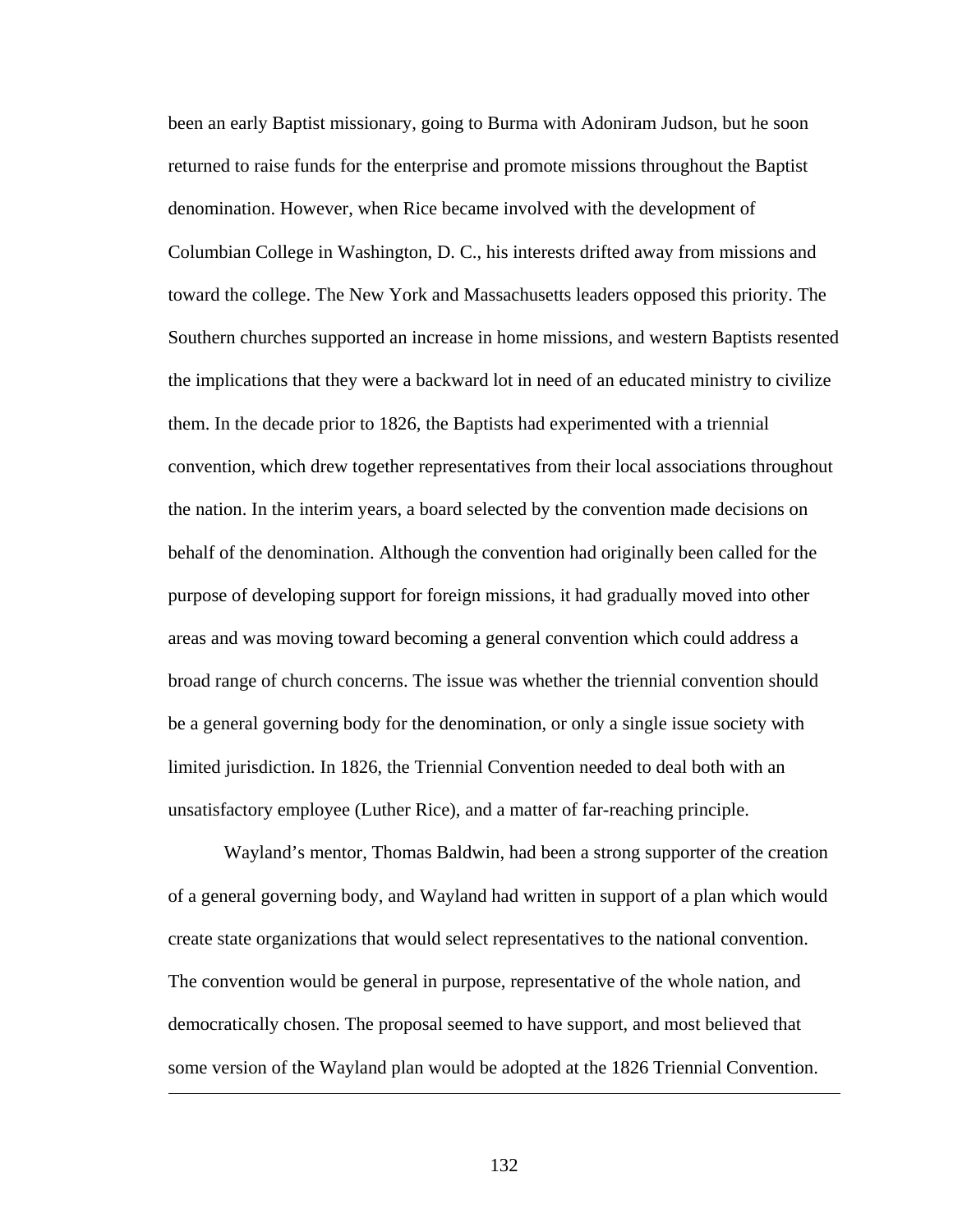However, in what is known in Baptist history as the "Great Reversal," the convention stripped Rice of his position and reversed the trend toward a general organization, creating a missionary society instead.<sup>[11](#page-140-0)</sup> Wayland drafted a key committee report on financial management of college funds and never again supported a general convention.

At the conclusion of the convention, a new board was elected. Lucius Bolles, Daniel Sharp, Heman Lincoln, and Wayland were chosen to serve. For the first time, Wayland joined the board of the Triennial Convention. In a motion passed just before adjournment, the convention went on record stating that it would not do anything to interfere with the independence of a congregation. The plan for equal representation had not been introduced. The office of the convention had been moved from Washington to Boston. The Massachusetts delegates had completely taken over the convention, and Columbian College had been removed from organizational patronage. The death of Baldwin in 1825 had silenced the most creditable voice for a general convention, and Wayland followed his older colleagues in a different direction.<sup>[12](#page-140-1)</sup> Baptist principles, the embarrassment brought on by Rice and Columbian College, and the overwhelming lack of political support for a general convention made the reversal quite easy for him. In future years, he would adopt the single-issue society as a fundamental principle of Baptist polity.[13](#page-140-2)

The following year, Wayland began his long tenure at Brown University. Brown provided him with a vantage point from which to exercise influence in the Triennial

133

<span id="page-140-0"></span> <sup>11</sup> G. Thomas Halbrooks, "Francis Wayland and the Great Reversal," *Foundations*  20, no. 4 (1977): 196-214.

<span id="page-140-2"></span><span id="page-140-1"></span><sup>12</sup>Halbrooks, *Francis Wayland: A Contributor to Baptist Concepts of Church Order*, 120-147.<br><sup>13</sup> Ibid., 245-246.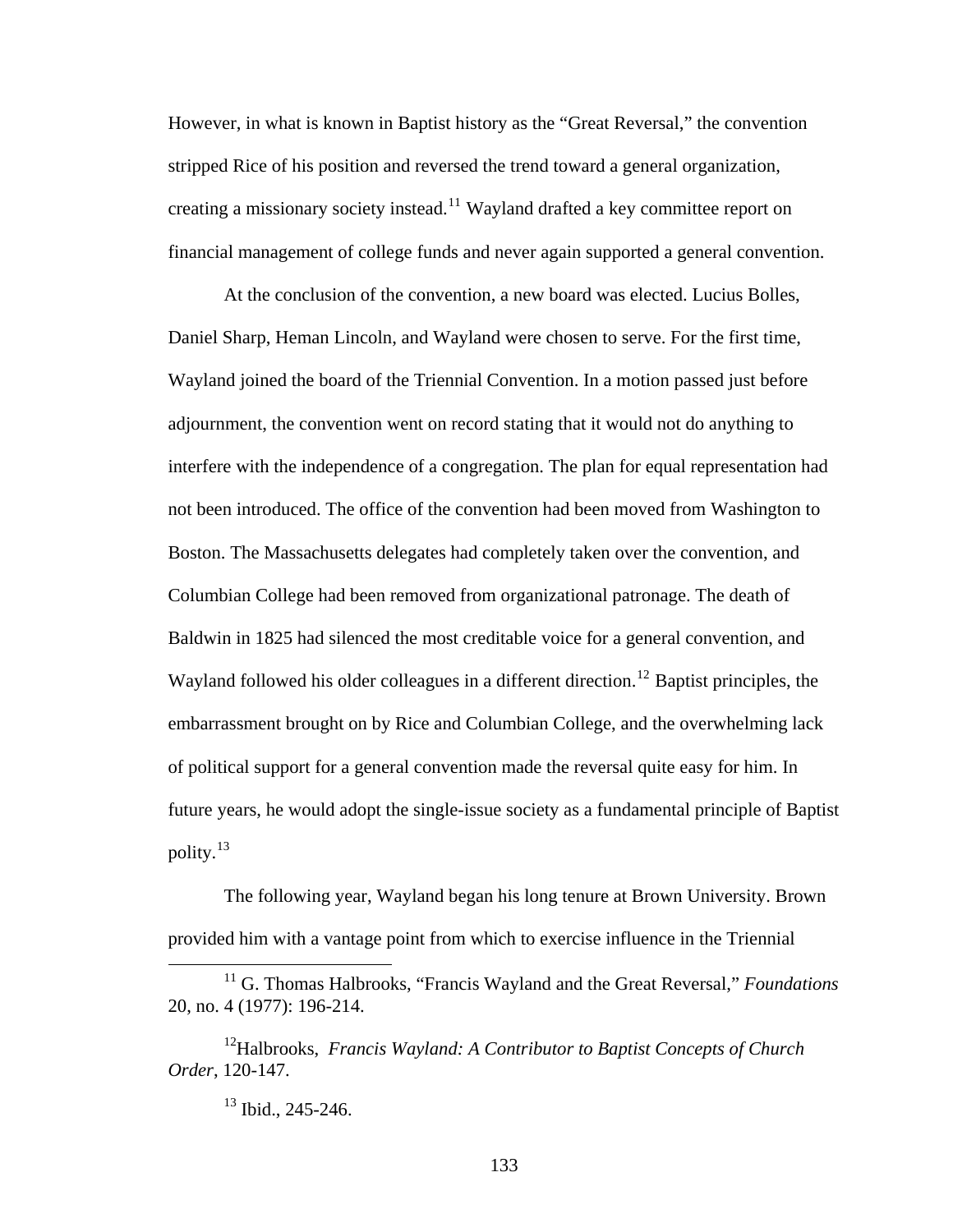Convention and, through it, the entire Baptist denomination. Brown was the leading Baptist college in America. As the years passed, its alumni became influential in their own right. At the same time, Wayland's stature as a writer and moral philosopher grew accordingly. His home became a conference location, as he hosted hostile representatives from the English Baptists and Southern slave holders. Indeed, in the years that he was at Brown, his concerns for the Baptist Church were largely expressed in the two areas of foreign missions and the battle over slavery. Much of the story of his antislavery journey has been traced in Chapter III above, but its effect on the Baptist organizational structure remains to be delineated. Wayland's contributions to Baptist foreign missions will be discussed in the following section of this chapter.

Guy Thomas Halbrooks has called Wayland an influential mediator in the slavery debate.<sup>[14](#page-141-0)</sup> The first serious threat of division between Northern and Southern Baptists occurred in 1840, when a group of abolitionist Baptists formed the American Baptist Antislavery Convention. They called on Southern Baptists to denounce slavery, and if they could not safely continue to live in the South, they should move to the North. Southerners, led by the Georgia Baptist Convention, asked for clarification from the Board of the Triennial Convention. Wayland was in England, but he worked through his friend and brother-in-law, Heman Lincoln, who was an influential layman and treasurer of the Triennial Convention.

Lincoln went to Georgia to explain the position of the board. The board maintained its neutrality on the issue. While this was not entirely satisfactory to the

 $\overline{a}$ 

<span id="page-141-0"></span><sup>&</sup>lt;sup>14</sup> Halbrooks, "Francis Wayland: Influential Mediator of the Baptist Controversy over Slavery," 21.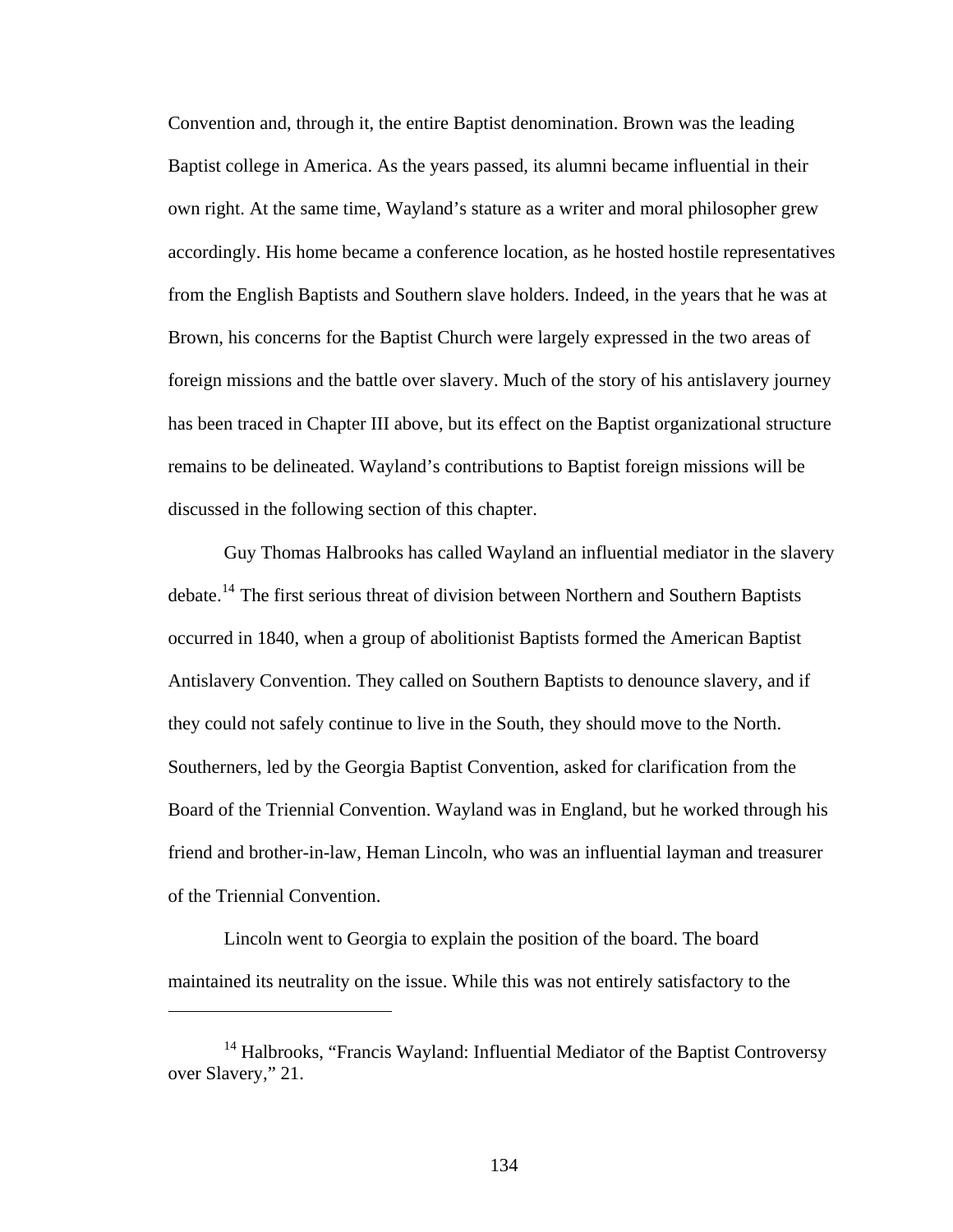South, it provided the basis for a compromise worked out at the 1841 Triennial Convention meeting in Baltimore. At this meeting, a Southerner, William B. Johnson, was elected president and Richard Fuller, who would a few years later engage in debate with Wayland, was elected a vice president. All abolitionists were purged from the board, and a motion was adopted which stated that no new test would be created for membership in the Triennial Convention.[15](#page-142-0) Unfortunately, this compromise did not end the controversy, as Wayland and his colleagues had hoped. It just put it off for three more years.

In an effort at compromise, the 1844 Triennial Convention replaced President Johnson with Wayland. The convention once again affirmed its position of neutrality on slavery, but the pressures were too great to hold the Triennial Convention together.<sup>[16](#page-142-1)</sup> Specifically, a Baptist missionary, Jesse Busheyhead, was a slaveholder. Abolitionists within the convention asked the secretary to revoke Busheyhead's certification, but he died before the issue could be resolved. Soon thereafter, the Georgia Convention asked to have a home missionary, James Reeve, also a slaveholder, commissioned. The board refused, responding that this was an obvious effort to insert the slavery issue into the convention in opposition to its policy of neutrality. This was the contentious issue that led southern Baptists to withdraw from the Triennial Convention and form a separate denomination.<sup>[17](#page-142-2)</sup>

 <sup>15</sup> Ibid., 26-27.

<span id="page-142-2"></span><span id="page-142-1"></span><span id="page-142-0"></span><sup>16</sup> Halbrooks, *Francis Wayland: A Contributor to Baptist Concepts of Church Order*, 173-176.

 $17$  Ibid., 176-177.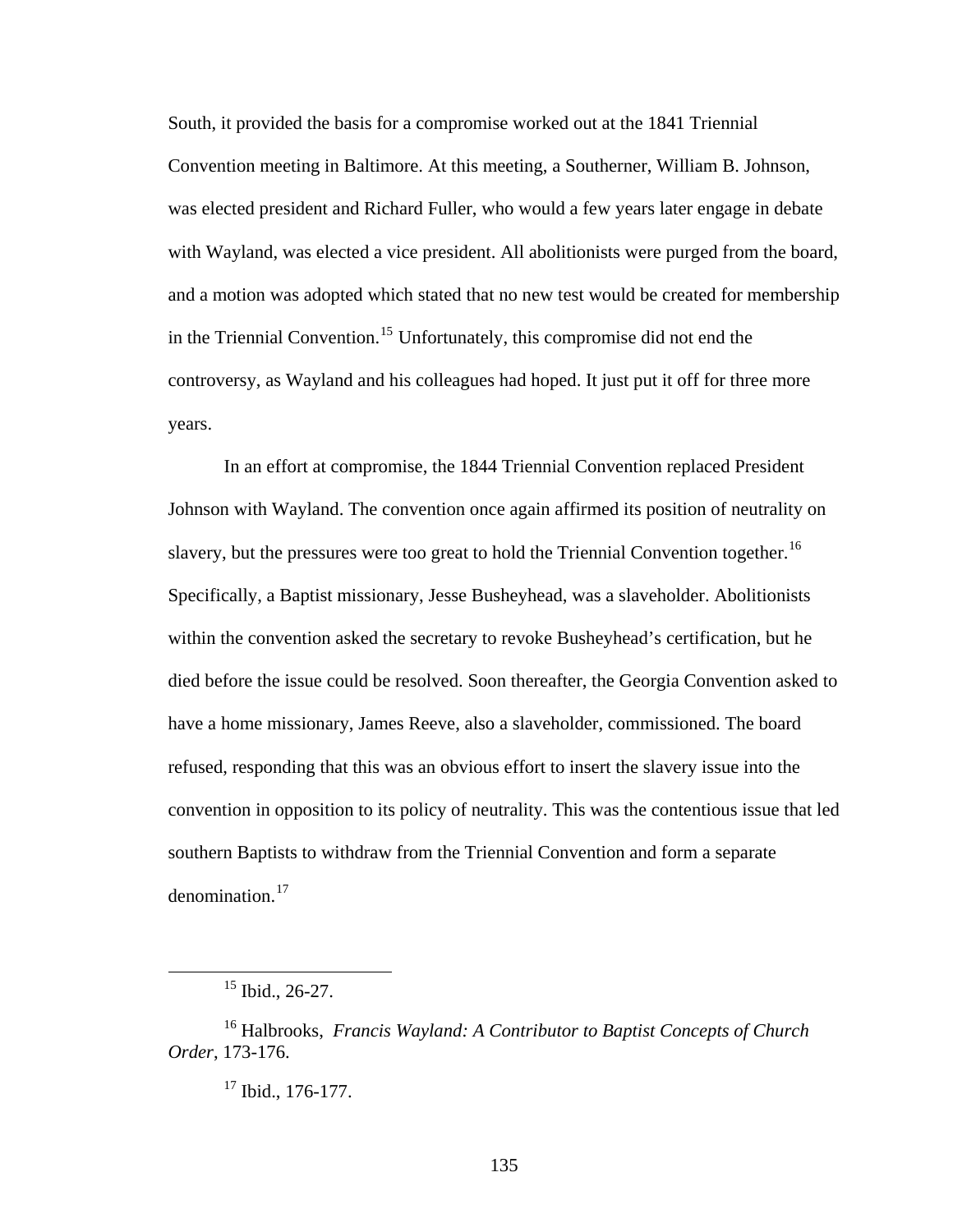Basil Manly, Jeremiah B. Jeder, and Richard Fuller, all close friends of Wayland, led the Southern separation. He gave them his blessing. After Southerners left to form the Southern Baptist Convention, Wayland moved to reorganize the Triennial Convention. He believed that the concept of representation was the cause of the convention's troubles. Because delegates thought they represented state and local associations, he thought they believed that they could bring the issues from these organizations to the national level. They wanted to make the Triennial Convention the forum for debating all the issues of the time. Whatever the merits of these causes, they had torn the denomination apart, and he wished to see that it didn't happen again.

Wayland wrote a new constitution for the Triennial Convention and successfully pushed through its adoption. The new document renamed the convention. It would from that point be known as The American Baptist Missionary Union. Representation was eliminated. The only function for the convention was to elect the board. It had no authority to debate any issue, and the board would conduct all business on behalf of this single-issue society. $18$ 

With the adoption of the new constitution, the active role which Wayland had played in American Baptist organization and politics began to diminish. Soon he was involved in the attempted reform of Brown, prison reform, writing, and his own declining health, but his work left a lasting impression on Baptist polity. In future years, he would provide a conceptual framework for the denomination that would raise issues that still have not been completely resolved. Norman H. Maring has argued that Wayland

<span id="page-143-0"></span> $18$  Ibid., 179-192.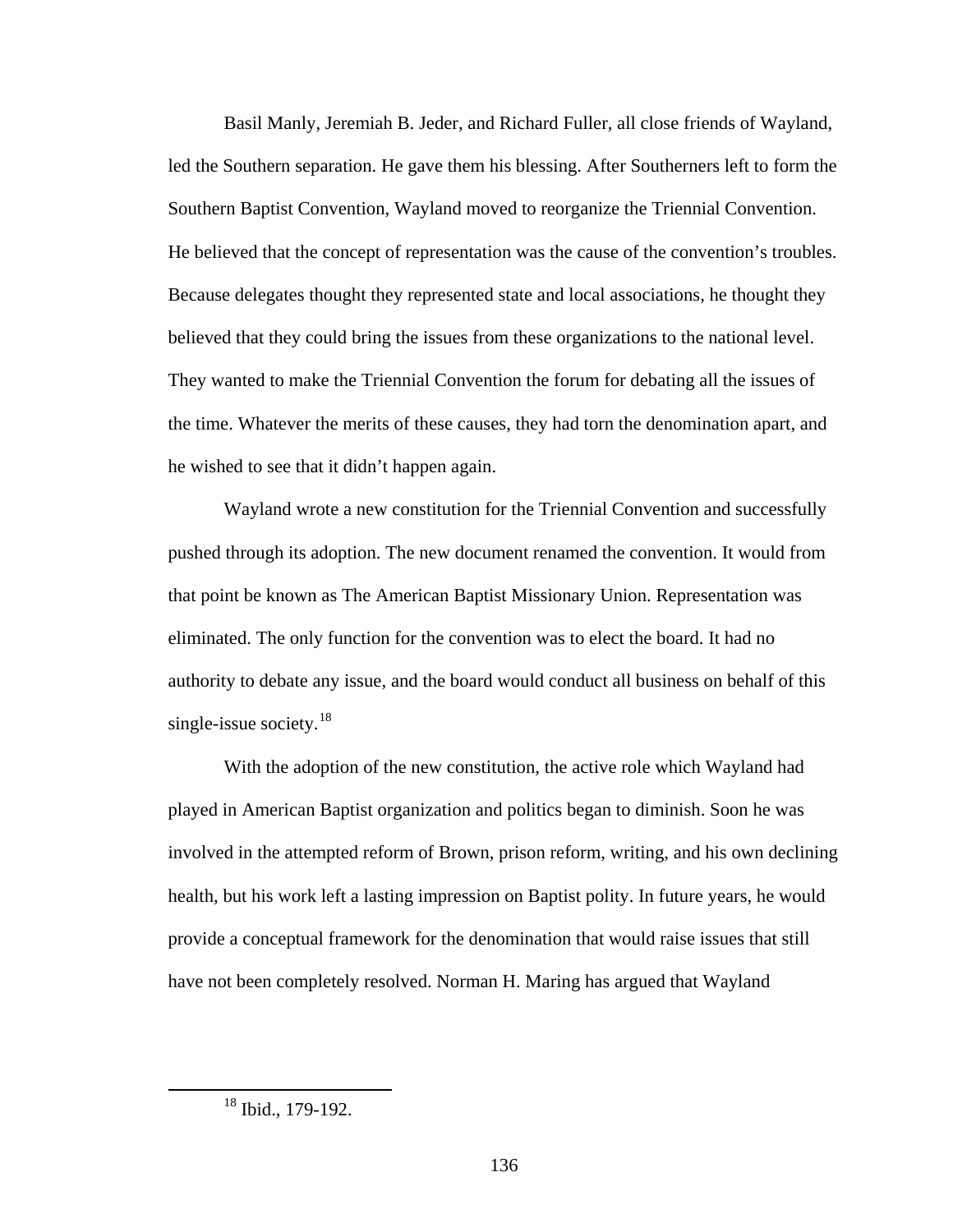weakened the Baptist denomination and left it unable to act in a concerted manner.<sup>[19](#page-144-0)</sup> Wayland's answer to his twentieth century critic would have been that it is not the purpose of the church to address social issues. It is the Church's mission to save sinful humanity from eternal damnation. Other societies can attack social evils, but let the church save souls.<sup>[20](#page-144-1)</sup> Wayland believed that liberal America could only exist if Christian America provided the moral stability for its fragile hope of freedom.

### **The Missionary Enterprise**

It is not possible to understand Francis Wayland without grasping just how important the missionary effort was to his life's work. His first brush with notoriety came as the result of his aforementioned sermon, "The Moral Dignity of the Missionary Enterprise." He worked to keep the Triennial Convention a single issue missionary society, and when the famous missionary Adomiram Judson died, his widow wanted Wayland to write his biography.<sup>[21](#page-144-2)</sup> Wayland's vision for a converted world depended on the missionary movement for its fulfillment. Only as missionaries converted the heathen one by one to Christ would the world make progress toward freedom and prosperity. The missionary effort was the most important thing that Christians could do. On its success depended the value of America as a light to the nations and the progress of humanity toward knowledge of nature and moral righteousness. His commitment to missions and

# $21$  Ibid., 2:127.

 <sup>19</sup> Maring, "The Individualism of Francis Wayland,*"* 156ff.

<span id="page-144-2"></span><span id="page-144-1"></span><span id="page-144-0"></span><sup>20</sup> Francis Wayland, Jr., and Heman Lincoln Wayland, *A Memoir of the Life and Labors of Francis Wayland, the Late President of Brown University* (New York: Sheldon and Company, 1867), 2:136.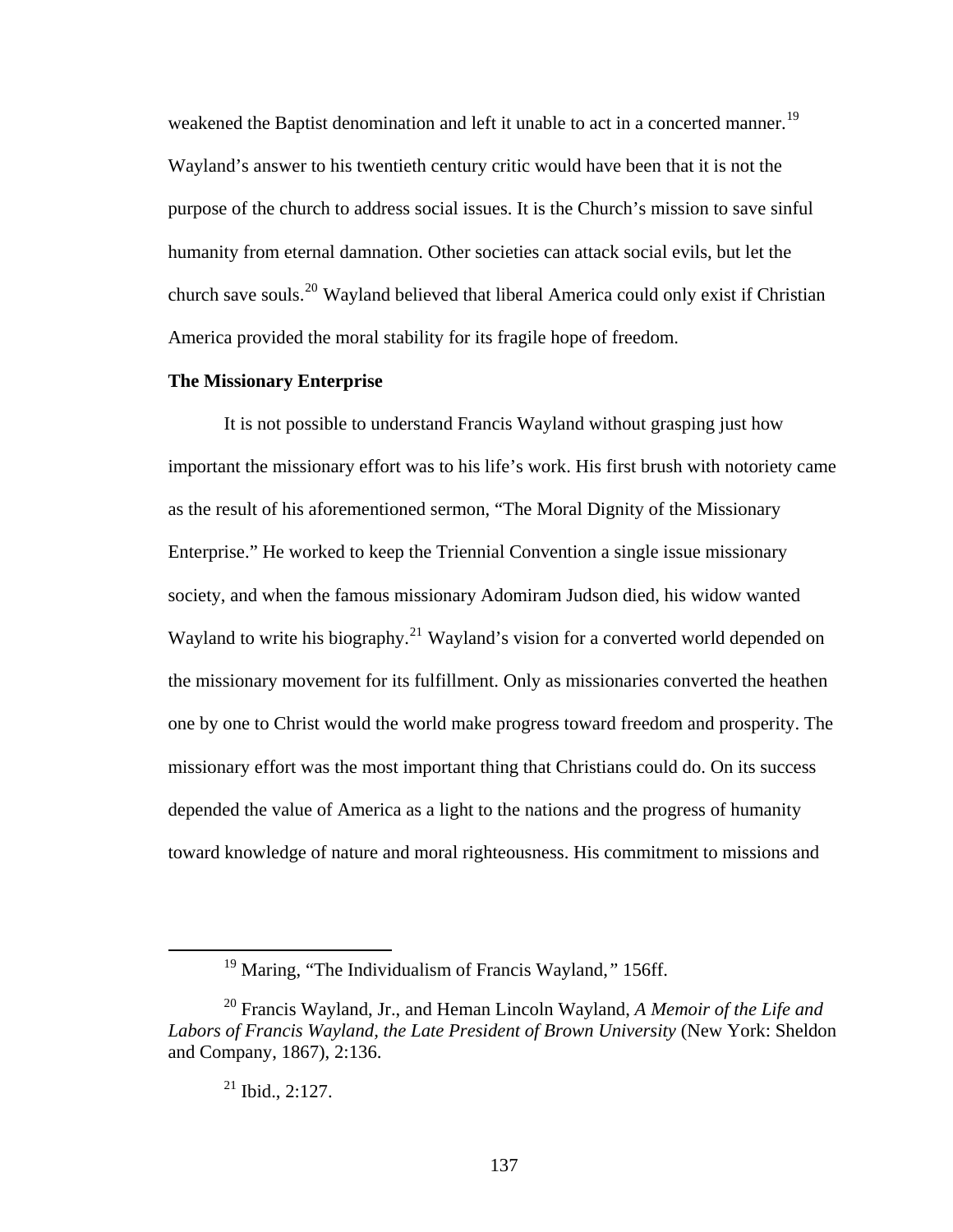the eloquence with which he proclaimed its urgency made him the leading advocate for foreign missions within the Baptist denomination before the Civil War.

The best known of the early Baptist missionaries was the aforementioned Adoniram Judson. At the request of Judson's widow, Emily C. Judson, and the American Baptist Missionary Union, Wayland published in 1853 a two-volume memoir of Judson's life. The missionary movement among the Baptists began in the early nineteenth century, and Thomas Baldwin initiated the publication of the *Massachusetts Baptist Missionary Magazine* in 1803, in which he published journals and letters of missionaries, and accounts of news events and business related to the missionary enterprise. In 1812, the Salem Bible Translation and Foreign Mission Society was formed under the leadership of Lucius Bolles. This interest in missions led to the formation of the General Baptist Convention which, by the middle years of the decade, was coordinating financial support for Baptist missionaries.<sup>[22](#page-145-0)</sup> A turning point in the history of Baptist missions came when Judson and Rice applied for support for their missionary service in Burma.<sup>[23](#page-145-1)</sup> Judson and Rice had been sent out to British India by the American Missionary Society, a Congregational and Presbyterian organization, along with Samuel Newell, Samuel Nott, and Gordon Hall. In transit, Judson and Rice concluded that infant baptism was not scriptural. They converted to the Baptist faith and wrote to the Massachusetts Baptist Missionary Society, requesting sponsorship. Their requests were granted, beginning a long and, in Rice's case, not always pleasant relationship.

<span id="page-145-1"></span><span id="page-145-0"></span> <sup>22</sup> Francis Wayland, *A Memoir of the Life and Labors of the Rev. Adoniram Judson in Two Volumes* (Boston: Phillips, Sampson and Company, 1853), 1:49ff.

<sup>23</sup> Ibid., 1:110-114, and 1:121-122.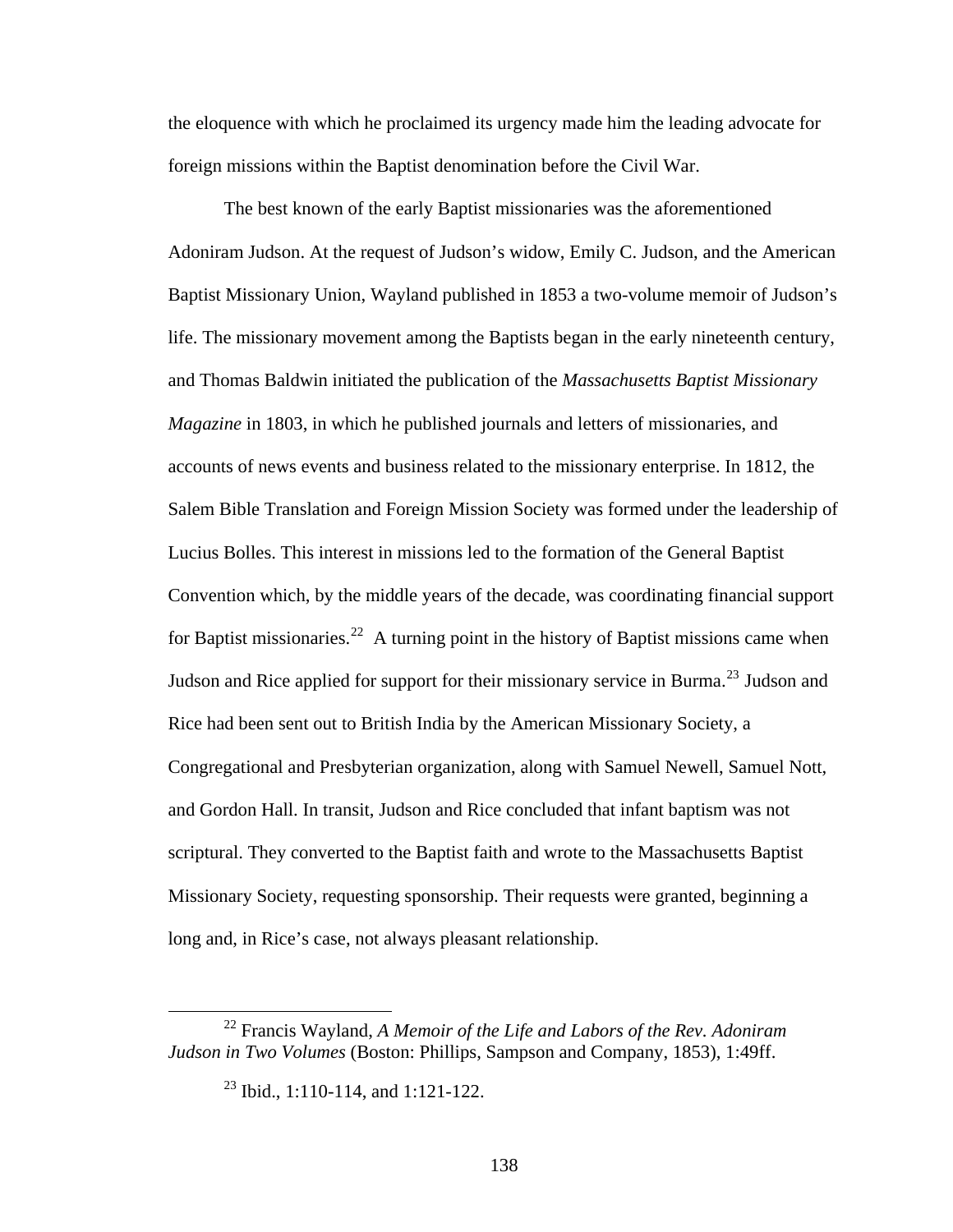Wayland kept up a correspondence with Judson and met him on two occasions, when the missionary returned to America for rest and recovery from illness. Judson and his wife, Ann Hasseltine Judson, went to South Asia in 1811. After a long challenging decade in Burma, Ann returned to America for her health. At this time, Wayland was beginning his ministry at First Baptist Church of Boston. He met her on numerous occasions and became enthralled with her. In a much-quoted passage from the Judson memoir Wayland wrote:

It was my good fortune to become intimately acquainted with Mrs. Judson during this visit to the United States. I do not remember ever to have met a more remarkable woman. To great clearness of intellect, large powers of comprehension, and intuitive female sagacity, ripened by the constant necessity of independent action, she added that heroic disinterestedness which naturally loses all consciousness of self in the prosecution of a great object. These elements, however, were all held in reserve, and were hidden from public view by a veil of unusual feminine delicacy. To an ordinary observer, she would have appeared simply a self-possessed, well-bred, and very intelligent gentlewoman. A more intimate acquaintance would soon discover her to be a person of profound religious feeling, which was ever manifesting itself in efforts to impress upon others the importance of personal piety. The resources of her nature were never unfolded until some occasion occurred which demanded delicate tact, unflinching courage, and a power of resolute endurance even unto death. When I saw her, her complexion bore that sallow hue which commonly follows residence in the East Indies. Her countenance at first seemed, when in repose, deficient in expression. As she found herself among friends who were interested in the Burman mission, her reserve melted away, her eye kindled, every feature was lighted up with enthusiasm, and she was every where acknowledged to be one of the most fascinating of women.<sup>[24](#page-146-0)</sup>

Ann Judson visited America from September 25, 1822 to June 22, 1823. Wayland was

among the party of Boston Baptist ministers who took her on board the ship that took her

<span id="page-146-0"></span>back to Burma, where she died a decade later.

 $24$  Ibid., 1:304.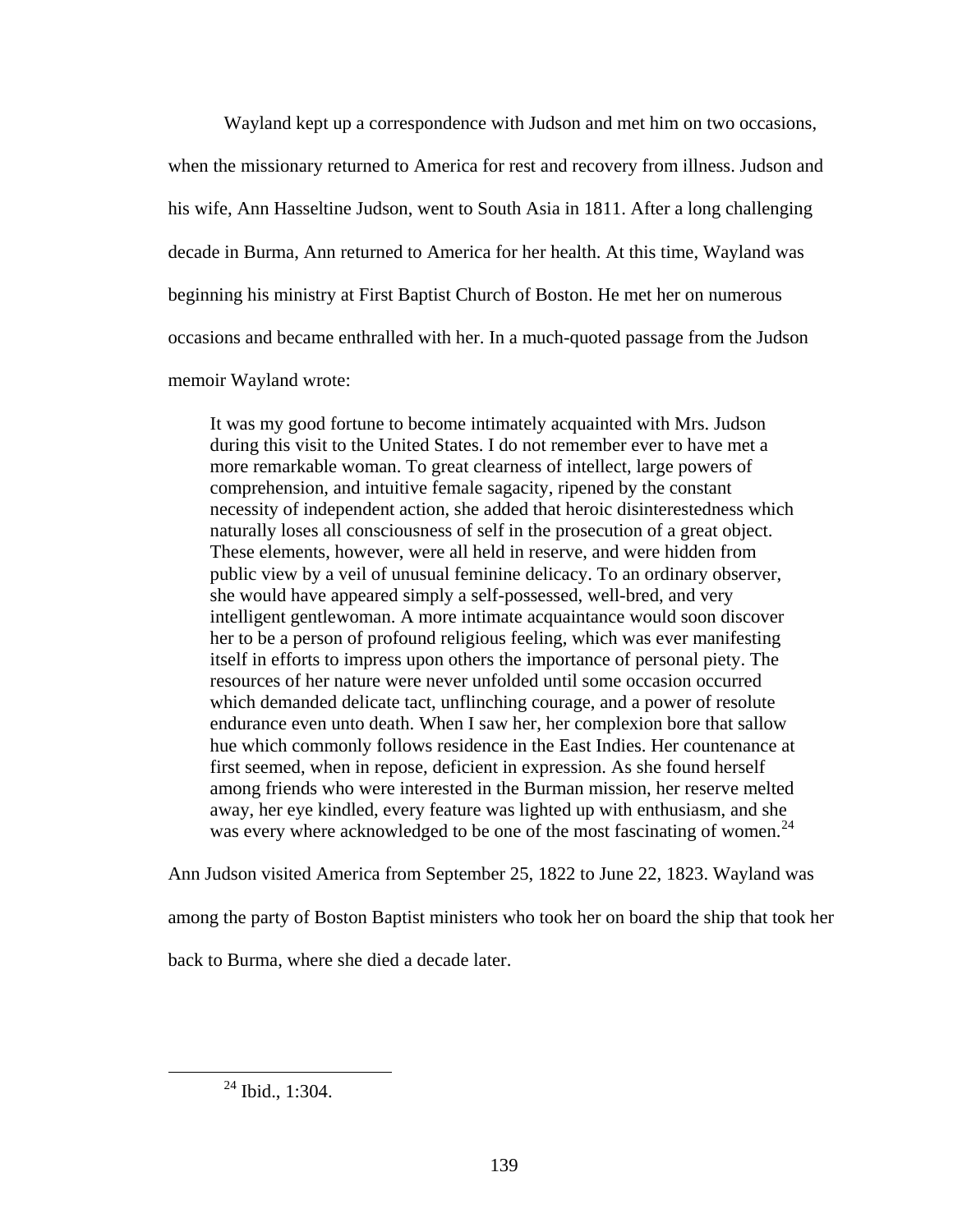Inspired by Ann Judson, Wayland wrote "The Moral Dignity of the Missionary Enterprise," that launched him on his successful rise in the Baptist denomination.<sup>[25](#page-147-0)</sup> He delivered the sermon at his home institution, First Baptist Church of Boston, for the Massachusetts Baptist Missionary Society. A little over a week later, he gave it again before the Salem Bible Translation and Foreign Missions Society. This sermon was widely distributed in America and Europe. It went through numerous printings and was printed as a tract and distributed by the American Tract Society. He was transformed from a little-known, youthful minister to a widely recognized expert on the missionary movement. He maintained his interest in missions, and his reputation in the field of missionary work contributed to his influence within the denomination. Missions were important enough to the Baptists that it was the only issue upon which they could agree to collaborate at a national level. Every attempt to create a general convention was defeated and the single-issue of missions was restored to one of single priority. The name of the Triennial Convention was changed at Wayland's urging to The American Baptist Missionary Union. Wayland's famous sermon provides insight to why missions were so important to the Baptists.

It is difficult to imagine a vision more grand for humanity than the one Wayland drew for his listeners in the small Boston church on that cold and rainy night in 1823. He preached in his overcoat, but his words were filled with the fire of inspiration. "Man is provided with a sense of sublimity," he told his audience:

This sense recognizes a person, a cause, a quality of nature to be sublime, when it is vast, irresistible, and lasting in its impression. If a human enterprise was to be sublime, it must be vast in purpose, arduous in execution, and efficient in its means of completion. A humble youth on a sailing ship may

<span id="page-147-0"></span><sup>&</sup>lt;sup>25</sup> Wayland, "The Moral Dignity of the Missionary Enterprise."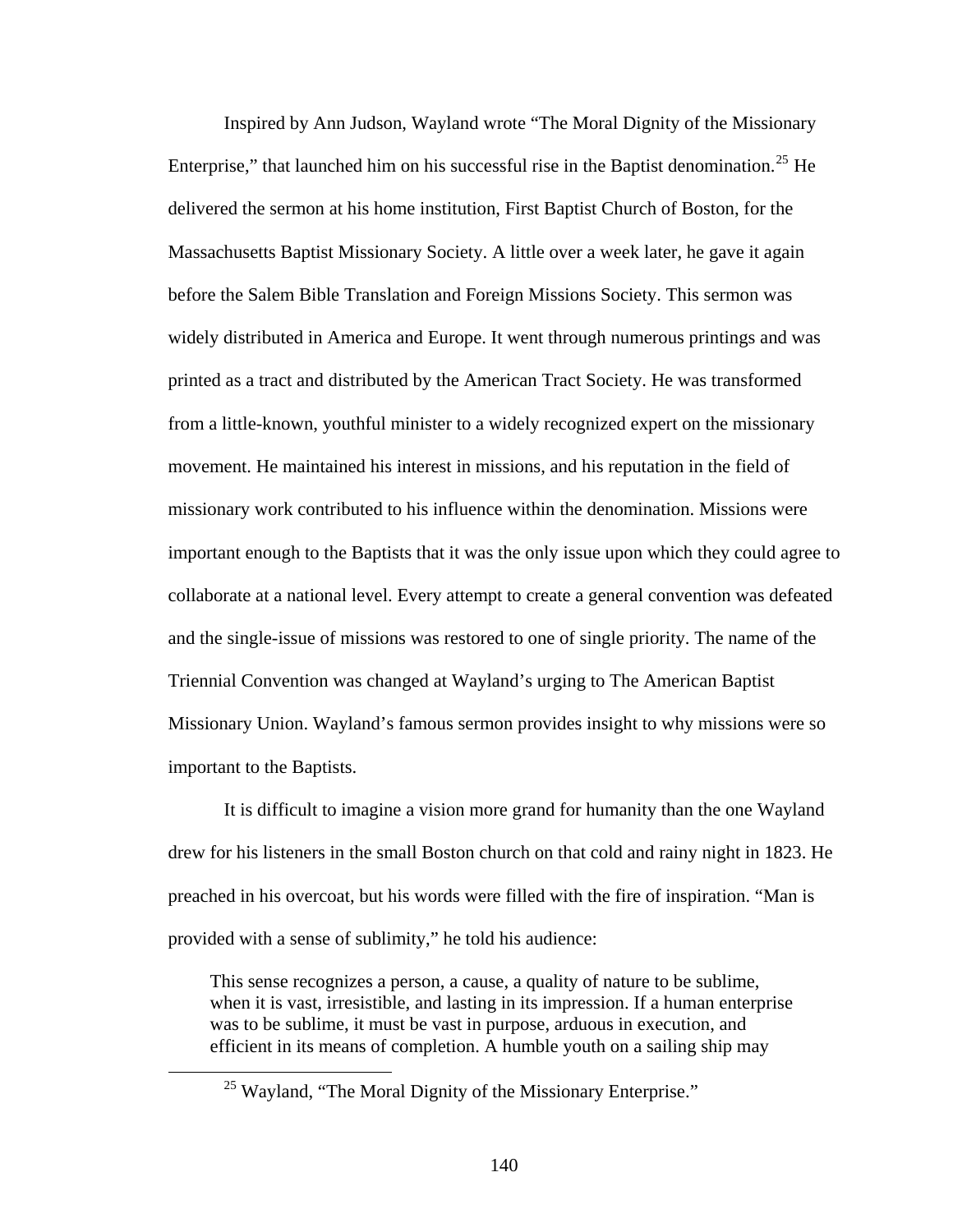experience the sublime alone at night in the middle of the vast ocean; or a great reformer who gave himself to the cause of ending slavery in the British empire, as did Clarkson, may inspire sublimity in the soul of one who contemplates his work.<sup>[26](#page-148-0)</sup>

However, no human activity could inspire more sublime feelings than the missionary enterprise.

Wayland wanted a tool for perfecting the whole world and missions was the answer. The world was seven-eighths heathen, filled with evil, and in need of salvation. Infanticide, the killing of the newly widowed mother by her son, and the slave trade were examples which he gave of the fruits of the world's idolatry and evil.<sup>[27](#page-148-1)</sup> Not until the entire world knew Christ could peace and love for one's fellow man shape the lives of the world's people. Wayland took the attendees at First Baptist Church on a visualized tour of the world. He asked them to think of the Americas, Africa, and Northern, Western, and Southern Asia, so that they could grasp the vastness of the task at hand. He asked them to imagine how difficult it would be to learn the languages and challenge the civil and religious authorities in all the places where the missionary must go. But he assured them that this enterprise was commanded by Scripture, and its ultimate success was guaranteed. The task was at hand, the execution would be arduous, but the means were simple. One need only to preach Christ, and Him crucified, to carry out the mission. No effort possessed more moral dignity than that of saving immortal beings from the evil of this world and eternal suffering and damnation in the next. Missions were the greatest benevolence that could be done. Both its scope and its ends were sublime in the extreme.

The following passage captures some of Wayland's passion on this subject:

<span id="page-148-0"></span> $26$  Ibid., 19-20.

<span id="page-148-1"></span> $27$  Ibid., 34.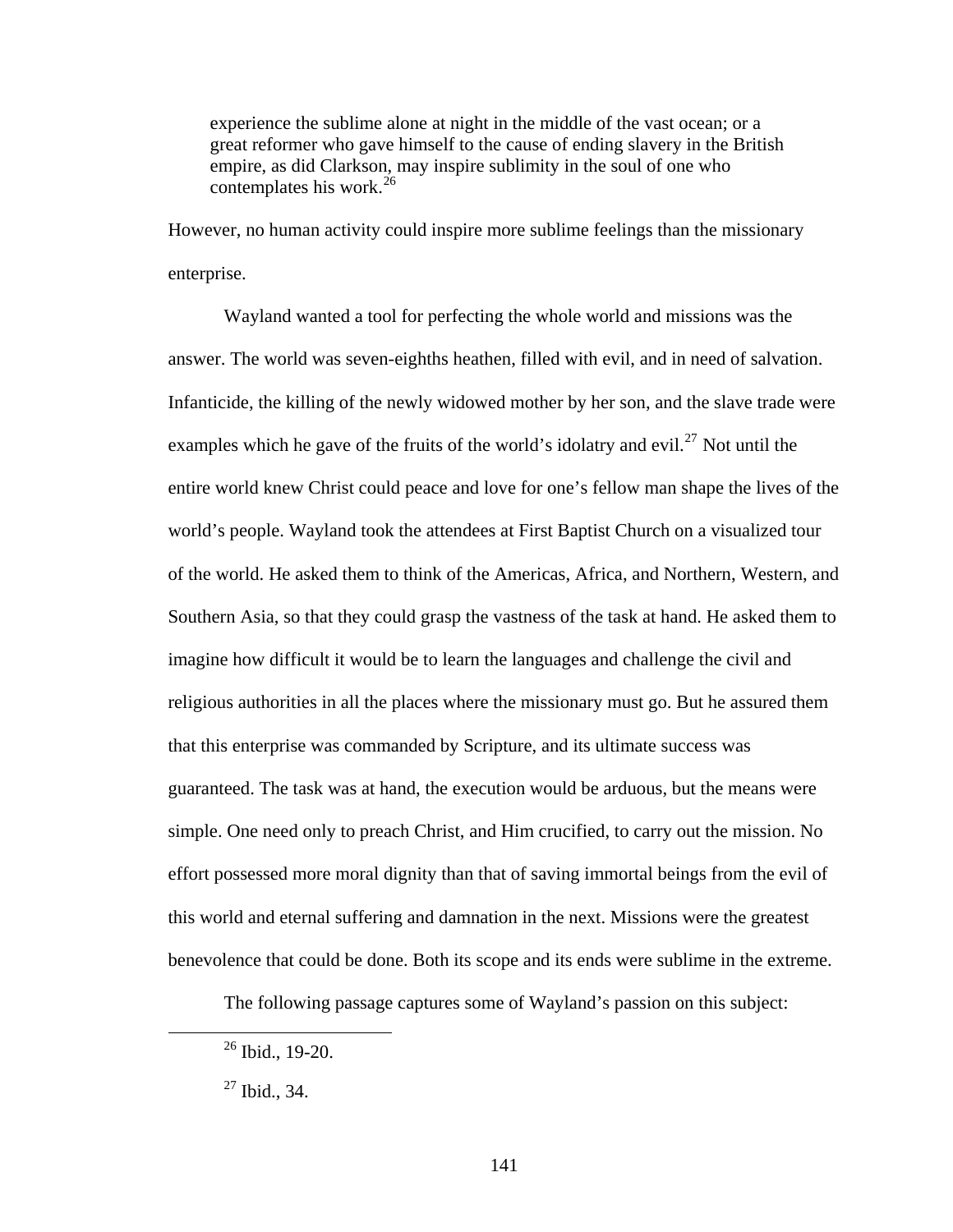And now, my hearers, deliberately consider the nature of the missionary enterprise. Reflect upon the dignity of its object; the high moral and intellectual powers which are to be called forth in its execution; the simplicity, benevolence, and efficacy of the means by which all this is to be achieved; and, we ask you, does not every other enterprise to which man ever put forth his strength dwindle into insignificance, before that of preaching Christ crucified to a lost and perishing world? Engaged in such an object, and supported by such assurances, you may readily suppose, we can very well bear the contempt of those who would point at us the finger of scorn. It is written, In the last days there shall be scoffers. We regret that it should be so. We regret that men should oppose an enterprise, of which the chief object is, to turn sinners unto holiness. We pity them, and we will pray for them; for we consider their situation far other than enviable. We recollect that it was once said by the Divine Missionary, to the first band which he commissioned, He that despiseth you, despiseth me, and he that despiseth me, despiseth him that sent me. $28$ 

In other words, the Christian believer did not have to go to Burma, as did the Judsons. He or she could stay at home and pray and support the movement with his or her financial contributions. Everyone had a role to play. The missionary enterprise promised assured progress, emotional inspiration, national recognition, and democratic participation. It affirmed the superiority of Christian liberal American culture and Baptist sacrifice and holiness.

Wayland sought to make the world over in the model of a New England village.

He proclaimed,

In a word, point us to the loveliest village that smiles upon a New-England landscape, and compare it with the filthiness and brutality of a Caffrarian kraal, and we tell you that our object is to render that Caffrarian kraal as happy and as gladsome as that New-England village. Point us to the spot on the face of the earth where liberty is best understood and most perfectly; enjoyed, where intellect shoots forth in its richest luxuriance, and where all the kindlier feelings of the heart are constantly seen in their most graceful exercise; point us to the loveliest and happiest neighborhood in the world on which we dwell; and we tell you that our object is to render this whole earth,

<span id="page-149-0"></span> $^{28}$  Ibid., 21.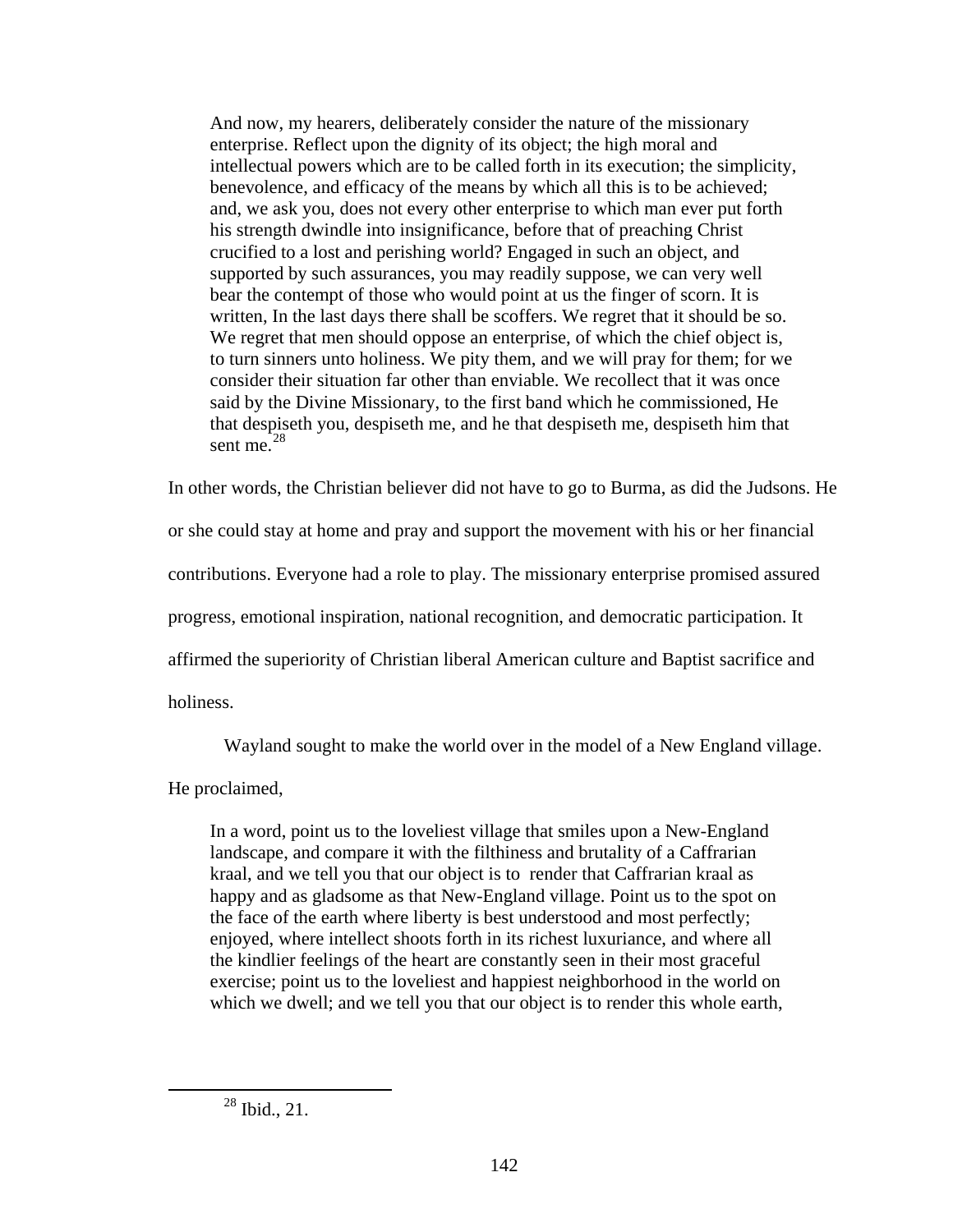with all its nations, and kindreds, and tongues, and people, as happy, nay, happier than that neighborhood.<sup>[29](#page-150-0)</sup>

The vision here was of a Christian, liberal, happy world. There is harmony between the intellect and morality, between material security and spiritual experience, and between personal liberty and obedience to God. All human beings have access to this utopia, but they must accept the atoning grace of God, given in the crucifixion of Christ, if they are to gain that access. It is Wayland's evangelical faith that drove him to focus his efforts within his denomination on the missionary enterprise. It was also his faith that in 1823 made him a liberal nationalist. The God of Protestant America had given His people the New England village, where each individual possessed the liberty to develop his or her intellect and moral sense in obedience to the Divine law. Possessing such a gift, the fortunate American Protestant Christian was duty bound to share the knowledge of God's gift of saving freedom with the whole world.

In 1826 and again in 1845, Wayland played a leading role in turning back attempts to create a general organization for the Baptist denomination. Wayland provided a brief history and rationale for the actions of the denomination in an 1859 pamphlet, *Thoughts on the Missionary Organizations of the Baptist Denominations.[30](#page-150-1)* Herein, he recounts the development of the Triennial Convention leading up to the aforementioned "Great Reversal" of 1826, the reorganization of the Convention after the division over the slavery question, and states the reasons for a single issue national organization. The purpose of this publication was to make a proposal for further limiting the reach of the

<span id="page-150-0"></span> <sup>29</sup> Francis Wayland, *Thoughts on the Missionary Organizations of the Baptist Denomination* (Providence: 1859). No publisher named.

<span id="page-150-1"></span><sup>30</sup> Wayland, Jr. and Wayland, *A Memoir of the Life and Labors of Francis Wayland,* 2:327.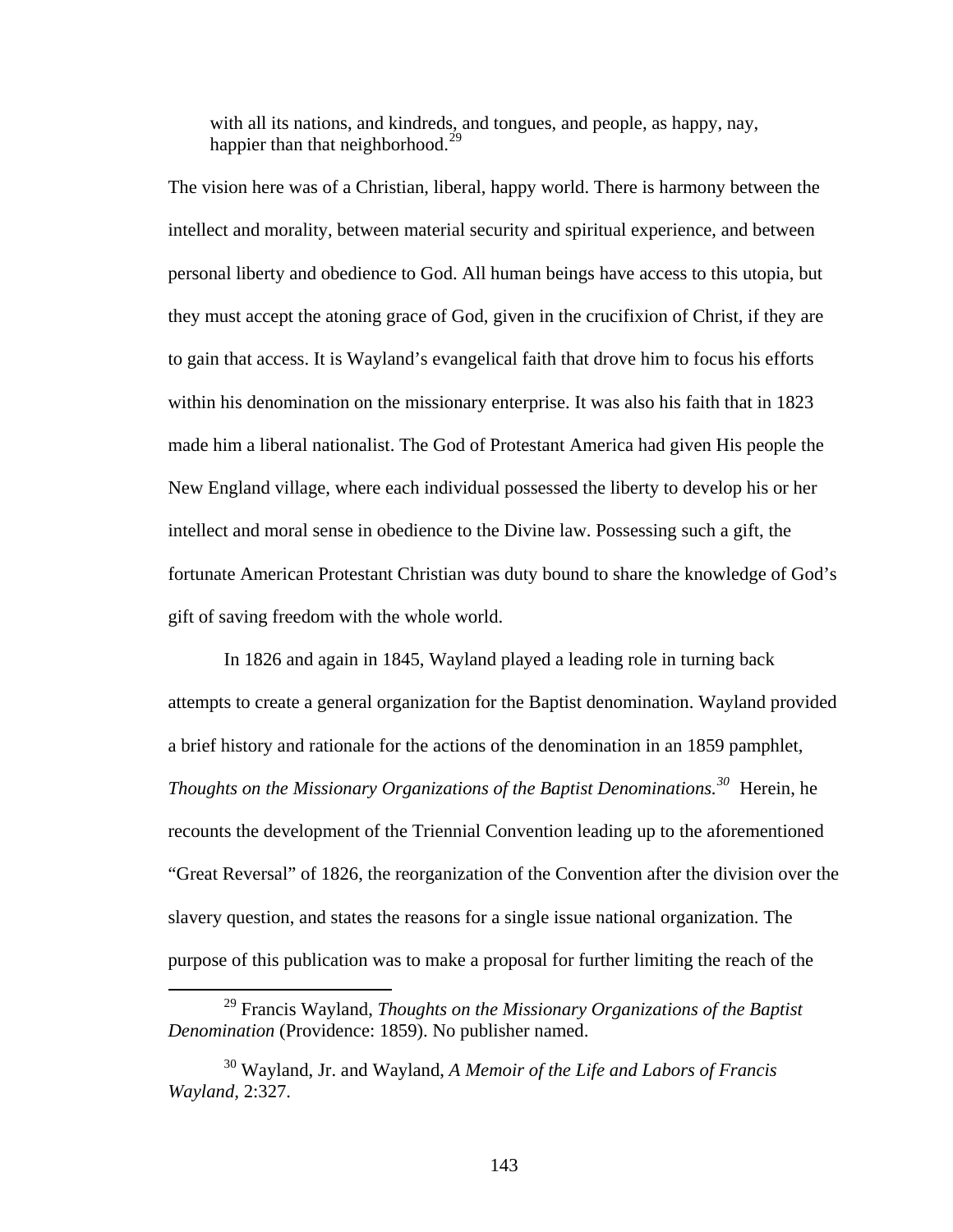American Baptist Missionary Union, the national organization of the denomination. His starting point was that the state of Baptist missions was in decay. Limited resources had forced cut backs in the number of missionaries in the field. Differing ideas about how to conduct missions had led to harmful conflict among missionaries and the Church in America, and illness and aging threatened to reduce even more the ranks of those in the field. The attempt to control conflict within the denomination through the creation of an executive board with power to act on behalf of Northern Baptists had been overturned by the convention, leaving the board irrelevant. As Wayland saw it, only a radical simplification of the denomination's organization of its missionary enterprise could restore the effort to one of commitment among the home churches and expansion in foreign lands.

Wayland argued that no matter how hard the Baptists tried, they were not capable of sustaining general organizations at the national level. The Baptist emphasis on individual liberty and congregational authority always led to unmanageable conflict when they tried to form a general organization. While other denominations may have successfully created general governing bodies, that was not the Baptist way. But this need not be a failing of the Baptist Church. It was closer to the New Testament way of church organization and it could be a more efficient way to manage the enterprise. He proposed that missions be taken over by individual churches, district associations, and state conventions. Collaboration should occur only as each level ran up against the limits of its resources. In this way the missionary enterprise would be more rooted in the membership of the denomination. The membership could vote with its dollars and actually work for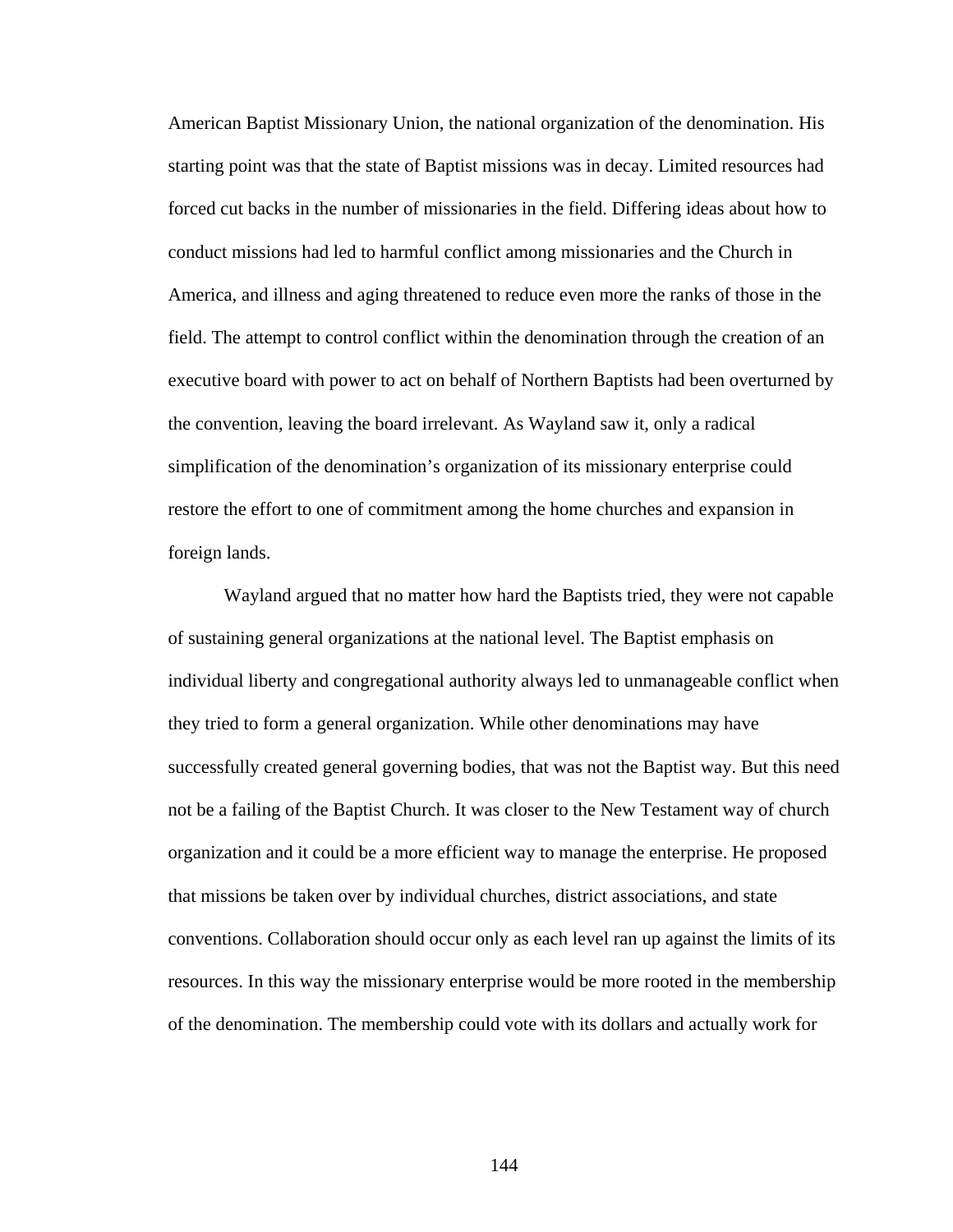those activities that were desired, and a general renewal of the mission spirit could emerge.

It was not only in the American part of the missionary enterprise that Francis Wayland opposed centralization, top-heavy administration, and a sophisticated educated approach. He also spoke out against the creation of a complex cultural presence in the field. He wrote to a colleague in the American Board of Missions, an interdenominational association:

The business of the foreign missionary is to sow the seed, establish a church, and then go on to regions beyond, thus following in the steps of the apostles. This puts a wholly new aspect on the work, and breaks up effectually the tendency to make every station a little Christian city, with translators, periodicals, presses, schools, and every element of European civilization.<sup>[31](#page-152-0)</sup>

 He advocated for uneducated but spiritually committed ministers in both foreign and home missions to carry the larger burden of preaching the Gospel to their own people. He believed the life of the missionary was sublime, because it was simple, filled with sacrifice, and committed entirely to the salvation of a sinful heathen humanity. The perfection of the world would come through the acceptance of Christ and not through the establishment of European civilization in heathen lands. He fought to sustain a vision of Christian humanism, individualism, and democratic populism in the Baptist missions program and the larger denomination. Some scholars argue his vision had a more lasting effect among Southern Baptists, especially through the Landmark movement.<sup>[32](#page-152-1)</sup> In any case, it set too high a standard for ordinary, church-going Baptists. Perhaps a few

<span id="page-152-0"></span> <sup>31</sup> Halbrooks, *Francis Wayland: A Contributor to Baptist Concepts of Church Order,* 266; Maring, "The Individualism of Francis Wayland," 156ff.

<span id="page-152-1"></span> $32$  Kenneth R. M. Short, "The Francis Wayland-Barnas Sears Debate of 1853," *Foundations* 11 (1968): 227-234.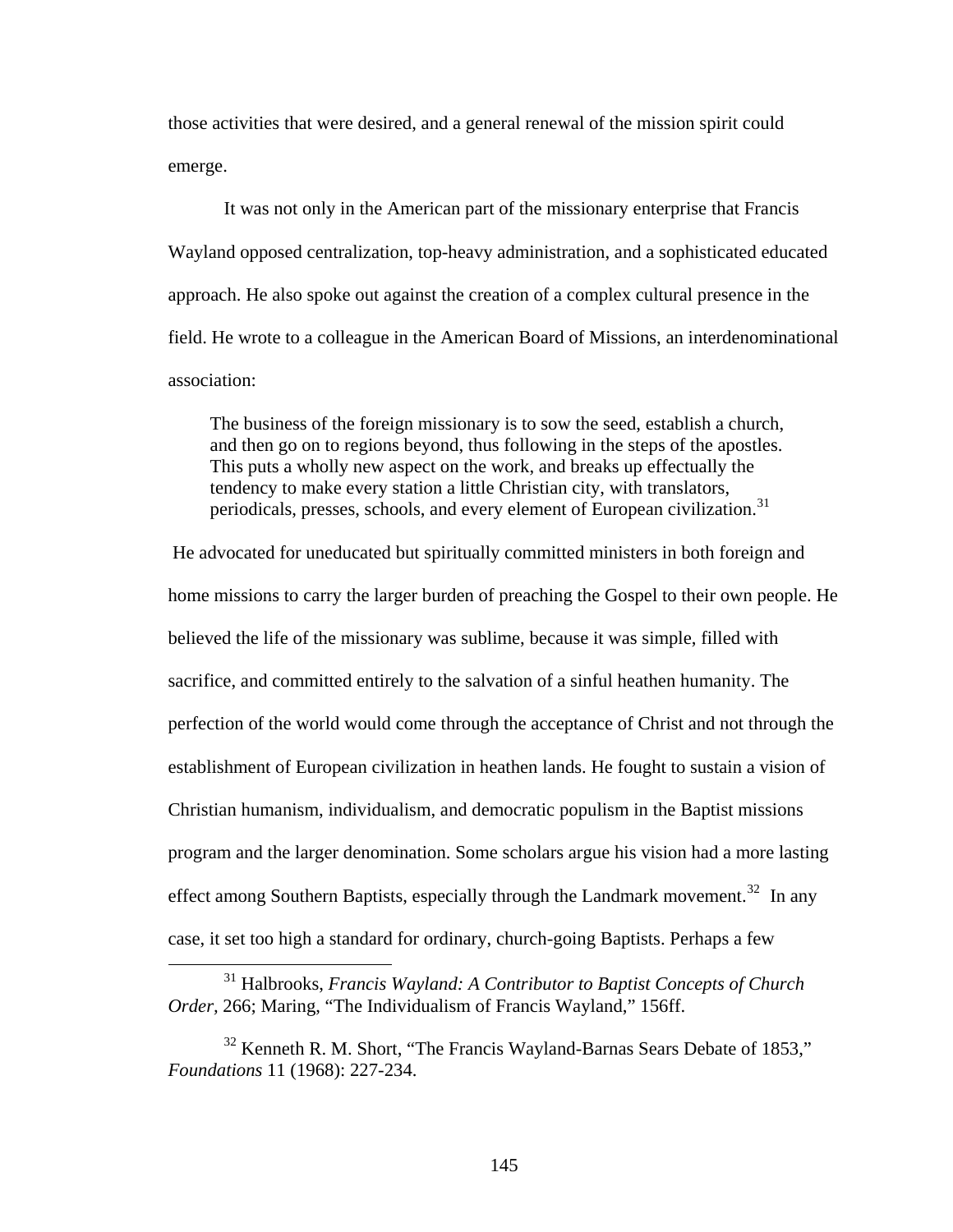missionaries such as Judson and his two wives could rise to the level of sublimity, but for the average person, such a goal was not possible. The denomination concluded that centralization at some level was needed in missions and in general affairs. European and American civilization won out over saintly simplicity.

#### **The Apostolic Ministry**

The Church was a society for the conversion of sinners, and the minister was the leader of this society. His task was to teach and preach the single message of Christ and Him crucified. Neither learning nor cultural sophistication could replace a sanctified conscience. True piety, upright moral behavior, and concern for preaching the Gospel were the authentic marks of the minister who was truly called to his office. While the minister had a leadership role to play in the church, his role was not different in kind than that of the layperson. Each belonged to a church society which was dedicated to saving souls, and each was called to that task. The minister needed to feel an inner religiosity, but that inner feeling had to be matched by a confirmation of his qualifications to serve, which the church membership certified. Jointly, the minister and the membership should go about the task of converting sinners in their own locality and supporting missions around the world. Such was Francis Wayland's vision for the ministry. It was a vision about which he wrote and preached extensively during the last decade of his life, but it was one that was not universally accepted and often brought him in conflict with other Baptist leaders.

On July 11, 1853, Baptist leaders met in Rochester, New York, to observe the first graduation ceremony of Rochester University and Rochester Theological Seminary. The New York Baptist Ministerial Education Union was also to use the occasion for a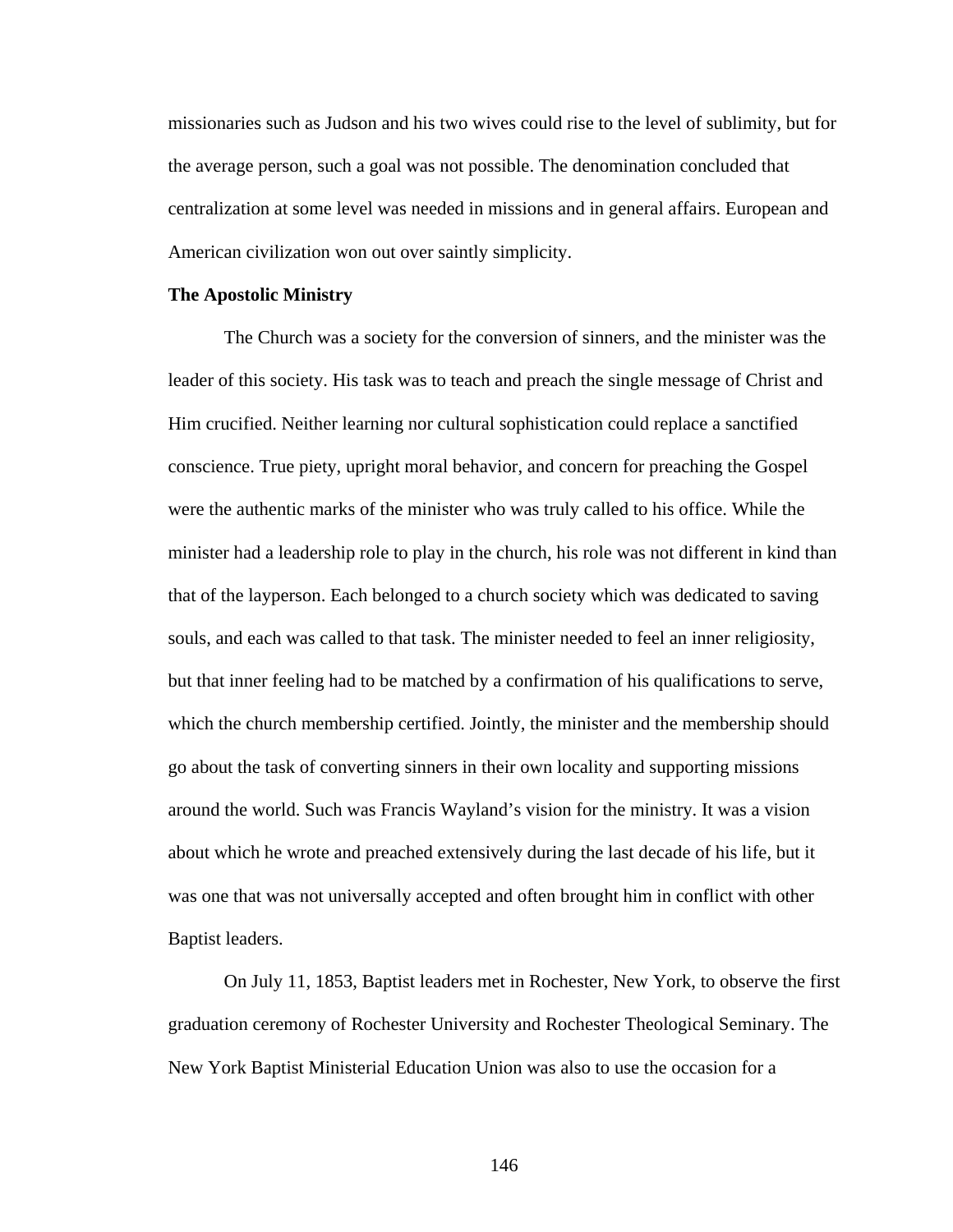meeting of its members. The week-long celebration featured a speech by Wayland and a response by Barnas Sears. Wayland and Sears were the two most prominent educators in the Baptist denomination. Wayland was president of Brown University and Sears would be his successor. Sears had succeeded Horace Mann as the secretary of the Massachusetts Board of Education and was a member of the Brown Board of Fellows. The high-profile issue under consideration in this confrontation was what should be the appropriate education for the ministry. Wayland spoke for three hours and Sears took two hours to respond. They differed in their evaluation of the state of religion, the nature of the problem which faced the nation, the role of the minister, and the importance of an educated ministry. Each man was well respected and highly competent. They simply had very different views of the ministry and of American culture and society.<sup>[33](#page-154-0)</sup>

Wayland believed that religion was in decline. Spiritual values had been replaced by material ones. New converts could hardly keep up with the losses caused by deaths, and a concern with social status among the clergy had replaced a zeal for evangelism. Sears, on the other hand, believed that the church had made great progress, its membership was growing, and its ministry was exerting important leadership throughout the society. Wayland believed that the nation was at a critical turning point in its history. He wrote:

Within the life-time of men who now hear me, the question will probably be decided, whether the kingdom of Christ is now to proceed to universal victory, or ages of intellectual and moral darkness are again to overspread the earth. It is for such a crisis as this that the disciples of Christ are now called upon to prepare. But more than this. It is obvious that this question is really to be decided in our own country. So long as the light of true Christianity shines brightly here, the rest of the world cannot be enveloped in darkness. Hence it

<span id="page-154-0"></span> <sup>33</sup> Francis Wayland, *The Apostolic Ministry: A Discourse by Francis Wayland, President of Brown University* (Rochester: Bake & Brother, 1853), 75.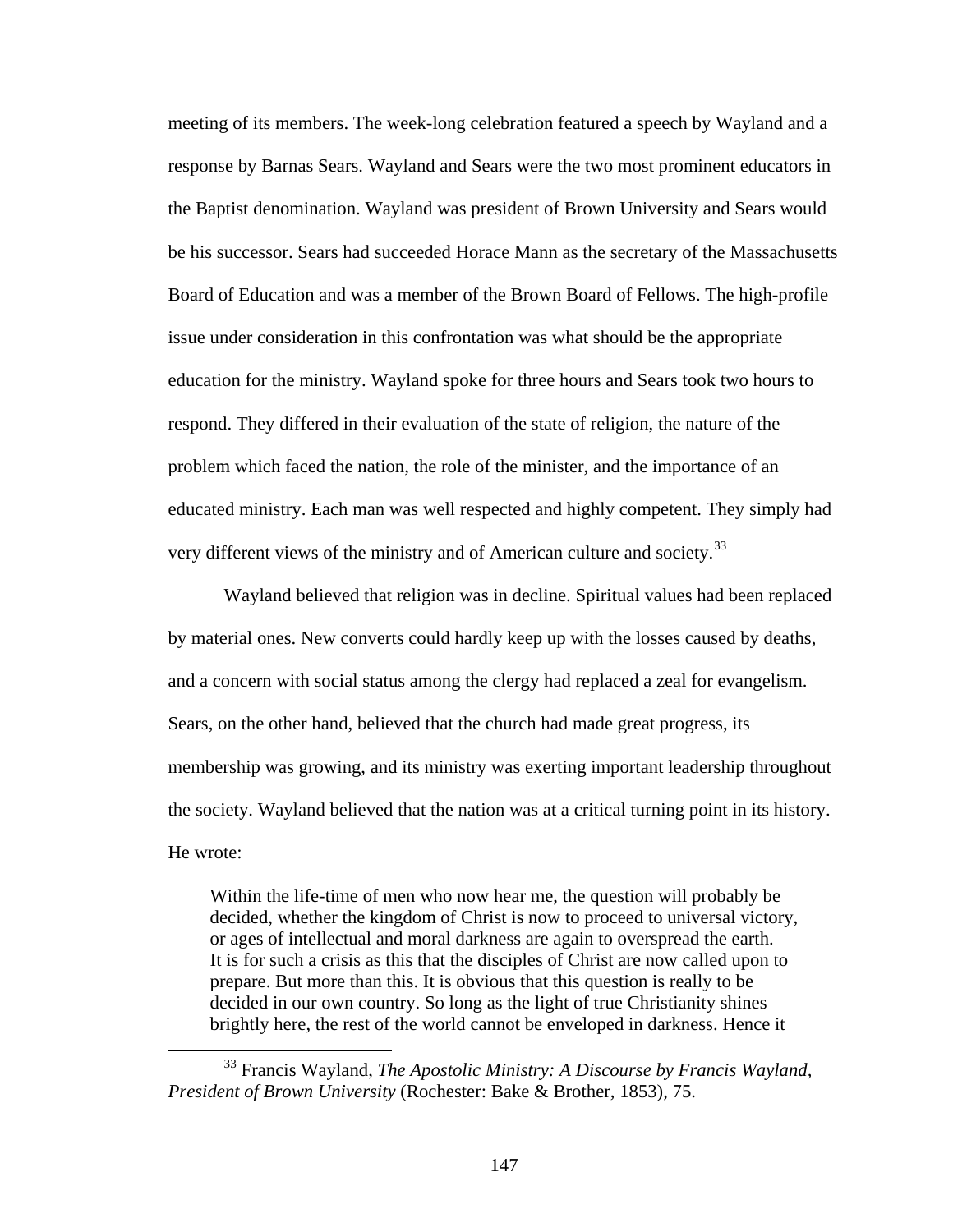is that the intention is publicly avowed of overturning our systems of universal education, and thus bringing us under the power of a foreign hierarchy. In aid of this design, immigrants by hundreds of thousands are annually arriving on our shores, who are at once admitted to all the privileges of citizenship, while they are conscientiously bound to obedience to a foreign ecclesiastical potentate. At the same time the press is scattering broad-cast over our land the seeds of frivolity and licentiousness. Unbounded prosperity is providing for every class of our people the means of sensual gratification. The rise of prices, consequent upon the increase of the precious metals, is stimulating to yet greater excess the desire of acquisition already sufficiently rife amongst  $\frac{34}{118}$  $\frac{34}{118}$  $\frac{34}{118}$ 

Catholic immigration, the mass media, and greed for material possessions were the symbols of a cultural decline. The forces of darkness were tearing at the republic, and the battle for the Kingdom was underway. The times were dramatic and the necessary armies of Christians to confront these evils were far from ready to do combat.

If Wayland viewed the crisis in American culture to be that of the triple threats of Catholicism, mass culture, and materialism, Sears understood the challenge to be intellectual and scientific. Christians were unprepared to cope with the challenge of science to their theology. They lacked the knowledge to compete in the intellectual market place. Ministers did not possess the intellectual skill or credibility to represent their faith or followers in the academic and scientific communities, where the future of the American culture was being determined.<sup>[35](#page-155-1)</sup>

Wayland argued that the minister should go into the streets and homes of the people and discuss with them the condition of their souls. He should preach Christ and Him crucified to the populace. His job was to save souls. Anything else was a diversion from his true calling. He and his church members must enlist in the Army of Christ, if the

<sup>&</sup>lt;sup>34</sup> Short, "The Francis Wayland-Barnas Sears Debate of 1853."

<span id="page-155-1"></span><span id="page-155-0"></span><sup>35</sup> Francis Wayland, *Letters on the Ministry of the Gospel* (Boston: Gould and Lincoln, 1863).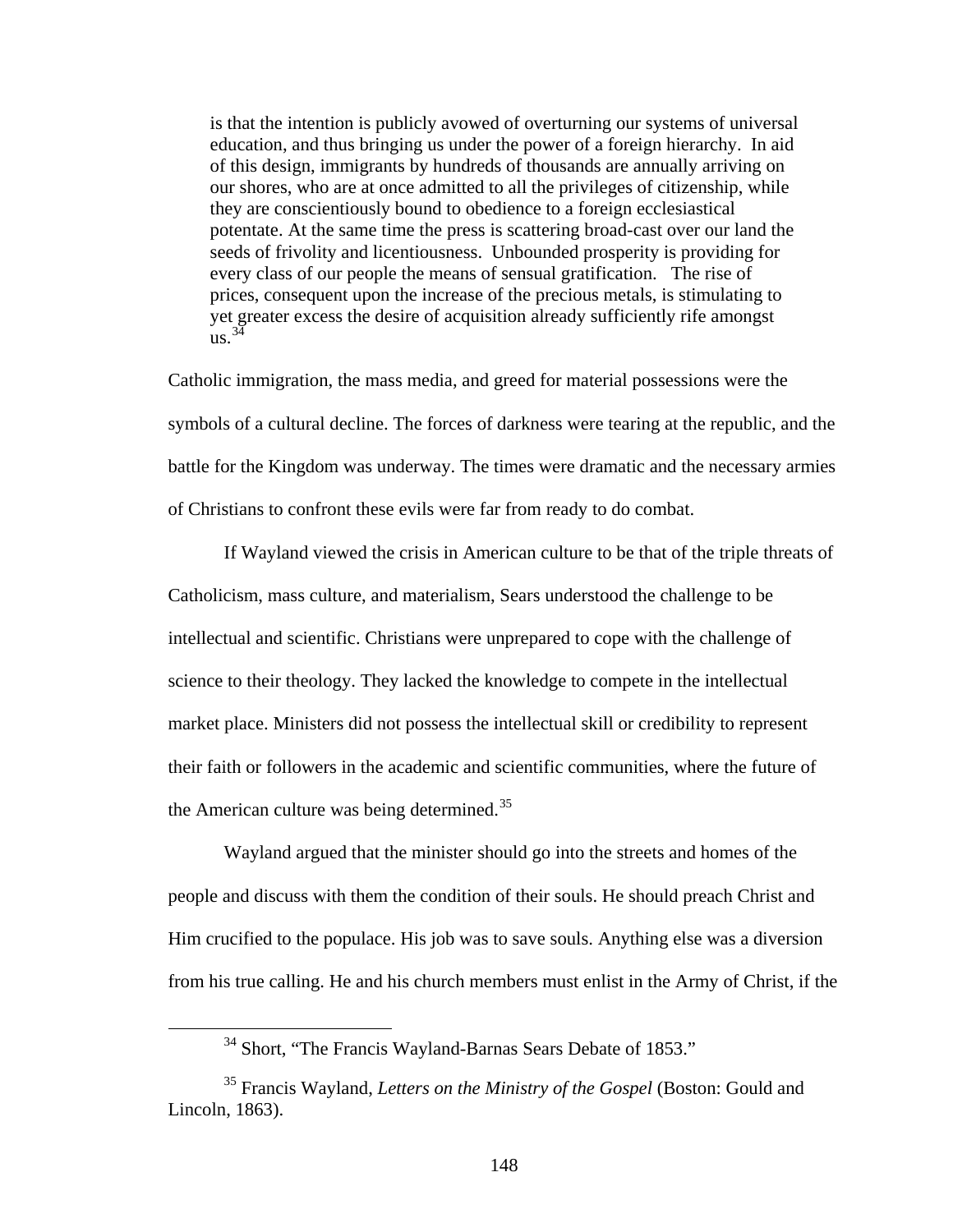darkness was to be averted. Sears argued that, while the apostolic model of ministry which Wayland advanced might have been relevant for the early church, the needs of Christianity had changed. A broader role for the minister had evolved. The church was a part of the society and needed to speak to the intellectual developments which were profoundly changing American culture. The minister needed to lead in the culture of the community. He needed to engage the intellectual and scientific changes that were radically challenging Christian life and theology. Such different visions finally played out in the differing approaches that the two men took to defining the appropriate education for the ministry.

Wayland did not totally reject an educated ministry. Each person should be educated to the extent that his circumstances permitted. But many men who were truly called to the ministry were too old for college, or too poor, or inadequately prepared for higher education. Nevertheless, they had an authentic calling and should be given the opportunity to serve. Both college-trained young men and the older men who were called from secular occupations, as had been his father, should apprentice with established ministers. The best education for a person entering the ministry occurred at the hands of an experienced practitioner. Sears saw the need differently. A college education and then seminary training were necessities. The minister needed to be educated at a level comparable to the best-educated persons in the community. Only if they were equals to the best educated could they gain the respect of their secular colleagues and successfully engage the intellectual challenges confronting the church. Piety alone could not convert the growing skepticism generated by the press and rising levels of education among the common folk. The nation had heard the word of God preached, and now it had to be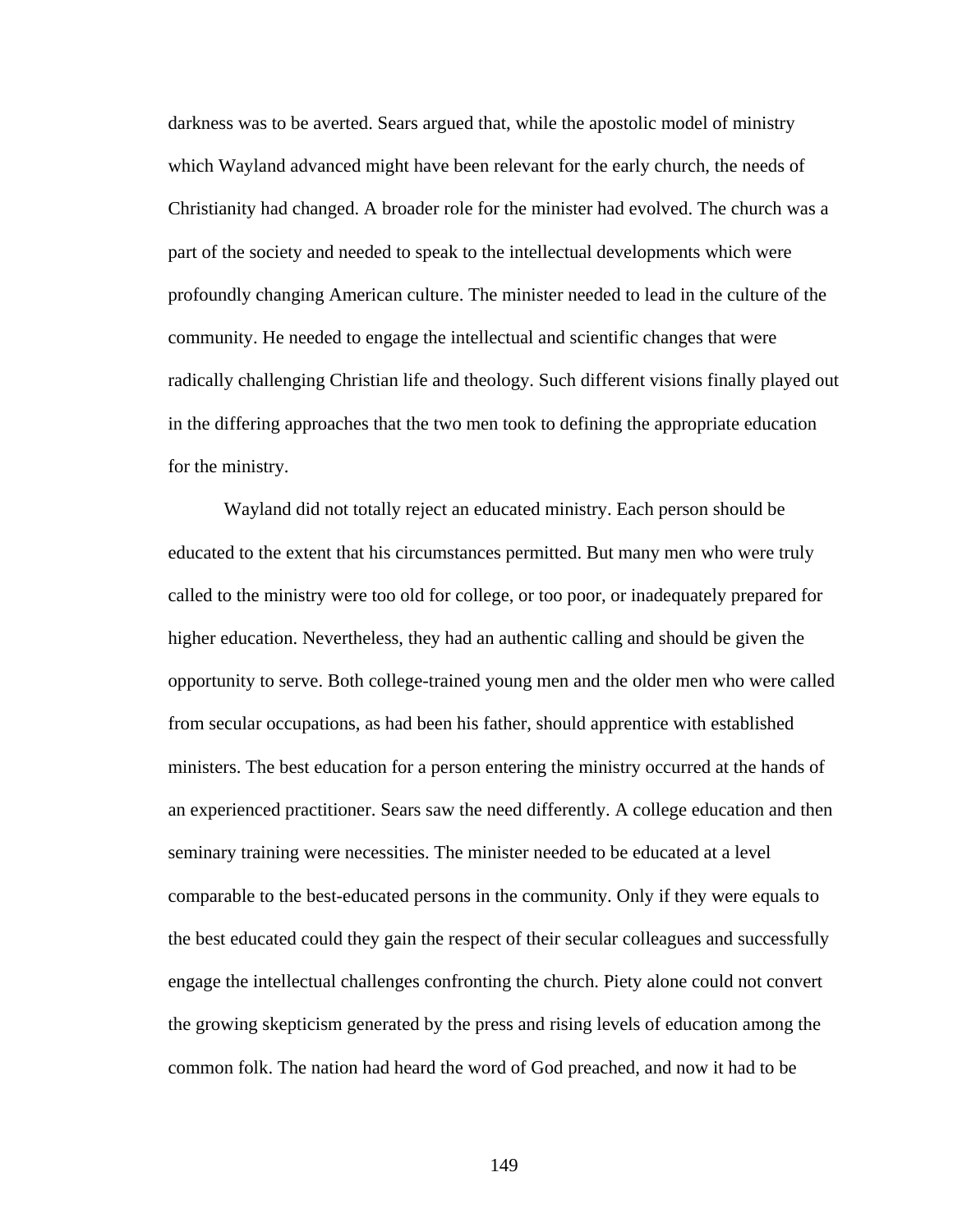convinced if America was to become a fully Christian culture. The challenge was not so much to convert the individual as it was to Christianize the national culture.

The positions taken by Wayland and Sears in Rochester in 1853 can be seen as crucial to the cultural debate in America. This debate reoccurs in the conflict between reason and intuition, enlightenment rationalism and romantic idealism, republican virtue and democratic equality, and secular humanism and evangelical Biblical inerrancy. Wayland spoke for democratic equality, authentic piety and feeling, and the truth mediated by a pure moral conscience, while Sears looked to reasoned intelligence, wise and thoughtful debate, and the competitive open ended discussion of ideas in the pursuit of truth. This conflict then and now may be viewed as between the claim for a meritbased elite versus a morally righteous middling people. This debate appears to be deeply imbedded in American culture and a permanent part of the nation's life. While early in his career Wayland had argued for republican virtue, an essential role for education, and a positive place for the intellect in social progress, by 1853 he had adopted a populous and democratic position. Not reason but piety held the key to saving humanity and the nation.

Wayland continued his critique of the Baptist ministry in his last book, *Letters on the Ministry of the Gospel,* which was published in 1863, after illness had largely ended his active participation in denominational affairs.<sup>[36](#page-157-0)</sup> His brother-in-law and lifelong colleague, Heman Lincoln, requested that he write a series of letters for publication that addressed the duties of the ministry. Wayland sent Lincoln ten letters. In these documents, he addressed the proper calling of the ministry, the purpose and style of

<span id="page-157-0"></span> <sup>36</sup> Ibid., 200.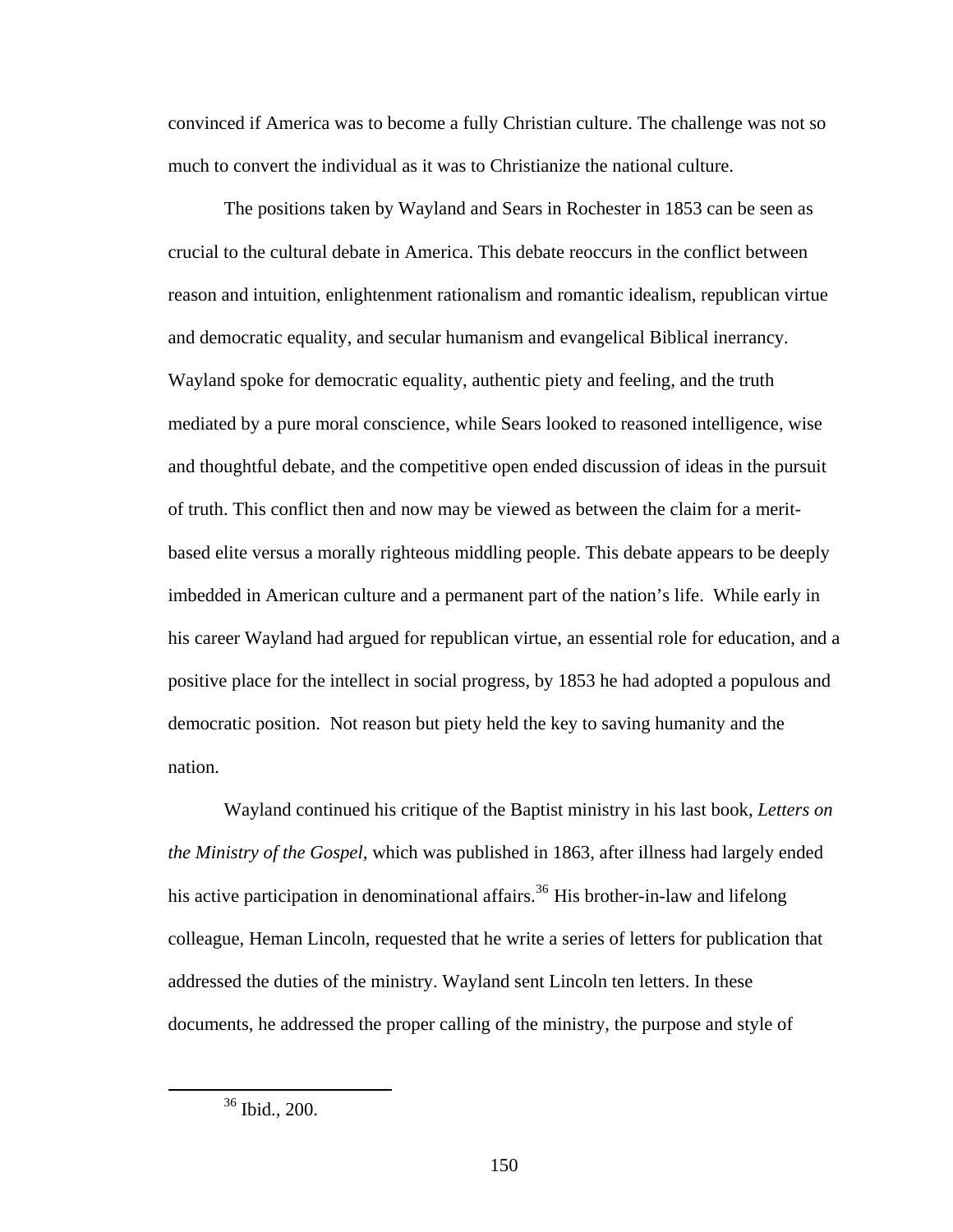preaching best suited for the apostolic ministry, duties other than preaching which the ministry must execute, the need for moral leadership on the part of each minister, and the extent to which he himself had carried out his prescriptions in his own ministry. His tone was critical. In his opinion, the ministers of the time fell far short of what they should be doing. The crux of the matter was that Wayland believed that the task of the ministry was in word and deed to bring sinful humanity to a commitment to Christ. In their preaching and visitations, in their social life and personal behavior, they should prepare persons for eternal life. The sinner must repent and take Christ for his savior. The minister must confront each person with the seriousness and urgency of this reality. To do otherwise would be to forego his duty. However, the ministry was overly concerned with its acceptance by the wealthy, its scholarly status, its economic well being, and its acceptance as professional colleagues alongside doctors and lawyers. They had turned away from being ambassadors of Christ and taken on ordinary worldly pursuits. As a result of forgoing their duty, the ministry had lost its relevancy. Serious persons acknowledged religion had no great claim on their lives. The church might be a source of entertainment or social control for the masses of humanity, but as a living, existential reality in the nation's life, it had faded into obscurity.

Wayland acknowledged he had been less than perfect in his own ministry. He worked hard and tried to serve his people, but he had spent too much time with denominational activities that took him away from tending to the souls of his congregation. He left the ministry when he failed to understand how much he meant to his membership. He took a position at Union College and then at Brown University. He wrote, "In thus exchanging the ministry for the work of education, though I acted with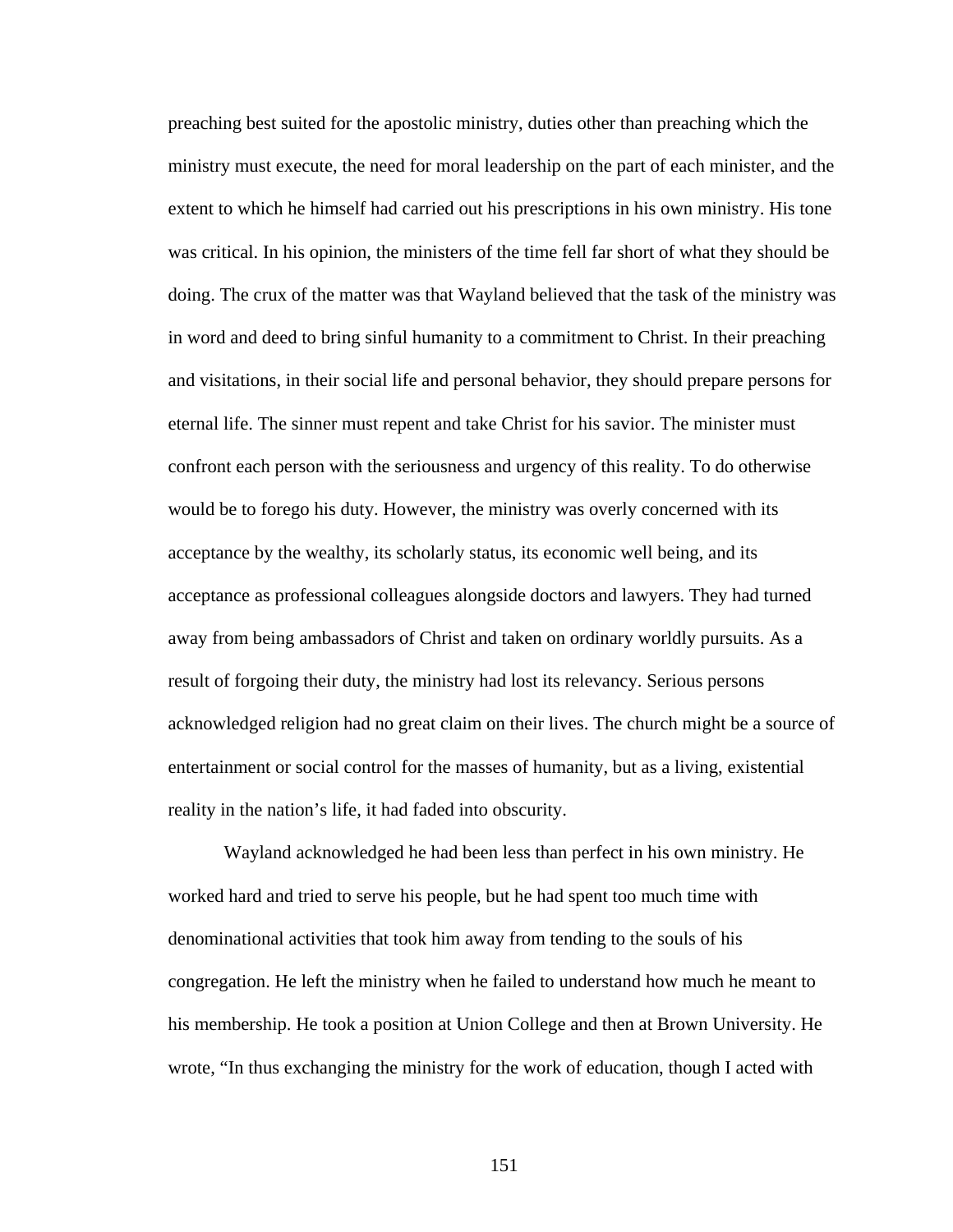the sanction of all my brethren, I think I erred. It was wrong to place anything in comparison with the work of saving souls. Had I been more solemnly devoted to the labor to which the Master appointed me, I should have escaped this error."<sup>[37](#page-159-0)</sup> In the early optimism of his career and the long tenure at Brown, he placed the moral cultivation of the conscience and the development of intelligence nearly on an equal plain. Teachers, as well as preachers, promoted the progress that would lead to the Kingdom; in fact, they reinforced one another. Obedience to God allowed the intelligence to achieve its highest level of perfection, while the pious pursuit of knowledge only confirmed the truth of religion. But now late in his life, after he had broken with Sears and Brown, and in the midst of the suffering brought on by the Civil War, he felt differently. Now saving souls seemed to him to be the primary, perhaps only, way to reform the world.

He concluded his book with these rapturous words:

In spite of sneers anil obloquy and reproach, let us declare the-whole counsel of god. let us cast away all desire of reputation for scholarship, all love of distinction and be content to preach the simple truths of the New Testament in all their breadth and length, whether men will hear or whether they will forbear.' "While" doing all this, let us in humble faith rely upon the aid of the Spirit of God, which is promised everywhere to accompany the truth as it is in Jesus. "We are nothing and can do nothing; but when we faithfully utter the truth of God, he can do everything. Oh, what a reformation would follow such a baptism of the Spirit among the ministers of Christ! Our country would fall down before God in humble penitence, confessing its sins and pleading for pardon through the atonement of Christ. The chastening of God would have accomplished its purpose, and he would restore to us the blessings of peace on the principles of righteousness, which we by our sins have forfeited. Out of the infinite misery of this fearful contest, he would, in his own way, cause such an improvement in national character as should be more than a compensation for all that we have suffered.[38](#page-159-1)

 <sup>37</sup> Ibid., 209.

<span id="page-159-1"></span><span id="page-159-0"></span><sup>38</sup> Wayland, Jr. and Wayland, *A Memoir of the Life and Labors of Francis Wayland,* 2:281-282.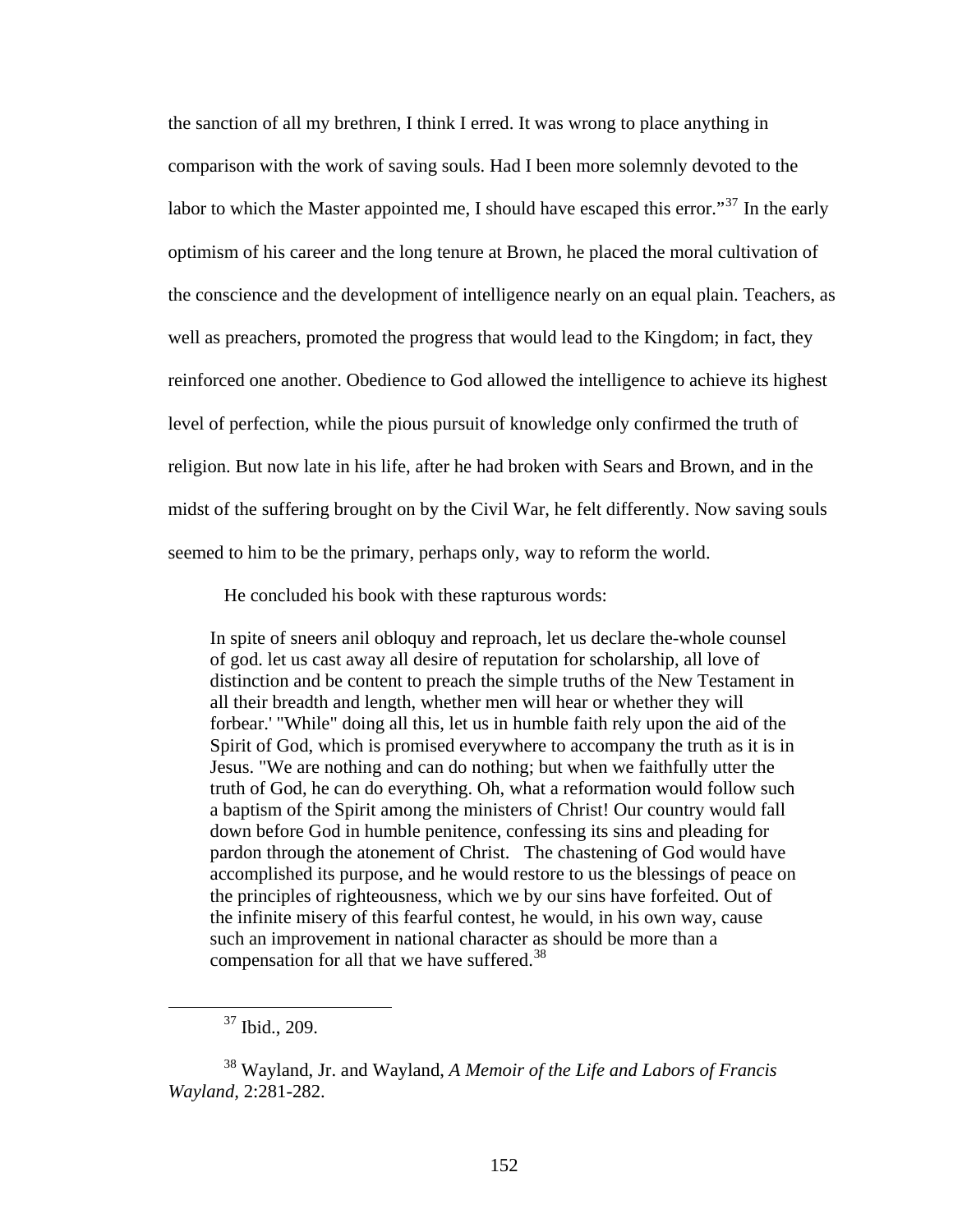Many in the ministry thought Wayland was blaming them for the suffering of the nation. It was a bitter pill and not all of them swallowed it willingly. His sons recognized the controversy which the little book created. They wrote:

His mind continued deeply impressed with the need of a revived spirituality and an increased efficiency among the ministry. Fully convinced of the power of the gospel of Christ to regenerate the world, yet seeing that in a country blessed with absolute religious freedom, it failed to produce its legitimate results, he was compelled to believe that there was need of much searching of heart on the part of those charged with the proclamation of the gospel, to learn whether the responsibility lay in any degree at their door. The result of these impressions was his little work, published in 1863, entitled " Letters on the Ministry of the Gospel." This volume was, by some persons, severely criticized as a distorted picture of the state of religion, and as proceeding "from a morbid condition of mind."<sup>[39](#page-160-0)</sup>

Wayland believed that liberal America had created a nation, where religion could

be practiced freely, but the Christian forces had not kept their side of the bargain.

Christians had failed to authentically preach the Gospel. They had failed to evangelize the

society. Because of these failures the nation had slipped into the most horrible evil, pain

and suffering. Only the grace of God could restore the harmony between Christian

America and liberal America which was necessary for the people to live in happiness and

prosperity. He believed that God might use the war to restore this balance. He hoped that

the ministry and the laity would do their part to respond to the justice and love of God.

 $\overline{a}$ 

<span id="page-160-0"></span><sup>39</sup> Wayland, Jr. and Wayland, *A Memoir of the Life and Labors of Francis Wayland,* 2:282-283.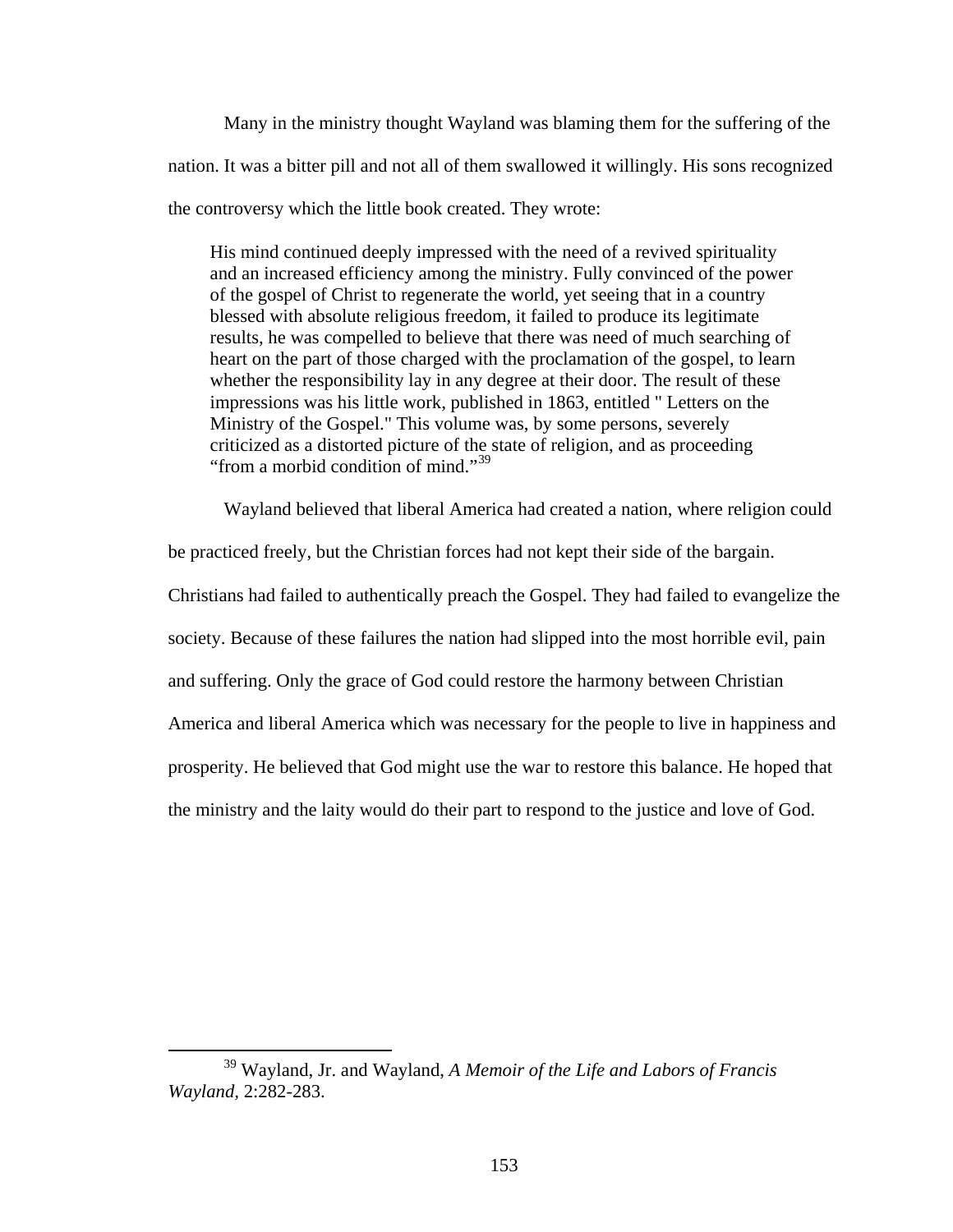## CHAPTER VI FRANCIS WAYLAND: THEMES AND ECHOES

In the years after the Civil War, Christian moralists grew silent on issues of social concern. Evangelicals turned to private moral transgressions, as leaders such as Dwight Moody preached private salvation; more liberal representatives of the tradition, such as Henry Ward Beecher, allied with the capitalistic forces that were reshaping America. The new evolutionary science provided an intellectual climate that generated the philosophy of social Darwinism, justifying a competitive tooth-and-claw economic and political order. Commentators opined that the choice lay between the survival of the fittest and the survival of the unfit.<sup>[1](#page-161-0)</sup> New technologies drove industrialization, urbanization, and immigration as new-comers flocked to the cities of America to work in the new industries. In such an environment, the quaint call for a benevolent use of wealth and concern for one's neighbor seemed naive, if not harmful to the true law of nature. Francis Wayland's law of moral accumulation became superseded by the law of competition and survival.

The radical abolitionists' dream for racial equality failed to be realized, as southern violence, state's rights, and federal and state laws and court rulings consigned African Americans to another century of oppression and inequality.<sup>[2](#page-161-1)</sup> New definitions of

<span id="page-161-0"></span><sup>&</sup>lt;u>1</u> <sup>1</sup> George M. Marsden, "The Collapse of American Evangelical Academia," in *Reckoning with the Past*, ed. D. G. Hart (Grand Rapids: Baker Books, 1995), 223-224.

<span id="page-161-1"></span><sup>2</sup> C. Vann Woodward, *The Strange Career of Jim Crow*, 3d rev. ed. (New York: Oxford University Press, 1974).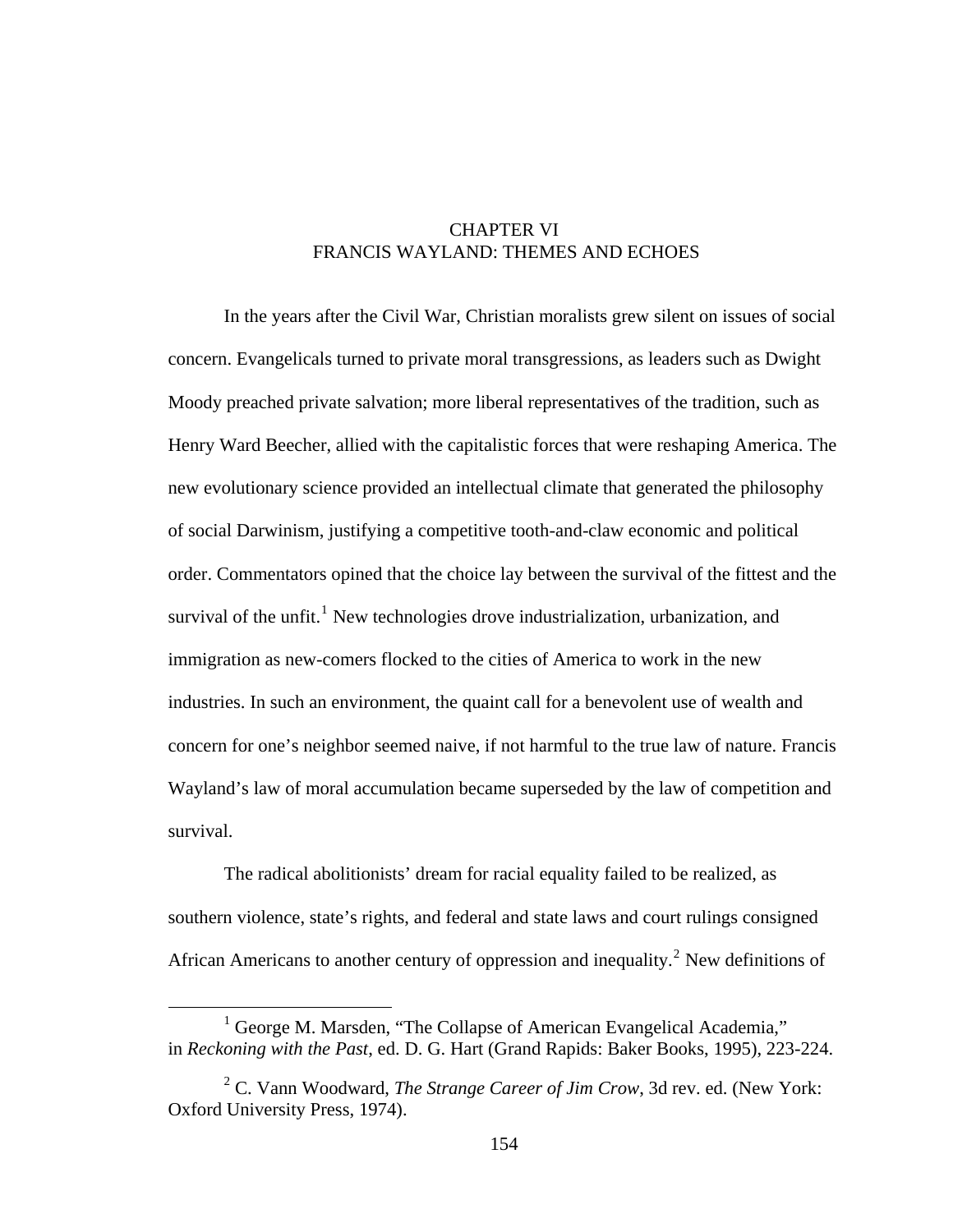race identified many European nationalities as nonwhite.<sup>[3](#page-162-0)</sup> Concepts of disability were used to deny opportunity to women and immigrant minorities.<sup>[4](#page-162-1)</sup> Exclusionary laws enacted racial quotas against Asian immigrants.<sup>[5](#page-162-2)</sup> Mexican workers experienced discrimination in the Southwest, and the continuing efforts at Indian removal almost entirely eliminated Native American populations.<sup>[6](#page-162-3)</sup>

In 1898, America entered the Spanish American War, taking the nation into the age of empire. Cuba and the Philippines replaced Texas as the imperial target. The nation conducted a colonial war to subdue Philippine resistance, Theodore Roosevelt engineered a global naval presence, and an assertive America manipulated events in Central America to gain control of land through which to construct the Panama Canal.<sup>[7](#page-162-4)</sup> The moral dream of a democratic, free, and moral nation which gave life to Wayland's liberal nationalism and drew his bitter criticism when he believed it was being compromised, was only a fiction in the tool kit of the empire builders. His advocacy for racial and economic justice and for humane nationalism were lost from the religious dialogue in America.

It is not entirely true, however, to argue that none of the themes and echoes of Wayland's work existed after 1865. In what follows in this chapter, the treatment of those

 $\overline{a}$ 

<span id="page-162-0"></span><sup>&</sup>lt;sup>3</sup> Linda Gordon, *The Great Arizona Orphan Abduction* (Cambridge and London: Harvard University Press, 1999).

<span id="page-162-1"></span><sup>4</sup> Douglas C Baynton, *American Culture and the Campaign Against Sign Language* (Chicago: University of Chicago Press, 1996).

<span id="page-162-2"></span><sup>5</sup> Michael McGerr, *A Fierce Discontent: The Rise and Fall of the Progressive Movement in America, 1870-1920* (New York: Free Press, 2003).

<sup>6</sup> Gordon, *The Great Arizona Orphan Abduction, 44.*

<span id="page-162-4"></span><span id="page-162-3"></span><sup>7</sup> McGerr, *A Fierce Discontent: The Rise and Fall of the Progressive Movement in America.*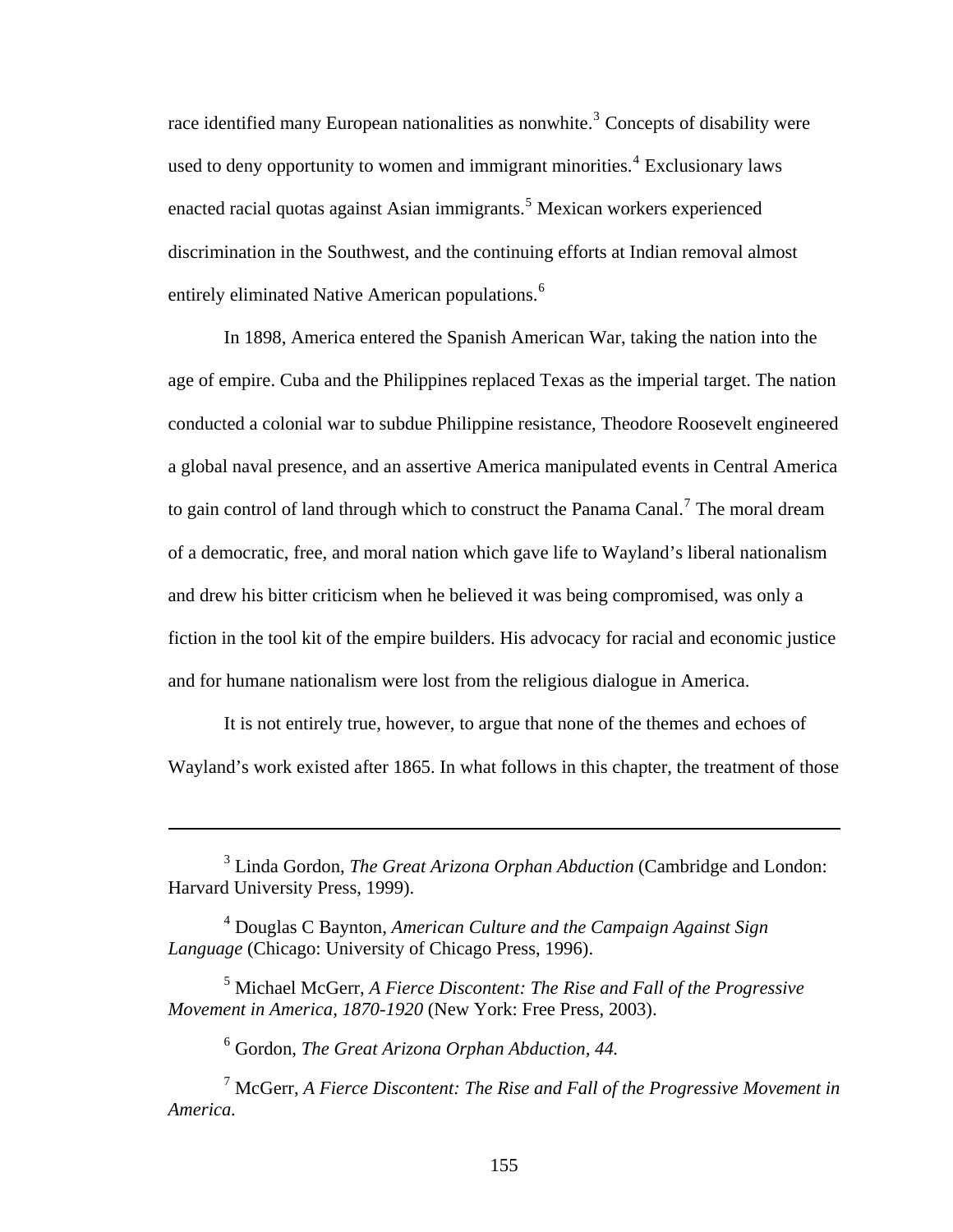themes and echoes will be selectively considered. The argument is not that in many cases later thinkers drew directly on the Wayland legacy. It is rather that Wayland addressed, powerfully, concerns that reoccurred in later times, and that those themes remain a significant part of the American culture, even though at times they are themes of protest and dissent. Many others have grappled with questions of justice in the social context. Some of them were Christians, but others were secular in their orientation. Two such thinkers will be considered to demonstrate the lasting concern for social justice which Wayland voiced. Walter Rauschenbusch, the Christian theologian of the Social Gospel movement, and John Dewey, the American philosopher most often associated with secular humanism, will be discussed in light of the themes most dear to Wayland.

But there is also a faith based critique of the work of Wayland that some contemporary Christians suggest is important to the understanding of the American culture. George Marsden, the noted historian of American religion and culture, has criticized the inadequacy of the philosophical base of Wayland's thought, suggesting Wayland contributed to the failure of Christianity to maintain a central place in American higher education.<sup>[8](#page-163-0)</sup> A second critic, Gregory Alan Thornbury, a Southern Baptist historian, also objects to the Scottish Common Sense philosophy of Wayland's religious vision. Thornbury has made the claim that Wayland's inadequacy as a theologian and philosopher has contributed to the secularization of American culture.<sup>[9](#page-163-1)</sup> The faith based critiques suggest internal flaws in Wayland's own work contributed to the failure of the

<span id="page-163-0"></span> <sup>8</sup> <sup>8</sup> Marsden, "The Collapse of American Evangelical Academia."

<span id="page-163-1"></span><sup>9</sup> Gregory Alan Thornbury, *The Legacy of Natural Theology in the Northern Baptist Theological Tradition: A Dissertation Presented to the Faculty of the Southern Baptist Theological Seminary in Partial Fulfillment of the Requirements for the Degree of Doctor of Philosophy* (2001).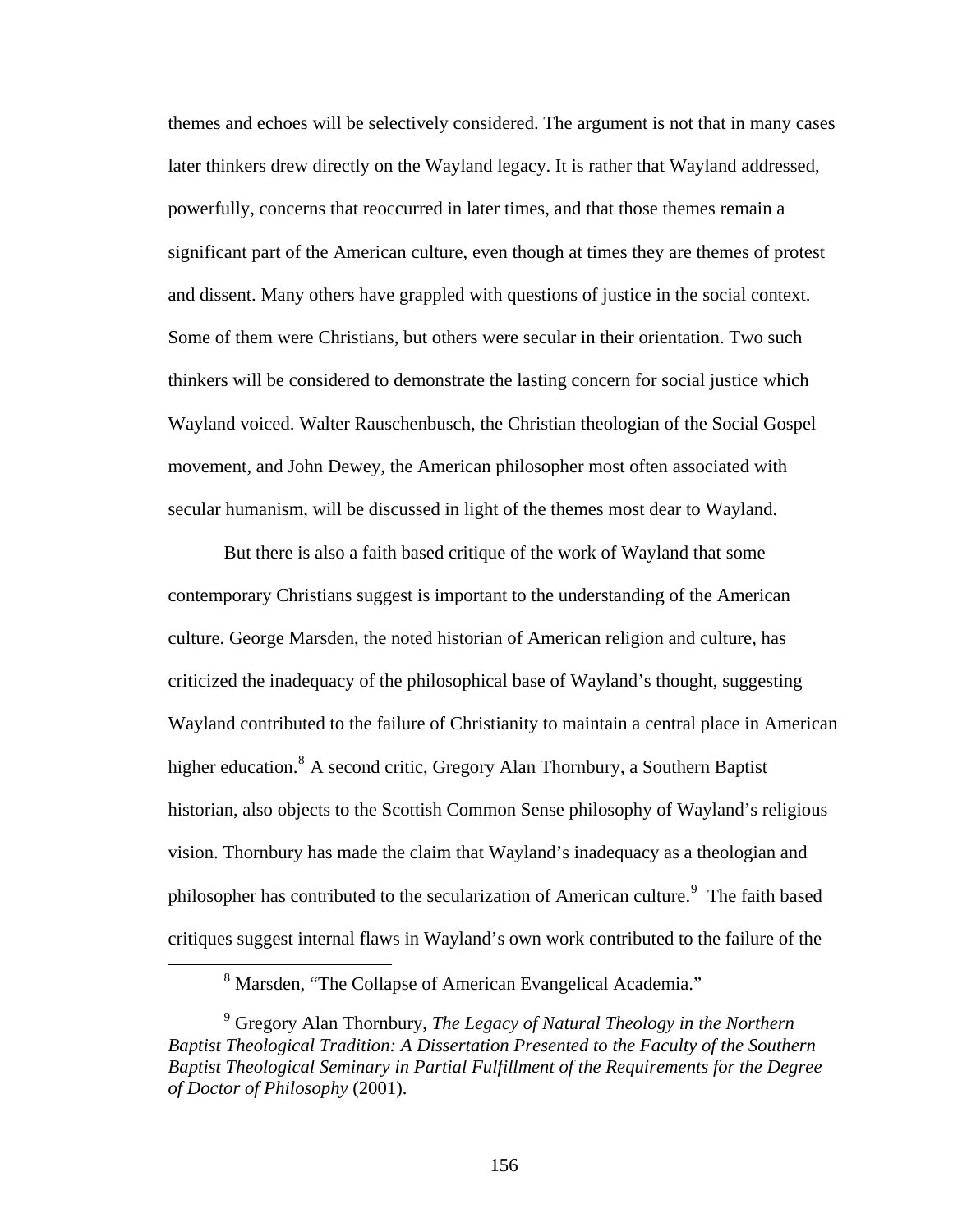attempt to create a Christian/liberal synthesis in American culture. Liberal advocates for a more just America and faith based critics, who hope for a more religious America, testify to the continuing themes and echoes of the voice of Wayland in American life and culture.

### **Francis Wayland and Walter Rauschenbusch**

Walter Rauschenbusch, 1861–1918, was the son of a German immigrant Baptist minister and seminary professor. After completing his own theological training at Rochester Theological Seminary, he took a church near the Hell's Kitchen part of lower Manhattan. He served the German-speaking congregation for over a decade, returning to Rochester Seminary only after illness left him almost completely deaf. For the next two decades, he taught at the seminary and published the leading books which defined and explained the Social Gospel movement. His two most influential books were *Christianity and the Social Crisis, 1907, and A Theology for the Social Gospel, 1917.*<sup>[10](#page-164-0)</sup> In these texts, he argued that to be relevant to the twentieth century, Christianity must address the social crisis in western culture. His central theme was that the Kingdom of God began on earth and that Christians should be, above all else, concerned with Christianizing the social order. Sin and salvation and freedom and justice had their meaning in the social context. Christian evangelism should not be exclusively individually oriented. It should include a primary interest in converting the society. The gospel of Jesus was this-worldly, public, and concerned with the development of loving, social solidarity. A comparison of the

<span id="page-164-0"></span> <sup>10</sup> Rauschenbusch, *Christianity and the Social Crisis* (New York: Harper and Row, 1964); Rauschenbusch, *Theology for the Social Gospel* (Nashville: Abington Press, 1945).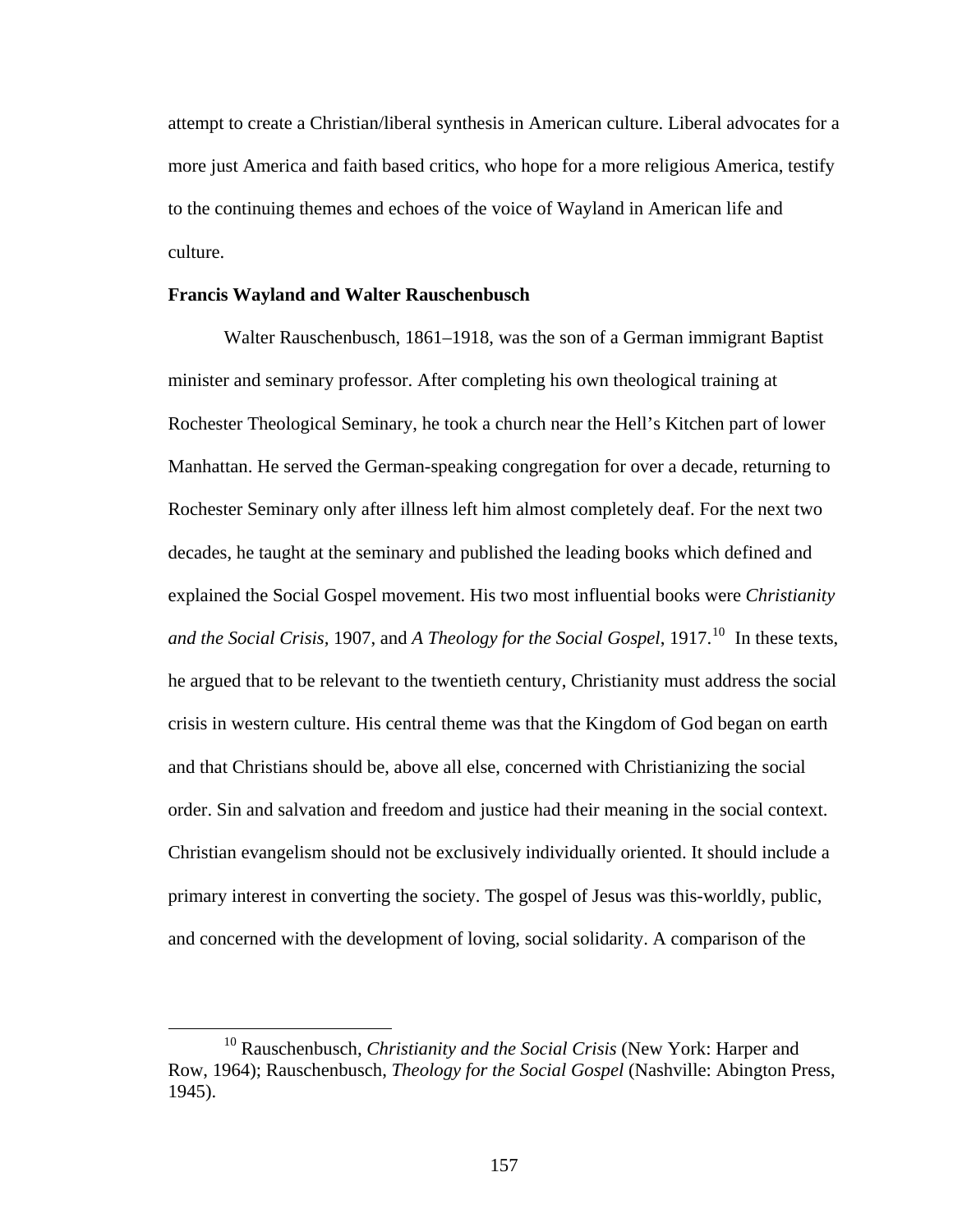faith of Rauschenbusch with that of Wayland reveals monumental shifts in the religious paradigms of the two men, but it also highlights a similar moral sensibility.

Both Wayland and Rauschenbusch were evangelical Baptists. They looked to the Bible as their guide for understanding their faith. Wayland sought to derive precepts for action, while Rauschenbusch sought to identify with the life and actions of Jesus. Wayland thought the Bible provided knowledge of the laws of God, and obedience to those laws would initiate the Kingdom of God. Rauschenbusch, on the other hand, believed that following the actions of Christ into the public and social order was the path to God's kingdom. Each believed that the primitive church taught the true gospel, but organized Catholicism strayed from the true path. They believed that their own time was crucial to the success or failure of the Christian message, and that only a return to the true gospel could save the nation and the world. Wayland saw the solution to the challenges of the world in individual obedience to the law set forth in the Bible, while Rauschenbusch saw it in obedience to the social action demonstrated by Jesus.

The conversion experience was a very important part of evangelical faith, but for both Wayland and Rauschenbusch conversion was less a single experience than it was a developmental process. The believer grew in faith and obedience as he or she practiced his or her faith in everyday life.

There is perhaps no area of their faith where they differed more than in their understanding of the atonement. Wayland understood the atonement in legalistic terms. Humanity had broken the law of God in the fall of Adam and could not, alone, recover from this sinful stain. God was owed a debt, but he chose to pay that debt Himself. The death of Jesus on the cross freed humanity from the sin created by Adam. The believer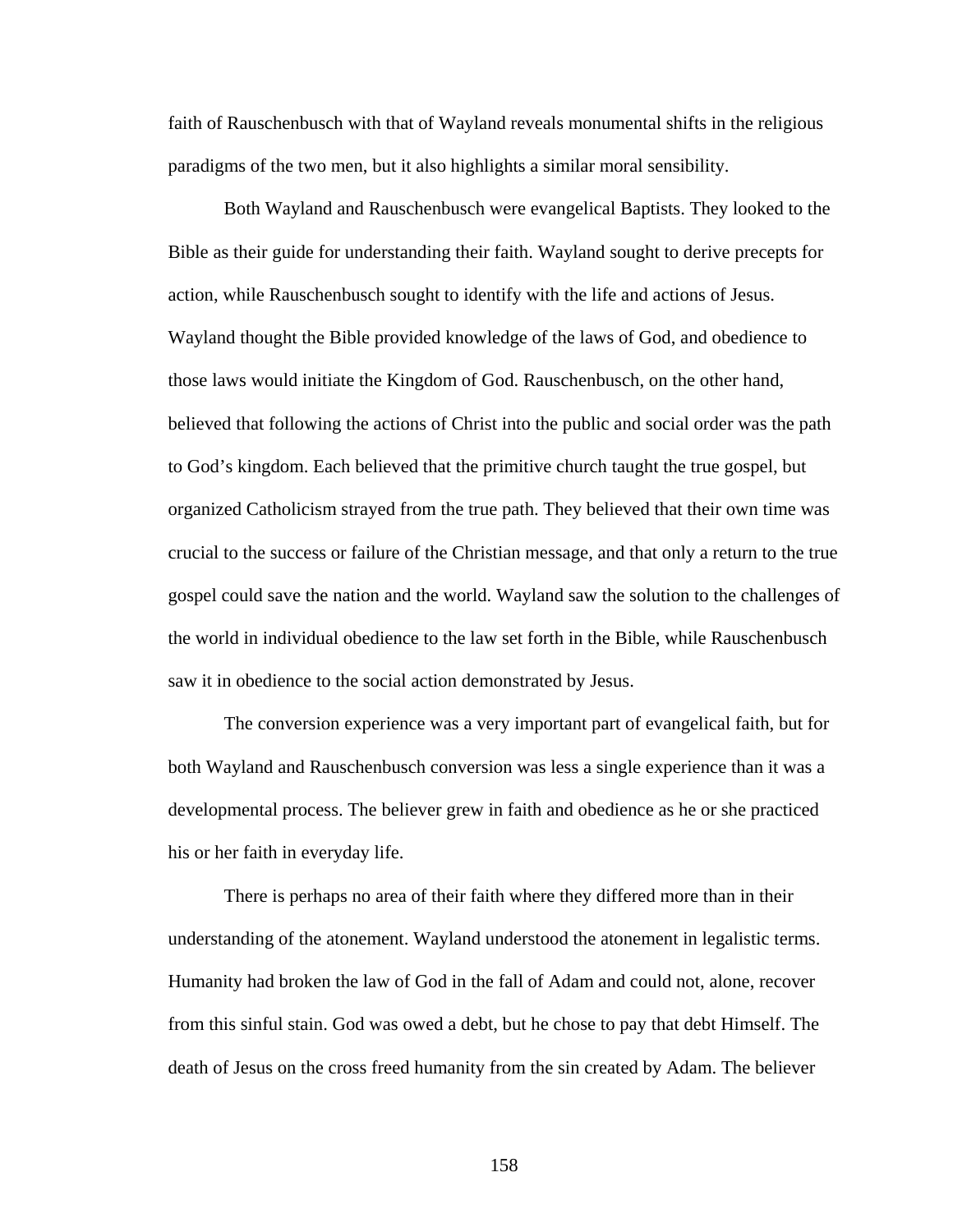was saved from sin and hell by the atonement of Christ. This was the meaning of Jesus for history and humanity.

Jesus had a far different meaning for Rauschenbusch. He considered the two theological concepts of ransom and vicarious suffering to completely miss the atoning meaning of Christ. The death of Jesus represented God's experiencing of the social sins of the world. It showed the way for humanity in its battle to take on these sins and work to bring into being the Kingdom of God. God Himself demonstrated that salvation for humanity lay in the obedient struggle to oppose religious bigotry, economic and political exploitation, and all the other social causes of oppression. Gone is the helpless sinner, and in his or her place is the selfish individual and an oppressive social order. The meaning of the atonement and of Christ is the call to oppose personal and social evil in the struggle to initiate the Kingdom of God on earth.

Wayland's evangelical creed held as one of its central tenets the importance of the individual conscience. He opposed collective action through political parties, voluntary associations, and ecclesiastical bodies because he believed that these organizations would replace the individual moral conscience and prevent the individual believer from acting in moral obedience to the laws of God.<sup>[11](#page-166-0)</sup> Rauschenbusch believed that it was absolutely necessary for the Christian to become involved in collective action in order to be obedient to the word of God. For Wayland, no moral arena existed outside the obedience of the individual to God's laws, while for Rauschenbusch, the true moral arena was the social arrangements that structure the lives of every individual.<sup>[12](#page-166-1)</sup> The problem faced by the

<span id="page-166-1"></span><span id="page-166-0"></span><sup>&</sup>lt;sup>11</sup> Francis Wayland, *The Limitations of Human Responsibility* (Boston: Gould, Kendall, and Lincoln, 1838).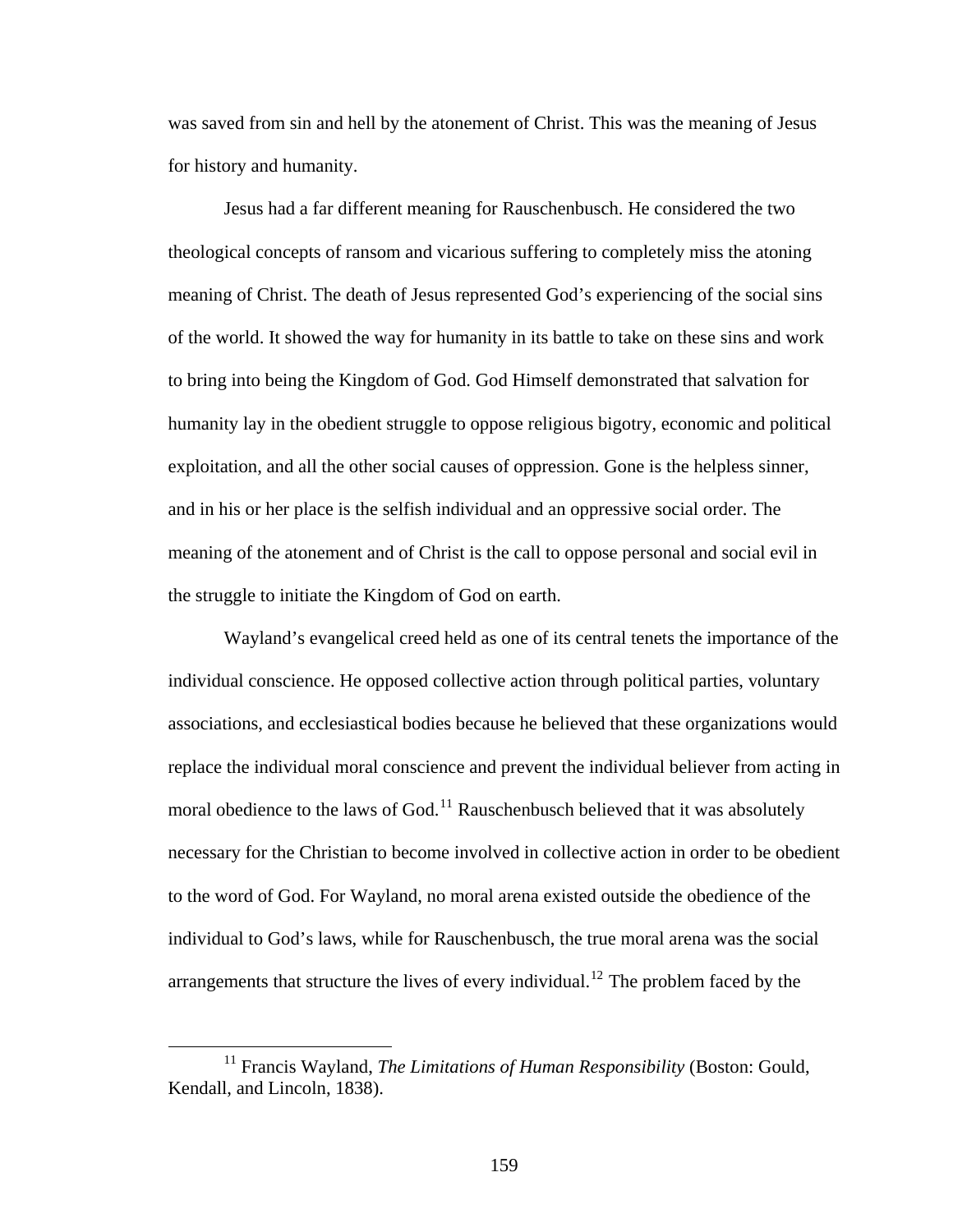world, in Wayland's view, was the unfaithfulness of each individual, while in Rauschenbusch's opinion it was the social order that corrupted the individual. Wayland sought to save individuals. Rauschenbusch wanted to redeem the social order.

Finally, Wayland believed that God had established material and moral laws by which the universe was to be governed. Humanity could choose whether or not to obey the moral laws, but He would, through His providence, reward and punish human action, and He would intervene in historical events to bless righteous action or punish the wicked. The righteous could anticipate eternal life, while the disobedient could look forward to ever lasting punishment.<sup>[13](#page-167-0)</sup> Rauschenbusch openly rejected this view of God's providence. The kingdom called humanity to act for its development. The oppressor and evildoer could expect to participate in something like moral retraining in eternity. In this world, freedom, justice, and solidarity were their own rewards. While selfish personal behavior and social injustice plagued the human community, God did not intervene to punish evil. Evil was its own punishment, as good was its own reward. The development of the kingdom was the Christian calling and his or her reward.<sup>[14](#page-167-1)</sup>

These two Baptist ministers, educators, and writers were the leading Christian moral voices of their eras. Wayland was individualistic, moralistic, and pietistic. Rauschenbusch was collectivist, concerned with social morality, and drawn to democratic participation in the realization of the kingdom, rather than humble obedience to a

 <sup>12</sup> Francis Wayland, Jr., and Heman Lincoln.Wayland, *A Memoir of the Life and Labors of Francis Wayland, the Late President of Brown University* (New York: Sheldon and Company, 1867), 1:136.

<span id="page-167-1"></span><span id="page-167-0"></span><sup>&</sup>lt;sup>13</sup> Francis Wayland, *The Apostolic Ministry: A Discourse Delivered in Rochester, New York, by Francis Wayland, the President of Brown University* (Rochester: Bake and Brother, 1853), 1-2.

<sup>14</sup> Raushenbusch, *Theology for the Social Gospel*, 279.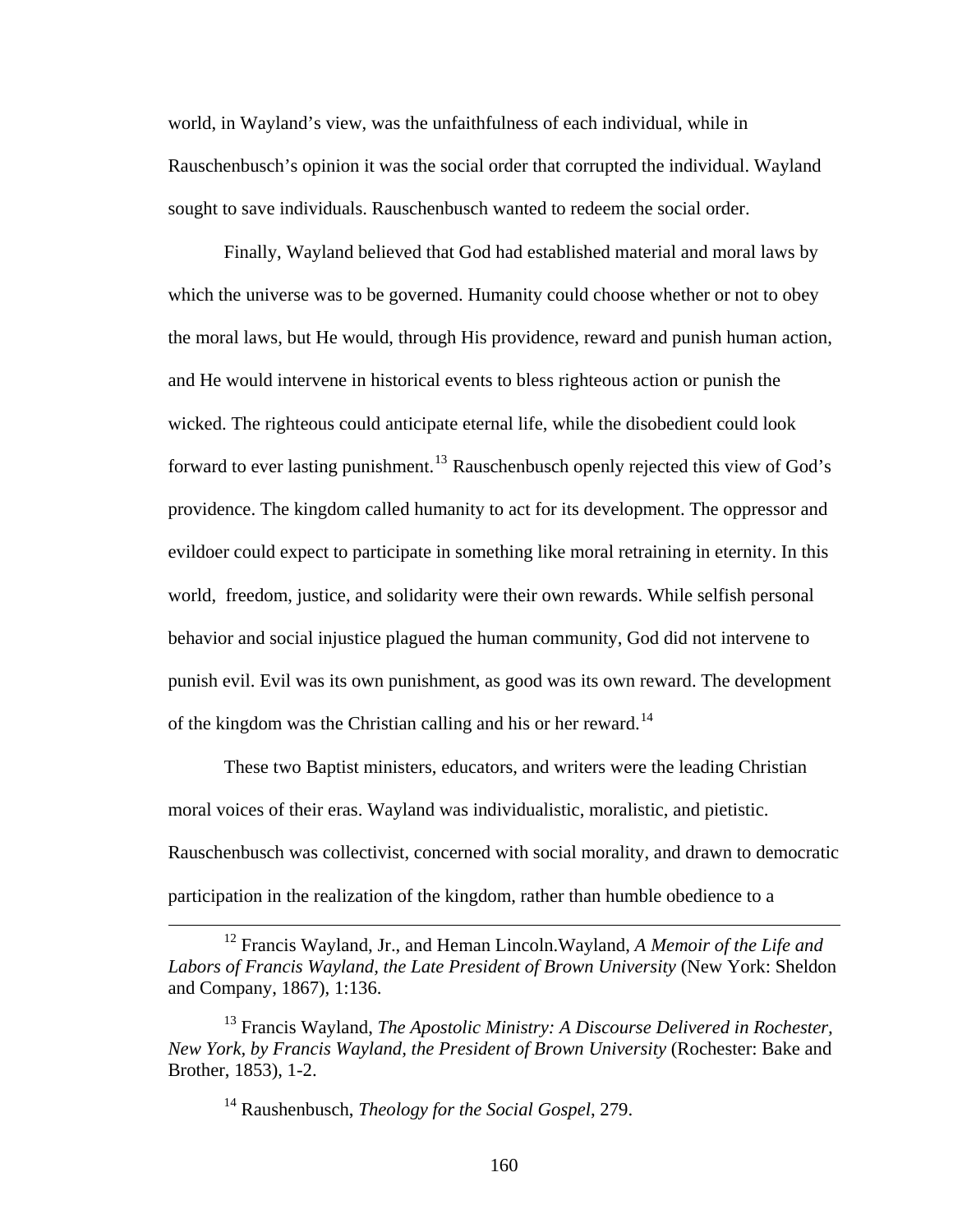beneficent but authoritarian God. Where Wayland sought a working relationship between Christian America and liberal America, Rauschenbusch used liberal thought to reshape his Christian vision. For Wayland, God demanded obedience, while for Rauschenbusch God led the way to the kingdom, but human beings worked in collaboration with God to usher in the kingdom. Concepts of human depravity, divine anger, and humble submission to the rule of God were transformed in Rauschenbusch to those of human moral evolutionary development, divine participation in the growth of the kingdom, and possible human progress. Wayland believed that the moral life of the nation depended on individual Christians obeying moral law and then acting morally in the secular order. Rauschenbusch believed that Christians must Christianize the secular order, and only in that way could they participate with God in the coming of the kingdom.

Daniel P. Rogers has argued that in the period between 1870 and 1950 a common culture developed in the nations surrounding the North Atlantic. This community ran from Berlin to San Francisco and was held together by its concern over the way in which technology, industrialization, and urbanization were transforming the culture. They jointly struggled with the social problems that this historic transformation was creating. The common culture was marked by large numbers of exchanges and borrowings among the various nations. Scholars, politicians, planners, and reformers freely traveled within the area to learn from others. Their common quest was for solutions to the social crisis, especially the problems created by poverty, urban slums, migration and immigration, economic inequality, and political autocracy.[15](#page-168-0) Rauschenbusch is described well by the Rogers analysis. He studied in Germany and with the Fabian leaders, Sidney and Beatrice

<span id="page-168-0"></span> <sup>15</sup> Daniel T Rogers, *Atlantic Crossings: Social Politics in a Progressive Age* (Cambridge and London: Belknap Press of Harvard University Press, 1998).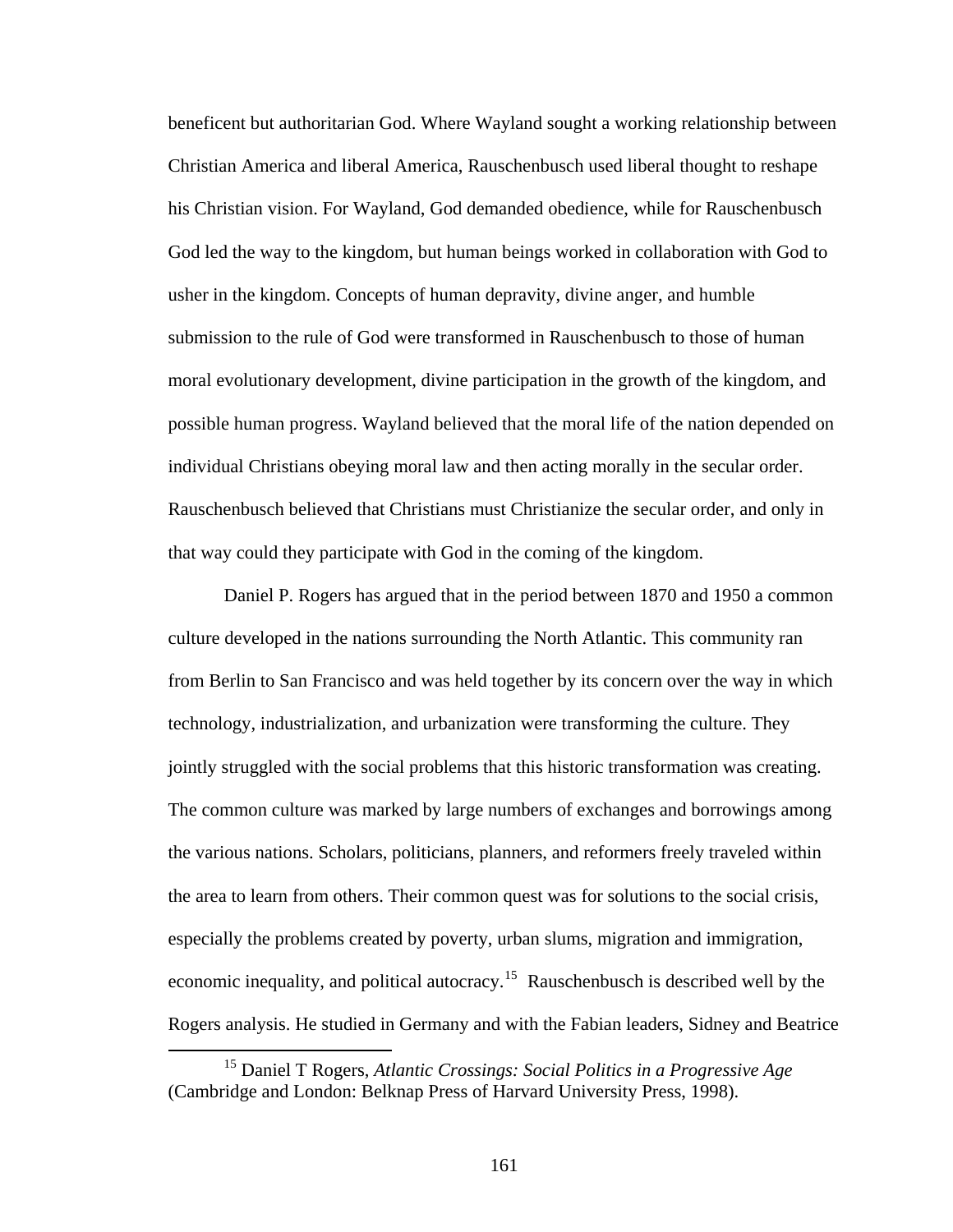Web in England. He saw the crisis of modernity to be the social crisis, and he sought reforms that would alleviate its worst effects. Rauschenbusch was, himself, a thoroughly bilingual American. His ministry was to a German-speaking congregation, and for many years he taught German-speaking students at Rochester Theological Seminary. In a somewhat less pronounced way, Wayland was also the product of Atlantic crossings. His parents were immigrants. His philosophy drew heavily on the Scottish enlightenment, and he never lost the Baptist beliefs which came to America from the English Baptist dissenting congregations. Although different in many ways, not the least of these being the great consequence of evolutionary thought on the thinking of Rauschenbusch, there is a common sensibility which must be recognized.

There are themes and echoes of Wayland's sensibility in the writing of Rauschenbusch. Both men deplored the inequality which the economic revolution was creating. They affirmed a middling democracy of morally engaged citizens. They believed that greed on the part of corporate America was destroying the harmony of a purer America. They believed that poverty, disease, the exploitation of women and children, and the crippling of masculine self-worth were the great sins of the nation. In Wayland's opposition to the Mexican War and Rauschenbusch's to World War I, each man stated his horror over war and his concern for the religious meaning of American imperialism; in their opposition to racial oppression they affirmed the solidarity and fundamental equality of the entire human community. Wayland was a liberal of the small government, individual rights, personal charity variety, while Rauschenbusch was a selfproclaimed socialist. Yet, each saw in the economic order of their time a serious threat to the American democracy. They saw in American militarism a challenge to the basic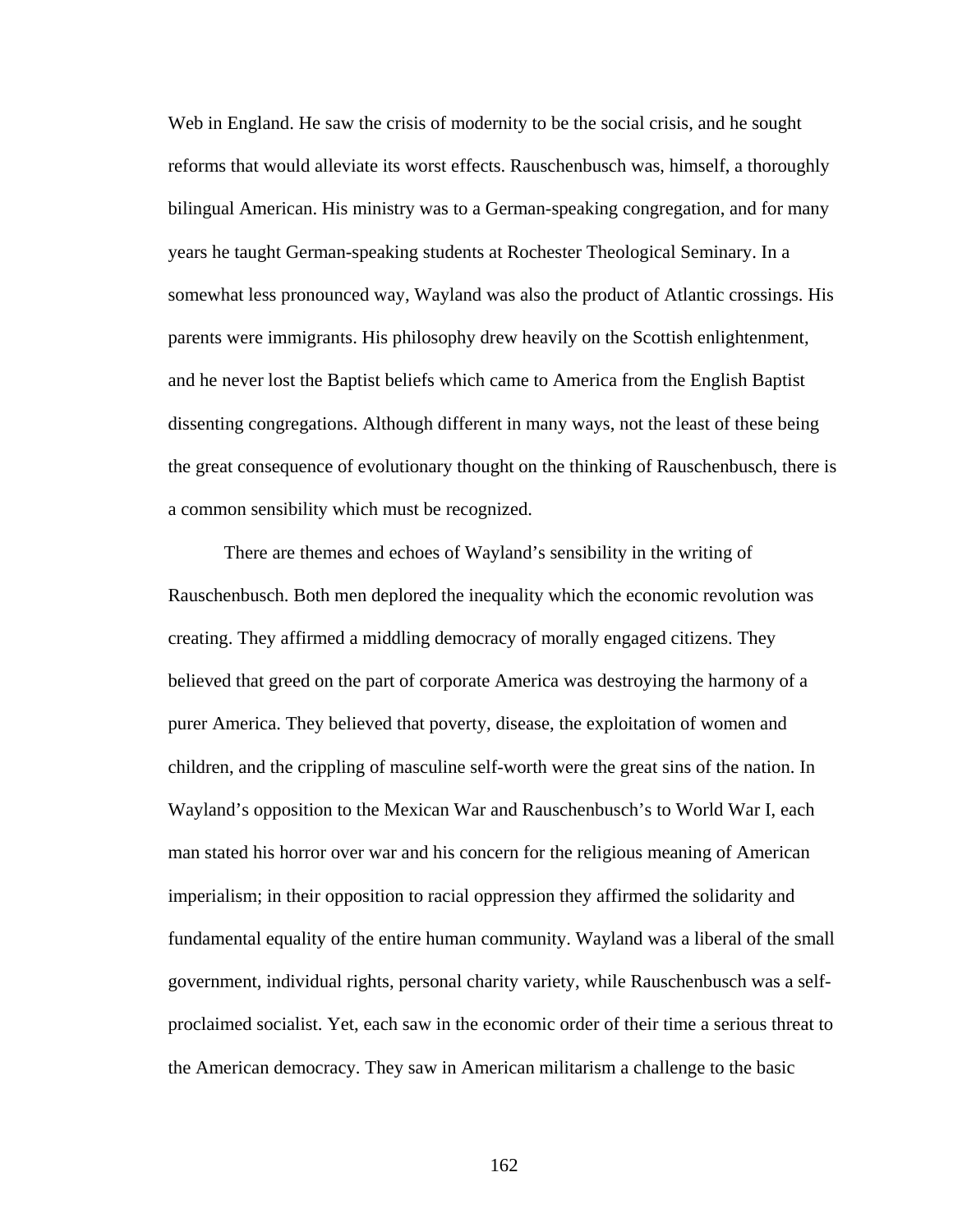American desire to be a beacon of freedom for the rest of the world's peoples, and they saw in racial oppression a contradiction in the Christian and secular principles upon which the nation was founded. Each man spoke from a deeply felt Christian faith which they desired to make relevant to a nation whose liberal principles they feared to be in danger of destruction.

### **Francis Wayland and John Dewey**

Many consider John Dewey, 1859–1952, to be America's greatest philosopher.<sup>[16](#page-170-0)</sup> Dewey was also one of the nation's leading moralists. Unlike Francis Wayland, he was not a Christian. However, he shared with Wayland a commitment to the democratizing power of education, the importance of moral choice in the development of character, and the underlying importance of commitments of faith to a healthy society. Dewey, as Wayland, opposed ecclesiastical structures that interfered with the functioning of individual intelligence and moral decision making; but unlike Wayland he believed that human intellect and morality were highly social products of the human experience. As was Rauschenbusch, Dewey was separated from Wayland by the influence of the post-Darwinian evolutionary paradigm. Although different in many ways, Dewey shared with Wayland a moral and ethical sensibility that can easily be recognized.

Dewey set down most clearly his religious beliefs in a little book entitled *A Common Faith*, 1934.<sup>[17](#page-170-1)</sup> This little volume includes three lectures given at Yale University. He argued that there was a common faith held by a majority of people that is

<span id="page-170-0"></span> <sup>16</sup> Robert B. Westbrook, *John Dewey and American Democracy* (Ithaca and New York: Cornell University Press, 1987), ix.

<span id="page-170-1"></span><sup>&</sup>lt;sup>17</sup> John Dewey, *A Common Faith* (New Haven and London: Yale University Press, 1974).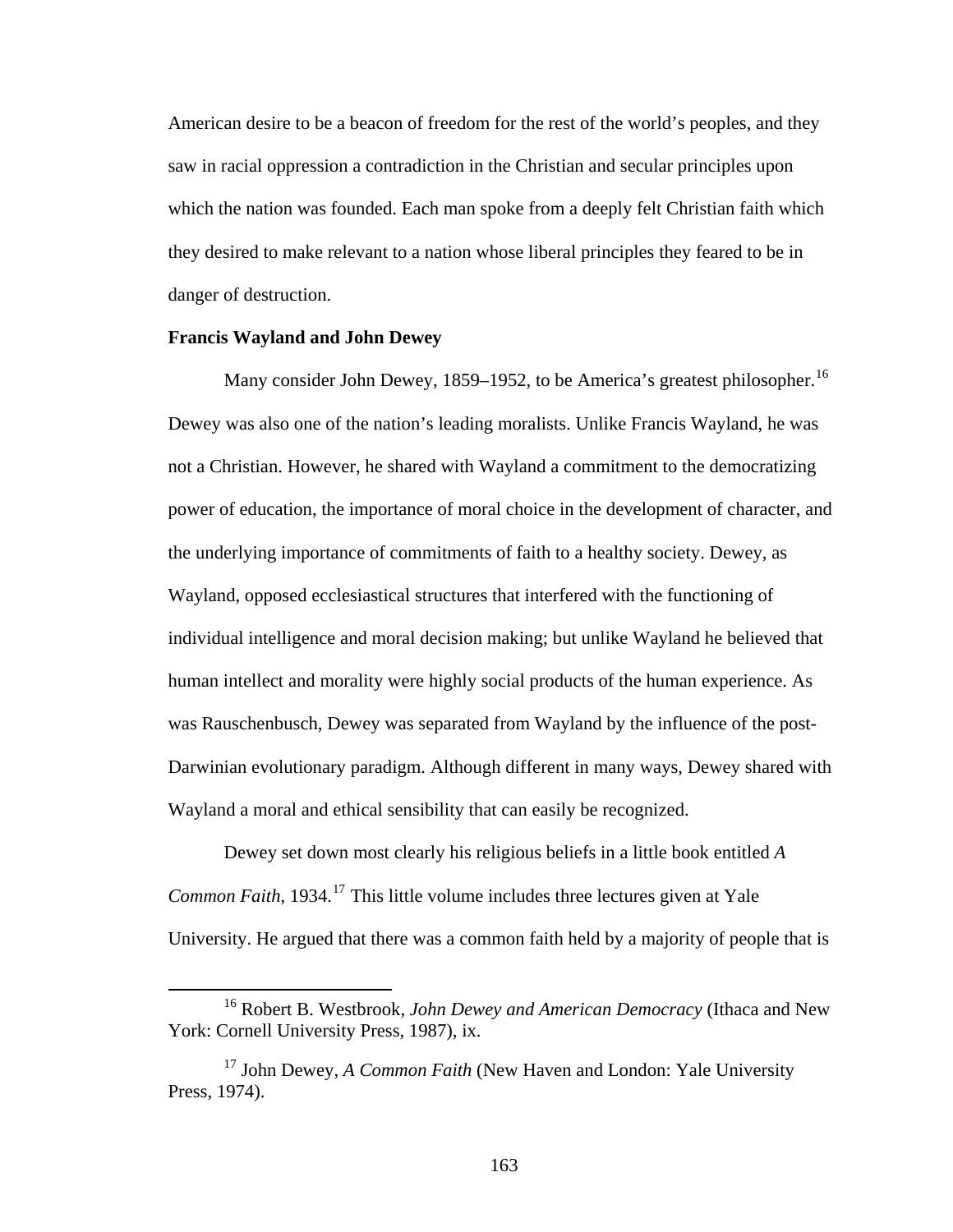operative in the lives of humanity. This faith was religious, but it did not involve religion. The object of the religious sentiment was the unified ideal values of the human community. The location of these ideals was in the every day reality of the social experience. The religious function provided the values and ends to guide moral action. It organized the affections and the intelligence of the community for the implementation of collective goals. Faith in and devotion to the ideals of the community united humanity for social progress. Religious faith so defined was an essential aspect of human society and provided the justification for social relationships and institutions. It also provided the critical tool by which social conditions could be evaluated and social progress made.

Wayland and Dewey were very different. Wayland believed in a supernatural God, Christian redemption, and fixed moral laws that were revealed in nature and in the Bible. He believed that obedience to the laws were essential to a just society, while Dewey rejected all of these propositions. They shared a common perspective on the relationship of faith to society and culture, however. They both rejected the idea that religion and society should be separated into a religious and secular sphere. Each man argued that religious faith was an integrated aspect of a social order. Faith provided the unifying dimension of moral social action. Each believed that if the nation was to progress toward a higher level of economic justice, equality, and freedom, the social relationships and institutions of America would have to be infused with religious values. In Wayland's case it would be the commandment to love one's neighbor, and for Dewey the unified ideals of the American nation. These ideals included genuine democracy, economic security for all, civil liberties, and equal access to education. For both Wayland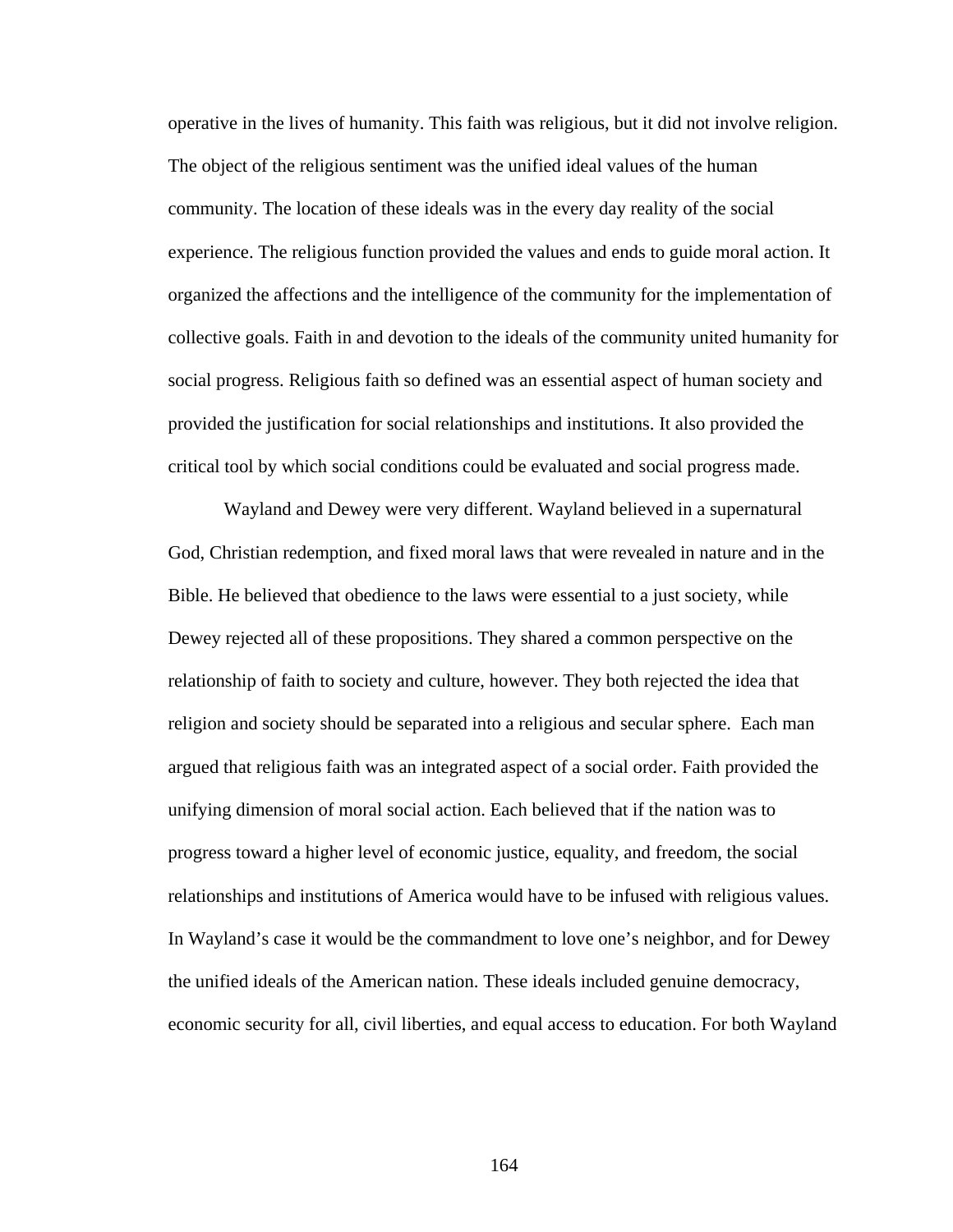and Dewey, the hope for a free and liberal America was grounded in a comprehensive and integrating faith.

Both Wayland and Dewey wrote important textbooks on the subject of morality.<sup>[18](#page-172-0)</sup> Each book went through numerous editions and was widely used in the colleges of their day. Both believed that morality could be studied in a scientific context, but they had very different understandings of science. Each believed that morality was a function of a constant character. For Wayland, that character took shape in obedience to the established moral law of the universe which was given by a transcendent God, while Dewey grounded the moral self in the social and evolutionary nature of human experience. Both Wayland and Dewey saw the individual self as a part of an integrated whole. The self found wholeness in moral action. Only as the self pursued benevolent ends, practiced reflective consideration of what was right action, and demonstrated genuine concern for others, could true freedom and responsibility guide moral conduct. Wayland trusted in conscience, while Dewey placed his faith in intelligence, but each man believed that human beings could make moral choices, and in making those choices they formed the moral character that was the only path to true happiness.

Both Wayland and Dewey were deeply concerned about the American democracy. They feared that the pursuit of economic power and profit would create an economic elite that would make a mockery of the hope for a equal and democratic society. They doubted the value of large economic, political, and social organizations. They mistrusted mass political parties, and mass communications that distorted the ability

<span id="page-172-0"></span> <sup>18</sup> Wayland, *Elements of a Moral Science*, ed. Joseph L. Blau (Cambridge: Belknap Press of Harvard University Press, 1963); Dewey, and James Tufts, *Ethics* (New York: Henry Holt and Company, 1945).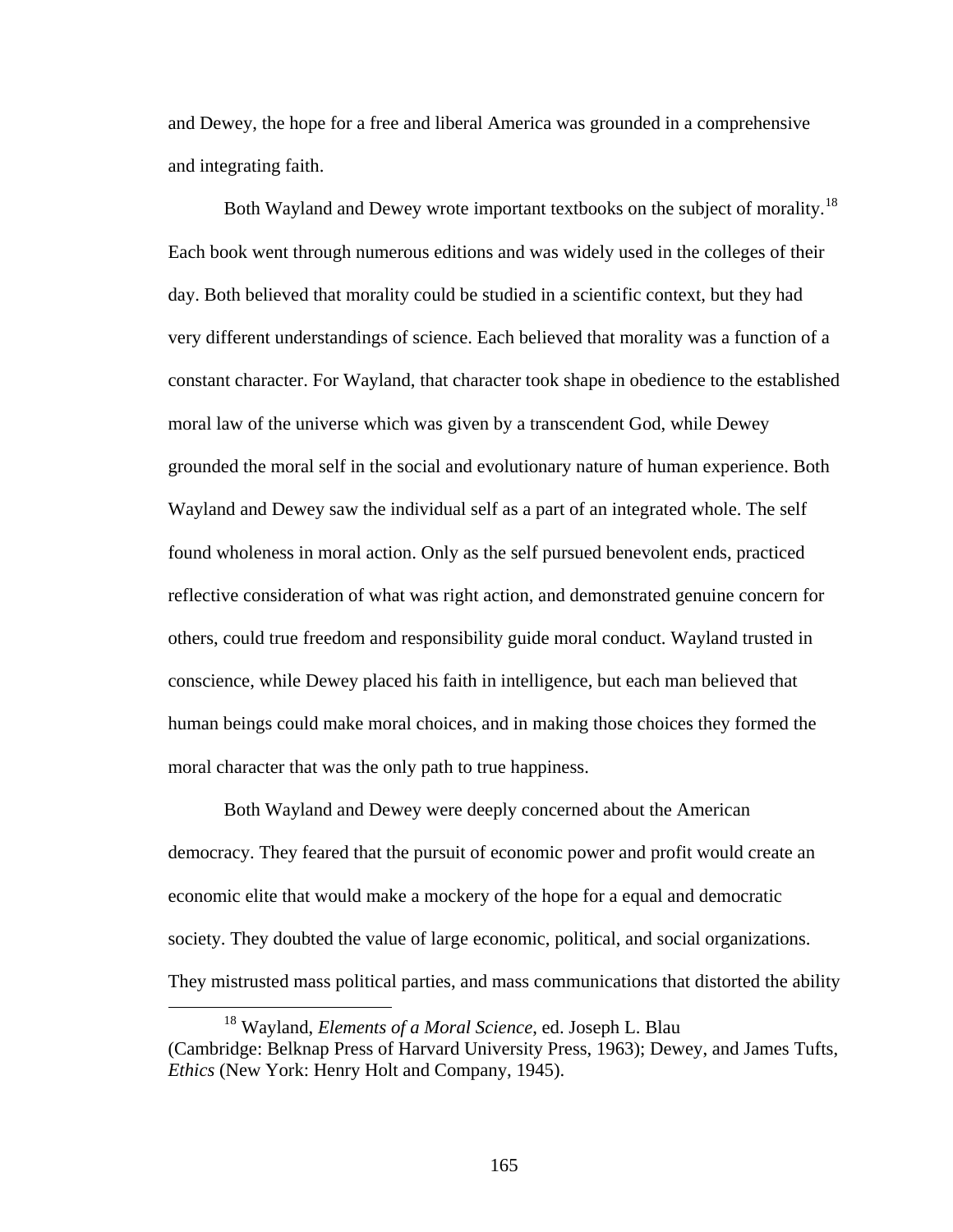of the individual to practice intelligent rational decision making, and they especially opposed American militarism. They saw in capitalism, militarism, and mass society the potential destruction of American liberal democracy, and they looked to education as an important tool in the realization of the American democratic dream. Although they were grounded in different philosophical positions, and they differed on their beliefs about a transcendent God, they had a surprisingly similar view of what a proper education would be for a democratic people.

In the reforms of 1850 which Wayland proposed for Brown University and in his 1854 address on the occasion of the fiftieth anniversary of the Presidency of Elephalet Nott, he set forth his thoughts for a democratic education.<sup>[19](#page-173-0)</sup> Such an education should be available to all the people, relevant to the diverse needs of the citizenry, and broadly humanistic for everyone. It should not create an educated elite, but rather a well-educated middling class. The farmer's son and the son of the artisan, as well as the son of the professional man, should be educated. A democracy could only succeed if all the people had the knowledge and interest to competently evaluate the political issues which faced the nation. The development of technical skills was as important as the classical studies. Education was not for leisure and esthetic pleasure, it had a practical value which all youths had a right to incorporate into their lives. The liberal democratic impulse in Wayland's thought is nowhere more obvious than in his educational philosophy and later reform efforts.

<span id="page-173-0"></span> <sup>19</sup> Wayland, *Report to the Corporation of Brown University on Changes in the Collegiate System of Education. Read on March 28, 1850.* (Providence: George H. Whitney, 1850); Wayland, *The Education Demanded by the People of the United States: A Discourse Delivered at Schenectady on the Occasion of the Fiftieth Anniversary of the Presidency of Eliphalet Nott* (Boston: Phillips, Sampson and Company, 1855).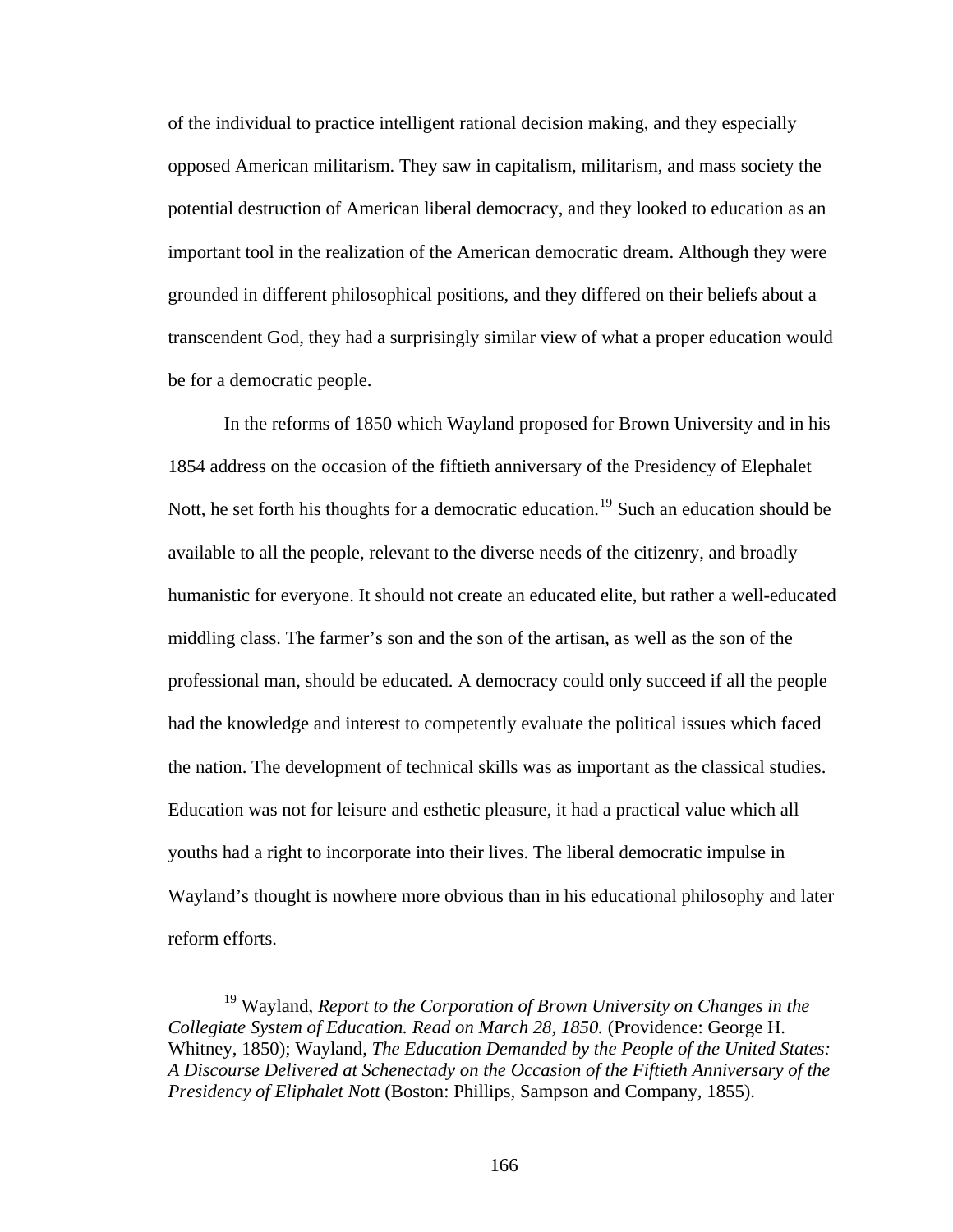Dewey wrote about education for most of his professional life, but his magnum opus was *Democracy and Education*, written in 1915.<sup>[20](#page-174-0)</sup> He argued that education, far from just schooling, is the defining activity of human existence, and a proper education is the crux of a democratic society. Human existence is moral when it is truly educational. The human being has evolved in nature. Lacking many of the adaptive characteristics of other animals, humanity depends on culture, language, and intelligence to survive. These human qualities are not inherited, but rather passed on from generation to generation through education. Life is evolution and change. Knowledge handed down is only the starting point for a new generation to reconstruct, in relationship with nature and society, a new and more efficient body of knowledge. It is the integrated self, using active intelligence, that binds together existing knowledge, future goals, interaction with nature and society, and directed action to create education, new knowledge, and moral conduct. In a democratic society, all persons have the opportunity to use their intelligence to choose their own goals and determine appropriate conduct needed to realize them.

The standard with which Dewey measured education and democracy was that of growth. Growth occurred when individuals could use active intelligence to solve problems, increase their knowledge, and more completely integrate relationships with nature and society. When growth occurred, education also took place. Genuine education corresponded to the natural evolutionary ability of humanity to learn and transmit that learning. That natural process was initiated when the individual recognized a problem in the environment. This was followed by an assessment of existing knowledge concerning the problem. Then a hypothesis was formed to guide action directed toward overcoming

<span id="page-174-0"></span><sup>&</sup>lt;sup>20</sup> John Dewey, *Democracy and Education: An Introduction to the Philosophy of Education* (New York: Free Press, 1944).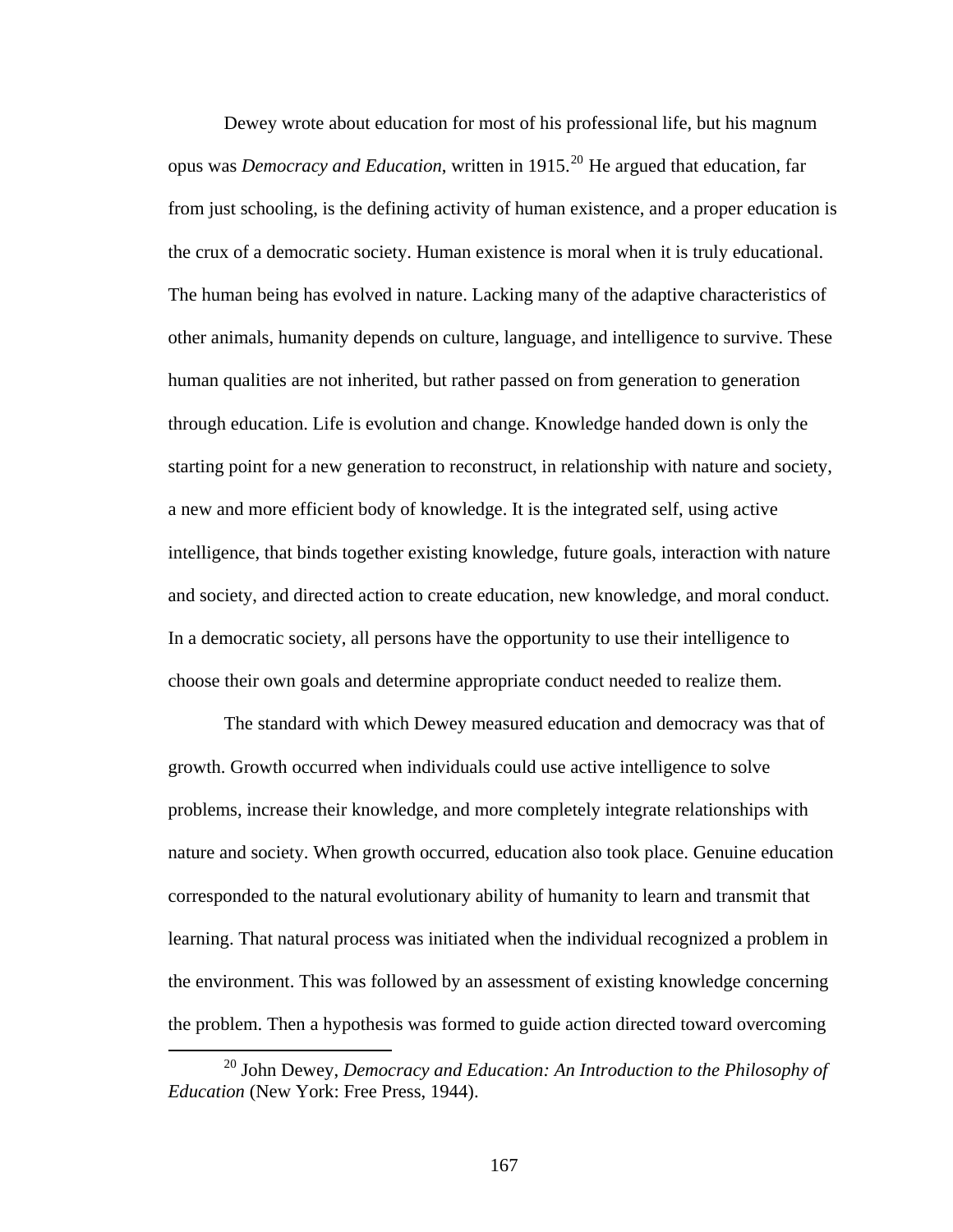the problem. Next the action was tried and its efficacy tested. Finally, the consequences of the action were evaluated. Its success or failure in solving the problem was noted and added to the existing knowledge base. This process was the essence of education. It had become refined into the formal structure of science. The application of science in either its primitive or advanced manifestation Dewey called thinking. Thinking, or the use of active intelligence, was the crucial element of democracy. Only in a democratic society could all persons be free to think and apply their intelligence to ends that they held for themselves. The essence of education was learning to think. The essence of democracy was applying thought to one's own intrinsic goals. Undemocratic societies restricted individuals from thinking through mechanisms of class oppression, or authoritarian government, or religious dogma.

For Dewey, freedom is thinking, and thinking is education. A moral character can only develop as it thinks, and thinking can only occur in a democratic society, at least for all the people. Education for all was morality for all, and morality for all was the definition of a democratic society. Wayland and Dewey feared a class-based education. They opposed the division of education into liberal and vocational curriculums. They believed that the success of American democracy depended on an education that prepared all individuals to freely choose their conduct for their own ends. However, these ends were not subjective or personal. In Wayland's case they were to be chosen in obedience to the commandments of God, and in Dewey's case, ends grew out of the experience of humanity in interaction with past knowledge, new challenges, and the assessment of future consequences. Wayland and Dewey shared a liberal vision for education, because each of them believed in the equality of all persons. They believed that all men and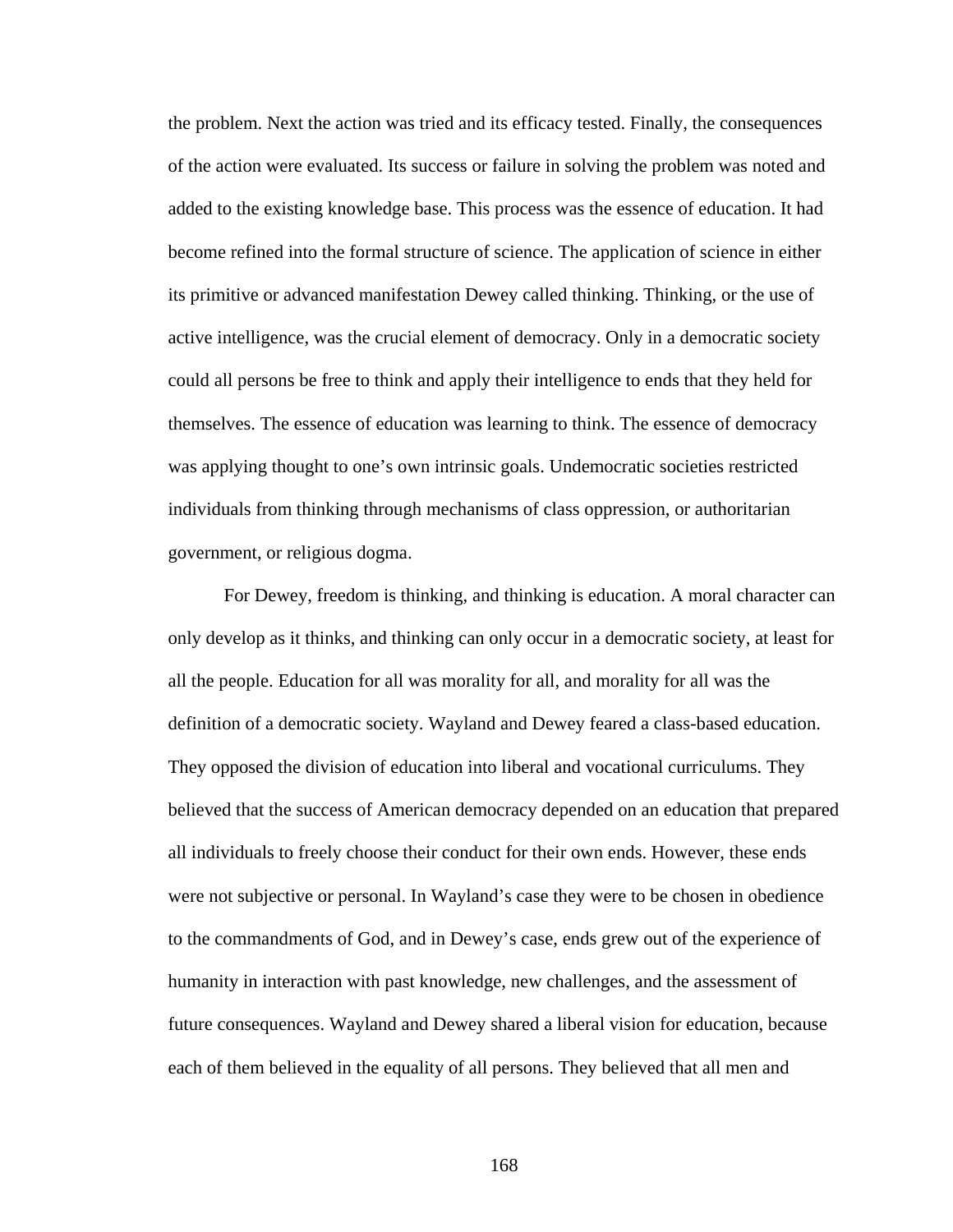women should actively participate in genuine direction of the social order, and this could only occur responsibly when each person was prepared to act competently and morally. Wayland hoped for a Christian and liberal America. Dewey labored for an America that was secular and liberal, but each man believed deeply that a democratic education was essential to the accomplishment of his dreams for the nation.

### **The Faith Based Critics**

Many of the themes which Francis Wayland addressed were picked up in a later generation by Christian liberals, such as Walter Rauschenbusch, and secular liberals, such as John Dewey. Among these were the damage which corporate America was doing to the dream for a democratic society, the importance of an appropriate style of education for the creation of a democratic social order, the liberation and activation of the individual citizen for moral action, and the evil brought about by the pursuit of empire. These liberal thinkers affirmed Wayland's belief that a public morality should shape public policy and that public morality was grounded in a common faith, even though they disagreed on what that faith should be. Faith based critics have taken a very different approach to Wayland and the civilization that he represented. The examination of two such critics, George Marsden and Gregory Alan Thornbury, provide insight into this perspective. Marsden and Thornbury are epistemological conservatives. Their perspective holds that knowledge must be grounded in a prior truth. This *a priori* knowledge depends on the revelation of God to His human creatures. For Marsden, this revelation begins in theology, while for Thornbury it is given in the inerrancy of the Bible. Each critic opposes Wayland's belief that the orderliness of the world can give certainty of the reality of God.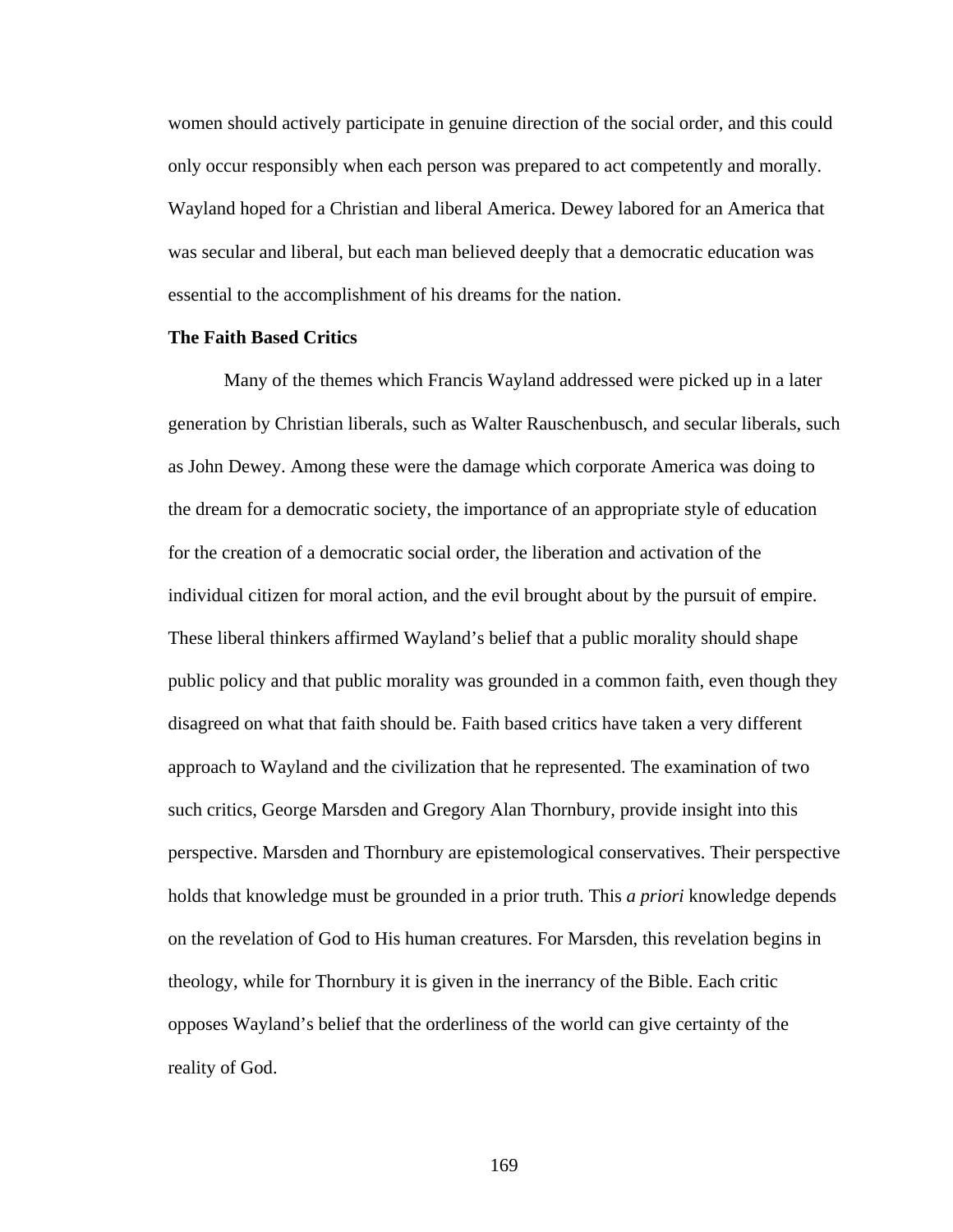Marsden, writing in an essay entitled, "The Collapse of Evangelical Academia," asserted that Wayland was representative of a ubiquitous mode of thinking which dominated American academia before the Civil War.<sup>[21](#page-177-0)</sup> He argued that internal weaknesses in this way of thinking led to the total collapse of credible evangelical academic thought in the seventy-five years after 1875. Marsden traced the development of Scottish Common Sense philosophy through Francis Bacon, John Locke, and Thomas Reid to the American academy. He described its primary elements, which included the belief that truth can be derived from foundational certainties, that these certainties can be established by objective empirical observation and commonly held and unquestioned self-evident truths, that science can provide certain knowledge of the laws of the physical and moral universe, and that science and religion are compatible and mutually reinforcing. In this view, harmony existed between the natural order and the capacity of human beings to have certain knowledge of the universe. The mental faculties with which God had endowed humankind were perfectly attuned to comprehend the laws of God for the universe. However, this harmonious system collapsed in the face of the new science which was associated with the evolutionary work of Darwin.

Marsden argues that the fatal flaw in the Scottish Common Sense perspective lies in its failure to understand that unstated presuppositions support its harmonious and certain beliefs. The whole framework depended on the presence of a God that was much like the Christian God. Without this assumption the whole system collapsed. The new science had a different explanation for knowledge. Process, not structure, characterized the evolutionary epistemology. There was not a need for a beneficent law giver in the

<span id="page-177-0"></span><sup>&</sup>lt;sup>21</sup> Marsden, "The Collapse of American Evangelical Academia."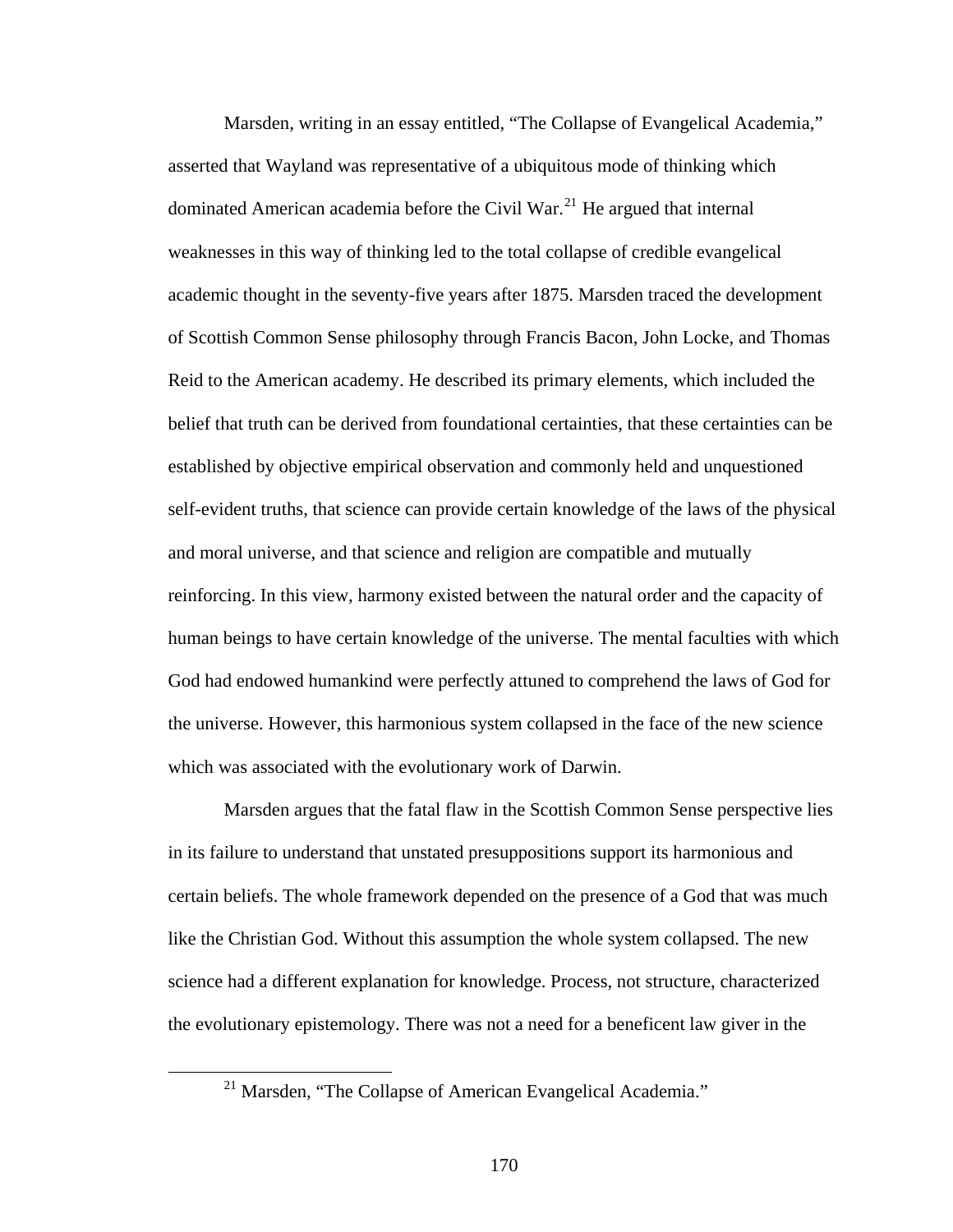background to account for creation and the subsequent development of life and knowledge. Once and for all, fixed principles interfered with the research and learning of the new science. The work of Wayland and his colleagues was irrelevant and those who clung to its outdated and discredited teaching were shunted to the sidelines of American culture.

Marsden asserted that even though the Scottish Common Sense philosophy of Wayland and his contemporaries failed to stand the test of new scientific paradigms, evangelical America had other intellectual traditions upon which it could draw and, in fact, some value might still remain in the discredited philosophy of the antebellum generations. He suggested that in the thought of the Dutch theologian and political leader, Abraham Kuyper, there was an alternative epistemology capable of offering intellectual credibility to evangelical Christians.<sup>[22](#page-178-0)</sup> As the founder of a Dutch university and prime minister of Holland, Kuyper had managed to keep evangelical Christianity in the mainstream of Dutch society. He propounded the belief that knowledge, including scientific knowledge, depended on faith assumptions. The Christian depended on revelation to provide the foundation for knowledge, and the pervasiveness of sin distorted general knowing. The initial faith upon which all future knowledge was based came from the revelation of God, and it, alone, could overcome the distorting effect of sin. The harmony of subject and object, humankind and the universe, God and man, came from a knowledge of God given in faith, not demonstrated empirically or through self-evident truths. In the end Christian knowledge in general and of science in particular would look

<span id="page-178-0"></span> $22$  Ibid., 247ff.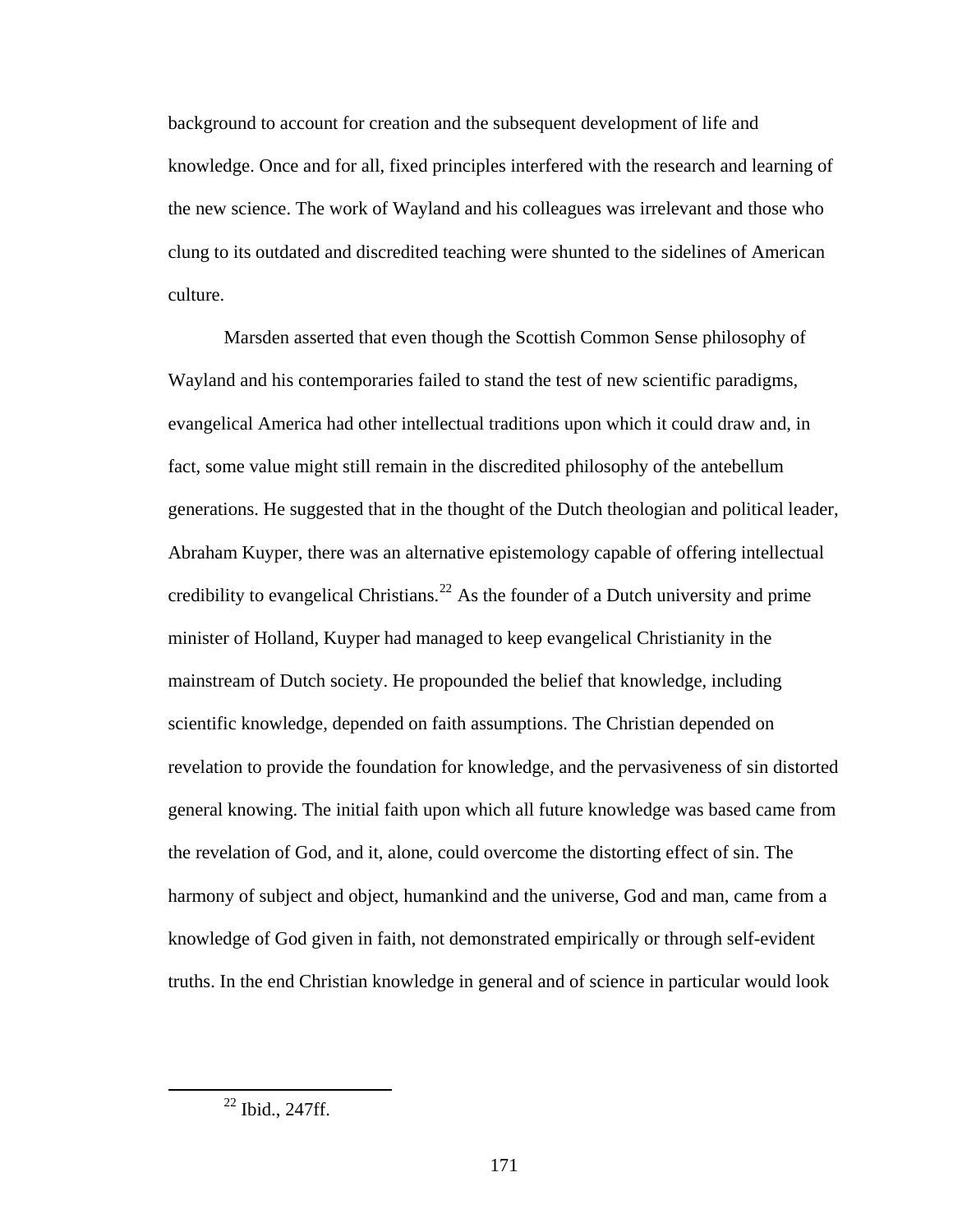different from non-Christian forms of knowing. Each was grounded in faith, but it was a different faith.

Marsden recommended that evangelical intellectuals could gather from the Common Sense philosophy the insight that believers and non-believers, alike, could communicate and share many common traits of mind, that there were evidences of the presence of God in the world which were recognizable, and that many of our beliefs arise out of our nature. On the other hand, the Kuyperian insight reminds Christians that sin separates and distorts human knowing. Christians and nonbelievers will see things differently. Christians should not be embarrassed by this reality. The Christian/liberal synthesis of Wayland and his contemporaries failed because it leaned too much toward the common, universal, and therefore liberal dimension of knowing. Kuyper offers a needed conservative correction. Christian America must assert without embarrassment that liberal claims for universality fail to recognize the uniqueness of Christian belief and the damaging quality of a faithless science.

In a doctorial dissertation prepared for the Southern Baptist Seminary in 2001, Gregory Alan Thornbury continued with the Marsden theme.<sup>[23](#page-179-0)</sup> Thornbury focused his analysis on four Northern Baptist theologians—Francis Wayland, Ezekiel Gilman Robinson, Augustus Hopkins Strong, and Walter Rauschenbusch. He argued that these thinkers dominated Northern Baptist theology from the 1830s to the 1920s, and that over the four generations of their supremacy, their dependency on natural religion and the legacy of the Common Sense philosophy caused a decline in the integrity of their theology that by the 1960s led to the proclamation of the Death of God theology by

<span id="page-179-0"></span> <sup>23</sup> Thornbury, *The Legacy of Natural Theology in the Northern Baptist Theological Tradition.*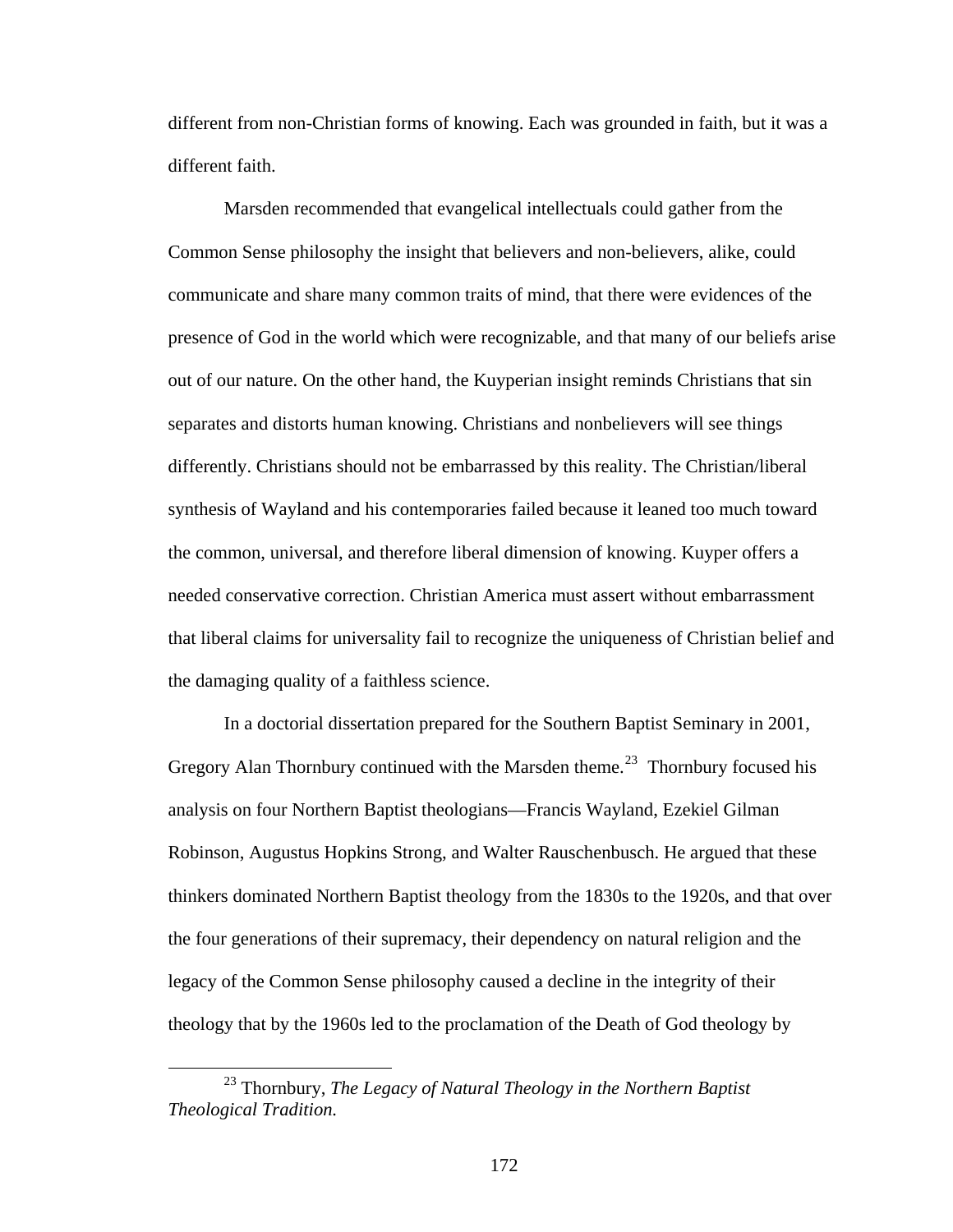Baptist theologian William Hamilton. Robinson was a student of Wayland, Strong of Robinson, and Rauschenbusch of Strong. Each successive generation became more liberal as they tried to make their natural theology responsive to the developments of modern science and culture. The erosion of their theological position was associated with their rejection of revelation. In the end, Rauschenbusch gave up on natural theology and revelation to ground his faith in sociology and anthropology. Natural theology became, simply, naturalism.

Thornbury wrote from the perspective of contemporary, conservative evangelical scholarship. According to his introduction, he met his wife at Messiah College, his father is a Godly pastor and church historian, and he is a graduate of Union College in Nashville.<sup>[24](#page-180-0)</sup> He drew heavily on conservative scholars, such as Carl A. H. Henry, and holds up biblical inerrancy as a doctrine which the Northern Baptists neglected with dreadful consequences.<sup>[25](#page-180-1)</sup> This is relevant to my study because it helps to clarify the reason for the intensity of the faith based critique of liberalism. As did Marsden, Thornbury argued that Wayland and those who followed him suffered from internal flaws in their thought. Marsden pointed to the idealistic tradition represented by Kuyper as a corrective to the Common Sense philosophy which structured the thought of Wayland. Thornbury based his critique of Wayland in the Protestant Reform tradition and particularly in its doctrine of revelation and biblical inerrancy. The central issue is epistemological methodology. How does the believer know God? The Common Sense philosophers held that knowledge of God came from empirical knowledge of the material

 $24$  Ibid., 1ff.

<span id="page-180-1"></span><span id="page-180-0"></span><sup>25</sup> Carl F. H. Henry, *Personal Idealism and Strong's Theology* (Wheaton, Il: Van Kampen Press, 1951).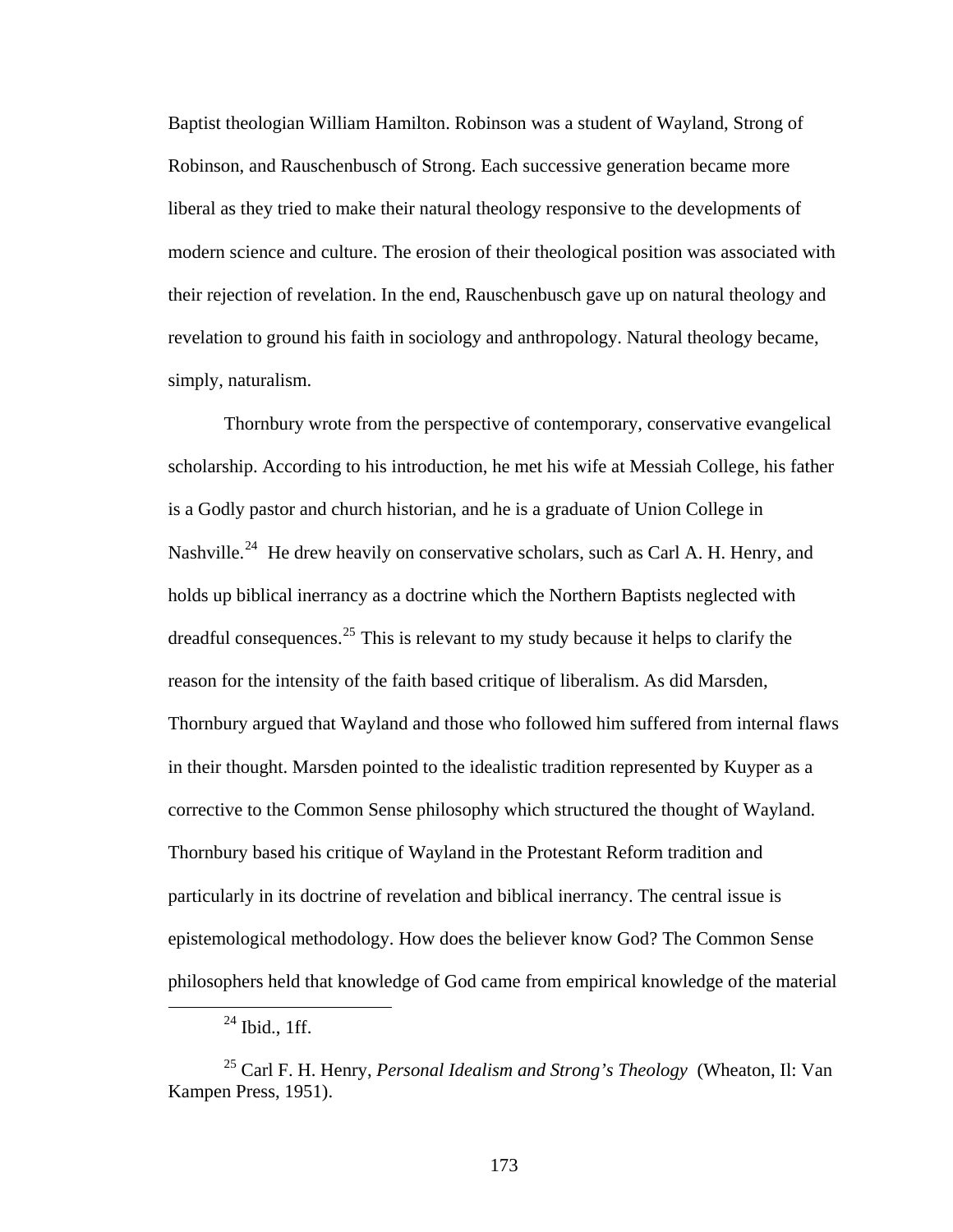world and from self-evident intuitions. This knowledge could be supplemented by revelation from God through the Scriptures, but the starting point was human perception and reason.

The faith based critics believe that the empirical starting point opens the Christian theologian to an unanswerable critique from modern scientific forces. Natural theology can be traced back to the great chain of being argument of Aristotle. The new science rejected that chain of causality, leaving the Wayland style of natural religion vulnerable to the modernist criticism. For Thornbury, the doctrine of biblical inerrancy protected Christian theology from this critique. One knows the reality of God because God revealed Himself to humanity in the Bible. When one begins with revelation, the initial assumption is that God is the basis of all being and the Bible is the authority from which one affirms the reality of God. Liberalism too easily leads to naturalism, secularism, immorality, and cultural decline. Liberalism is tolerant, pluralistic, and focused on material progress. The modernist emphasis on evolutionary science and historical interpretation of the Bible undercuts the claim that natural theology can provide certainty with regard to the reality of God. If the integrity of the biblical revelation is not preserved, liberal relativism can weaken and destroy Christian America. Contemporary evangelical conservatism of the variety set forth in Thornbury's analysis rejects the effort at a Christian/liberal synthesis. Such a synthesis, as attempted by Wayland and the Northern Baptist theologians, only led to atheism and cultural decline.

## **Concluding Remarks**

Walter Rauschenbusch and John Dewey rejected the claim to certainty and the reality of a fixed physical and moral order that was at the heart of the vision of Francis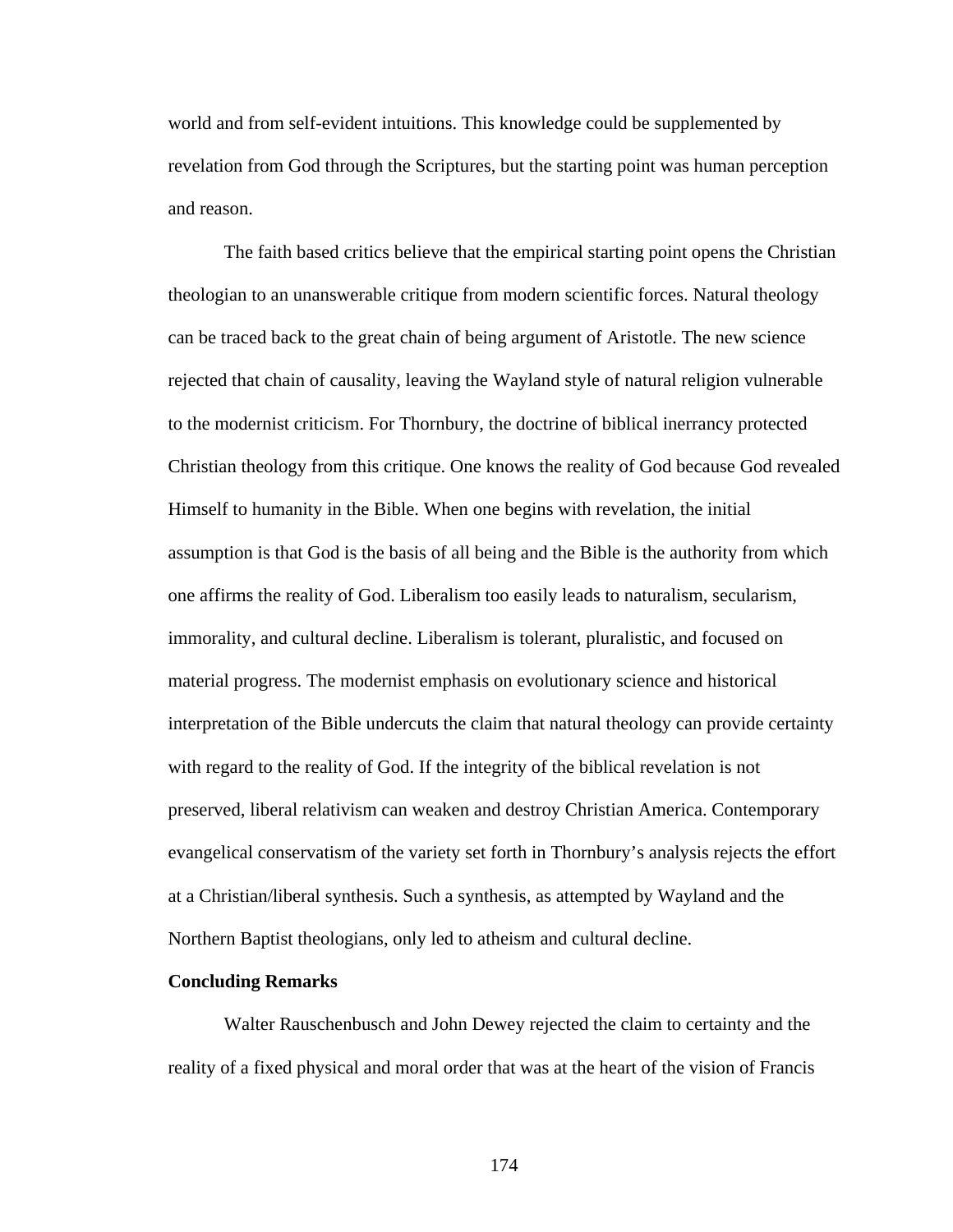Wayland. Yet their concern for a tolerant, just, and democratic community was very much in the moral tradition of Wayland. Their concern with economic exploitation and the industrial tendency to turn human beings into nothing but means for the capitalist enterprise reflect themes that Wayland articulated a half century earlier. Both Dewey and Rauschenbusch believed that faith, as they understood it, was necessary to achieve a progressive and just social order. In this belief, they echoed Wayland. Americans of a liberal mind may find the Christian evangelicalism of Wayland too restrictive for the pluralistic and secular life style that they desire, but they will find a kindred spirit in his opposition to racial inequality, American militarism, capitalist expansion, and the domination of mass culture.

Contemporary Christians, on the other hand, often find in Wayland a thinker who was too worldly. His genuine evangelical faith does not overcome the epistemological flaws in his world view. He failed to provide an intellectual basis from which the major challenges of scientific modernism can be addressed. While his tolerant liberalism may have been practical in a rather homogeneous, antebellum America, it was unable to cope with Darwinism, technological change, and pluralism. Contemporary evangelical Christians have turned to other traditions for help. They have attacked the Scottish Common Sense philosophical tradition for its attempt to create an empirical epistemology, and they have embraced European idealism and the Protestant Reform tradition in search of intellectual tools with which to do battle with modern secular liberalism.

Many of the themes of the life and work of Wayland remain in contemporary America. We still struggle to find an education that is likely to promote a democratic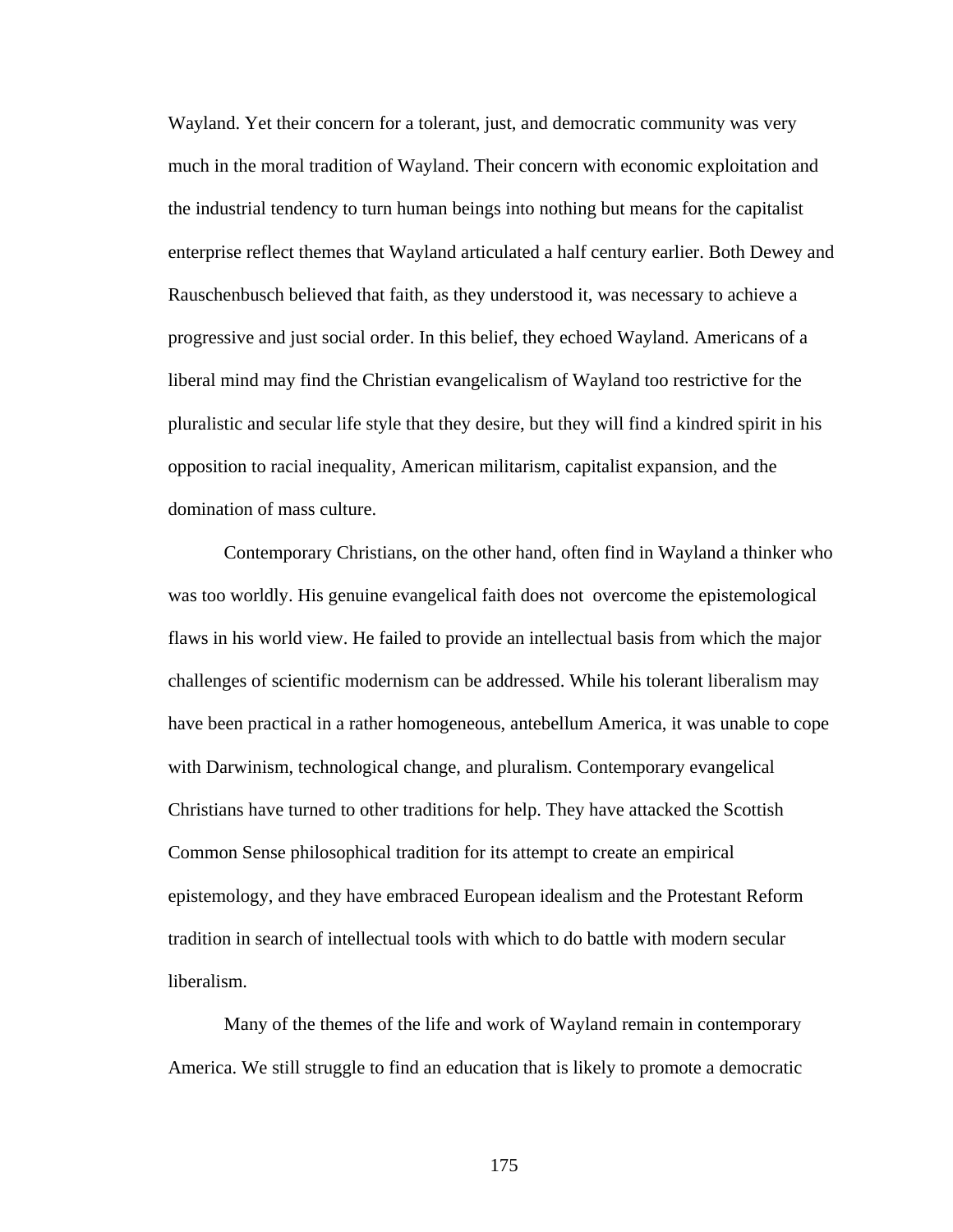economic and political order. We wonder how we can produce a citizenry that will take responsibility for its community, reject the soul withering influence of mass culture, and recreate the next generation. We struggle with how to promote freedom around the world without building a military empire, and we strike out against the power of big government and big business to overwhelm the self-determination of the individual man or woman. American liberals believe that science and public action are the best tools to use to overcome the challenges of modernity, while conservatives believe that obedience to God and personal moral action are the true path to progress. Wayland would have agreed with both positions, but he would have also disagreed with them in many ways. He believed that science and education could be used to improve the lives of humanity, but he distrusted collective action. He believed that obedience to God and individual moral action was the only way to achieve true human progress, but he also believed in a less defensive Christianity. He affirmed tolerance toward even the non-believer, and he supported a democratic educational system. Wayland sought to create a Christian and liberal society. His failure to create such a moral synthesis is a testimony to just how much America changed in the years after he passed from the scene.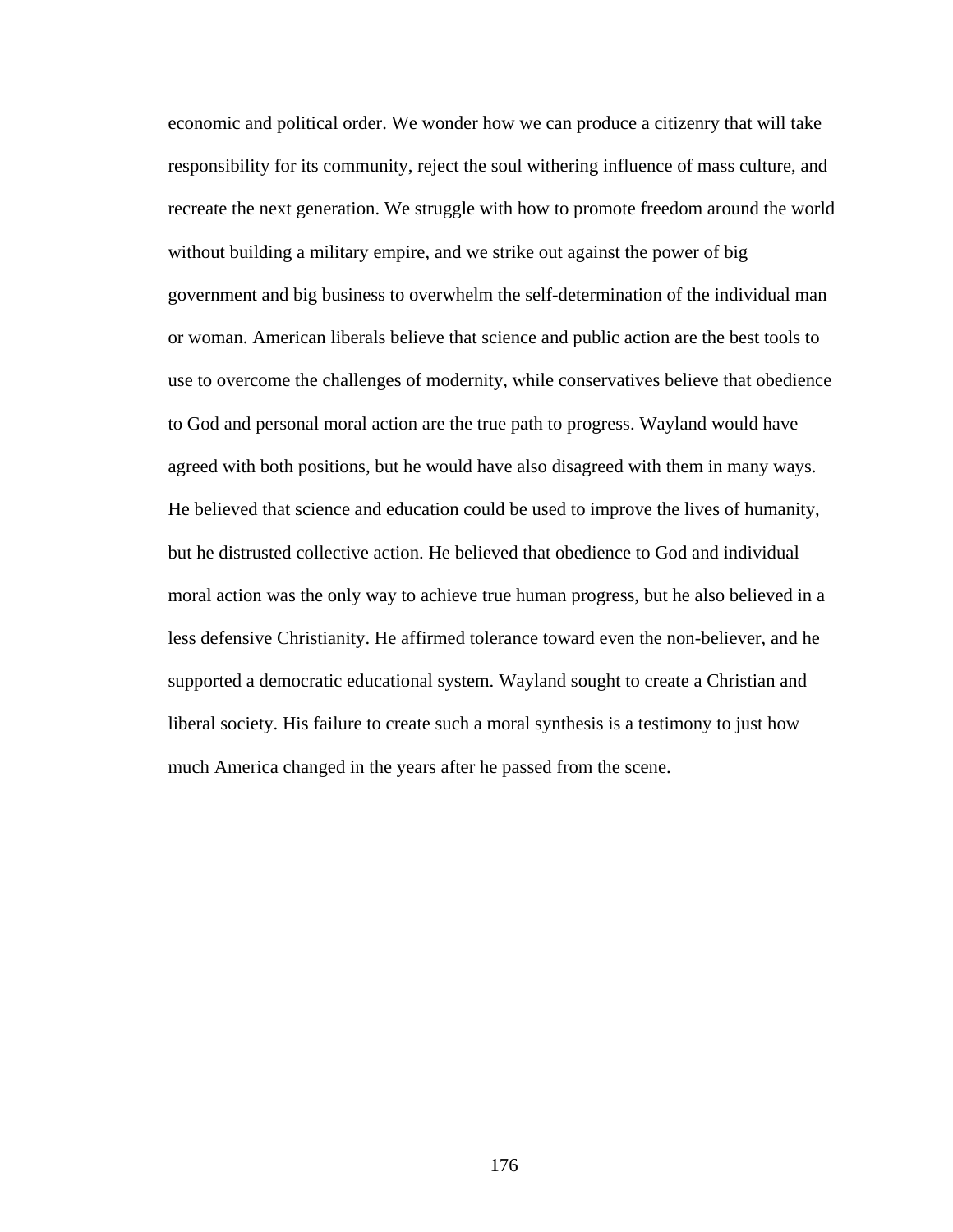## CONCLUSIONS

At times it seems that evangelical Christians and liberals are divided by an unbridgeable chasm. Each group feels deeply committed to a world view that they believe to be true and morally righteous. Liberals affirm personal self-determination; the right to control one's own body, including reproduction and sexual preference; first amendment freedoms; and at least some level of economic and social equality. Liberals are pluralistic, inclusive, tolerant, and meritocratic. They look to the public arena to solve social and economic problems, they believe that American foreign policy should be generous and that the American culture should be offered to the peoples of the world on a voluntary basis. In other words, the national values should be demonstrated by example and not spread militarily. This description of liberalism may be called, the civil libertarian position, but there is also a second liberal position.

This second liberal tradition looks to John Locke for inspiration. This perspective advocates for the rights of property, self-interest, small government, laissez-faire economics, private corporate autonomy, and competition. Lockean liberals emphasize the freedom to pursue private economic goals and oppose government attempts to regulate economic activity. Free trade, a market economy, and a foreign policy based on national interests characterize this perspective's international outlook.

At times there may be conflict within and among these liberal perspectives. For much of the first century and a half of American national life, Lockean liberals supported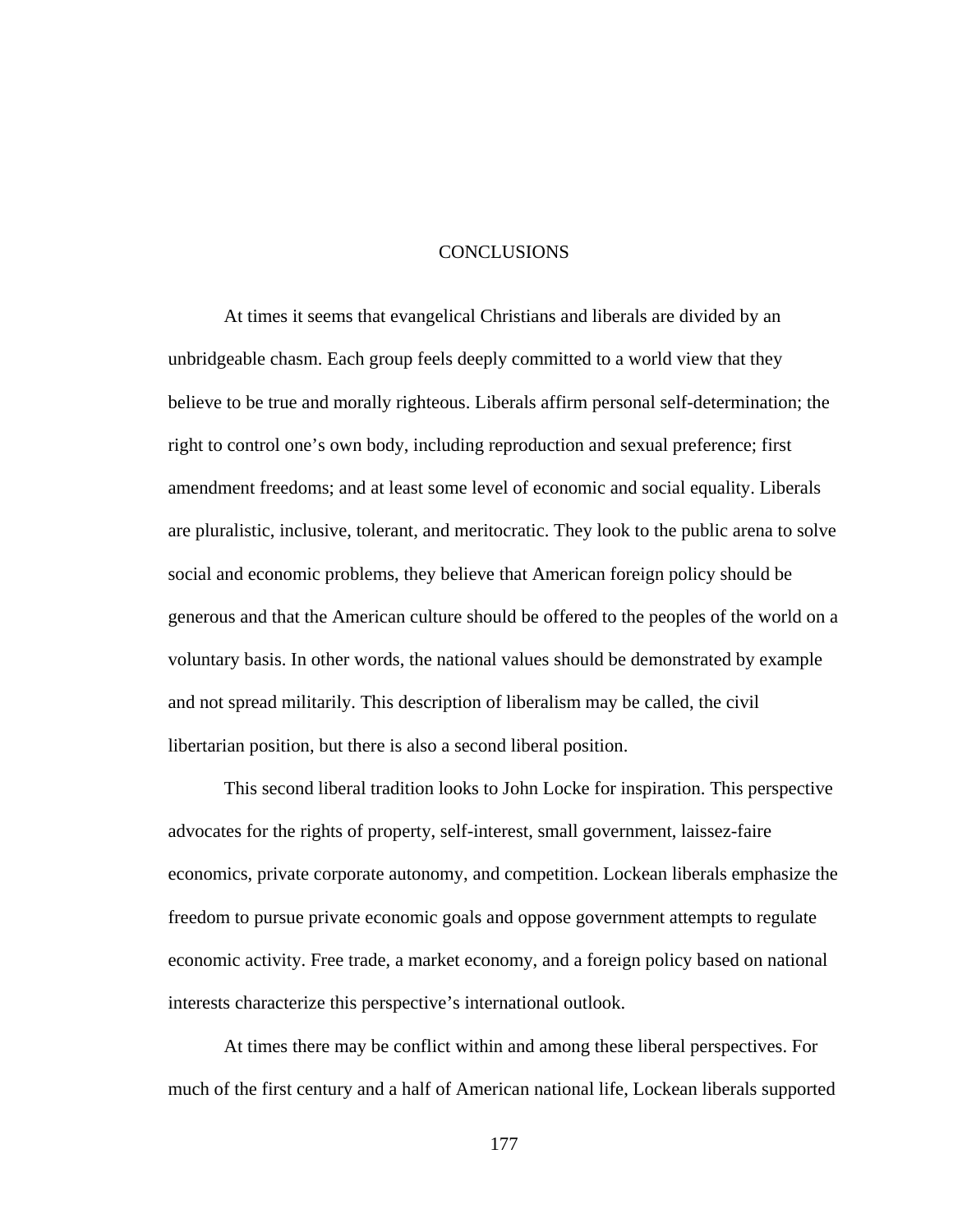a high protective tariff, while civil libertarians advocated for a free trade policy. Lockean liberals argued that the rights of property, economic growth, and international selfinterests required government action; while libertarian democrats viewed the tariff to be a threat to economic, political, and social equality. In modern times, the positions have shifted, as Lockeans favor free trade and civil libertarians seek government protection.

The complexity of the debate over the meaning of liberalism makes it difficult to understand American culture. Differing principles may generate policy positions that seem to contradict liberal principles, as the tariff battles so aptly illustrate. Moreover, changing social problems and class interests redefine policy positions, further confusing the understanding of the meaning of liberalism in American culture. Yet the civil libertarian position, emphasizing equality, inclusion, and public responsibility for social progress on the one hand; and a Lockean perspective, emphasizing property rights, the pursuit of self-interests, and private solutions to social concerns on the other, do seem to persevere in the nation's cultural, economic, and political life.

But if the meaning of liberalism is difficult to determine, the meaning for American culture of Protestant evangelicalism is equally controversial, generating a significant amount of attention from historians who have and do view it from a variety of very different perspectives. This interest is not surprising if, as Richard Carwardine argues, at least 40 percent of the American population in antebellum America was influenced by Protestant evangelical culture, making it the most important subculture in the political life of the nation.<sup>[1](#page-185-0)</sup> He believes that, in general, this had a negative effect on the ability of the nation to deal with the political issues that led up to the Civil War,

<span id="page-185-0"></span><sup>&</sup>lt;u>1</u> Richard J Carwardine, *Evangelicals and Politics in Antebellum America* (New Haven and London: Yale University Press, 1993), 43.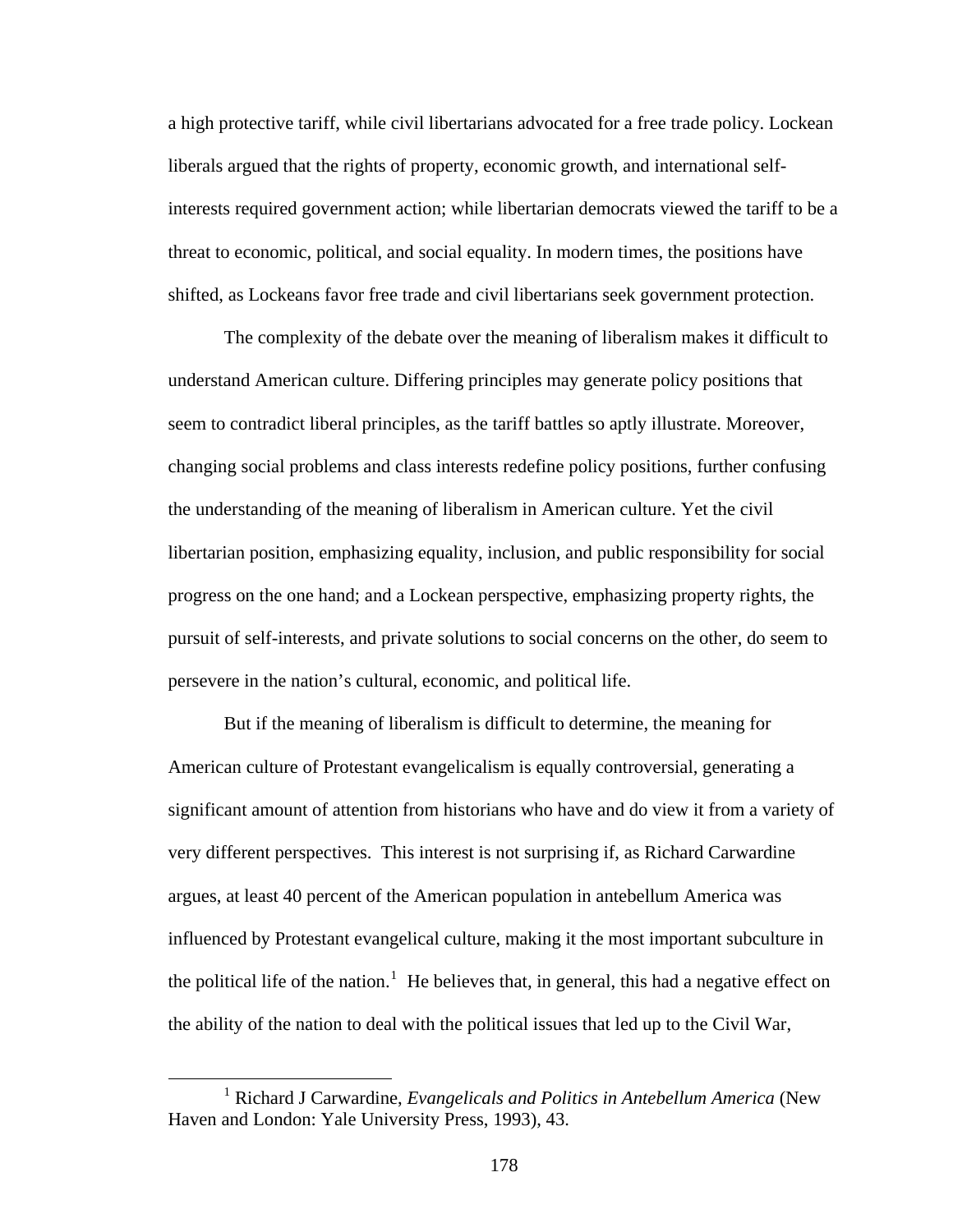because evangelicals polarized the political culture of the nation, preferring church-going leaders to ones who perhaps had more political skill.

Historians Nathan O. Hatch and Daniel Walker Howe have argued that the evangelical movement was a pillar of the development of a democratic, forward thinking, and hopeful new culture.<sup>[2](#page-186-0)</sup> In his influential study, *The Democratization of American Christianity*, Hatch has set forth the thesis that the evangelical movement interacted with the larger American culture to create a permanent democratic populace. Evangelicals rejected eastern religious elites to create their own leaders and institutions and infused the American culture with their spirit. In *The Political Culture of American Whigs*, Howe offered an alternative view of Whig political culture, arguing that Whigs as much as Democrats contributed to the formation of the American democracy, and that evangelical religion was a significant part of the Whig culture. He emphasized the efforts of the evangelicals to unite the nation in the face of Catholic opposition, to work for social reform, end slavery, and create a hopeful and future oriented faith in national progress.

Paul E. Johnson and Christine Heyrman have argued, on the other hand, that evangelical Christianity was a tool of social solidarity among Northern elites for social control of the industrial working classes, and provided an ideological validation for a racist, sexist, violent, and undemocratic Southern culture.<sup>[3](#page-186-1)</sup> Specifically, Johnson, writing in *A Shopkeeper's Millennium*, took a much different view of the new religion. He argued that the evangelical religion, far from being democratic, acted to unite the

<span id="page-186-0"></span> <sup>2</sup> Hatch, *The Democratization of American Christianity* (New Haven and London: Yale University Press, 1989); Howe, *The Political Culture of the American Whig* (Chicago and London: University of Chicago Press, 1979).

<span id="page-186-1"></span><sup>3</sup> Johnson, *A Shopkeeper's Millennium* (New York: Hill and Wang, 1978); Heyrman, *Southern Cross: The Beginnings of the Bible Belt* (New York: Alfred A. Knopf, 1997).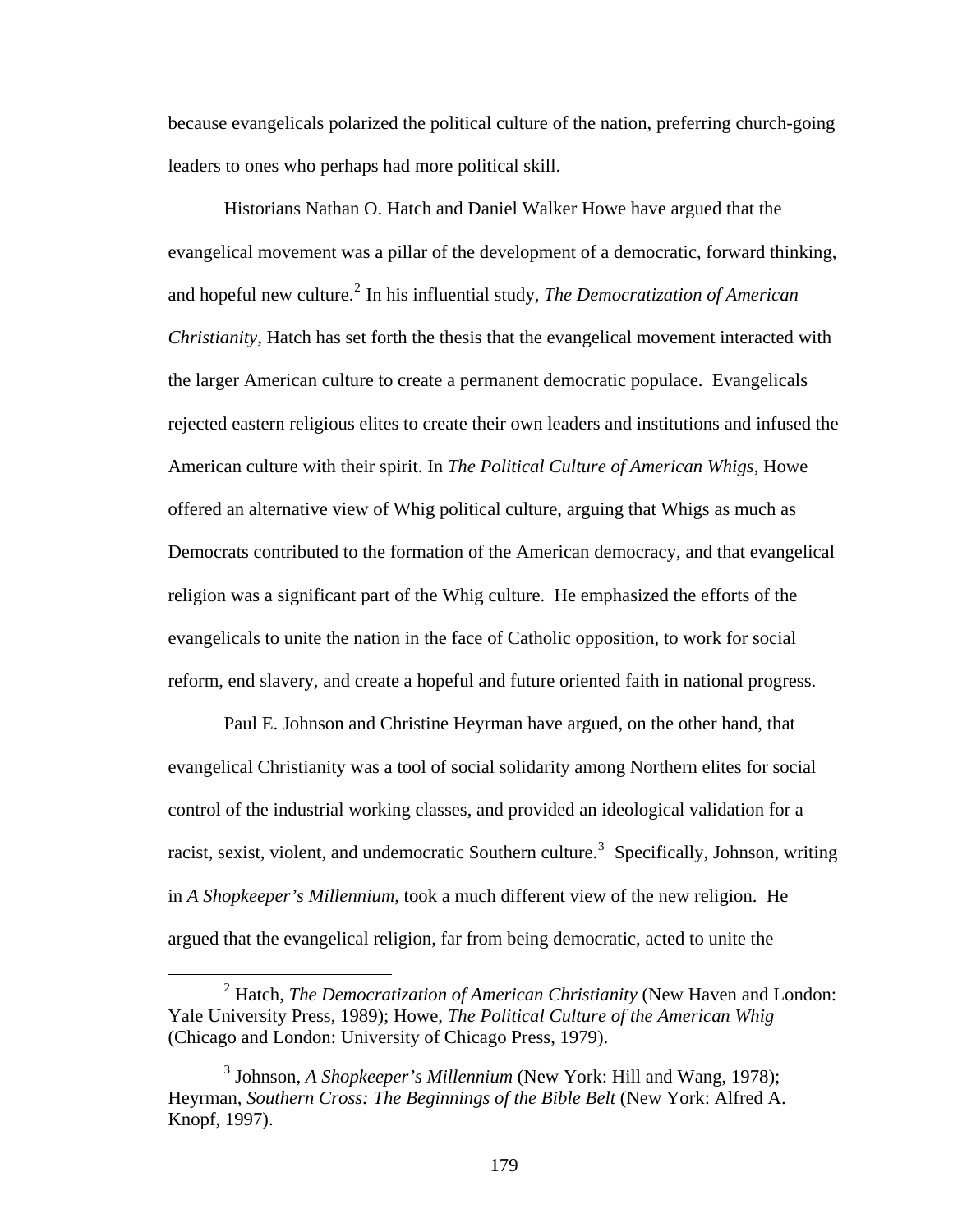emerging capitalist elite around a belief in their moral superiority, and to oppress the working classes through its monopoly on acceptable ideas and behaviors. And in *Southern Cross: The Making of the Bible Belt,* Heyrman examines Southern evangelicalism, asserting that evangelical religion prospered in the South only after it compromised with preexisting Southern culture. It is her contention that whatever democratic impulses evangelicalism originally possessed were given up as it became acculturated into a culture of racism, sexism, violence, and paternalism.

Mark A. Noll, writing in *America's God: From Jonathan Edwards to Abraham Lincoln*, presents an interpretation of evangelicalism that argues for a perspective that is different from any of the other historians.<sup>[4](#page-187-0)</sup> He has asserted that evangelical religion, American republicanism, and Scottish Common Sense philosophy were woven into a synthesis that dominated the culture of antebellum America. However, while this cultural form was highly successful, it ended tragically. The very success of evangelical Christianity in almost converting the whole nation caused it to be so completely identified with the culture that it had no space from which to raise a transcendent voice in the conflict that ended in the tragedy of the Civil War. Noll believes that evangelicalism in the antebellum era evolved into a unique new religion, combining Protestantism, American republicanism, and Common Sense philosophy to create a new belief system. It had democratic elements, but also met the needs for social integration. It was affirmative and hopeful, but it became too acculturated, becoming a regional voice for either the North or the South, and tragically failed to have a transcendent place from which to speak, when considering the issues that led up to the tragedy of the Civil War.

<span id="page-187-0"></span> $\overline{4}$  Mark A. Noll, *America's God: From Jonathan Edwards to Abraham Lincoln* (Oxford and New York: Oxford University Press, 2002).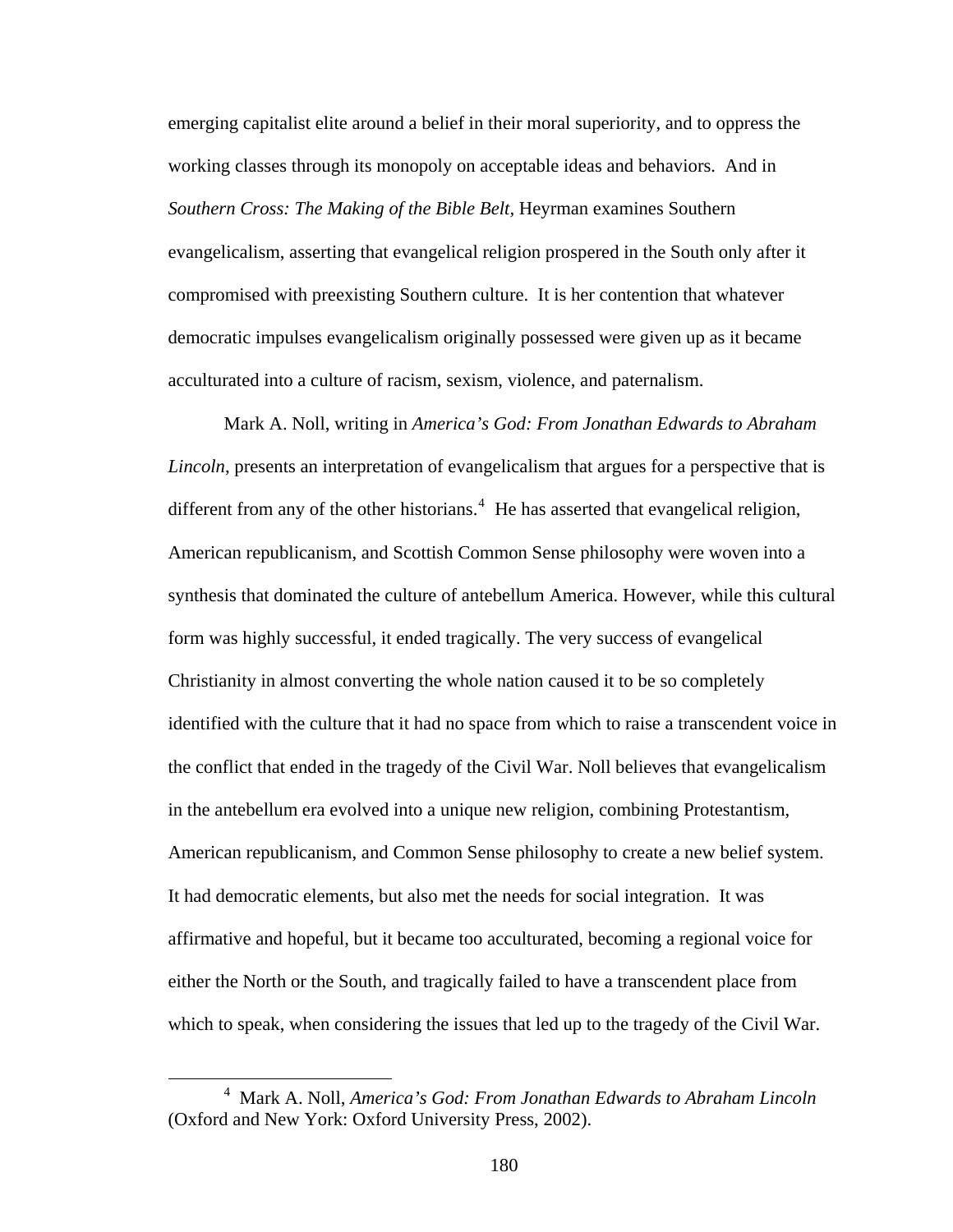These quite different interpretations of evangelical religion in contemporary American culture arguably mirror the modern culture wars. Indeed, Protestant evangelical religion has been controversial throughout its history in American culture. While it has provided millions around the world with comfort, three tendencies in the faith often put it at odds with those who do not adhere to its belief system. Its Manichean world view divides persons and institutions into categories of good and evil, and the evangelicals are on the side of good. Second, evangelicals aggressively attempt to convert others to their faith and, finally, they often attempt to use government power to enforce their behavioral code. These tendencies often run counter to the democratic, tolerant, and pluralistic tendencies of a liberal society.

That being said, such differing interpretations of a historical era can probably only be fully understood by analyzing the starting point of the historian. Further, the divided perspectives of historians may not be the only way to view evangelical religion in the antebellum period, and the case of Wayland suggests that liberalism may be at least as much a cause of the failure of American culture as was the evangelical movement.

Wayland was an evangelical Christian and a liberal at a time in American history when cultural categories of identity were not so rigidly set. He lived in a time when it was still possible for a serious mainstream thinker to be both a liberal and an evangelical. He struggled to make compatible the two sources of American cultural identity. While his efforts ended in failure, his struggle is instructive. It can help us understand better the roots of our current conflicts, and perhaps give us a sense of what we have lost in the century and a half since he sought to set American culture in moral terms.

In the decades before the Civil War, Americans struggled to forge a cultural identity. Amidst enormous geographic expansion, technological innovation, population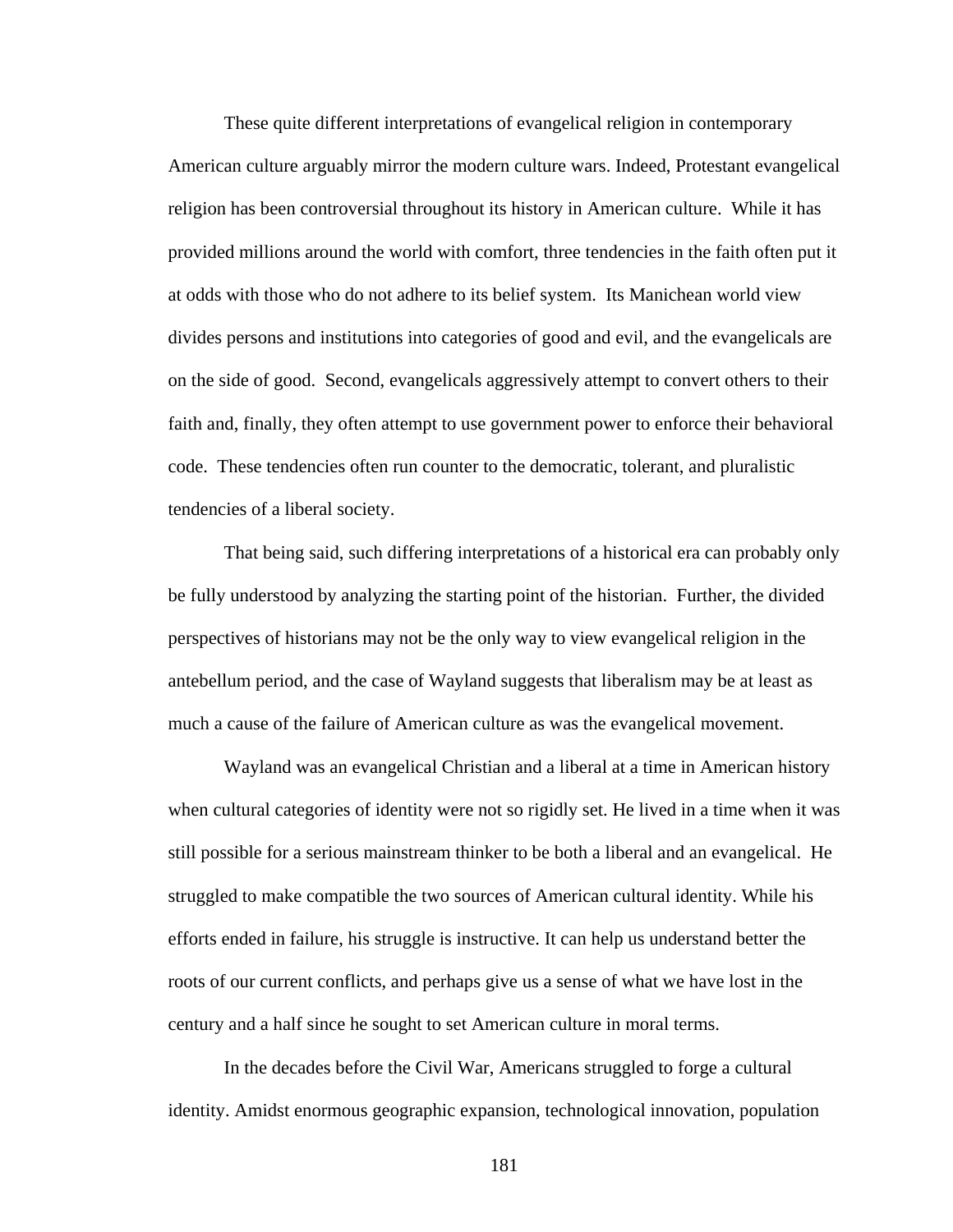growth, and ideological ferment, the American people struggled to establish a moral foundation for their community. They grappled with the issues of slavery, the treatment of the Native American peoples, the rise of political parties and the market economy, and wars of expansion. The two cultural resources with which they worked to create a moral basis for their new nation were the Protestant religion and liberalism. This study has explored the way in which one prominent Northern moralist, Francis Wayland, struggled to create a Christian and liberal moral synthesis for the new nation.

Wayland combined his Baptist evangelical faith and Scottish Common Sense philosophy to create the most widely used moral textbook in America in the decades leading up to the Civil War. He believed that there was no conflict between the science of his time and his Christian faith. The laws of nature that Newtonian science revealed were consistent with the laws that he derived from the Bible. One could know through science the physical and moral laws of the universe and then confirm and expand those laws through the reading of the Scriptures. One could know with certainty the truth of one's beliefs, using the dual proofs of science and Biblical revelation. At an epistemological level, liberal science and religious faith were mutually reinforcing. As we have seen, this synthesis was not to last. Evolutionary science injected a new scientific paradigm into the balance, and the Christian/liberal synthesis collapsed. Yet for a time, the Wayland synthesis was persuasive.

Early in his career, Wayland spoke for a position that united his Baptist faith and republican liberalism. He preached a doctrine of American nationalism that combined personal liberty, equality, and laissez-faire economics with Christian obedience to the command of God to love one's neighbor. He called for voluntary moral restraint, benevolence in the administration of wealth, and tolerance of others in religious matters.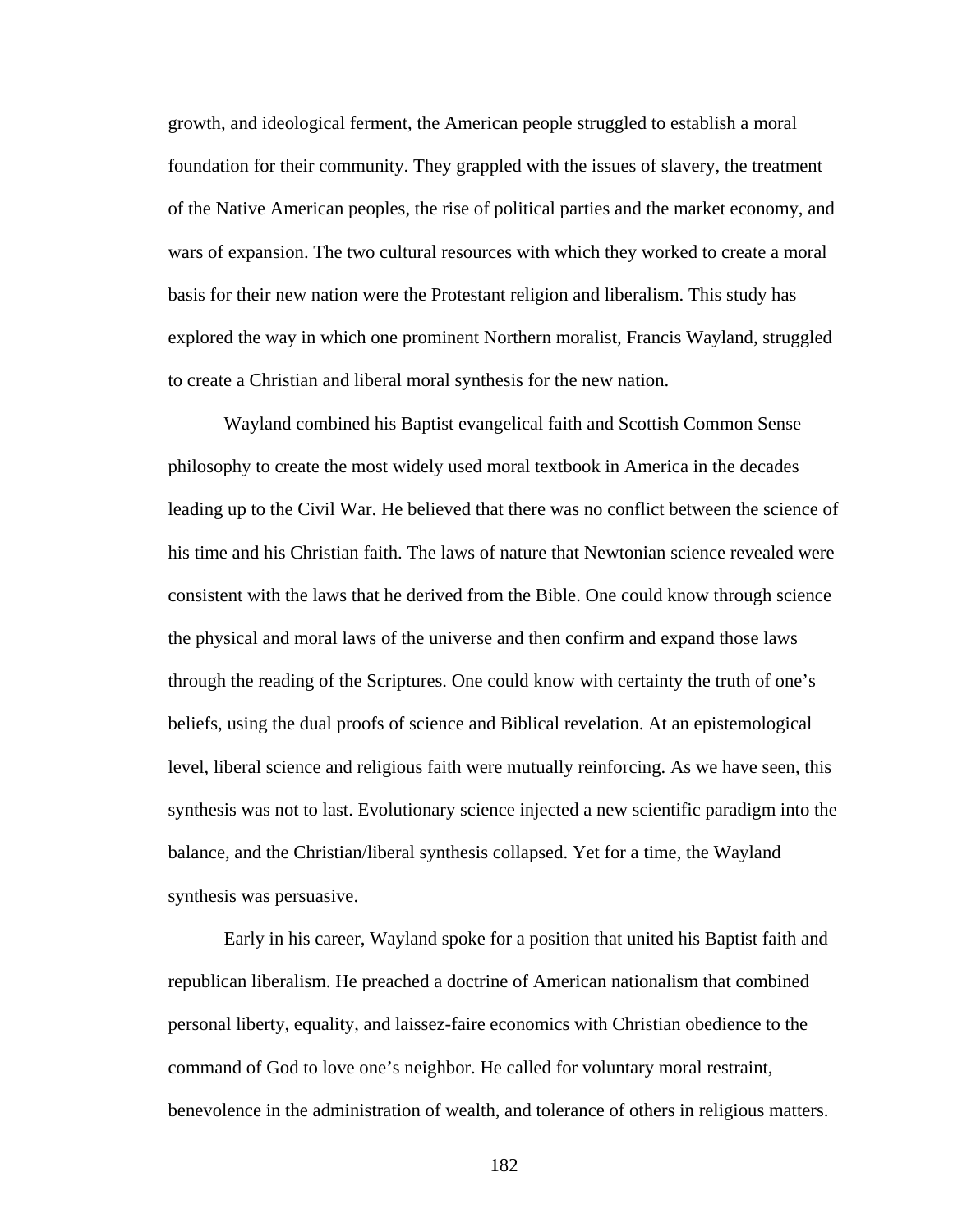He opposed the tariff, slavery, and the Mexican war. He supported democratic education and social reform, and became more and more hostile to Lockean liberal measures, as the pursuit of self-interest, an expansive foreign policy, and the aggressive promotion of slavery polarized the nation. He never gave up his belief in the possibility of a synthesis between evangelical Protestant Christianity and republican liberalism, but he bitterly opposed the development of Lockean liberal policies. He hoped that the victory of the North in the Civil War would provide an opportunity for a new start. He prayed that the suffering of the war would purge the nation of its sinful behavior, restore the simple moral injunction to love one's neighbor, and bring the pursuit of economic gain under the discipline of Christian faithfulness. He did not live to see his hopes and prayers smashed in the following years, but his vision for a moral America has continued to resonate in both Christian and secular liberals of the civil libertarian variety.

Wayland inherited a strong bias toward religious liberty from his Baptist parents. He never lost his belief that the central player in a moral social order was the moral individual. As an advocate for the missionary enterprise, an opponent of slavery, and as a Baptist Church leader, he labored to maintain a tolerant and voluntary environment. One might urge his neighbor to act morally, but genuine progress depended on the free choice of the individual. The good society would come into being only as obedient individuals voluntarily chose to act according to the moral laws of God. Freedom of religious choice, the limitations of moral responsibility, and limited power in the hands of corporate organizations were essential elements in the efforts to maintain freedom for the individual to act morally. Christian moral choices could only occur in social settings where civil libertarian guarantees of personal freedom existed, and such guarantees could only exist where Christian faith governed the conscience of men and women. In a society where the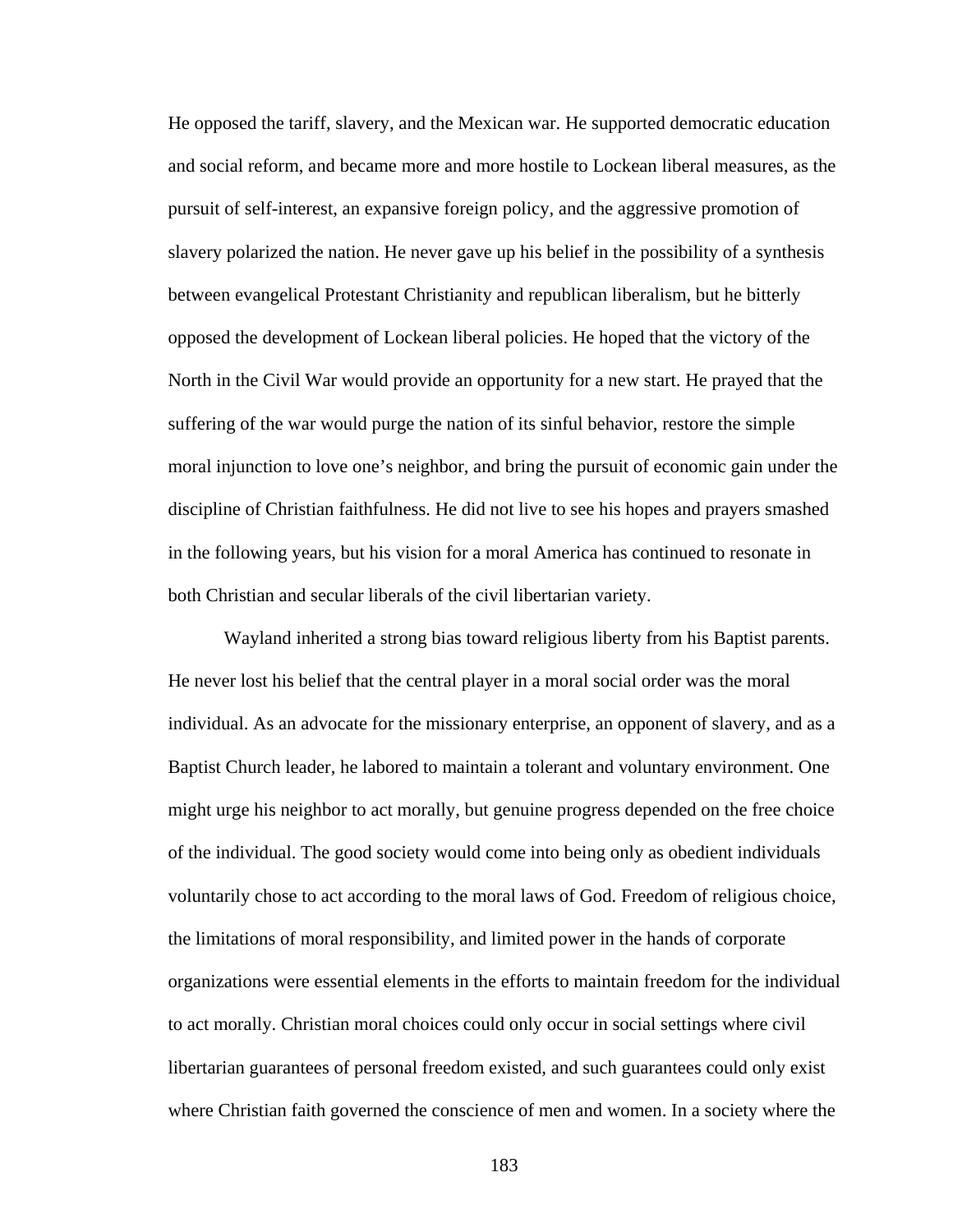people ruled and where privilege had been discredited, moral order depended upon humble obedience to the law of God. The Christian/liberal synthesis alone could preserve the new nation from chaos.

Following the lead of Noll's argument, Stewart Davenport has suggested that evangelical Christianity, Common Sense philosophy, and republicanism came together after 1800 to form a dominant cultural form in early America.<sup>[5](#page-191-0)</sup> The synthesis that I have described in the thought of Wayland is very similar to the Noll formulation. Davenport further suggested that this synthesis often conflicted with Lockean liberalism. He hypothesized that the conflict was present within individuals, and that Wayland might be worth viewing in this light. While Wayland clearly did find himself in conflict with Lockean liberalism, he simultaneously confessed a desire for literary recognition, for success in his presidency of Brown University, and for public approval, all sins in his opinion. These sins were, of course, positive values in the emerging liberal ideology. Ambition, self-promotion, and worldly accomplishment were aspects of the liberal value which was placed on the independent self. Not humility, but self-assertion and self-worth were the core values of this new creed. Wayland prayed for humility, but he recognized that he also desired the fruits of self-interested success. His Christian values were threatened by his liberal impulses, and he fought to overcome them. It is possible that he found in the concept of duty a way to reconcile the conflict. He worked extravagantly in all his endeavors. The result of his work was a large amount of success and recognition, but he explained his work not in terms of ambition but in the language of Christian duty.

<span id="page-191-0"></span> $\frac{1}{5}$  Noll, *America's God: From Jonathan Edwards to Abraham Lincoln*; Davenport, "Another Conflict or Consensus: Christian America/Liberal America," *Journal of the Early Republic* 24 (Summer 2004).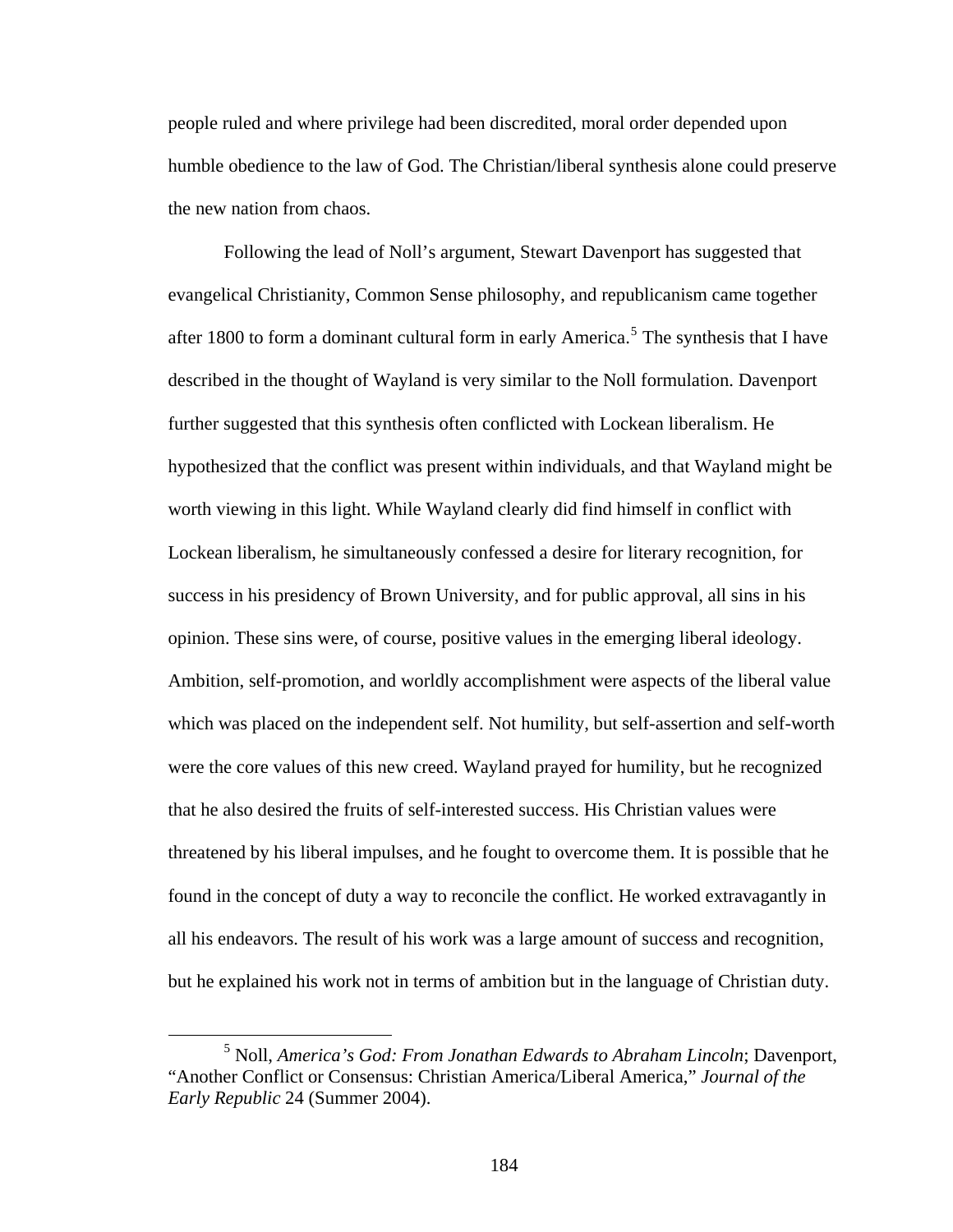Such was the internal synthesis that found its way into much of his moral and philosophical writing and preaching.

The Noll argument is relevant to this analysis, because he argues that the Christian/republican synthesis caused Christian republicans to lose their distance from American political culture and thus fail to offer a transcendent critique of the events that led to Civil War. He also said that Wayland was, from time to time, an exception, because he did judge critically the American Nation. My analysis of Wayland leads me to the conclusion that Noll was correct in seeing Wayland as a critic who was able at times to transcend American nationalism to lodge a prophetic protest; but I believe that Noll missed the dynamic at work. The Christian/republican synthesis, or the civil libertarian/Christian synthesis of Wayland, was the ground from which he launched his protest. Wayland's synthesis provided a critical set of beliefs from which he could judge the growing dominance of Lockean liberalism. The Southern Lockean version which affirmed slavery and the Northern version which was giving rise to market capitalism became locked in a tragic race to war. In the end, Wayland was pulled into the conflict on the side of the North, although he hoped for a restoration of Christian and republican virtue after the war had purged the nation. Indeed, the relationships among evangelical Christianity, republicanism, and Lockean liberalism are among the most complex relationships of that era, and of American history, but it has endured.

I began this study with a question. Why did the citizens of Providence ask Francis Wayland to address them at the time of the assassination of Abraham Lincoln? I will conclude this narrative with a suggested answer. Wayland had always addressed the citizens of Providence in traumatic situations, and this must have played a part in their request, but it doesn't answer why they had listened to him in the past. They had great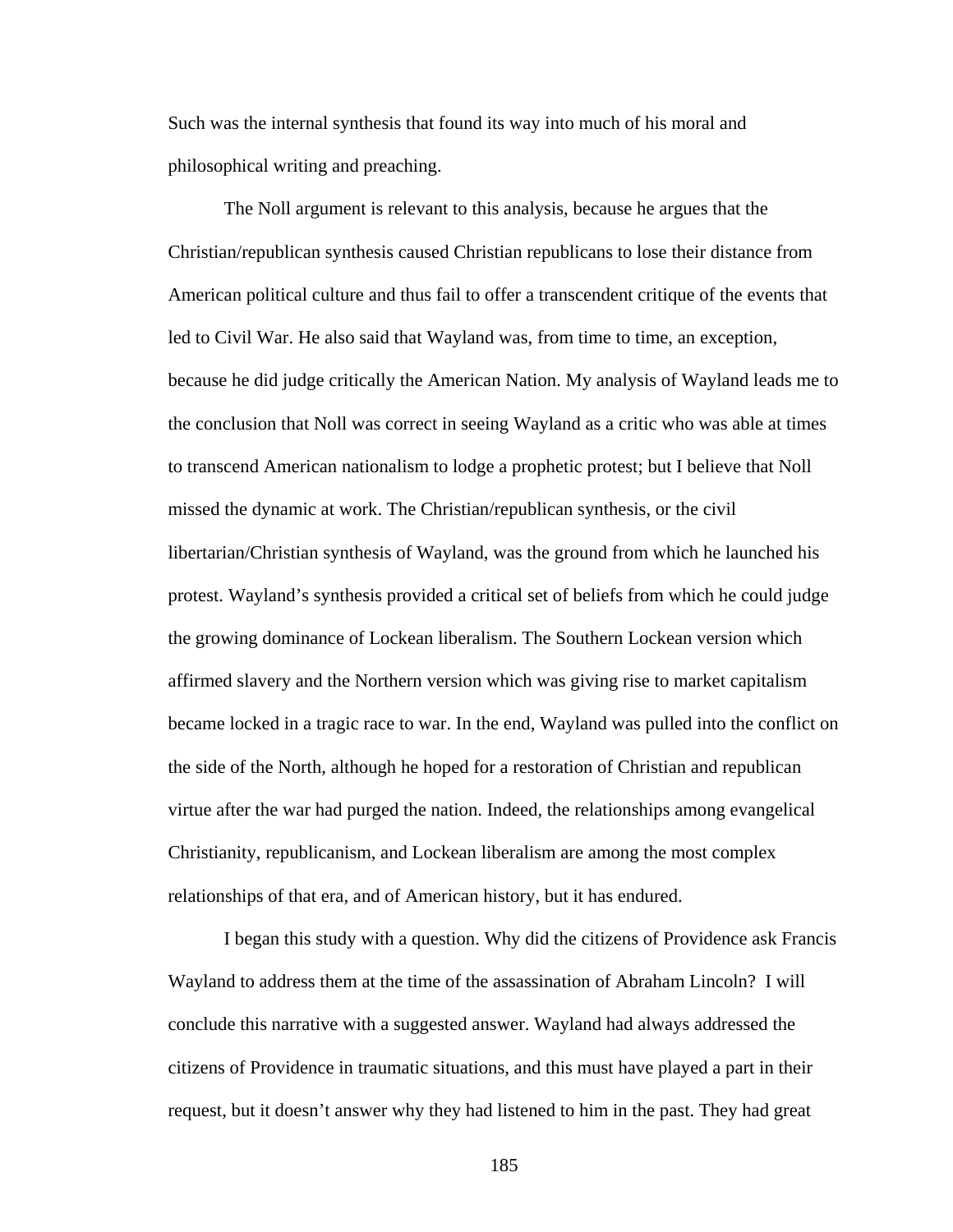respect for him, but why did they honor this stubborn, frail old man? Perhaps it was because he had always worked as hard as he could for what he believed was in the best interests of their community. He spoke on behalf of what they believed to be the best in them, and he spoke for the unity of their two most valued cultural resources. He offered a Godly Christian perspective, but he also spoke in the language of the democracy. He told them when he believed that their behavior had brought the judgment of God down upon them, and he told them when he thought they deserved praise. He helped them to make sense of their calamities with the two languages that they understood. His evangelical Protestant Christian faith and his liberal impulses defined the public arena and, for a generation, helped to define American culture. The citizens of Providence turned to Wayland because they believed that he possessed the personal integrity, democratic empathy, and religious hope which was needed to understand their anger and grief, and to comfort them in their time of trial.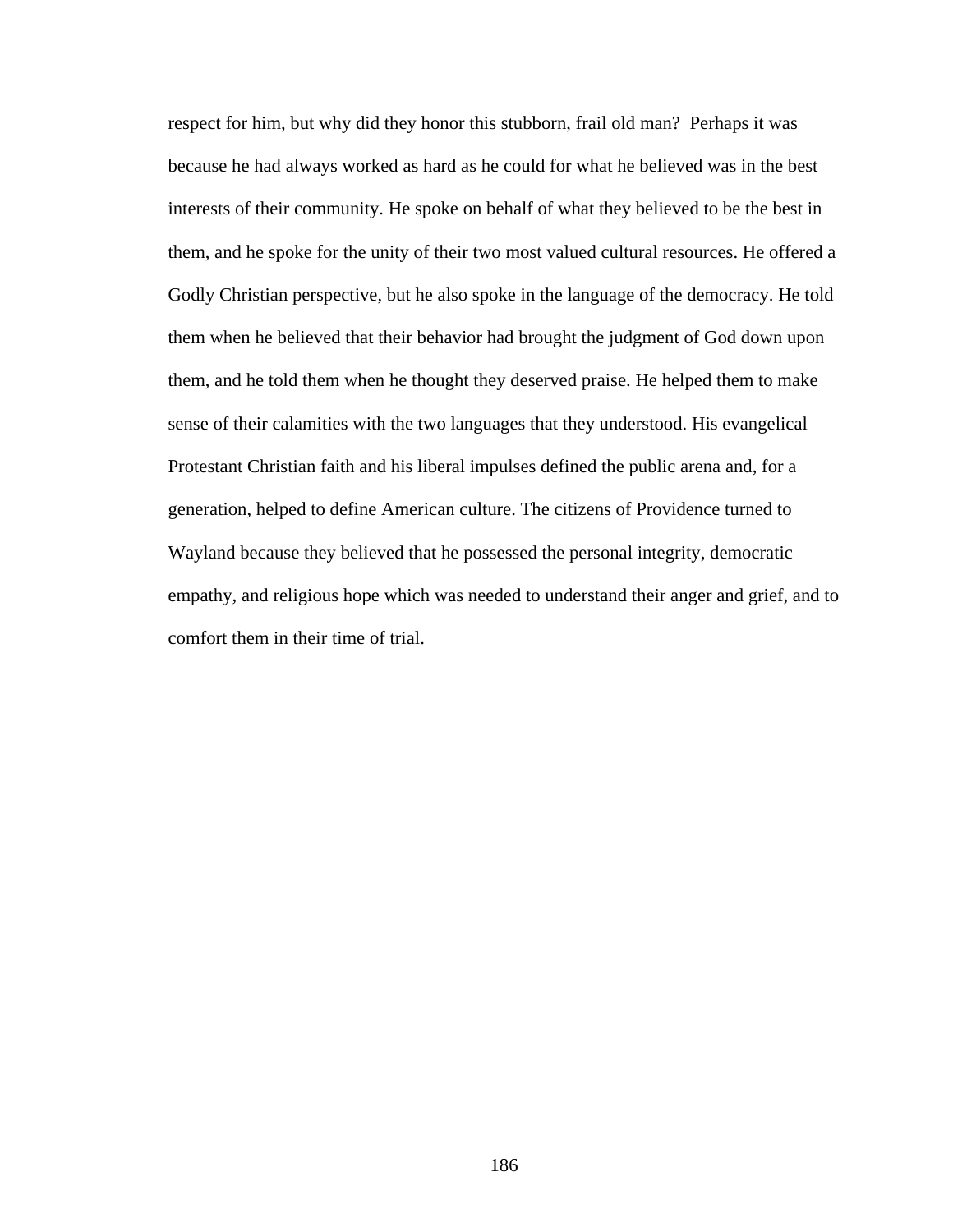## WORKS CITED

- Ashworth, John. *Agrarians and Aristocrats: Party Political Ideology in the United States, 1837-1846*. Cambridge, London, New York: Cambridge University Press, 1987.
- Baynton, Douglas C. *American Culture and the Campaign Against Sign Language.*  Chicago: University of Chicago Press, 1996.
- Carwardine, Richard J. *Evangelicals and Politics in Antebellum America.* New Haven: Yale University Press, 1993.
- *Christian Reflector,* 1840-1848*.* A publication of the Baptist Denomination.
- Crane, Theodore Rawson. *Francis Wayland and Brown University, 1796-1841: A Dissertation Presented to the Faculty of Harvard University in Partial Fulfillment of the Degree of Ph.D.,* March 1959.
	- ———. *Francis Wayland: Political Economist as Educator.*  Providence: Brown University Press, 1962.
- Davenport, Stewart. "Another Conflict or Consensus: Liberal America/Christian America." *Journal of the Early Republic* (Summer 2004).
- Dewey, John. *A Common Faith*. New Haven and London: Yale University Press, 1974.

———. *Democracy and Education: An Introduction to the Philosophy of Education.*  New York: Free Press, 1944.

- Gordon, Linda. *The Great Arizona Orphan Abduction.* Cambridge and London: Harvard University Press, 1999.
- Halbrooks, G. Thomas. *Francis Wayland: A Contributor to Baptist Concepts of Church Order: A Dissertation Submitted to the Faculty of the Graduate School of Emory University in Partial Fulfillment of the Degree of Doctor of Philosophy,* 1971.
- ———. "Francis Wayland and the Great Reversal." *Foundations* 20, no. 4 (1977).
- ———. "Francis Wayland: Influential Mediator of the Baptist Controversy over Slavery." *Baptist History and Heritage* 13 (1978).
- Hatch, Nathan O. *The Democratization of American Christianity.* New Haven and London: Yale University Press, 1989.
- Henry, Carl F. H. *Personal Idealism and Strong's Theology.* Wheaton, Il: Van Kampen Press, 1951.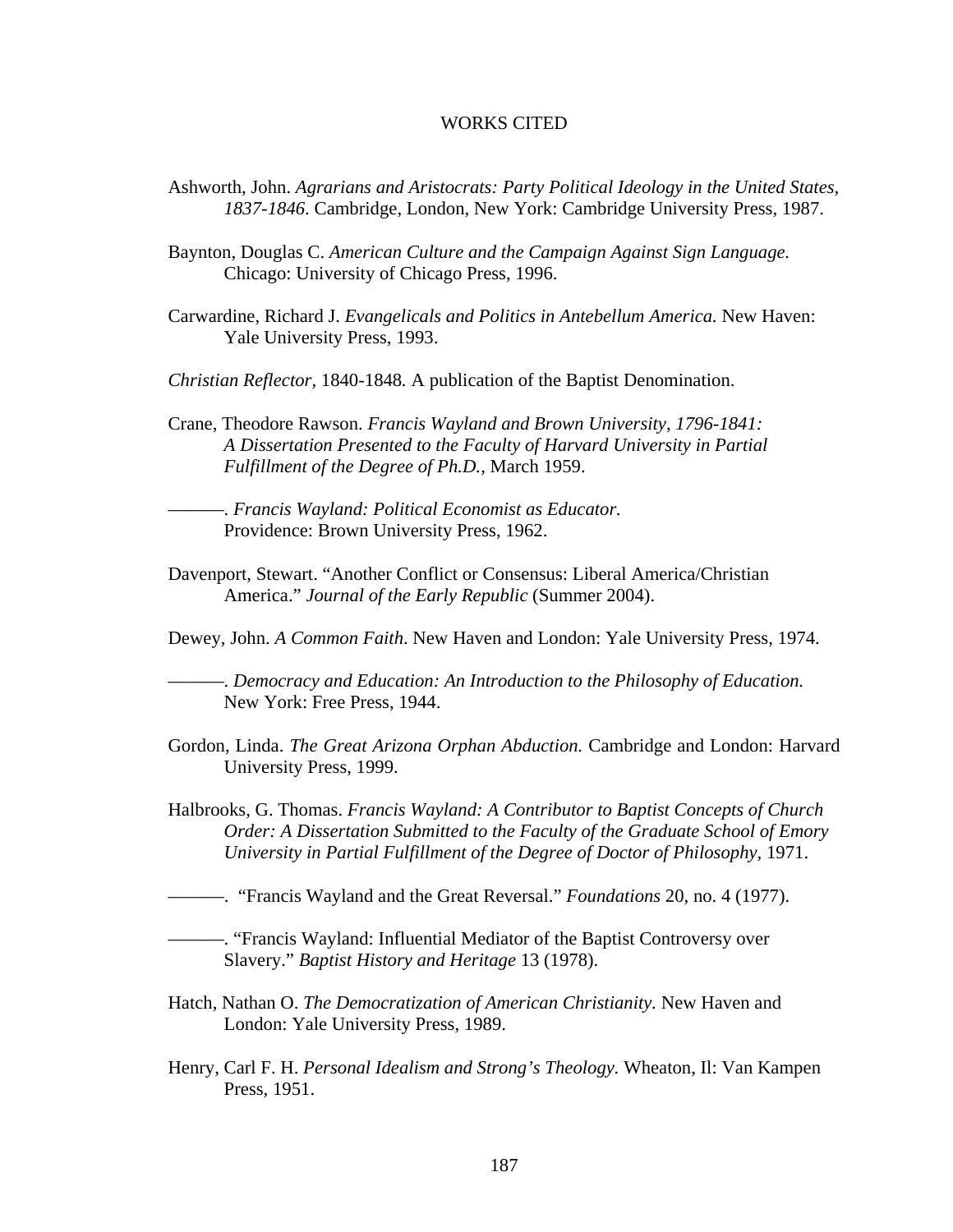- Heyrman, Christine Leigh. *Southern Cross: The Beginnings of the Bible Belt.* New York: Alfred A. Knopf, 1997.
- Hofstadter, Richard. *Social Darwinism in American Thought, 1860-1915.* Philadelphia: University of Pennsylvania Press, 1944.
- Howe, Daniel Walker. *The Political Culture of the American Whigs.* Chicago and London: University of Chicago Press, 1979.
- Johnson, Paul E. *A Shopkeeper's Millennium.* New York: Hill and Wang, 1978.
- Maring, Norman H. "The Individualism of Francis Wayland." In *Baptist Concepts of the Church.* ed. Winthrop S. Hudson, 156-187. Philadelphia: Judson Press, 1959.

Marsden, George M. *Jonathan Edwards.* New Haven: Yale University Press, 2003.

———. "The Collapse of American Evangelical Academia*.*" In *Reckoning with the Past.*  ed. D. G. Hart. Grand Rapids: Baker Books, 1995.

- Michael McGerr. *A Fierce Discontent: The Rise and Fall of the Progressive Movement in America, 1870-1920*. New York: Free Press, 2003.
- Murray, James O. *Francis Wayland.* Boston: Houghton, Mifflin, 1891.
- Noll, Mark A. *America's God: From Jonathan Edwards to Abraham Lincoln*. New York: Oxford University Press, 2002.
- Paley, William. *Principles of Moral and Political Philosophy, Selections in Natural Theology.* Edited by Frederick Ferre. New York: 1963.
- Rauschenbusch, Walter. *Christianity and the Social Crisis.* New York: Harper and Row, 1964.

———. *Theology for the Social Gospel.* Nashville: Abington Press, 1945.

- Rogers, Daniel T. *Atlantic Crossings: Social Politics in a Progressive Age.* Cambridge and London: Belknap Press of Harvard University Press, 1998.
- Shalhope, Robert E. "Republicanism and Early American Historiography," *William and Mary Quarterly.* 3rd series 39, no. 2 (April 1982): 334-356.

*The American Baptist Magazine* & *Missionary Intelligencer* 1-4, 1817-1824.

Thornbury, Gregory Alan. *The Legacy of Natural Theology in the Northern Baptist Theological Tradition: A Dissertation Presented to the Faculty of the Southern Baptist Theological Seminary in Partial Fulfillment of the Requirements for the Degree of Doctor of Philosophy.* 2001.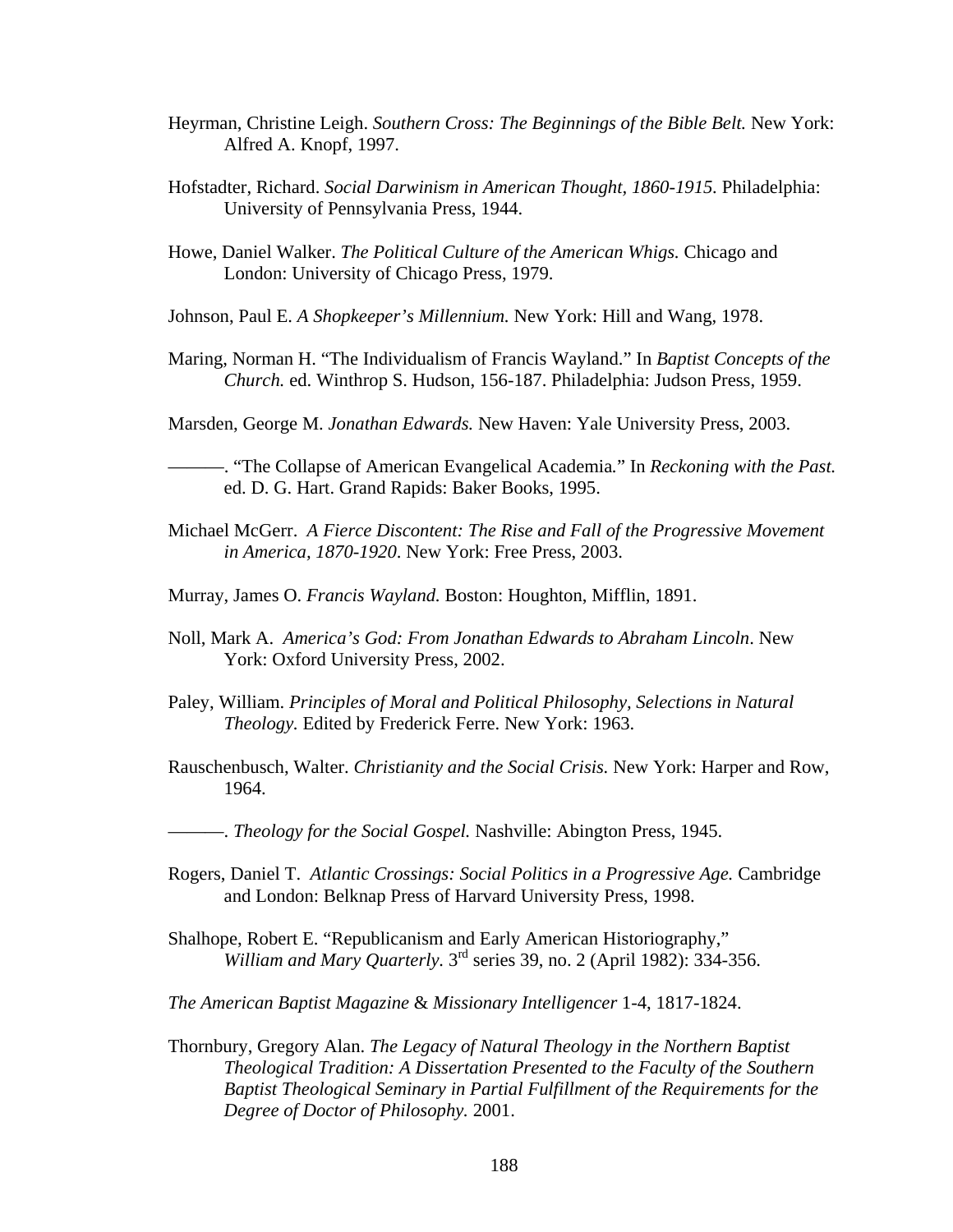- Van Broekhoven, Deborah Bingham. "Suffering with Slave Holders: The Limits of Francis Wayland's Antislavery Witness." In *Religion and the Antebellum Debate over Slavery,* eds. John McKivigan and Mitchell Snay, 196-216. Athens, Georgia: University of Georgia Press, 1998.
- Wayland, Francis. *A Discourse in Commemoration of the Life and Character of the Hon. Nicholas Brown Delivered in the Chapel of Brown University, November 2, 1841.*  Boston: Phillips, Sampson, 1841.
	- ———. *A Memoir of the Life and Labors of the Rev. Adoniram Judson in Two Volumes.*  Boston: Phillips, Sampson, 1853.
- ———. *Elements of Intellectual Philosophy.* Boston: Phillips, Sampson, 1858.
- ———. *Elements of Moral Science.* Edited by Joseph Blau. Cambridge: Belknap Press of Harvard University Press, 1963.
- ———. *Elements of Political Economy.* New York and Chicago: Sheldon, 1886.
- ———. *Letters on the Ministry of the Gospel.* Boston: Gould and Lincoln, 1863.
- ———. *Notes on the Principles and Practices of the Baptist Church.* New York: Sheldon and Blakeman, 1857.
	- ———. *Obedience to the Civil Magistrate: Three Sermons Delivered in the Chapel of Brown University, 1847.* Boston: Charles C. Little and James Brown, 1847.
- ———. *Occasional Discourses.* Boston: James Loring, 1833.
- ———. *On the Moral and Religious Aspects of the Nebraska Bill: A Speech at Providence, Rhode Island, March 7, 1854.* Rochester: W. N. Sage, 1854.
- ———. *Report to the Corporation of Brown University on Changes in the System of Collegiate Education.* Providence: George H. Whitney, 1850.
- ———. *Salvation by Christ.* Boston: Gould and Lincoln, 1859.
- ———. *The Affairs of Rhode Island: A Discourse Delivered in the Meeting House of First Baptist Church of Providence.* Providence: H. H. Brown, 1843.
	- ———. *The Affairs Of Rhode Island: Two Discourses Delivered In The Meeting House Of First Baptist Church, Providence, May And July, 1842.* Boston: William D. Ticknor, 1843.

———. *The Apostolic Ministry: A Discourse Delivered in Rochester, New York, by Francis Wayland, the President of Brown University.* Rochester: Bake and Brother, 1853.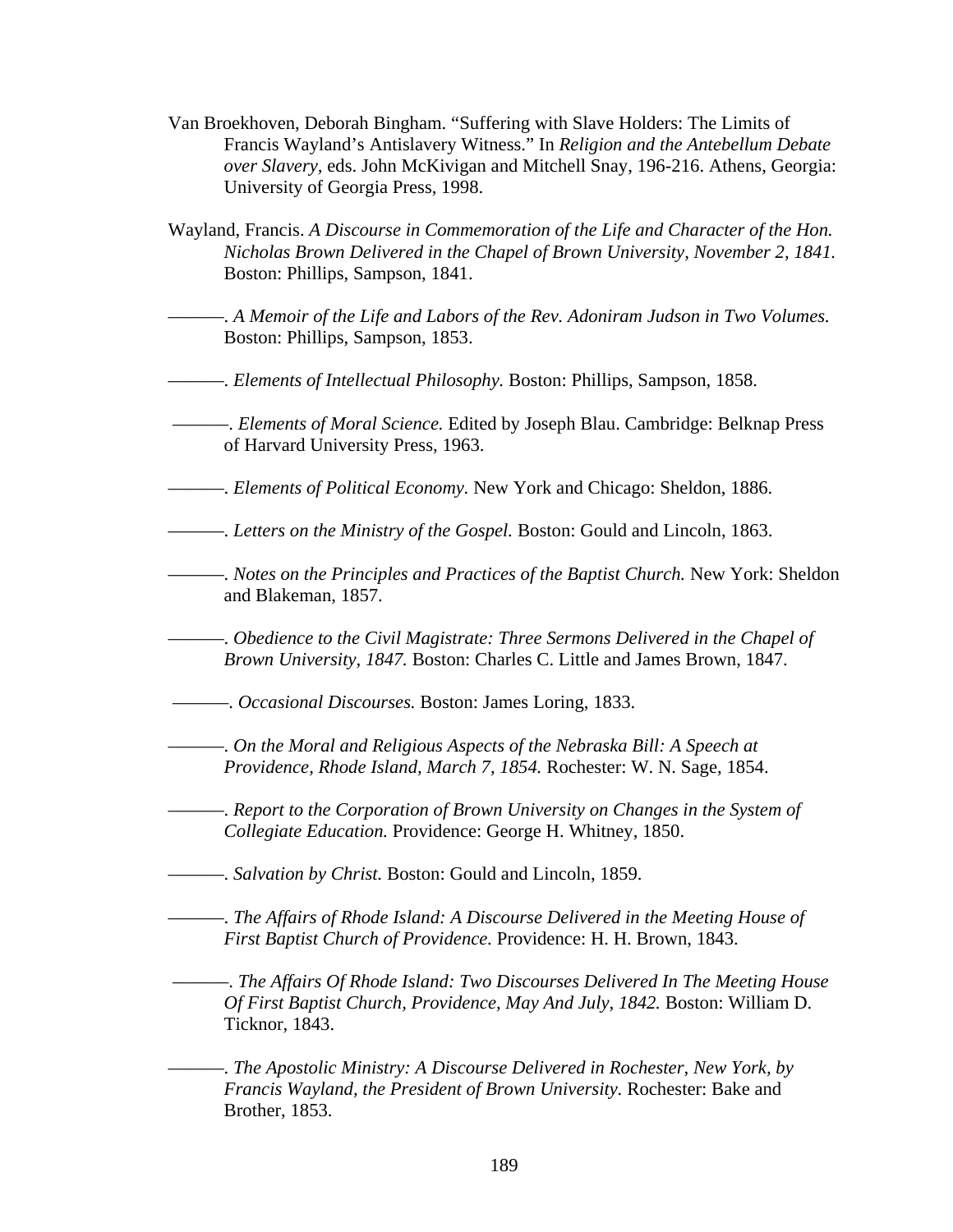———. *The Education Demanded by the People of the United States: A Discourse Delivered at Union College, Schenectady, July 25, 1854, On the Occasion of the Fiftieth Anniversary of the Presidency of Eliphalet Nott.* Boston: Phillips, Sampson, 1855.

———. *The Limitations of Human Responsibility.* Boston: Gould, Kendall, and Lincoln, 1838.

———. *The Moral Law Of Accumulation: A Discourse Given In Providence On May 14, 1837.* Boston: Gould, Kendall, and Lincoln, 1837.

———. *Thoughts on the Missionary Organizations of the Baptist Denomination.*  Providence. 1859. [No publisher]

-. *Thoughts on the Present Collegiate System in the United States. Boston: Gould,* Kendall, and Lincoln, 1842.

- Wayland, Francis, and Richard Fuller. *Domestic Slavery Considered as a Scriptural Institution in Correspondences between the Rev. Richard Fuller of Beaufort, S. C. and the Rev. Francis Wayland of Providence, R. I.* Boston and New York: Gould, Kendall, and Lincoln, and Lewis Colby, 1845.
- Wayland, Francis Jr., and Heman Lincoln Wayland. *A Memoir of the Life and Labors of, Francis Wayland, the Late President of Brown University.* New York: Sheldon, 1867.
- Westbrook, Robert B. *John Dewey and American Democracy.* Ithaca and New York: Cornell University Press, 1987.

Woodward, C. Vann. *The Strange Career of Jim Crow,* 3d rev. ed. New York: Oxford University Press, 1974.